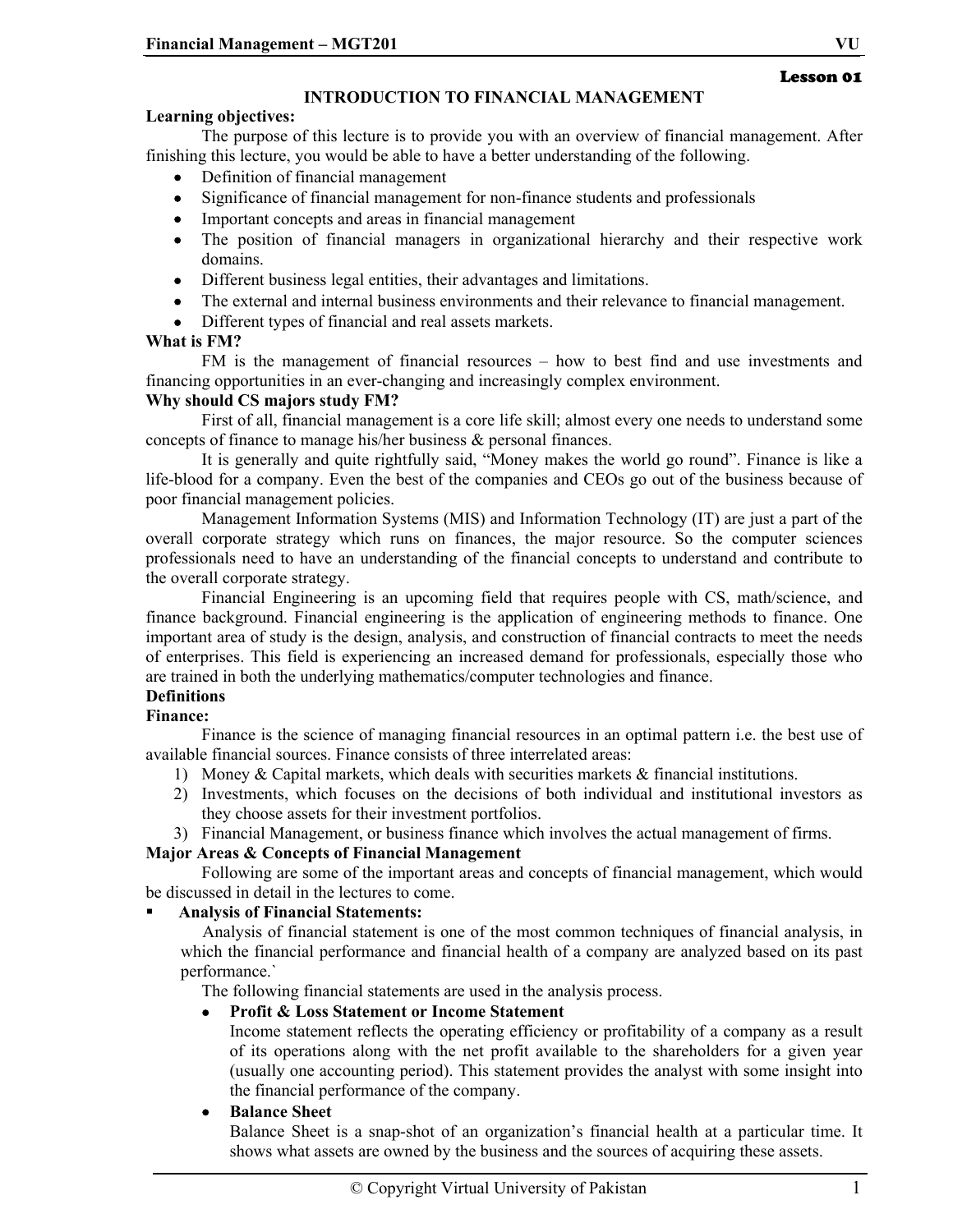• **Statement of Shareholders' equity**  Statement of shareholders' equity provides the share of the owners in the business.

## • **Statement of Cash Flows**

Statement of cash flows explicitly reflects the cash movement (inflows and outflows) during the operations in an accounting period.

Taken together, these statements give an accounting picture of the firm's operations and financial position. Financial statements report what has actually happened to the assets, earnings, and dividends over the years. The analysis of the information contained in these statements help management of the organization to evaluate the performance and activities of the concern; it also helps the investors and creditors to have an idea of the profitability potential and creditworthiness of the business.

## **Investment Decisions & Capital Budgeting:**

Investment decisions are the most critical as they usually involve huge sums of money and these decisions are likely to bring prosperity or doom to a business. A company's future income depends on how much investment is made, in what type of assets, and how these assets add to the overall value of the company.

Capital budgeting is a term strictly related to investment in fixed assets; here, the term capital refers to the fixed assets that are used in production, while budget is a plan which details projected cash inflows and outflows over some future period. The following concepts and techniques are employed while analyzing investment decisions.

- o Interest rate formulas
- o Time Value of Money
- o Discounted Cash Flows
- o Net Present Value
- o Internal Rate of Return

#### **Risk & Return:**

Investors, individual or institutional, invest their money with the expectations of earning a return on their investment. While investors wish and attempt to earn maximum return, they are constrained by risk. How the risks and returns are related and how do investors make a choice of their portfolios is important for investment decision making. Following concepts and theories would be discussed while discussing the risk-return choices of the investor:

- o Uncertainty
- o Risk
- o Portfolio Theory
- o Capital Asset Pricing Model

## **Corporate Financing & Capital Structure:**

When a firm plans to expand, it needs capital or funds. Acquisition of funds is considered to be a primary responsibility of a finance department in an organization. There are numerous ways to acquire funds, i.e., finances can be raised in the form of debt or equity. The proportion of debt and equity constitutes the capital structure of the firm. Financial experts attempt to find a combination of debt and equity that could increase the overall value of the company, i.e., they try to find the optimal capital structure. The following concepts would be used to understand how an optimal capital structure could be attained.

- o Cost of Capital
- o Leverage
- o Dividend Policy
- o Debt Instruments

#### **Valuation:**

Asset or company valuation is important not only for financial managers, but also for creditors and investors. It is important to know the value of the company or its assets to make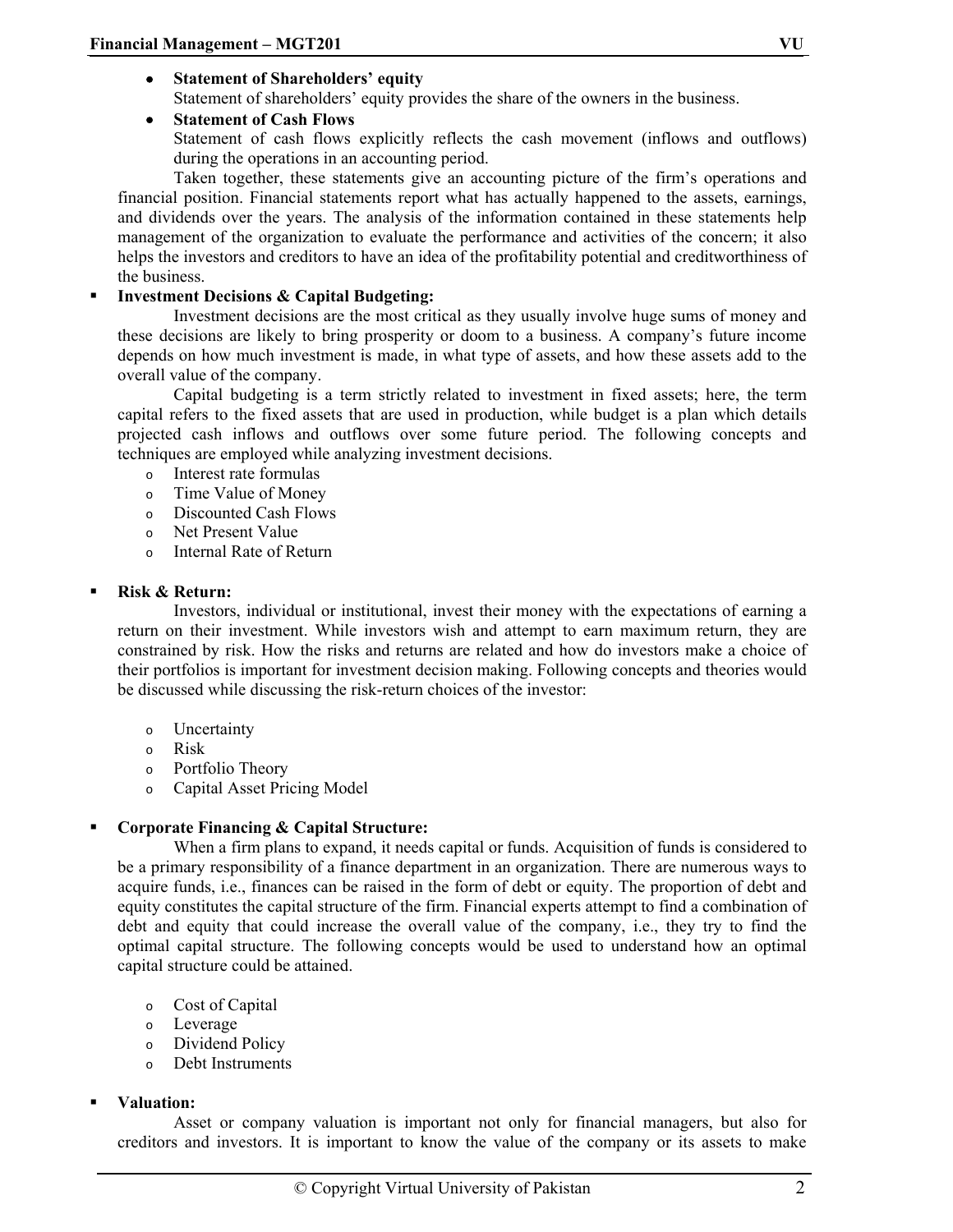important financing and investment choices. Different valuation techniques and factors that influence the value of a company or its financial instruments would be discussed in this section.

- o Share
- o Bond
- o Option
- o Corporate

#### **Working Capital & Inventory Management:**

Working capital and inventory management pertains to the effective management of current assets. As we will see, an optimal and effective utilization of working capital and inventory increases the operating efficiency of the firm.

#### **International Finance & Foreign Exchange:**

With the increasing importance of international trade and global markets, the role of international finance has increased manifold. In a global environment, the finance managers have more choices pertaining to investing and financing than ever before. However, it is important to understand the implications of working in a global environment, since fluctuations in the currency rates can convert a good financing or investment decision into a bad one. This section of the course would discuss the international financial environment and the financial implications of working in a global environment.

#### **Organizational Structure**

#### **(Who does the FM work?)**



#### **Business Legal Entities**

#### • **Sole Proprietorship :**

It is an unincorporated business owned by one individual. Going into a business as a sole proprietor is simple – one merely has to begin business operations. Proprietorship consists of 80%of the total number of businesses worldwide.

#### **Advantages:**

- i. It is easily & inexpensively formed.
- ii. It is subject to few government regulations.
- iii. The business pays no corporate income tax; only personal income tax is paid by the proprietor.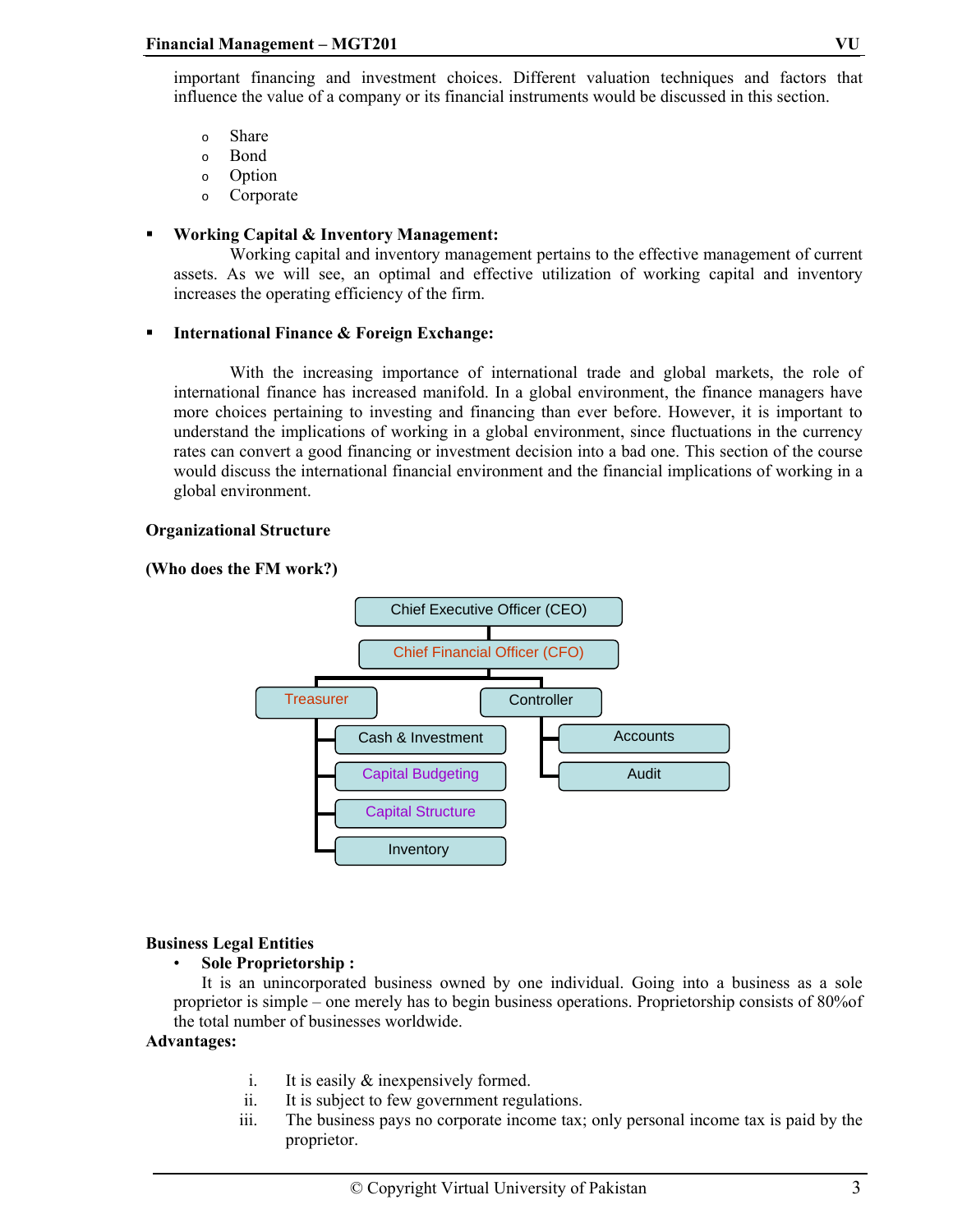#### **Limitations:**

- i. It is difficult for a proprietorship to obtain large sums of capital.
- ii. The proprietor has unlimited personal liability for the business debts, which can result in losses hat exceed the money invested by him in the business.
- iii. The life of the business organized as proprietorship is limited to the life of the individual who created it.

## **Partnership:**

A partnership exists whenever two or more persons associate to conduct a non-corporate business. It could be registered or unregistered.

#### **Advantages:**

| Low cost involved |
|-------------------|
| Ease of formation |

## **Limitations:**

- i. Unlimited Liability.
- ii. Limited life of the organization.
- iii. Difficulty of transferring ownership.
- iv. Difficulty of raising large amounts of capital.

#### **Corporation:**

A corporation is a limited company and a separate legal entity registered by the government. It is separate & distinct from its owners  $\&$  managers. It Can be Private Limited (Pvt. Ltd.) or Public Limited (which may be listed on Stock Exchange). The businesses in the form of corporations control 80% of global sales of products and services.

#### **Advantages:**

#### **i- Unlimited life:**

A corporation can continue even after the death of its original owners.

## **ii- Easy transferability of ownership interest:**

Ownership interests can be divided into shares of stock, which in turn can be transferred far more easily than can proprietorship & partnership interests.

#### **iii- Limited Liability:**

The liability of the shareholders is limited up to the extent of nominal value of shares held by them. Creditors and banks cannot confiscate personal properties of director & shareholders in case of its bankruptcy.

#### **Limitations:**

i. Double Taxation:

Corporate earnings may be subject to double taxation  $-$  the earnings of the corporation are taxed at corporate level, and then any earnings paid out as dividends are taxed again as income to the stockholders.

ii. Legal Formalities:

Setting up a corporation, and filing many official documents, is more complex and time consuming than for a proprietor ship or a partnership

## • **Hybrids (Mixed):**

Hybrid organizations are specialized types of partnerships, which combine the limited liability advantage of a corporation with the tax advantages of a partnership.

## **S-Type Corporation:**

S- Type corporations are Limited Liability Corporations without double taxation. In a regular corporation, the company itself is taxed on business profits. In addition, the owners pay individual income tax on money that they draw from the corporation as salaries, bonuses, or dividends. In contrast, in an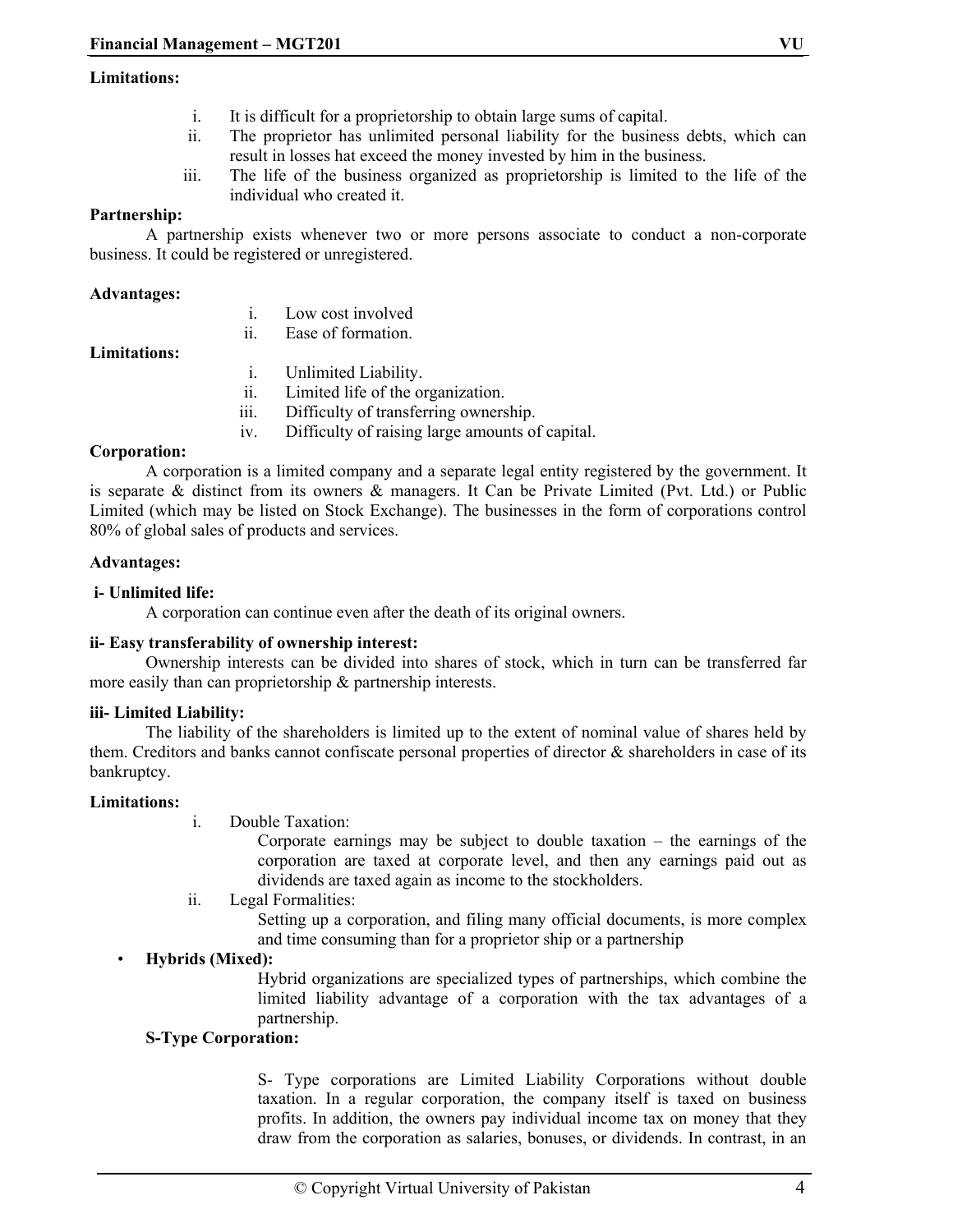S corporation, all business profits "pass through" to the owners, who report them on their personal tax returns (as in sole proprietorships, partnerships, and Limited Liability Companies). The S corporation itself does not pay any income tax, although a co-owned S corporation must file an informational tax return like a partnership or Limited Liability Companies – to tell the tax authorities what each shareholder's portion of the corporate income is.

## Limited Liability Partnership (LLP) is also a form of partnership with allows limited liability to the owners and avoids double taxation. These organizations are similar in many ways to the S Corporations; however, LLPs offer more flexibility and benefits to the owners.

**PC:** 

**LLP:** 

Personal Corporations (PC) or Professional Corporations are generally formed by professionals to protect them against litigations. Professionals like doctors, lawyers and accountants prefer to register their business as Professional Corporations.





Note. FM uses market value basis unlike Financial Accounting which generally uses historical basis.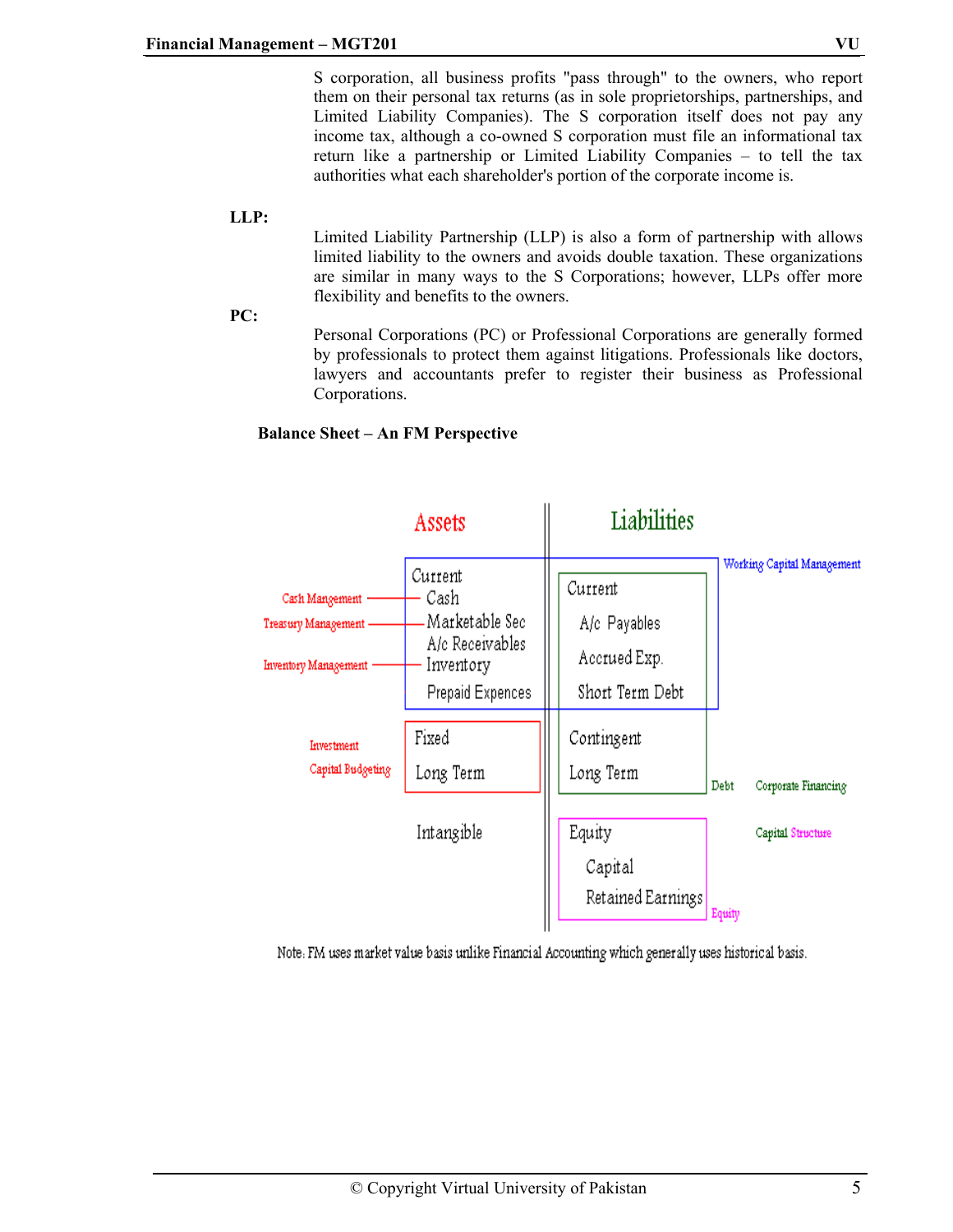Role of Finance, Technology, Government, and Macro Markets



External Business Environment **Internal Business Environment** 

#### **Internal Business Environment:**

Internal environment of business normally consists of the following.

- i. Finance
- ii. Marketing
- iii. Human Resources
- iv. Operations (Production, Manufacturing)
- v. Technology
- vi. Other Functions (Logistics, Communications)

#### **External Business Environment:**

The following business environment factors outside an organization have a profound effect on the functions and operations of an organization.

- i. Customers
- ii. Suppliers
- iii. Competitors
- iv. Government/Legal Agencies & Regulations
- v. Macro Economy/Markets:
- vi. Technological Revolution

An analysis which is used in a business is called **SWOT** Analysis. SWOT is an acronym where

**S** stands for Strengths **W** stands for Weaknesses **O** stands for Opportunities **T** stands for Threats

Strengths and weaknesses are within an organization, i.e., they pertain to the internal environment of the organization.

Opportunities and threats, on the other hand, pertain to the external environment, i.e., outside the organization.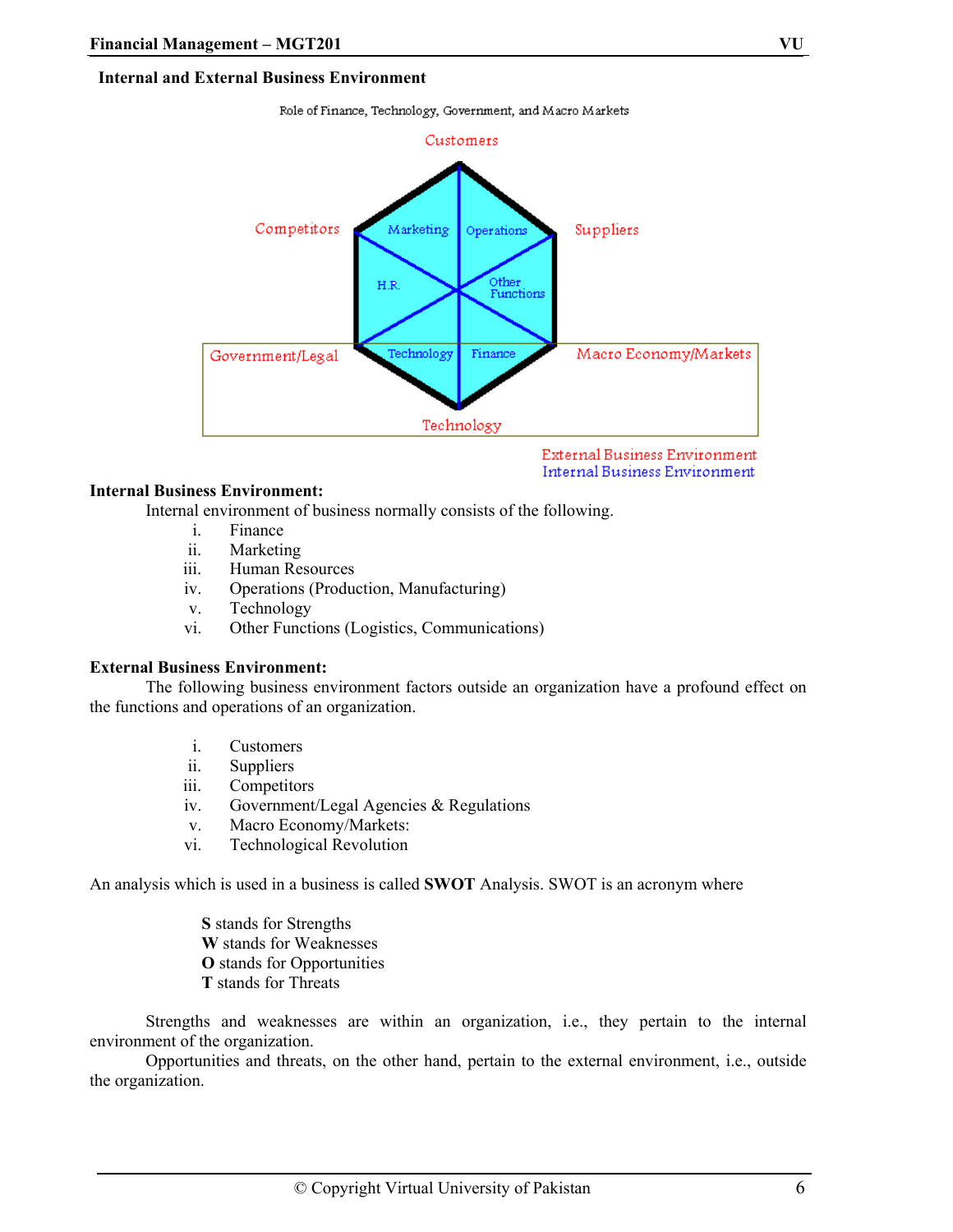#### **Financial Markets**

#### • **Capital Markets:**

These are the markets for the long term debt & corporate stocks.

Stock Exchange:

A stock exchange is a place where the listed shares, Term finance certificates (TFC) and national investment trust units (NIT) are exchanged and traded between buyers and sellers.

Long term bonds:

Long term government & corporate bonds are also traded in capital markets.

#### • **Money Markets**

Money market generally is a market where there is buying and selling of short term liquid debt instruments. (Short term means one year or less). Liquid means something which is easily en-cashable; an instrument that can be easily exchanged for cash. Following financial instruments are traded in money markets.

Short term Bonds

- o Government of Pakistan: Federal Investment Bonds (FIB), Treasury-Bills (T-Bills)
- o Private Sector: Corporate Bonds, Debentures

Call Money, Inter-bank short-term and overnight lending & borrowing

Loans, Leases, Insurance policies, Certificate of Deposits (CD's)

Badlah (money lending against shares), Road-side money lenders

• **Real Assets or Physical Asset Markets** 

Following are the active markets of real and physical assets in Pakistan

- o Cotton Exchange, Gold Market, Kapra Market
- o Property (land, house, apartment, warehouse)
- o Computer hardware, Used Cars, Wheat, Sugar, Vegetables, etc.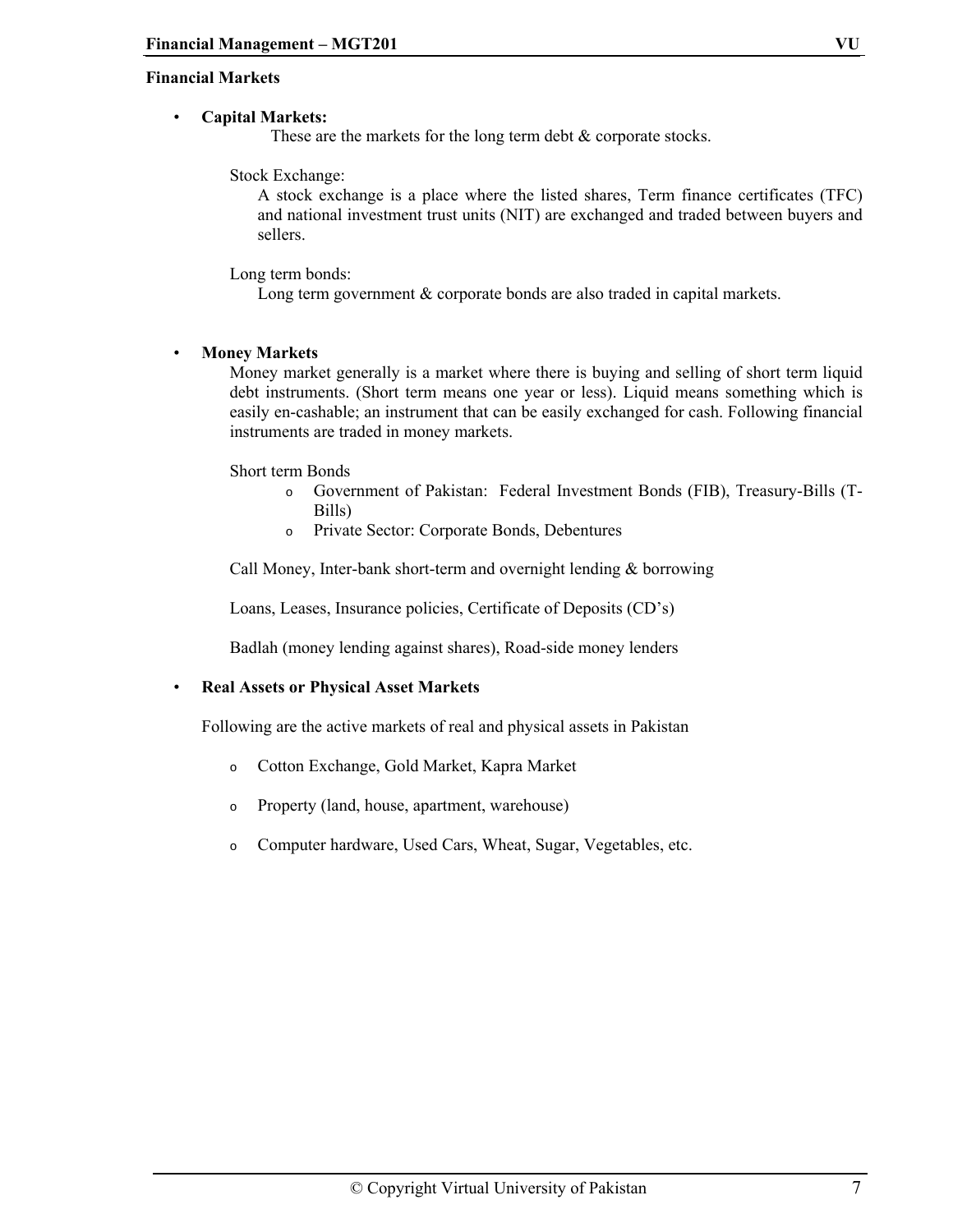# Lesson 02

#### **OBJECTIVES OF FINANCIAL MANAGEMENT, FINANCIAL ASSETS AND FINANCIAL MARKETS**

## **Learning objectives:**

After going through this lecture, you would be able to have a better understanding of the following concepts.

- Objectives of financial management as compared to Economics and Financial Accounting
- Real and Financial assets
- Different types and characteristics of financial assets and the similarities and differences among them
- How these financial assets are reported in the balance sheet of a company
- Concept of Value and different kinds of Value
- Types of financial and real assets markets

While studying the course of financial management, we will study, in detail, two important areas of financial management, known as:

1. Investments & Capital budgeting

2. Corporate financing.

Concepts such as interest, time value of money, cash flows, risk & return, cost of capital, leverage, financing would be thoroughly discussed. In the later lectures, we will talk about some specialized areas of finance like international finance & working capital finance.

In the previous lecture, we had discussed the overall organizational hierarchy, and the hierarchy of the finance department – the people responsible for the financial management functions. Furthermore, the different types of business legal entities and their salient characteristics were also discussed.

In this lecture, we would discuss the differences that exist among Financial Management, Economics & Financial Accounting disciplines.

## • **Objective of Economics:**

The objective of economics, as a subject, is profit maximization; however, the scope of economic profit maximization is vast and loosely defined. In economics, we can talk about profit maximization for an individual, the whole society, or a particular class or group. We can also talk about profit maximization for the whole world in global terms. In social economics, we may study the social profit maximization for the societies, whereas, in capitalistic economics we may study individual or company's profit.

## • **Objective of Financial Management (FM)**

In comparison, financial management is more focused. The objective of financial management, specifically, is to maximize the shareholders wealth in the present terms. Financial practitioners usually use the discounting and the net present value techniques while calculating the increase in the wealth of shareholders.

## • **Objective of Financial Accounting (FA):**

The objective of financial accounting is to collect accurate, systematic, and timely financial data and other financial information, and to compile and consolidate it in an organized and systematic way, according to the principles and rules of accounting, for reporting purpose.

The financial managers use these reports to assess the financial position of the company through various financial management tools and then the financial position can be compared to, or benchmarked against, the industry norms. The four different financial statements used for the purpose of reporting and analysis are

- 1. Balance Sheet
- 2. P/L or Income Statement
- 3. Cash Flow Statement
- 4. Statement of Retained Earnings (or Shareholders' Equity Statement)

In financial accounting, assets are recorded on the basis of historical costs in the balance sheet, i.e., the assets are recorded at their original purchase price. Of course, the depreciation on the asset is duly subtracted from its original value as the asset remains in use of the business.

However, in financial management, book value is seldom used and financial managers consider the market value and the intrinsic value of assets.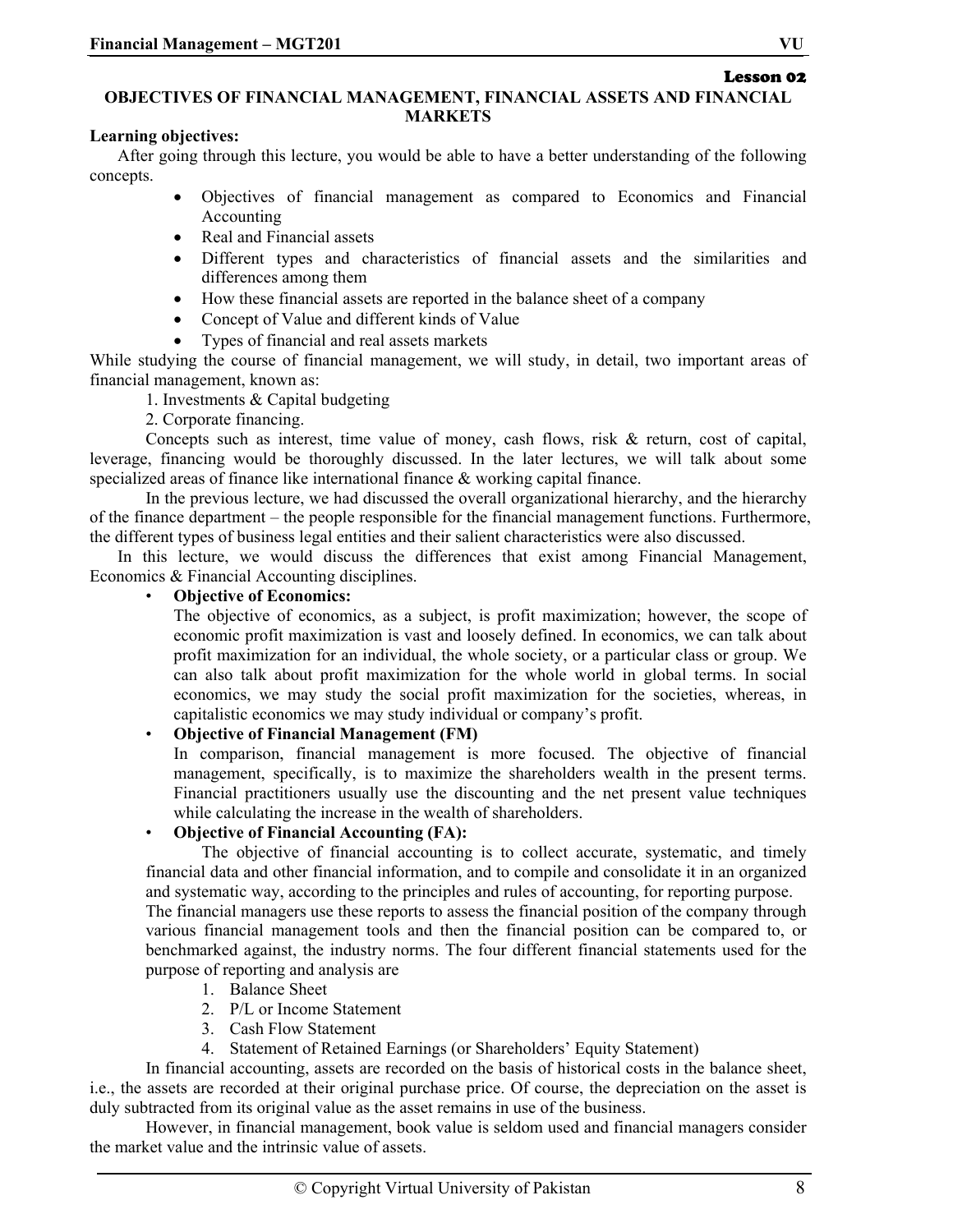**Market value** may be defined as the value currently prevailing in the market or the value at which the sellers are ready to sell, and buyers are ready to buy a particular asset.

**Intrinsic value** or the *fair value* is calculated by summing up the discounted future cash flows.

In Financial accounting, we followed the principle of accrual accounting in which expenses  $\&$ incomes are rerecorded when they incur. In Financial management, we will primarily be interested in cash & cash flows. In Financial management, we will use cash as primary source for calculating value, although the accrual data would also be useful for analyzing a firm's financial position.

Before getting into details, it is important to understand a few concepts that would be frequently used throughout the course.

#### **Real Assets:**

Real assets are tangible assets that have physical characteristics. For instance, land, house, equipment, car, wheat, fruits, cotton, computers, etc., are different kinds of real assets.

#### **Securities:**

Security, also known as a financial asset, is a piece of paper representing a claim on an asset. Securities can be classified into two categories.

• **Direct Securities:** Direct securities include stocks and bonds. While valuing direct securities we take into account the cash flows generated by the underlying assets.

Discounted Cash Flow (DCF) technique is often used to determine the value of a stock or bond.

• **Indirect Securities**: Indirect securities include derivatives, Futures and Options. The securities do not generate any cash flow; however, its value depends on the value of the underlying asset.

While in this course, direct securities would be discussed at length, the indirect securities would only be skimmed through in the later chapters.

#### **Bonds:**

- Bonds represent debt. The important features of bonds are given as under.
- Internationally, bonds are the most common way for companies to raise funds.
- A bond is a long-term debt contract (on paper) issued by the borrower (Issuer of the Bond i.e., a company that wishes to raise funds) to the lenders (bondholders or Investors which may include banks, financial institutions, and private investors).
- Bonds issued by a company are usually shown on the liabilities side of the Balance Sheet.
- A Bond requires the borrower to pay a pre-determined amount of interest regularly to the lender (bondholder). The interest rate or the rate of return on a bond can be Fixed or Floating. If an investor purchases a bond which is offering a rate of 10 % for the life of the bond, the rate would be fixed at 10 percent. However, if the interest rate on the bond is tied to the market interest rates, the rate of interest would be floating. The floating rate implies that the interest rate would fluctuate with any change in the market interest rate.

## **Types of Bonds:**

- Debentures: Unsecured no asset backing
- Mortgage Bond: Secured by real property i.e. Land, house
- Others: Eurobond, Zeros, Junk, etc.

The details on these different types of bonds would be discussed in later lectures.

## **Stocks (or Shares):**

Stocks (or Shares) are paper certificates representing ownership in a business. Therefore, if a company has issued 1 million shares and an investor owns 1 share only, he is a part owner (or shareholder) of the company. Stocks or shares are represented in the equity section of the balance sheet. A stock certificate is perpetuity, i.e., it lasts as long as the company does. Shareholders have a residual claim (last claim) on whatever net income (or profit) and assets are left over after the bondholders have been fully paid off. It is the most common source of raising funds under Islamic Shariah. Shares are traded in Stock market e.g. Karachi Stock Exchange (KSE), Lahore Stock Exchange (LSE) & Islamabad Stock Exchange (ISE).

## **Difference between Shares & Bonds:**

The main difference between shares and bonds is that shares are representation of ownership in a company while bonds are not representative of ownership.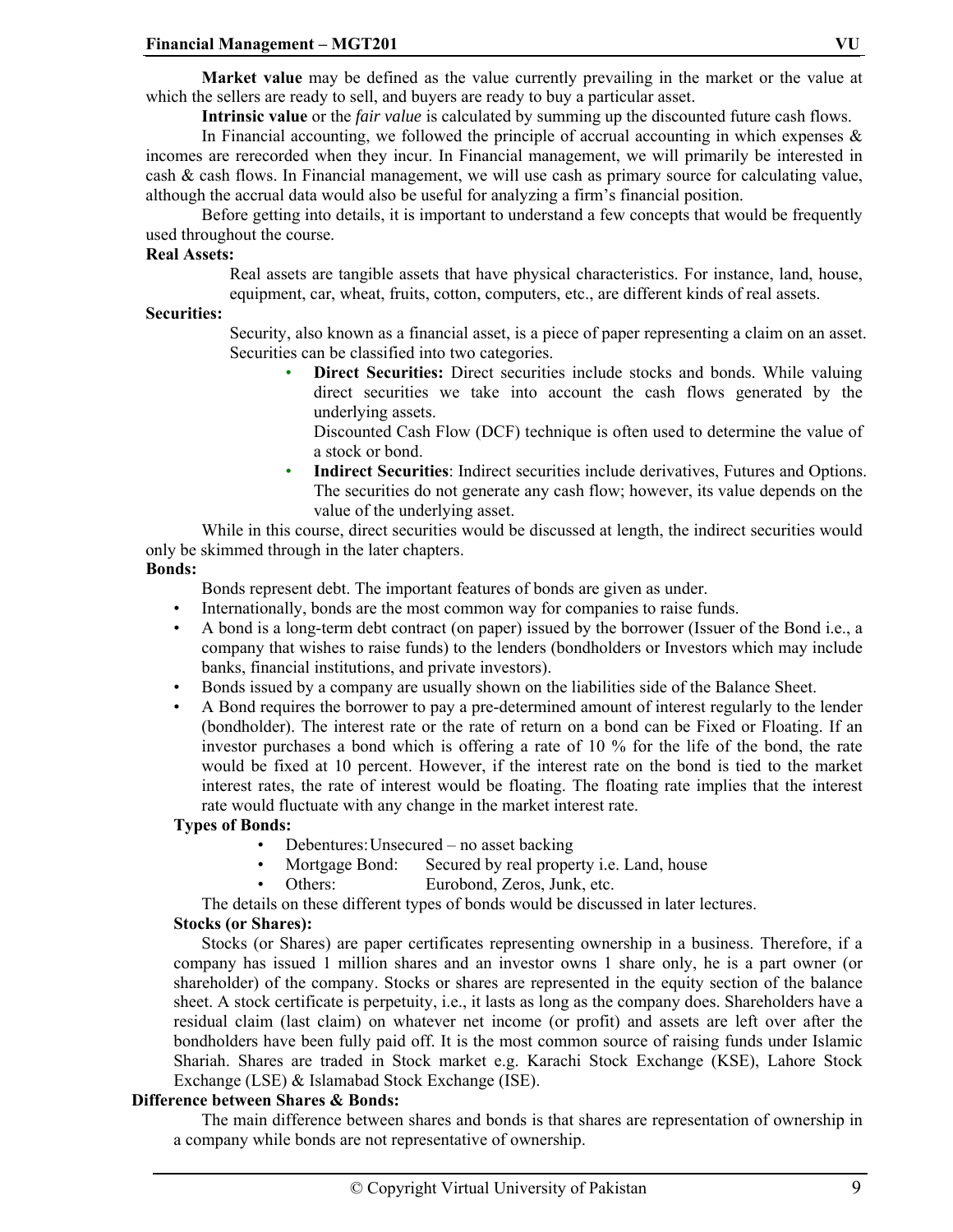The second difference is that shares last as long as the company lasts where as bonds have limited life.

Another difference is that the return on a bond is predetermined, i.e., the investor knows in advance how much return he would get from a bond. However, a stockholder cannot be certain about the return on a stock investment, since the dividends may or may not be paid in a certain year or the percentage of dividends announced may vary.

#### **Types of Stocks (or Shares):**

## **Common Stock:**

Common shareholders receive dividends, or portion of the net income which the management decides, NOT to reinvest into the company in the form of retained earnings. Dividends are paid in proportion to the number of shares the stockholders own and are announced by the board of directors, who may opt not to announce a dividend in a particular year. Common Stockholders have voting rights to elect the board of directors.

#### **Preferred Stock:**

 It is the stock with a predetermined or fixed dividend. In case, the board of directors announces dividends, the preferred stockholders would have a priority claim on them, i.e., they would be paid dividends before any dividends are paid to the common stockholders. However, if the board opts to retain earnings, the preferred stock would not yield a dividend, and thus cash flows from a preferred dividend are not as certain as income of the bondholders.

Dividends are paid out of net income. Shareholders get a part of the net profit of the company during the year, proportional to their shareholdings, and it is for the management to decide how much of the profit is to be distributed among the shareholders.

Now, we will see how these shares and bonds will appear on the face of a balance sheet. We will have to look at these shares and bonds from two aspects, the shares and bonds that the company issues and the shares and bonds that company invest in. The shares and bonds that a company purchases as an investment will come on the asset side under the section of marketable securities. These shares and bonds have been purchased by the company to generate extra income. On the other hand, those shares and bonds that the company issues to raise funds will appear on the liability side.

If the company has issued bonds, they will be classified as liability. But if the company has issued equity shares, they will appear under the section of common equity on liability side in the balance sheet. Where do bonds  $&$  stocks appear on the Balance Sheet?



Note. FM uses market value basis unlike Financial Accounting which generally uses historical basis.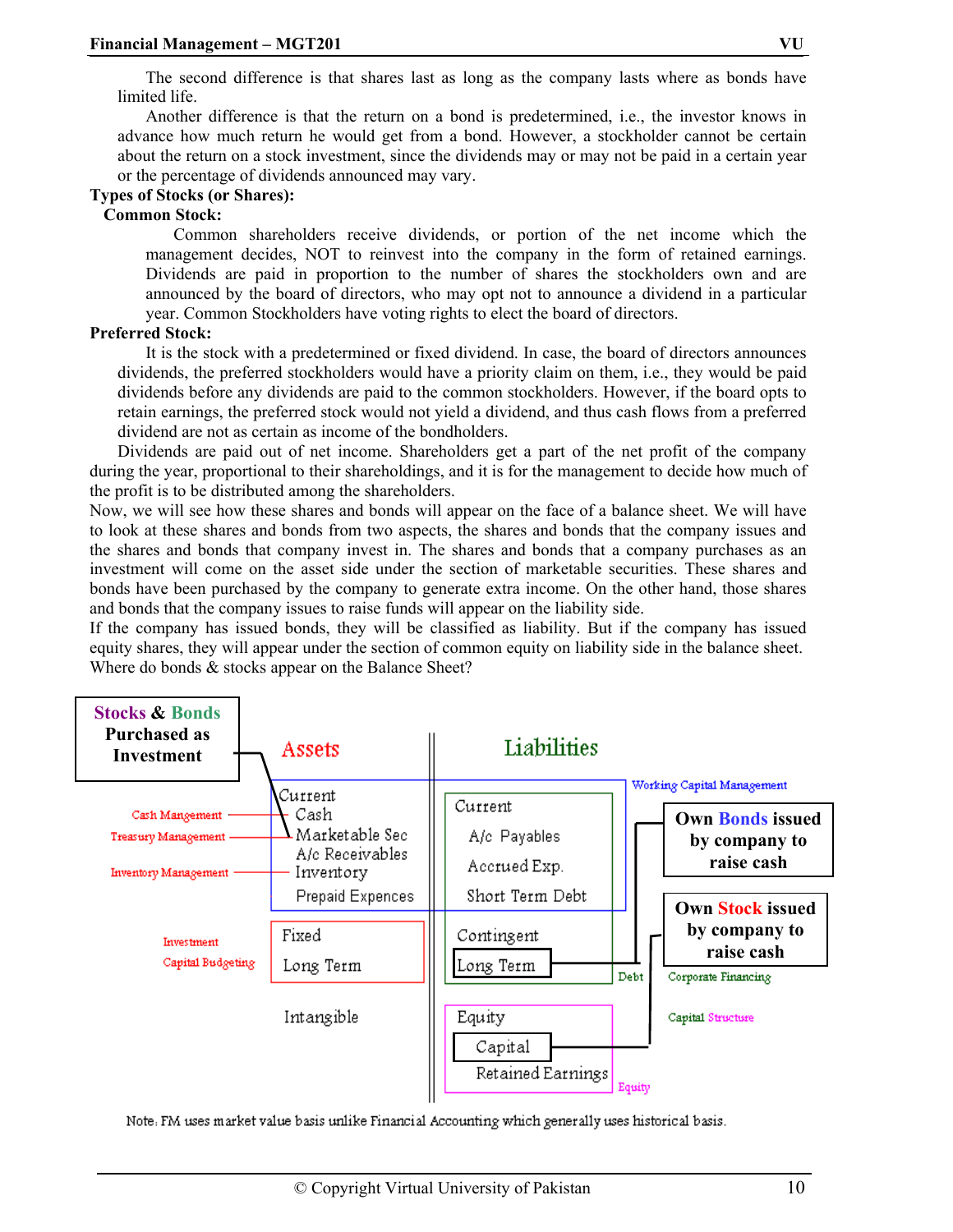Finally, let's talk about the most important concept that we will keep on repeating throughout the course; the concept of 'value'. In financial terms, there are different types of values, which are given as under.

## **Value**

#### • **Book Value:**

Book Value is the value of an asset as shown on the Balance Sheet. It is based on historical cost (or purchase price) and accumulated depreciation.

## • **Market Value:**

Market value of an asset is as quoted in the market, which basically depends on the supply  $\&$  demand of the asset and the negotiations between buyers  $\&$  sellers.

## • **Liquidation Value:**

The liquidation value is the value of an asset in a particular situation, where the company is in the process of wrapping up the business and its assets are valued and sold individually.

#### • **Fair Value or Intrinsic Value:**

The most important value concept in this course is of fair value or the intrinsic value. In order to find the intrinsic value of an asset, the present value of the working assets' future cash flows is calculated and summed up. If the intrinsic value of an asset is less than its market value, the asset among investors is perceived as "undervalued".

#### **Financial Markets**

#### • **Capital Markets:**

These are the markets for the long term debt  $\&$  corporate stocks. The maturity of debt should be more than one year to qualify it as a capital market instrument.

#### **Stock Exchange:**

A stock exchange is a place where the listed shares, Term finance certificates (TFC) and national investment trust units (NIT) are exchanged and traded between buyers and sellers.

#### **Long term bonds:**

Long term government & corporate bonds are also traded in capital markets.

#### • **Money Markets**

Money market generally is a market where there is buying and selling of short term liquid debt instruments. (Short term means one year or less).Liquid means something which is easily en-cashable; an instrument that can be easily exchanged for cash.

#### **Short term Bonds**

- o Government of Pakistan: Federal Investment Bonds (FIB), Treasury-Bills (T-Bills)
- o Private Sector: Corporate Bonds, Debentures

Call Money, Inter-bank short-term and overnight lending & borrowing Loans, Leases, Insurance policies, Certificate of Deposits (CD's) Badlah (money lending against shares), Road-side money lenders

## • **Real Assets or Physical Asset Markets**

- o Cotton Exchange, Gold Market, Kapra (Cloth) Market
- o Property (land, house, apartment, warehouse)
- o Property (land, house, apartment, warehouse)
- o Computer hardware, Used Cars, Wheat, Sugar, Vegetables, etc.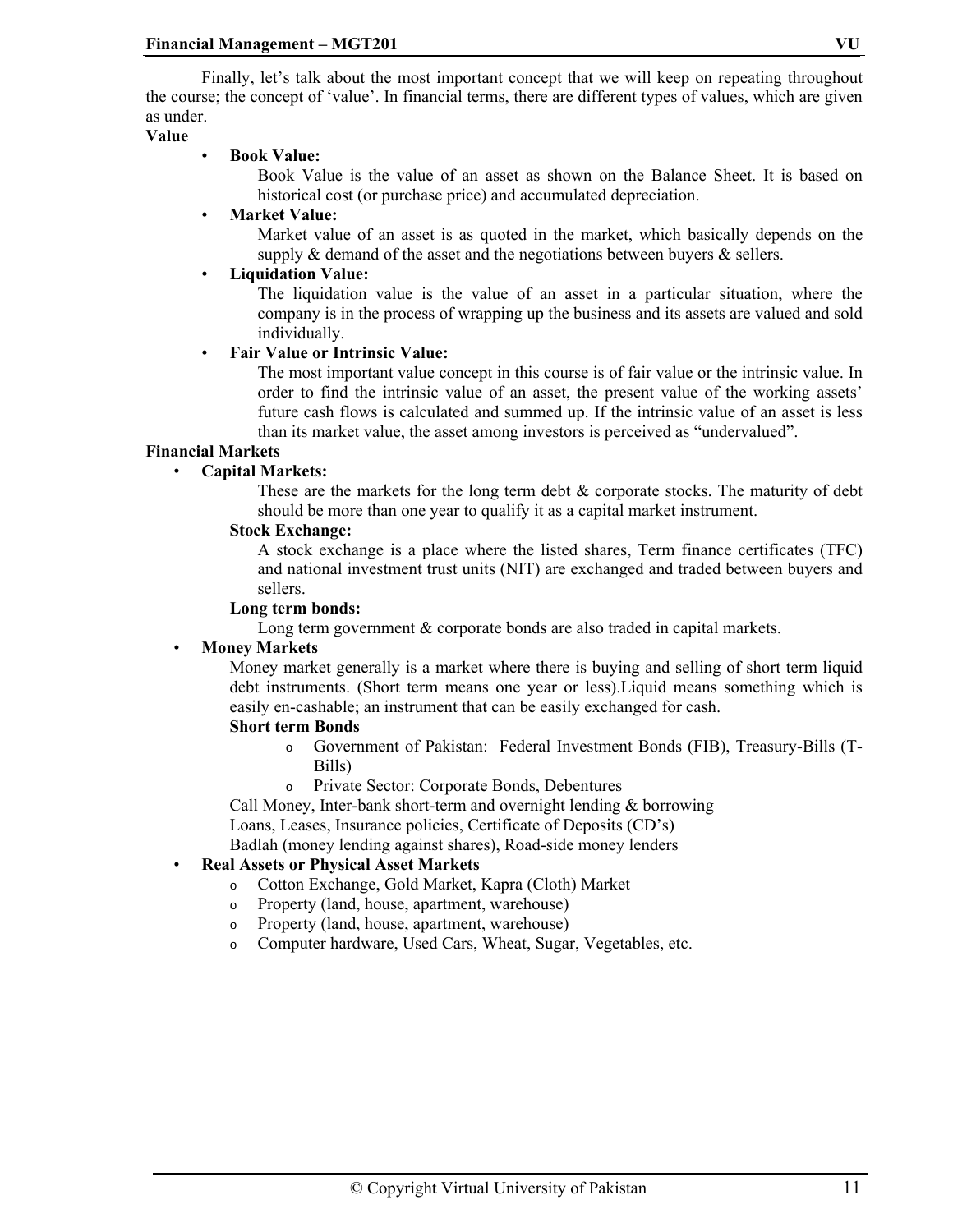#### **Learning Objectives:**

After going through this lecture, you would be able to have a better understanding of the following concepts.

- **Analysis of Financial Statements**
- **Key Financial Ratios**
- **Limitation of Financial Statements Analysis**
- **Market value added & Economic value added.**

You have studied in previous lecture

• **Objective of Economics:** 

The objective of economics is profit maximization, however, for whom the profit is to be maximized and for what duration may vary.

#### • **Objective of Financial Accounting (FA):**

The objective of financial accounting is to record accurate, timely, consistent, and generalized collection of financial data, consolidating the information and reporting it to the management for decision-making. Nevertheless, the decision-makers use financial management techniques for a useful interpretation of the consolidated financial data.

#### • **Objective of Financial Management (FM):**

The objective of financial management is to maximize the wealth of the shareholders/owners. One way of increasing shareholders' wealth is by maximizing the stock price. In financial management when we talk about the profit maximization, we actually imply profit maximization for the shareholders of the company. We can simply measure it from the share price of the company in the market.

Another way is to find the best investment and financing opportunities in order to maximize the value of the company. As we will see in the later lectures, the two ways are closely related to each other. Financial statements are used to assess the financial position as well as performance of the company, so that the financing and investing decisions could be taken accordingly.

#### **Analysis of Financial Statements:**

A company's financial statements need to be studied for signs of financial strengths and weaknesses and then compared to (or benchmarked against) the industry. Before getting into the details of the financial management techniques, we would briefly revise some of the accounting concepts, which are going to help us in comprehending those analysis techniques.

#### **Basic Financial Statements:**

There are four basic financial statements that are prepared by the financial accountants for the use of the managers, creditors and investors of the company. These statements are

- a. Balance Sheet
- b. P/L or Income Statement
- c. Cash Flow Statement
- d. Statement of Retained Earnings (or Shareholders' Equity Statement)

The concepts that we are going to discuss here in reviewing financial accounting concepts are Fundamental Accounting Equation and Double Entry Principle.

• Assets  $+E$ xpense = Liabilities + Shareholders' Equity + Revenue

(Note: Expense & Revenue are Temporary P/L accounts – the others are Permanent Balance Sheet Accounts)

Left Hand Items increase when debited. Right Hand items increase when credited.

• For every journal entry, the Sum of Debits = the Sum of Credits

#### **Balance Sheet:**

The following facts about balance sheet are also going to help us in understanding the financial statements analysis process.

– A balance sheet is a 'static snapshot' at one point in time (therefore the consolidated data available is vulnerable to inventory and cash swings, i.e., if the balance sheet of a firm is showing low inventory and high cash position at the year ending when the

## Lesson 03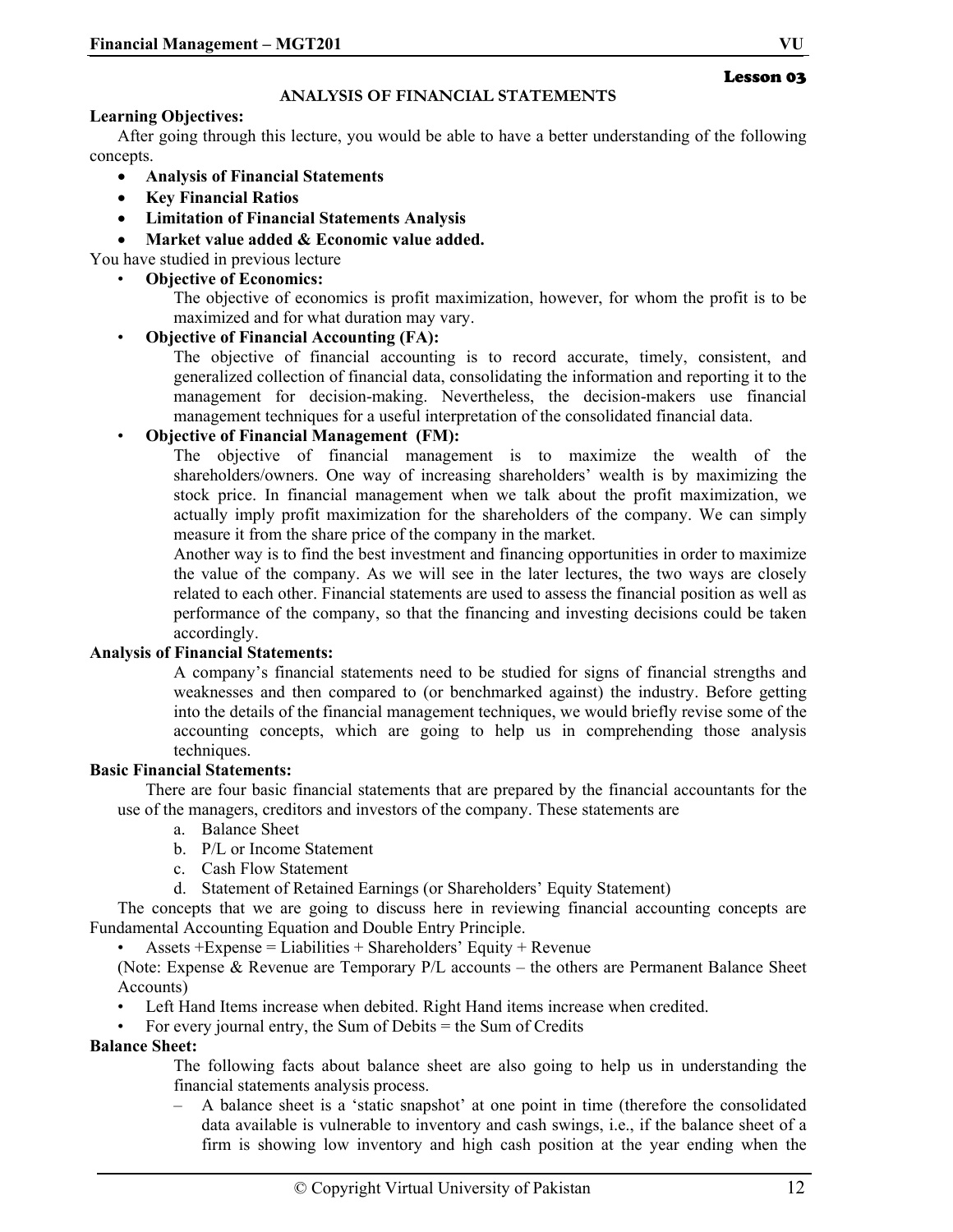balance sheet is prepared, the company may buy excessive inventory against cash the very next day. The balance sheet prepared a day earlier would not report the new transaction and the latest financial position of the company would not be known to the analyst, unless the company updates him on that.)

- Balance sheet items or accounts are 'permanent accounts' that continue to accumulate from one accounting cycle to the next.
- Balance sheet items are recorded on historical cost basis, i.e., the balance sheet neglects any increase in value of assets resulting from inflation and reports assets and liabilities at their book value. It is a big limitation for financial analysts, since a useful analysis could only be made by considering the assets and liabilities at their market value rather than book value. Nevertheless, there are some approaches by which we can solve this problem. Constant rupee approach is one such remedy.
- Constant Rupee Approach: In constant rupee approach, two balance sheets of the same company for different times are compared at a specific time and inflationary adjustments are made.

## • **Assets (Left Hand Side):**

Having revised certain concepts and limitations of financial accounting process and financial statements, we would now have a brief overview of the items that appear on the left-hand side of the balance sheet, known as assets.

- Assets are economic and business resources that are used in generating revenue for the organization: They can be tangible (inventory) or intangible (patent, brand value, license). Some assets are classified as current (cash, accounts receivable) and others are fixed (machinery, land, and building). There are also long-term assets (property, loans given) and contingent assets, the value of which can only be assessed in future (legal claim pending, option).
- Current Assets = Cash + Marketable Securities + Accounts Receivable + Pre-Paid Expenses + Inventory
- The accounts receivable aging schedule is a listing of the customers making up total accounts receivable balance. Most businesses prepare an accounts receivable aging schedule at the end of each month. Analyzing your accounts receivable aging schedule may help you identify potential cash flow problems.
- Inventory value (at any instant in time) is a very controversial figure which depends on inventory valuation methodology (i.e. FIFO, LIFO, Average Cost) and Depreciation Method (i.e. Straight Line, Double Declining, Accelerated). Companies have the flexibility that they can use one methodology for preparing the financial statements  $\&$ the different methodology for tax purposes.

## • **Liabilities (Right Hand Side):**

The right hand side of the balance sheet represents liabilities.

- Liabilities are sources which are use to acquire the resources or liabilities are obligations of two types:
	- 1) Obligations to outside creditors and
	- 2) Obligations to shareholders known as Equity.
- Liabilities can be short term debts, long term debt, equity, retained earnings, contingent, unrealized gain on holding of marketable securities
- $-$  Current Liabilities  $=$  Account Payables  $+$  Short Term Loans  $+$  Accrued Expenses
- Net Working Capital = Current Assets Current Liabilities
- Total Equity = Common Equity + Paid In Capital + Retained Earnings (Retained Earnings is NOT cash always)
- Total Equity represents the residual excess value of Assets over Liabilities: Assets Liabilities  $=$  Equity  $=$  Net Worth
- Only cash account represents real cash which can be used to pay your bills!!

## **Profit & Loss account or Income Statement:**

- An income statement is a "flow statement" over a period of time matching the operating cycle of the business, which reports the income of the firm.
- Generally, Revenue Expense = Income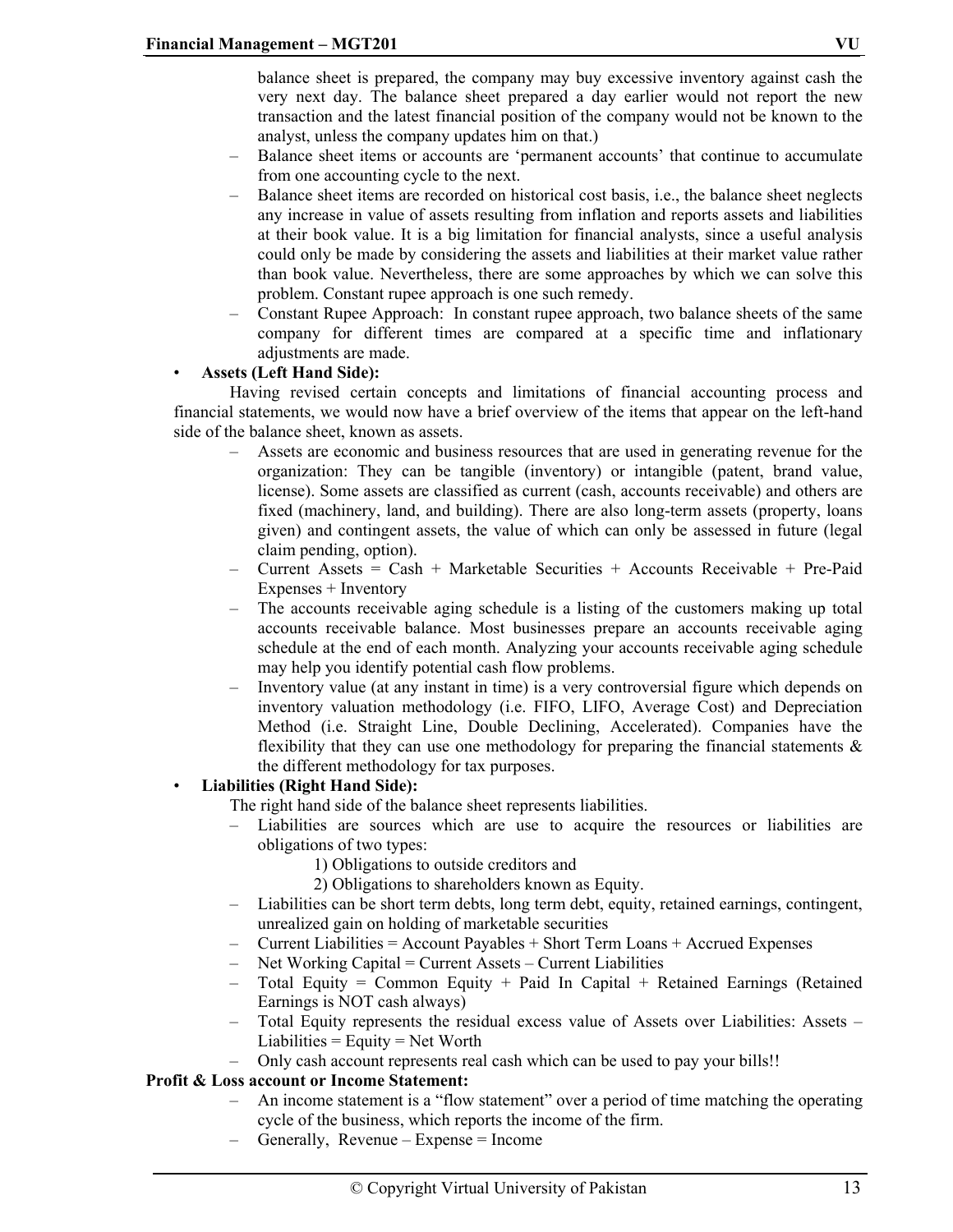- Right hand side receipts (revenues) are added. Left hand side payments (expenses) are subtracted.
- P/L Items or Accounts are 'temporary' accounts that need to be closed at the end of the accounting cycle.
- Sales revenue Cost of Goods Sold = Gross Profit (Revenue)
- Cost of Goods Sold is a very controversial figure that varies depending on Inventory Valuation Method (i.e., FIFO, LIFO, Average Cost) and Depreciation Method (Straight Line, Double Declining, Accelerated). Depreciation is treated as an expense (although it is non-cash)
- Gross Revenue Admin & Operating Expenses = Operating Revenue
- Operating Revenue Other Expenses + Other Revenue = EBIT
- $-$  EBIT Financial Charges & Interest = EBT Note: Leasing Treatment
- $-$  EBT Tax = Net Income
- $-$  Net Income Dividends = Retained Earnings
- Net Income is NOT cash (it can't pay for bills)

#### **P/L Statement of Company XYZ Year Ending June 30th 2002)**

|                                |       | $(^{o}000 \text{ Rs.})$ $(^{o}000 \text{ Rs})$ | $(000 \text{ Rs})$ |
|--------------------------------|-------|------------------------------------------------|--------------------|
| Net Sales                      | 1000  |                                                |                    |
| Cost of Goods Sold             | (500) |                                                |                    |
| Gross Profit                   | 500   |                                                |                    |
| <b>Administration Expenses</b> | (200) |                                                |                    |
| Depreciation Expense           | (0)   |                                                |                    |
| <b>Operating Profit</b>        |       | 300                                            |                    |
| Other Expenses                 | (180) |                                                |                    |
| Other Income (interest)        | (0)   | (180)                                          |                    |
| <b>EBIT</b>                    |       | 120                                            |                    |
| Tax                            |       | (20)                                           |                    |
|                                |       |                                                |                    |

Net Income 100

**Cash Flow Statement:** 

A cash flow statement shows the cash position of the firm and the way cash has been acquired or utilized in an accounting period.

A cash flow statement separates the activities of the firm into three categories, which are operating activities, investing activities and financing activities.

- Operating Cash Flow Statement can be obtained by using two approaches:
	- 1) Direct
	- 2) Indirect.

A cash flow statement can be derived from P/L or Income Statement and two consecutive year Balance **Sheets**.

- A cash flow statement is not prepared on accrual basis but rather on cash basis: Actual cash receipts and cash payments.
- The net income is obtained from the Income Statement of a period of time matching the operating cycle of the business. Generally:

Revenue – Expense = Income

 In order to arrive as the cash flows resulting from operating activities Increases in current assets are cash payments (-), i.e., cash outflow

 Increases in current liabilities are cash receipts (+), i.e., cash inflow Right Hand Side Receipts are added.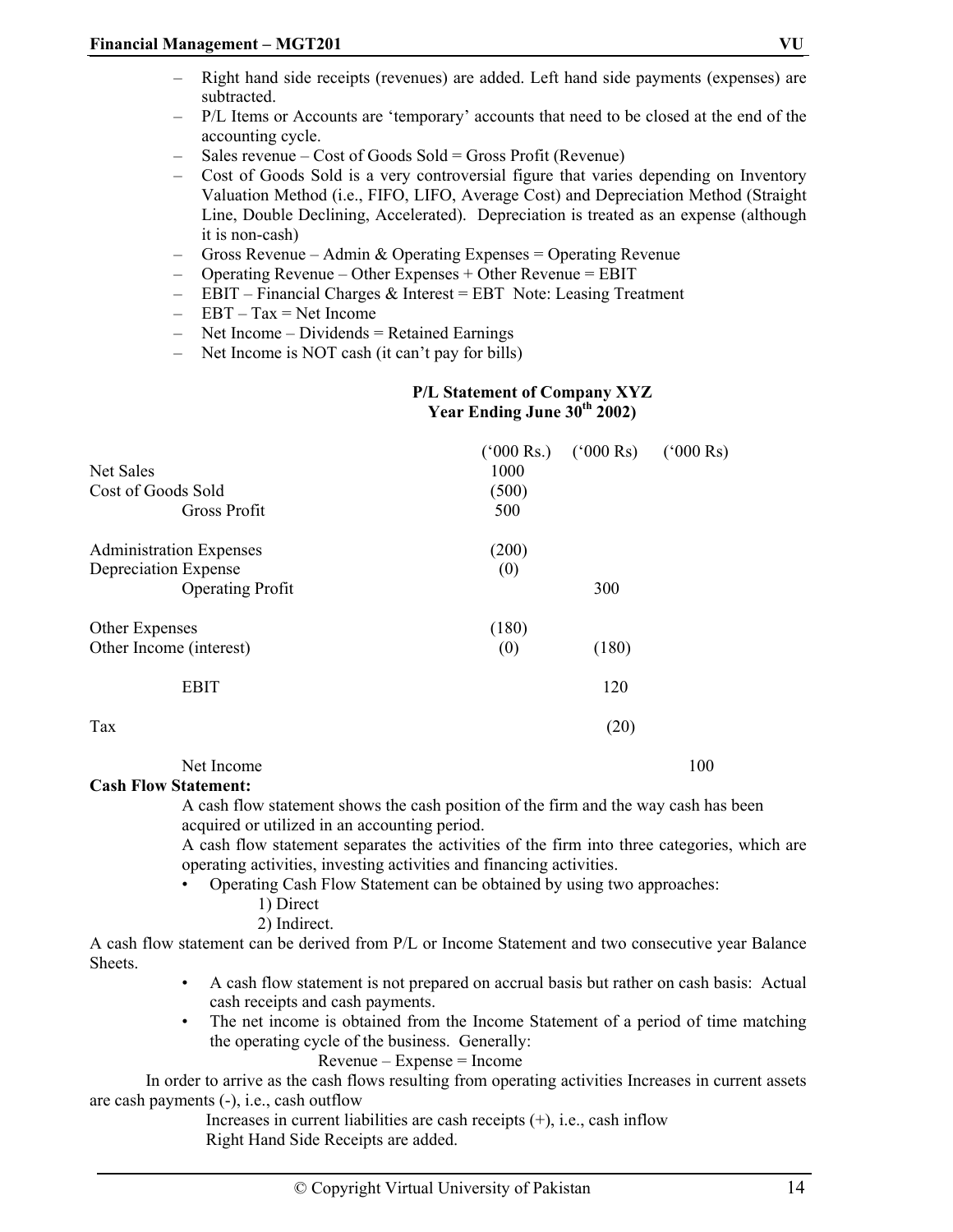Left Hand Side payments are subtracted

## **Statement of Retained Earnings or Shareholders' Equity Statement**

Total Equity = Common Par Stock Issued + Paid In Capital + Retained Earnings

(Retained Earnings is the cumulative income that is not given out as Dividend – it is NOT cash)

**XYZ Cash Flow Statement (June 30th 2001 – June 30th 2002)** 

|                                                                                                                                                      | $(^{o}000 \text{ Rs})$ | $(^{o}000 \text{ Rs})$ | $(^{6}000 \text{ Rs})$ |
|------------------------------------------------------------------------------------------------------------------------------------------------------|------------------------|------------------------|------------------------|
| Net Income<br><b>Add Depreciation Expense</b>                                                                                                        |                        | 400<br>100             |                        |
| Subtract Increase in Current Assets:<br>Increase in Cash<br>Increase in Inventory<br>Add Increase in Current Liabilities:<br>Increase in A/c Payable | (400)<br>(700)         | (1100)<br>500          |                        |
| Cash Flow from Operations                                                                                                                            |                        |                        | (100)                  |
| Cash Flow from Investments                                                                                                                           | $\theta$               |                        |                        |
| Cash Flow from Financing                                                                                                                             | 500                    |                        |                        |
| Net Cash Flow from All Activities                                                                                                                    |                        |                        | 400                    |

Note 1: Indirect Cash Flow Approach using Income Statement and two consecutive Balance Sheets

Note 2: Final Net Cash Flow from All Activities should match the difference in the difference in the closing balances in the Balance Sheets from June 30th 2001 and June 30th 2002

Note 3: Investments include all cash sale and purchases of non-current assets and marketable securities

Note 4: Financing includes all cash changes in loans, leasing, and equity etc.

## **SOME FINANCIAL RATIOS:**

## **LIQUIDITY & SOLVENCY RATIOS:**

**Current Ratio**: Current ratio is a ratio between current assets and liabilities, which tells that for every dollar in current liabilities, how many current assets do the company possess. Since the current liabilities are usually paid out of current assets, it makes sense to compare the two figures to assess the liquidity of the firm. Liquidity implies the ease with which the current liabilities can be paid off. Generally, the higher the ratio, the better it is considered, but too high a ratio may imply less productive use of current assets. A ratio of two to one (2:1) is considered ideal.

= Current Assets / Current Liabilities

**Quick/Acid Test ratio**: Quick ratio is relatively a stringent measure of liquidity. The ratio is obtained by subtracting inventory from current assets and dividing the result by current liabilities. Inventory is the least liquid of all current assets. By subtracting inventory from current assets, we are actually comparing more liquid assets with current liabilities. This ratio not only helps in gauging the solvency of the company, it may also show if the inventories are piling up. A desirable quick ratio can range from  $(0.8:1)$  to  $(1.5:1)$  depending on the nature of the business.

= (Current Assets – Inventory) / Current Liabilities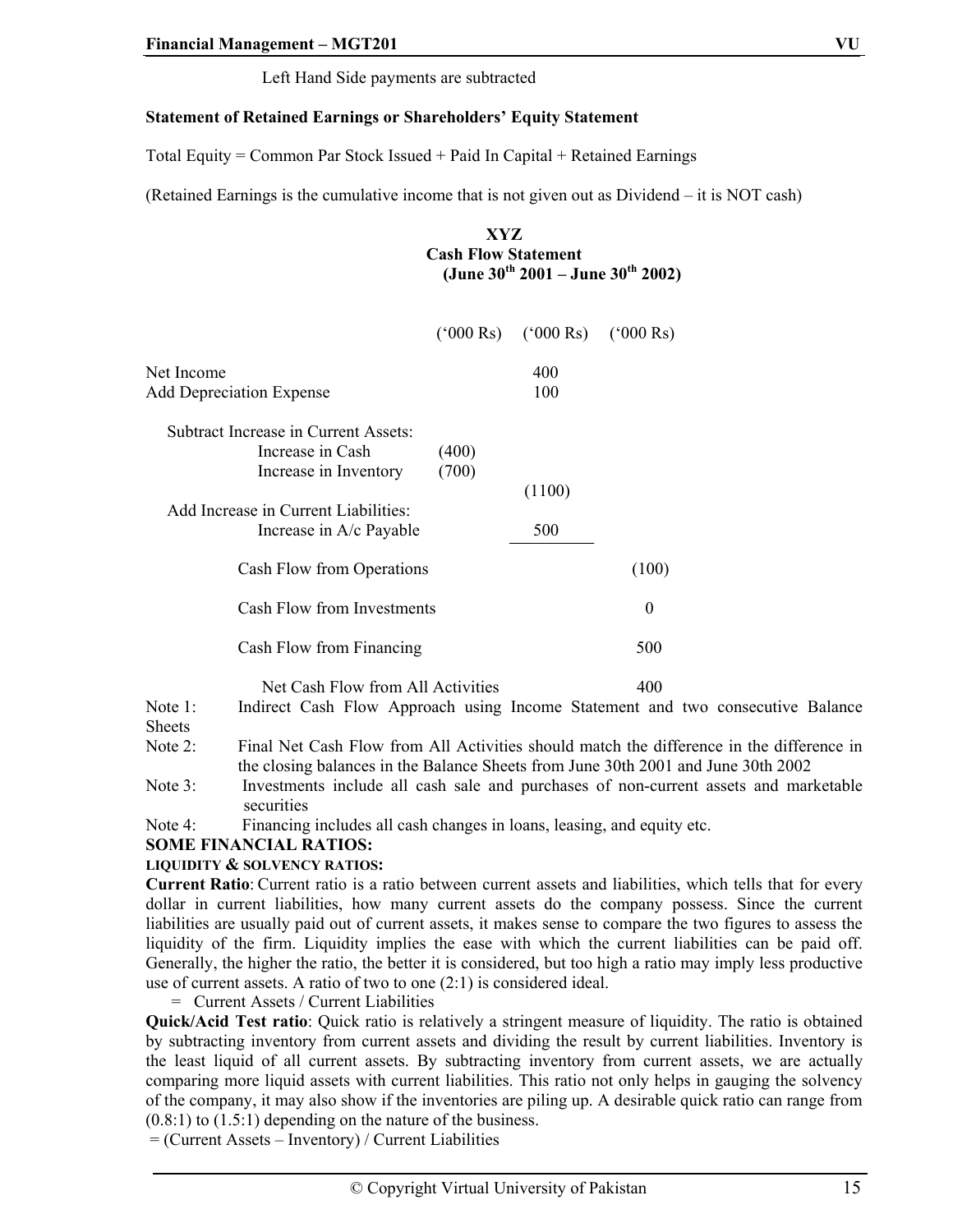**Average Collection Period**: Also known as Days Sales Outstanding, average collection period shows in how many days the Accounts receivables of the company are converted into cash. Most of the companies sell most of their products/services on credit basis, hence it is critical for the company to know in how much time these receivables could be converted to cash in order to ensure liquidity at all times. Average collection period is calculated using the following formula

= Average Accounts Receivable /(Annual Sales/360)

Note: Average collection period is usually expressed in terms of days. If you find a decimalized answer, you should round it off to the next integer.

## **PROFITABILITY RATIOS:**

 The profitability ratios show the combine effects of liquidity, asset management, and debt management on operating result.

**Profit Margin (on sales):** One of the most commonly used ratios is profit margin on sales. This ratio tells the percentage of profit for every dollar of revenue earned. This ratio is usually expressed in terms of percentage and the general rule is , the higher the ratio, the better it is. Most of the companies compare this ratio to the previous years' ratios to assess if the company is better off.

 $=$  [Net Income / Sales]  $X$  100

**Return on Assets:** Return on assets is another profitability ratio, which shows the profitability of the company against each dollar invested in total assets. We can obtain this figure by simply by dividing the net profit with total assets. Since the assets are economic resources that are used to earn profit, it is logical to assess if the assets have been used efficiently enough to generate profits. This ratio is also expressed in percentage terms.

 $=$  [Net Income / Total Assets]  $X$  100

**Return on equity:** Return on equity is of special interest to the shareholders, since equity represents the owners' share in the business. Return on equity can be obtained by dividing the net income with the total equity. This ratio shows that for each dollar in equity how much profit is generated by the company.

## = [Net Income/Common Equity]

#### **ASSET MANAGEMENT RATIOS**

These measures show how effectively the firm has been managing its assets.

#### **Inventory Turnover**:

 Inventory turnover shows the number of times the inventories are replenished within one accounting cycle. The ratio can be obtained by dividing the sales by inventory. While the quick ratio measures the liquidity and points out the inventory piling problem, the inventory turnover confirms whether or not the major portion of the current assets of the firm are tied up in inventory. This ratio is also used in measuring the operating cycle and cash cycle of the firm. A higher turnover is desirable as it reflects the liquidity of the inventories.

= Sales / inventories

**Total Assets Turnover:** An effective use of total assets held by a company ensures greater revenue to the firm. In order to measure how effectively a company has used its total assets to generate revenues, we compute the total assets turnover ratios, dividing the sales by total assets.

= Sales / Total Assets

 An increasing ratio over the years may show that with an addition of assets, the company has been able to generate incremental sales in greater proportion.

#### **DEBT (OR CAPITAL STRUCTURE) RATIOS:**

**Debt-Assets:** A commonly used ratio to measure the capital structure of the firm is debt to assets ratio. Capital structure refers to the financing mix (proportion of debt and equity) of a firm. The greater the proportion of debt in the financing mix, the less willing creditors, and investors would be to provide more finances to the company. In Pakistan, the debt to assets ratio is prescribed in prudential regulations by the State Bank of Pakistan as a guideline for the banks (creditors). A ratio greater than 0.66 to 1 is considered alarming for the providers of funds.

= Total Debt / Total Assets

**Debt-Equity:** Another commonly used ratio, debt to equity, explicitly shows the proportion to debt to equity. A ratio of 60 to 40 is used for new projects, i.e., for a project it is permitted to raise its finances 60 percent from the debt and 40 percent from equity. Debt to equity is computed by the following formula.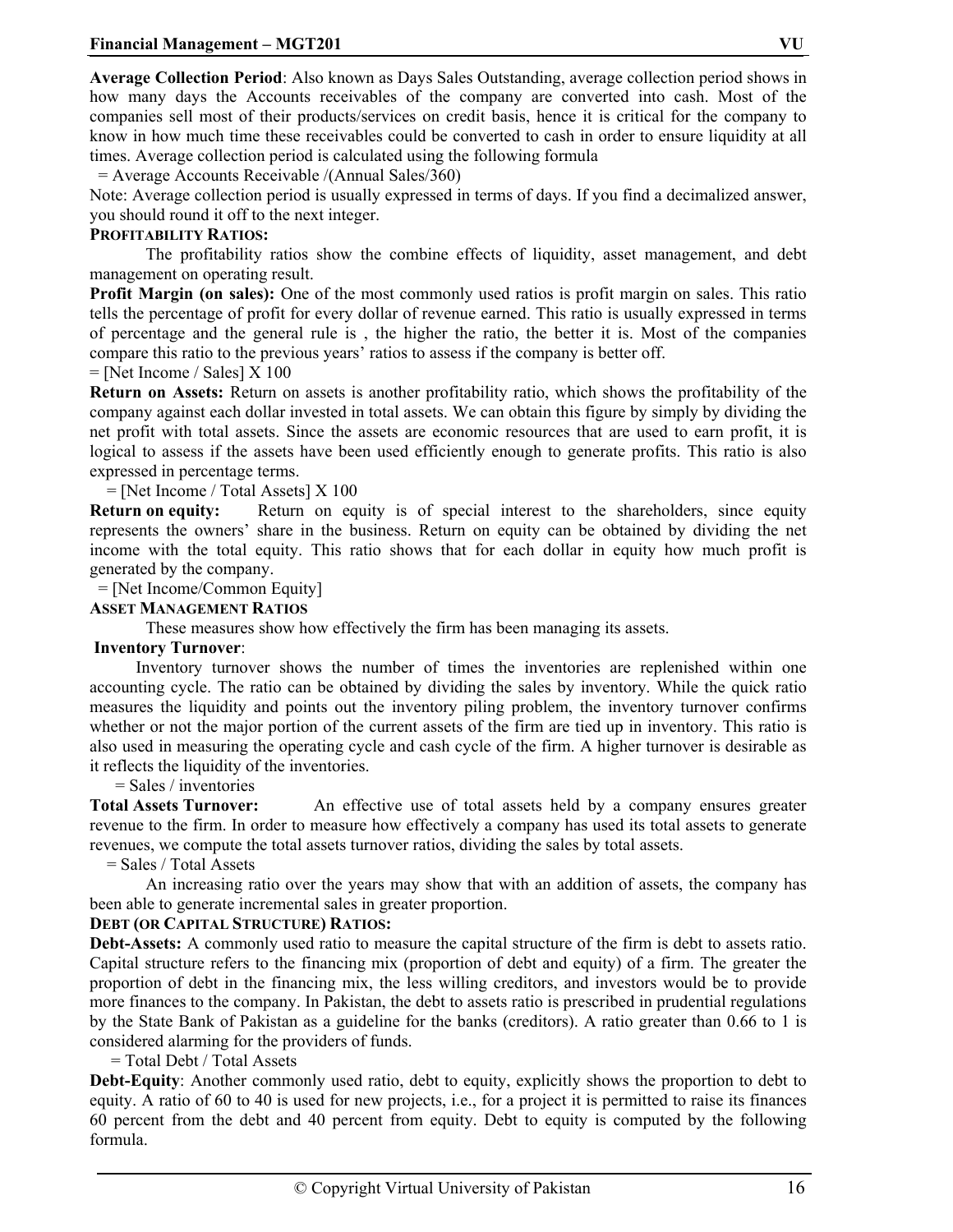## = Total Debt / Total Equity

**Times-Interest-Earned:** Times-interest-earned reflects the ability of a company to pay its financial charges (interest). This ratio is obtained by dividing the operating profit by the interest charges. Conceptually, the interest charges are to be paid from the earnings before interest and taxes. A ratio of 4 to 1 shows that the company covers the interest charges 4 times, which is generally considered satisfactory by the management, however, a ratio higher than that, may be more desirable. A high timeinterest-earned ratio is a good sign, especially for the creditors.

= EBIT / Interest Charges

#### **Market Value Ratios:**

Market value ratios relate the firm's stock price to its earnings  $\&$  book value per share. These ratios give management an indication of what equity investors think of the company's past performance & future prospects

#### **Price Earning Ratio:**

It shows how much investors are willing to pay per rupee of reported profits. This ratio reflects the optimism, or lack thereof, investors have about the future performance of the company.

= Market Price per share / \*Earnings per share

#### **Market /Book Ratio:**

Market to book ratio gives an indication how equity investors regard the company's value. This ratio is also used in case of mergers, acquisition or in the event of bankruptcy of the firm.

= Market Price per share / Book Value per share

## \***Earning Per Share (EPS):**

= Net Income / Average Number of Common Shares Outstanding

#### **Ratios help us to compare different businesses in the same industry and of a similar size. Limitations of Financial Statement Analysis:**

 Despite the fact that ratios are a useful analysis tool, there are certain limitations, which are important for an analyst to understand before applying this tool, in order to make his analysis more meaningful.

- FSA is generally an outdated (because of Historical Cost Basis) post-mortem of what has already happened. It is simply a common starting point for comparison. Use Constant Rupee / Dollar analysis to account for inflation.
- FSA is limited by the fact that financial statements are "window dressed" by creative accountants. Window dressing refers to the understatement or overstatement of financial facts.
- Different companies use different accounting standards for Inventory, Depreciation, etc. therefore comparing their financial ratios can be misleading
- FSA just presents a few static snapshots of a business' financial health but not the complete moving picture.
- It's difficult to say based on Financial Ratios whether a company is healthy or not because that depends on the size and nature of the business.

#### **Difference in Focus:**

 Financial Statements are prepared by financial accountants with a certain perspective, however the financial managers—the end users of these financial statements, have a different focus to draw meaningful conclusions out of these statements. These differences are listed below

## • **Financial Accounting (FA) Focus:**

- Use Historical Value (assets are booked at original purchase price)
- Follow Accrual Principle (calculate Net Income based on accrued expense and accrued revenue)
- How to most logically, clearly, and completely represent the financial data.

## • **Financial Management (FM) Focus:**

- Use Market Value (assets are valued at current market price)
- Follow Incremental Cash Flows because an Asset's (and a Company's) Value is determined by the cash flows that it generates.
- How to pick the best assets and liabilities portfolios in order to maximize shareholder wealth.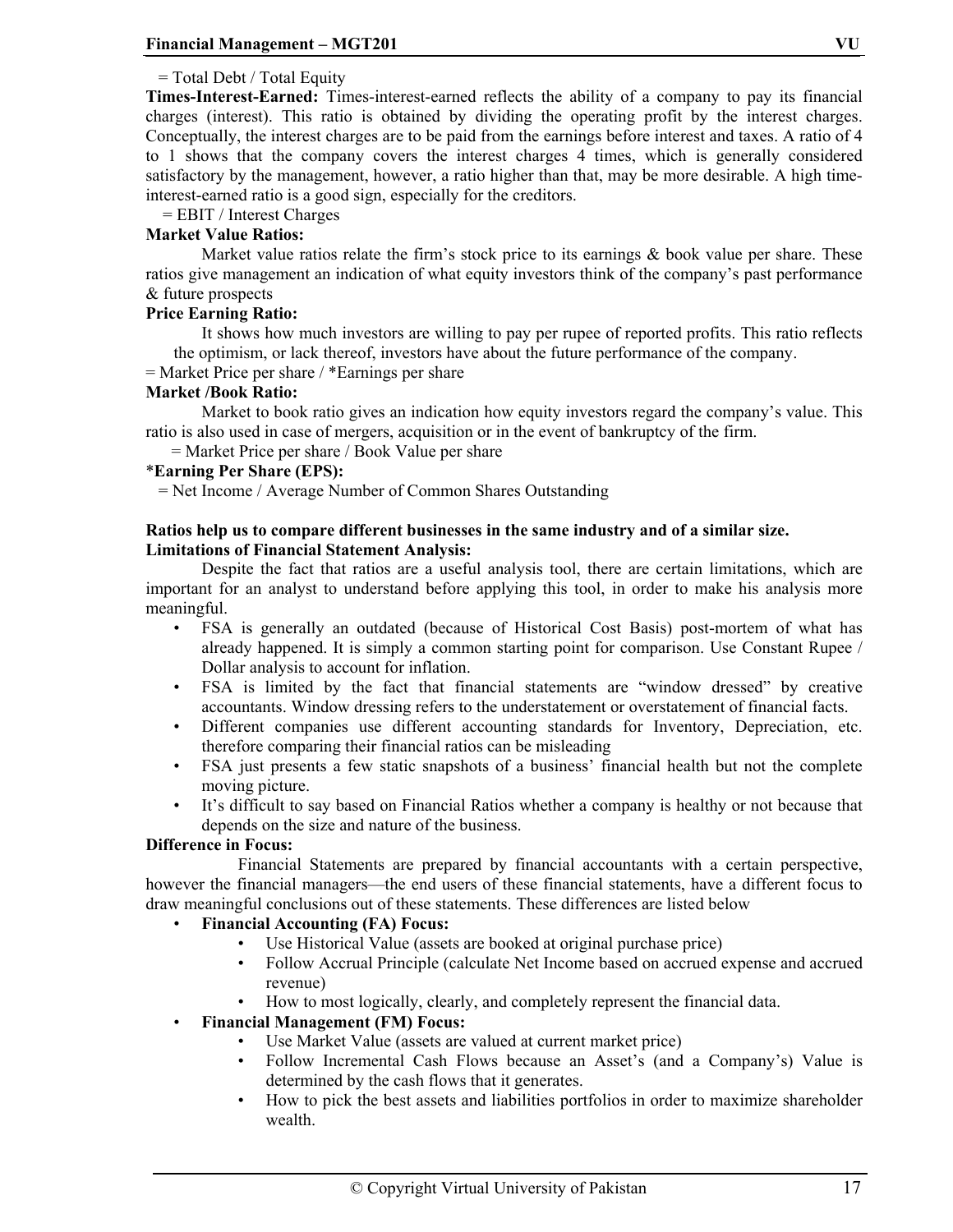## **FM Measures of Financial Health:**

The financial management measures that are used for assessing the financial health of a company primarily focus on the basic objective of financial management, i.e., to increase the wealth of the shareholders. Given below are the two important measures of financial health.

#### **M.V.A (Market Value Added):**

 Market Value Added is a measure of wealth added to the amount of equity capital provided by the shareholders. It can be determined by the following equation

MVA (Rupees) = Market Value of Equity – Book Value of Equity Capital

Following are the characteristics of MVA

- It is a cumulative measure, i.e., it is measured from the inception of the company to date. Market Value is based on market price of shares.
- It shows how much more (or less) value the management has succeeded in adding (or reducing) to the company in the eyes of the general public / market.
- It is used for incentive compensation packages for CEO's and higher level management.

## • **E.V.A (Economic Value Added):**

 Economic Value Added, on the other hand, focuses on the managerial effectiveness in a given year. It can be obtained by subtracting the cost of total capital from the operating profits of a company

EVA (Rupees) = EBIT (or Operating Profit) – Cost of Total Capital

EVA has the following characteristics

- It is measured for any one year.
- It is relatively difficult to calculate because Operating Profit depends on Depreciation Method, Inventory Valuation, and Leasing Treatment, etc. Also, a combined Cost of Total Capital (Debt and Equity) is difficult to compute.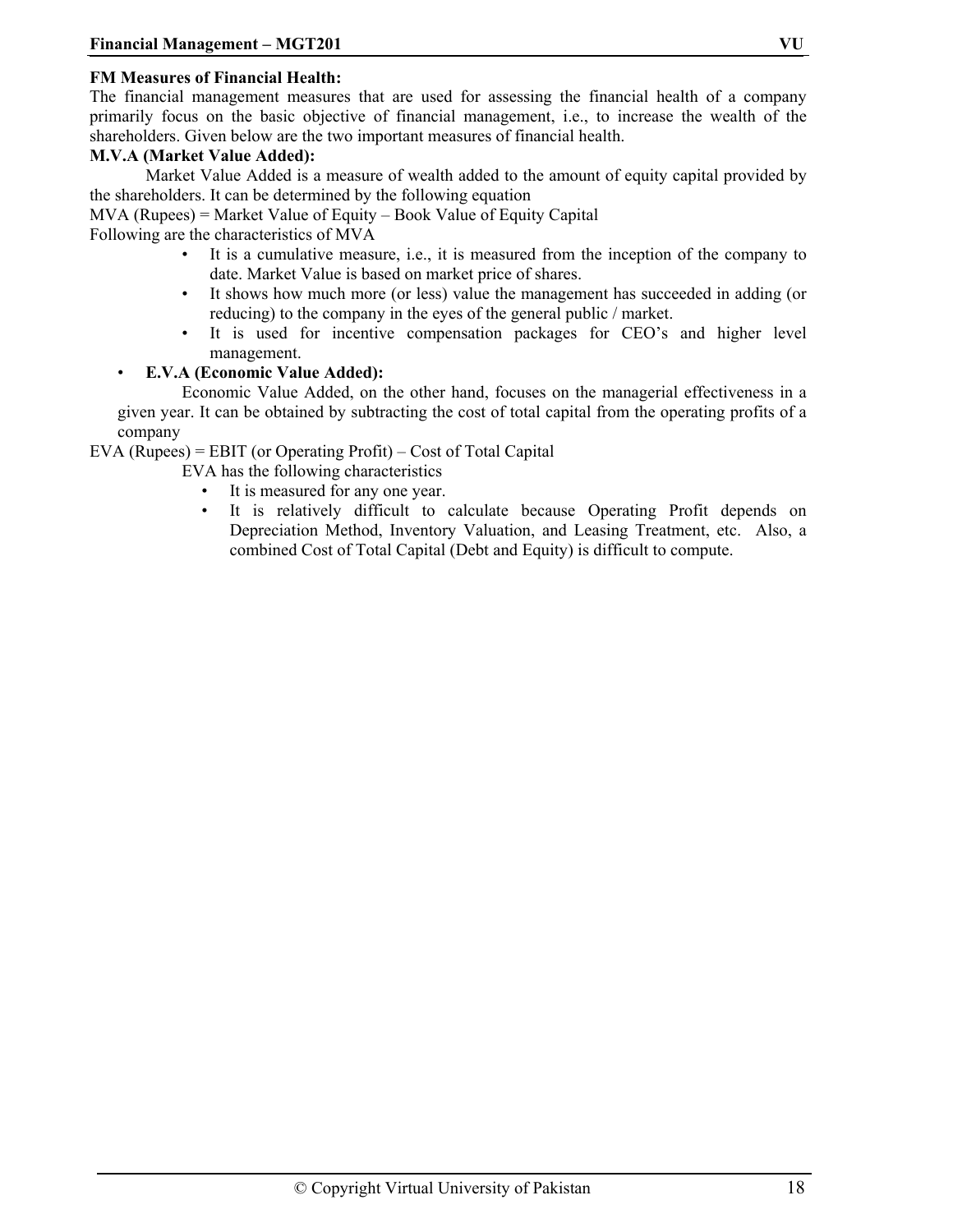## **TIME VALUE OF MONEY**

## **Learning Objectives:**

 After going through this lecture, you would be able to have an understanding of the following concepts.

- **Main Concepts of FM.**
- **Time Value of Money**
- **Interest Theory and its determinants**
- **Yield curve theory and its dynamics**

## **FM Concepts:**

There are certain financial management concepts that should be kept in mind, while making an analysis of a financial decision. The one-liners given here would help you in committing these concepts to your memory.

- A rupee today is worth more than a rupee tomorrow. Time Value of Money & Interest
- A safe rupee is worth more than a risky rupee.
	- Risk and Return
- Don't compare apples to oranges
	- Discounting & NPV
- Don't put all your eggs in one basket.
	- Portfolio Diversification
- Get insurance because you will break some eggs.
	- Hedging & Risk Management

## **Time Value of Money:**

The first concept, time value of money, says that a rupee in your hand today is worth more than the rupee that you are going to get tomorrow or the day after. This is because if you have a rupee in hand, you can put it into a bank (invest it) and can earn interest (return) on it, and tomorrow you are going to have more than rupee one, which of course, is more desirable than having just one rupee.

## **Risk and Return:**

Investors want to earn maximum return on their investment; however, risk is a constraint to this objective. Investors dislike risk-bearing, unless they are adequately compensated for that. Now the risk and return concept states that a safe rupee in your hand is better than a risky rupee which is not in your hand. This may imply that the investors would be willing to bear risk if they are offered more than a rupee i.e., a certain premium for risk bearing. However, in the absence of this additional compensation, a safe rupee is better than a risky rupee. The details about the concepts of risk and return would be discussed in the middle of the course.

## **Discounting & Net Present Value (NPV):**

 The third concept is of discounting and net present value of money. This is a fundamental mathematical concept and students need to practice it to perfection. Whether discounting for an asset or a company, we have to see what cash flow would it generate during its future life and then we bring back those future cash flow to the present, i.e., we discount the future cash flows to obtain their present value. This exercise is done to make comparison of cash flows occurring in different time periods, i.e., comparing apples to apples, rather than oranges. This concept is relentlessly used throughout the course in comparing different investment options in different time periods.

## **Portfolio Diversification:**

The fourth concept is of portfolio diversification i.e. how to select different investment options so as to reduce risk of losing the invested money. For instance if an investor has a million rupees and he invests his total wealth in a single company's share, he would be exposed to greater risk. If the company goes out of business or faces serious loss, the investor is likely to lose all his investment. However, if that investor puts his total wealth into shares of ten different companies, the chances that all the ten companies would face loss is comparatively lesser and hence the risk for the investor is diversified and reduced. The rule of finance says do not put all your eggs in one basket, because if you drop the basket accidentally, you are likely to lose all the eggs.

Lesson 04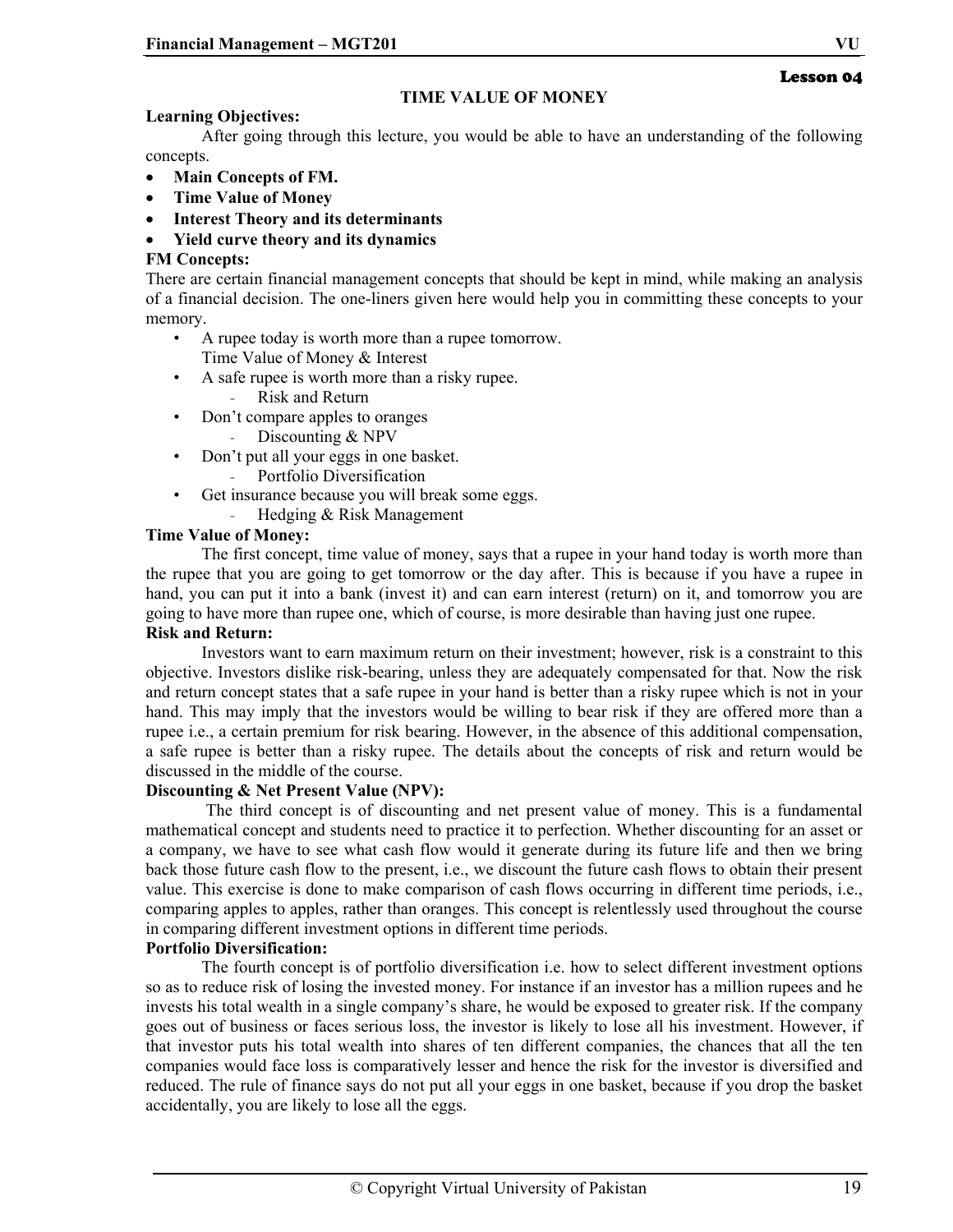#### **Hedging & Risk Management:**

 Finally, there is this fifth concept of hedging and risk management. Hedging is a strategy of risk management that is employed by investors to reduce or minimize the chances of loss. Insurance is said to be an effective tools used to manage risk. The concept of hedging and risk management says that whether you put your eggs in one basket or in different baskets, chances are there that you will break your eggs so it is better to get the eggs insured Insurance is the best way to avoid loss so that even if the loss occurs you may get a claim on your damages.

Now, let's discuss the concept of interest in detail, first major & technical area in financial management. Remember, that the basic objective in financial management is to maximize shareholders wealth.

#### **Interest Theory:**

#### • **Economic Theory:**

Interest rate is an equilibrium price, expressed in percentage terms, at which demand and supply of funds (or capital) meet, i.e., the rate at which the lenders are ready to lend and buyers are ready to buy. But equilibrium price (Interest rate) varies from one market to another. For example, the "price" of capital in the property market is different from the "price" of capital in the cotton market. Markets have different interest rates guided by the supply  $\&$  demand of funds in that market. Although the interest rates in different markets may differ, however, all the markets in the country and the interest rates prevailing there are interlinked.

Now, we come to the factors that determine the interest rates. It is important to understand the factors that make up an interest rate in the present day business environment. In business when we talk about the interest, we usually refer to nominal rate of interest which is determined with the help of following factors.

#### **Factors**

#### – **i = iRF + g + DR + MR + LP + SR**

– i is the nominal interest rate generally quoted in papers. The "real" interest rate  $= i - g$ Here  $i =$  market interest rate

 $g$  = rate of inflation

DR = Default risk premium

 $MR = M_{\text{aturity}}$  risk premium

 $LP =$  Liquidity preference

SR = Sovereign Risk

The explanation of these determinants of interest rates is given as under:

## **Risk Free Interest Rate (RF):**

 Factually speaking, there is no such thing as a risk-free rate of return because no investment can be entirely risk-free. All the investments and securities include a certain amount of risk. A company may go bankrupt or close down. However, if we talk about the relevant risk involved in different securities, the government-issued securities are considered as risk-free, since the chances of default of a government are minimal. These government issued securities provide a benchmark for the determination of interest rates. Internationally the US T-Bills are considered as risk free rate of return. In Pakistan, Government of Pakistan T-Bills can be used as a proxy for risk free rate of return, however, since Pakistan faces some sovereign risk, the T-bills would not be considered entirely risk-free in the true sense.

#### **Inflation (g):**

 The expected average inflation over the life of the investment or security is usually inculcated in the nominal interest rate by the issuer of security to cover the inflation risk. For instance, consider a bond with a maturity of 5 years. If the inflation rate in Pakistan is 8 % and the bond is also offering 8% percent interest rate, the investors would not be willing to invest in the bond since the gains from the interest rate would be exactly offset by the inflation rate which is actually eroding the wealth of the investor. To secure the investor against inflation the issuers, while quoting nominal interest rates, add the rate of inflation to the real interest rate.

#### **Default Risk Premium (DR):**

Default risk refers to the risk that the company might go bankrupt or close down & bonds, or shares issued by the company may collapse. Default Risk Premium is charged by the investor, as compensation, against the risk that the company might goes bankrupt. Companies may also default on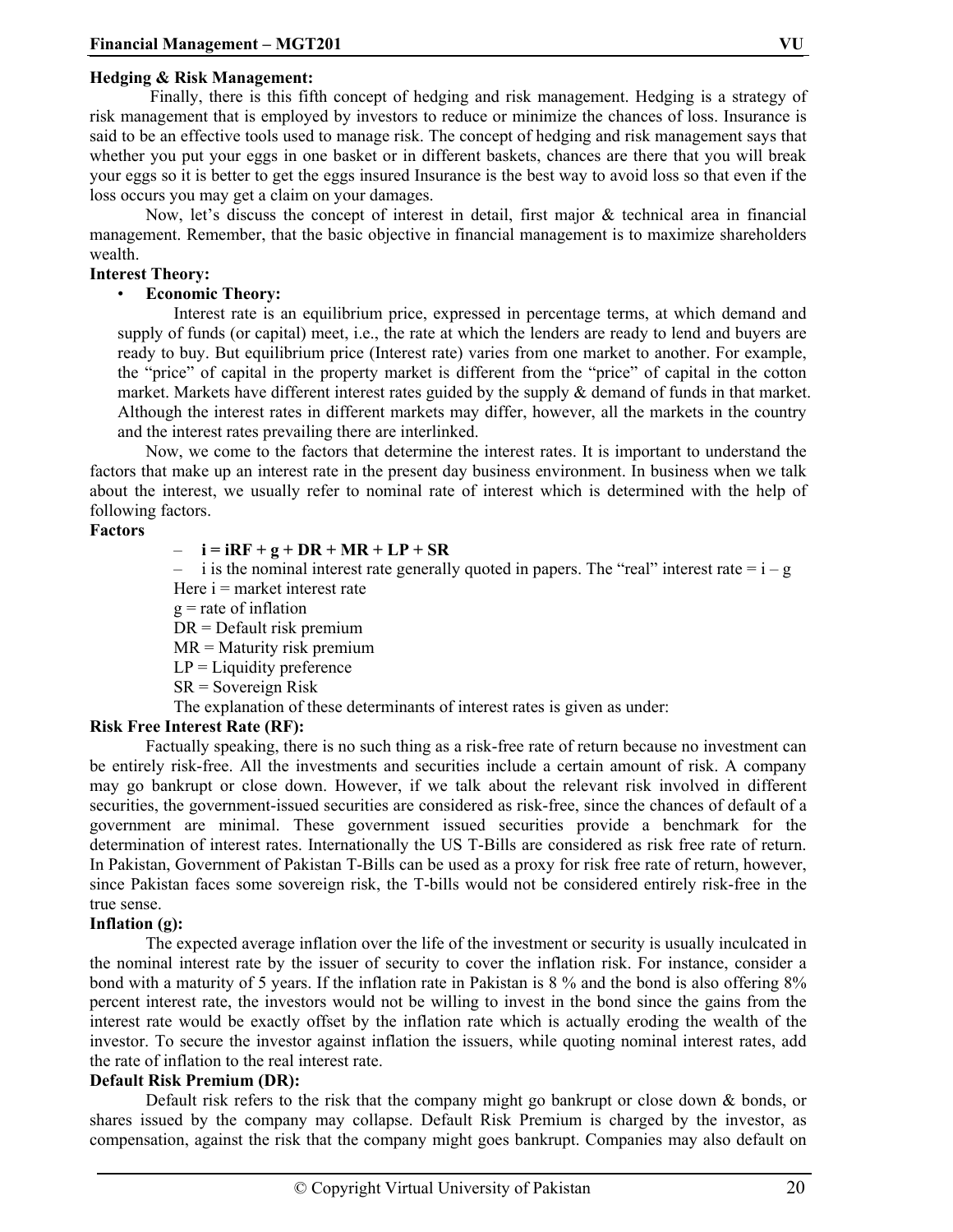#### **Financial Management – MGT201 VU**

interest payments, something not very unusual in the corporate world. In USA, rating agencies like Moody's and S&P grade securities (debt and equity instruments) according to their financial health and thus identify those companies which have a good ability to pay off their principal lending and interest charges and those which might default on the payments. The rating from best to worst is: AAA, AA, A, BBB, BB, B, CCC, CC, C. In Pakistan, Pakistan Credit Rating Agency (PACRA) and Vital Information Services (VIS) are actively conducting analysis of corporate securities and grading them.

#### **Maturity Risk Premium (MR):**

 The maturity risk premium is linked to the life of that security. For example, if you purchase the long term Federal Investment Bonds issued by the government of Pakistan, you are assuming certain risk, because changes in the rates of inflation or interest rates would depreciate the value of your investment. These changes are more likely in the long term and less likely in the short term. Maturity Risk Premium is linked to life of the investment. The longer the maturity period, the higher the maturity risk premium.

#### **Sovereign Risk Premium (SR):**

 Sovereign Risk refers to the risk of government default on debt because of political or economic turmoil, war, prolonged budget and trade deficits. This risk is also linked to foreign exchange  $(F/x)$ , depreciation, and devaluation. Now-a-days the individuals as well as institutions are investing billions of rupees globally. If a bank wants to invest in Pakistan, it will have to take view of Pakistan's political, economic, and financial environment. If the bank sees some risk involved it would be willing to lend at a higher interest rate. The interest rate would be high since the bank would add sovereign risk premium to the interest rate. Here it may be clarified that Pakistan is not considered as risky as many other countries of Africa and South America.

#### **Liquidity Preference (LP):**

 Investor psychology is such that they prefer easily encashable securities. Moreover, they charge the borrower for forgoing their liquidity. A higher liquidity preference would always push the interest rates upwards.

#### **Yield Curve Theory:**

#### **Term Structure and Yield Curve:**

 Interest rates for any security vary across time horizon. The supply & demand for funds vary depending on how long the funds are required. Normally, short term interest rates are lower than long term rates, or we can say that the interest rates depend on their term structure. Based on the maturity, the securities can be classified into three categories, although, these classes have been loosely defined.

**Short Term:** Short term means for the period of one year or less.

**Medium Term:** For the period of any where between one year to five years.

**Long Term:** Any where between 15 years to 20 years some people say that medium term is from 5 year to ten years and long term from 10 years to 20 years and plus.

#### **Nominal or upward sloping yield curve:**

The supply & demand of funds or capital varies depending upon how long funds are required. For example, today the supply and demand for short term money might be different from supply and demand of the long term money. In another words, the number of borrowers to take loan for one week may be different from the borrowers of loan for one year. Short term interest may be different than the long term interest; normally, short term interest rates are lower than long term than interest rates because investors think that inflation is going to increase. This phenomenon results in **nominal or upward sloping yield curve.** 

#### **Abnormal or downward sloping yield curve:**

 Sometimes, the reverse is true. This is known as the Abnormal (or Downward Sloping) Yield Curve. It is the case where the short term raters are higher than long term interest tares. You can also have a mixed or Humped Back Curve. **16**

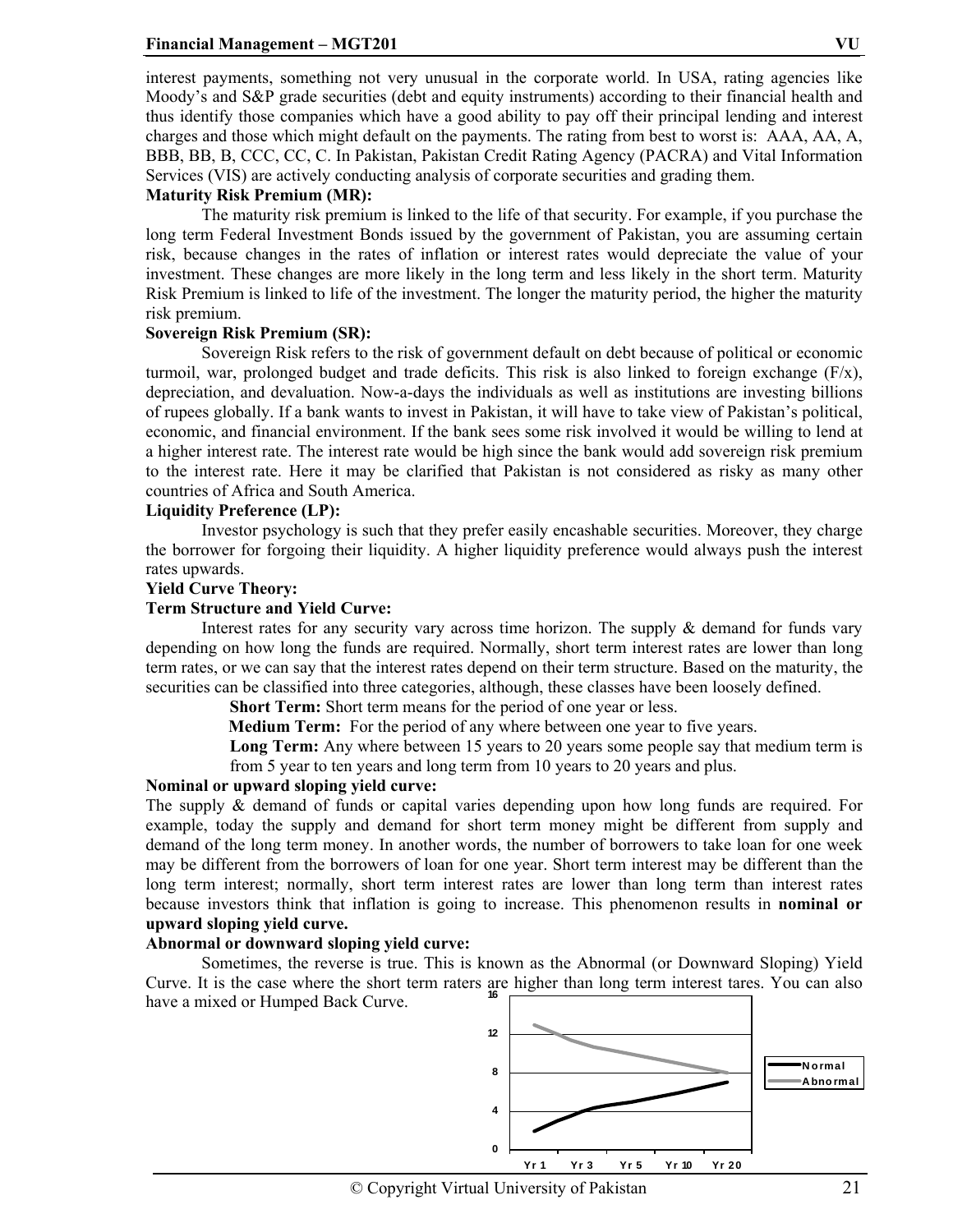Now, we go into the reason why the curves have either upward slope or downward slope. Following are some of the factors that determine the slope of the yield curves.

## **Expectations Theory:**

 Investors normally expect inflation (and interest) to rise with time thereby giving rise to a normal shaped yield curve.

## **Liquidity Preference Theory:**

 Investors prefer easily encashable securities with short maturities. The only problem is that short term securities are easy to encash but at maturity there is no guarantee that you can renew it .so, you can find a security today which will give you 25 %or 30% per annum they are not always renewable – hence unpredictable.

## **Market Segmentation:**

 The demand/supply for Short Term securities is different from that of Long Term securities. This can easily give rise to an Abnormal Yield Curve.

 Now let's talk about the practical types of interest there three kinds of interest we will talk about 1-simple interest

2-discrete compound interest

3-continuous compound interest

## **1. Simple Interest (or Straight Line):**

 Simple interest incurs only on the principal. While calculating simple interest we keep the interest and principal separately, i.e., the interest incurred in one year is not added to the principal while calculating interest of the next period. Simple interest can be calculated using the following formula.

## $\mathbf{F} \mathbf{V} = \mathbf{P} \mathbf{V} + (\mathbf{P} \mathbf{V} \mathbf{x} \mathbf{i} \mathbf{x} \mathbf{n})$

**Example:** Assume that you have Rs 100 today and you want to invest the amount with a bank for five years. The bank is offering an interest rate of 7 percent. We can obtain the simple interest on the investment using the aforementioned formula

$$
F V = PV + (PV x i x n)
$$

Here FV is the simple interest accrued for the term of the investment

PV is the amount invested, i.e., Rs 100 in our example

i stands for the interest rate offered by the bank, i.e.,  $7\% = 0.07$ 

n is the term of the investment, which is assumed to be 5 years

Putting these values in the formula, we get

$$
FV = 100 + (100 \times 0.07 \times 5)
$$
  
\n
$$
FV = 100 + (7 \times 5)
$$
  
\n
$$
FV = 100 + (35)
$$
  
\n
$$
FV = Rs 135
$$

Here Rs 135 is the future value of investment after five years and Rs 35 is the interest accrued during five years on the initial investment of Rs 100.

## **2. Discrete Compound Interest:**

 Discrete compound interest is the most commonly used tool in Financial Management Discounting and NPV calculations. Unlike simple interest, compound interest takes into account the principal as well as interest accrued for a term, while calculating interest incurred during the next term., i.e., interest incurred for one year would be added to the principal to calculate the interest for the next period. However, this compounding of interest takes place in a discrete manner, i.e., the compounding takes place yearly, semi-annually, quarterly, or monthly. For computing the annual compounding, we use the following formula

## **Annual (yearly) compounding:**

## $F V = PV x (1 + i)^n$

 However, a slight modification in the formula is need if the compounding takes place monthly. Such a compounding would be calculated using the following formula.

## $F V = PV x (1 + (i / m)^{m x n})$

 Here 'm' refers to the compounding intervals during the term of the investment. In order to calculate monthly compounding, the value of 'm' would be 12; however, for quarterly compounding calculation m would be equal to 4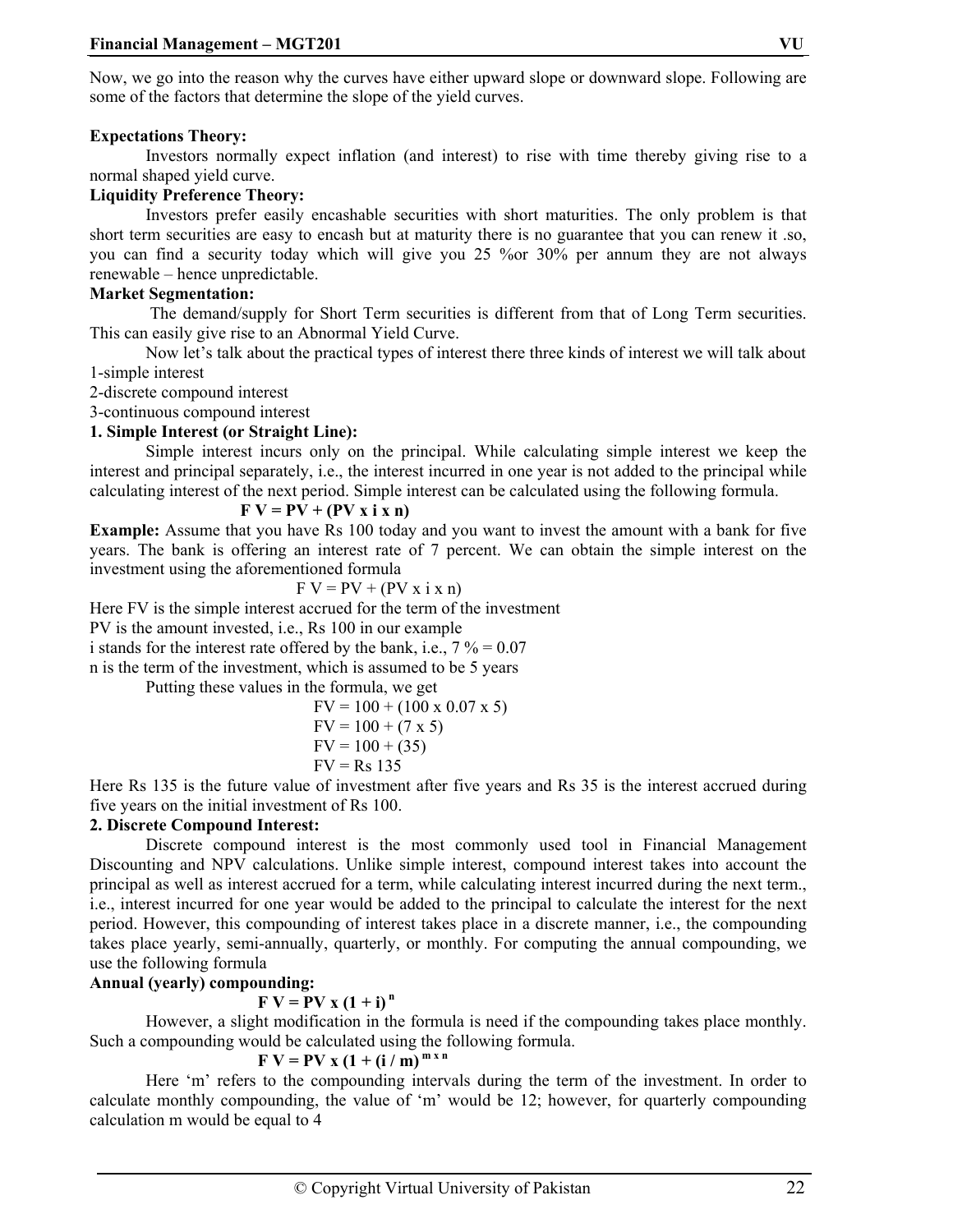#### **Example:**

Assume that the investor in our previous example is offered a compound return (interest) on his same investment, at the same interest rate and term. The future value of the investment is given as under

> $F V = PV x (1 + i)^n$  $FV = 100 \times (1+0.07)^5$  $\text{FV} = 100 \times (1.07)^5$  $FV = 100 \times (1.40255)$  $FV = 140.255$

Here the interest accrued on the five year investment is more than what we found out in simple interest. However if the compounding is done every month the future value of investment would be

$$
F V = PV x (1 + (i/m))^{m \times n}
$$
  
\n
$$
F V = 100 x (1 + (0.07/12))^{12 \times 5}
$$
  
\n
$$
F V = 100 x (1 + 0.005833))^{60}
$$
  
\n
$$
F V = 100 x (1.005833)^{60}
$$
  
\n
$$
F V = 100 x 1.4176
$$
  
\n
$$
F V = 141.76
$$

With more frequent compounding, the wealth of the investor increases to a greater degree.

#### **3. Continuous (or Exponential) Compound Interest:**

The other type of compound interest is exponential compound interest. In this compound interest an infinite number of times per year at intervals of microseconds.

 $F V$  (Continuous compounding) = PV x  $e^{i x n}$ 

Here e is a constant the derived value of which is 2.718

#### **Example:**

Assume that the same investor has now the opportunity of investing at continuous compounding with the same term and interest rate. His future wealth after five years is given as under

$$
F V = PV x e^{i x n}
$$
  
\n
$$
F V = 100 x 2.718^{(0.07x5)}
$$
  
\n
$$
F V = 100 x 1.419
$$
  
\n
$$
F V = 141.9
$$

We can see that the wealth of the investor is the highest, when he decided to invest in a scheme which offers continuous compounding.

The difference between simple and compound interest can increase manifold if the term of the investment is increased. As we see in the following example

#### **Example:**

Suppose you deposit Rs 10 in a bank today. The bank offers you 10% per annum (or per year) interest. How much money will you have in the bank after 15 years?

If the bank is offering simple interest:

 $F V = PV + (PV x i x n) = 10 + (10x0.10x15) = Rs. 25$ If the bank is offering discrete compounding:

 $F V = PV \times (1+i)^n = 10 \times (1+0.10)^{15} = Rs. 42$  approx. Banks do not offer continuous compounding but if they did:

 $F V = PV x e^{ixn} = 10 x (2.718)^{0.10x15} = Rs. 45 approx.$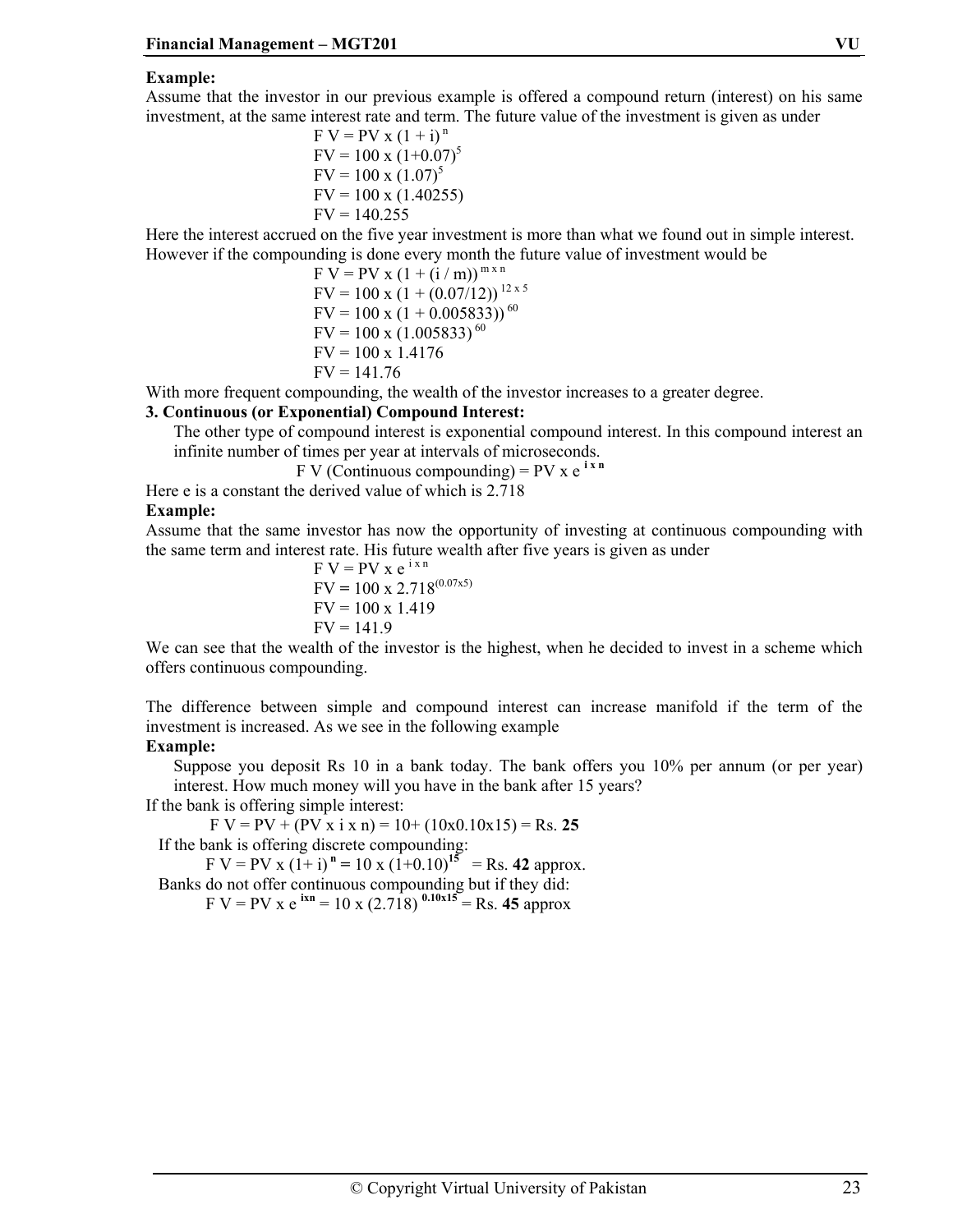# Graphical View of Compounding

The miracle of compounding – you earn interest on interest & principal!



**Note:** After 15 years, Continuous Compounding gives you almost two times more money than Simple Interest. Compound Interest gives you about one-and-a-half times as much!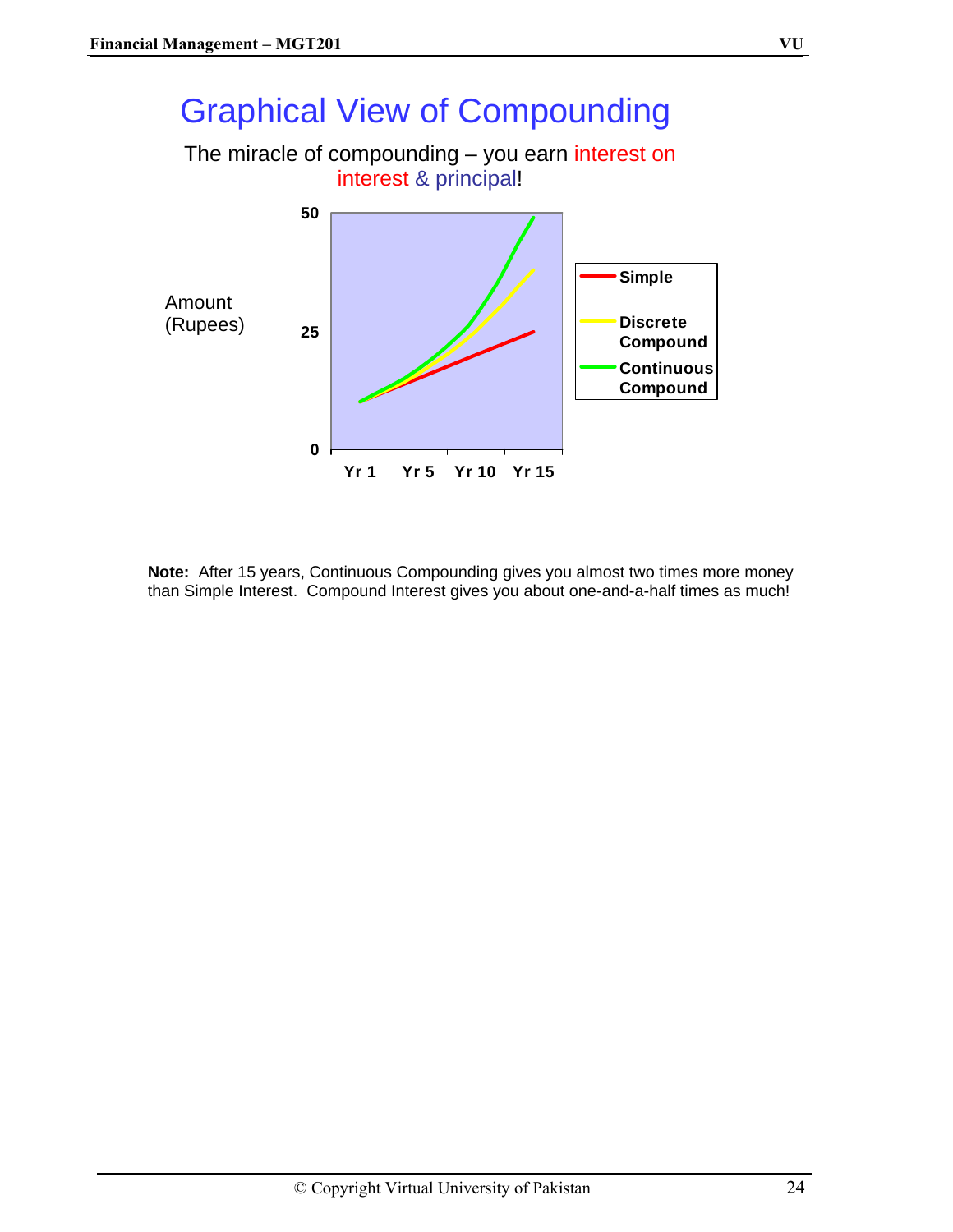## **FINANCIAL FORECASTING AND FINANCIAL PLANNING**

## **Learning Objectives:**

After going through this lecture, you would be able to have an understanding of the following concepts.

• **Financial Forecasting and Financial Planning.** 

## • **Methods of forecasting**

Before going into the detailed calculation of cash flow, it is important to know the principles behind financial forecasting and financial planning.

Although, financial planning and forecasting cannot reduce the uncertainty in our lives, the idea is simply to acknowledge and identify different points in time, where we expect some future occurrences, and to prepare plans and contingencies in the light of those forecasted happenings. Of course, we cannot be certain about the future, but we can always plan and arrange for it.

## **Objectives of Financial Forecasting:**

Although, financial planning and forecasting cannot reduce the uncertainty in our lives, the idea is simply to acknowledge and identify different points in time, where we expect some future occurrences, and to prepare plans and contingencies in the light of those forecasted happenings. Of course, we cannot be certain about the future, but we can always plan and arrange for it.

1) Reduce cost of responding to emergencies by anticipating the future occurrences

- 2) Prepare to take advantage of future opportunities
- 3) Prepare contingency and emergency plans
- 4) Prepare to deal with possible outcomes

## **Planning Documents:**

There are three types of documents that are to be prepared while making a financial plan. These are

- 1) Cash Budget
- 2) Pro Forma Balance Sheet
- 3) Pro Forma Income Statement

Here, the term 'pro forma' refers to forecasting. These pro forma statements are prepared on the basis of certain estimates.

## **Methods of forecasting**

In order to prepare pro forma statements, two methods are commonly practiced, which are given as under

- **Percentage of Sales:** Simple
- **Cash Budget:** Detailed, more complicated

#### **Percentage of sales:**

Step 1: Estimate year-by-year Sales Revenue and Expenses

Step 2: Estimate Levels of Investment Needs (in Assets) required meeting estimated sales (using Financial Ratios). That how the Assets of the company changes with the change in

Step 3: Estimate the Financing Needs (Liabilities)

## **Explanation:**

While employing percentage of sales method, we would estimate the cash flows based on the sales revenue. The first step is to forecast the changes in the sales revenue in the successive years. Expenses incurring in successive period would also be estimated. These expenses include cost of goods sold expense, administrative, expense, marketing expense, depreciation expense, and other expenses. However, these revenues and expenses would be estimated on cash, rather than accrual basis.

After estimating the revenues and expenses, we need to forecast the anticipated changes in assets and liabilities as a result of changes in sales. Having forecasted the assets and liabilities as a result of changes in sale, we would be able to identify how much capital the firm has to invest in assets and how much the company needs to borrow as a result of any shortfall. Here, we would examine the various heads of assets and liabilities and their relationship with sales. We can establish these relations by identifying the changes in assets and liabilities as a result of change in sales, and to do that certain assumptions need to be considered.

#### **GENERAL ASSUMPTIONS**

Current Assets: Generally grow in proportion to Sales.

 Fixed Assets: Do not always grow in proportion to Sales. Ask if you need to expand property, office or factory space, machinery in order to achieve your Sales target.

Lesson 05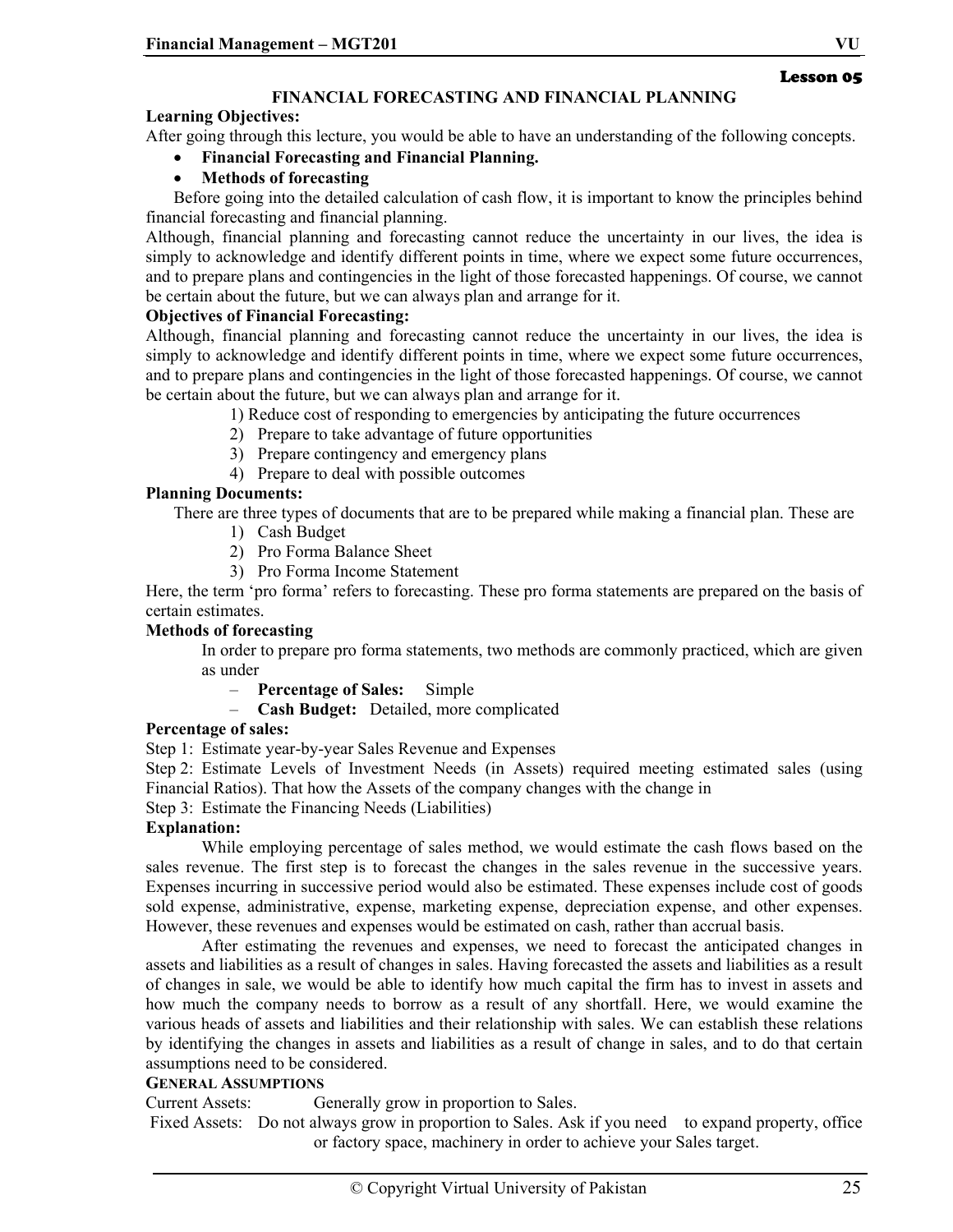Current Liabilities: Also called Spontaneous Financing. Generally grow in proportion to Sale Long Term Liabilities: Also, called Discretionary Financing does not grow in proportion to Sales **Explanation:** 

 Current assets include cash, marketable securities, accounts receivable, inventory, and prepaid expenses. Out of these current assets, changes in cash, accounts receivable and inventory can be directly linked to changes in sales. However, marketable securities and prepaid expenses are independent of sales, i.e., changes in sales may not affect these two heads. It is also important to note that the current assets do not change exactly in the same proportion as the sales in real life situation, i.e., an increase of 10 percent in sales may not necessarily guarantee that the current assets would also increase by 10 percent. However, for the sake of simplicity we would assume that the current assets change proportionally as the sales change.

On the other hand, fixed assets do not change directly with a change in sales. For example, if you plan to increase the sales revenue by 20% then it is not necessary to increase the fixed assets by 20%. But, if a company plans to double its sales in the next three years, the company might have to increase its fixed assets; however, small year-to-year changes in sales do not affect the fixed assets.

Current liabilities include accounts payable, short term portion of long term liabilities and accrued expenses. Current liabilities like current assets are assumed to grow proportionally with any growth in sales. If the sales of a company increase by 30 percent, its current liabilities would also increase by 30 percent. Current liabilities are also called spontaneous financing since they move in direct relation with changes in sales.

However, the long term liabilities, also known as discretionary financing, do not directly change in proportion to the changes in sales revenue.

In order to have a better understanding of the aforementioned concepts, let us take into consideration a numerical example.

#### **Example:**

Assume that you are establishing cafeteria as a new business venture. In order to get your project funded you would be needing capital. In addition, you would also need to forecast how your business would generate revenues and incur expenses in the coming years.

Suppose you expect the Sales Revenue from your Café (or Canteen) business to grow from Rs 200,000 to Rs 300,000 and your Expenses to grow from Rs 50,000 to Rs 70,000 after 1 year. These forecasts can be based on the business environment in which the business operates, competition faced by the business, marketing efforts and activities of the business and the target market.

The first thing we need to calculate here is the sales growth rate. The increase in the sales in Rupee terms is 300,000-200,000=Rs.100, 000. The sales revenue has increased up to rupees 100,000 rate of increase is 50% as present sales were Rs.200, 000.

This means that the Sales Revenue growth rate is:

 $(300,000-200,000) / 200,000 = 0.5 = 50\%$ 

Similarly an increase in expenses of Rs 20,000 shows that the rate of increase in expense is 40% (i.e., increase of Rs 20,000 in expenses divided by the expenses in year one).

After forecasting the growth rate in revenues and expenses, the next step is to estimate the changes in investment and financing (i.e., changes in assets and liabilities).

In order to estimate these changes, we would need to calculate a few ratios.

In order to estimate the current assets for the next year, we need to calculate the ratio current asset to sales for the current year. In order to arrive at the estimate of current assets for the next year we would simply multiply the estimated sales for the next year with the ratio.

#### **Estimated current assets for the next year**

= [Current assets for the current year/Current sales] x Estimated sales for the next year

If we assume the current assets/sales ratio to be 20 percent, putting in the values in the aforementioned equation, we get

Current assets for the next year =  $300,000 \times (0.2) = 60,000$ 

This shows that with an increase in sales of Rs 100,000, the current assets of the cafeteria are likely to increase as 20 percent of the sales.

We will assume here that there is no change in the fixed assets. As mentioned earlier, fixed assets do not change with year-to-year changes in sales, however, over a period of time, the fixed assets may be increased as the business requires expansion.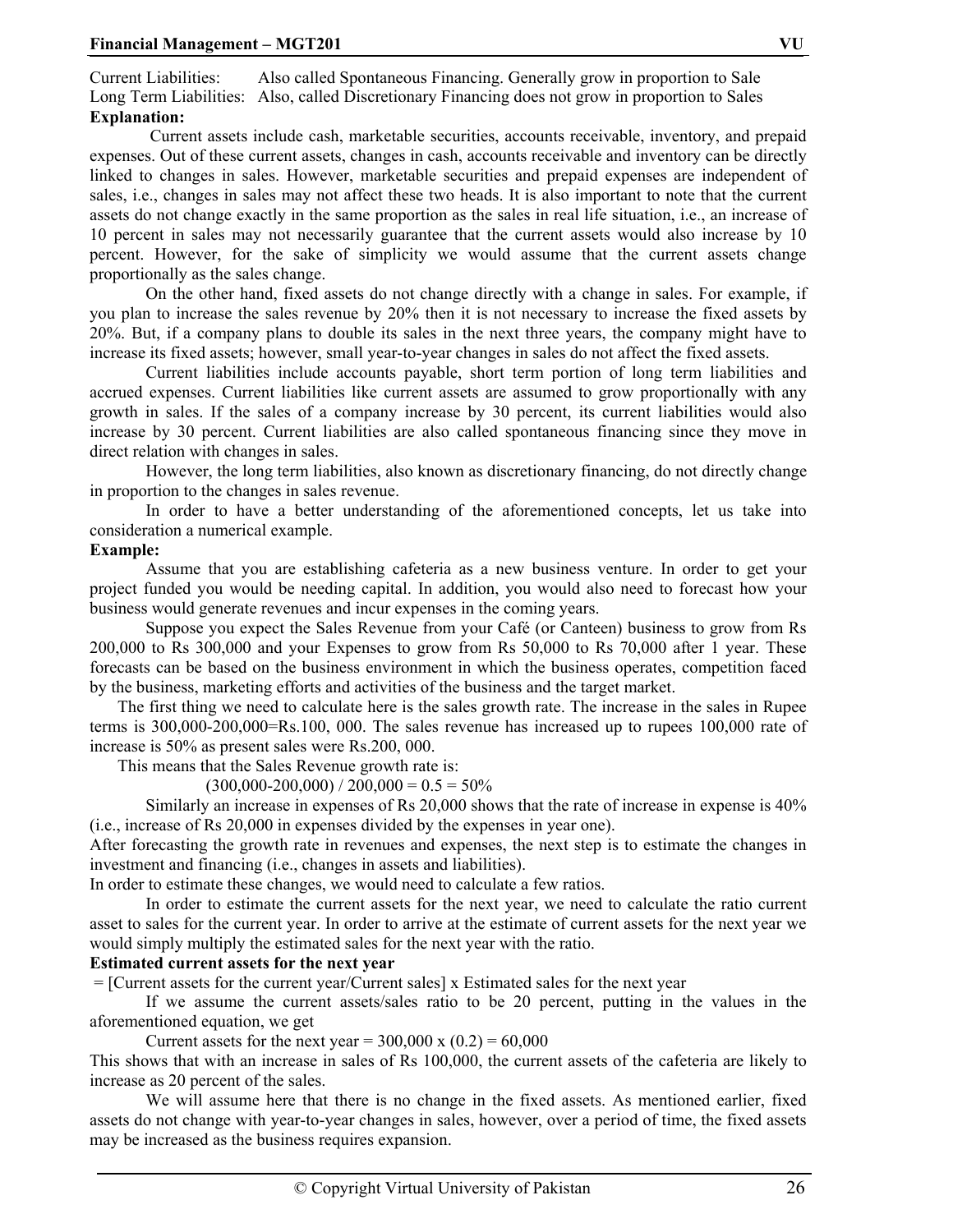The next step is to forecast the retained earnings—the amount of profit which would be reinvested in the business. Retained earning forecasting is important so that any shortfall in cash could be identified and the amount of external financing necessary for the business could also be assessed. Retained earnings can be estimated using the following formula

## **Expected Estimated retained earnings**

= estimated sales x profit margin x plowback ratio

Plow back ratio=1-pay out ratio

Pay out ratio=dividend/net income

Profit margin=net income/sales

Here, we assume that the profit margin ratio is 25 percent, whereas payout ratio of the cafeteria is 50 percent

Estimated retained earnings =  $300,000 \times 0.25 \times (1-0.5)$ 

 $=75,000*(1-0.5) =$ Rs.37, 500

Rs 37,500/- is predicted retained earnings amount which should appear in the pro forma balance sheet. It shoes that half of the income will be distributed among the owners  $\&$  the other half will be reinvested.

 Now let's forecast the external or discretionary financing (external financing), since we have estimated the revenues and expenses of the business, the changes in assets and the part of the net income that is to be reinvested in the business.

The formula will be used:

## **Estimated discretionary financing**

= estimated total assets – estimated total liabilities –estimated total equity

 Estimated total equity can be found out by adding the retained earnings plus initial investment. The business was started with an initial investment of Rs 100,000 and then after one year of operations the earnings retained out of the profit, i.e., Rs 37,500 would be added to the equity. Hence the total equity is Rs 137,500.

Now we can easily solve the above given equation

Estimated discretionary financing

= estimated total assets –estimated total liabilities- estimated total equity

 $=160,000 - 137,500 =$ Rs.22, 500

 This is the borrowing that we need to raise in form of loan or the equity, as a result of growth in sales.

 After calculating the estimated revenues, expenses, assets and liabilities, we are in a position to prepare the pro forma cash flow statement. The owners like to see the company to grow at a steady rate rather then high growth  $\&$  slump scenario. The shareholders prefer those companies where growth rate is steady and consistent  $\&$  the mangers need to make sure that the growth rate remains steady.

If you want to maintain the forecasted financial ratios that you have calculated and along with this we do not want additional personal capital to be invested in the business, then at what rate the business is growing can be calculated by the following formula

## **G (Desired Growth Rate) = return on equity x (1- pay out ratio)**

Pay out ratio as defined above equals, dividends/net income.

Return on equity is net income/ total equity.

Return on equity would be discussed in detail when we would study the rate of return  $\&$  capital budgeting.

## **Drawback of Percent of Sales Method:**

 Despite the fact that percentage of sales method is widely used method for forecasting, it has certain disadvantages.

 The first and the foremost problem with this method is that it is only a rough approximation and is not very detailed. The other problem is that if there is a change in fixed assets during the forecasted period the percentage of sales method would not yield a very accurate answer. The third problem is that the lumpy assets are not taken into account while using the percentage of sales method. Here, lumpy assets refer to those assets which can only be acquired in large discrete units.

 Summarizing the above discussion, we can say that in percentage of sales method of forecasting pro forma cash flow statement most of the heads in the balance sheet are linked to the sales growth of the business. First of all, we need to know the ratios of assets and liabilities to sales for the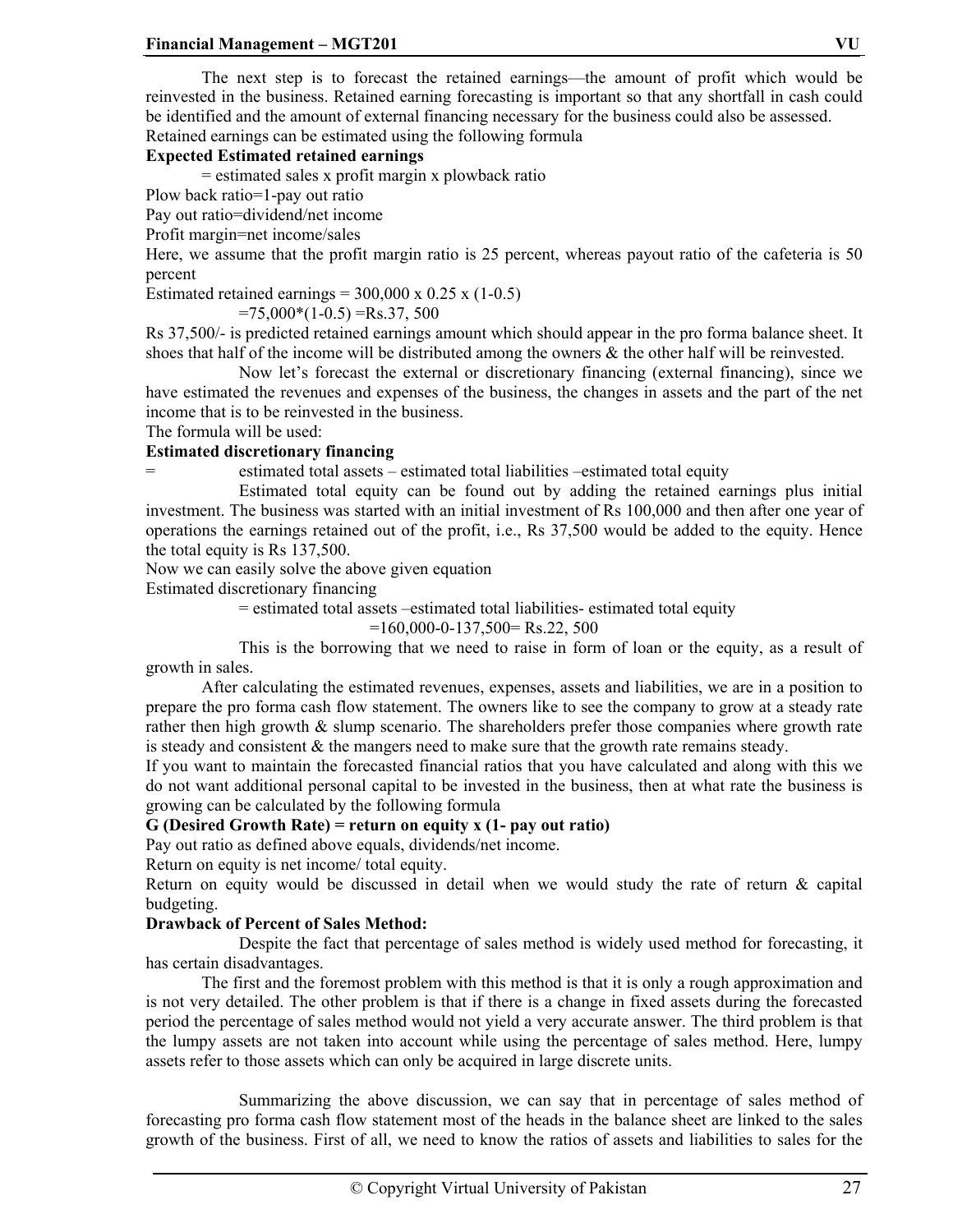current period. These ratios are then applied to the estimated sales for the next period to get a forecast of assets and liabilities for the next period.

 After understanding the dynamics of percentage of sales method, and having prepared the pro forma income statement and pro forma balance sheet, we are in a position to discuss the forecasted or pro forma cash flow statement. A pro forma cash flow statement is just like an ordinary cash flow statement; the only difference is that the figures in a pro forma cash flow statement are estimated figures rather than actual ones. The estimated statement is later compared to the real after-effect cash flow statement to assess the quality of the estimate.

 After calculating the estimated sales revenue, we have already calculated the estimated net income of the business, multiplying the estimated figure of sales for the next year with the profit margin ratio. Forecasted net income gives the starting point for an estimated cash flow statement. If the assets are 20% of sales and depreciation is10% of the assets then the depreciation is 10% multiply 20% which is equal to 2% of sales. After calculating depreciation at 2%, you can calculate the forecasted depreciation this will appear in our forecasted cash flow statement. Afterwards we would see the increases and decreases in current assets and current liabilities. An increases in current assets and increase in current liabilities can be calculated using constant percentage of sales approach. We can compare the forecasted cash flow with the actual cash flow statement to know how much accurate our estimates are. If we use indirect cash flow then the first thing is our net income plus depreciation, minus increase in current assets, plus decrease in current liabilities, would provide us with cash flows from operations.

#### **PRO FORMA CASH FLOW STATEMENT**

|                                               |                                                                                                                                                                               |                | $(^{6}000 \text{ Rs})$ $(^{6}000 \text{ Rs})$ | $(^{6}000 \text{ Rs})$ |  |  |
|-----------------------------------------------|-------------------------------------------------------------------------------------------------------------------------------------------------------------------------------|----------------|-----------------------------------------------|------------------------|--|--|
| Net Income<br><b>Add Depreciation Expense</b> |                                                                                                                                                                               |                | 400<br>100                                    |                        |  |  |
|                                               | Subtract Increase in Current Assets:<br>Increase in Cash<br>Increase in Inventory                                                                                             | (400)<br>(700) | (1100)                                        |                        |  |  |
|                                               | Add Increase in Current Liabilities:<br>Increase in A/c Payable                                                                                                               |                | 500                                           |                        |  |  |
|                                               | Cash Flow from Operations                                                                                                                                                     |                |                                               | (100)                  |  |  |
| Cash Flow from Investments                    |                                                                                                                                                                               |                |                                               | $\overline{0}$         |  |  |
|                                               | Cash Flow from Financing                                                                                                                                                      |                |                                               | 500                    |  |  |
| Note 1:<br><b>Sheets</b>                      | Net Cash Flow from All Activities<br>400<br>Indirect Cash Flow Approach using Income Statement and two consecutive Balance                                                    |                |                                               |                        |  |  |
| Note 2:                                       | Final Net Cash Flow from All Activities should match the difference in the difference in<br>the closing balances in the Balance Sheets from June 30th 2001 and June 30th 2002 |                |                                               |                        |  |  |
| Note 3:                                       | Investments include all cash sale and purchases of non-current assets and marketable<br>securities                                                                            |                |                                               |                        |  |  |

Note 4: Financing includes all cash changes in loans, leasing, and equity etc.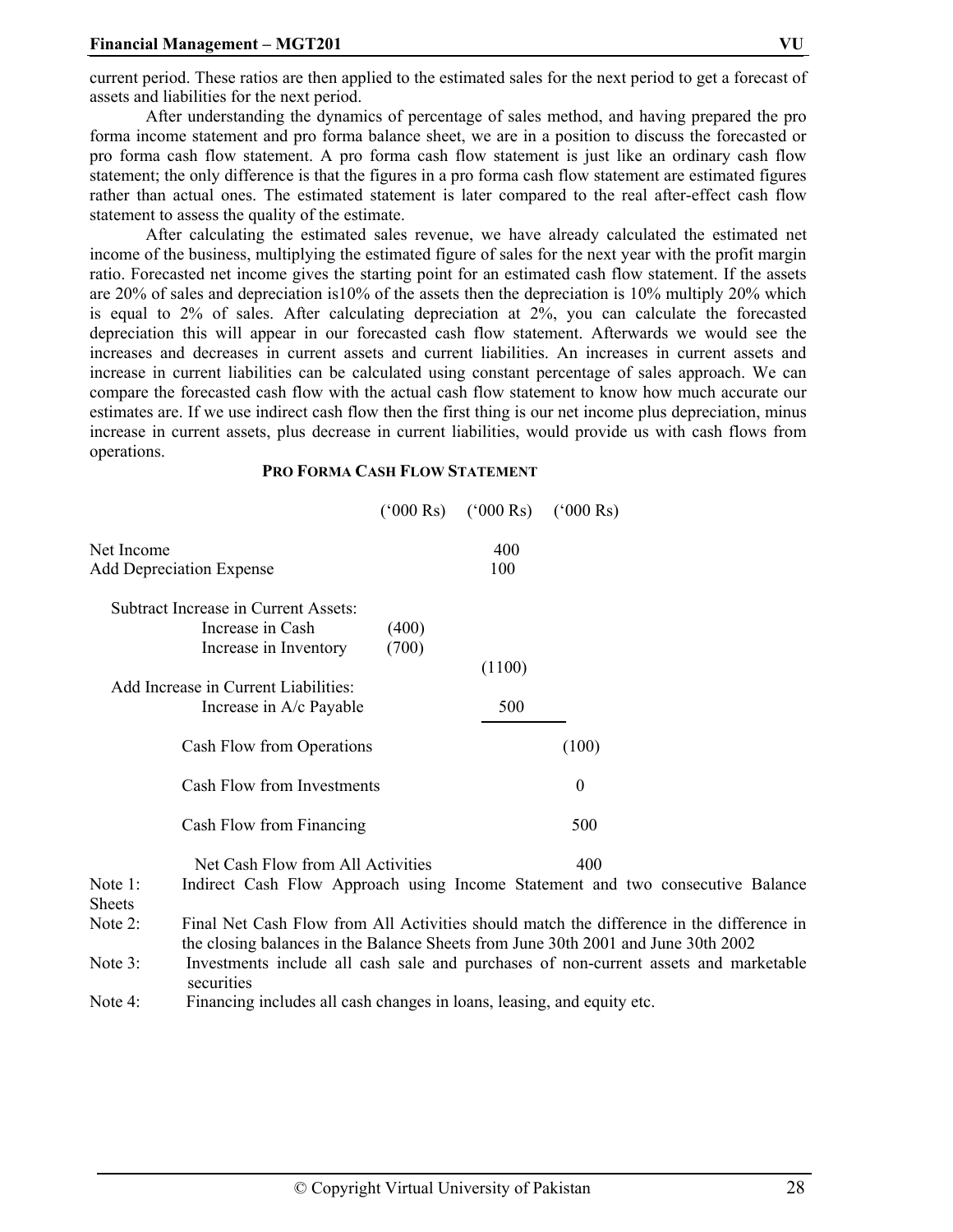#### **PRESENT VALUE AND DISCOUNTING**

#### **Learning objectives:**

After studying this lecture, you would be able to have a better understanding of the following.

Present Value and Discounting

The Topics of this lecture are covered in the chapter 6 of our text book called Financial Management theory and practice by Eugene F. Brigham & Louis C. Gapenski.

## **Objectives of present value:**

 The objective of calculating the present value is to translate the future cash flows in to present terms. The basic principle is to compare apples with apples. For instance, if you have Rs.10 in your pocket today and then you have may as many rupees ten years after, how can you compare the two. You can do it only by comparing both amounts at the Present time.

We choose the present (today) as the most convenient point in time where we could compare all the cash flows taking place at various points in time in future. We must compare everything at the SAME point in time otherwise; we would be neglecting the Time Value of money concept.

 For example, Rs 105 is more than Rs 100 BUT; Rs105 after 1 year may not necessarily be more than Rs100 today! We first have to first bring all cash flows to the Present, or Discount them, and then compare them. The concept of present value says that we can compare both the amounts in the date of today we will bring back future cash flows to the present

#### **Discounting:**

"Discounting is defined as bringing the future cash flow to the present time".

Before answering which amount is greater in the aforementioned example, we need to have some concept of interest rates or the cost of money. An interest rate can also be understood as an opportunity cost.

One of the simple ways of estimating what opportunity cost or interest rate should be for our discounting calculations, we can use interest rate given on the PLS accounts by the banks. For example, if money is deposited in a bank and getting 10% per annum then it is interest or opportunity cost for you. This interest on PLS account becomes minimum rate of return which any investment should be able to generate. Therefore, the investment project should offer higher rate of return than the returns on the PLS account.

Now let's see the answer of the question that Rs.105 will be more one year later or Rs.100 today, and for this, we need interest or opportunity cost. It is important to understand why interest rate is called opportunity cost? Because, opportunity cost essentially means the cost of taking up one option while sacrificing the other. For instance, when you deposit your money in the bank and get interest, you are sacrificing by

(1) Not consuming the money to buy something for yourself and

(2) Not investing your money elsewhere at a higher return than the bank interest.

Usually when an investment option is taken up, investors forgo the option of depositing the money in a bank account and earn interest on that. The opportunity lost in this case is the opportunity cost. Now the question is that what kind of interest rate should we use? There are many interest rates quoted in the schedules of the bank but for discounting, the most commonly used rate is the nominal interest rate, or APR.

#### **Interest Rates for Discounting Calculations**

## • **Nominal (or APR) Interest Rate = i nom**

• It is usually published in newspapers .Annual Nominal Interest Rate is quoted for 1 year by Credit Card Companies and Leasing Companies because it understates the actual (or Effective) interest you have to pay, these companies want to create an impression that the interest charged by them is the minimum in the market.

## • **Periodic Interest Rate = i per**

Periodic interest rate is used in FM for Discounting and Present Value (PV) calculations. It is defined as

 $i<sub>per</sub> = (i<sub>normal</sub> International Interest rate)/m$ 

Where

 $m = no$ . of times compounding takes place in 1 year i.e. If semi-annual compounding then  $m = 2$ 

Lesson 06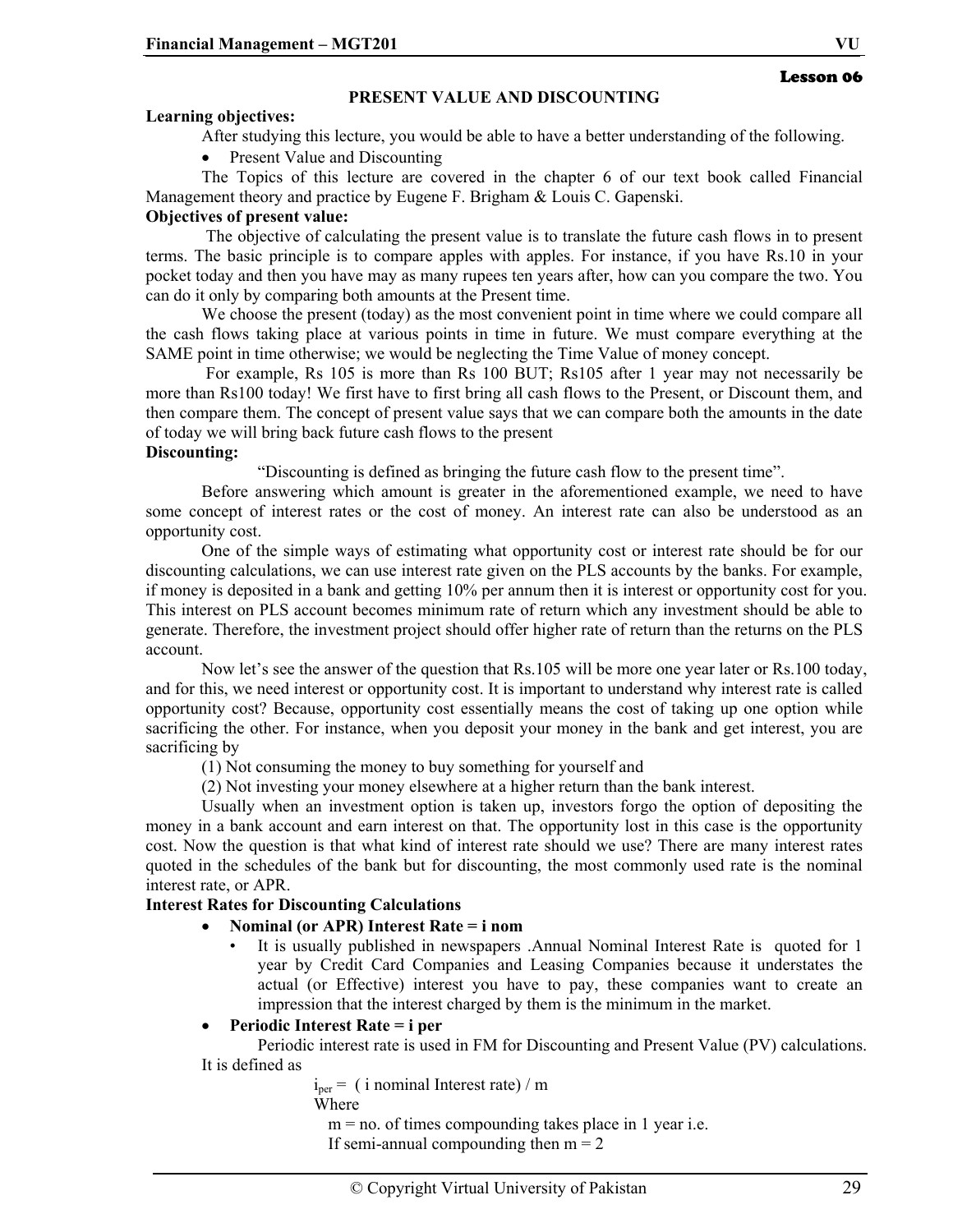#### • **Effective Interest Rate = i eff**

It is very useful to compare securities and investments with different life or compounding cycles but not used for Discounting and PV.

i eff =  $[1 + (i nom / m)]^m - 1$ 

Where  $m = no$  of times compounding takes place in 1 year, the compounding cycle. The shorter the compounding cycle more frequently money compounded & faster the money grows.

Coming back to our earlier example where we were trying to figure out whether or not Rs 100 of today are worth more than Rs 105 a year after, while the periodic interest rate is 10 percent per annum. The interest rate used here would be the nominal interest rate, i.e., 10 percent. When we are going to solve for the present value we are discounting from the future to the present

$$
PV=FV/(1+i)^n
$$

Where, i=interest rate

N=no. of years if we plug in the values

 $PV=105/(1+0.10)1=Rs.95.45$ 

 Now we can see that if we discount Rs.105 from future to the present that is only the worth of Rs.95.45 which is less than Rs.100. The amount offered in the future is seemingly more but when converted to present value, the worth it has today, it come out to be less than Rs 100. Thus, it is clear that Rs100 today worth more to Rs. 105 one year later. This conclusion is drawn on the assumption that interest rate is 10%, but if we change the interest rate, the answer might be different.

With the help of the following diagram, we can observe the effect of discounting the cash flows. Now the point to understand is that if we discount back this money from 2 years back we would have only approximate Rs.87 in other words if Rs 105 are to be received after two years, the present value of would be even lesser

If you discount Rs 105 two years from now, you will have lesser amount than you have one year from today. It is clear from the slide that as more future cash flow occurs distant in time, the more its present value decreases.

#### **Time & Arrow Diagram 1 Year Discounting of Future Value**

Time & Arrow Diagrams are important in visualizing the concept of Discounting

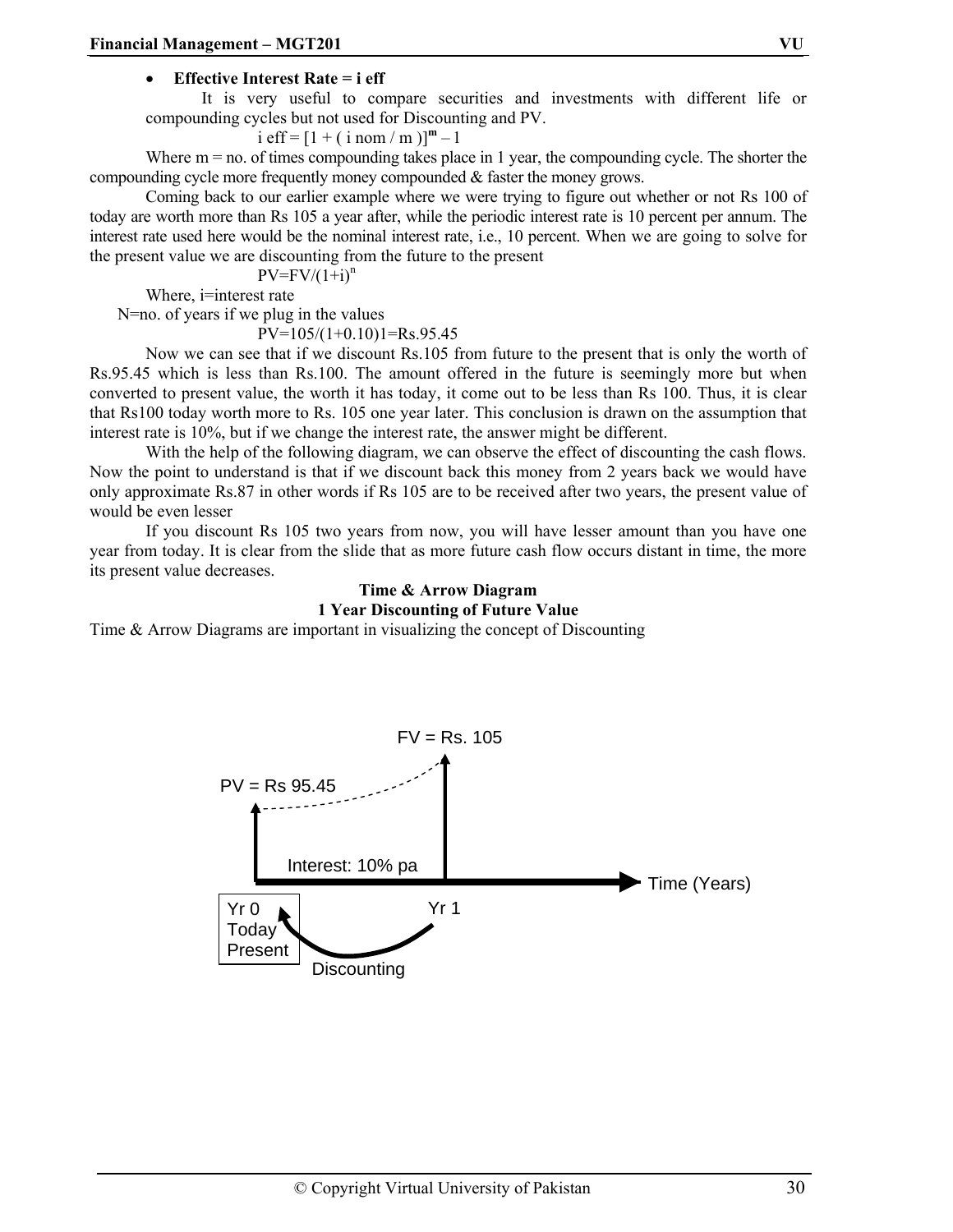## **Time & Arrow Diagram 2 Year Discounting of Future Value**

Notice how Discounting Rs 105 (FV2) from Year 2 gives a smaller Present Value (PV2 = Rs 87) than Discounting Rs 105 from Year 1



Cash inflows (Income, other income  $\&$  cash profits) shown with upward pointing arrow Cash outflows (expense) shown with downward pointing arrow

#### **Discounting Cash Flows of a Business, Investment, or Project:**

Let's talk about the discounting cash flow of the business as to how we would estimate the cash flow business can generate? How can we calculate the market value and intrinsic value of a business or working asset? There are two steps involved

1) Forecast future cash flows of any business, investment, or project by using percent of sales method.

2) Discount the net cash flows back to the present time.

The two-step process here can be elaborated by the following hypothetical example.

## **Cafe Case Study:**

Suppose you are thinking about starting a small café or canteen inside a university campus. You make a simple feasibility report showing the estimated initial investment and the forecasted cash flows for the first Year (based on expected cash receipts from sales and cash payments for expenses).

#### **The Key Financial Data is as follows:**

- Initial Investment =  $Rs$  100,000
- Forecasted Cash Receipts (end Year  $1$ ) = Rs 200,000
- Forecasted Cash Payments (end Year  $1$ ) = Rs  $50,000$
- Forecasted Future Investment (end Year 1)=Rs30,000
- Periodic Interest Rate (Opportunity Cost) =  $10\%$  p.a.

First step is to represent the phenomenon through a diagram in the form of cash out flows.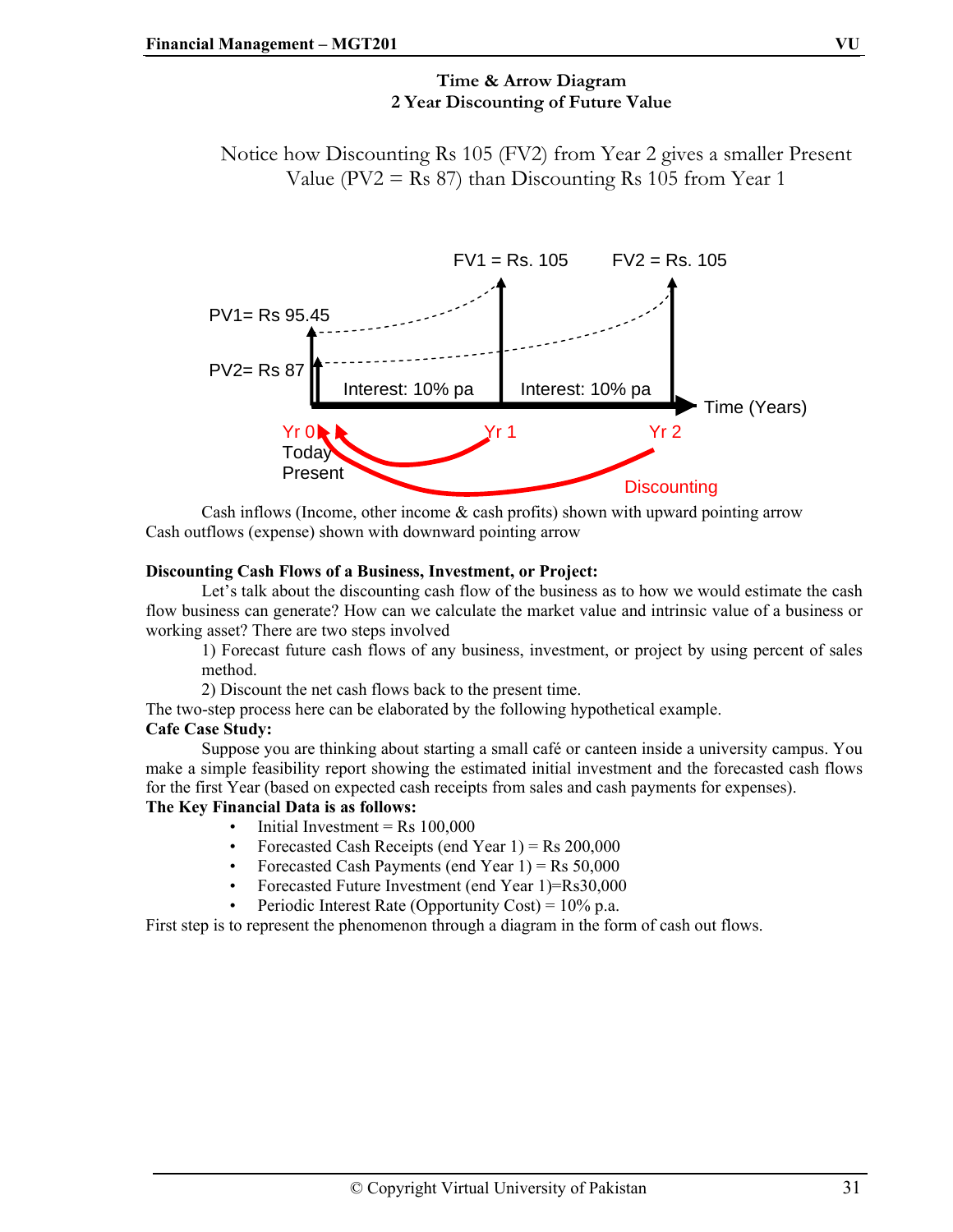# Cash Flow Diagram Café Example

Use Downward Pointing Arrows to show Cash Outflows (Cash Payments or Investments). Use Upward Pointing Arrows to show Cash Inflows (Cash Receipts)



```
Initial Investment = Rs 100,000
```
First of all, we can see the initial investment represented by the downward arrow. We have also forecasted the sales one year from now that is Rs.200, 000. This is a cash inflow for the business and is represented by an upward arrow; similarly, the expenses and investments (cash outflows) that we expect in future, will be shown by the downward arrows. In the diagram there are three arrows, the upward one is showing forecasted sales (cash inflow) and two arrows downward show expenses of Rs.50, 000 and invest outlay of Rs.30, 000 respectively. Now the combined effect of the three arrows can be represented by a single arrow. We can see that cash inflow of Rs.200,000 is having a +ve sign and expenses of Rs.50,000 and investment out lay of Rs.30,000 have –ve signs and finally, by deducting the negative signed figures from the positive one we can arrive at the net effect of the cash inflows and outflows, which is given as under

#### 200,000-50,000-30,000 =Rs 120,000.

These different arrows can be added or subtracted because they are occurring at the same point of time and Rs.120, 000 can be shown by one arrow sign. In order to calculate the present value of Rs.120, 000, rate of interest as discount factor should be 10% per year.

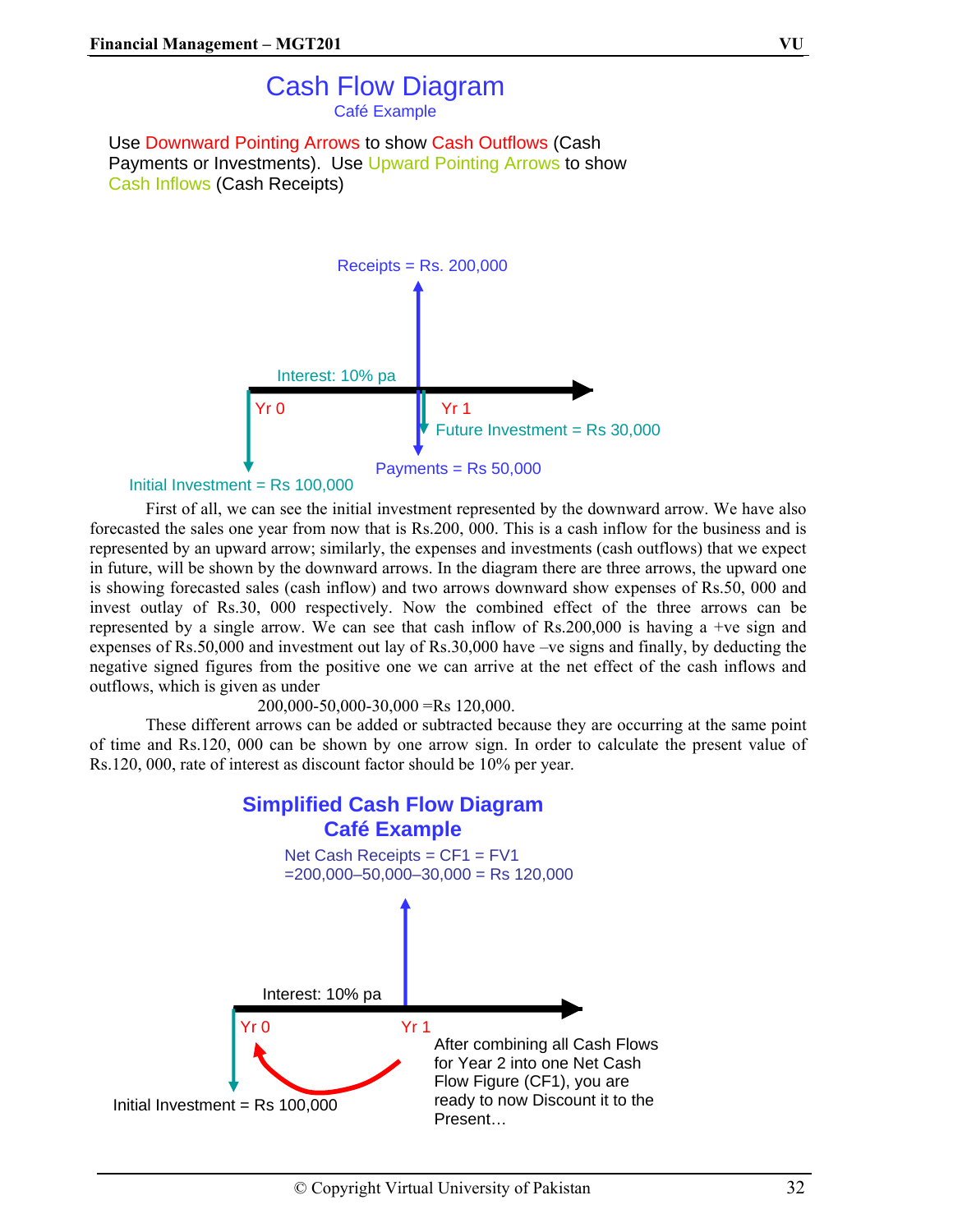#### **Calculating the NPV**

#### **of the Café Business for 1st Year:**

NPV = Net Present Value (taking Investment outflows into account)

NPV = −Initial Investment + Sum of Net Cash Flows from Each Future Year.

 $NPV = -I_0 + PV (CF1) + PV (CF2) + PV (CF3) + PV (CF4) + ... + \infty$ 

Note that PV (CF**1**) means the Present Value of Future Net Cash Flow (CF) taking place at the end of Year 1. CF is like the FV in our interest formulas. Our compounding cycle is 1 year so the Periodic Interest Rate is 10%.

Present Value of Net Cash Flow from Year 1 =

PV (CF1) = CF1 / (1+ i)  $n = 120,000 / (1+0.1)^{1} =$  Rs 109,000

The value of money has shrink from Rs.120, 000 to 109,000 as the concept of time value of the money suggests and now we are in position to calculate the net present value of the money:

 $NPV = -I_0 + PV (CF1) = -100,000 + 109,000 = + Rs 9,000$ 

 The NPV of our Business after 1 Year is Positive Rs 9,000 which is a good sign. We will discuss this topic in more detail in capital budgeting.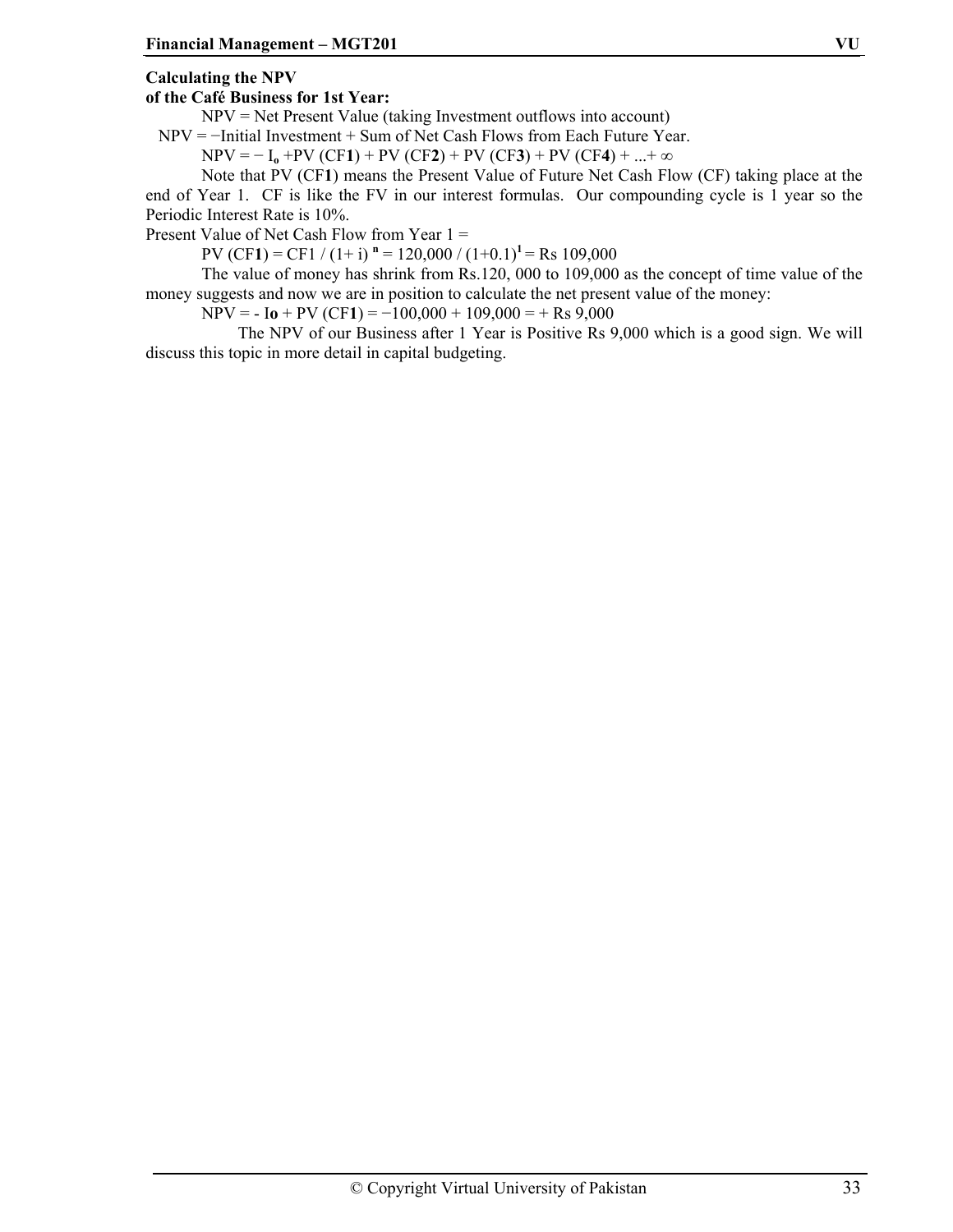Lesson 07

# **DISCOUNTING CASH FLOW ANALYSIS, ANNUITIES AND PERPETUITIES**

## **Learning Objectives:**

After going through this lecture, you would be able to have an understanding of the following concepts.

- **Discounted Cash Flows (DCF Analysis)**
- **Annuities**
- **Perpetuity**

This lecture is continuation of the previous lecture's topics. In the previous lecture, we had discussed the calculation of the Net Present Value (NPV) and the use of the value of interest rate or Opportunity cost in the process. Bank Interest on the PLS Account represents the Minimum Opportunity Cost of our investment. A good investment opportunity should, however, offer a higher return than the Bank Interest rate. We also used the time & arrow diagram to show the cash flows forecast. In the diagram, we used upward pointing arrow to represent the cash inflows & downward pointing arrow are used to represent the cash outflows. You can simplify that diagram by arithmetically solving the upward & down ward pointing arrows at same point in time by showing it with one arrow. (see Fig)

> **Cash Flow Diagram Recap of Café Example**

Use Downward Pointing Arrows to show Cash Outflows (Cash Payments or Expenses or Investments). Use Upward Pointing Arrows to show Cash Inflows (Cash Receipts ie. Cash Revenue or Income)



The arrows in time-and-arrow diagram can be added and subtracted when they are on same point in time but when these arrows are at the different point of time these cannot be added or subtracted. Now, let's talk about some common cash flow patterns the most common is called annuity.

## **Annuity:**

An **annuity** is a series of fixed payments, which might be over a fixed number of years, or over the lifetime of an individual, or both. The commonly known types of annuities we see are the monthly rent, and monthly mortgage payments, or insurance premiums.

There are two types of annuities

## **1. Ordinary Annuity**

An ordinary annuity, also known as deferred annuity, consists of a series of equal payments at the end of each period.

#### **2. Annuity Due**

An annuity due consists of a series of equal payments at the beginning of each period.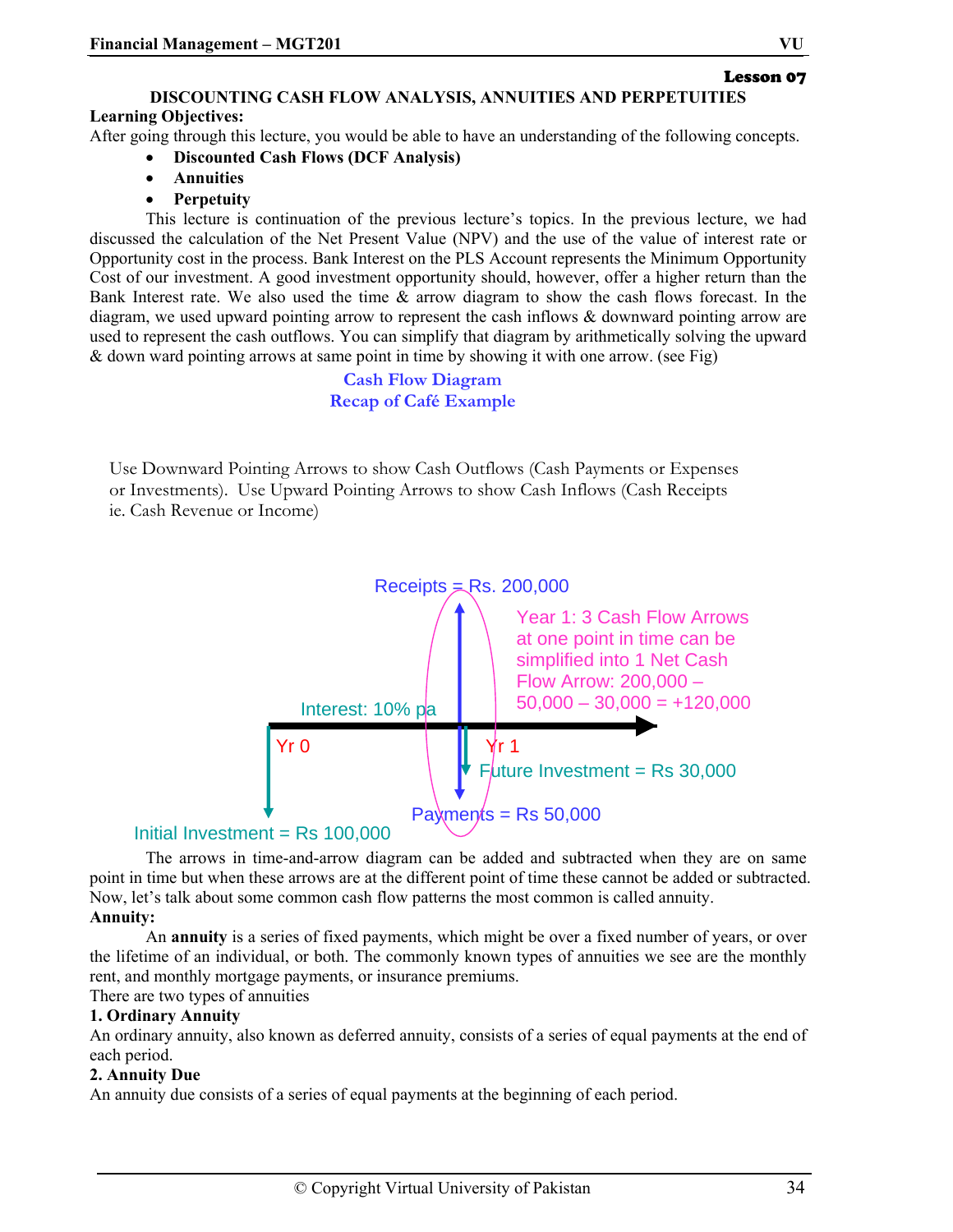Value of Annuity depends on the Constant Cash Flows (CCF) (over a limited or finite period of time) and the Discount Factor (which is different for Annual or Multiple Compounding)



#### **Annual Compounding (at end of every year):**

 $\bf{F}V = CCF \quad (1 + i)^n - 1$ 

For example, the payment of Rs.10,000 as monthly rental to the land lord is an annuity which gives birth to an annuity stream. Future value of an annuity can be seen as follows:

#### Future value of annuity = **constant cash flows x**  $(1+i)^{n} - 1/i$

Where, *i*=interest rate

n=no. of years

We can write this formula in smaller compounded form which describes a compounding cycle given as under:

#### **Multiple Compounding:**

Future Value of annuity =**CCF (constant cash flow)\*(1+ (i/m) m\*n-1/i/n**

Once we have calculated the future value of the annuity, it is very easy to calculate the present value using the well-known interest rate formula.

Annual Compounding (at end of every year)

 $PV = FV / (1 + i)^n$ .  $n =$  life of Annuity in number of years

Multiple Compounding:

 $PV = FV / [1 + (i/m)]^{mxn}$   $i = \%$  interest per year

More than once per year i.e. Monthly  $(m = 12)$ , Quarterly  $(m = 4)$ , Six-monthly  $(m = 2)$ .  $n =$  number of years

Now let's talk about another kind of cash flow pattern called perpetuity.

The difference between Annuity and Perpetuity is that the Perpetuity is an ongoing concern, it is never ending stream of annuities, whereas an annuity is for a limited period.

## **Perpetuity:**

"It is defined as an annuity with an infinite life making continual payments."

In real life, we see the example of perpetuity in the retirement plan. For Example, you might plan to save a sufficient amount of money  $\&$  invested in a particular security or investment that will give you steady & consistent rate of return on every month or quarter and this represents a constant cash flow amount that we can assume to go as long as you live. Since we are not sure how far we are going to live and we make an infinite series of annuities the formula of Future value of Perpetuity is simpler than that of annuity:

#### **Future value of perpetuity=constant cash flow/interest rate**

As we assume that, it is never ending and on going so time is irrelevant and is simply dropped out of the equation.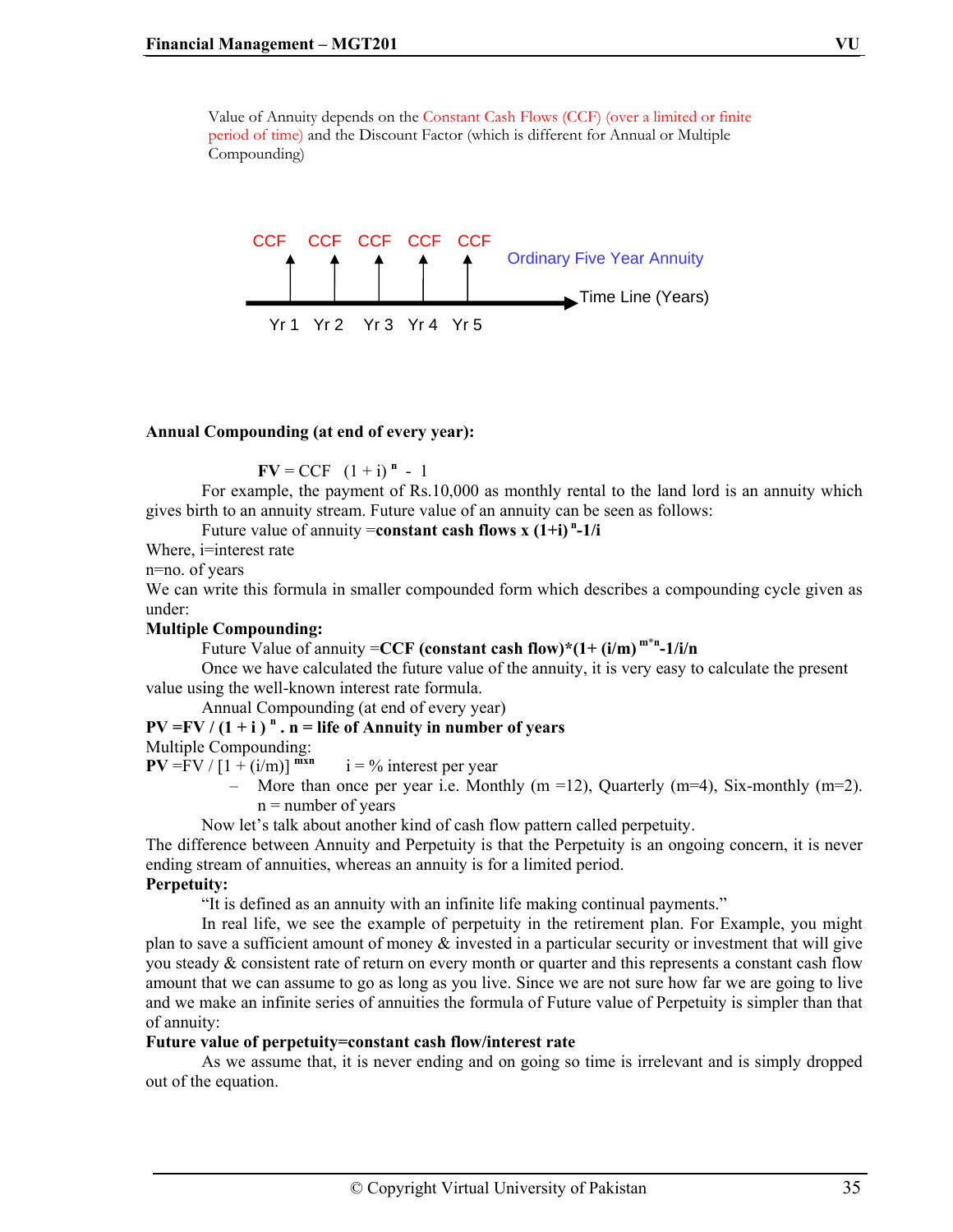**Common Cash Flow Patterns Perpetuity**

# **Perpetuity**



– Note: For Perpetuity whose CCF is growing at constant annual growth rate % "g" : **PV = CCF / (i - g)** 

Let's do a simple numerical example which will help us what an annuity calculation is like **Example:**

Assume that we need to make a basic financial decision, whether to purchase a particular asset or to get it on lease (installments).

A car has a Market Value today of Rs 150,000. If you get the car on Lease Financing, then you are required to pay a fixed regular rental at a fixed interest rate to the Leasing Company. You are allowed to use the car but the ownership of the car stays in the name of the Leasing Company until you complete all your rental payments. **The question is** whether you should Lease the car or Buy it?

The Leasing Company quotes Rs 120,000 every year for 2 years in the form of Car Lease Rental at a Nominal rate of interest (APR interest rate) of 20% pa. Then what is the total Future Value you would have paid after 2 years? You would be paying approximately Rs 240,000 if you do not take into account the time value of money.

Now we calculate the present value of the investment by using Time value of money concept.

First, we need to calculate the future value by using annuity formula

 $FV = CCF$   $[(1+i)^{n} - 1]/i$ 

 $=120,000[(1+0.2)2 -1]/0.2$ 

 $=$  Rs 264,000 (yearly compounding)

If we deposit the amount annually in a bank at the rate of 20 percent, we would be able to get Rs 264,000 at the end of the second year. Now we will calculate what the present value of this future value is going to be, and for this, we will use the old interest rate formula

 $PV = FV / (1+i)^{n}$ 

 $= 264,000 / (1 + 0.2)^{2}$ 

 $=$  Rs 183,333

The resulting amount is about Rs 33,000 more than what we would have originally paid if we had bought the car rather than lease it

The above calculation, however, was not based on realistic assumptions because car lease rentals are generally paid monthly, rather than annual payments. In fact, you pay Rs 10,000 per month for 2 years. We use periodic interest rate  $(i/m)$ . Now, what is the future value after 2 years? Our cash flow diagram should present the monthly installments & not annual Payments.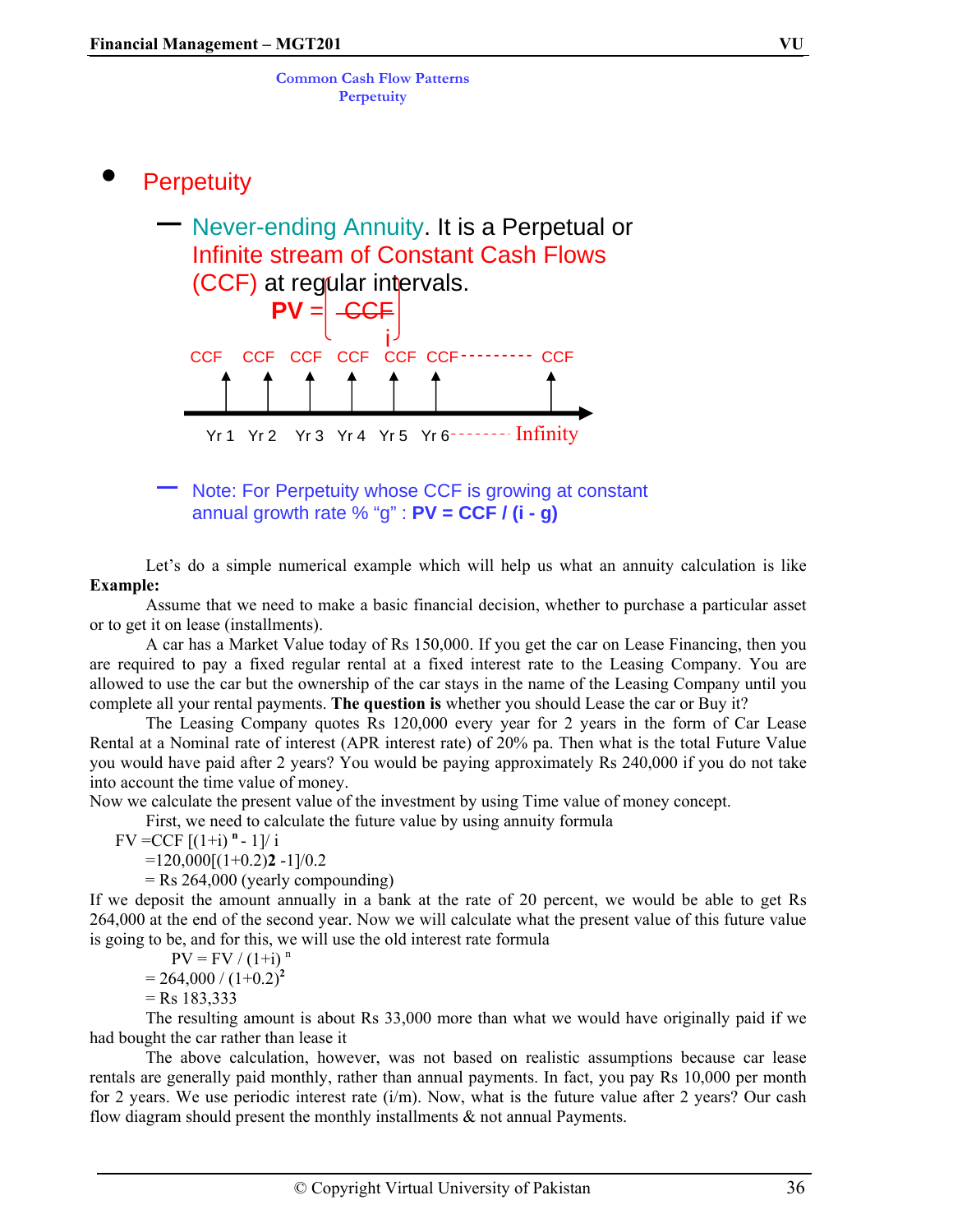

 It can be argued that by paying a rental of 10,000 monthly, we are actually paying Rs 120,000 in a year, so there hardly any difference. But, by not realizing the difference, one is violating the time value of money because cash flows occurring at different points of time cannot be subtracted or added. It is the cardinal principle of Time value of money.

 If we have to calculate the future value of the annuity on a monthly basis, we would use the following formula.

 $=CCF X \{[(1+i/m)^{nxm}-1]/(i/m)\}$ 

 Now the m= 12 compounding cycle in a year Putting the values in the formula, we obtain the result as under. FV2=Rs 292,150

Now, we can calculate the present value of the future value of annuity

 $PV = FV / (1+i) n$ 

 $=292150/(1+.2/12)2x12$ 

=196,481

The present value of annuity can also be called the intrinsic value of the annuity.

 The aforementioned technique allows us to compare the amount of money we are paying to leasing company with the market value of car. It helps you to decide whether you should buy the car on market price or to get it leased. The cost of leasing at 20% p.a. tell us that you have to pay 20% interest & you have to pay more money in leasing as compare to the decision if you buy it .

#### **Perpetuity Example** - Retirement Planning

 You would like to retire at the age of 60 and receive an income of Rs. 200,000 every year from your Bank Account for as long as you live. How much money do you need to deposit in the Bank Account offering 10% pa so that the Account will pay you Rs 200,000 of interest income every year forever (even though you will not live forever)!

 $PV = CCF / i = 200,000 / 0.10 = Rs 2,000,000$ 

 This also implies that you would be receiving Rs 200,000 every year for the rest of your life and the money would neither finish nor decrease in amount. This would happen so, because what you would be receiving at the end each year would be interest accrued on the investment that you have made. The money that you are getting is not a part of the investment; instead, it is the yield on your investment. This may sound like a 'big idea' for making money, but in fact, it is not so. Inflation, a macroeconomic syndrome erodes the value of money constantly. If the prevailing inflation rate is 5 percent, then your real return on investment is not 10 percent. If we consider the real rate of return, which is interest rate – rate of inflation, you would see that you need to invest twice as much to guard yourself against inflation.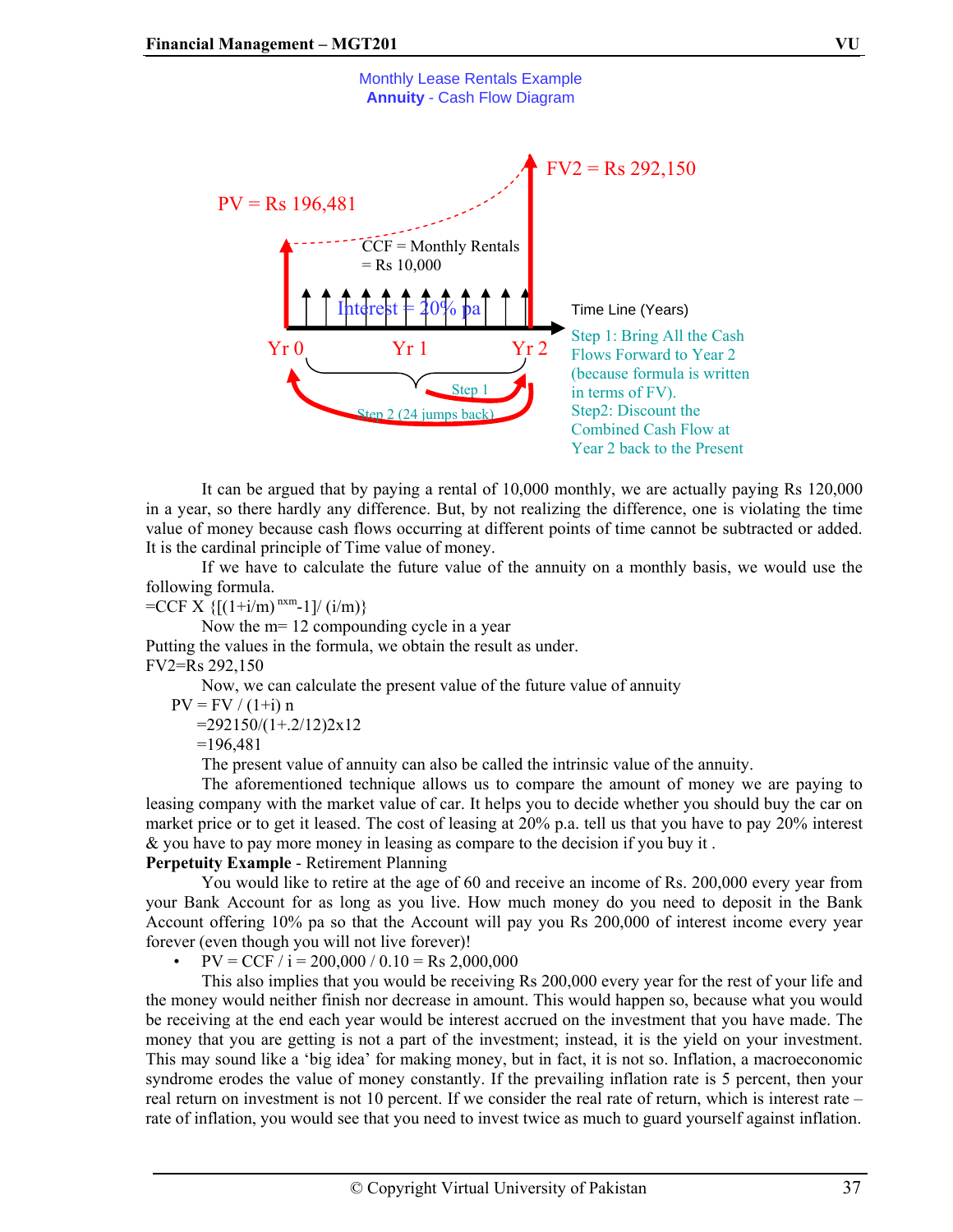#### **Financial Management – MGT201 VU**

 Another example for perpetuity is Consol Bonds. Consol Bonds were issued by the British Government in  $18<sup>th</sup>$  century to pay off the smaller bonds that were issued to fund the wars against France. Since the purpose of the bond was to consolidate the past debts, it was named as Consol. These bonds were just like other bonds issued by the government, with the difference that it had no maturity. It implies that the holder of the bond was to receive regular interest payments for an endless period.

 Now if we have to invest in such a bond we need to know the price or the present value of the bond. Dividing the interest payment that a Consol bondholder would receive, by the interest rate, we can find the present value of a Consol bond. Suppose that the interest rate is at 10 percent and the promised interest payments to be received are  $\pm 1,000$  every year, the price of the bond can be calculated as under

 $PV = CCF / i = 1,000/0.10 = £10,000$ 

 With this example, the discussion on discounted cash flows, annuities, and perpetuities is concluded. We would study the capital budgeting techniques in the next lecture.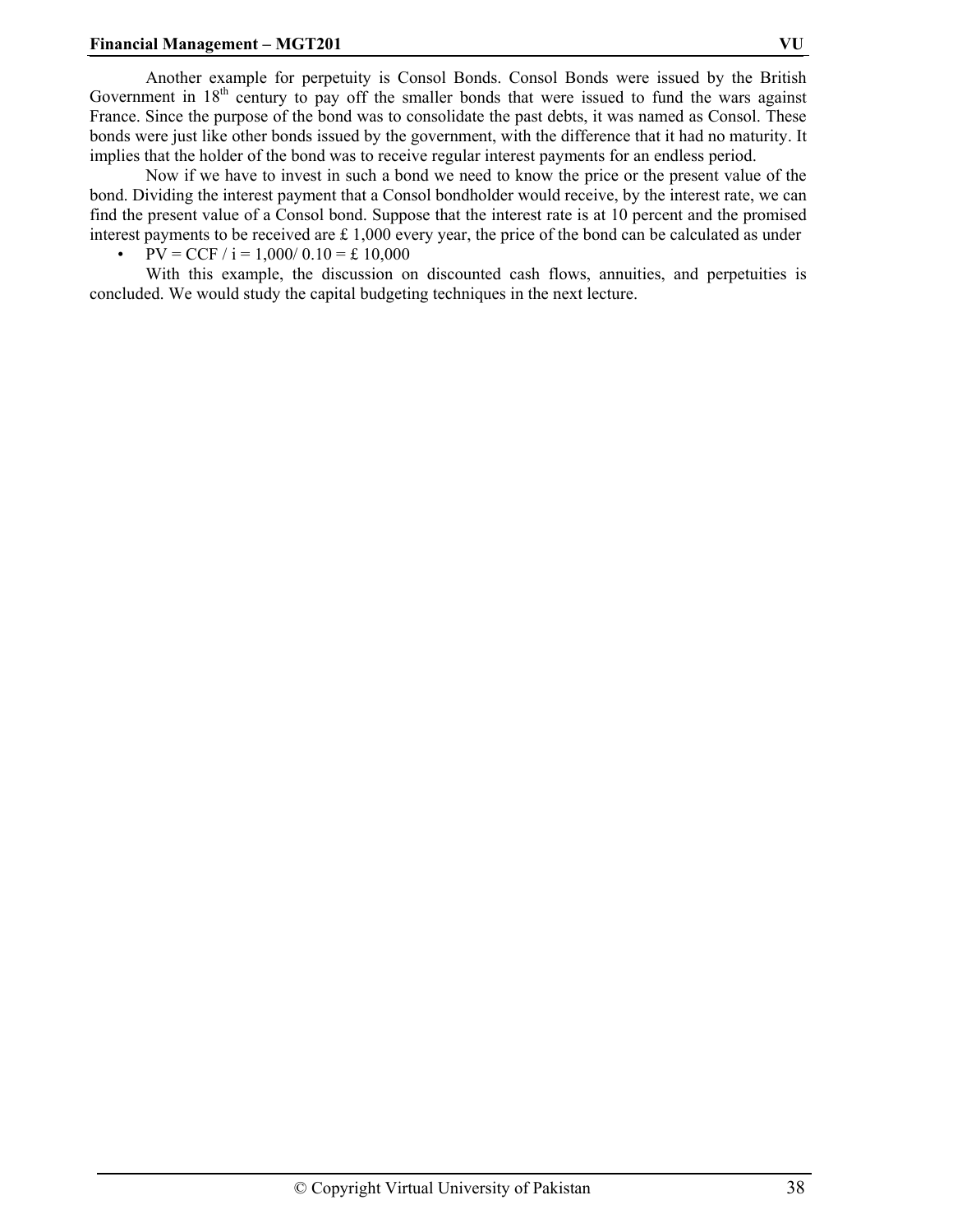#### **CAPITAL BUDGETING AND CAPITAL BUDGETING TECHNIQUES**

#### **Learning Objective:**

After going through this lecture, you would be able to have an understanding of the following concepts.

• **Capital Budgeting** 

#### • **Techniques of Capital Budgeting**

Today, we will discuss Capital Budgeting—one of the most important topics in financial management.

Capital budgeting is about investment in fixed assets. In addition, another type of investment could be in working capital, which we would study later. Fixed assets are the part of long-term assets in the balance sheet and working capital is net position of current assets and current liabilities on the balance sheet.

We need to understand why capital budgeting is so important and why do we have to invest in fixed assets? The answer is simple; the equipment or machinery and other fixed assets depreciate over a period, they lose their productivity and get obsolete after sometime. These assets need to be replaced with new assets. This replacement involves investment in fixed assets.

Moreover, if a company intends to start a new project, Capital Budgeting techniques are employed to assess the financial viability of the project. Suppose, for instance, a company wants to introduce a new soap and launching of the new product demands changes in the manufacturing process, the company will have to purchase new equipment in the form of fixed assets. Capital budgeting is a technique used to evaluate the value of investment and projects in fixed assets. It is also used to assess the working capital requirements. Combined together it helps the company management to decide whether the new venture should be taken up or not.

Capital budgeting is a decentralized function. In big corporations, this function is not an individual's job, rather, different departments and teams are assigned to work on different aspects of capital budgeting. Department managers prepare the budget for fixed assets in coming years, which is quite helpful in capital budgeting. Besides, there are project managers who make the budget for a new project; the cost accountants 'count the cost' and assess the expenses to be incurred; the market researches provide their input about the consumer psychology and sales potential. There may be as many departments involved in capital budgeting, as there are present in an organization.

The biggest challenge in capital budgeting is to keep finding the valuable projects, i.e., projects that may add to the value of the firm. You must be familiar with the basic objective of financial management by now, which is to maximize shareholders' wealth. This is possible only by investing in the projects, which have positive net present value, which in effect will increase the shareholders' wealth.

Most of the developed companies operate in an efficient market environment. We will discuss efficient markets at length after studying the concept of risk akin to financial decisions. However, to give you an idea, **efficient markets** can be described as highly competitive markets where good business ideas are taken up immediately.

For instance, in Pakistan, about ten to fifteen years ago there was a video game craze. It was initially a good business idea, as it required a very low-level investment, good profit margins, and short payback periods. However, since the markets in Pakistan are quite efficient, the information about the business spread quickly. More and more people started entering into the business and as a result, the profit margins started shrinking and the lucrative business opportunity faded out in three or four years.

The same situation comes across the departmental heads of different companies. They may start a new lucrative project, which may sound more than feasible at a given time. However, the competitors get to know the new business opportunity, and because of market efficiency, those lucrative profits do not remain lucrative anymore.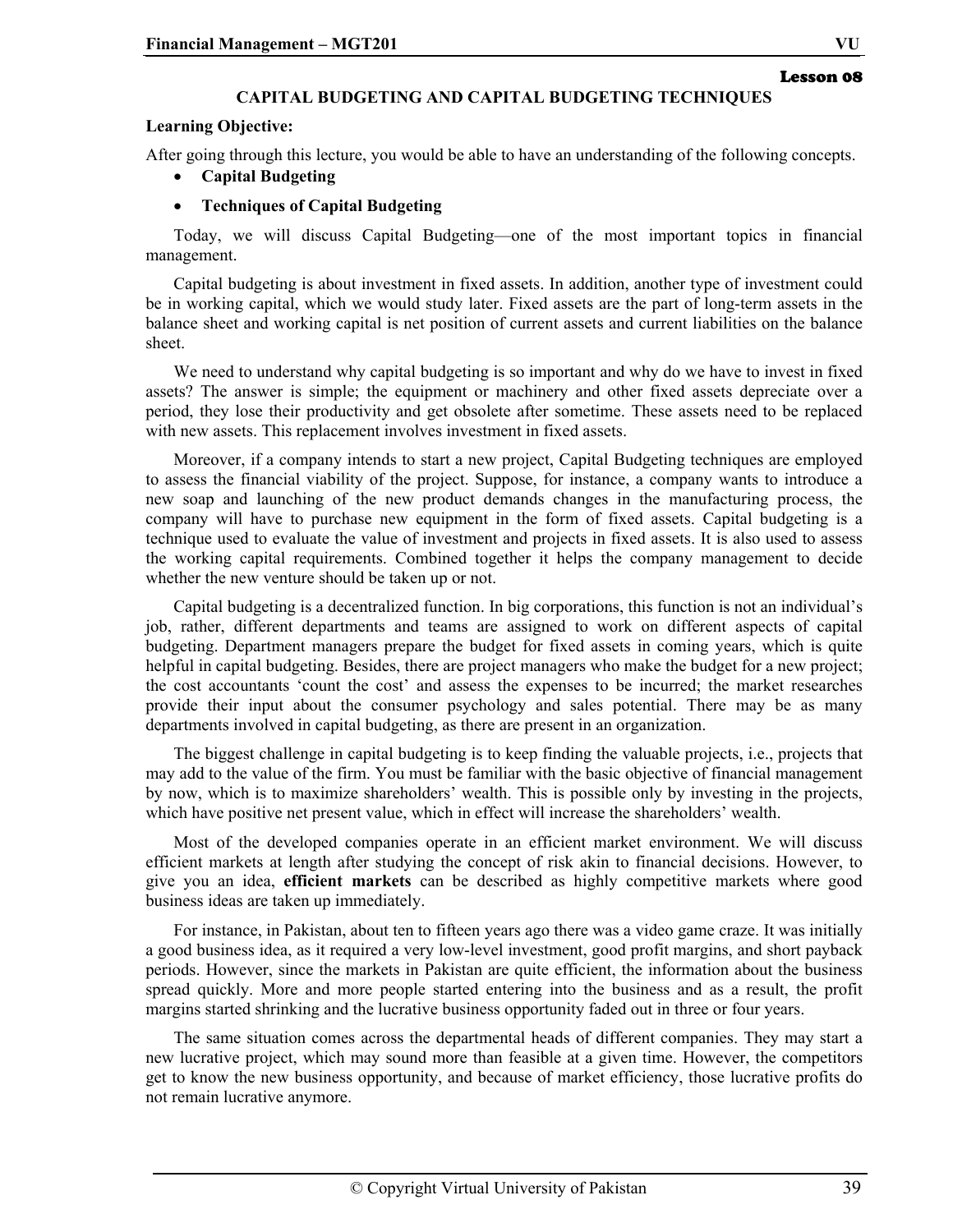#### **Techniques of capital budgeting:**

Capital budgeting is a mathematical concept in the sense that we have to use different quantitative investments criteria to evaluate whether an opportunity is worth investing in or not.

Some of these techniques of capital budgeting are as under

- 1. Pay back period
- 2. Return on investment (ROI)
- 3. Net Present Value (NPV)
- 4. Profitability Index (PI)
- 5. Internal Rate of Return (IRR)

We will assume that the interest rate, or the discount rate, or the required of return, which we use in calculating the net present value is given, later on, when we will discuss the concept of risk, we would see how the discount rate is calculated .

For now, let us talk about the pay back period.

#### **Pay back period:**

 In this technique, we try to figure out how long it would take to recover the invested capital through positive cash flows of the business.

Reverting back to the cafe example, an initial investment of Rs. 200,000 is required to start the business; Rs 10,000 per month are expected to be earned for the first year, and Rs 20,000 would be earned every month in the second year.

Now according to the aforementioned assumptions, in the first year, you earn Rs.10, 000 per month, which make Rs. 120,000 for the year (twelve months). Since you had invested Rs. 200,000 initially of which Rs. 120,000 have been recovered in the first year, you are still Rs.80, 000 short of recovering your initial investment. In the second year, you would be earning Rs. 20,000 per month, so the remaining Rs. 80,000 can be recovered in the next four months. We can say that the initial invested capital can be recovered in 16 months, or the payback period for this investment is 16 months. The shorter the payback period of a project, the more an investor would be willing to invest his money in the project.

While the payback period is a simple and straightforward method for analyzing a capital budgeting proposal, it has certain limitations. First and the foremost problem is that it does not take into account the concept of time value of money. The cash flows are considered regardless of the time in which they are occurring. You must have noticed that we have not used any interest rate while making calculation.

Now, let us talk about the next budgeting criteria called return on investment.

#### **Return on Investments:**

The concept of return on investment loosely defined, as there are a number of ratios that can be used to analyze return on investment. However, in capital budgeting it implies the annual average cash flow a business is making as a percentage of investment. In other words, it is an average percentage of investment recovered in cash every year.

The formula for return on investment is as follows:

#### $\text{ROI} = (\sum \text{CF/n})/I_0$

Dividing the average annual cash flow by the initial investment, we can calculate the return on investment.

#### **Example:**

 Taking the same example of a café, the initial investment of Rs.200,000, Rs 10,000 per month profit in the  $1<sup>st</sup>$  year in Rs 20,000 per month profit for the second year, we can easily calculate the ROI.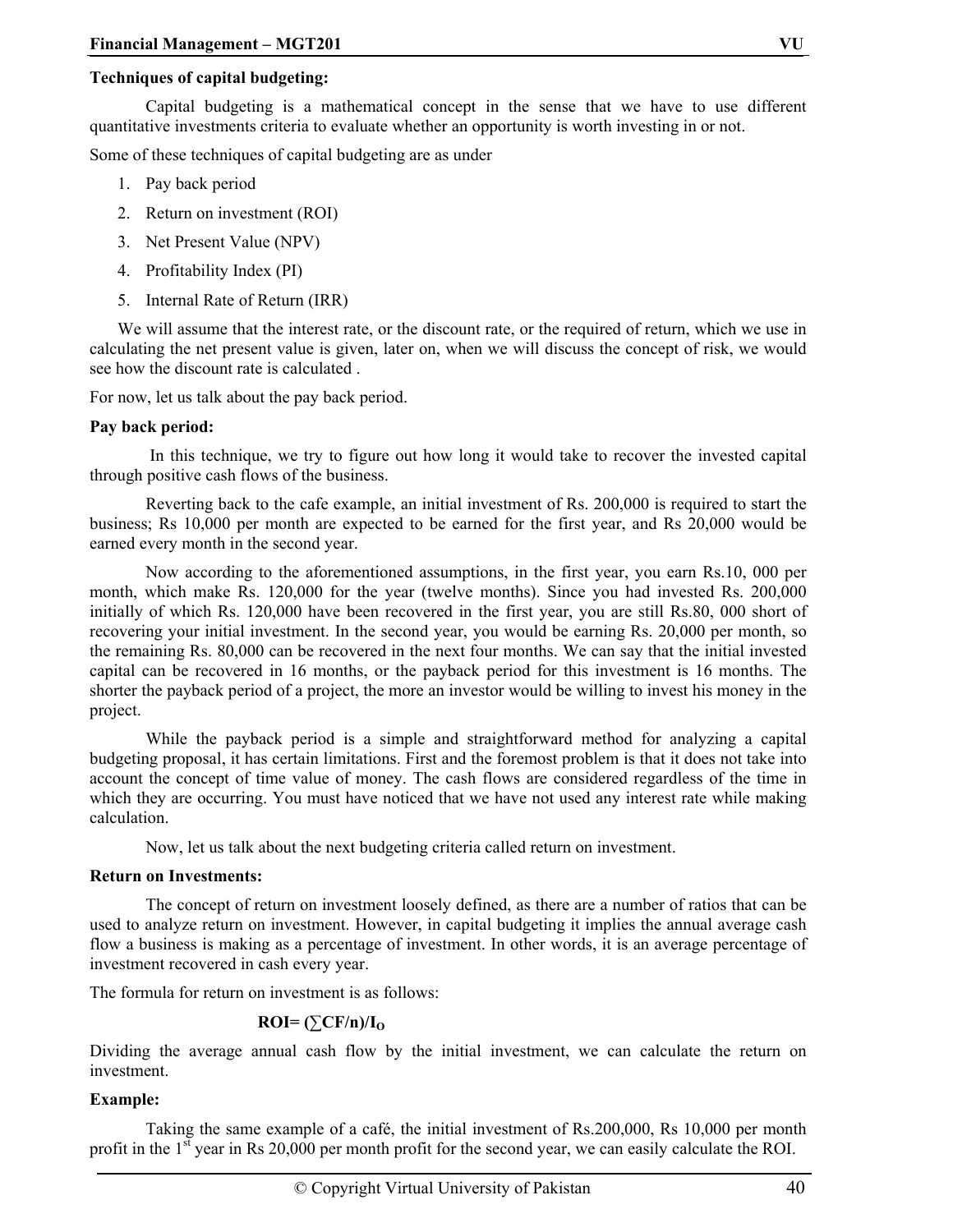$ROI = ((120,000+240,000)/2)/200,000 = 0.90 = 90\%$ 

Where, Rs 120,000=cash flow for  $1<sup>st</sup>$  year at Rs 10,000 per month

Rs 240,000=cash flow for the  $2<sup>nd</sup>$  year at Rs 20,000 per month.

n=2 years

Return on Investment is also very easy to calculate, but like payback period, it does not take into account the time value of money concept.

 A high ROI ratio is considered better and 90% is a very good rate of return but before deciding whether or not this project should be taken up, we should compare this project with the alternative opportunities on hand. It is also important to take into consideration the prevailing rate of inflation in the country so that the returns could be adjusted accordingly. However, we would talk about the inflation rate and market interest rate in more detail later.

The next and the most important criteria for evaluating a capital budgeting proposal is net present value.

#### **Net Present Value (NPV):**

NPV is a mathematical tool which uses the discounting process, something that we have found missing in the aforementioned capital budgeting techniques. Net Present Value is defined as the value today of the **Future Incremental After-tax Net Cash Flows** less the initial investment.

The formula for calculating NPV is as follows:

$$
NPV = IO + \sum CF_t/(1+i)^{t}
$$

Where,  $CF_t$ =cash flows occurring in different time periods

-IO= Initial cash outflow

i=discount /interest rate

t=year in which the cash flow takes place

Initial cash outflow, being an outflow, is always expressed as a negative figure.

NPV is considered one of the most popular capital budgeting criteria. The disadvantage with the NPV is that it is difficult to calculate since these calculations are based on too many estimates.

In order to calculate the NPV we need to forecast the future cash flows and sales; the discount factor is also an estimate. If the NPV of a project is more than zero, it should be accepted. If two or more projects under contemplation, then the one with the higher NPV, should be accepted. When a company invests in projects with positive NPV, they raise the shareholders' wealth or company's value. This would also increase the market value added and the economic value added for the firm.

#### **Example:**

Taking the same example of a café, an initial investment of Rs.200, 000, Rs 10,000 per month profit in the  $1<sup>st</sup>$  year in Rs 20,000 per month profit for the second year. However, for the calculation of the NPV we would be requiring another important input—the discount rate. Assume the discount rate is 10 percent. Ten percent is what you at least expect to earn from the business. This is the rate of return, which you can get by simply putting your money with a bank. If the business cannot yield more than 10 percent, then it is pointless to take unnecessary headache of setting up a business and running it, since ten percent can be earned with a no-sweat-effort of placing the money with a bank.

Where, $CF<sub>i</sub>=$ cash flows occurring in different time periods, i.e., Rs 120,000 in the first year and Rs 240,000 in the second year

 $-I$ O = Initial cash outflow =  $-200,000$ i=discount /interest rate = 10 percent

 $t= 2$  years

Putting in the values in the formula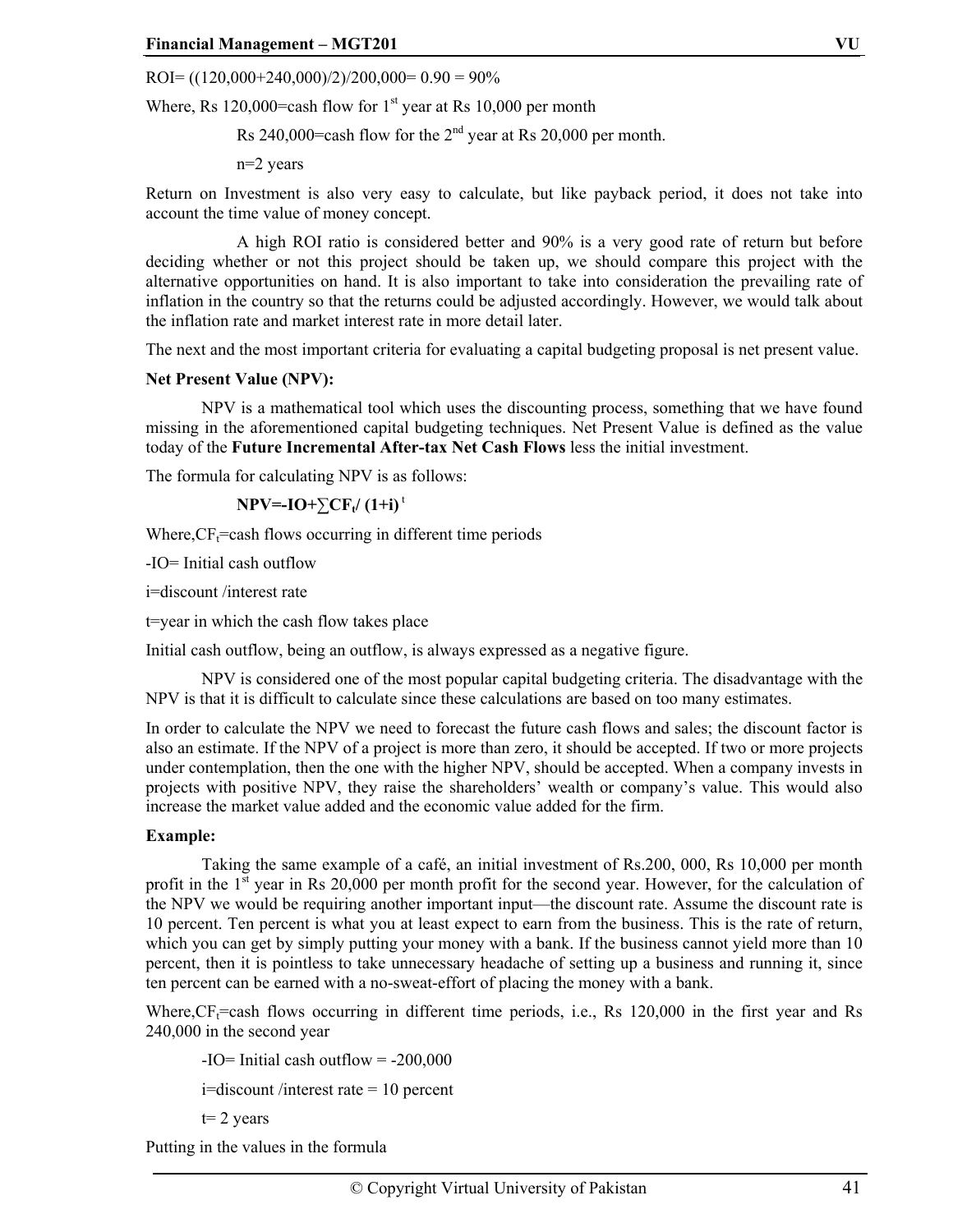NPV=-IO+∑CF/i  $=200,000+120,000/(1+0.10)+240,000(1+0.10)^{2}$  $= -200,000 + 109,091 + 198,347$  $=+Rs.107438$ 

At the end of  $2<sup>nd</sup>$  year, the NPV is +ve, you can also solve this example by monthly compounding if you want to have a more precise answer.

The cash flows at the end of the first year and second year will have to be brought back to the present. The present value of the cash flows occurring at the end of the first year can be calculated by dividing the cash flows by 1 plus discount factor as under.

 $120000/(1+0.10) = 109.091$ 

The cash flow occurring at the end of the second year can be calculated by dividing the cash flow by one plus discount factor squared.

 $240,000/1+(0.10)^2 = 198,347$ 

NPV=-2000000+120000/(1+0.10)+240000/(1+0.10)2

=-200000+109091+198347

Investment Criteria N.P.V (Café Example – Cash Flow Diagram)

 $=+Rs.107438$  at the end of second year NPVis +ve

In other words, according to your cash flow forecast and required return, two years of running this business is worth Rs 107,438 in cash to you today. The following diagram can explain the point further.



The next criterion that we would talk about here is the profitability index, or the cost-benefit ratio.

#### **Probability Index:**

 It is quite similar to the NPV in terms of concept and calculation. Profitability index may be defined as the ratio of the present value of future cash flows to the initial investment.

The profitability index can be calculated using the following formula.

$$
PI = [\Sigma CF_t / (1+i)^t] / IO
$$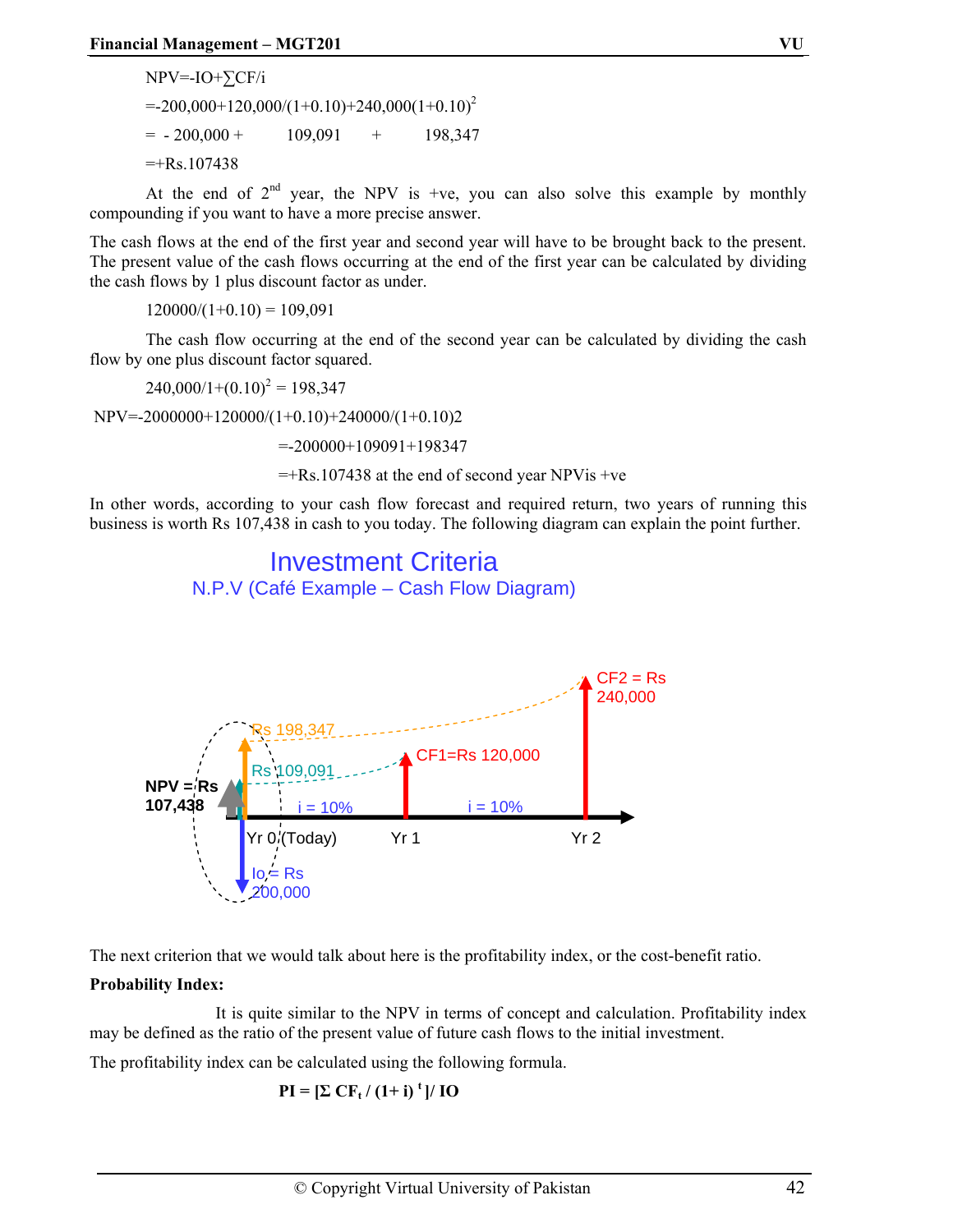Those projects with a profitability index ratio of more than one  $(PI \ge 1.0)$  are considered acceptable. Here it is important to mention that those projects, which are ranked as acceptable using the NPV method, would also be acceptable on the profitability index criteria.

**Example:** The profitability index for the café example can be calculated as under.

 $PI = [120,000] / (1+0.1) + [240,000 / (1+0.1)^{2}] / 200,000$  $= (109,091 + 198,347) / 200,000 = 1.54$  $PI = 1.54 > 1.0$ 

 Therefore, the project is acceptable. Notice that we have taken into consideration the annualized return. The same can be calculated using the monthly returns with a slight adjustment in the formula as we have studied in the previous lectures. If there were two or more projects that need ranking, the one with the highest profitability index would be acceptable.

Let us now talk about the fifth and the final capital budgeting criteria of our course, known as Internal Rate of Return (IRR).

#### **Internal Rate of Return (IRR):**

 IRR is a widely used and an important measure, which is more common in practice than the NPV. IRR, unlike NPV that is expressed in dollar amounts, is always quoted in terms of percentage, which makes it comparable to the other market interest rates or the inflation rate.

 RR calculation involves the same equation that we have earlier used for the calculation of NPV. The only difference is that while calculating IRR we would set the value of NPV equal to zero and then solve the equation for the value if 'i'. In other words, the value of 'i', at which the net present value of the project equals zero would be considered as the internal rate of return of the project.

 his is important to remember that unlike NPV calculation, the value of IRR is constant in every year for the life of the project. While working out the NPV, we can change the discount rate for every single, but for IRR you would come up with a rate that is constant and fixed for every single year in the life of the project. Another simplistic explanation of IRR can be that it is the break-even rate of return. In other words, at this rate of return, we would be able to recover the initial investment in project's lifetime.

 RR is calculated by a trial and error method or iteration. Finding the value of an unknown variable may involve solving of higher degree polynomial equations and the easiest way to go about it is to use trial and error method.

 n a trial-and-error method, we tryout a value of 'i', and see if the equation comes to the value of zero; if it does not, try another value, even if the second value does not bring the equation down to zero and so on. The higher the IRR, the better it is considered, however, which value of the IRR can be considered as acceptable is difficult to measure. We would discuss more details of it in the coming lectures.

 Another important distinction needs to clarification here is that the internal rate of return is different from the discounting rate that we use in the calculation of the NPV. In the NPV formula, we used the discount rate as the required rate of return that we expected the project to generate. In case of IRR, we used the existing cash flows to find the forecasted return. These two different interpretations of 'i' should be kept in mind while calculating NPV and IRR.

We can calculate the IRR for the café project in the following manner. Using the same formula of NPV, we can put the values in the formula

#### **IRR Equation:**

 $NPV = -IO + CF<sub>1</sub>/(1+IRR) + CF<sub>2</sub>/(1+IRR)^{2}$ 

 $= 0 = -200,000 + 120,000 / (1 + 0.1) + 240,000 / (1 + 0.1)^{2}$ 

Solving the equation assuming IRR to be 10 percent, we have obtained a figure of 107,483, which was calculated as our NPV for the café project. However, in order to bring the NPV down to zero, we need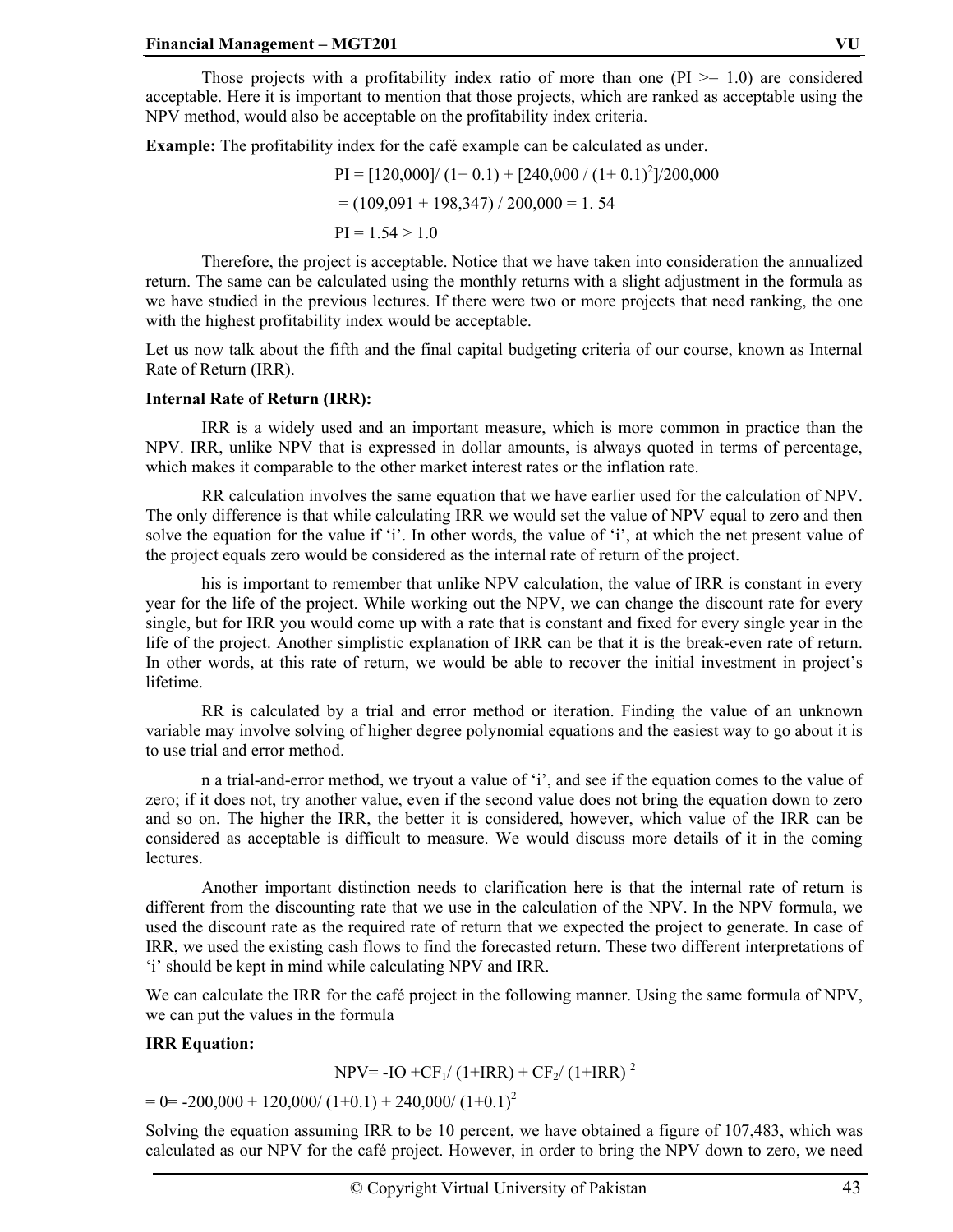to apply a higher rate as an assumed IRR. If we assume IRR to be 50 percent the equation can be solved as follows.

 $NPV = -IO + CF<sub>1</sub>/(1+IRR) + CF<sub>2</sub>/(1+IRR)^{2}$ 

 $= 0 = -200,000 + 120,000/(1 + 0.5) + 240,000/(1 + 0.5)^{2}$ 

The calculation gives us a figure of -13,333, which is lesser than zero. In order to bring the value equal to zero we would use a rate lesser than 50 percent.

Trying out various IRR rates, we can finally reach a rate of 43.6 percent at which the value of NPV would come down to -48 which is close to zero. If we try out IRR with more decimal places, we can bring the value of NPV equal to zero. However, with approximation, 43.6 percent is the actual IRR of the project.

Send you query to registrar.

More details about the IRR and the NPV would be discussed in the next chapter.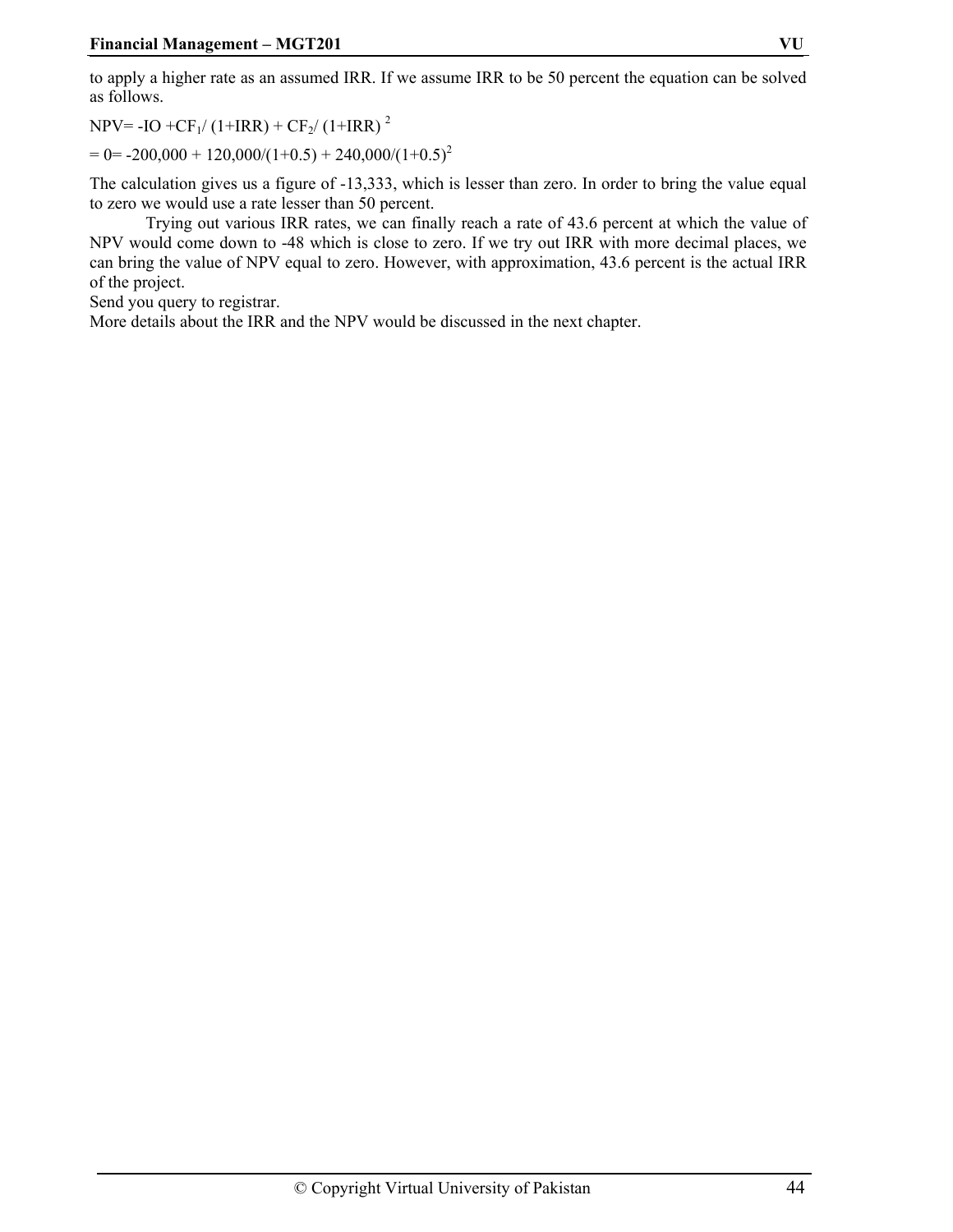# Lesson 09

## **NET PRESENT VALUE (NPV) AND INTERNAL RATE OF RETURN (IRR)**

#### **Learning Objective:**

In this lecture, we will discuss in detail the previous lecture topics that are

- **Net Present value (NPV)**
- **Internal Rate of Return (IRR)**

#### **Net Present value (NPV):**

The most important skill in this course is to understand the NPV equation and to calculate NPV as reliably as possible. It is also the most important criteria in capital budgeting. It is very difficult to calculate because different inputs used in Net present value equation are based upon a forecast, which may or may not be accurate e.g. future cash flows and sales. Similarly, when we talk about the life of the project, again we are estimating the duration of the project. We also have to choose subjectively the discount rates to be used, including cost of capital, opportunity cost & required rate of return in the calculation of Net present value. We will discuss how to choose the interest rate when we would talk about risk. In NPV the idea is to bring back each cash flow to the present and then to add or subtract them on present time. The project or investment, which is offering the highest NPV, gets the highest rank.

**Formula:** 

**NPV** =  $-I_0 + CF_t/(1+i)^t = -I_0 + CF_1/(1+i) + CF_2/(1+i)^2 + CF_1/(1+i)^3 + ...$ 

#### **Importance of NPV in terms of objectives of Financial Management:**

The objective of FM is to maximize the shareholders wealth. Now, there is a direct link between shareholder wealth maximization & NPV. It is mentioned earlier that the value of an asset is determined by the future cash flows it generates. We used these future cash flows & discount them to present and we call that the NPV. Hence, there is a direct link between NPV and future cash flows.

When the management of the company invest in the +ve NPV projects, they increase the economic value added (E.V.A) and they also increase market value added (M.V.A). It should be clear by now that when company invest in +ve NPV projects they brings in value to the company. Increase in the value of the company implies increase in shareholders' wealth.

**Example:** Let us suppose that you invest Rs 100,000 in a Savings Certificate. After 1 Year you will receive a coupon payment (or profit) of Rs 12,000 and you also reclaim your initial investment (principal).

#### **Solution:**

Step 1: Identify the Variables:  $I_o = Rs\ 100,000 \text{ CF1=Rs}\ 12,000 \text{ Life} = n=1$  year Required Rate of Return  $= i = 10\%$  (assumed), Annual compounding. CF I1  $=$  Rs 100,000

Here, we assume that  $i=10$  because which is the opportunity cost as you can place that money in a bank and can earn 10%. Do not forget that you get back your principal investment after 1 Year. This is a positive cash flow and must be discounted back to the present just like any other future cash flow).

Step 2: Solve the NPV Equation

|                                                              |                                | $NPV = -I_0 + CF_1/(1+i) + CF I_1/(1+i)$             |
|--------------------------------------------------------------|--------------------------------|------------------------------------------------------|
|                                                              |                                | $= -100,000 + 12,000/(1+0.10) + 100,000/(1+0.10)$    |
|                                                              | $= -100,000 + 10,909 + 90,909$ |                                                      |
|                                                              |                                | $=$ + Rs 1,818 NPV positive so investment acceptable |
| <b>NOTE:</b> $PV = NPV + I_0 = 1,818 + 100,000 = Rs 101,818$ |                                |                                                      |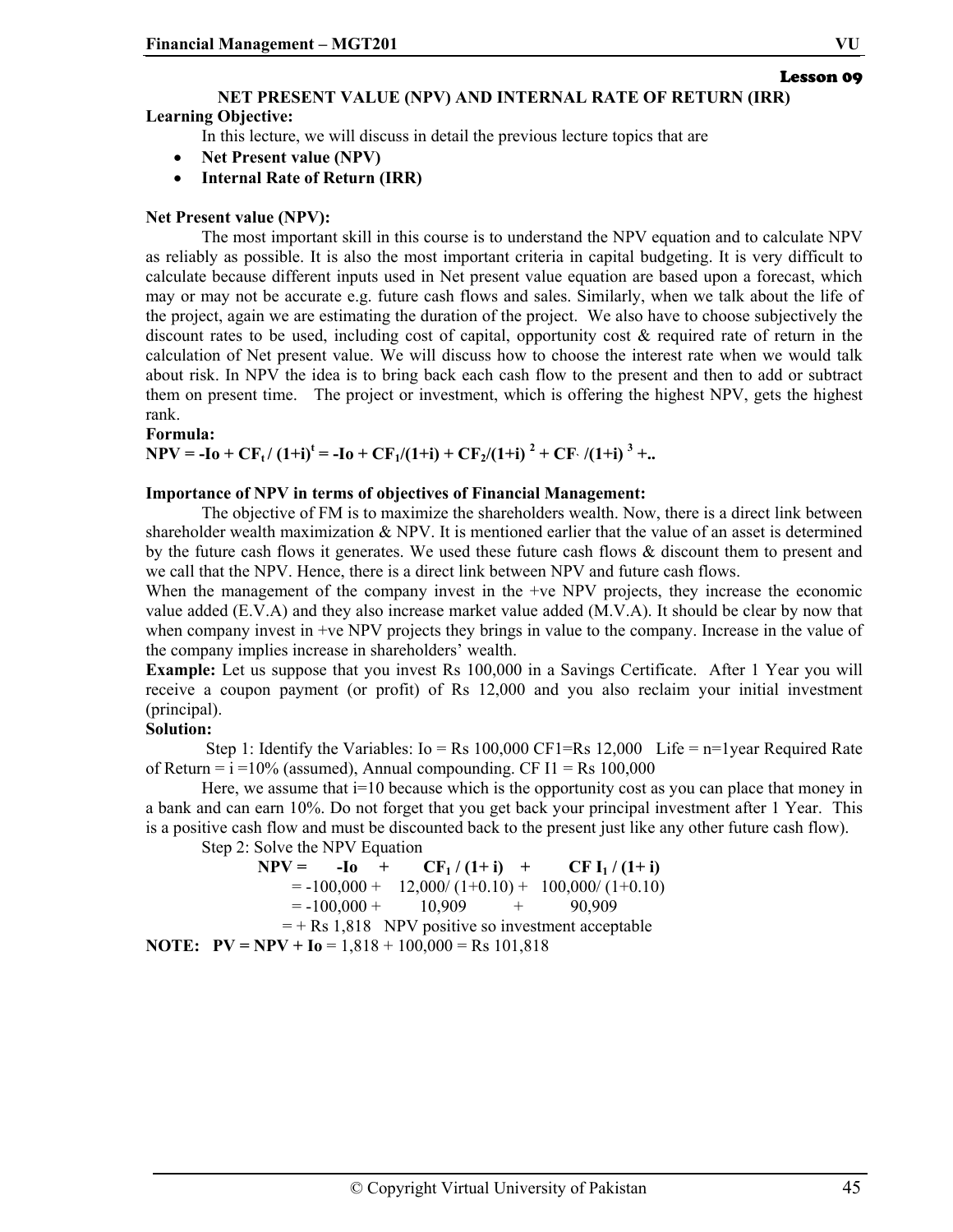# NPV Cash Flow Diagram Savings Certificate Example  $Yr \dot{\theta}$  (Today)  $Yr 1$  $CFI1 = Rs$ 100,000  $CF1 = Rs$ 12,000  $=$  Rs 100,000  $i = 10\%$ Rs 90,909  $NPV =$   $N^2$  Rs 10,909 **Rs.1,818**

In diagram initial downward sloping arrow shows the cash out flow and after one year two upward pointing arrows (1. profit 2.return of initial investment) show the cash inflows.

Now let us talk about the Internal Rate of Return or IRR.

#### **Internal Rate of Return or IRR:**

IRR is a very commonly used criterion for capital budgeting. It is popular with the managers because it gives a very simple answer in the form of annual percentage and you can compare it to the inflation rate, cost of capital or financing or to the certain financial accounting ratios. The formula uses trial & error method. We talk about the interpretation of IRR in the coming lectures.

The formula is similar to NPV

**NPV** =  $0 = -I_0 + C F_t / (1 + IRR)^t = -I_0 + CF_1/(1 + IRR) + CF_2/(1 + IRR)^2 + ...$ 

The value of i where NPV is zero is the value of IRR.

IRR represents the Break-even Return on Investment, but the important thing to remember is the difference between IRR & NPV. When you are ranking different projects the ranking you get from NPV may be different from the ranking you get from IRR, because, there is a major difference of interpretation of i between NPV and IRR.

The difference is that in the case of NPV; we are externally specifying the discount rate based on required rate of return. In NPV calculations, you have an idea of your opportunity cost for the capital & you use it as 'i'. As mentioned earlier that rate given by the banks on account is considered as opportunity cost of your capital & you will invest in any project, which earns more than the rate offered by a bank. However, in IRR *i* is derived from the cash flow pattern of the project. Remember that in IRR project, we do not externally specify the interest rate but we calculated it from the cash flows. Therefore, in the IRR it is what you called forecasted rate of return or an intrinsic rate of return. This is an important difference to keep in mind between NPV & IRR.

#### **Example:**

Consider the Same Savings Certificate example for IRR calculation. The only difference is that this time, we will not assume any value for "i" as we had done in the NPV calculation.

We set the NPV = 0 and solve the equation for "**i**" (or IRR).  $NPV = 0 = -I_0$  +  $[CF_1 / (1+IRR)] + [CFI_1 / (1+IRR)]$ We add Rs 12,000 & Rs 10,000 as both appearing at the same time.  $0 = -100,000 +$  [(CF<sub>1</sub> + CFI<sub>1</sub>) / (1+IRR)]  $0 = -100,000 +$  [(12,000+100,000)/(1+IRR)]  $IRR = (112,000 / 100,000) - 1$ (No need for trial  $&$  error because you have one variable  $&$  one unknown)  $= 1.12 - 1.00 = 0.12 = 12 \%$  per annum

Is that a good IRR, a high IRR or low IRR? These things we will discuss in this  $\&$  in the next lecture. Now, one very important thing, which you need to consider when you are evaluating an investment proposal, is to look at NPV & to see how it changes as you change the discount rate. This is known as NPV Profile (See Fig.). Logically, when you increase the discount rate, the denominator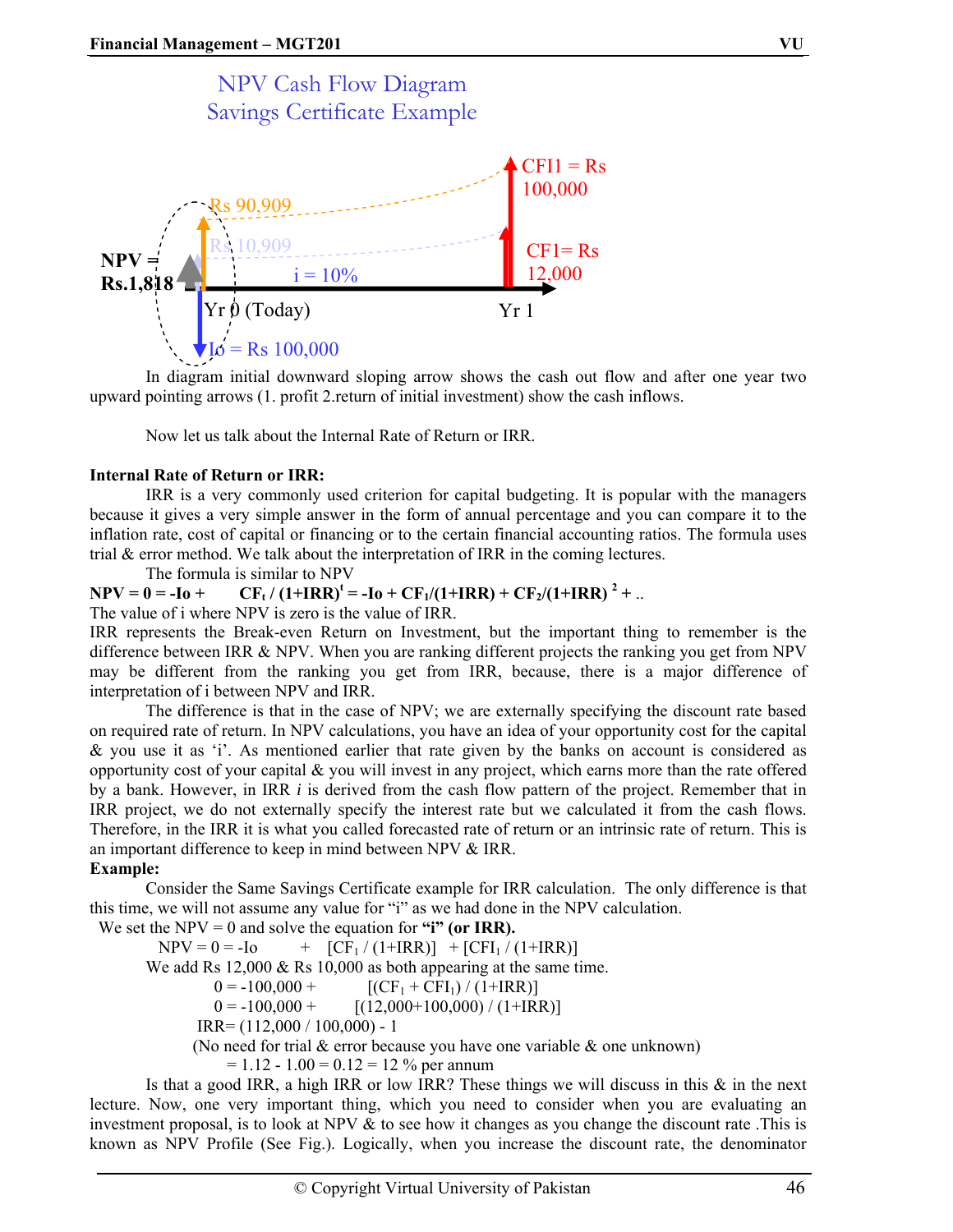becomes larger & you net present value becomes smaller. What you find as a result is a downward sloping line. The point where the NPV is zero would be the IRR for the project.

#### **Graphical** Estimation **IRR** Estimation **Using "NPV PROFILE"**



Using a low and a high value for "i", plot two points on the graph and extend the NPV line. Where the line cuts the horizontal x-axis would be reflect the value of the IRR.

#### **Use this Graphical Technique when:**

- 1. The investment or project life is longer than 2 years.
- 2. Graphical technique very useful in IRR calculations as there are polynomial equations that are time consuming to solve algebraically in terms of "i".
- 3. Comparing the NPV's of 2 or more investments, to study how sensitive the NPV's of the different investments are to the discount rate "i"

The next issue is the ranking of different projects, which means given a choice of more than one investment, which project is the best to invest in.

#### **RANKING TWO DIFFERENT INVESTMENTS:**

#### **Which Investment is better?**

Let us rank two Mutually Exclusive & Independent Investments using NPV and IRR criteria **Mutually Exclusive:** means that you can invest in ONE of the investment choices and having chosen one you cannot choose another.

**Independent:** implies that the cash flows of the two investments are not linked to each other **Example:** 

Let us consider two investment opportunities. One Investment is the Savings Certificate (which we described earlier) and the second investment is a Bank Deposit of Rs 100,000 at 10% interest compounded annually for two years.

#### **NPV & IRR Numerical Comparing the 2 Investments**

Since we have calculated the NPV and IRR for the Savings Certificate, we would calculate the NPV and IRR only for the Bank deposit rate.

Bank Deposit Example

 $FV = P\hat{V}$  (1+i)  $n = 100,000 \text{ x } (1.10)^2 = 121,000$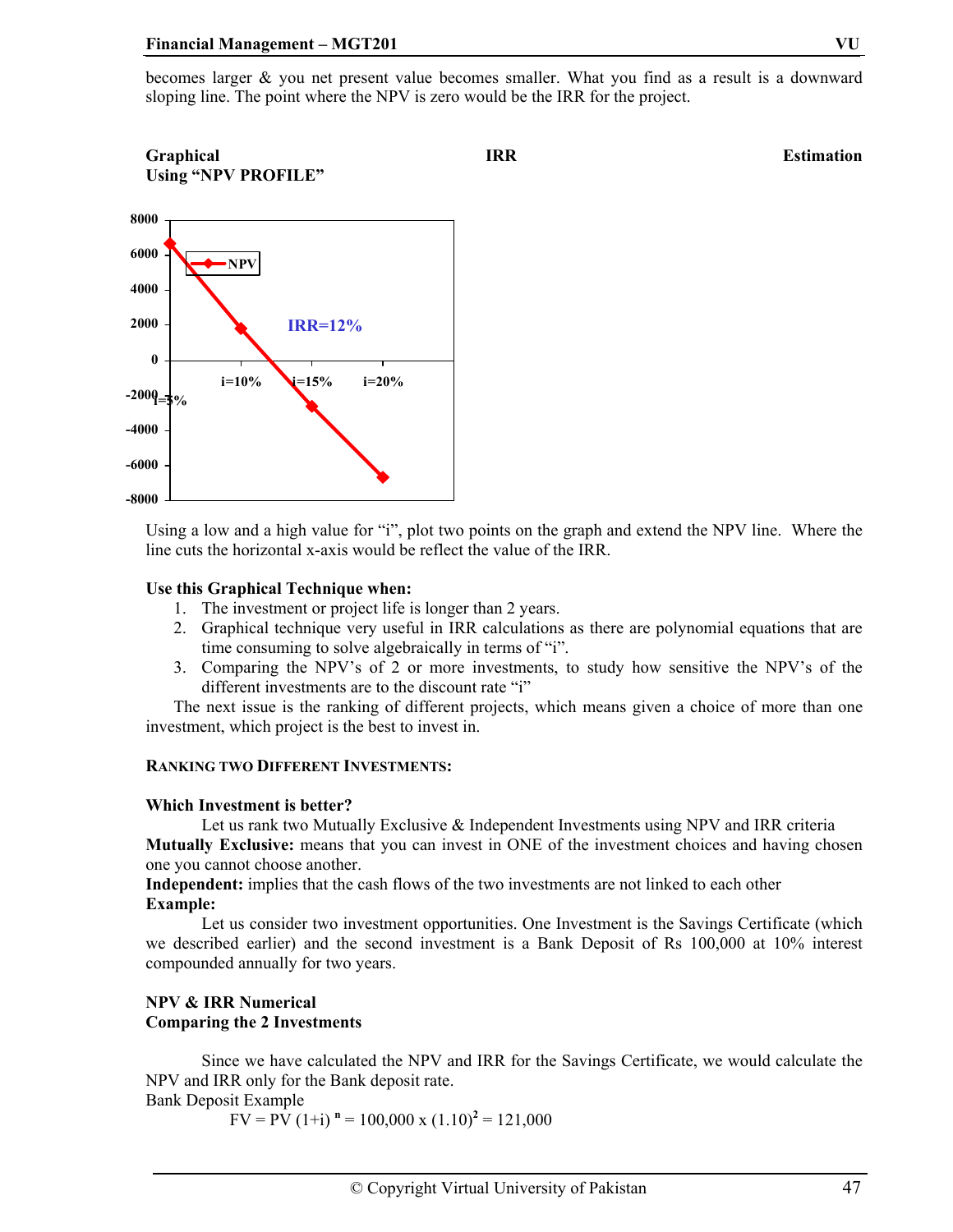$NPV = -100,000 + 10,000 / (1.1) + 11,000 / (1.1)^{2} + 100,000 / (1.1)^{2} = 100,000 + 9,090 + 91,736 = +$  Rs 826

IRR: NPV =  $0 = -100,000 + 10,000/(1+IRR) + 111,000/(1+IRR)^2$  ... by trial & error IRR = 10.5% Compare the Investment 1 (Savings Certificate) to Investment 2 (Bank Deposit):

|                    | <b>Savings Certificate</b> | <b>Bank Deposit</b> |  |
|--------------------|----------------------------|---------------------|--|
| NPV ( $i=10\%$ pa) | + Rs 1.818                 | $+$ Rs 826          |  |
| IR R               | $12\%$ pa                  | $10.5\%$ pa         |  |

Savings Certificate appears to be a better investment because it offers both a higher NPV and a higher IRR.



 The above diagram shows NPV Profiles of investments intersect at the Cross Over Point. Slope of Bank Deposit investment is steeper because larger cash flows (Rs 111,000) are taking place later in time (2 years instead of 1 year for Saving Certificates). Size of the Discounting Factor grows exponentially with time so NPV graph falls much faster. The IRR at this Point is 8.8%.

At this point, the NPV of both the investments is equal at about +Rs 2,950 When IRR is less than 8.8% (Cross-over IRR) then the NPV of Bank Deposit is higher!

#### **Investment Criteria IRR Interpretation - How high is high. Macro Aspects**

#### **Inflation:**

 An IRR, which is considered low for a medium inflation country like Pakistan, may be considered high for a low inflation country like USA, Japan, and Singapore where inflation is below 5%.

#### **Risk Free Rate of Return:**

Recall our discussion from earlier lecture on Interest Rates and Money Markets.

In Pakistan, we use the Government T-Bill rate, which varies from 7% to 12% per annum depending on the Money Market. Considering the risk-free rate of return the IRR on investment is not very good. We will talk more about this after we study RISK.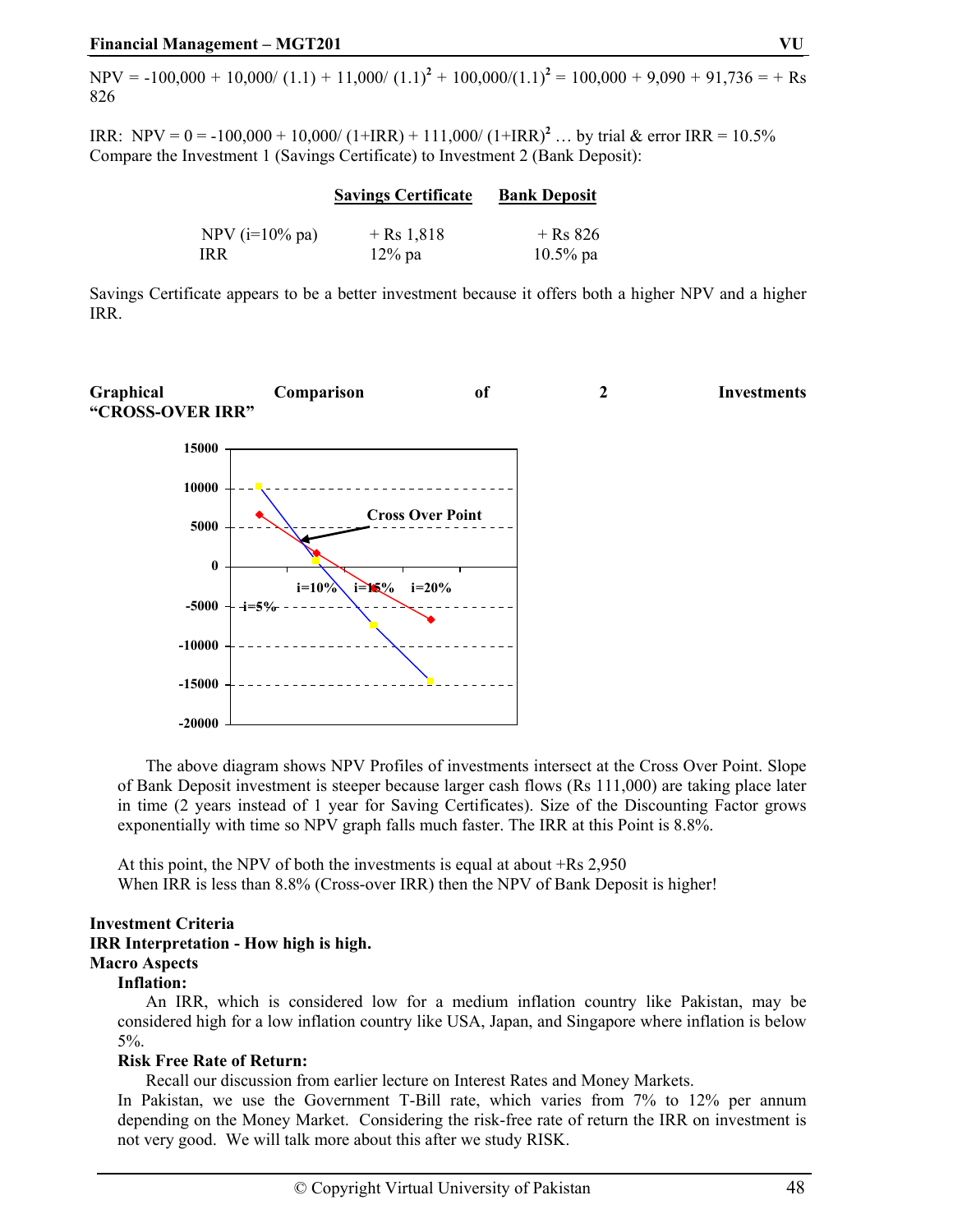#### **Investment Criteria IRR Interpretation (Micro Aspects) ROA & ROE:**

 If the Investor has an existing running business that generates cash flows, then any new project that matches or exceeds the returns of the existing business is worth considering.

**Problem:** ROA & ROE are Financial Accounting Ratios based on Net Income (not cash) & Historical Cost or Book Value (not market value) whereas IRR is based on Cash and Forecasted Market Value. The financial ratios are calculated based on the profit reported in the income statement, whereas the IRR takes into account the cash flows rather than the accounting profit in the calculations.

#### **Weighted Average Cost of Capital (WACC) or Hurdle Rate:**

 If the Investors an existing operating business that runs on borrowed money (or financing) then the Investor (the borrower) bears the cost of interest, say 18% pa in Pakistan. Obviously, the rate of cash generation should exceed the rate of interest payment. The IRR of a new project should exceed the WACC. We will discuss this in detail when we study Capital Structuring. When IRR is above the WACC, the excess return represents surplus that increases shareholders' wealth. The details on WACC would be further discussed in Capital Structure determination.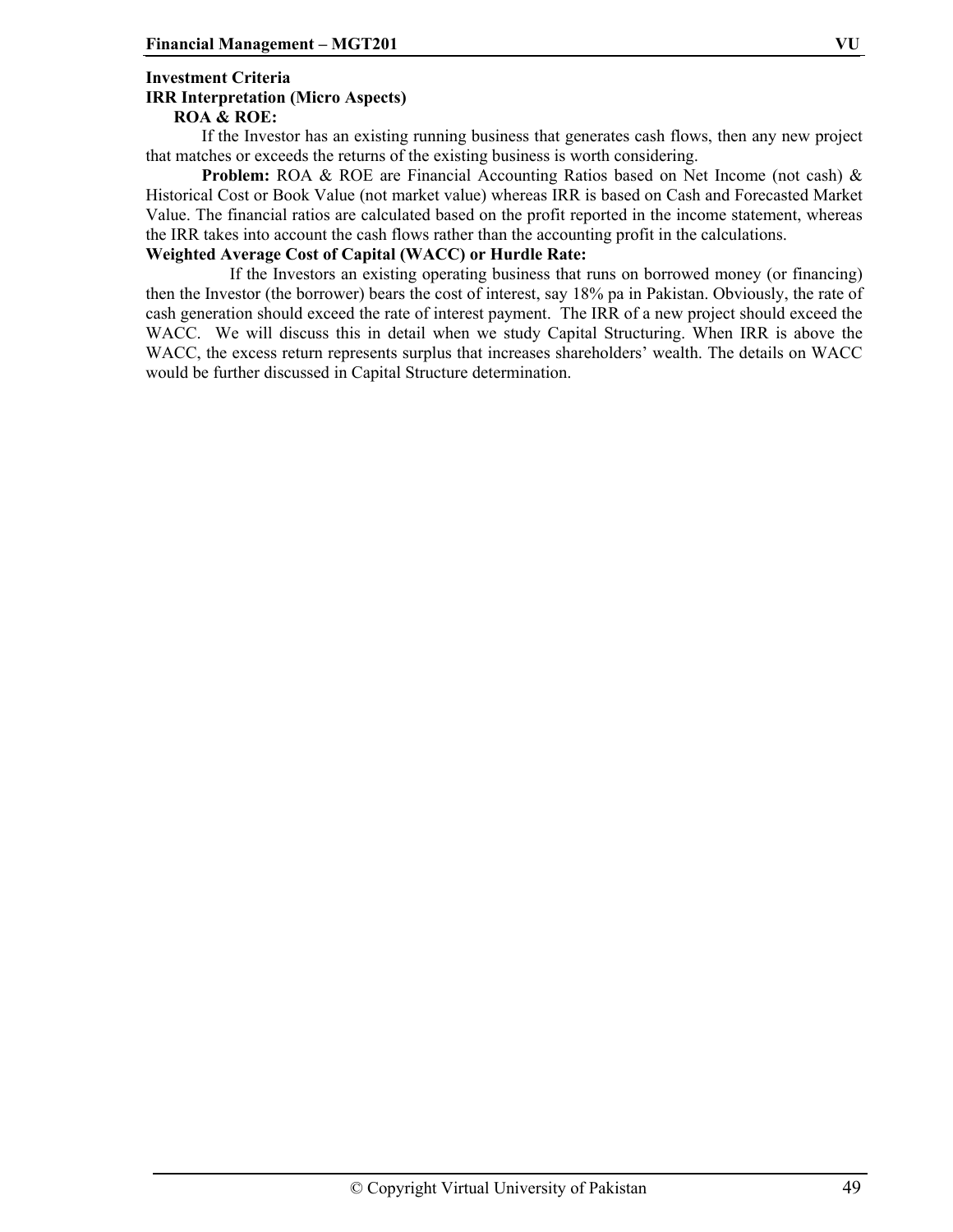#### Lesson 10 **PROJECT CASH FLOWS, PROJECT TIMING, COMPARING PROJECTS, AND MODIFIED INTERNAL RATE OF RETURN (MIRR)**

#### **Learning Objectives**

After completing this lecture, you would be able to understand

- Cash flows relevant to NPV and IRR
- Project timing on the cash flows relationship
- Steps involved in preparing pro forma cash flow statement
- Project options
- Problems with IRR
- Modified Internal Rate of Return
- Problems of comparison among projects of unequal life

Today, we are going to talk about project cash flows, along with the concepts of net present value (NPV) and internal rate of return (IRR), as they relate to the project cash flows. NPV and IRR are important and widely used techniques of evaluating investment in real assets. Before going into details of these techniques, one must have a clear understanding of what these real assets are.

Real assets projects may also include entire businesses. Investors have the option of investing in running businesses, which are also a collection of assets. The way a project can be evaluated using the IRR and NPV techniques, the cash flows being generated from a business can also be evaluated in the same manner.

The actual NPV and IRR for real assets are not very easy to calculate despite having an easy formula, because the inputs used in the formula are only estimates. Cash flows, the basic input is based on forecasts, hence majority of errors that may take place in calculating the actual NPV or IRR of any project may be because of forecasting errors. The next important challenge is to assess or forecast the anticipated life of the business, which could only be based on an educated guess. Although, you might have studied in financial accounting about the perpetual concern, however, in reality businesses have finite life. Another important input is the discount rate. Picking the right discount rate is not an easy task either. However, we will talk more about discount rates when we would discuss the concept of risk. All these factors combined together make the calculation of NPV very difficult.

Let us begin with a relatively simple formula for calculating net incremental after tax cash flows. Net incremental after tax cash flows = net operating income + depreciation +

Tax savings from depreciation  $+$  net working capital  $+$  other cash flows

- Net operating income is obtained from the income statement
- Depreciation is added back since it is a non-cash expense
- Net working capital requirements for the project as estimated are also added
- Other cash flows which are associated with NPV

#### **Other Cash flows relevant to the NPV of the project**

Broadly speaking, these other cash flows can be categorized into three types

#### **1. Opportunity costs relevant to the cash flows of the project**

Suppose you are to invest in a new project, a small production unit with 4 weaving looms. You would also need to have a piece of land where the machinery would be installed. Suppose further, that you already have that piece of land. While calculating the NPV for the project, you would have to include the value of the land that you are using. Although you are not buying that land, but that land has a certain market value. You could have sold that land at the market price and by not doing so you are incurring an opportunity cost.

### **2. Cash flows associated with externalities**

Externalities in financial terms may be defined as incidental cash flows that arise because of the effect of new project on the existing or running business. For instance, if a company adds a new product to its produce line, the launching of the new product can adversely affect the sales revenue of the existing product line. This phenomenon of competition among the brands of the same company is also known as cannibalization. When an entrepreneur is embarking on a new project, he might either hurt or increase the sales of the existing products and that is an externality. While calculating the net incremental after tax cash flows, the incremental effect of these externalities, whether negative or positive should be included in the calculation.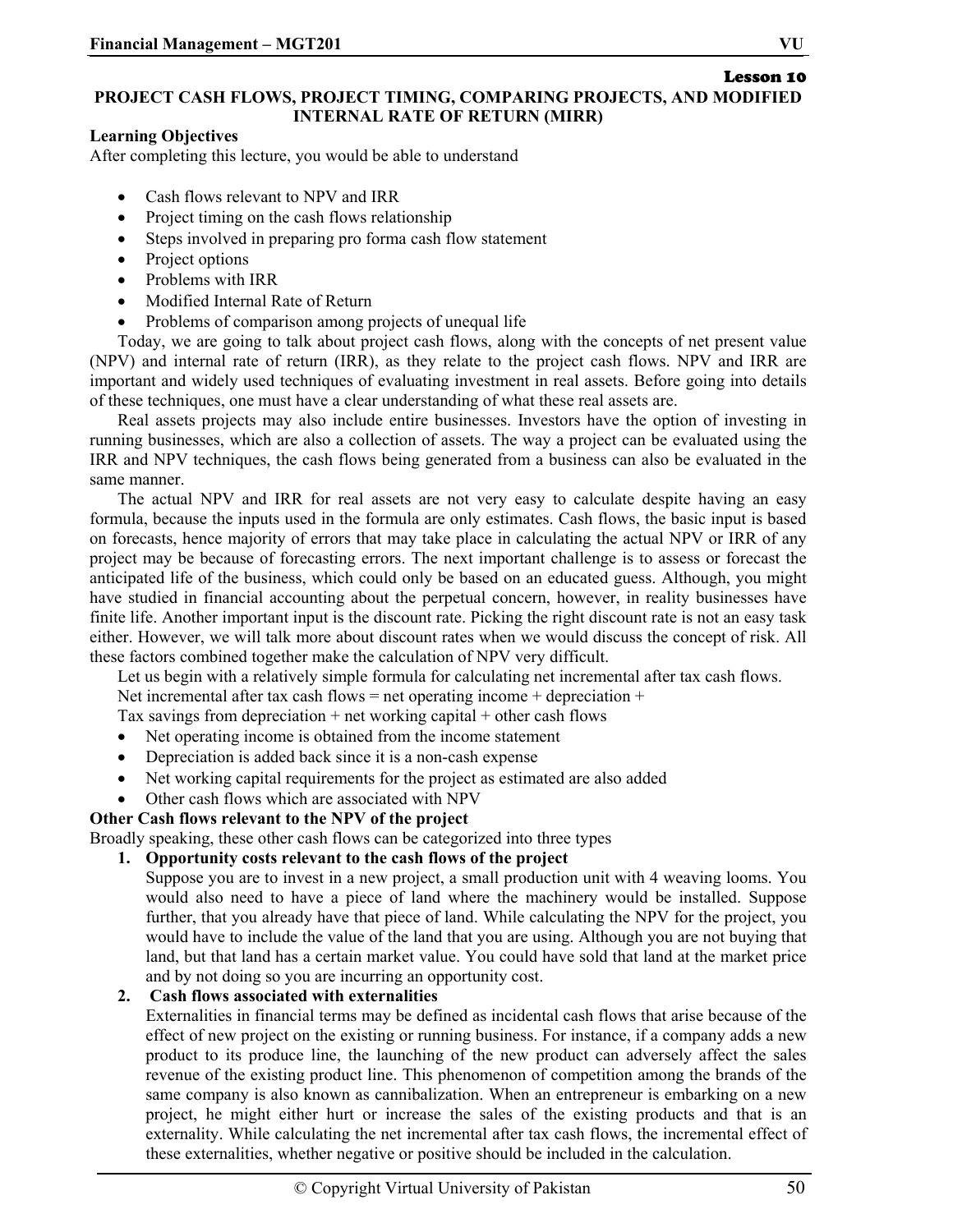#### **3. Sunk costs:**

Sunk costs need to be excluded while calculating the incremental cash flows. Sunk costs are the costs that have already incurred in the past. Whether you decide to invest your money in the new project or not, the sunken costs cannot be recovered. For instance, if a company has purchased an import/export license and a few years after the company decides to export a certain commodity, the cost incurred to purchase the license would not be included in the cash flows. Whether the company decides to undertake the new export project or not, the license fee cannot be recovered.

#### **Timing of the projects:**

The next important issue that we need to look at is the different times in which project or business cash flows have incurred. Broadly speaking, there are three phases.

- 1. Initiation of the project, the time of investment
- 2. Life of the project
- 3. Termination of the project

#### **Time of investment:**

Time of business refers to the initiation time when the initial cash outflow occurs. In addition to the investment in the fixed assets, you may also have net working capital requirements or mobilization requirements to get the project started. You can add these two types of initial cash outflows since they are occurring at the same point in time. You might also have to subtract any tax paid on the sale of old assets to get a net figure for the initial cash outlay. As we discussed earlier, we need to invest in new assets if the old assets become less productive. These old assets, despite losing their productivity have some market value at which they can be disposed off. If the market value of the project is higher than its book value, the company earns as gain on the sale of the asset, which may be taxable<sup>1</sup>.

#### **Life of the project:**

This second phase encompasses a major duration since it is concerned with the cash flows that occur during the life of the project. The relevant cash flows for the period would be the operating cash flows, in the form of cash receipts from sales revenue and other income, as well as cash expenses or payments in the form of operating, marketing and administrative costs. It is important to keep in mind that all these revenues and costs would be seen on a cash basis. We would also need to take into account if there are any tax savings that are coming about because of showing increased depreciation. The change in depreciation takes place as the new assets are included in the business and these new assets are usually depreciated at an accelerated rate in comparison to the old replaced assets, which were being depreciated at a low rate in the final year of their useful life. The amount of depreciation could also increase if the new asset has a high price, the amount of depreciation charged to the asset would also be high. Since depreciation is a non-cash expense, it has to be added back to the net profit to get the cash flows. If the new asset has replaced an old one, the difference between the depreciation of the two would be added to the cash flows.

#### **Termination of the project:**

Termination of the project refers to the period when the project life ends. At this time, we need to take into account the salvage value of the project assets, the price at which the assets can be sold out. Selling an asset results in a cash inflow—represented by salvage value. In addition, you would also recover the working capital that you have invested in the business at the beginning. This would be another cash flow because of liquidating accounts receivable and other accrued assets.

#### **Steps involved in preparing estimated cash flow statement:**

Cash flow statement is a consolidated statement of changes in financial position. Following are the steps involved in preparing a cash flow statement.

- Net Operating Income (from Performa P/L)
- Add back Depreciation (non-cash expense)
- Add Additional Net Working Capital Required
- Subtract Additional Investments in Fixed Assets
- Add Any Tax Savings from Change in Depreciation
- Add Any Cash from Sale of Assets at Salvage Value

 $\overline{a}$ <sup>1</sup> In certain countries, like Pakistan, capital gains are not taxed at all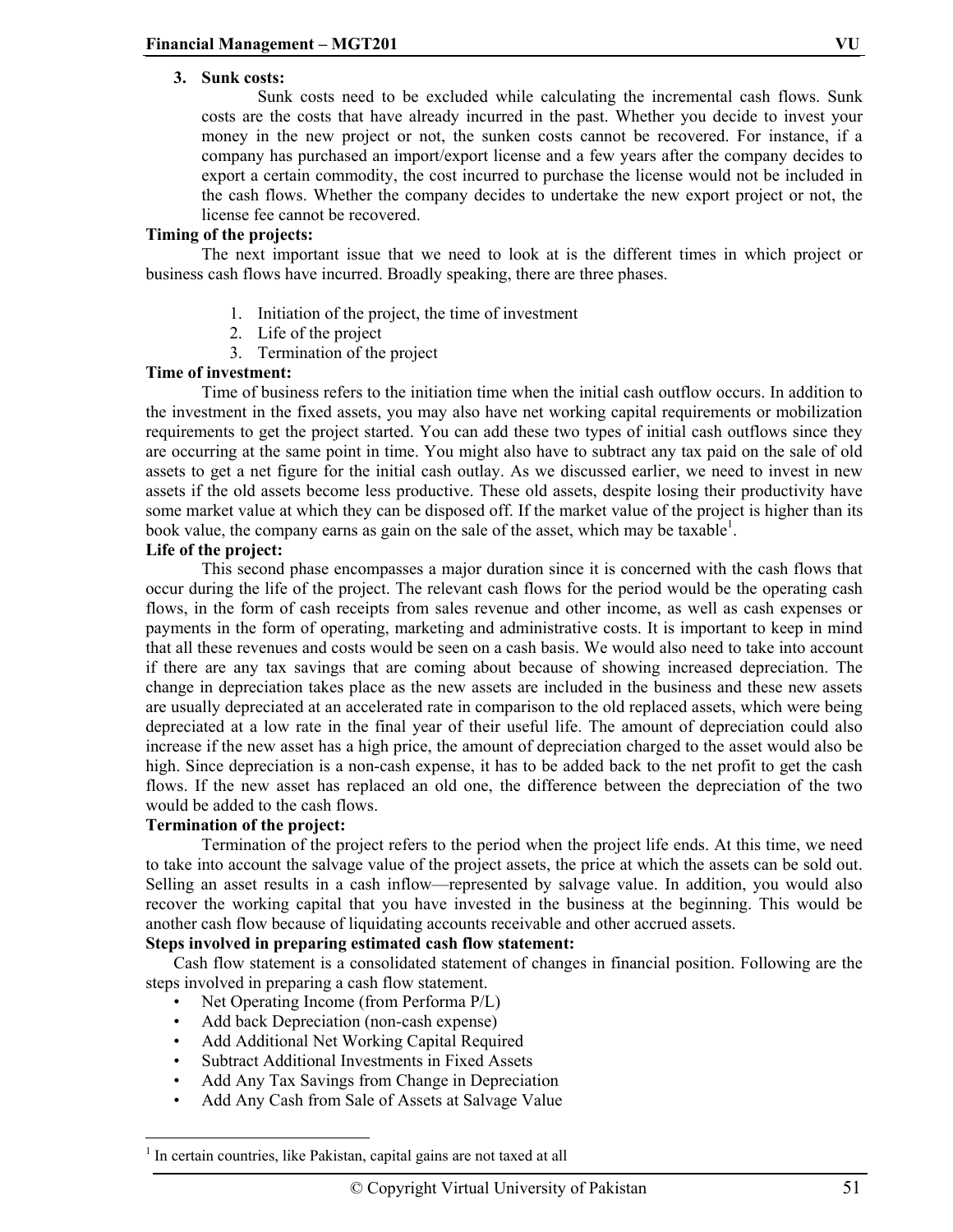• Add Any Tax Savings from Gain on Sale of Assets

The following example would help you in understanding the composition of a cash flow statement based on the pro forma profit & loss account.

| A SAMPLE YEAR IN PROJECT'S LIFE                     |                  |
|-----------------------------------------------------|------------------|
|                                                     | Amount in Rupees |
| Net Operating Income (from Pro forma P/L):          | 1,000            |
| Cost Savings $(2000)$ + Revenues $(1000)$ -Expenses |                  |
| (2000)                                              |                  |
| Add back Depreciation (non-cash expense):           | 100              |
| Add Additional Net Working Capital Required         | 200              |
| Subtract Additional Investments in Fixed Assets     | (500)            |
| Add Any Tax Savings from Change in Depreciation     | 50               |
| Add Any Cash from Sale of Assets at Salvage Value   | 100              |
| Add Any Tax Savings from Gain on Sale of Assets     | 50               |
| <b>NET CASH FLOWS</b>                               | 1000             |

# **PRO FORMA (FORECASTED) CASH FLOW**

#### **Explanation:**

The main items we need for preparing is the net operating income, which is an estimated income as it has been obtained from the pro forma income statement. The net operating income is calculated by adding revenues to cost savings minus expenses, which in our example is Rs.1000. The next item used in preparing a cash flow statement is the depreciation. Depreciation is added back to the net operating income, as it is a non-cash expense. Assume the depreciation to be at Rs.100, which would be added to the net operating income. Another thing that we need to add to the net operating profit is the additional working capital requirements, which in our example is assumed Rs 200.

We would also need to subtract any additional investment in fixed assets. Investments in fixed assets result in cash outflows, which need to be subtracted to get net cash flows. We would also add any tax savings that come about because of changes in depreciation. When you show more depreciation, your taxable income reduces and as a result, you have to pay lesser taxes. Depreciation is a non-cash expense but tax is paid in cash form. By paying less tax, the business is in fact saving tax by applying a high depreciation rate. You would also add any cash flow resulting from the sales of assets. Assets that are sold at salvage value represent cash inflows. Any tax advantage on the gain would also be added. Based on these additions and subtractions, we arrive at the net cash flow figure as shown in the example. Management overestimates the cash flows. They portray a very optimistic picture of the cash flows and the NPV, which is also known as an upward bias in NPV calculations. This is one of the ways of window-dressing.

#### **Project Options:**

Some of the companies in certain situations accept projects with negative NPV, or NPV less than zero. Although, the mathematical details would be discussed in the later lectures, we need to understand why companies do that.

Companies invest in projects with negative NPV because there is a hidden value in each project. This hidden value is an opportunity, which is known as an option. These opportunities and options carry some value. For instance, there are a number multinational companies investing in China these days, even though, the net present value of there projects might be significantly lower than zero. It is because they are sacrificing short and medium term cash flows for a long-term market share. They see China as a potential market owing to its huge market size, and for long-term benefits, they are willing to invest in projects with negative net present value.

The same concept is true for technology industry. We can take the example of Amazon.com, a web based company where the CEO and the managers are willing to invest even if the net present value is negative. The management believes that the growth of the market is such that the negative net present value would be compensated in future by heavy downpour of positive cash flows later in the life of the project. You must keep in mind that these options are hidden and might not be very visible to you.

When we talk about the option to abandon a project, the abandonment too has a value. For instance, if you find that one of the projects has started losing money, you would have the option to end the project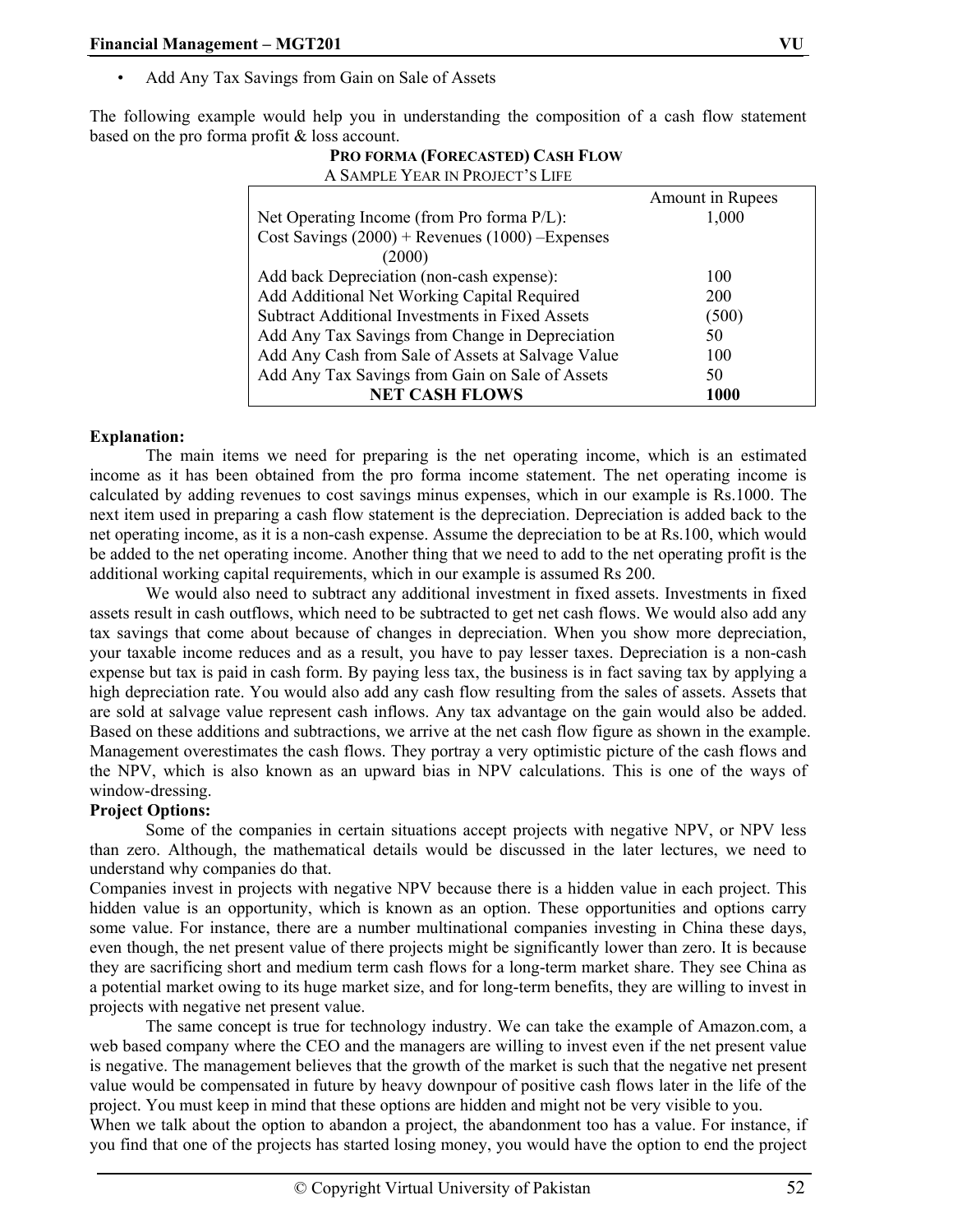#### **Financial Management – MGT201 VU**

and thereby cutting the losses. This is the abandonment value of the project. In contrast, for larger project the abandonment option might be very difficult to exercise. When we make decision of investing cash in a project, we bear the opportunity cost of not investing the cash in another project and thereby losing option. Locking up your money & time in a bad project today can reduce your Option Value to invest in better opportunities in future

#### **Problems with IRR:**

Let us now discuss some problems with the calculations of IRR. The problems with calculation of IRR come about when the project's useful life is for more than two years. Another problem arises when there are non-normal cash flows or one or more net cash outflow at some point in future (in addition to the initial investment outflow). This creates multiple real roots (or more than one IRR's) that bring the NPV of the project equal to zero.

Let us take a simple example for explanation of the concept. For instance, you have made an initial investment (outflow) of Rs.100, the Net Cash Receipts (inflow) at the end of Year 1 is of Rs.500, and net loss (outflow) at end of Year 2 is of Rs.500. The cash flow pattern can be explained in the diagram below.



downward arrow in the year 0. The upward arrow represents cash inflow of Rs.500 in the year 1, and the last downward arrow in the second year represents another cash outflow of Rs.500. The IRR of the project can be calculated as under

IRR Equation:  $NPV = 0 = -100 + 500/(1+IRR) - 500/(1+IRR)^{2}$ Solve by Iteration (or Trial & Error):  $IRR = 38\%$  and 260% approx!

Solving the equation, we come up with two values of IRR. Which of the two values is correct? The best way to deal with this situation is to leave both the found of rates and use another important tool for the calculation of the IRR known as Modified Internal Rate of Return.

#### **Modified Internal Rate of Return:**

The logic used in this technique is to separate the cash inflows and outflows for each year and use a market discount rate "k" (or the cost of capital). Plotting the cash inflows and outflows on a diagram, we would keep them separate instead of finding the net cash flow. The next step is to discount all the future cash outflows and discount them to the present. The third step is to compound the company's cash inflows to the future end period, which represents the end of the life of the project. The idea of compounding the cash inflows is on the assumption that they are reinvested at the cost of capital.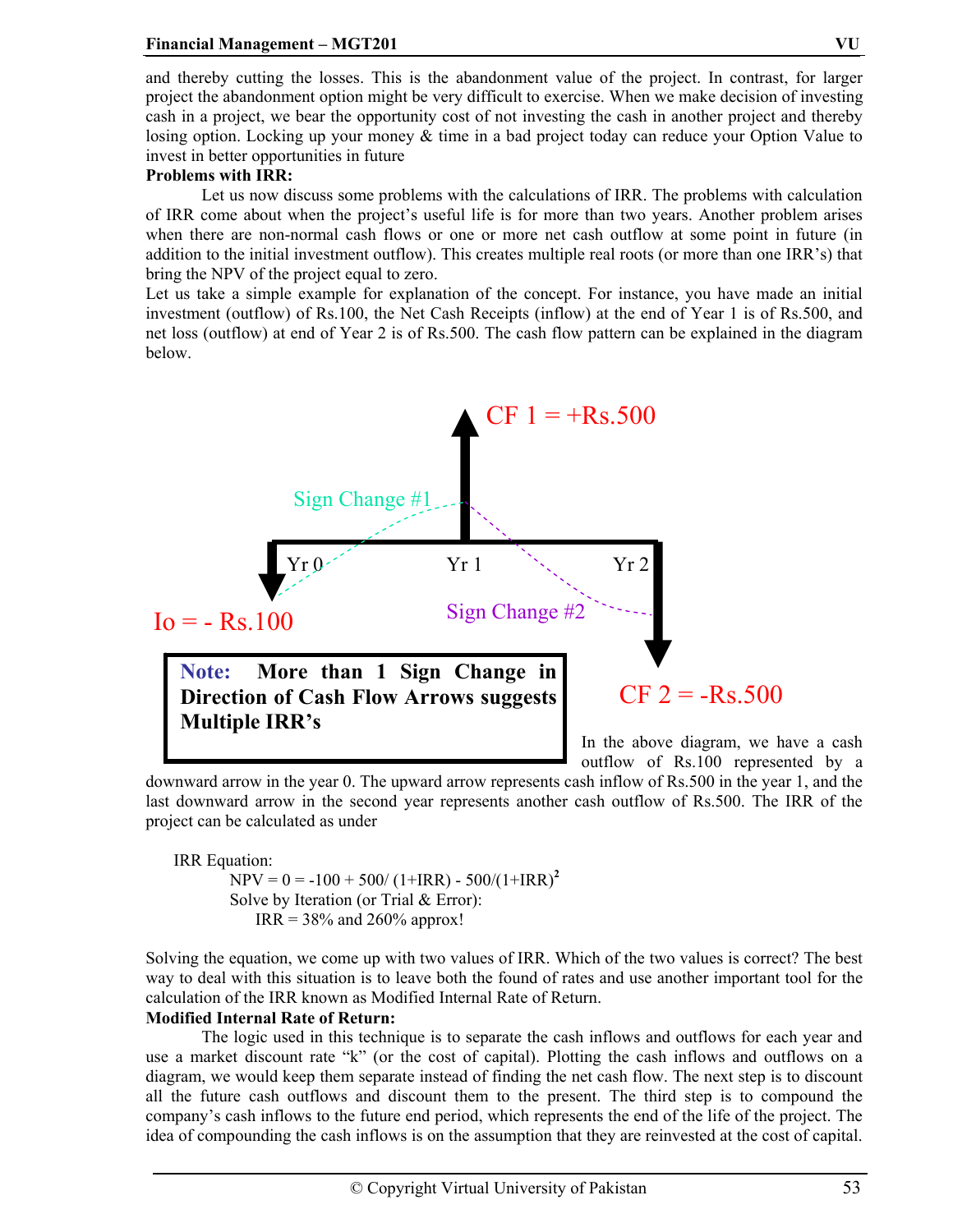After doing the compounding and discounting of cash flow, we use a rate at which the future value of cash inflows is equal to the present value of cash outflows. The rate at which the two equate is known as the Modified Internal Rate of Return. The formula for the MIRR is given as under.

```
Find the Modified IRR (MIRR) using: 
(1+MIRR)^n = Future Value of All Cash Inflows.... Present Value of All Cash Outflows 
  (1+MIRR)^n =CF in *(1+k)<sup>n-t</sup>
                          \overline{\text{CF out}/(1+\text{k})}<sup>t</sup>
```
Now the question arises as to why are we using two different interest or discount rates in the equation. One of the interest rate is the MIRR and the other is the discount rate used in the NPV calculation (opportunity cost of capital).

#### **Life of the project:**

In our previous example, where we compared a saving certificate to a bank deposit, the lives of the two investments were not of the same duration. The net present value of the two projects is not comparable due to the difference in life spans. There are two approaches used to make two projects with different life spans comparable.

#### **Common Life Approach:**

In order to make the two investment opportunities we equate the life of the two projects. We would repeat the cash flow pattern of each project over a horizon that matches the least common multiple of the lives of the two projects. For instance, if there are two projects, and the life of first project is one year and that of the second is two years, the least common multiple would be two and the cash flow pattern of the project would be repeated for the next year, in order to make the two projects comparable. Similarly, if first project has a life of two years and second project has a life of three years, the least common multiple would be six. In that case, the cash flows of the first project would be repeated thrice and that of the second project would be repeated twice. Having equated the lives of the project the net present value of both the projects can be calculated and compared.

#### **Equivalent Annual Annuity Approach:**

The other approach is to calculate the NPVs of the projects and multiply the result with the annuity factor. This method converts the projects of different lives into annuity of the same duration in time.

#### **Inflation consideration**

Use Inflation Discount Factor: Multiply each future cash flow term in the NPV equation by the Inflation Discount Factor:  $1/(1+g)^t$ . Where  $g = \frac{9}{6}$  inflation per year and  $t =$  number of years.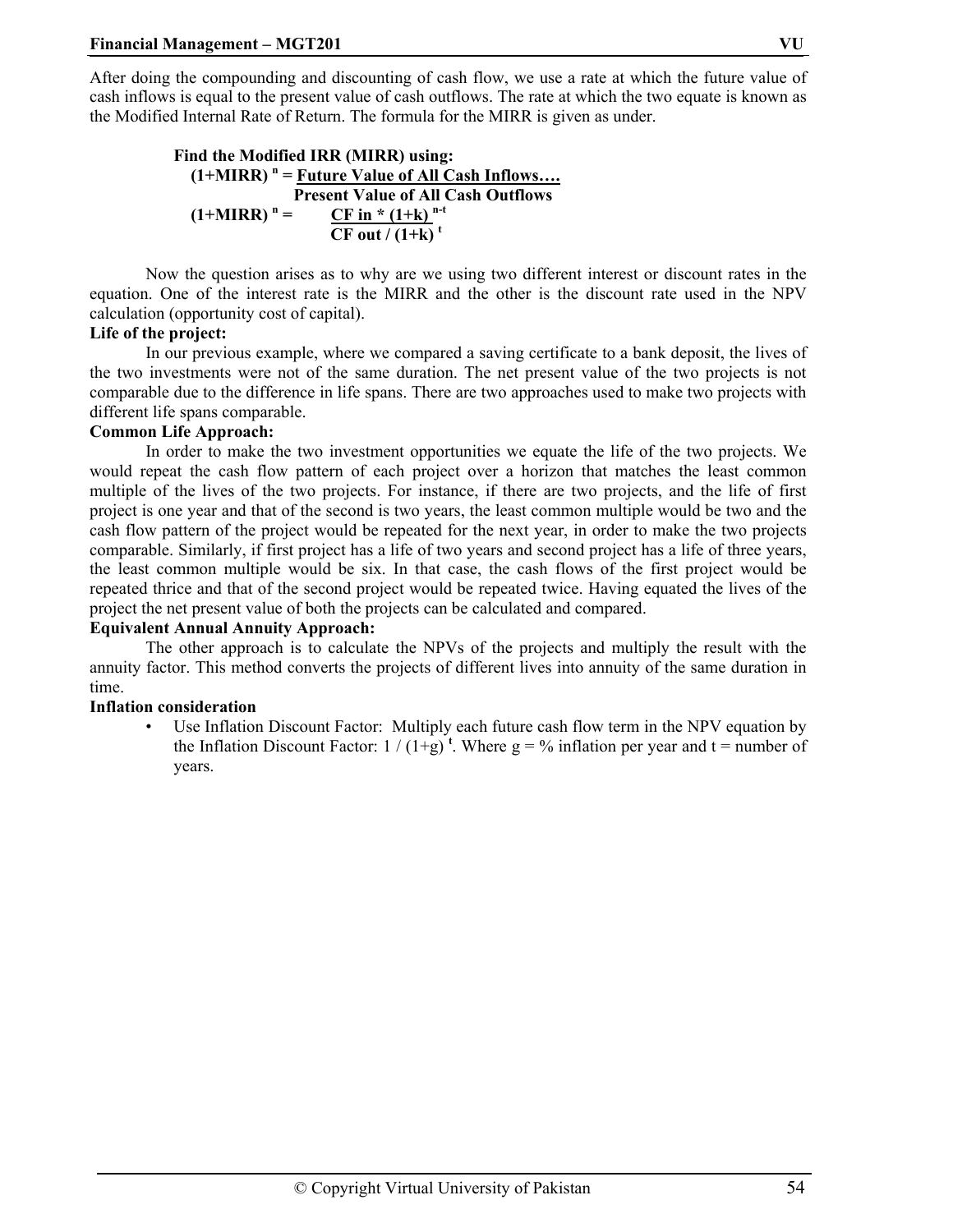#### **SOME SPECIAL AREAS OF CAPITAL BUDGETING**

#### **Learning Objectives:**

In this lecture, we will discuss some special areas of capital budgeting in which the calculation of NPV  $\&$  IRR is a bit more difficult. These concepts will be explained to you with help of numerical example.

As it is mentioned in the previous lectures that we are studying the area of capital budgeting as it relates to projects, which means investments in real assets (land, property etc.) The major difficulty in the NPV calculation is your ability to forecast the cash flows. Therefore, it is necessary that one should spent time on this so that the cash flow forecast is accurate.

 We, have a simple formula to calculate the cash flows. The way we define the net Incremental after tax cash flows for the purposes of this course is

Net After-tax Cash Flows = Net Operating Income + Depreciation + Tax Savings from Depreciation + Net Working Capital required for this project + Other Cash Flows

The things we left out from the formula given above are certain incidental cash flows (Include Opportunity Costs and Externalities but Exclude Sunken Costs.)

#### **Two Major Criteria of Capital Budgeting:**

- 1. Net Present Value (NPV)
- 2. Internal Rate of Return (IRR)
	- a. Combined View: NPV Profile (NPV vs i Graph)

The NPV is the most important because it has a direct link with shareholders wealth maximization.

Let us discuss in detail about the difficulties faced in NPV & IRR with the help of certain numerical examples and explanations.

First, we would discuss the case of Multiple IRRs.

#### **Multiple IRR:**

 In this case, you have a project with certain cash flows that are not normal and when you try to calculate IRR you obtain more than one IRR answer. This is the case where you have more than one sign change taking place in your cash flow diagram. Sign change means that you have two adjacent arrows one of them is downward pointing  $\&$  the other one is upward pointing. In general, our cash flow diagram starts with down ward pointing arrow (Investment) and it is followed with series of upward pointing arrows (net incoming cash) during the life of project. However, during the life of project if you have any net cash outflow or downward pointing arrow then that would be second sign change and you can expect to have multiple answer for IRR.

 In this particular case, calculating the NPV and setting it equal to zero to calculate IRR will give you two answers & both of them would be wrong.

The alternative is to use Modified IRR or MIRR approach.

#### **MIRR Approach:**

The logic behind MIRR is that instead of looking at net cash flows you look at cash inflows and outflows separately for each point in time. Discount all the Outflows during the life to the present and Compound all the Inflows to the termination date. Assume reinvestment at a Cost of Capital or Discount Factor (or Required Return) such as the risk free interest rate.

 The MIRR represents the discount rate, which will equate the Future Value of cash inflows to Present Value of cash outflows.

Formula:

 $(1+MIRR)^n = CF$  in \*  $(1+k)^{n-t}$  $CF$  out  $/(1+k)$ <sup>t</sup>

Modified Internal Rate of Return (MIRR) would provide us with an answer, which is entirely different from our previous IRR calculations

#### **Example:**

A project with the following cash flows: Initial Investment =  $-Rs100$ , Year  $1 = +Rs500$ , Year  $2 = -$ Rs500

If we use standard NPV equation to calculate the IRR

IRR Equation:  $NPV = 0 = -100 + 500/(1+IRR) - 500/(1+IRR)^{2}$ You would come up with 2 answers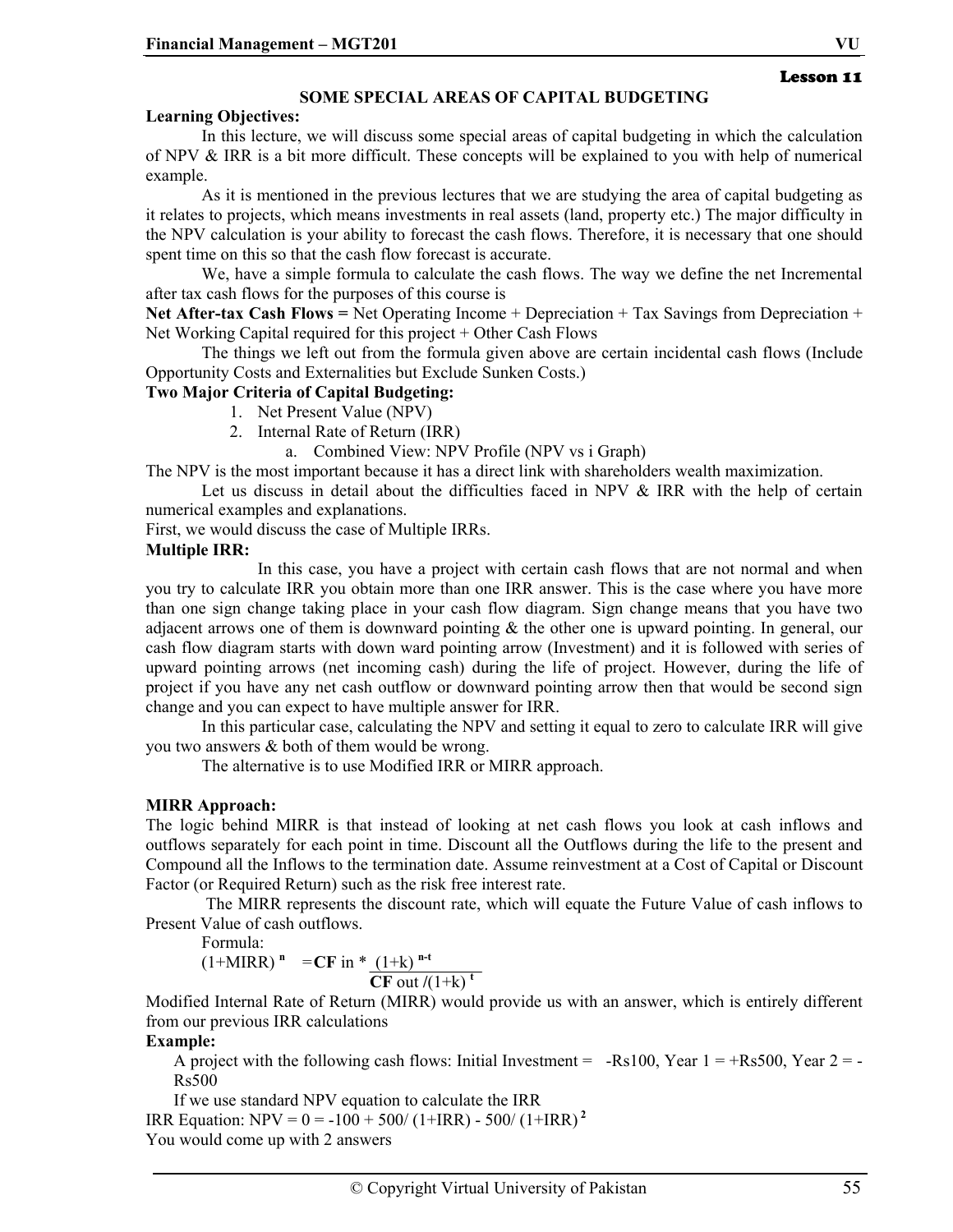$IRR = 38\%$  and  $260\%$ 

Both of these answers are incorrect. Therefore, we will use the modified IRR approach to calculate the actual IRR for this project.

MIRR Approach (Assume Cost of Capital  $k = 10\%$ ):  $(1+MIRR)^n$  = **CF** in \*  $(1+k)^{n-t}$ 

**CF** out  $/(1+k)^t$ 

We use 1.1 as compound factor because we assume "i"= $10\%$  = Risk free rate return. Here't' refers to the time in which a particular cash flow occurs, while 'n' is the total life span of the project.

$$
(1+MIRR)^{2} = \frac{500* (1+0.1)^{2-1}}{(100/1.1) + (500/(1+0.1)^{2})}
$$
  
(1+MIRR)^{2} = 550/513 = 1.07  
MIRR = 0.0344 = 3.44%

This answer is entirely different from the previous answers that we got from calculating the IRR. However, MIRR gives you the best possible answer and the most realistic too.

Now, let us talk about the case of comparing projects with different lives.

#### **NPV of Projects with Different Lives:**

Suppose that you have two projects having different life spans. It is not entirely accurate to calculate NPV's in simple manner and to compare them and pick the project with higher NPV. Because you are comparing a certain project that is generating cash flows for a short period of time with another project that is yielding cash flows over a longer time. We use following two approaches to rank these kinds of projects.

#### **1. Common Life Approach:**

In this approach, the idea is quite simple. You need to bring all the projects to the same length in time. In other words, you are required to convert all the projects to the identical life span. You can do that by finding least common multiple for common life. For example, if you are comparing two projects one has life of 4 years and the other, which has a life of 5 years, the least common multiple is 20 years. Sketch out the cash flow diagram and repeat the cash flow for each of the project such that they fit in exact number of time in 20 years. In case of project with a life of 4 years, you can replicate the cash flows 5 times in a period of 20 years. . In case of project with a life of 5 years, you can replicate the cash flows 4 times in a period of 20 years. Compute the NPV of each project over the common life and choose the project with the highest NPV.

#### **2. Equivalent Annual ANNUITY (EAA) Approach:**

 In this case, our logic is to find out that for a particular project of limited life giving you the certain net present value calculated in a simple way, what kind of yearly annuity gives the same NPV. You can then compare annual annuity of each project and choose the highest. You are comparing cash flow of two projects both of which are taking place in a period of one year only. You can also convert the cash flows of the project to the perpetuity, which is infinite, and then you can compare the NPV's like of different projects. That is also correct since life spans are identically infinite.

#### **Example:**

We have 2 Projects with following Cash Flows: Project A:  $I_0 = -Rs100$ ,  $Yr 1 = +Rs200$ Project B: Io= - Rs200, Yr1= +Rs200, Yr2= +Rs200

#### **Simple NPV Computation (assuming i=10%):**

NPV Project A =  $-100 + 200/1.1 = +Rs 82$ NPV Project B =  $-200 + 200/1.1 + 200/ (1.1)^2 = +$ Rs 147

Conclusion from Simple (or Normal) NPV Calculation is that Project B is better. It is incorrect because here we are comparing apples to the oranges since the project lives are different!

#### **Common Life Approach:**

Common Life Span=Least common multiple  $= 2$  Years (because this is the shortest cycle in which both project lives can exactly be replicated back to back).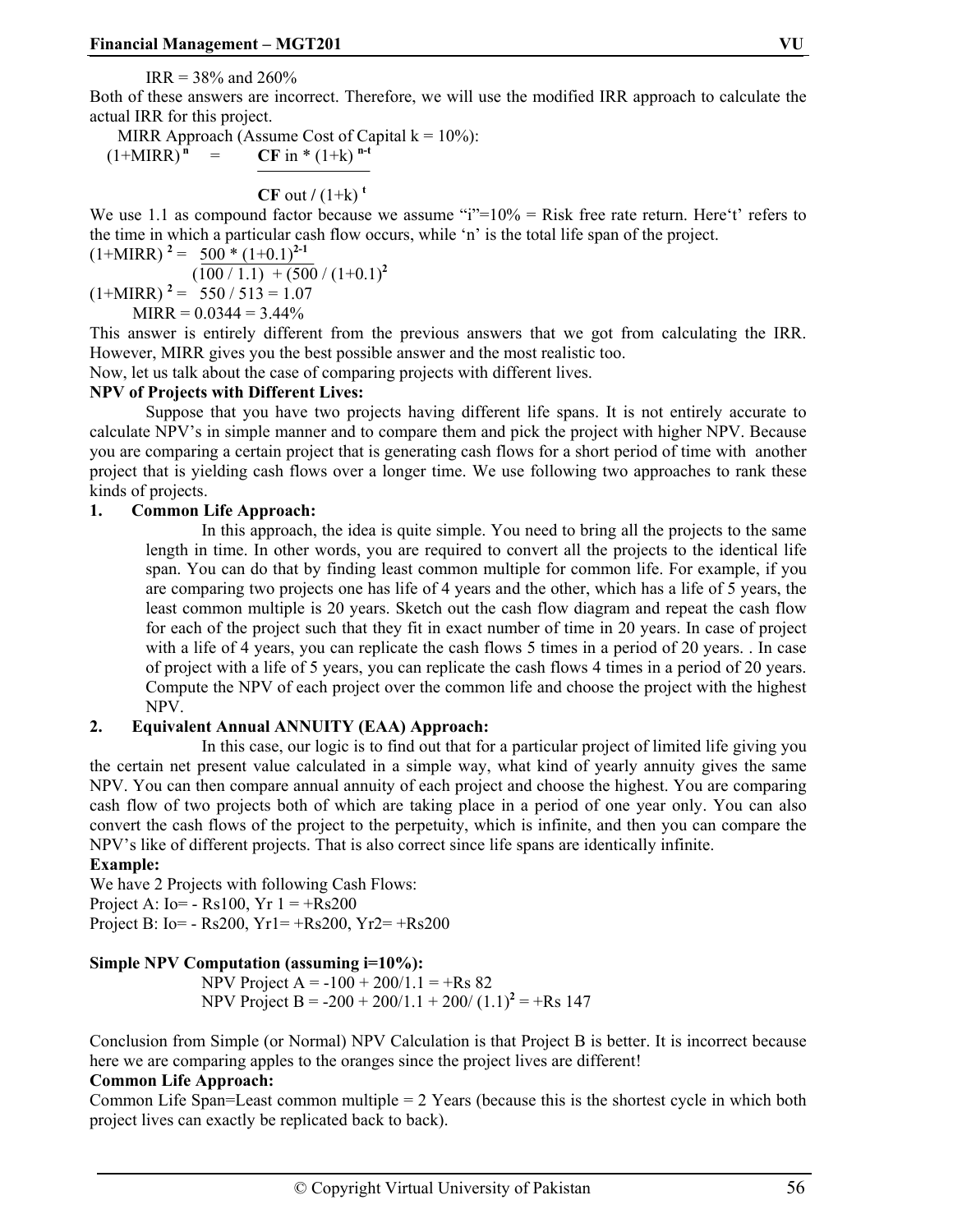

In this Cash Flow Pattern of A is repeated exactly 2 times to cover the life of the longer Project B. The project A's outflow 100 & inflow of 200 then we replicate it with down ward pointing arrow with 100 and upward pointing arrow with 200 amount in the  $2<sup>nd</sup>$  year. Project B remains unchanged

#### **Common Life (C.L.) NPV's:**

Project A C.L. NPV =  $-100 + [(200 - 100)/1.1] + 200/(1.1)^{2} = +Rs 156$ Project B C.L. NPV = Same as before =  $+$ Rs 147

Now our conclusion has changed! After doing the Common Life NPV, Project A looks better. The Simple NPV of Project A was  $+$  Rs 82 but after increasing its life to match Project B's, the NPV of Project A increased. It is the correct answer. Also, note that how the NPV of A increased from 82 to 156 (almost double) because you double the life of the project.

Now we solve this problem with Equivalent Annual Annuity Approach

#### **Equivalent Annual Annuity Approach:**

 In this we are explaining that how we can achieve same NPV value from an annuity stream. Here, we are doing a back calculation that we knew the NPV's but which annuity stream they are representing with in the life span of the project. Then we compare the annual annuity of both projects. The life span remains same

#### Example:

Start with the Simple (or Normal) NPV's calculated earlier (at  $i = 10\%$ ):

 $-$  Project A Simple NPV = + Rs 82

 $-$  Project B Simple NPV = + Rs 147

#### **To find EAA**

Multiply the Simple NPV of each project by the EAA Factor

**EAA FACTOR** =  $(1+i)$   $\binom{n}{1+i}$   $\binom{n-1}{1}$  where  $n =$  life of project & i=discount rate

Project A's EAA Factor =  $1.1 / (1.1 - 1) = 11$ 

Project B's EAA Factor = 1.1**2** / (1.1**2**-1) = 5.76

#### **EAA for each project**

Project A's EAA = Simple NPV  $*$  EAA Factor =  $82*11=$  + Rs 902 Project B's EAA =  $147*5.76 = +$  Rs 847

**Conclusion:** Project A is better. Same conclusion as Common Life Approach but of course the numbers for EAA and NPV are different.

#### **Practical view:**

Companies and individuals running different types of businesses have to make the choice of the asset according to the life span of the project. For instance, a tailor shop owner would have to decide whether to invest in a sewing machine that has a useful life of ten years or to invest in another machine with a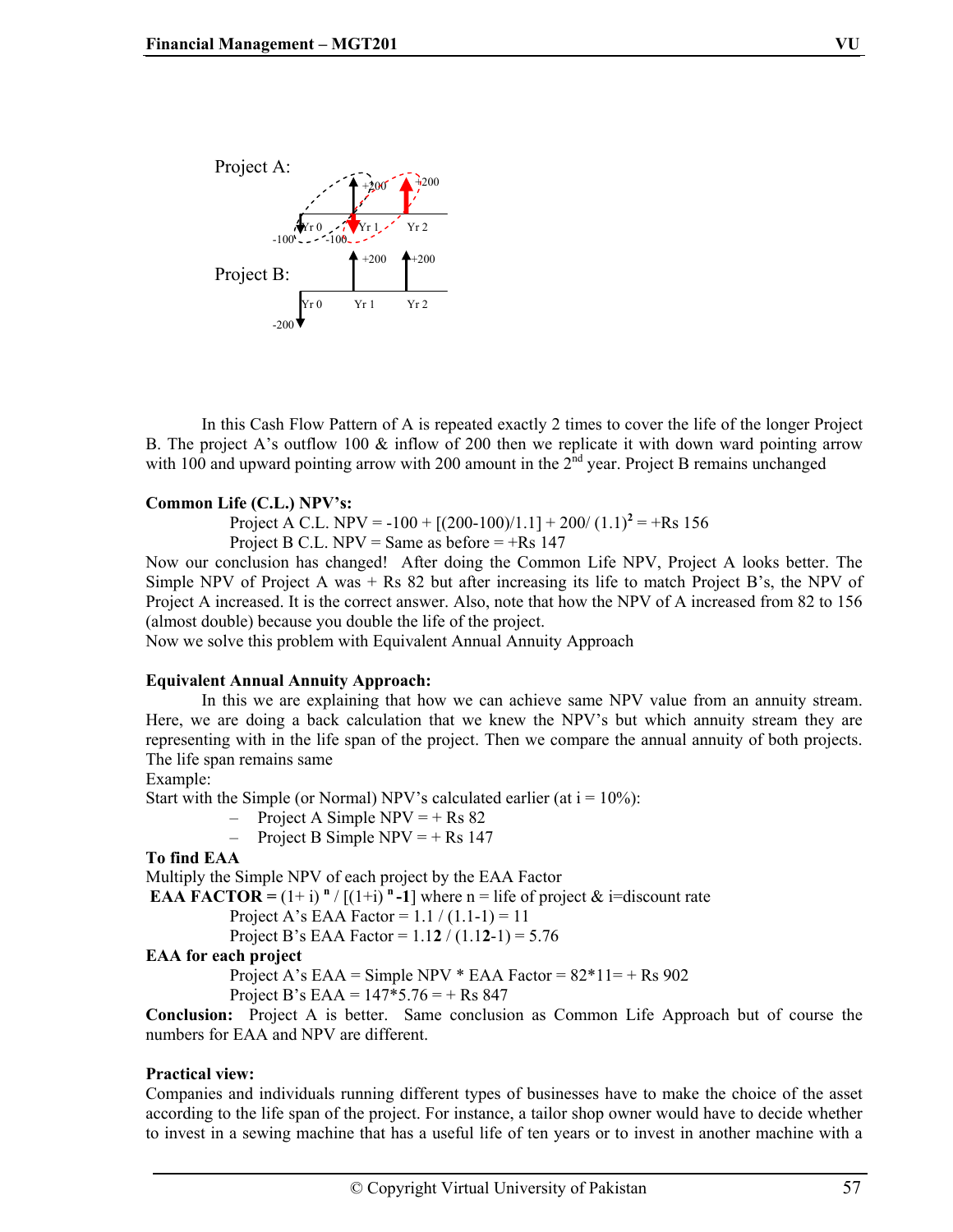useful life of three years. These decisions are important since they involve major cash outflows of the business. There are advantages & disadvantages associated with different life span.

#### **Different Lives & Budget Constraint:**

Companies and individuals running different types of businesses have to make the choice of the asset according to the life span of the project.

#### **Advantages of asset with a long life:**

The advantage of a longer asset life is that the cash flows from the project become more predictable, since there are lesser cash outflows occurring during the life of the project.

#### **Disadvantage of asset with very long life:**

 It does not give you the opportunity (or option) to extract full value of asset and replace the equipment quickly in order to keep pace with technology, better quality, and lower costs.

#### **Advantages of asset with short life**

The advantage of a short life asset is that the investor, by making reinvestment in the asset of a superior quality, lowers down the costs and updates the project to the new technological requirements. **Disadvantage of assets with very short life:** 

The disadvantage is that the money will have to be reinvested in some other project with an uncertain NPV and return so it is risky. If a good project is not available, the money will earn only a minimal return at the risk free interest rate.

While exercising the option of different project timing, the projects can be compared by applying Common Life and EAA Techniques to quantitatively.

#### **Budget Constraint**

We have been addressing the issue of capital budgeting with very idealistic assumptions. In practical life, individuals and companies have a limited amount of money and limited human resources in terms of either skill or numbers. It can be argued that the firm can also meet their requirements by borrowing. IN real life, managers may avoid borrowing to limit their risk exposure. This prevents them from undertaking projects with high positive NPVs that would have added to the firm's value and maximized shareholder wealth!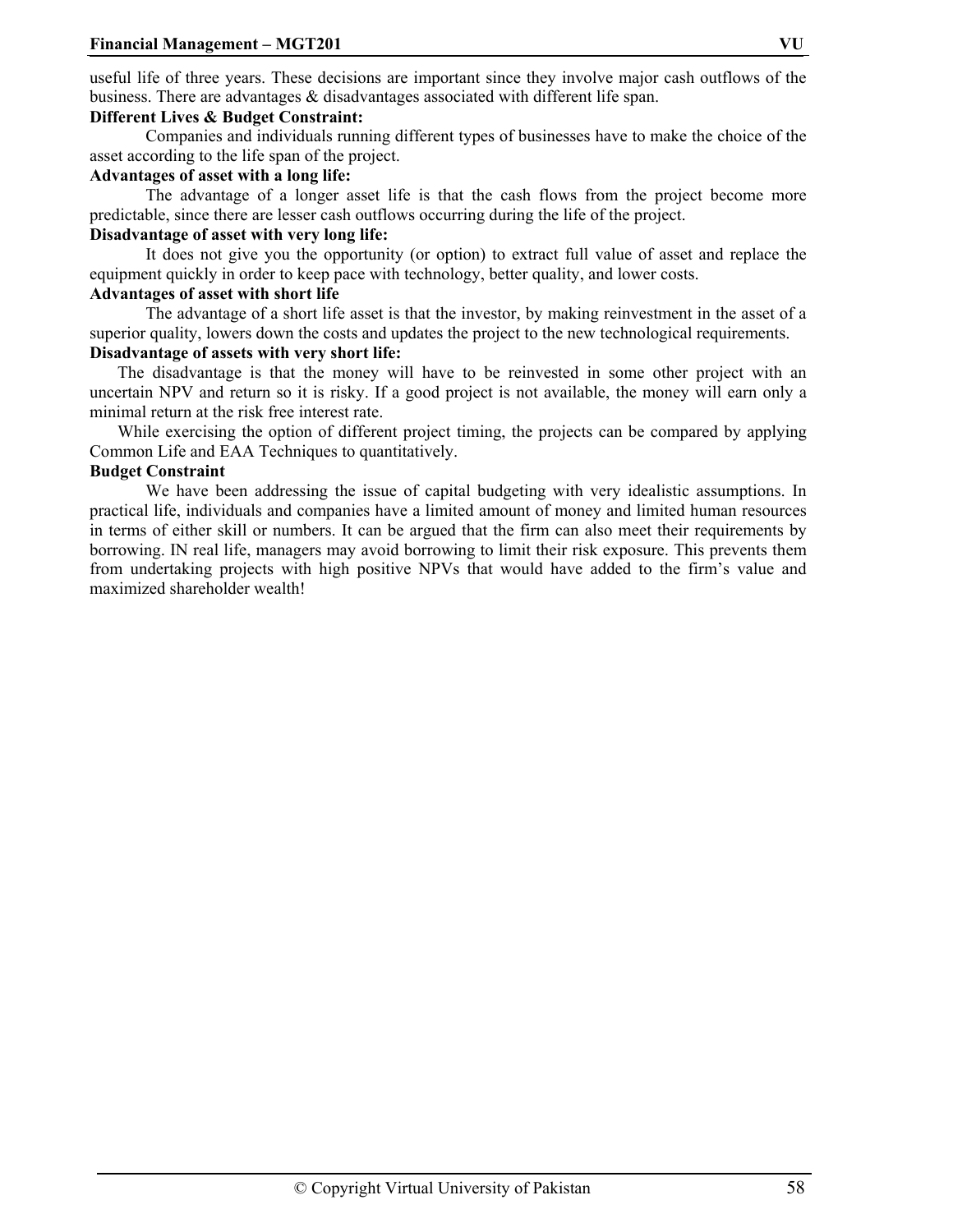Lesson 12

#### **CAPITAL RATIONING AND INTERPRETATION OF IRR AND NPV WITH LIMITED CAPITAL.**

#### **Learning Objective:**

After going through this lecture, you would be able to have an understanding of the following topic

- **Capital Rationing**
- **IRR and NPV interpretation with limited capital**

In this lecture, we would discuss the practical side of capital budgeting addressing the problem of allocating your money among the different possible projects, where the amount of money to invest is limited.

Companies ration their capital and investments among different opportunities. Similarly, countries use rationing. For example, some countries ration food. Capital Rationing provide practical basis to the capital budgeting because the decision of capital budgeting are made within limited financial resources of the company in real life situations.

Here, the investment in real assets would be discussed. It is mentioned earlier that real assets have cash flows associated with them. Theses cash flows would be discounted to the present and calculate the NPV of the project. If, the NPV  $>0$ , it will benefit the organization. If the company invest in the project with positive NPV it will bring value to the company and result in maximization of shareholders' wealth.

 As we studied in previous lectures how we could estimate the after tax cash flows. The Importance of good Cash Flow forecasts and accurate Proforma Cash Flow Statement

**Net After-tax Cash Flows** = Net Operating Income + Depreciation + Tax Savings from Depreciation + Net Working Capital + Other Cash Flows

**Other Cash Flows**: Include Opportunity Costs and Externalities but Exclude Sunken Costs

In capital rationing the most important criterion, which we are using to decide whether to invest in a projector not is the NPV. The second important criterion, which would be used, is the IRR. There is a new criterion which we look at in capital rationing is percent budget utilization. In other words, what percentage of the total money available to invest are you mobilizing? It is important to mobilize as much money as possible in the projects on which IRR is greater then risk free rate if return because you want to maximize the return on your portfolio.

 We have study about certain special situations, which cause complexities in calculating IRR using NPV equation. Multiple IRR arises when there is more then one sign changes in cash flow diagram. In such situations, avoid using NPV equation to calculate the IRR because it would not provide the correct result. To get the correct answer we should use Modified IRR. In this, you separate the Incoming and Outgoing Cash Flows at each period in time. Discount all the outflows to the present and compound all the Inflows to the termination date. Assume reinvestment at a Cost of Capital or Discount Factor (or Required Return) such as the risk free interest rate.

MIRR is that discount rate which equates the future value of cash inflows to the present value of cash out flows. We use Common Life or EAA Approach to adjust NPV of projects with different lives.

Now, we discuss the capital rationing and see that how the context of problem changes with budget constraint.

Until now, we are discussing about the ideal case with no budget constraint. Practically, money is in short supply  $\&$  it is only that much money that a company has to spend in different projects. Therefore, we need to change our analysis in order to take into account the limited resources like money in making the investment decisions.

Now, first thing to know who is responsible for the decisions relating to capital budgeting and capital rationing. Generally, the investment decision making is divided in accordance with the size of the investment and criticality of the investments.

#### **Mandatory (Critical & Necessary for Business and Legal): CEO**

#### **Discretionary (R&D, Growth Projects) Investments: Junior Mgmt or division heads Reasons for Capital Rationing:**

What are the reasons because of which you do not invest in a project which provide you highest return? There are situations in which after calculating the IRR's and NPV's of different projects you are forced not to invest in the best project. Some reasons are

1. The best project may have a very high initial investment and you may not have that money. So, you are forced to reject that project as an option.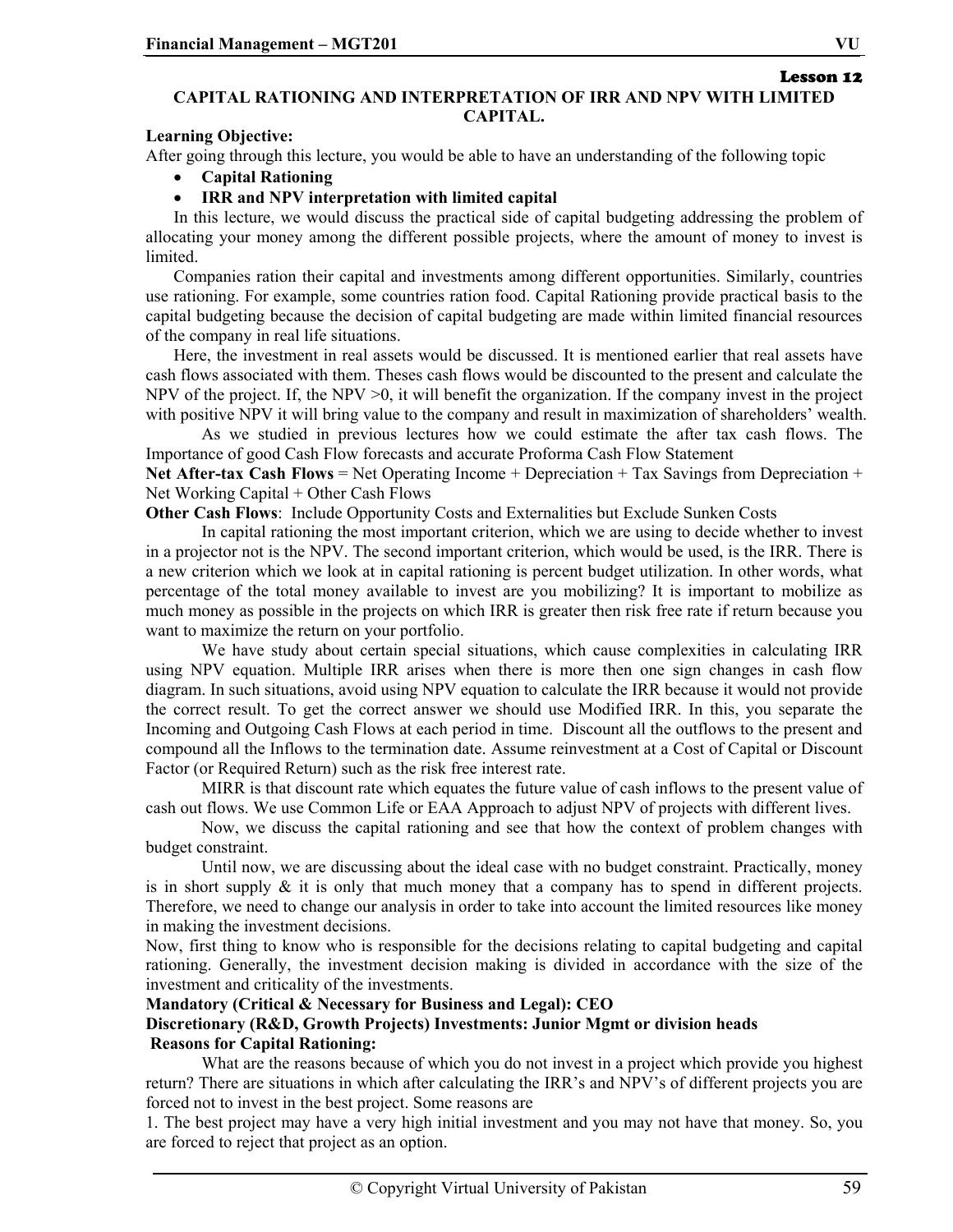2. The company does not have the human resource, knowledge, or talent, which is required to undertake the project. The project might have high NPV but if you cannot manage it, you are forced not to invest in that project.

3. The companies have the prevailing fear of debt. In case of Muslim countries, there is a major issue of "Riba" (interest) among Muslim investors and the companies due to this religious constraint choose not to borrow money. That is the reason that in many Muslim countries capital rationing has an ethical bases attach to it. Usually, the investors in these countries invest in the equity based investments as it has a risk of profit or loss in that kind of investment. We will discuss this topic in the upcoming lectures.

Now, it is important from you to remember that companies have different constraints, which keep them from investing in the best projects. The fear of debt is justified because when we discuss about the risk in upcoming lectures you find out that when a company takes on debt its future cash flows become more risky. Therefore, there is a possibility of default due to which there is a fear of debt. These are various reasons due to which company decides not to invest in the project with the highest NPV and some of them involve capital rationing decisions as the following example shows.

#### **Example:**

There are 4 Projects (mutually exclusive real asset projects) to choose from. Total budget is Rs.1, 000

| Project | $Io=Investment(Rs)$ IRR |     | NPV(Rs)    |
|---------|-------------------------|-----|------------|
| A:      | <b>200</b>              | 40% | 300        |
| B:      | 100                     | 40% | 300        |
| C:      | 300                     | 35% | <b>200</b> |
| DΞ      | 800                     | 30% | 600        |

Which 3 projects you will choose from the above 4 real asset projects?

We cannot pick all 4 Projects because the Budget Constraint is 1000 and the total investment in all 3 Projects is  $1400$  (=200+100+300+800), we have to go through capital rationing process & choose from among these 4 different projects. We have some options, which are as follows.

#### **Option 1:**

If we pick Projects A, B,  $&$  C then we have to consider what will be the combined NPV of these projects and what average IRR will be of this portfolio or combination of projects. Finally, we have to look an interesting parameter for capital rationing which is what percentage of total budget available is being utilized if we invest in these projects.

Budget Utilization =  $200+100+300 = 600$  (out of 1000)

Total NPV of three projects =  $300+300+200 = 800$ 

Simple Average IRR =  $38\% = (40+40+35)/3$  Non-weighted

38% seems to be attractive IRR. NPV of 800 looks good relatively to the size of investments. Finally, we look at percent budget utilization and for this option

Budget Utilization =  $200+100+300 = 600$ 

This option is utilizing 60% of total budget.

Now we repeat the same practice for the other options available to us

**Option 2**: Pick Projects A and D because they have the highest NPV's.

Budget Utilization =  $200+800 = 1000$ Total NPV =  $300+600 = 900$ Average IRR =  $35\%$ 

**Option 3:** Pick Projects B and D because they have the highest NPV's.

Budget Utilization =  $100+800 = 900$ 

Total NPV =  $300+600 = 900$ 

Average IRR =  $35\%$ 

#### **Conclusion Summary:**

|                 | <b>Budget Utilization</b> | <b>NPV</b>          | <b>Avg IRR</b> |
|-----------------|---------------------------|---------------------|----------------|
| <b>Option 1</b> | $Rs.600(60\%)$            | Rs.800              | 38%            |
| <b>Option 2</b> | $Rs.1000(100\%)$          | R <sub>s</sub> .900 | 35%            |
| <b>Option 3</b> | $Rs.900(90\%)$            | Rs.900              | 35%            |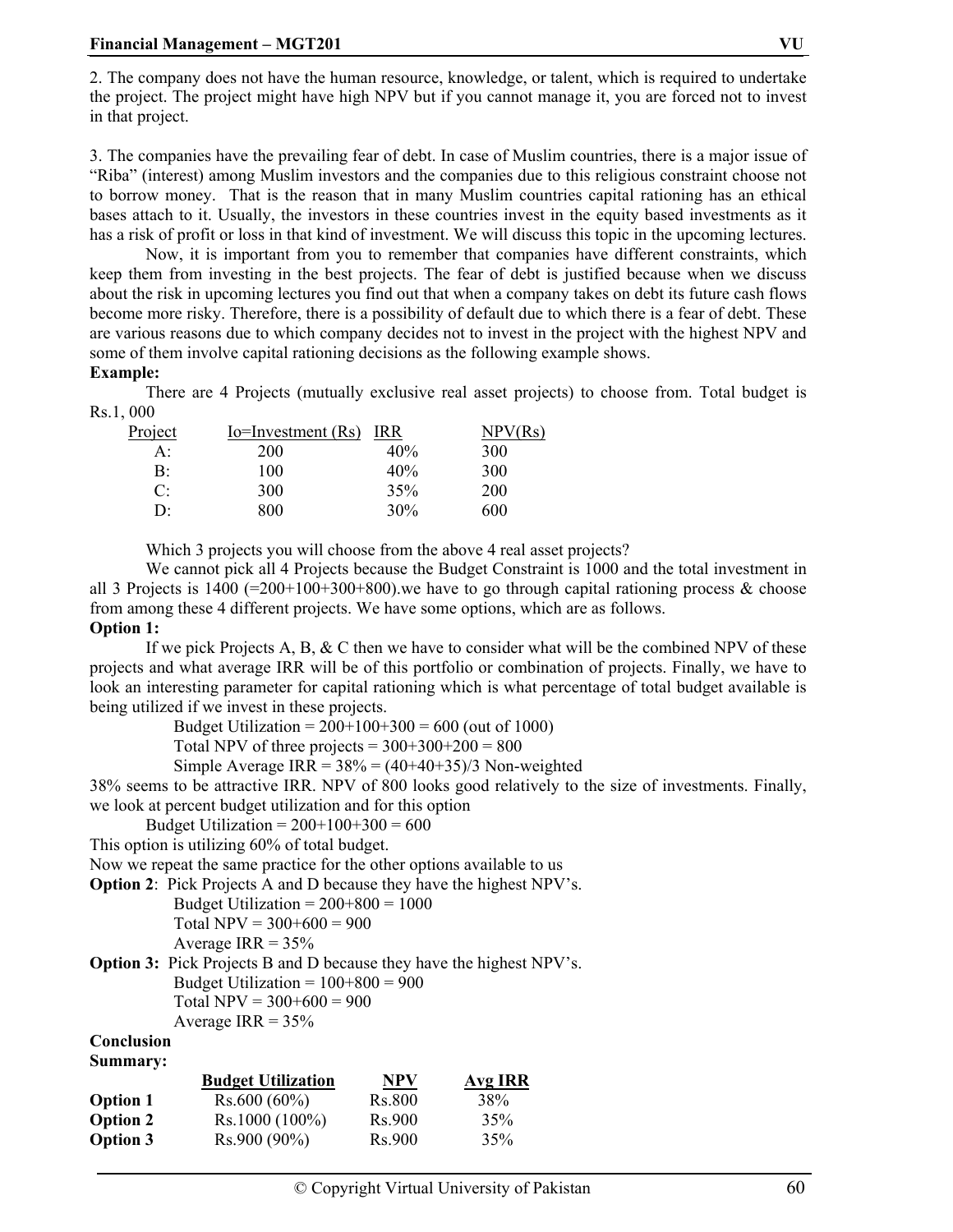It is clear from the summery that option 2 is best option. It carries the highest NPV which is Rs 900 and it also has the highest budget utilization at IRR of roughly 35 %.

#### **Why we not choose option 1:**

Option no 1 has the highest IRR of 38% but the problem is that in option 1 our NPV is not the highest, rather, it is lower than the option 2 and 3.

 Secondly, Budget utilization is only 60% and the 40% of the money available for investment is wasted and is lying idle. What will you do with this money? The idle money available in company should earn some return on it. If you do not have the attractive project to invest in, you are forced to keep it in a bank account that will yield 9 to 10 percent. So, the percent of budget utilize by any portfolio is very important as it should be as close to 100 % as possible.

Thus, we conclude on the basis f maximum NPV and maximum budget utilization criterion that option  $2<sup>nd</sup>$  is the best.

#### **3 Types of Problems in Capital Rationing:**

1**.** Size Difference of cash flows

2. Timing Difference of cash flows

3. Different (or Unequal) Lives of different projects:

We have discussed the problem of different lives of the projects in previous lectures.

#### **Size Difference (in Investment Outlay):**

The differences in initial investment (or outlay) means different extend of budget utilization. We compare the projects one with small cash flows taking place at regular interval and the other project has large cash flows taking place at different point in time. If two projects have different cash flows, where do you invest the un-utilized money or leftover portion of the budget? Money that is not generating a good return is being wasted and eaten up by Inflation!

**Example:** Budget Size is Rs 1,500

Two projects are

#### **Project A**

Cash Flows: Io=  $\text{Rs}200$ , Yr  $1 = + \text{Rs}300$ 

• NPV = Rs 73 (at i=10%) IRR =  $50\%$ 

#### **Project B**

Cash Flows: Io= Rs1, 500, Yr  $1 = +$  Rs 1,900

• NPV = Rs 227 (at i=10%) IRR = 
$$
27\%
$$

If we compare two projects the projects A has higher IRR bit we do not make our decision on IRR because as it is mentioned earlier that the most important criterion would be NPV.

Project B has a highest NPV. Therefore, we choose Project B.IRR is lower because you are receiving the large cash flow at the later point in time in comparison to the project A.

#### **Timing Difference Problems:**

A good project might suffer from a lower IRR even though its NPV is higher. It receives its larger cash flows later in time.

**Example:** Budget =  $\text{Rs } 2,500$ 

Project A Cash Flows:  $I_0 = -Rs1, 000, Yr1 = +Rs100, Yr2 = +Rs200, Yr3 = +Rs2,000$  (late large cash flow)

$$
NPV = + Rs 758 (at i=10\%) IRR = 35\%
$$

Project B Cash Flows: Io= -Rs1, 000, Yr1=+650, Yr2=Rs650, Yr3=Rs 650 (Annuity)

$$
NPV = + Rs 616 (at i=10\%) IRR = 43\%
$$

We would choose Project A on the basis NPV Criteria.

#### **Different Lives Problem:**

In comparing two projects or Assets (i.e. Sewing Machines or Printing Machines) with different lives:

#### **Disadvantage of project with very long life:**

Does not give you the opportunity (or option) to replace the equipment quickly in order to keep pace with technology, better quality, and lower costs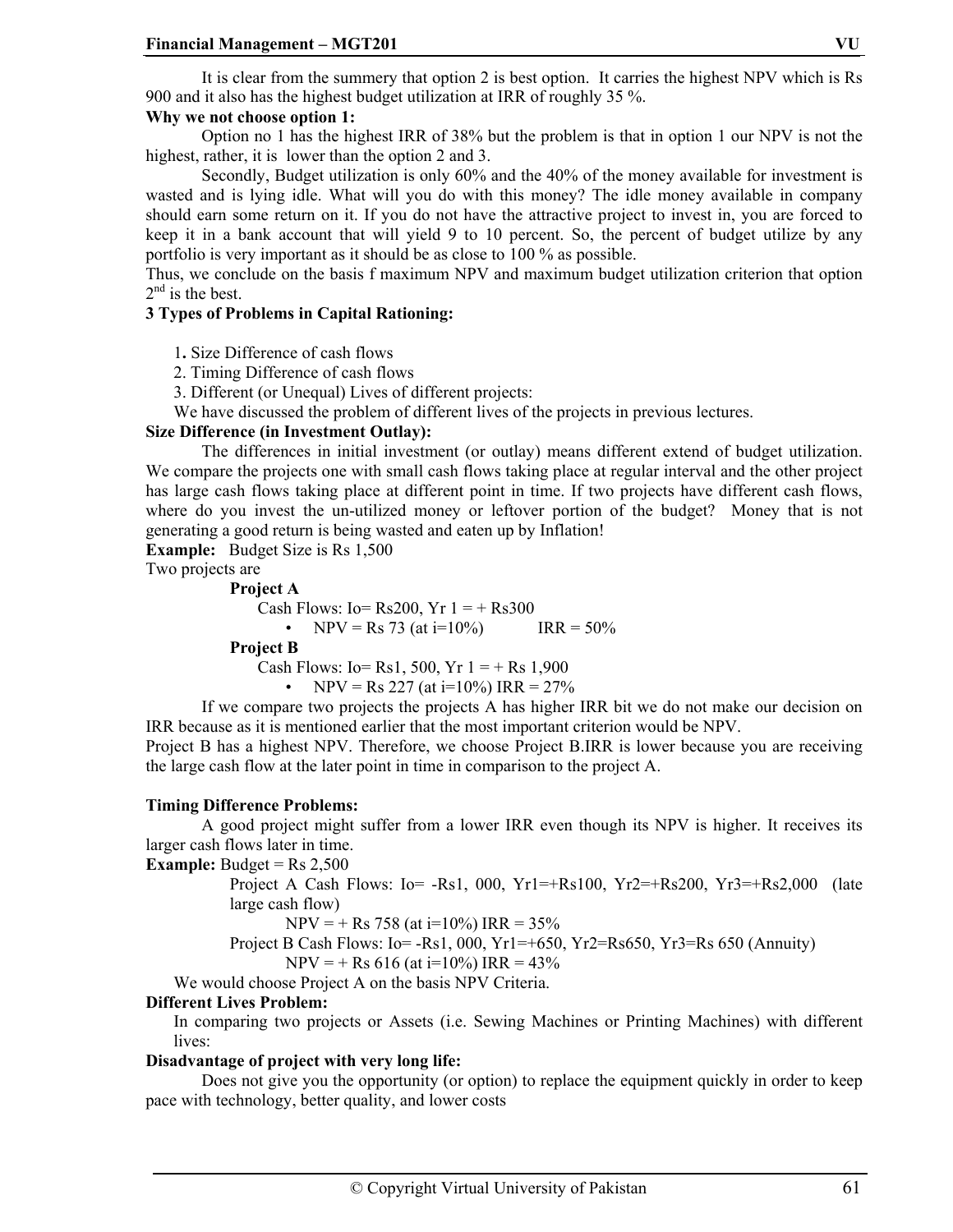#### **Disadvantage of project with very short life:**

Your money will have to be reinvested in some other project with an uncertain NPV and return so it is risky. If a good project is not available, the money will earn only a minimal return at the risk free interest rate.

You should use Common Life and EAA Techniques to quantitatively compare such Projects. You have studied this topic in detail in the previous lecture.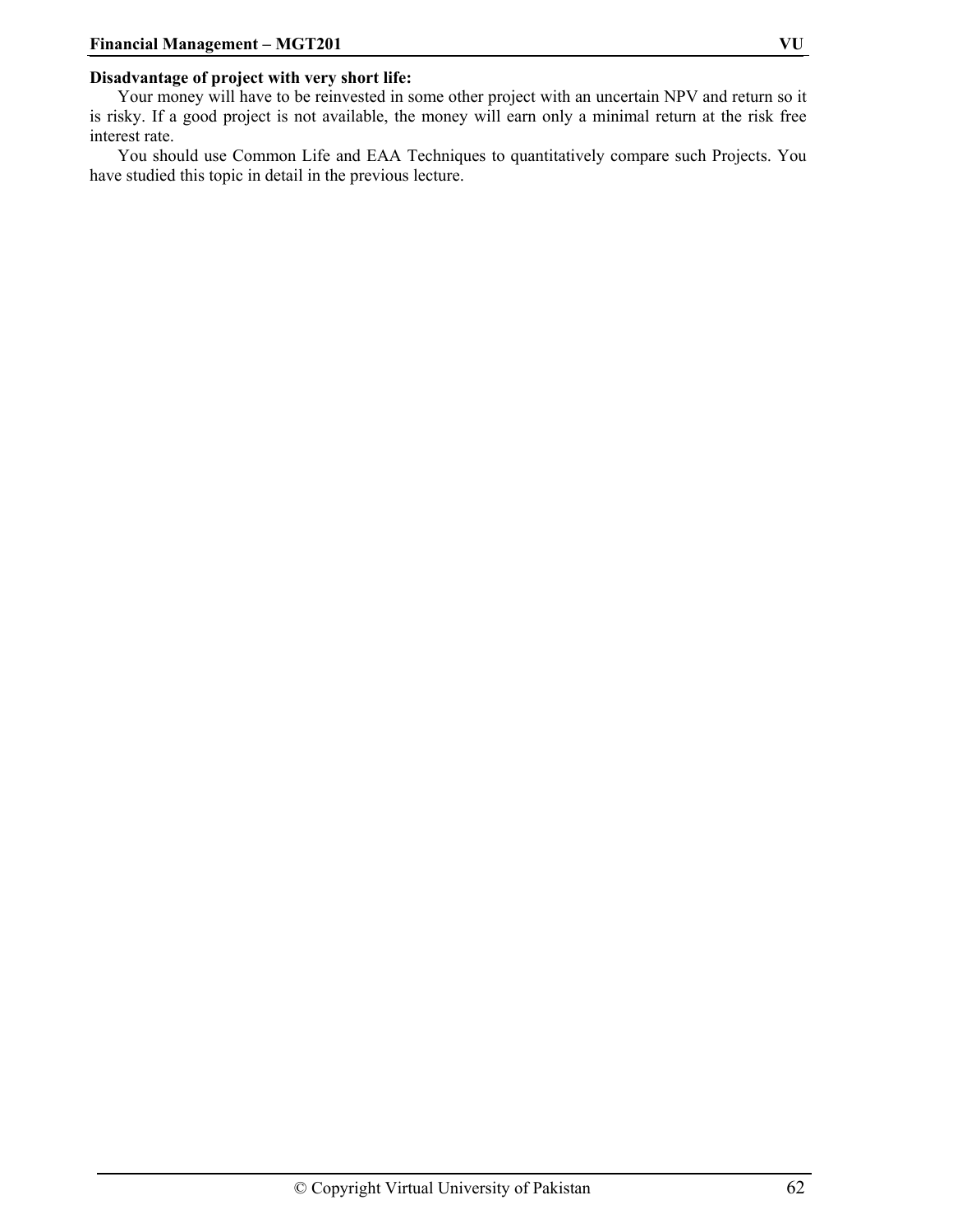### **BONDS AND CLASSIFICATION OF BONDS**

#### **Learning Objectives:**

After going through this lecture, you would be able to have an understanding of the following topic

• **Bonds** 

#### • **Classifications of bonds**

Up to lecture no 12, we have discussed the investment decisions and capital budgeting as it relates to real assets and properties.

Now, we discuss about the securities.

#### **Difference between Real Assets & Securities**

Real assets are physical property such as Land, Machinery, equipments and Building etc. Where as securities basically, are legal contractual piece of paper.

#### **Kinds of securities:**

We have discussed about two types of securities.

Direct claim securities:

#### **Stocks (Shares):**

It is defined as equity paper representing ownership, shareholding. Appears on Liabilities side of Balance Sheet

#### **Bonds:**

It is a debt paper representing loan or borrowing. These are long term debt instruments.

#### **Classification of bonds on Balance sheet:**

One should be very careful regarding the classifications of bonds on the balance sheet. Because, when you are Issuing Bonds (i.e. borrowing money) then the Value of Bonds appears under Liabilities side (as Long Term Debt) of Balance Sheet. If you are Investing (or buying) Bonds of other companies then their Value appears under Assets side (as Marketable Securities) of Balance Sheet.

The Important thing to remember is that the stocks represent the ownership and bonds represent the debt. Both are the direct claim securities.

When a company or investor rising funds he have two possible options available to him.

1) Equity

2) Debt

One form of the debt is bonds. Value of Direct Claim Security is directly will be determined by the value of the underlying Real Asset. This concept explained with the help of the following example:

### **Textile Weaving Factory Case Study:**

A Textile Weaving Factory uses thread to make cotton fabric and then sells cotton fabric to earn cash receipts. It needs Rs.1 million to make a Capital Investment in looms and machinery. It has two options he can raise money through

1. Equity, OR

2. Debt

Lets suppose that company decide to take Rs. 1 million in the form of debt It can raise money for a period of 1 year by Debt Financing by Issuing a 1 year Mortgage Bond whereby it pays the Lender (i.e. Investor or Bondholder) 15% p.a Coupon Interest Rate. You decided to divide 1 million in to 1 thousand parts and each one of these parts in the form of paper that has a face or par value of Rs 1,000.Each Bond paper worth Rs 1,000 and the total number of bonds is 1,000.Each bond paper carries the face value which is printed on it and also carries coupon interest rate. Suppose that coupon interest rate on this bond is 15% it means that this company would pay 15% of the face value to the lender. It is income for the lender (Bond holder). The Bond also has the limited life. In this case we suppose that management need money for the period of two years. The company pays the coupon rate to the bond holder for two years and also returns the principle to the lender after two years at maturity date.

The Lender's (or Bond Holder's or Investor's) money is protected because the Mortgage Bond is Backed (or Secured) by Real Property such as the land, factory building, and machinery. Upon Maturity, after 1 year, the Bond Issuer will return the Par or Face Value (or Principal Amount of Rs 1 million) to the Lender.

Now, we discuss different concepts which are common in different bonds. There are certain advantages and disadvantages of raising money either through equity or through bonds.

Lesson 13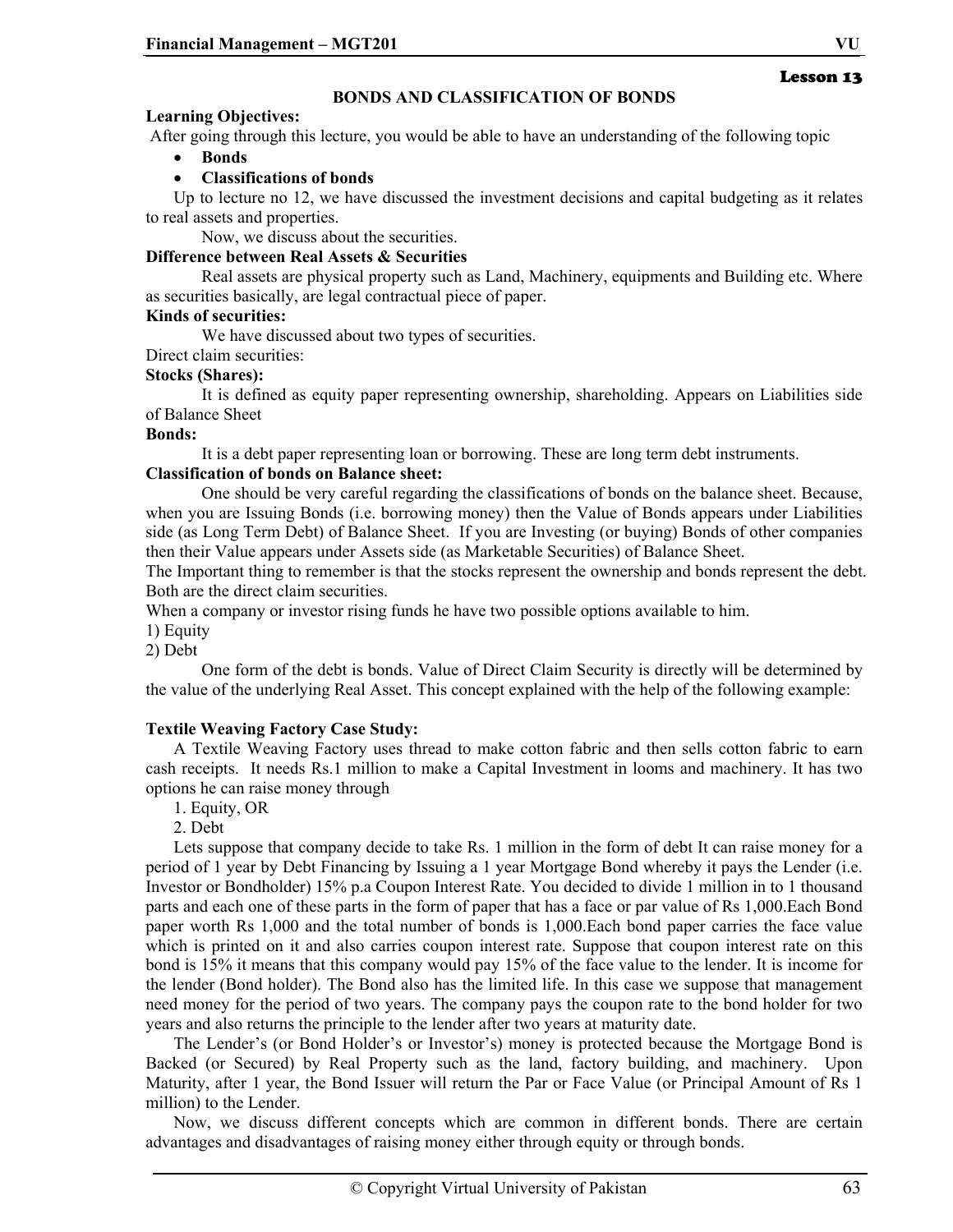Why to raise money through a Debt (ie. Bond) rather than through Equity (i.e. Shares or Stocks)?

If the Company raises money using **Bonds,** then it will have to pay a fixed amount of interest (or mark-up) regularly for a limited amount of time. You do not share the profits of the company. But there as legal risk attached to the failure to pay interest can force company to close down.

If the Company raises money using **Equity,** then it is forced to bring in new shareholders who can interfere in the management and will get a share of the net profits (or dividends) for as long as the company is in operation! The amount of dividends can vary.

#### **Value of the Bond:**

The Value of the Bond can be calculated from the Cash Flows attached to the Bond. Bonds are direct claim securities. The bond holder will receive the coupon interest rate and he will also receive his principle amount at the time of maturity. Where are these cash flows come from? How the company is able to pay interest to the bond holder. The company is making cash from operations. Those Cash Flows depend on the Cash Flows from the Real Business i.e. the textile factory's cash flows from sale of fabric. Bond value is coming from the fabric sale. This is why the Bond is called a Direct Claim Security whose value depends on the value of some underlying real asset.

#### **Characteristics of bonds:**

In Pakistan, the bonds take on the form of Term Finance Certificates (TFC's).These are traded on three stock exchanges of Pakistan. It is quite common to trade bonds in the stock markets. In Pakistan, the Par Value (or Face Value) of each TFC is generally Rs 1,000 but it can be different. The Life of a Bond is generally limited (or finite) i.e. 6 months, 1 year, 3 years, 5 years..... The bonds can be issued by any one (Public, Private) who is in need of money. Even individuals can issue bonds. For example, Defense saving certificates, Treasury bills, T Bills (short term bonds) & FIB (Long term bonds) are also classifieds as the bonds

Face value is the amount which is mentioned on the bond paper. Par value is fixed but the bonds are traded in the markets. As the financial health (cash flows and income) of the company changes with time, the Market Value (or Price) of the Bond changes (even though it's Par Value is fixed). Market Prices also change depending on the Supply-Demand for the Bond (or TFC) and Investors' Perception. Major reason is the change in interest rate effect the bond price we will discuss it in detail in upcoming lectures. In case of Textile Company this company issued a bond at the fixed coupon interest rate is 15 % of par value. This rate is fixed and should be paid by the company. Non payment of this would defult and result in the closing of the company.

However, the market interest rate keeps moving and it changes on daily basis. We have discussed the factors that caused the changes in interest rate in the previous lectures.

#### **Bonds: Definition**

Bond is a type of Direct Claim Security (a legal contractual paper) whose value is secured by Real Assets owned by the Issuer. Bond is issued by the Issuer (or Borrower) to the Bondholder (or Lender or Investor or Financier) in exchange for the cash. Borrowers and lenders can be individual persons or companies or governments.

Examples: Term Finance Certificate (TFC issued by Public Listed Industrial Companies), Defense Saving Certificate (DSC issued by Government), T-Bill (issued by Government)Bond is a Legal Contractual Paper Certificate that represents Long Term Debt (or Long-term Promissory Note).Bond paper contains legal & numerical points

#### **Bonds: Numerical Features**

- **Maturity or Tenure or Life:** Measured in years. On the Maturity Date when the bond expires, the Issuer returns all the money (Principal/par and Interest/coupon) to the Investor (thereby terminating or Redeeming the bond) ie. 6 months, 1 year, 3 years, 5 years, 10 years, …
- **Par Value or Face Value:** Principal Amount (generally printed on the bond paper) returned at maturity ie. Rs 1,000 or Rs. 10,000. Contrast this to Market Value (or Actual Price based on Supply/Demand) and Intrinsic or Fair Value (estimated using Bond Pricing or Present Value Formula)
- **Coupon Interest Rate:** percentage of Par Value paid out as interest irrespective of changes in Market Value ie. 5 % pa, 10 % pa, 15% pa, ... etc. Coupon Receipt = Coupon Rate x Par Value. Coupon Receipts can be paid out monthly, quarterly, six-monthly, annually…etc. Contrast to Market Interest Rate (macro-economic).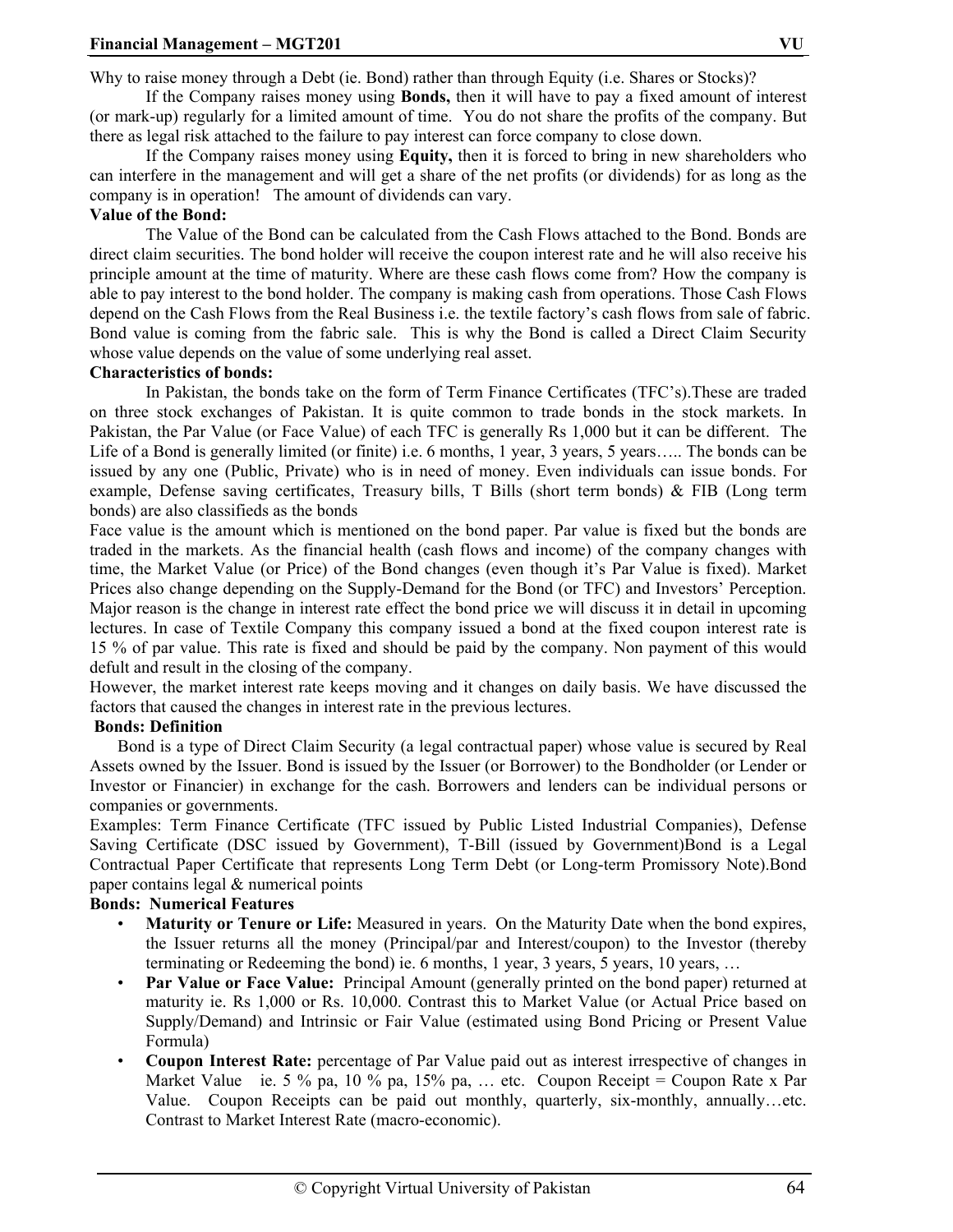#### **Bonds: Characteristics & Legal Points**

**Indenture":** Long Legal Agreement between the Issuer (or Borrower) and the Bond Trustee (generally a bank of financial institution that acts as the representative for all Bondholders). Basically protects Bondholders from mis-management by the bond issuer, default, other security holders, etc.

#### **Claims on Assets & Income:**

Bondholders have the First Claim on Assets in case the company closes down (Before Shareholders). The Financial Charges due to Bond Holders must be paid out from the Income before any Net Income can be distributed to Stockholders in the form of Dividends (see P/L Statement). If Issuer (or Borrower) does not pay the interest to the Bondholder (i.e. Default), then the firm can be legally declared Insolvent, Bankrupt, and forced to close down.

#### **Security:**

Mortgage Bonds are backed by real property (ie. Land, building,, machinery, inventory) whose value is generally higher than that of the value of the bonds issued. Debentures and Subordinated Bonds are not secured by real property but they are backed by personal and corporate guarantees and their security and value is tied to the anticipated future cash in-flows of the business.

#### **Call Provision:**

The right (or option) of the Issuer to call back (redeem) or retire the bond by paying-off the Bondholders before the Maturity Date. When market interest rates drop, Issuers (or Borrowers) often call back the old bonds and issue new ones at lower interest rates.

#### **Bond Ratings & Risk**

Bonds are rated by various Rating Agencies: Internationally: Moody's, S&P. In Pakistan: Pacra, VIS.

Based on future **Risk Potential** of the company that is the Issuer of the bond.

Bond risk increases with:

Operating losses (check Cash Flow Statement and P/L) Excessive borrowings or debt (check Balance Sheet) Large variations in income Small size of business Country and foreign exchange rate risk

International Bond Rating Scale (starting from the best or least risky): AAA, AA, A, BBB, BB, B, CCC, CC, C, D. Also + is better and - is worse. So A+ is better than A. A- is worse than A.

#### **Types of Bonds:**

**Mortgage Bonds**: backed & secured by real assets

**Subordinated Debt and General Credit:** lower rank and claim than Mortgage Bonds.

#### **Debentures:**

These are not secured by real property, risky

#### **Floating Rate Bond**:

 It is defined as a type of bond bearing a yield that may rise and fall within a specified range according to fluctuations in the market. The bond has been used in the housing bond market

**Eurobonds**: it issued from a foreign country

**Zero Bonds & Low Coupon Bonds:** no regular interest payments (+ for lender), not callable (+ for investor)

**Junk Bonds** & **High Yield Bonds:** Corporations that are small in size, or lack an established operating track record are also likely to be considered speculative grade. Junk bonds are most commonly associated with corporate issuers. They are high-risk debt with rating below BB by S&P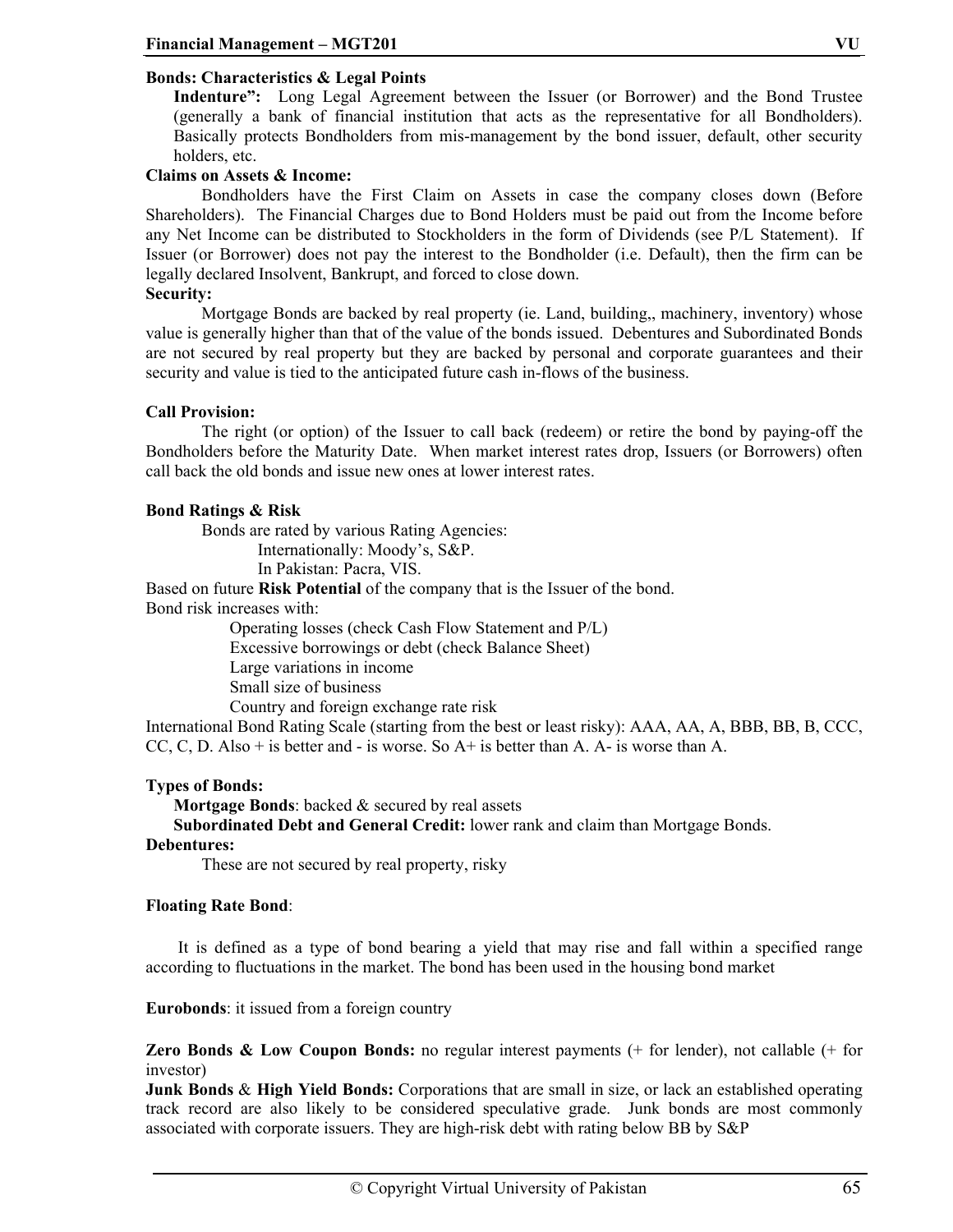#### **Convertible Bonds:**

A convertible bond is a bond which can be converted into the company's common stock. You can exercise the convertible bond and exchange the bond into a predetermined amount of shares in the company. The conversion ratio can vary from bond to bond. You can find the terms of the convertible, such as the exact number of shares or the method of determining how many shares the bond is converted into, in the indenture. For example a conversion ratio of 40:1 means that for every bond (with Rs.1,000 par value) you hold you can exchange for 40 shares of stock. Occasionally, the indenture might have a provision that states the conversion ratio will change through the years, but this is rare. Convertibles typically offer a lower yield than a regular bond because there is the option to convert the shares into stock and collect the capital gain. But, should the company go bankrupt, convertibles are ranked the same as regular bonds so you have a better chance of getting some of your money back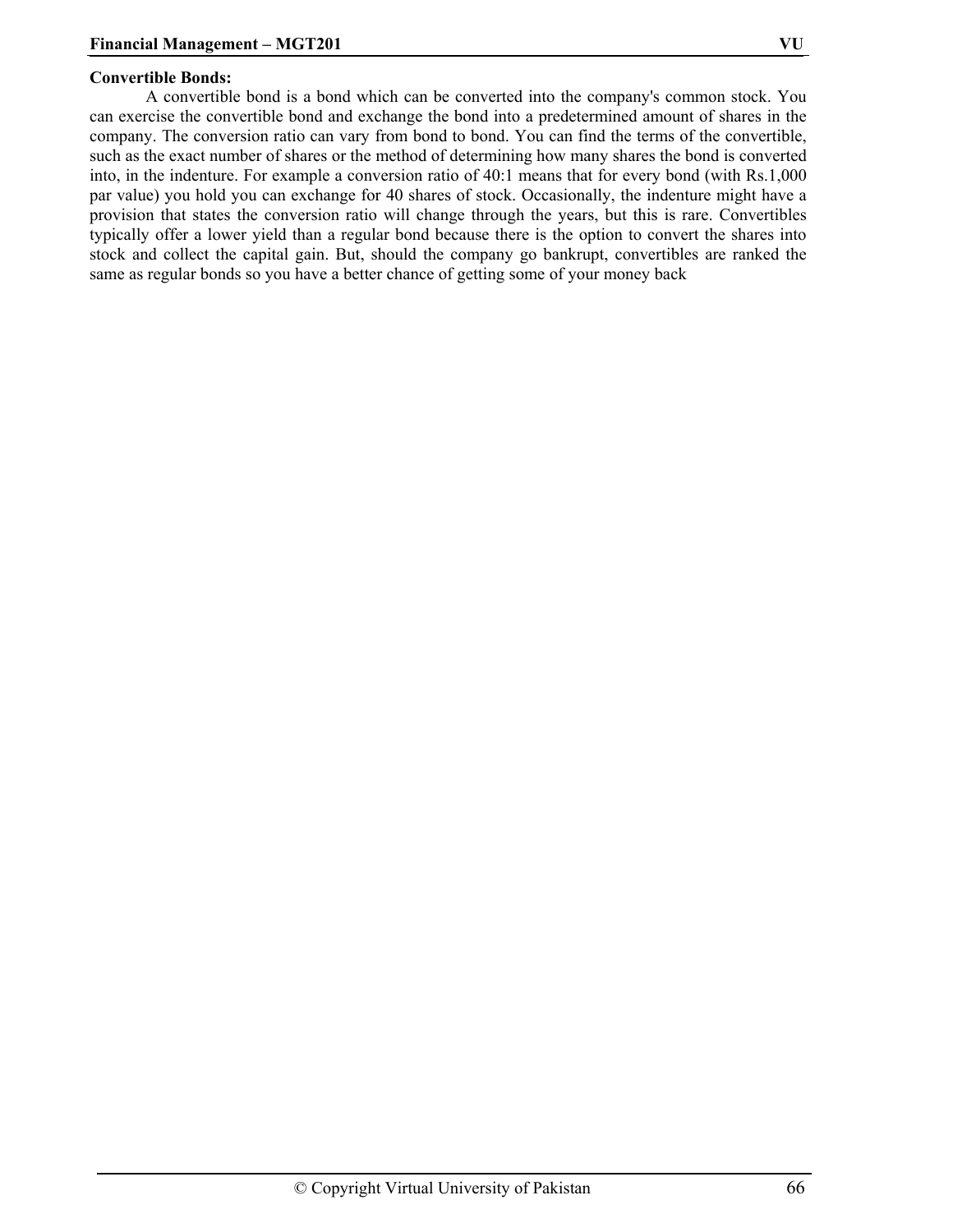#### **BONDS' VALUATION**

#### **Learning Objectives:**

After going through this lecture, you would be able to have an understanding of the following topic.

#### • **Bonds Valuation and Theory**

In the Previous lecture, we have studied about bonds and their different characteristics.

In this lecture, we would study about the Bonds valuation & bond pricing.

We use similar tools for the bond valuation which we have studied in capital budgeting.

#### **Basic principal behind Valuation of direct claim securities:**

Value of a Direct Claim Security such as a Bond derives from direct cash flows the form of Coupon Receipts and Par Recovery at maturity. The value of the bond is directly tied to the Value of the Underlying Real Assets of the Business (whose operations generate cash receipts from sales of goods and services). It means that income from the bond starts from the real assets. The coupon payments made by the company are generated from the cash flows from the real assets of the company.

Now, we would calculate the value of the bond by using Net Present Value or Present Value formula that we have studied in the capital budgeting. That is called fair or intrinsic value of the bond. We compare the fair value with the market value of that bond. Whether there is a difference between the fair value and market value of the bond.

Let's review the present value formula for the bond in detail.

The relationship between present value and net present value

#### $NPV = -I_0 + PV$

When we talk about the present value it is equal to net present value + initial investment. We calculate the present value of the direct claim securities because it gives us intrinsic value of that direct claim security should be. It is the starting point of comparing them

### **Present Value formula for the bond:**

$$
PV = \sum_{t=1}^{n} CFt / (1+r_{D})t = CF1/(1+r_{D})+CFn/(1+r_{D})2 + ... + CFn / (1+r_{D}) n + PAR / (1+r_{D}) n
$$

In this formula

**PV** = Intrinsic Value of Bond or Fair Price (in rupees) paid to invest in the bond. It is the Expected or Theoretical Price and NOT the actual Market Price.

 $r<sub>D</sub>$  = it is very important term which you should understand it care fully. It is Bondholder's (or Investor's) Required Rate of Return for investing in Bond (Debt).As conservative you can choose minimum interest rate. It is derived from Macroeconomic or Market Interest Rate. Different from the Coupon Rate!

Recall Macroeconomic or Market Interest Theory:  $\mathbf{i} = iRF + g + DR + MR + LP + SR$  $CF =$  cash flow  $=$  Coupon Receipt Value (in Rupees)  $=$  Coupon Interest Rate x Par Value. Represents cash receipts (or in-flow) for Bondholder (Investor). Often times an ANNUITY pattern. Coupon Rate derived from Macroeconomic or Market Interest Rate. The Future Cash Flows from a bond are simply the regular Coupon Receipt cash in-flows over the life of the Bond. But, at Maturity Date there are 2 Cash In-flows: (1) the Coupon Receipt and (2) the Recovered Par or Face Value (or Principal)

**n** = Maturity or Life of Bond (in years)

In the next lectures, you would study that how the required rate of return is related to market rate of return.

The fair value of the bond is the value that we expect the bond to be. We have to compare this value with the actual price of the bond in the market. The actual price of the bond (market value) varies on the supply and demand of the bond in the market and it will vary depending upon the interest rate in the bond.

On the basis of above comparison we decide whether to invest in a particular bond or not.

The market rate of interest prevailing in the market effects price of the bond. Because, market rate of return will have an impact on  $r<sub>D</sub>$  which is the required rate of return expect by the investor of the bond.

When Market Interest Rate (ie. Investors' Required Rate of Return) Increases, the Value (or Price) of Bond Decreases. Check using formula. This is known as Interest Rate Risk. This is a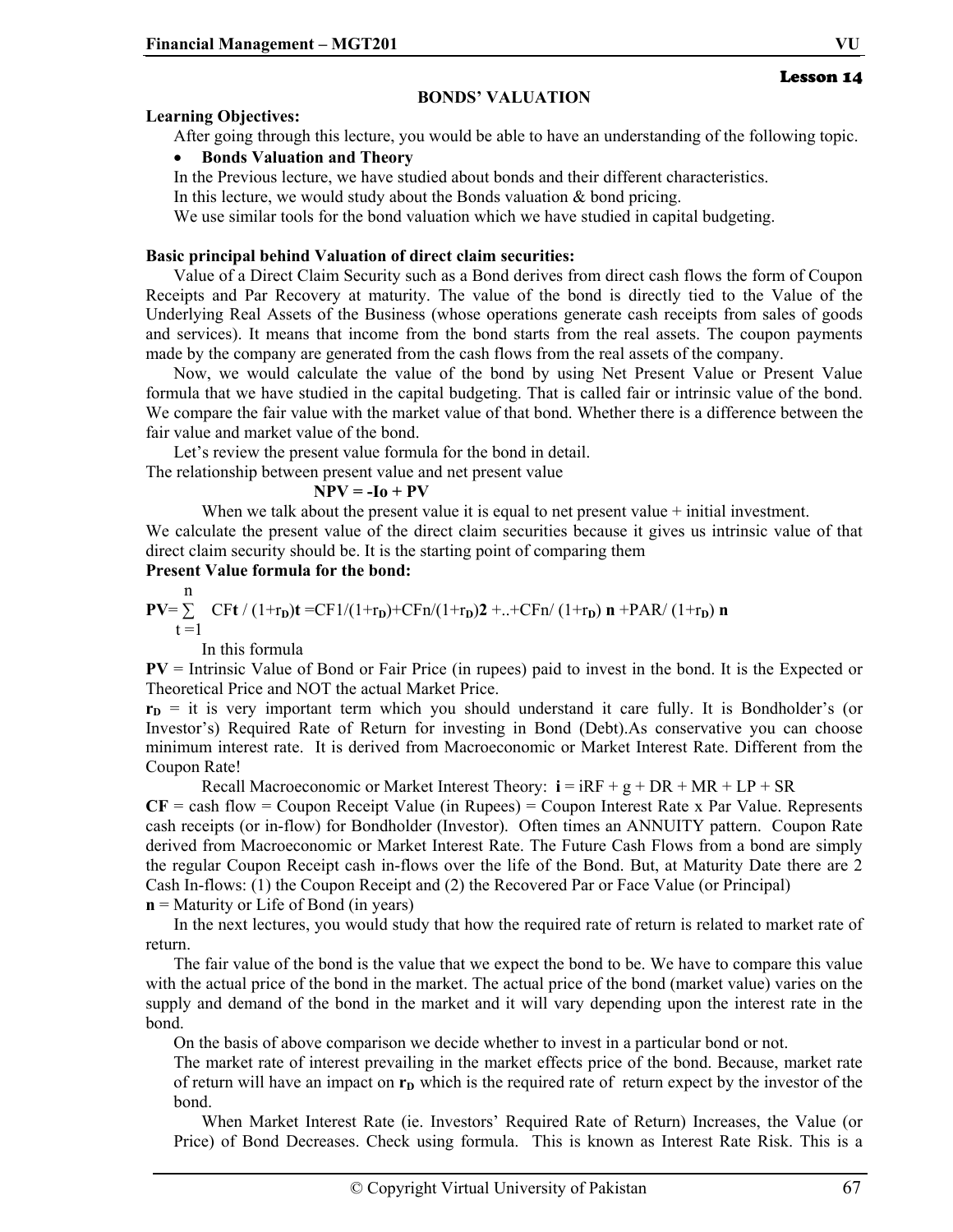simple relationship because rD which will rise and fall with the general interest rate is in the denominator of the equation. So, when interest rate in denominator goes up the present value (price) will decrease

When Market Interest Rate have went behind the coupon interest rate. As the coupon interest rate has been fixed by the bond issuer .The issuer have to pay that rate but the market rate fluctuates on daily and hourly basis.

So, When Market Interest Rate < Coupon Interest Rate, Market Value (or Price) of Bond > Par Value. Because when market is offering lower rate of return then the bond then the bond becomes valuable. This is known as a Premium Bond. If Required Rate  $=$  Coupon Rate then Market Value  $=$ Par Value. Check using formula. As Maturity Date approaches, Market Value of Bond will approach its Par Value. Note: Market Rate varies but Coupon Rate is fixed.

Bonds have the limited life and as the life of a bond expires the bond approaches its maturity date the market value of the bond approaches to par value of the bond.

#### **Long Bond - Risk Theory:**

Interest Rate Risk for Long Term Bonds (i.e. 10 year bonds) is more than the Interest Rate Risk for Short Term Bonds (i.e. 1 year bonds) provided the coupon rate for the bonds is similar. When investor buy a long term bond he is locked in investment for long term period there are more chances of fluctuation in interest rate and the inflation rate.

 So, the impact of interest rate changes on Long Term bonds is greater. Long Term Bond Prices fluctuate more because their Coupon Rates are fixed (or locked) for a long time even though Market Interest Rates are fluctuating daily; therefore the price of Long Bonds has to constantly keep adjusting.

Price of the long term bond fluctuates more as compared to the short term bond. Because, you have a long term bond with fix coupon rate but the market interest rate is fluctuating in between the years

#### **Bond Portfolio Theory:**

Changes in Market / Macro Interest Rates have 2 Major Impacts on the Portfolio (collection of bond investments) of the Bondholder:

**(1) Interest Rate Risk**: In this, the value of Bond Portfolio Drops if interest rates Rise) and **(2) Reinvestment Risk**: In this, the overall Rate of Return (or Yield) on the Bond Portfolio Rises when interest rates rise the opportunity cost for the bond holder has changed. For example, somebody may have bought a short term bond with coupon rate of 15 % for one year. At maturity there is a risk that bondholder may not find another investment that can yield as much as 15%. When old bonds mature, bondholders are forced to invest in bonds at lower coupon rates). It is higher for short term bonds.

#### **Interest Rate Tradeoff:**

The 2 Effects Cancel Each Other Out. When market Interest Rates Rise, Bond Prices Drop (Interest Rate Risk Goes Up) BUT Overall Returns on future reinvestment in bonds go up (ie. Reinvestment Risk Goes Down).

#### **Bond Maturity (Life) Tradeoff:**

SHORT-life bonds (ie. 1 year) have less Interest Rate Risk than long Bonds (ie. 10 years) but the Short-life bonds have MORE Reinvestment Rate Risk.

#### **Bond Valuation - Café Case Study**

Example:

You do not have enough money to start your business so you approach a bank. The bank offers to lend you Rs 100,000 and you sign a bond paper. The bank asks you to issue a bond in their favour on the following terms required by the bank:

> Par Value = Rs 100,000 (ie. Loan Principal Amount) Maturity  $= 2$  years Coupon Rate = 15% mark-up paid at end of each year Security = Property Deed for the canteen space

Note: This is a simplified case where we are treating a short-term bank loan like a Bond.

 **For the Bank, what is the Value of Investing in a Bond with you?** 

 $CF = Cash Flow = Coupon Value$ 

= Coupon Rate x Par Value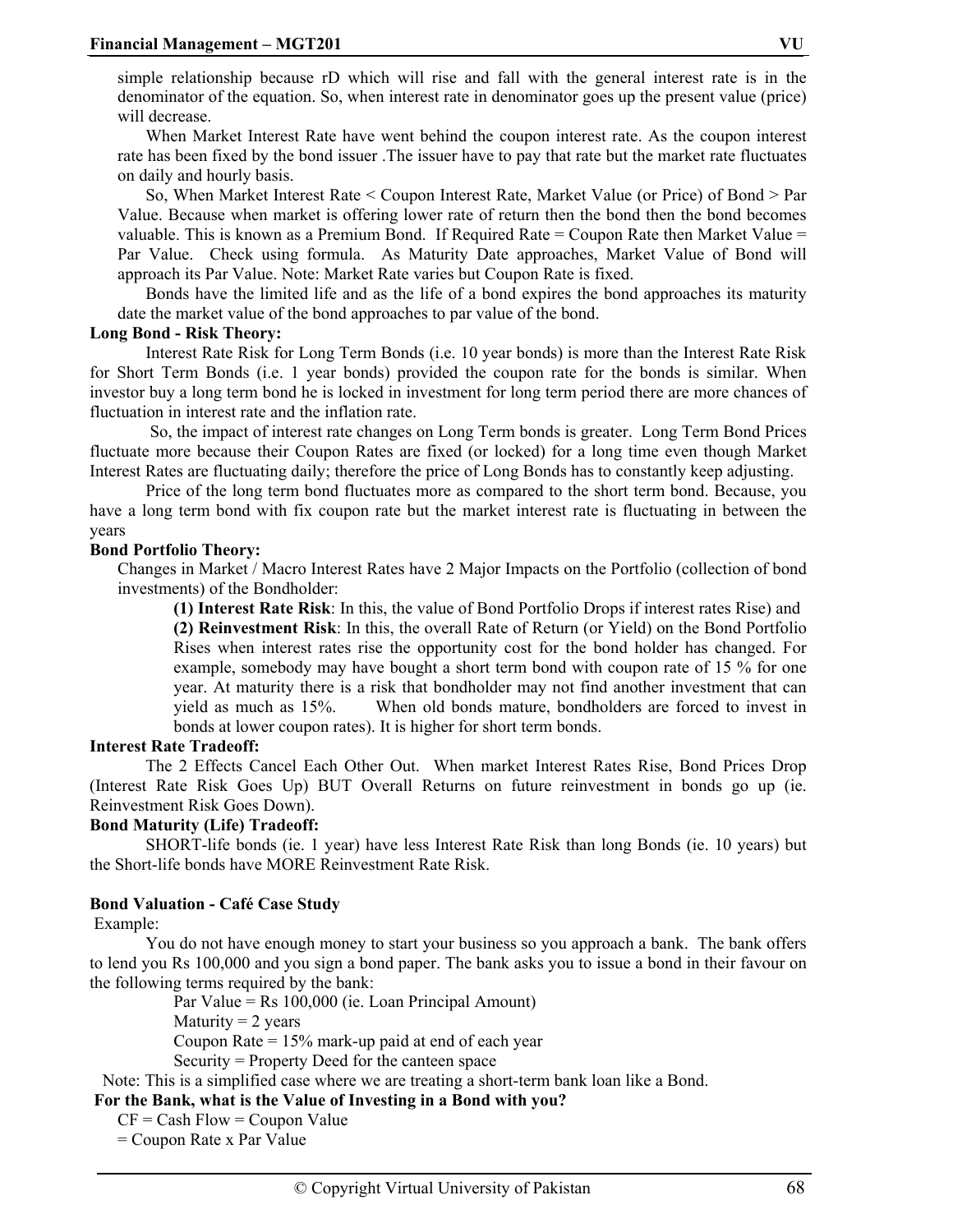$= 15\%$  x Rs 100,000 = Rs15,000 pa.

 The bank will receive Rs 15,000 in interest every year for two years from you because you have agreed to pay 15% mark-up.

Assume the Bank's Required Return  $(TD) = 10\%$  pa. The bank's opportunity cost is 10% because it can earn this much by investing risk free in T-bills

Now compute the PV or Fair Price of Bond:

 $PV = 15,000 / 1.1 + 15,000 / (1.1)2 + 100,000 / (1.1)2 = 13,636 + 12,397 + 82,645 =$ +Rs. 108,678 (= PV and NOT NPV!)

So, what is the Value of this Financing Deal to the Bank? Lending (ie. negative Rs 100,000) to you today at 15% mark-up for 2 years is worth positive Rs 108,678 to the bank today, i.e. A net gain in value for the bank. BUT, if some other bank offers to pay Rs 110,000 to this bank to buy this deal from them, then this bank should sell!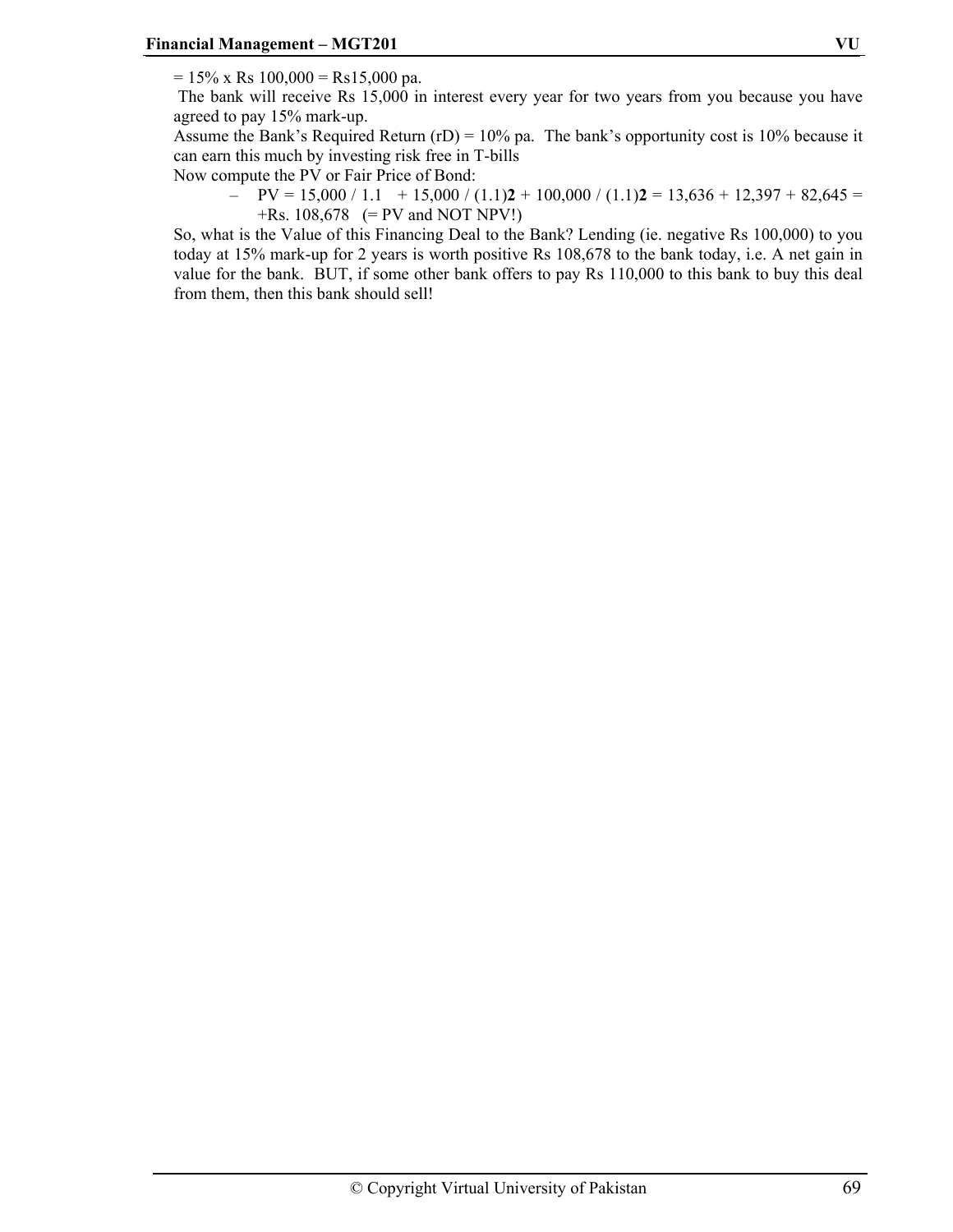#### **BONDS VALUATION AND YIELD ON BONDS**

#### **Learning Objectives:**

After going through this lecture, you would be able to have an understanding of the following topics

- **Bond Valuation**
- **Yield of Bonds**

In previous lecture, we studied are bonds are long term debt instruments. Like Stock bonds are also direct claim securities which means that the value of these bonds is determined by the future cash flows that bond holders will receive. These cash flows are of two basic types

- 1. Cash inflow: in the form of coupon receipt with regular interval over the life of the bond
- 2. Other cash flow is the par value of the bond which you will receive at the maturity date of the bond.

#### **Present Value formula for the bond:**

n

 $PV = \sum_{r} CFt / (1+r_D)t = CF1/(1+r_D)+CFn/(1+r_D)2 +...+CFn/(1+r_D) n +PAR/(1+r_D) n$  $t = 1$ 

NPV = Intrinsic Value of Bond or Fair Price (in rupees) paid to invest in the bond. It is the Expected or Theoretical Value and needs to be compared to the Market Price. It is different from the Par (or Face) Value which is printed on the Bond paper.

rD = Bondholder's (or Investor's) Required Rate of Return for investing in Bond (Debt). DIFFERENT from the Coupon Rate and the Market / Macroeconomic Interest Rate!

#### **There are basically 2 kinds of Cash Flows:**

(1) Annuity from Fixed Regular Coupon Receipts (CF= Coupon Rate x Par Value) and

(2) Single Cash Flow from Par Value (or Initial Investment) Returned to the Investor on maturity. In this equation

**rD:** It represents the required rate of return. It is the return which is required by the investor based on his opportunity cost. In case of Pakistan, the investor required a higher return on bond then the rate of markup offered by the PLS account in bank. It is different from the Coupon Rate and the Market / Macroeconomic Interest Rate.

#### **Coupon or CF:**

It is a fixed rate and it is equal to

(CF= Coupon Rate x Par Value)

Par value of the bond is fixed but the market price varies with the change in the supply and demand, perception of investor for that bond.

#### **Example:**

Defense Savings Certificates: Suppose that you invest in a Defense Savings Certificate whose Par Value is Rs 100,000. The Bond Issuer is the Government of Pakistan. The Certificate has small detachable coupons. You (as the Bondholder or Investor) can present one Coupon at the end of every month and receive Rs 1,000 cash. After 1 year, you will be repaid your Principal Investment (or Par Value) of Rs 100,000. Assume your Required Return (rD) is 10% pa. What is the Present Value of this Investment to you?

In the previous lectures, we have solved simple version of similar example we solved a problem similar to this where we had to calculate the NPV of the Defense Savings Certificate with 1 Annual Coupon payment after 1 year.

We arrived at the following approximate answer:

 $NPV = -I_0 + CF1/(1+i) + CF1/(1+i)$  $= -100,000 + 12,000/(1+0.10) + 100,000/(1+0.10)$  $= -100,000 + 10,909 + 90,909$  $= 1,818$ 

(NOTE:  $PV = NPV + I_0 = 10,909 + 90,909 = 101,818$ )

But this is not the correct exact answer to our present example because it ignores monthly compounding. **Accurate Solution - Monthly Compounding:** 

The Accurate solution to the Savings Certificate Example with Monthly Coupons requires us to use a monthly cash flow diagram and do monthly discounting. There is an Annuity Stream of 12

Lesson 15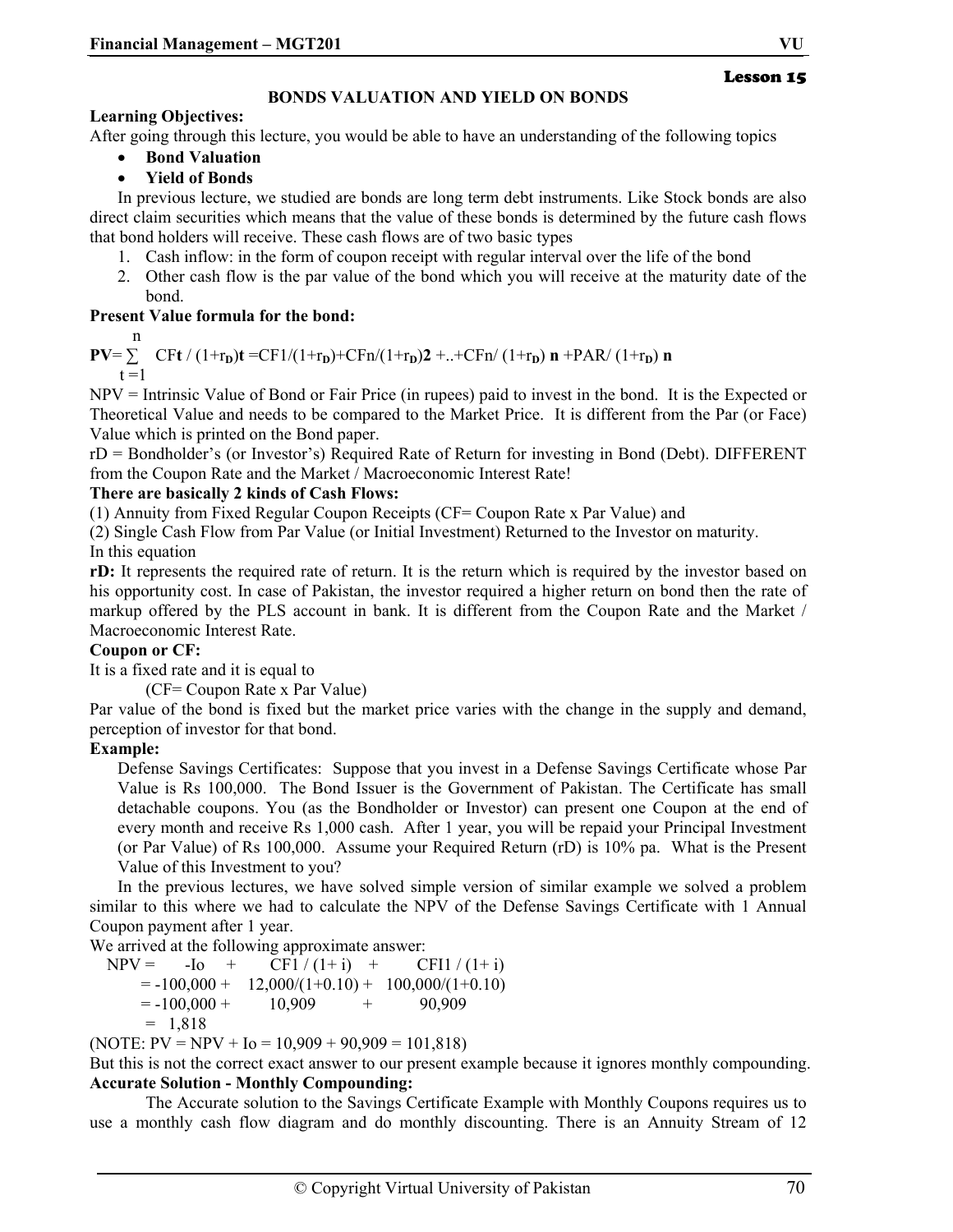Coupons (Cash Inflows) of Rs 1,000 each at the end of every month. There is a final Cash Inflow worth the Par Value of Rs 100,000 at the end of the 12th month.

The Cash Flow Diagram for Bonds is a Combination of 2 Flows: (1) an Annuity Stream (of Coupon Receipts) every month for 12 months and (2) One Par Receipt at the end of the 12th month. You can draw their individual Cash Flow Diagrams and then add them up later. You can compute their PV's separately and then add them up later.

Cash flows from coupons represents by the upward pointing arrows which represents cash inflows.

In combine diagram, at the end of the year there are two upward pointing arrows. One for coupon rate and the other is for the payment of par value of bond.

> **Bond Cash Flow Diagram**  Savings Certificate Example



Calculate the PV of Coupons from the FV Formula for Annuities (with multiple compounding within 1 year):

 $FV = CCF$   $(1 + rD/m)$ nxm -  $1/rD/m$ 

Use Monthly Basis for this example.  $n = 1$  year  $m = 12$  months

 $CCF = Constant Cash Flow = Rs 1,000 = Monthly Coupon$ 

 $rD =$  Annual Nominal Required Rate of Return for investment in Bond (Debt) = 10% pa.

Periodic Monthly Required Rate of Return is  $rD/m = 10/12 = 0.833\% = 0.00833 \text{ p.m.}$ 

$$
m = 12
$$
 months

Coupon Annuity Cash Flow Receipts

 $FV = 1,000 \text{ x } [(1.00833)12 - 1]/0.00833 = +\text{Rs } 12,566$  (at the end of 1 year)

PV (Coupons Annuity) =  $FV / (1 + rD/m)$  nxm

 $= 12,566 / (1.00833)12 = +Rs 11,374$ 

Final Par Value Cash Flow Receipt

 $\text{FV} = 100,000$  (at the end of 1 year)

**PV (Par)** =  $100,000 / (1.00833)12 = +Rs 90,522$ 

**PV** = PV (Coupons Annuity) + PV (Par) =  $11,374 + 90,522$ 

 $=$  + Rs 101,896 (Final Answer)

So this Certificate is worth Rs 101,896 to you today. It is worth more than the Market Price (Rs 100,000). So it is a good investment.

NOTE: Our answer is slightly higher than what we got when we used Annual compounding (Rs 101,818).when we consider multiple compounding the present value of the bond increases. Its NPV is greater than zero so on the basis of our capital budgeting techniques you should invest in that project.

Now, we consider over all rate of return on a bond. We have studied expected price of the bond. These two are complimentary. When bonds trader talk about he overall return on a particular bond they referred to yield to maturity.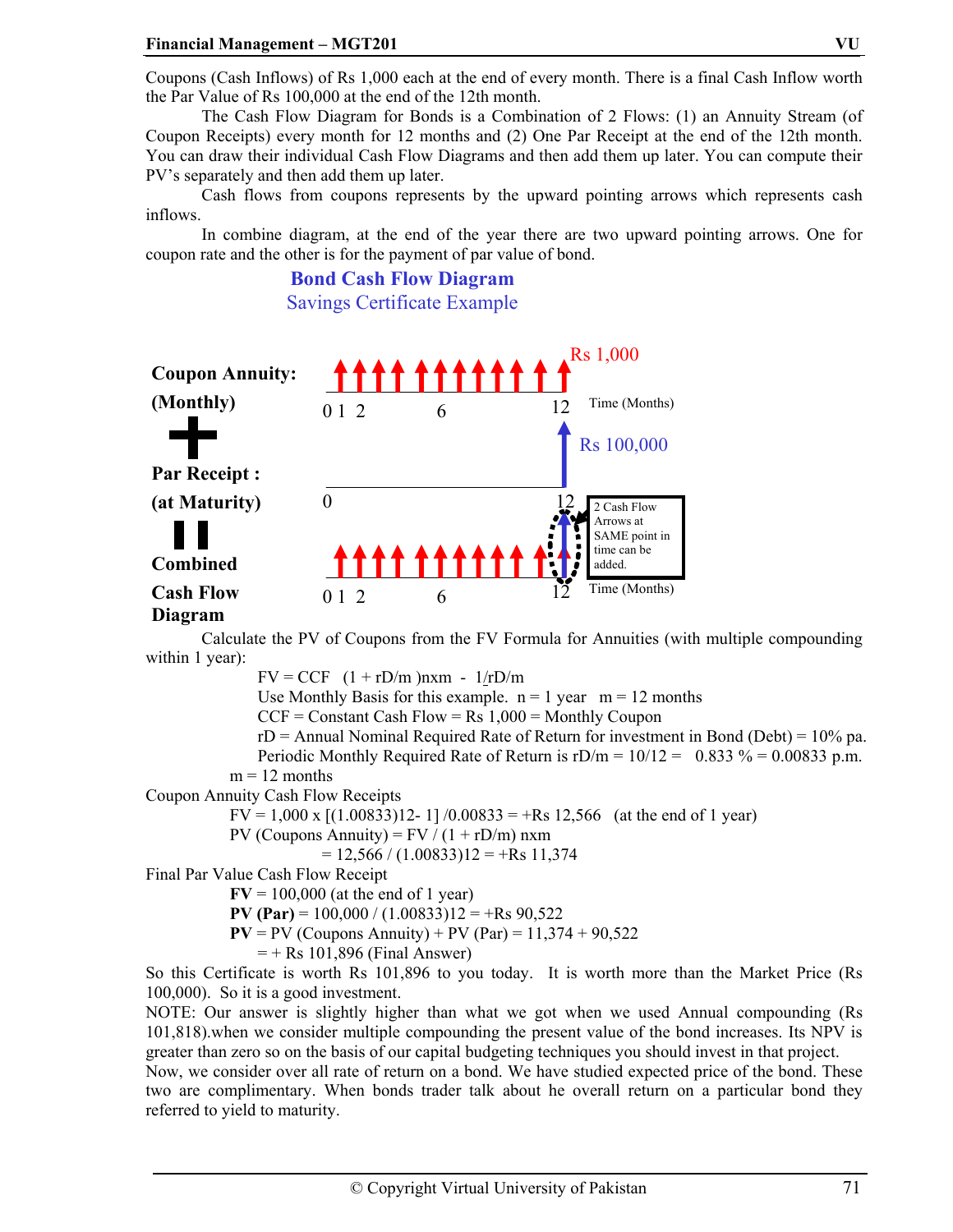#### **Bond Yield to Maturity (YTM):**

We can calculate the Value of our Investment in Bonds. But how can we compute its Rate of Return? Both are important whether you are talking about Investment in Real Assets or Securities.

The most common way to compare the Overall Rate of Return of different Bonds is to compare their **YTM's.** 

In capital budgeting, you can calculate IRR using the NPV equation. Similarly, you can calculate it by setting the PV Equation for Bond Valuation equal to the Present Market Price and solve for "rD". Use Trial and Error or Iteration. The value of "rD" that gives  $PV =$  Market Price is the YTM for that Bond.

$$
PV = Bond Market Price = CFt/(1+rD)t
$$

CF1/ (1+r**D**) +CF2/(1+r**D**)**2**+…+CFn/(1+r**D**)**n**+ PAR/(1+r**D**)**n**

All variables are known (ie. CF, PAR, and n) EXCEPT r**D** .Set PV equal to the Actual Present Market Price of Bond and solve for r**D**

 $YTM = rD$ 

#### **Bond YTM – Example:**

 Term Finance Certificate (TFC): The TFC (a kind of Bond) of Company ABC is traded in the Karachi Stock Exchange for Rs 900. The Par Value of the TFC is Rs 1,000. The Coupon Rate is fixed at 15% pa. Coupons are paid annually. The TFC will Mature after exactly 2 Years (it is a 5 Year Bond issued 3 Years ago). What is the Overall Expected Rate of Return (ie. YTM) offered by this TFC?

Market Price (Rs 900) is LESS than its Par Value (Rs 1,000). This Bond is selling at a Discount. Why? Possibly Interest Rate Risk. Market Interest Rate rises above TFC's Fixed Coupon Rate so Market Price of the TFC falls below Par. Note: when Market Interest Rates rise, Required Rate of Return (rD) for Investors rises. But, Coupon Rate fixed by Bond Issuer at time of issue.

The Expected (or Promised) Rate of Return for Investors is the Yield to Maturity (or YTM). Compute the Overall Return (or YTM) for the TFC using the Old IRR-like Approach:

 $PV = Market Price = Rs 900$ 

Par Value =Rs 1,000. Receive this after 2 Years (remaining life)

Annual Coupons = Coupon Rate x Par =  $15\%x1$ , 000 = Rs 150

**rD** = Minimum Return Required by the Investors investing in

The Bond Market = YTM.

This is unknown in the equation.

 $PV = 900 = 150 / (1 + rD) + 150 / (1 + rD)2 + 1,000 / (1 + rD)2$  900 = 150 / (1+ r**D**) + 1,150 / (1+r**D**)**2** . Use Trial & Error  $rD > 15\%$ : Try  $rD = 20\%$ :  $PV = 924$  (close) Try  $rD = 21\%$ :  $PV = 909$  (closer)

**YTM = 21.7%:** (Gives PV=Rs 900)

YTM: YTM is the expected rate of return for which the bond holder holds the bond until maturity but if the bond holder before maturity is called by the issuer or if the holder of the bond decides to sell the bond before maturity then your answer will change .all the calculation will remain the same only par value is replaced as n

 $PV=\sum CFt/(1+rD)t = CF1/(1+rD)+CF2/(1+rD)2+...+CFn/(1+rD)n+CALL/(1+rD)n$  $t=1$ 

Where CALL = PAR Value  $+1$  Year's Worth of Coupon Receipts

**YTM =Total or Overall Yield = Interest Yield + Capital Gains Yield** 

TFC Example Total Yield =  $YTM = +21.7%$ 

#### **Interest Yield or Current Yield = Coupon / Market Price**

TFC Example Interest Yield = Rs  $150 /$  Rs  $900 = +16.7\%$  pa

#### **Capital Gains Yield = YTM - Interest Yield**

TFC Example Capital Gains Yield =  $21.7\%$  -  $16.7\%$  = +5 %

**n** = Maturity or Life of Bond (in years)

 $FV = CCF[(1 + r_D/m)^{n+m-1}]/r_D/m$ 

 $N=1$  year , m = no. of intervals in a year =12

CCF=constant cash flow =1000=monthly copoun .we can plug the values in this formula to know what the future value of annuity is going to be ?take a look at the copoun annuity :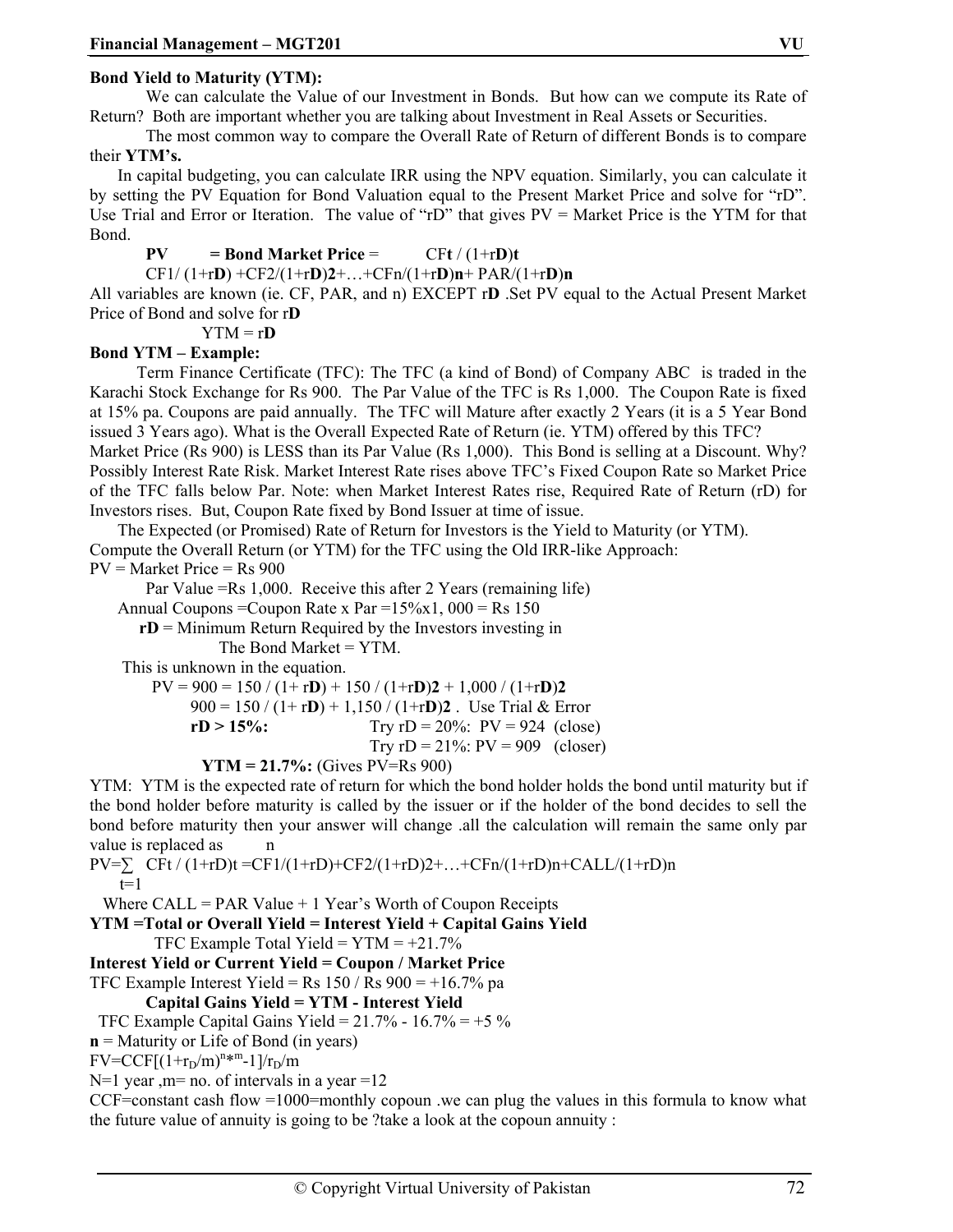$FV=1000[(1-0.00833)]2-1/0.0083=+12566$  at the end of one year what is the present value of this copoun annuity  $PV=FV/(1+r_D/m)^{n*m}$  $=12566(1.00833)^{12}$ 

 $=+11374$ 

This is the present value of cash flow from coupon. Now we need to calculate the present value of face value at maturity suppose face value =100,000 then

 $PV(PAR)=100,000/(1.00833)^{12}$ 

 $=+90.522$ 

 Now, we combine the present value of coupon interest and present value of par both  $i.e.=11374+90522=$ Rs.101896.

 When we compare the answer with annual cash flows where coupon was not compounded monthly .it is grater because monthly compounding increase future cash flows as well as the present value .2<sup>nd</sup> thing is that this NPV is grater than the initial investment which is Rs.100,000so, we should under take this project because the NPV is grater .now, the next area is the rate of return so, the important thing in this regard is yield to maturity .this is abbreviated as YTM.it is easy to understand because we have discussed IRR in capital budgeting .where we set NPV=0 and calculated for r .here market price is the YTM of the bond and then solving for the variable  $r<sub>D</sub>=$  required rate of return .so, let's try to understand YTM using a very simple example ,the example that we will pick out is that of term finance certificate or TFC which is by the stock exchanges of Pakistan for Rs.900.let's assume that its par value is Rs.1000fixed or coupon interest rate is 15 p.a. and it is paid annually ,total life of the TFC is 5 years 3 years have already passed and it will mature 2 years from now what will be over all expected rate of return .So, let's see the equation if we compute the over all yield here we can equate PV=market value is the YTM for the bond the PV=900 which is market price PAR=1000.

Annual coupon rate =coupon rate  $*_{par} = 15/100*1000=150$  $r_D$ =minimum return required by the investor in the bond market =YTM it is unknown ?  $PV= 900=150/(1+r_D)+150/(1+r_D)^2+1000/(1+r_D)^2$ we also know that the value of rD should be more than 15% you will try different values for example if you try 20% you will come up with  $PV=24$  (close), try rD=21.7%  $PV=900$  so,

 $YTM = 21.7\% = 900$ 

 Therefore 21.7% is the yield to maturity for this TFC because rD=YTM .YTM is the expected rate of return for which the bond holder holds the bond until maturity but if the bond holder before maturity is called by the issuer or if the holder of the bond decides to sell the bond before maturity then your answer will change .all the calculation will remain the same only par value is replaced as call value so,

Call=par value +I, year copoun receipts

Another thing to keep in mind is that YTM has two components first is

YTM=interest yield on bond +capital gain yield on bond from his example

YTM= 21.7% so,let's calculate the interest yield

INTEREST YIELD =annual copoun interest /market price

```
=150/900 = 16.7\% so,
```
CAPITAL YIELD =YTM –INTEREST YIELD  $=21.7\% - 16.7\% = 5\%$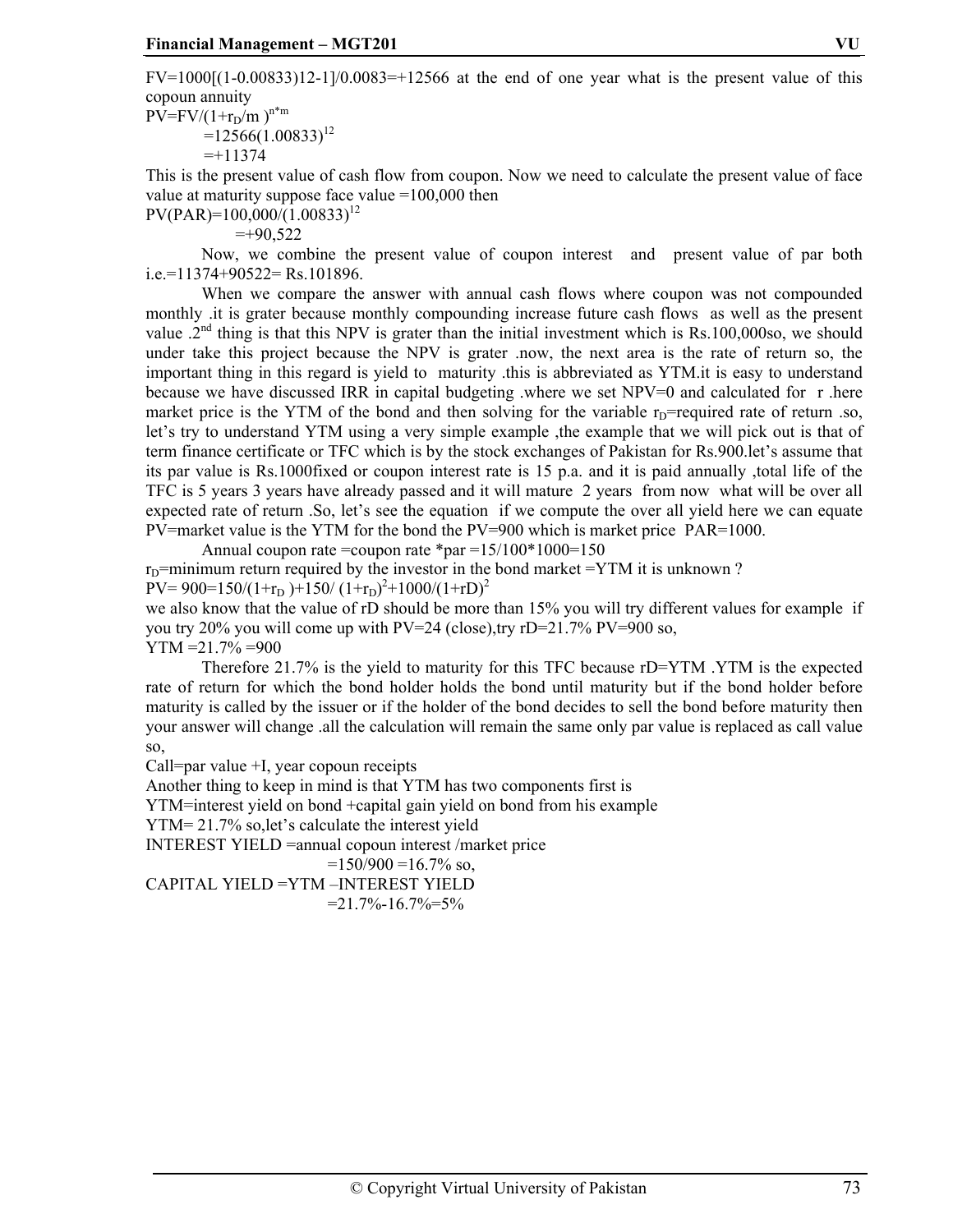## **INTRODUCTION TO STOCKS AND STOCK VALUATION**

## **Learning Objectives:**

After going through this lecture, you would be able to have an understanding of the following topics

- **Introduction to Stocks**
- **Stock Valuation**

In previous lectures, we have discussed about one kind of direct claim security which is bonds. Bonds are long term debt instruments. Now, we will take in detail about another kind of security which is known as Stocks or Shares.

## **Stocks:**

These are equity paper representing ownership. Shareholders are part owners of the company. If you look at the balance sheet when the company issues shares to raise money such shares should be shown on the liability side of the balance sheet of the company. Shareholders are called owners of the company these are shown under the equity section .However, the shares that are purchased by the company are shown on the asset side of the company under the head of marketable securities .Generally, when we are talking about the issuance of the shares we refer to shares as liability. Basically, the share is a legal contractual piece of paper it shows the name of the company. It shows the par or face value of the share and it also assures that the shareholder is the part owner of the company.

**Remember that** Shares are distinguished from the bonds because shares represent the ownership whereas the bond is a debt instrument. Another thing about the shares is to remember that par value is the value when they are issued the market value of the shares changes with investor's perception about the company's future and supply and demand situation. So, do not confuse the par value with the Market value of the shares .par value is printed on that share certificate. As we have studied that Value of **Direct Claim** Security is directly tied to the value of the underlying Real Asset.

**Why raise money through Equity (i.e. Shares or Stocks) rather than Debt (i.e. Bonds or Loan)?** 

What are the advantages of raising money through equity?

Equity financing gives the flexibility that you do not have to made regular payments. In case of debt or bond you have under taken a promise to pay a fixed rate of return .but in case of shares o fixed rate of interest is paid only dividend is paid on net income according to the decisions of the board of directors and management. You have no obligations to pay fixed dividend to common shareholders. But, if the Company raises money using Bonds, then it will have to pay a fixed amount of interest (or mark-up) regularly for 2 Years. If the Company does NOT pay on time, you are declared Defaulter and your business can be closed and the Lenders (Bondholders) can sell the company's assets to recover their money.

The value of direct claim security because derived from underlying real asset. It can be thought of as a piece of paper that generates a certain cash flow over the period of time. Share certificate is a piece of paper that represents some other real assets and it generates future cash flows.

1. Dividend you are received as shareholder.

2. Capital gain

For example, if there is a textile company which need to raise the amount of Rs1 million to invest in looms. Company can raise this amount either by equity or bonds.

In case the company decides to raise it through equity. Then it issues the share certificate amounting to Rs 1 million and sells them to various interested investors and receives the capital in the form of equity. Why do these share certificates carry value?

This investment for the share holders will generate the cash flow in form of income and the cash flows in the form of capital gains .These cash flows are generated through the under lying real assets .what are these real assets .the real assets in this example are the textile weaving looms and fabric prepared by these looms. The cash flows are generated from the sale of this fabric. From these cash flows the company is paying dividend (See diagram)

Lesson 16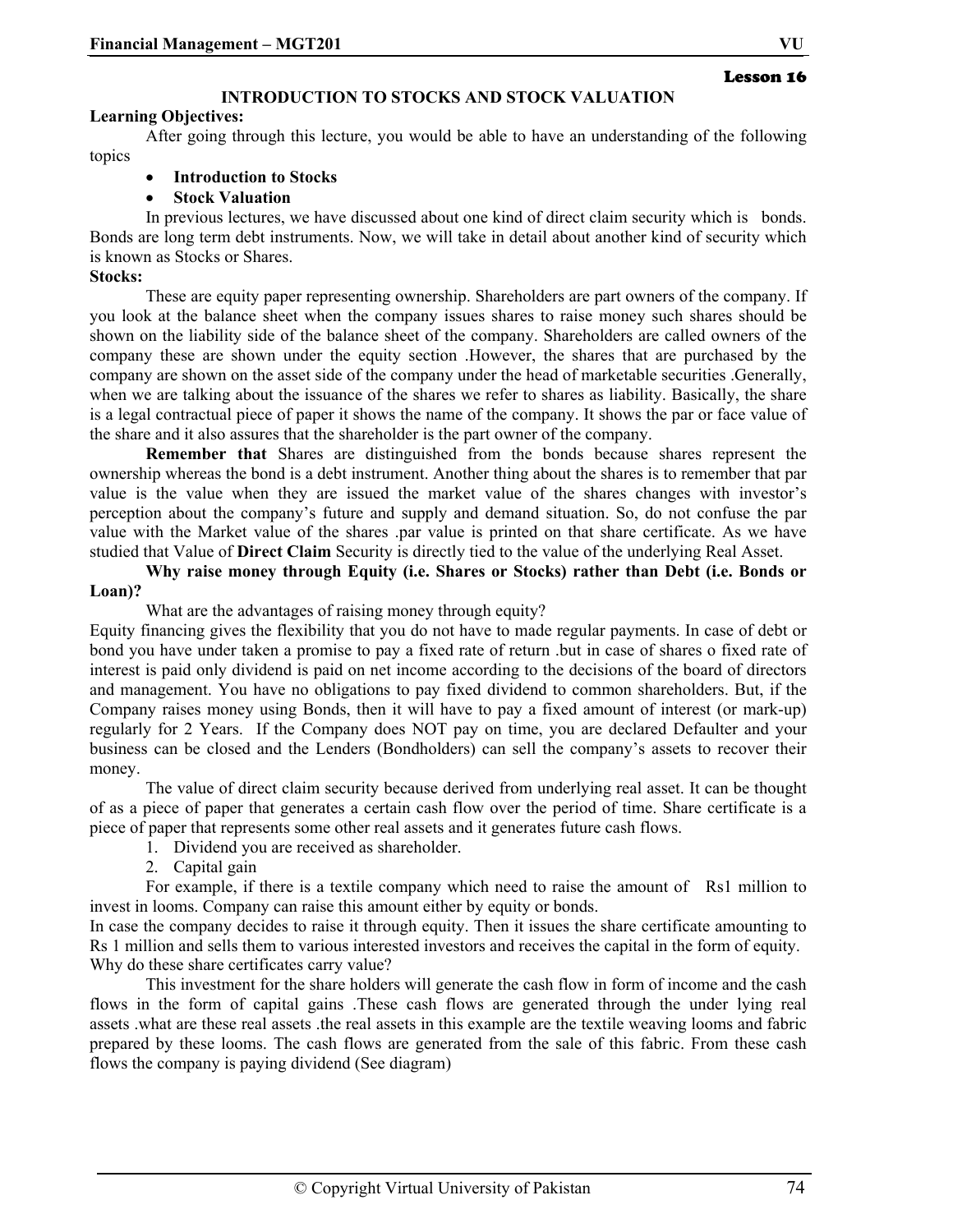## **Share Value & Cash Flows** from Underlying Real Assets COMPANY'S **REAL WORKING ASSETS** that has issued the Share ie: Weaving Looms COMPANY'S **OPERATING CASH FLOWS** & INCOME ie. Revenue from sale of Fabric (Company Value) **DIVIDEND & CAPITAL GAIN CASHFLOWS** i.e. Cash pay out to Shareholders (Share Value) **Capital** Budgeting NPV Criteria Securities Valuation

## **Share Concept:**

A Limited Company can raise money by Issuing (or selling) Equity in the form of Shares. In Pakistan, the Par Value (or Face Value) of each share is generally Rs 10. But by in large public listed companies' issues shares with par value of Rs.10each .keep in mind that par value of the share is value when it was issued when it has gone into market it has different value. The Life of a Share is considered Perpetual (or never-ending "going concern") unless of course the company closes down or goes bankrupt.

or Share Pricing

As the financial health (cash flows and income) of the company changes with time, the Market Value (or Price) of the Share changes (even though it's Par Value is fixed). Market Prices also change depending on the Supply-Demand for the share and also speculation or *satta.*

Shares of Listed Public Limited Companies are traded in the Stock Exchange like KSE (Karachi Stock Exchange), LSE (Lahore), ISE (Islamabad). You can buy / sell shares over the phone &/or computer through your Broker whose agents / Jobbers are trading at the exchange. You make payments to your Broker through a Brokerage Account at one of the banks in the Stock Exchange or through cash soon after the trade is made.

Shares of Private Limited Companies (which are not listed) can also be bought and sold privately and the Corporate Law Authority and Registrar Joint Stock Companies need to be informed. **Types of Equity:** 

There are two types of equity

- **1. Common Stock**
- **2. Preferred Stock**

## **Common Stock:**

It is the most common kind of equity as compared to preferred stock. Common Shareholders are Owners who have Voting Rights in management decisions. Common Shareholders are owners who receive a Dividend (share of the Profit or Net Income proportionate to their shareholding) which varies depending on the Net Income for that year and the decision of the Board of Directors regarding how much to Retain and Reinvest. Cash flows associated with common shares will be used to calculate the expected price of share then we compare it market value of stock. There are 2 kinds of cash flow associated with the stocks

- 1. Dividend you received as shareholder: In case of common stocks, these are unpredictable and changing as to bond valuation where the coupon receipts are generally constant and regular in time interval. Therefore we can use annuity formula. But when we are talking about common shares dividends are not fixed. That's make the valuation of common stock different from bond valuation
- 2. Capital gains

## **Preferred Stock:**

This kind of Equity is rare. Preferred Shareholders get a preference (or priority) over the Common Shareholders in recovering their money if the company goes bankrupt. Although Preferred Shareholders are owners, they may not get voting rights. It is also known as Hybrid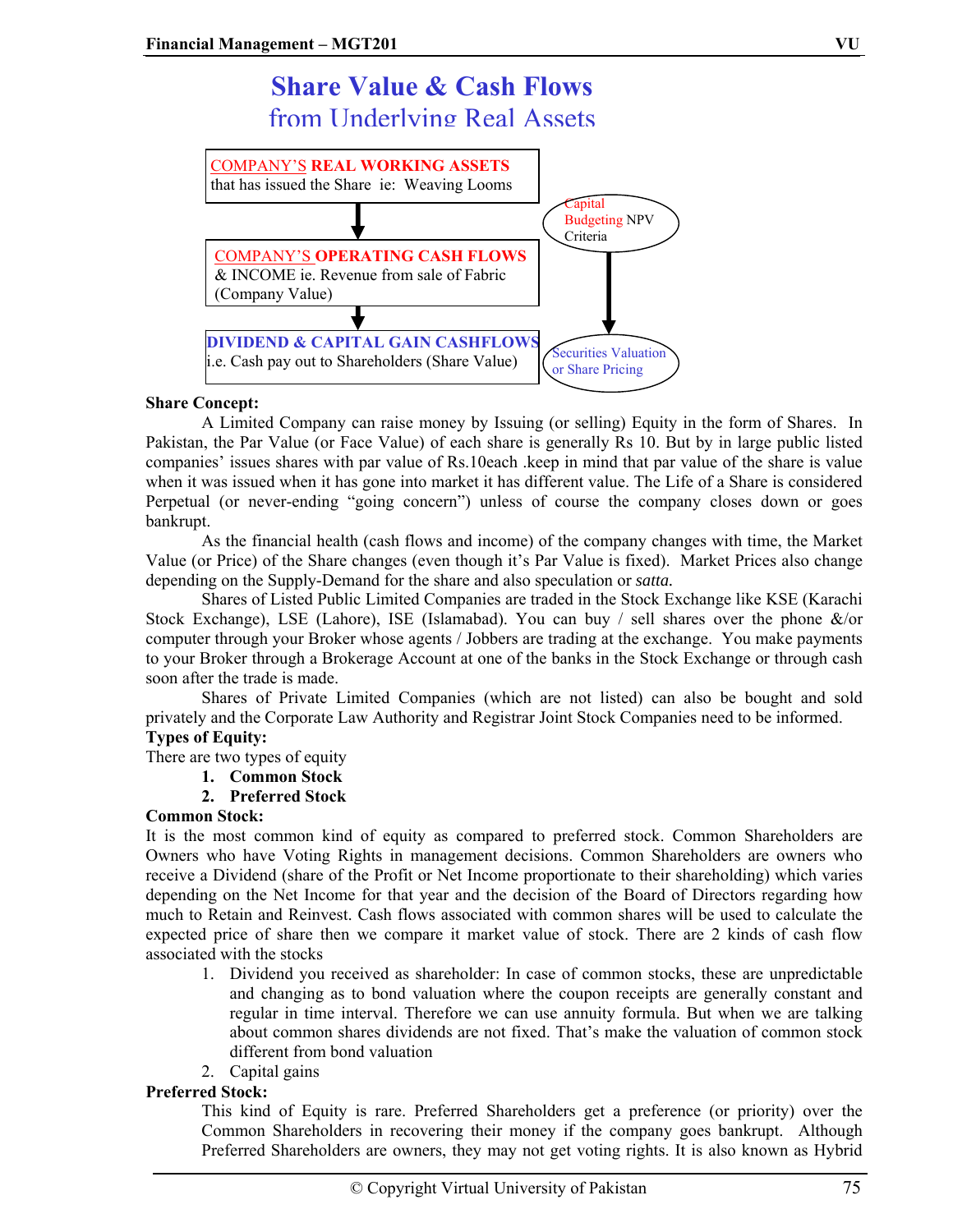Equity. As it is a Mix of Bond and Share. Preferred Shareholders receive a Fixed Regular Dividend (similar to the Coupon for a Bondholder).

## **Share Price Valuation - Preferred Stock:**

## **Perpetual Investment with Fixed Regular Dividends:**

Perpetual Investment means you are considering buying this Stock and keeping it forever!

**PV = Po\* = DIV 1 / r PE**

Where r PE = Minimum Required Rate of Return on Preferred Stock Equity for the individual investor,  $PV =$  Present Market Value (or Estimated Present Price) which depends on DIV  $1 =$  Forecasted Future Dividend in the next period (ie. Year 1 and all other years since DIV 1=DIV2= DIV3=...) Basically, it is a Perpetuity Formula.

#### **Finite Investment:**

Finite Investment means you plan to buy this Stock and then sell it in a few days or years (n). Formula similar to Bond.

 $PV = Po^* =$  DIVt /  $(1 + rPE) t + Pn / (1 + rPE) n$ .

 $t = \text{year}$ . Sum from  $t = 1$  to n. Pn = Final Expected Selling Price

## **PV (Share Price) = Dividend Value + Capital Gain /Loss**.

The Dividend Value derived from Dividend Cash Stream and Capital Gain /Loss from Difference between Buying & Selling Price.

## **Example:**

Company ABC Preferred Stock is traded in the Lahore Stock Exchange and has a Market Price of Rs 13. The Company has fixed the Dividend to be Rs 2 per share. The Par Value of each share is Rs 10. You expect the Price to be Rs 13 after 2 years. As the investor, you expect a Minimum Required Return of 10% because you can earn that much from a bank deposit account almost risk free. BUT, Stocks are generally more risky investments than bank deposits SO you will only invest in risky stock IF the expected return is higher than 10% - lets say 15%. Calculate the Fair (or Expected) Price of the Preferred Stock.

## **NOTE: We will discuss RISK in detail later in course**

**Perpetual Investment in Preferred Stock** 

 $-$  **PV** = DIV 1 / r PE = Rs 2 / 15% = 2 / 0.15 = Rs 13.33

The Fair (or Intrinsic Value) of the Share to You is Rs 13.33. The Market Value is Rs 13. So, the Share is worth more to You than its price in the market. It is undervalued and you will gain value by buying it. **Finite Investment in Preferred Stock**:

 $- PV = DIVt / (1 + rPE) t + Pn / (1 + rPE) n$ . n = 2 years

 $= 2 / (1.15) + 2 / (1.15)2 + 13 / (1.15)2 =$ **Rs 13.08** 

In this example, Perpetual Investment in Preferred Stock is worth more than Finite Investment in Preferred Stock because Present Value of the Infinite Stream of Rs 2 Dividends is more than the Present Value of the expected future Selling Price (Rs 13).

## **Share Price Valuation - Common Stock**

## **Finite (Limited Life) Investment in Common Stock**

It is more common. Need to account for Cash Flows from Variable Dividends and Estimated Selling Price (Pn).

 Note that Pn depends on DIVn+1. Price at any point in time will always depend on Dividend in the following year! Formula is similar to Bond Valuation Equation.

## **Perpetual Investment in Common Stock:**

## PV = DIV1/(1+r**CE**) +DIV2/(1+r**CE**)**2** +..+ DIVn/(1+r**CE**)**n** + **Pn/(1+rCE)n**

 $PV = Po^* =$  Expected or Fair Price = Present Value of Share, DIV1= Forecasted Future Dividend at end of Year 1, DIV 2 = Expected Future Dividend at end of Year 2, …, Pn = Expected Future Selling Price, rCE = Minimum Required Rate of Return for Investment in the Common Stock for you (the investor). Note that Dividends are uncertain and  $n =$  infinity

#### **PV (Share Price) = Dividend Value + Capital Gain.**

Dividend Value is derived from Dividend Cash Stream and Capital Gain / Loss from Difference between Buying & Selling Price.

## **Perpetual Investment in Common Stock:**

It is an idealized Case. The Final Cash Flow term (containing Pn) in the equation takes place at Year  $n =$  infinity The last term (containing Pn) has a Present Value almost equal to Zero because the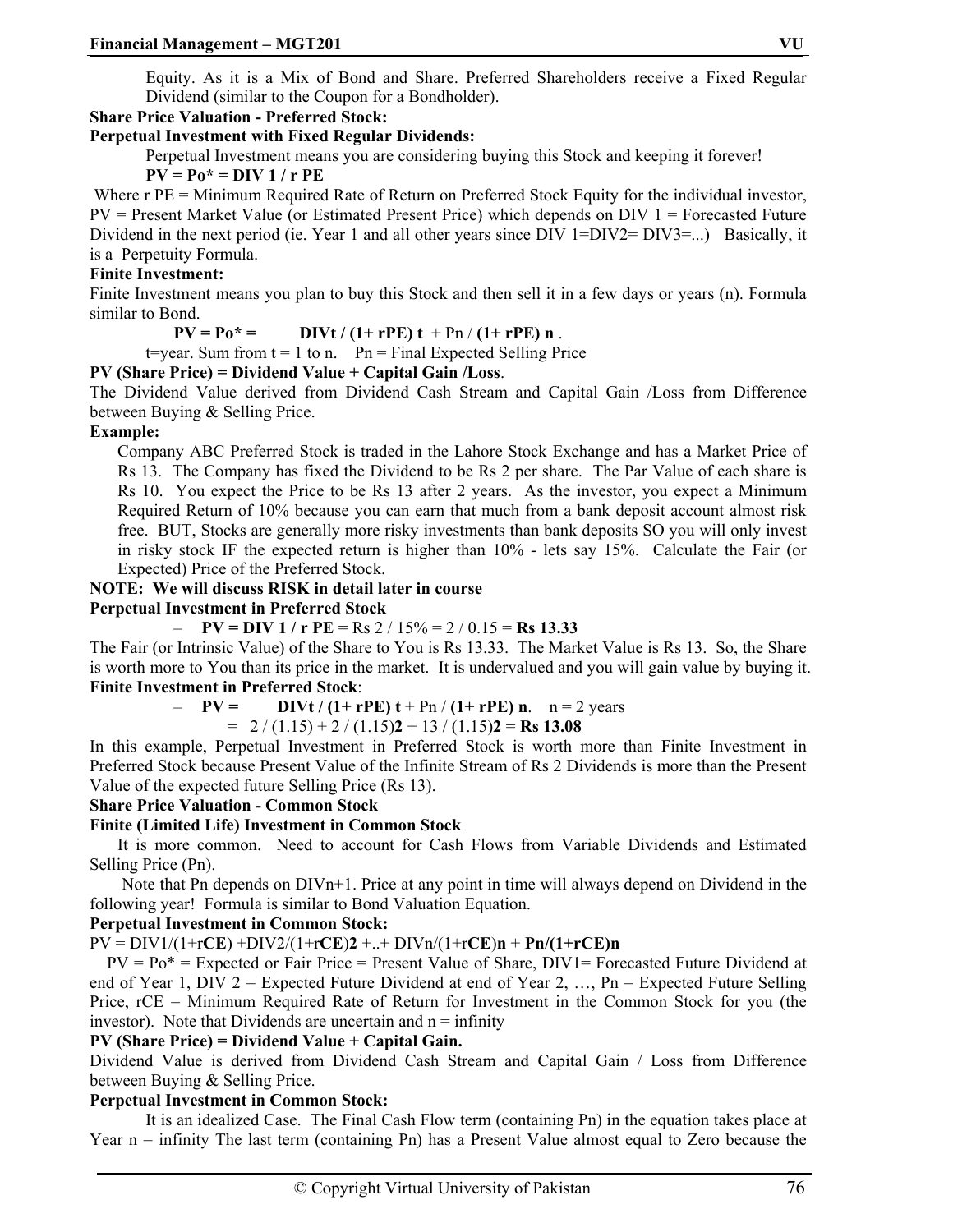**Discount Factor (1+rE)n** in the denominator becomes very large when n=infinity. So, you can ignore the Last Cash Flow terms taking place at Year n.

**Simplified Formula** (Pn term removed from the equation for large investment durations i.e.  $n =$ infinity):

 $PV = DIV1/(1 + rE) + DIV2/(1 + rE)2 + ... DIVn/(1 + rE)n$ 

 $=$  **DIVt** / (1+ rE) t.  $t =$  year. Sum from  $t = 1$  to n

This Equation is still impractical because need to forecast Dividends for every year forever!! **Example:**

The Common Stock of Company ABC is being traded in the Islamabad Stock Market. Its Market Price is Rs.13. You study Company ABC's Annual Report, Balance Sheet, Income Statement, and Cash Flow Statement and you forecast the future Dividends to be Rs 2 in the first year and Rs 4 in the second year. You forecast the Market Price to be Rs 13 after 2 years. The Par Value of each share is Rs 10. The Risk Free Return is 10% pa. Your expected Minimum Required Return from the high-risk Common Stock of ABC is **20%.** Calculate the Fair (or Expected) Price of the Common Stock

**Common Stock Valuation (Risky Investment: rCE= 20%)** 

 $1<sup>st</sup>$  year will be Rs.2 and dividend in  $2<sup>nd</sup>$  year will be Rs.4 assume risk free rate of return is 10% and high rate of return to be required is 20%again this 20% is higher than 10% in a country .and this 20% minimum required rate of return is higher than the preferred stock required by that company is 15 % .this is because common stock is considered more risky than preferred stock and bank deposit in a country .let's calculate the value of common stock for company ABC we will use our old present value formula for finite investment :

 $PV=2/12+4/(1.2)2+1.3/(1.2)2$ 

Finite Investment for 2 Years:  $PV = 2/1.2 + 4 / (1.2)2 + 13 / (1.2)2 = Rs 13.47$ 

This is estimated price for  $2<sup>nd</sup>$  year investment based on forecasted dividend let's see the long term investment use present value formula about which we talked earlier on

Perpetual Investment: PV =??

We can not determine it because we don't have Dividend forecast data for every year forever!! We need to use Models for approximating future Dividends Cash Flow Stream:

Zero Growth Model

Constant Growth Model

We will discuss about these in the next lecture.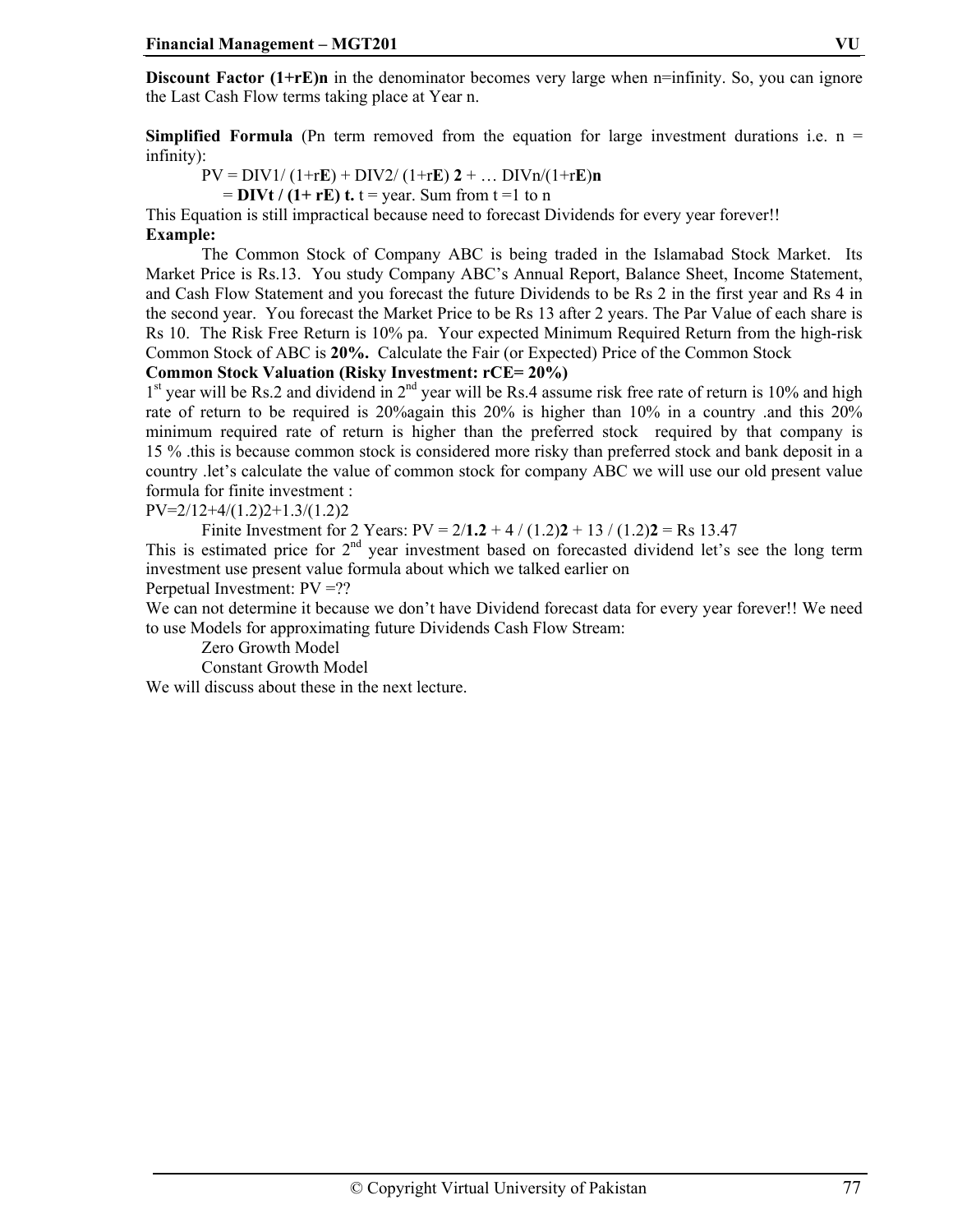## **COMMON STOCK PRICING AND DIVIDEND GROWTH MODELS**

## **Learning Objectives:**

After going through this lecture, you would be able to have an understanding of the following topics

## • **Common Stock pricing**

## • **Dividend Growth Models**

In this lecture, we continue our discussion on the topic of stock price valuation.

In previous lecture, we have discussed that there are two types of Shares (or Stocks or Equity Securities)

## **1. Preferred Stock:**

These stocks have regular Constant / Fixed Future Dividends Certain for the Preferred Shareholders. Use old Perpetuity Cash Flow Pattern and formulas to estimate theoretical Fair Stock Price.

## **2. Common Stock:**

Theses stocks have variable future dividends expected by the common shareholders. Use Zero & Constant Growth Models to simplify future Dividend forecasts in estimated Theoretical Stock Price (or PV) equation. There dividend depend upon the income earned by the company and also upon the management decision regarding the dividend declaration.

Both stocks represent ownership of Real Assets in Company.

Dividends are the Shareholder's portion of the Distributed Net Income. The value of direct securities (piece of paper) derived from the cash flows generated from the underlying real assets.

## There are two types of **Investment Time Horizons**

## **1. Finite Investment**:

In this duration of our investment is limited. Cash inflow from Forecasted Selling Price must be taken into account in price estimate.

## 2. **Perpetual Investment:**

It is very long term horizon for long term investment. It is Perpetual so Forecasted Selling Price not significant and can be eliminated. If you are planning to buy and hold the share for 20 or 30 years then you can consider it as a long term assets. Similarly, an investment in the share for the period of one or two years

Value of a Share (which is a Direct Claim Security) can be estimated based on the Cash Flows that is generates. A Share generates Cash Dividends just like a Real Asset Project generates Cash Income.

The Formulas for the theoretical price valuation vary depending upon the time horizon. As in previous lectures the formula for preferred shares varies depending on whether your time horizon is finite or perpetual.

Let us compare both common shares and preferred shares with the help of numerical example.

## **Example:**

Company ABC has issued 2 Types of Shares (both of Par Value  $=$  Rs 10) and you are considering Investing in both shares for 2 years because you think the price will rise to Rs 13 by then. The Market Risk Free Return (Opportunity cost) is 10% pa.

#### **ABC Preferred Shares:**

Dividend Fixed by the Company at Rs 2 per share per year. Your required rate of return for the risky preferred shares is 15%. This is the rate of return that you expect to get if you take risk of investing the money in preferred shares. Preferred shares are considered to be more risky then the deposit in the bank. So, our required rate of return in case of preferred stock should be higher then 10%. **ABC Common Shares:**

Dividend varies. After analyzing the Company's Annual Report, Balance Sheet, Income & Cash Flow Statements, you forecast the future Dividends to be Rs 2 in the first year and Rs 4 in the second year. The required rate of return does not have to be identical to the required rate of return on preferred shares. As, there is no guarantying you a fixed rate of return on common shares. Your required rate of return for the more risky common shares is 20% pa. Finally, based upon the analysis of financial statements of the company you expect that the price of share will rise to Rs. 13 after 2 years. You planned to look at different investment cases you are interested in estimating what the theoretical market price of this share should be if you invest perpetually and you are also interested in the price of the share

Lesson 17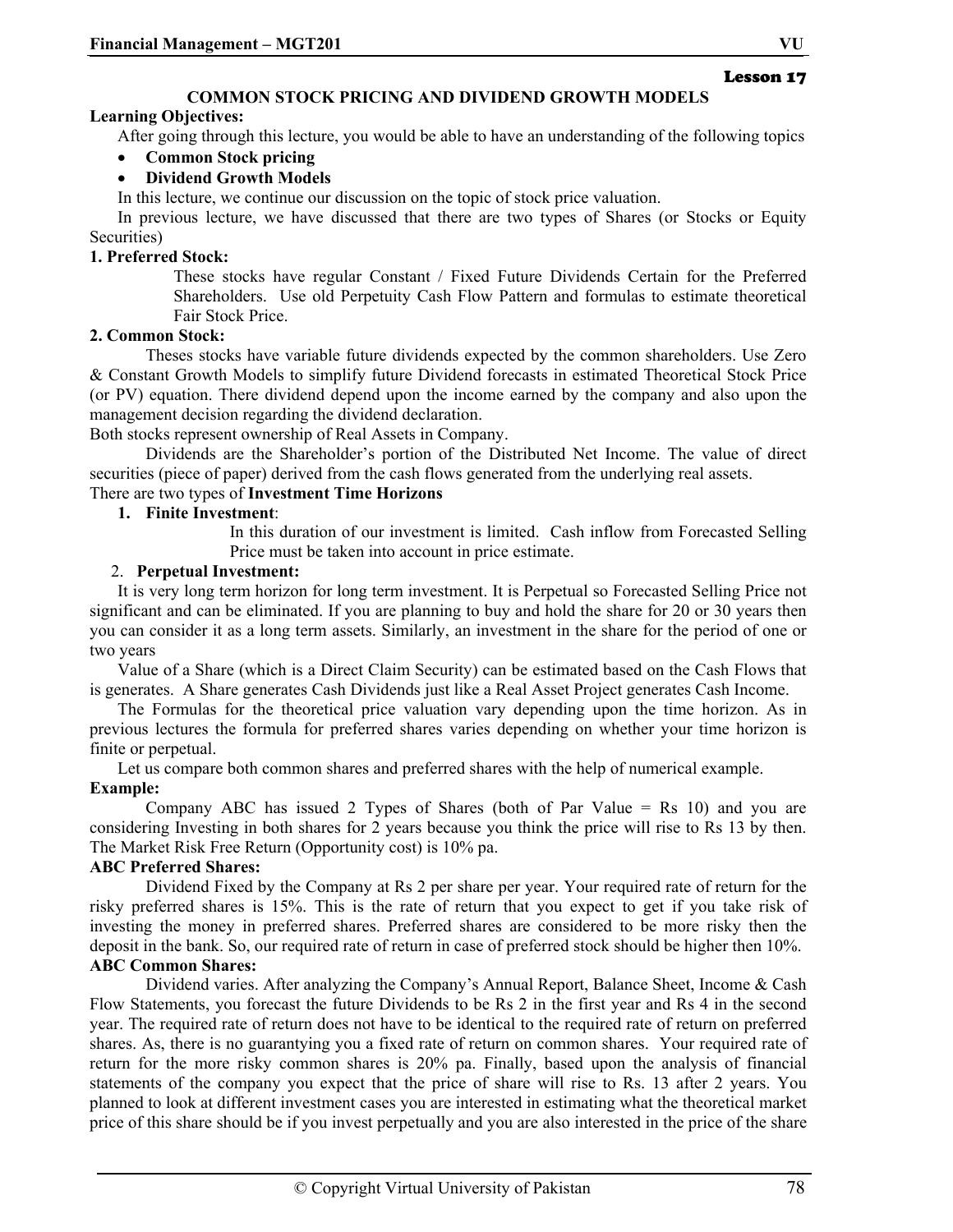if you invested for a short period time. So, for the case of preferred stock, we calculate the expected market price for long term investment would be.

## **Solution:**

**Preferred Stock** (Risky Investment: r**PE**= 15% > 10%=risk free) Perpetual: PV = DIV1/ r**PE** = 2 / 15% = 2/**0.15** = Rs 13.33 Now in case of finite investment 2 Year (Finite): PV=2**/1.15**+ 2/ (1.15)**2** +**13**/ (1.15)**2** =Rs 13.08

## **Common Stock Valuation** (More Risky Investment: r**CE**= 20%)

Perpetual Investment:  $PV = ?$  We don't have enough Dividend forecast data in order to calculate the value for 20 or 30 years from now. We discuss the solution of this problem later in the lecture .Here  $1.2 = (1+20\%)$ . We use Rs 13 because we expect to sell these shares for Rs.13 after 2 Years.

2 Year (Finite): PV =2/**1.2** + 4/ (1.2)**2** +**13**/(1.2)**2** = Rs 13.47

#### **Interpretation:**

 In our example, Common Stock has higher Intrinsic Present Value or Fair Value (or Estimated Market Price) than Preferred Stock because Common Stock offers higher expected Dividends which more than compensates for the higher risk of the common stock. We discuss this in detail when we study the topic of Risk and Return.

#### **Share Values:**

#### **Fair Value VS Market Price**

#### **Fair Value**:

It is estimated from PV Equation. We calculate this from NPV equation based on a required rate of return as the discount rate or r in the equation. This is very important to understand because the ROR is our personal ROR and its value varies depending on the investor who is doing the calculation. Every person has a different Risk Profile. Therefore, Fair Value varies depending on the investor who is doing the calculation and his/her Personal Required Return.

#### **Market Price**:

It is actual price at which it is bought or sold. It is determined by Share's Demand/Supply & Investor Perceptions & Psychology about the company behind the share. Market Price is almost identical for everyone.

In **Efficient Markets** where investors have almost equal information, Fair Value will basically match Market Price. But, temporarily they can differ. Then what happens? Usually, you think that whether the price of the thing purchased by you have that much price or not. Similar question will be asked in share trading

If **Market Price < Fair Value:** then Stock is under valued by the Market. It is a bargain and investors will rush to buy it. Therefore, Share's Demand will rise and Market Price will rise to match the Fair Value. Dynamic Equilibrium.

If **Market Price > Fair Value** then Stock is Over Valued

#### **Share Price Valuation -Perpetual Investment in Common Stock:**

#### **Perpetual Investment in Common Stock**

The PV Formula would require us to make Dividends Forecast for every year in future. Which is not feasible for us? Therefore, we can not use the old version of PV formula. We use 2 approaches to solve this problem.

#### **Zero Growth Dividends Model:**

 In this we assume Perpetual Dividends at Zero Growth i.e. Constant Perpetual Dividends. Similar to Preferred Stock Valuation Formula i.e.  $DIV1 = DIV2 = DIV3$  In this method the simplification we made is this

In this there is a Fixed Regular Dividends Cash Flow Stream for every year in future.

This is very simple method as the dividend for first year and the last year remains identical. It is a simple perpetuity model. Therefore we use **Perpetuity Formula**. Which is Similar to Preferred Stocks (Perpetual Investment) except Preferred Dividends (which are declared by the Company) not same as Common Stock Dividends (which are estimated).

The Formula for common stock

**PV = Po\*=** DIV1 / (1+ rCE) + DIV1 / (1+ rCE) 2 + DIV1 / (1+ rCE) 3 + ... +...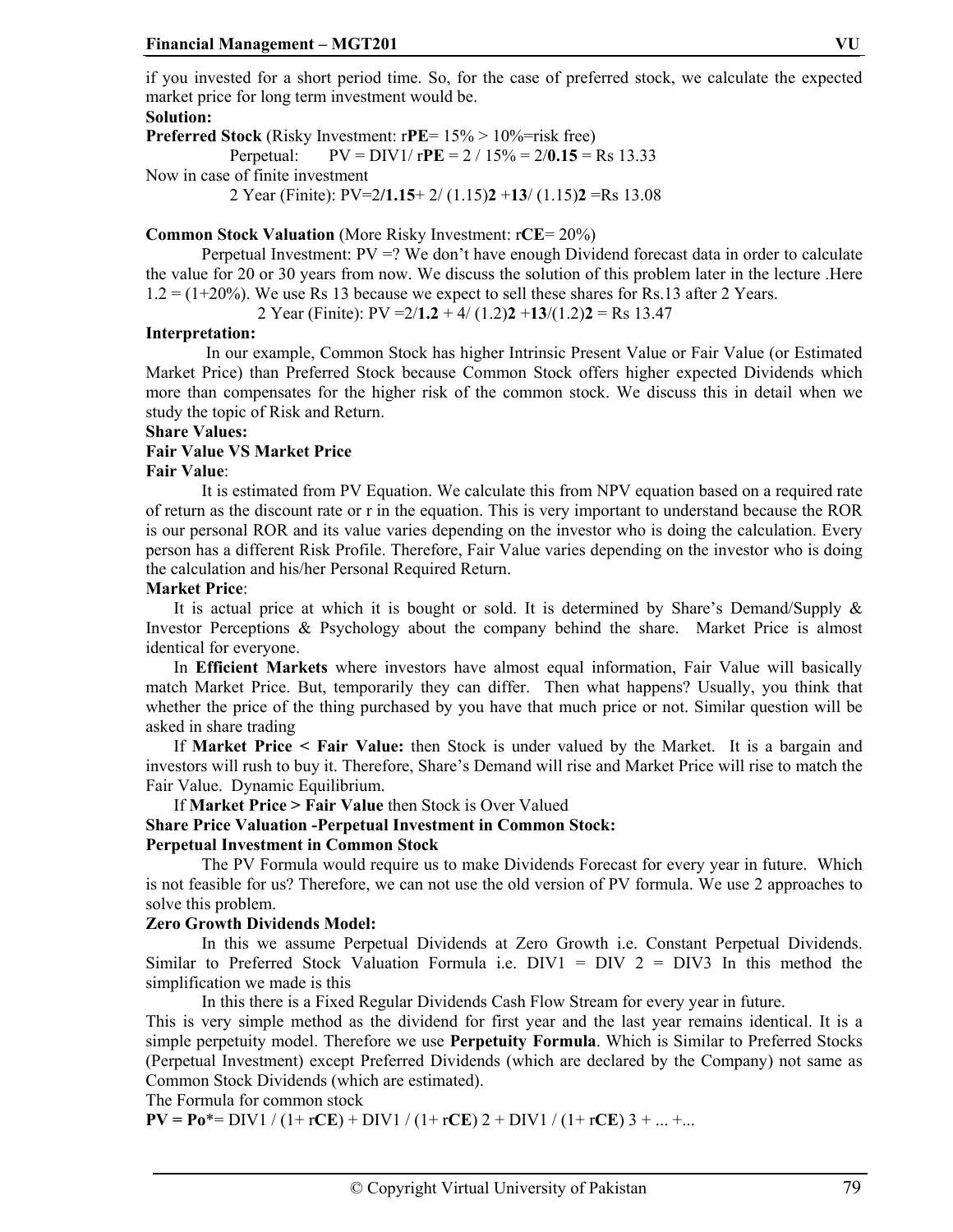## = **DIV 1 / rCE**.

Po\* is the Expected (Theoretical) Present Price. The Price depends on DIV1 which is the Expected Future Dividend for Year 1 (and all other years in future).There is difference in case of common stock & preferred stock. In common stock we assume the constant growth but in preferred stock the company has assured the preferred stockholder that he will get fixed rate of dividend.

## **Constant Growth Dividends Model:**

In this, we need only to forecast the next year dividend and assume constant dividends Growth at Inflationary Growth Rate "g" which equals 5 - 10% pa (depending on country).

DIV**t**+1 = DIV**t** x  $(1 + g)$ **t.**  $t =$  time in years i.e. If  $g = 10\%$ 

Dividends Cash Flow Stream grows according to the Discrete Compound Growth Formula

 $\text{DIVt+1} = \text{DIVt} x (1 + g) t.$ 

 $t =$  time in years.

So if you have estimated the present Dividend (DIVo) or the next year's Dividend (DIV1) then you can estimate all future dividends using this formula. In this, the trick is how to pick the right growth rate. Generally, we pick the rate of growth of inflation. As common stock holders we assume that the dividends are continue to grow at constant rate which is equal to rate of growth of inflation. If inflation rate is 10% then the dividend will grow at 10%.you have dividend of Rs 10 in first year then you will have dividend of Rs 10 plus 10% of Rs 10 which is equal to Rs.11.

## **Estimate Growth Rate = "g" using:**

1. Financial Statements (calculate Dividends' growth rate)

2. Inflationary Growth Rate of Economy (say 5 - 10% pa)

## **Formula:**

## **PV = Po\* =DIV1 (1+g) /(1+ rCE )** +**DIV1 (1+g)2 / (1+ rCE )2** + **DIV 1 (1+g)3 / (1+ rCE )3** + ...

 $=$  **DIV** 1 / (rCE - g)

DIVI= dividend for first year

In this we can derive the answer as sum of geometric series. Growing Perpetuity formula.

## **Example:**

You are considering making a very long term investment in the common stock of Company ABC. Your Required Return on the investment (based on risk) is 20% (rCE). The present Dividend offered by Company ABC is Rs 4. Par Value is Rs 10.

Dividend Yield Pricing for Common Stock under Perpetual Investment

## **Zero Growth Model Pricing**

 $PV = Po^* = DIV1 / rCE = 4 / 0.20 = Rs 20$ 

## **Constant Growth Model Pricing (assume g=10%)**

 $PV = Po^* = DIV1 / (rCE - g) = 4 / (0.2 - 0.1) = Rs 40$ 

## **Interpretation of Result**:

Constant Growth Pricing gives a higher Estimate of Present Price because it assumes perpetual 10% compounded growth in dividends forever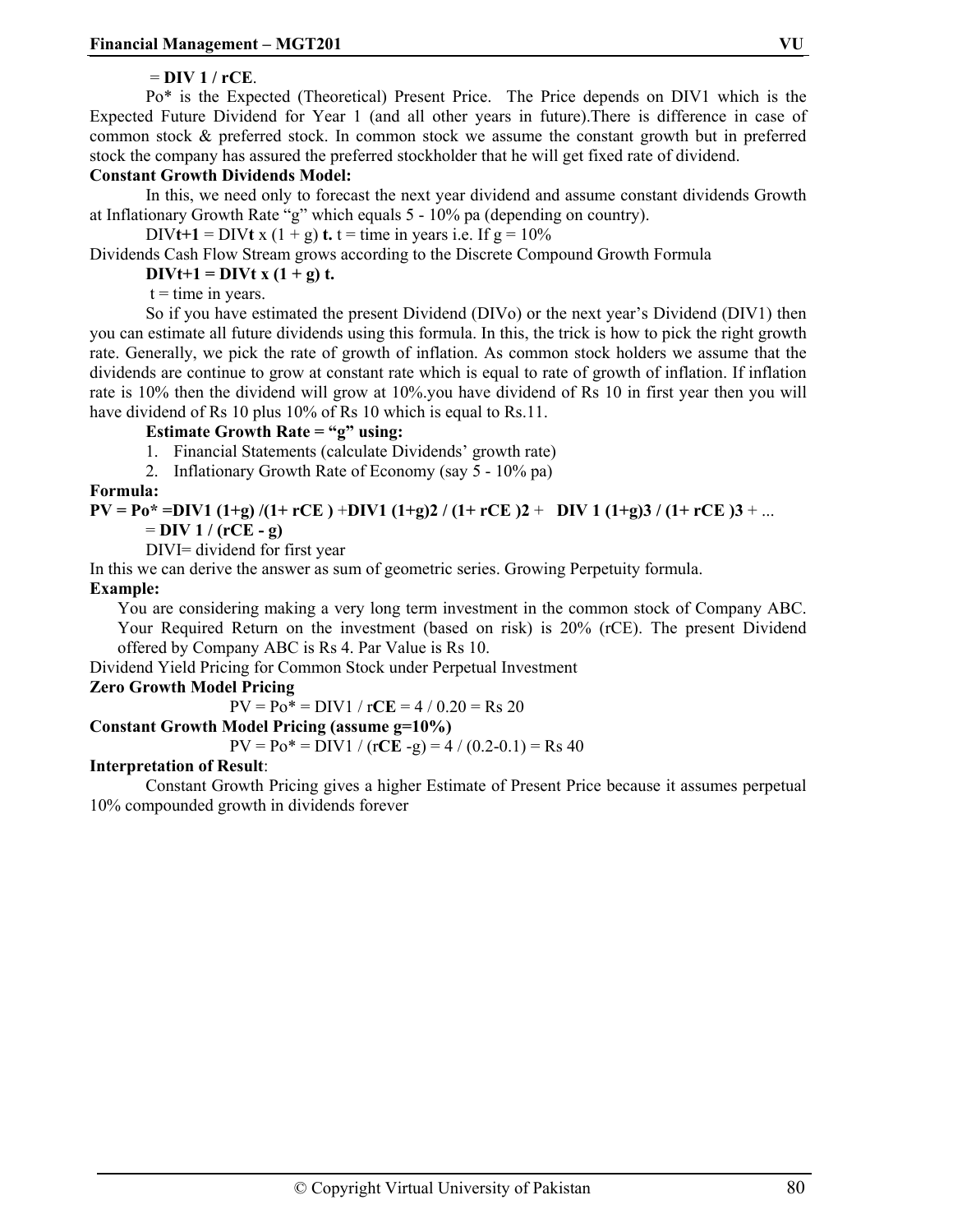## **COMMON STOCKS – RATE OF RETURN AND EPS PRICING MODEL**

## **Learning Objectives:**

After going through this lecture, you would be able to have an understanding of the following topics

## • **Common Stocks – Rate of Return**

## • **EPS Pricing Model**

In this lecture, we will continue our discussion on share price valuation and we discuss the common stock valuation in case of long term or perpetual investment.

First, we review what we have studied in the previous lecture. We have discussed 2 approaches of perpetual common stock valuation.

## **1. Zero growth :**

In this we assume zero growth in dividends and our formula is

## $Po*=DIV1 / r_{CE}$  ( $Po*$  is being estimated).

## **2. Constant growth rate:**

 In this we assume that dividend is growing at constant growth rate (inflationary rate).we can also use accounting data to calculate **'g'**.

## **g= plowback ratio x ROE.**

In this particular case of constant growth model the formula for estimation of fair price is

## **Po\*= DI V1/ (rCE -g)**

Now, we have studied about estimating the fair price of the common shares under a very long term investment but it is equally important to know the Required rate of Return (ROR).

In capital budgeting criterion, we have mentioned that we have to look both NPV as well as IRR.NPV is the price or value of the asset or security and IRR is the measure of the rate of return of a particular asset or project. So, we have to compute both NPV and IRR. Similarly, for the case of direct claim securities like share we can use the same equation and we can rearrange them for the required rate of return which is equal to **rCE**

The Estimated Required Rate of Return for Investment in Common Equity (r**CE**) can be calculated by re-arranging the same equation:

## **Dividends Pricing Models:**

**Zero Growth:** Po\*=DIV1 / rCE (Po\* is being estimated) **rCE\*= DIV1 / Po (rCE\* is being estimated)** 

Similarly,

**Constant Growth:** Po\*= DI V1/ (r**CE** -g)

 $rCE^* = (DIV 1 / Po) + q$ 

 **Div Yield Cap.Gain Yield** 

This particular formula the way it is mentioned above is known as **Gordon's formula and we use this formula to calculate the required rate of return.** 

**Gordon's Formula:** Estimated Fair Present Price (or Present Value) of Share calculated using Forecasted Future Cash Flows of Dividend Payouts to Shareholders and their growth  $rCE^* = (DIV 1 / Po) + g$ 

In this the first part

(DIV 1 / Po) is the dividend yield

g is the Capital gain yield.

The reason we use these terms is that basically  $(DIV 1 / Po)$  is the fraction of the present price which represents by the dividends.

g the capital gain yields is simply the lumped measure of expected increase in dividend that you expect in the dividend over the life of the asset.

Now, if you see the formulas of stock valuation that we have discussed up till now. These formulas have used forecasted dividends and that is why we called these formula dividend yield approach to find the price. We have use dividends as a direct measure of cash flows that a stock holder receives from the security.

We mentioned that we will calculate value of an asset or security based on cash flows it will generates in the future. Any working asset can be valued based on its future cash flows.

So we began valuing shares based on dividend income that a share holder's receives. There is another approach for valuing shares.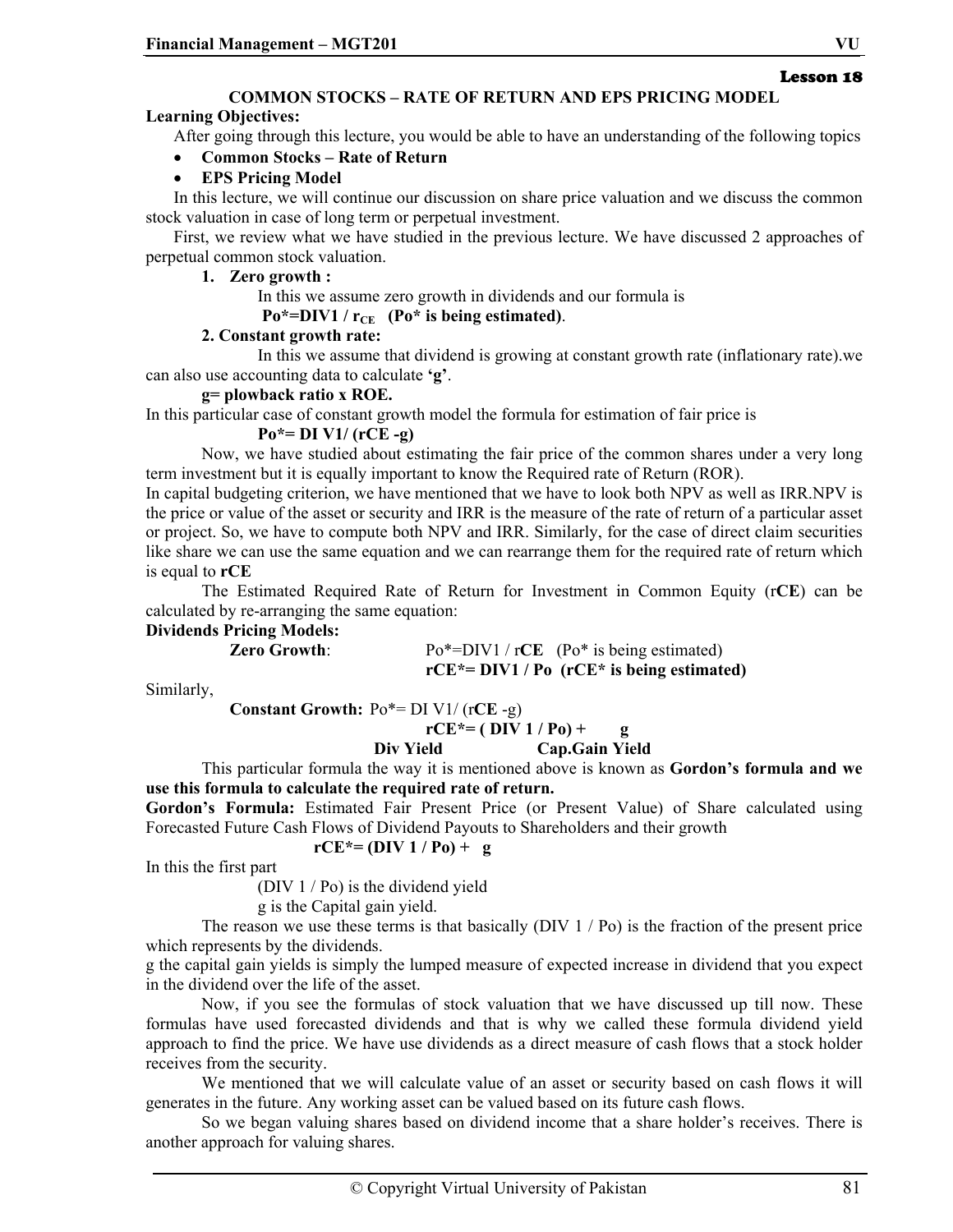## **Earnings per Share (EPS) Pricing Model:**

In this our perspective is not the direct cash flows generated by the shares rather we value the shares based on cash flows that are generated by the company whose share we are taking. In other words, Estimated Fair Present Price of Share calculated based on Forecasted Future Cash Flows of Company's Earnings and growth from Ploughed Back Reinvestments (from Retained Earnings). We can do that because it is mentioned earlier that for direct claim securities like bond and stocks the value of security can be calculated from the cash flows of underlying assets. For share the underlying assets are the assets of the company and the cash flows generated by the assets of the company.

# **COMMON STOCK PRICING APPROACHES**



That is the logic behind the EPS approach. Now, let's see the EPS approach to calculate the price of the share.

## **EPS Approach:**

In EPS approach, we estimate the price of common stock under very long term investment. EPS Stock Price Estimation Formula

## **PV = Po\* = EPS 1 / rCE + PVGO**

**Po** = Estimated Present Fair Price,

**EPS 1** = Forecasted Earnings per Share in the next year (i.e. Year 1),

 $rCE$  = Required Rate of Return on Investment in Common Stock Equity.

**PVGO** = Present Value of Growth Opportunities. It means the Present Value of Potential Growth in Business from Reinvestments in New Positive NPV Projects and Investments. PVGO is perpetuity formula.

The formula is

 **PVGO = NPV 1 / (rCE - g) = [-Io + (C/rCE)] / (rCE -g)**

In this PVGO Model: Constant Growth "g". It is the growth in NPV of new Reinvestment Projects (or Investment).**g= plowback x ROE** 

Perpetual Net Cash Flows (C) from each Project (or reinvestment).

## **Io = Value of Reinvestment (Not paid to share holders)**

 **= Pb x EPS** 

Where  $Pb = Plough back = 1 - Payout ratio$ 

Payout ration  $=$  (DIV/EPS) and

**EPS Earnings per Share=** (NI - DIV) / # Shares of Common Stock Outstanding

Where  $NI = Net$  Income from P/L Statement and  $DIV = Dividend$ ,  $RE1 = RE0 + NI1 + DIV1$ 

ROE = Net income /# Shares of Common Stock Outstanding.

Now when we look at the detailed method of calculating the NPV you will see that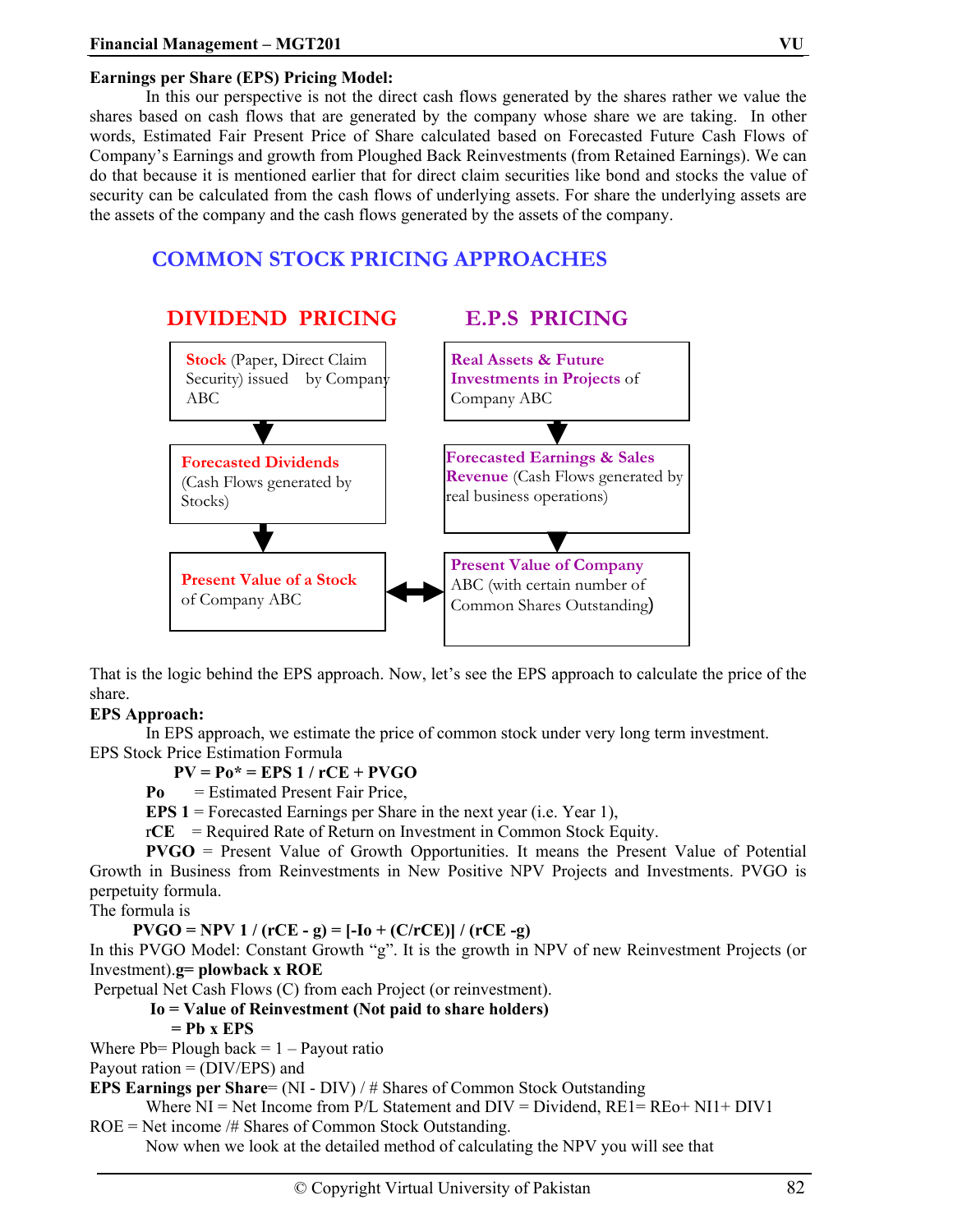## **NPV 1 = [-Io + (C/rCE)] / (rCE -g)**

If we compare it with the traditional NPV formula

-Io = Value of initial investment

 $(C/rcE)$  = present value formula for perpetuities where you assume that you are generating the net cash inflow of C every year.

**C = Forecasted Net Cash Inflow from Reinvestment** = Io x ROE

Where  $ROE = Return$  on Equity = NI / Book Equity of Common Stock Outstanding

In the EPS approach, in calculating the fair price of the common stock our conceptual logic was we calculate the value of the piece of paper based upon the cash flows the real company generated. We do this because the value of direct claim securities can be calculated form the underlying assets.

In EPS approach, we talk abut the company and the cash flows that the company generates but in the case of dividends approach , we are talking about the cash flows directly generated from the piece of paper(i.e. dividends).

The PVGO in EPS approach formula is different from 'g'.

'g' it is the growth rate in dividends

PVGO is potential growth in the value of the business from the future investments in new projects. The basic model we used to estimate this present value of the company which is coming from investment in the future projects with +ve NPV is that we assume that the company saves their part of the net income in the form of retained earning every year. So, in this particular model we are assuming that these retained earning is invested in projects that will yield +ve NPV each year and the cash flows are constant. It also assumes that NPV from investment that a company makes in new projects grows at constant growth rate 'g' perpetually.

## **Example:**

The Common Stock of Company ABC is trading in the Islamabad Stock Exchange at a market price of Rs 105. You are considering investing in it so you study the company's Annual Report, Financial Statements, and make some forecasts. The Data is as follows:

Forecasted Dividend Next Year = Rs 10

Expected Dividend Growth  $= 10\%$  pa

Forecasted Earnings per Share = Rs 12

Your Required Return on Investment in ABC Common Stock = 20% pa.

Compute the Estimated Present Fair Price of Company ABC's Common Stock.

## **Dividend Pricing (Gordon's) Approach:**

 $PV = Po^* = DIV1 / (rCE - g)$ 

 $= 10 / (20\% - 10\%) = 10/0.10$ 

= Rs 100 (Estimated Fair Price is less than Market Price of Rs 110 so share is **overvalued** in the Market)

## **Earnings Per Share (EPS) Pricing Model**

 $- PV = Po^* = EPS$  1/ rCE + PVGO **EPS 1 /**  $rCE = 12 / 0.20 = Rs 60$  $PVGO = NPV1 / (rCE - g) = [-Io+(c/ rCE)] / (rCE - g)$  $= [-(\text{PbxEPS}) + (\text{loxROE}/\text{rCE})]/(\text{rCE} - \text{g})$  $= [-(1/6 \times 12) + (2 \times 6/10 / 0.20)] / (0.20 - 0.10)$  $=$  [-2 + 6] / 0.10 = Rs 40  $Pb = 1 - Payout = 1 - DIV / EPS = 1 - 10/12 = 1/6$  $g = Pb \times ROE = 10\% = 1/10$  So ROE = 6/10

 $PV = Rs 60 + Rs 40 = Rs 100$  (Same as Dividend Approach). EPS Approach shows that 40% (i.e. Rs 40 out of Rs 100) of the Value is Growth Based (i.e. PVGO) – **Growth Stock:**

It is growth share where the value of the share is determined by the potential of this company to grow its business as oppose to company which have low growth rate.

Particularly, for IT internet companies where we expect a high rate of growth for he business the PVGO term is large percent of the price of the share.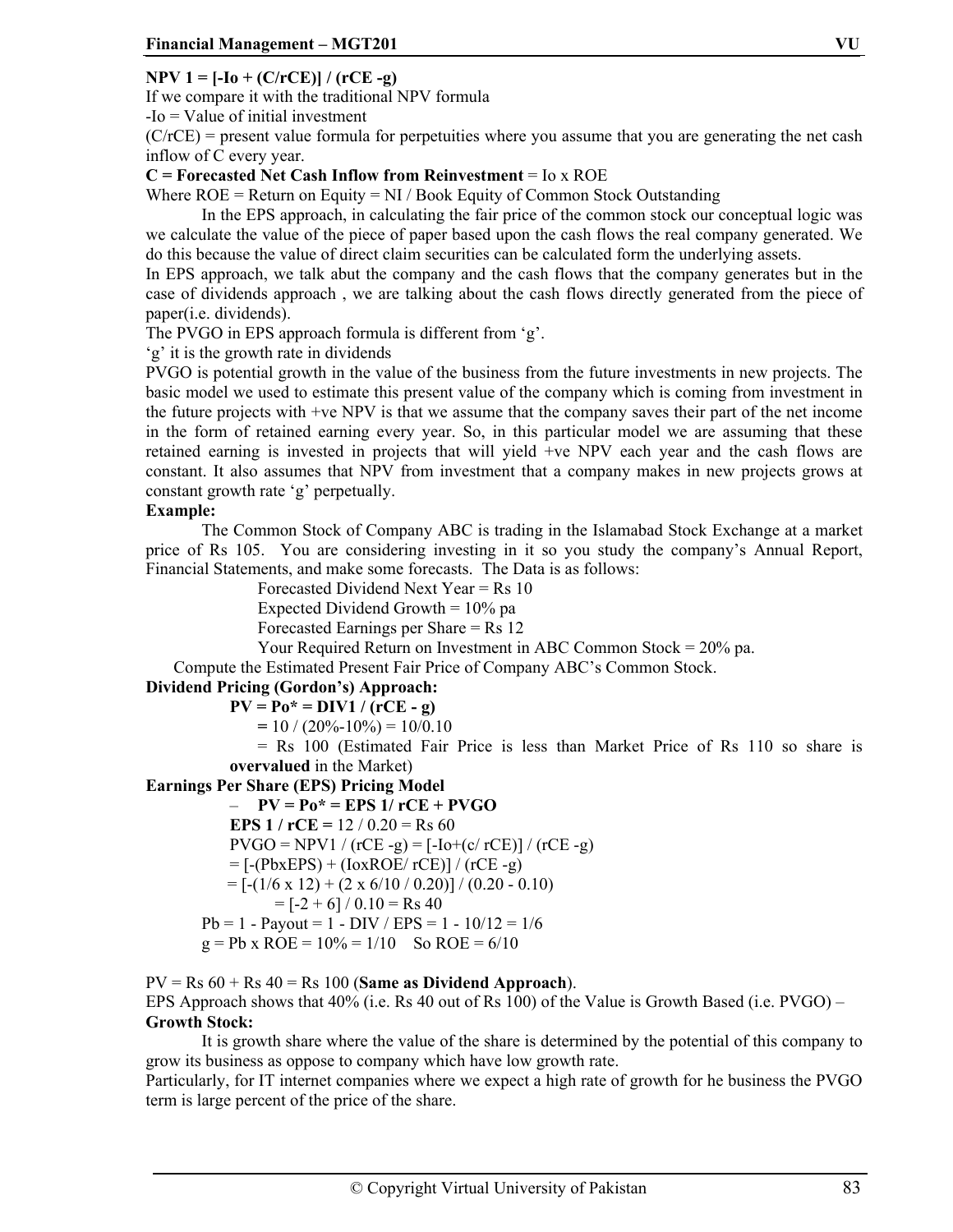# Lesson 19

## **INTRODUCTION TO RISK, RISK AND RETURN FOR A SINGLE STOCK INVESTMENT Learning Objectives:**

After going through this lecture, you would be able to have an understanding of the following topics

## • **Introduction to Risk**

## • **Risk and Return for Single Stock Investment**

Before discussing this important topic we should go through the area of finance which we have studied up till now.

## **Part I (Introduction and Capital budgeting)**

FM Markets, Concepts, Definitions Review of Accounting Interest Rate Theory & Calculations Investment Decisions: NPV (Valuation), IRR, Payback Capital Budgeting: NPV & DCF Capital Rationing (Budgeting for Real Assets)

## **Part II (Securities Valuation)**

Valuation of Stocks & Bonds (Direct Claim Securities)

The Chapter 4 and 5 of text book cover the topics of risk and return. It is the fundamental concept to understand the topics of portfolio theory and Capital Asset pricing model (CAPM).In the previous lectures, we are ignoring the origin of required rate of return.

## **Risk:**

Chinese Definition of Risk:

It is defined as the combination of danger and opportunity. Risk is the combination of both. When we talk about risk with the reference to the investment we are talking about risk in term of the uncertainty in outcome of our investment. We are talking about the variability, spread, or volatility that can take place in the expected future Value (Cash Flows) or Returns. For example, we are asking ourselves if we invest Rs 1,000 for buying a share today then what will be the price of the share one year from now. There is no guarantee about the price of the share after one year therefore there is an uncertainty or risk we are taking because we do not know the final outcome. So, the difference or variation in the possible outcomes of a particular investment also represents the risky ness of a particular investment.

As we have studied earlier that there are two major categories of assets

1 Real Physical Assets 2 .Financial Assets (Stock & bonds)

Risk can be understood with reference to the uncertainty of Future Cash Flows produced by Assets (Physical & Financial Securities). Businesses make forecasts based on certain assumptions which we have discussed in lecture 5 of your course. These forecasts are not 100% accurate and there is uncertainty in the possible outcome. The actual cash flows one or five years from now may be very different from the forecasted and this to represent risk. When we talk about risk in investing in direct claim securities then we need to keep in mind the distinction between Stand Alone Risk (or Single Investment Risk) as oppose to market or Portfolio Risk (or Collection of Investments Risk).which is a risk of particular investment compare to other investments you have made. In Portfolio risk we are interested in overall risk of entire collection of investments that made by the company. We will study this topic in the next lectures.

In case of portfolio risk we can further made distinction between Diversifiable Risk and Market risk

**Diversifiable Risk:** random risk specific to one company, can be virtually eliminated.

**Market Risk:** It is defined as uncertainty caused by broad movement in market or economy. More significant.

## **Causes of Risk:**

 These can be Company-Specific or General. It may be because of Cash Losses from operations or poor financial management of the company. This is one possibility but the real question is that why these losses occurred. One of the reasons for the losses might be the company's Debt, Inflation, Economy, Politics, War or Fate. Final analysis of risk is that it is a game of fate or chance.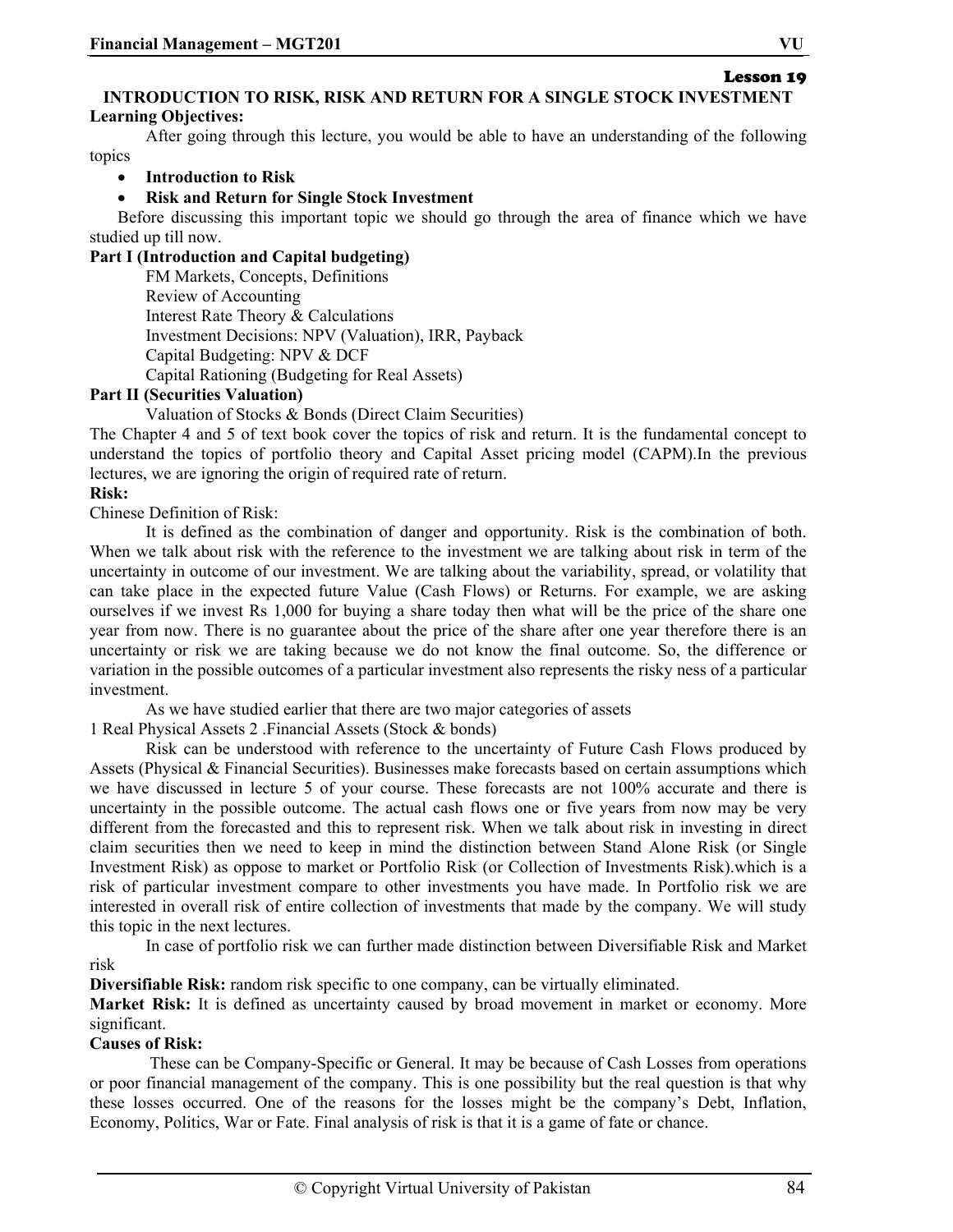## **Measurement of Risk:**

It is important to attach different numbers to the risk so that we can rank different investments. Risk is measured in terms of the standard deviation or variance. You have studied these terms in the statistics. Risk is still quite subjective even after the numbers you have calculated after standard deviation. The reason is that you have to keep in mind what kind of risk you are talking about. Are you

Stand Alone Risk or Portfolio Risk?

Market Risk or Diversifiable Risk?

Stock Price Risk or Earnings Risk?

Another important thing is Time Horizon for which you are measuring the risk. Are you investing in Stocks over 1 Year or over 30 Years?

The level of risk might change as time period of the investment change.

## **Fundamental Rule of Risk & Return:**

This rule can be summed up in saying that No Pain - No Gain. Investors will not take on additional Market Risk unless they expect to receive additional Return which is common sense and quite logical. Most investors are Risk Averse. Another important principle that one should to keep in mind is Diversification.

#### **Diversification:**

It states that don't put all your eggs in one basket. Diversification can reduce risk. By spreading your money across many different Investments, Markets, Industries, Countries you can avoid the weakness of each. Make sure that they are Uncorrelated so that they don't suffer from the same bad news. Due to certain change in the interest rates some of the investments in your portfolio may go up and the others go downward.

#### **Every Day Examples of Risk-Return Pairs:**

|           |                                      | <b>Risk Level</b> | Return   |
|-----------|--------------------------------------|-------------------|----------|
| $\bullet$ | Climbing Mount K2                    | High              | ??       |
|           | Gambling on Cricket Matches          | High              | High     |
| $\bullet$ | Oil drilling in Badin Block          | High              | High     |
| $\bullet$ | Satta / Speculation in Shares        | High              | Med-High |
| $\bullet$ | <b>Construction Commercial Plaza</b> | Medium            | High     |
| $\bullet$ | Investing "Blue Chip" Stocks         | Medium            | Medium   |
| $\bullet$ | Crossing Road at Peak Traffic        | Medium            | ??       |
| $\bullet$ | Investing TFC's                      | Med-Low           | Low      |
| $\bullet$ | Depositing Money in Bank A/c         | Low               | Low      |
|           | Investing in T-Bills                 | Low               | Low      |

Before taking about the risk we first see the different possible outcomes of a particular investment by analyzing the expected return. It is mentioned earlier that once we have an idea of the variation then we can measure the risk of that investment.

#### **Range of Possible Outcomes, Expected Return:**

Overall Return on Stock = Dividend Yield + Capital Gains Yield (Gordon's Formula) Simply, Return is proportional to Capital Gain which is proportional to Selling Price. We can use Forecasted Selling Price as measure of Return. The wider the range of Possible Outcomes that can occur, the greater the Risk

The chance that a future event will actually occur is measured using Probability

## Expected  $ROR = < r> =$  pi ri

Where pi represents the Probability of Outcome "i" taking place and ri represents the Rate of Return (ROR) if Outcome "i" takes place. The Probability gives weight age to the return. The Expected or Most Likely ROR is the SUM of the weighted returns for ALL possible Outcomes.

Now let us take a look of case of investing in the share of the particular company.

Suppose you are deciding whether to invest in the Stock of Company ABC. You're not sure because the Future or Forecasted Price of the Stock after 1 year could reach any one of 3 Possible Values (or Outcomes). Before you can estimate the most likely or Mean or Expected Future Price, you need to guess the Probability of Each Possible Outcome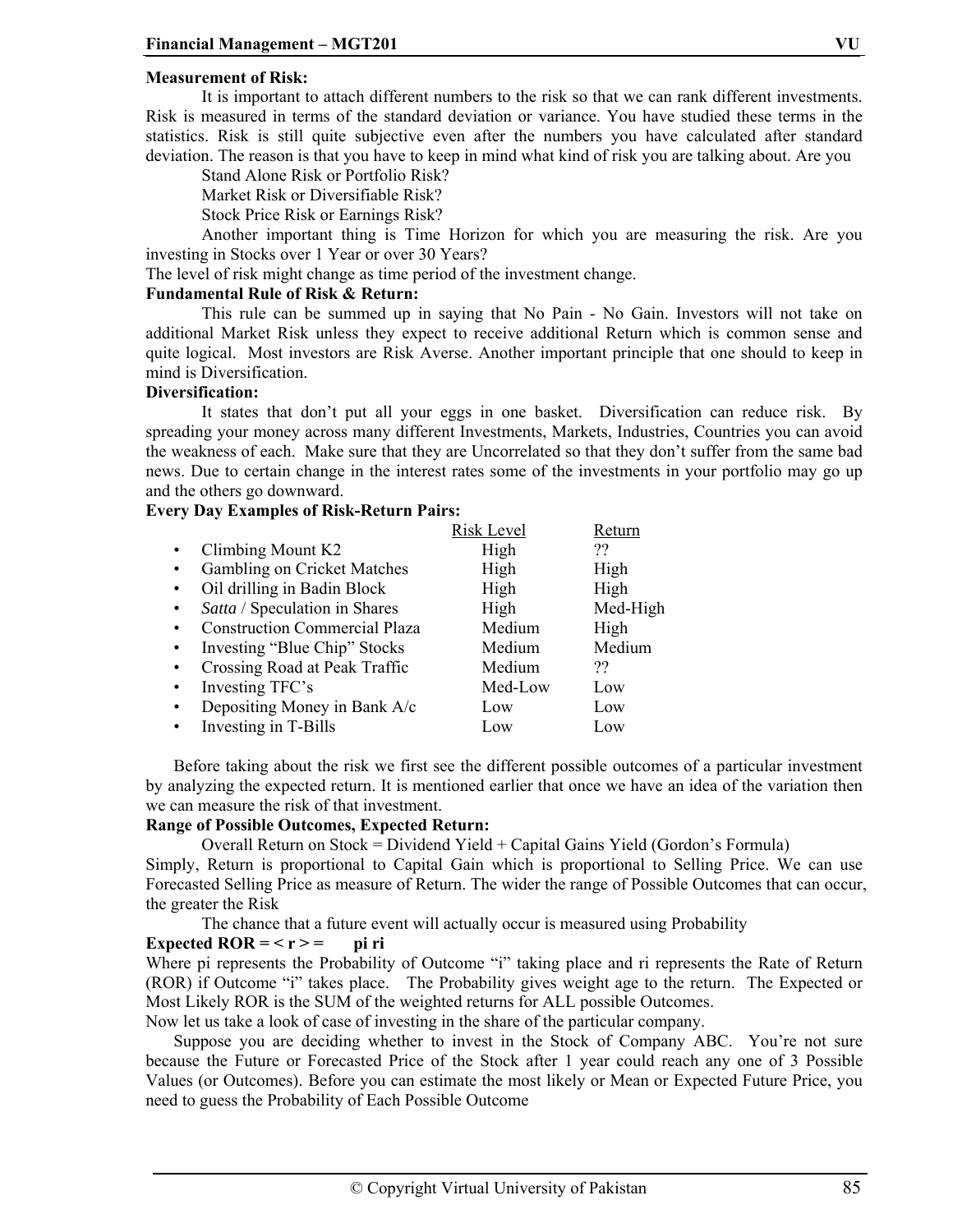## **Financial Management – MGT201 VU**

|--|

| <b>Outcomes (After 1 Yr)</b>          | Probability (%) |
|---------------------------------------|-----------------|
| "Bull Market" (Stock Price P1*=140)   | $30\%$ or 0.3   |
| "Normal Market" (Stock Price P1*=110) | $40\%$ or 0.4   |
| "Bear Market" (Stock Price P1*=80)    | $30\%$ or 0.3   |
|                                       | $100\%$<br>10   |

Po= Present Market Price Rs100. P1\*=Forecasted Price.

The Sum of Probabilities of all Possible Outcomes MUST Add Up to 100% (or 1.0).

#### **Payoff Table & Expected ROR Payoff Table for Investment in Stock**

| Outcomes $(1 \text{ Yr})$ | Prob(p) | ROR $\leq r$ = $(P1*-P_0)/P_0$ |
|---------------------------|---------|--------------------------------|
| Price Rises $(P1*=140)$   | 0.3     | $+40\% = (140-100)/100$        |
| Price Same $(P1*=110)$    | (14)    | $+10\% = (110-100)/100$        |
| Price Falls $(P1*=80)$    | 0.3     | $-20\% = (80-100)/100$         |
|                           | 10      |                                |

## **Expected ROR of Investment in Stock**

Most Likely or Weighted Average or Mean ROR Rate of Return  $\langle r \rangle$ 

Expected  $ROR = < r> =$  pi ri.

$$
= p1 (r1) + p2 (r2) + p3 (r3)
$$

 $= 0.3(40\%) + 0.4(10\%) + 0.3(-20\%)$  $= 12\% + 4\% - 6\% = 10\%$ 

**Probability Distribution Forecasted Returns for Single Stock Investment** 



In the diagram, the probability graphed on y axis and the rate of return is graphed on x axis. All three outcomes are shown in the form of the bars. In this diagram the largest probability takes place at the value of the expected rate of return which is 10%. If the top of each vertical bar is connected then the bell curve is formed. It is easy to calculate the risk after calculating the expected rate of return. We simply use the formula of standard deviation to calculate the risk

#### **Stand Alone Risk of Single Stock Investment:**

The wider the range of Possible Outcomes (i.e. the greater the variability in potential returns) that can occur, the greater the Risk

Risk Measured using Standard Deviation (Note: Variance = Standard Deviation 2)

 $Risk = Std Dev =$   $(ri - *ri*)2 pi$ . =

Summed over each possible outcome " i " with return "r i " and probability of occurrence "p i ." < r i > is the Expected (or weighted average) Return

This topic will be discussed in detail in the next lecture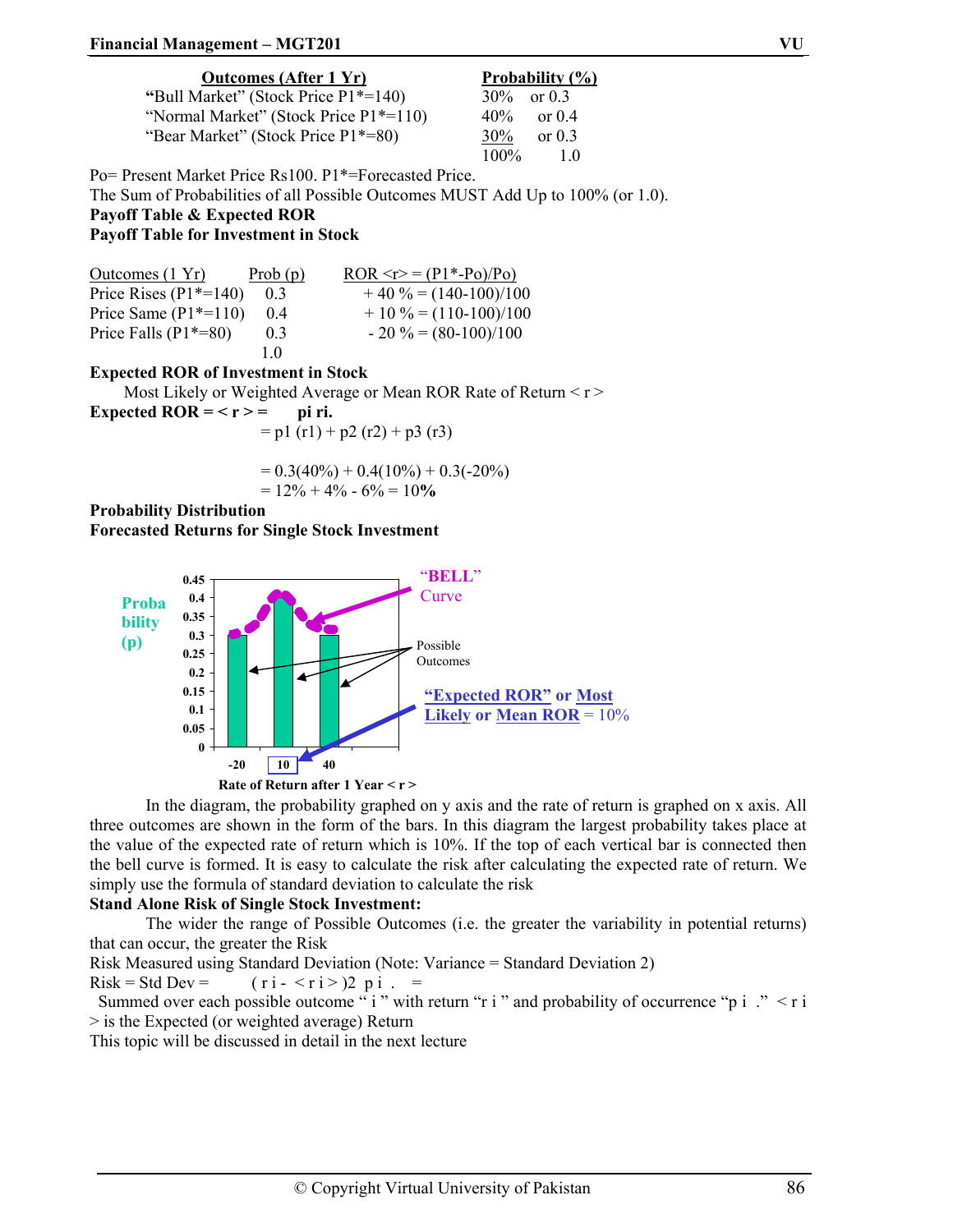## Lesson 20

## **RISK FOR A SINGLE STOCK INVESTMENT, PROBABILITY GRAPHS AND CO-EFFICIENT OF VARIATION**

## **Learning Objectives:**

After going through this lecture, you would be able to have an understanding of the following topics

## • **Risk for Single Stock Investment**

## • **Probability Graphs and Coefficient of variation**

In this lecture, we will continue our discussion on risk and return. This is very important area of financial management.

In previous lecture, we have mentioned an example for the investment in share and after one year the share price has 3 possible outcomes. This uncertainty in future price of the share that leads to the certain distribution in forecasted share price and this distribution is source of the uncertainty which allow us to calculate risk.

## **3 Possible Outcomes Example Continued:**

Measuring Stand Alone Risk for Single Stock Investment

$$
\text{Std Dev} = \delta = \sqrt{\sum_{i=1}^{n} (r_i - r_i >) 2 p_i}.
$$

 $=$  ( $\sum$ (**r i** - < **r i** >) 2 **p i.**)) 0.5.

 $=$  {[(40-10)**2** (0.3)] + [(10-10)**2** (0.4)] + [(-20-10)**2** (0.3)] } **0.5**.

 ${270 + 0 + 270}$  **0.5** = {**Var**} **0.5**.

 $=$  {540} **0.5** = 23.24

How do we interpret this Result for Risk?

## **Standard Deviation Interpretation**

What are the units of Standard Deviation?

 For our example where Return is being estimated in % terms, the units of Standard Deviation will also be %.

It tells us that if we assume a Normal Probability Distribution and symmetric about expected rate of return, then we conclude that 68.26% of the time, the Actual Return will lie within -1 Standard Deviation and +1 Standard Deviation of the Expected (or Mean) Return.

Expected (or Mean) Return  $= 10\%$ 

+/- 1 Standard Deviation = 10% +/- 23.24% which means from (**10% -** 23.24%) **to** (**10%** + 23.24%) i.e. **from -13.24% to 33.24%.** 

 There is a 68.26% chance that the Actual Return on our Stock Investment after 1 year will be somewhere between -13.24% and 33.24%. It is important thing to remember that in normal distribution the area under the curve from -1 standard deviation to +1 standard deviation is 68.28%. So, we can be sure that two thirds of the time the actual value for the return will be in between -13.68% and +33.24 %. -13.24% is not a good sign as it indicates that we are making loss but remember that required rate of

return is 10%.

## **Graphical Standard Deviation**

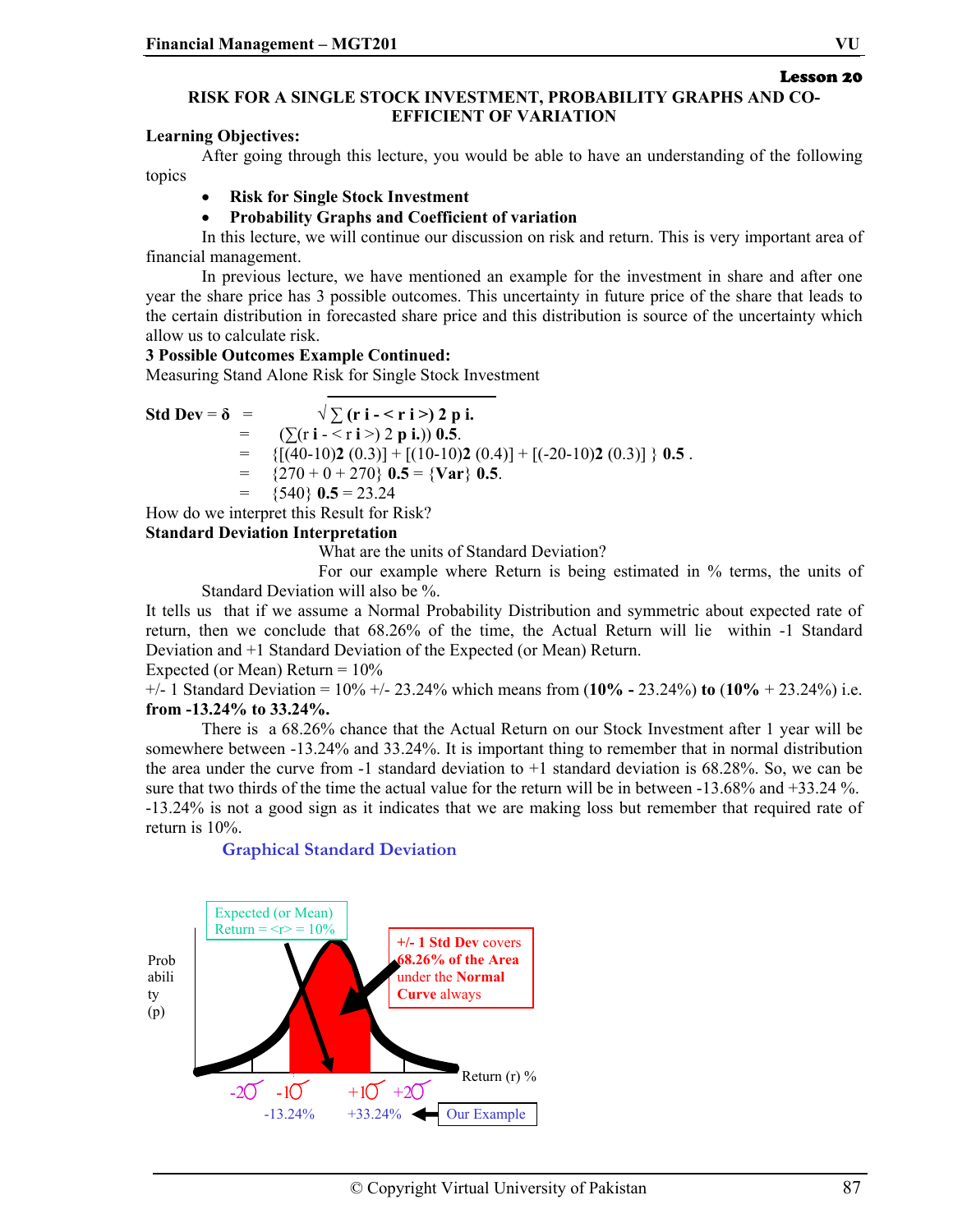In the figure the probability is written on y-axis and the rate of return is mentioned on the x-axis. It shows that higher the standard deviation the higher the risk.

 Now, lets take a look another example in which we raw comparing three different investments which we want to compare in terms of risk and return.

#### **Example:**

Comparison of 3 Investments in terms of Risk & Return. Which is the best Investment?

|               | <b>Risk (Std Dev)</b>                  | <b>Expected Return</b> |
|---------------|----------------------------------------|------------------------|
| Stock A       | 23.24%                                 | 10%                    |
| T-Bill/Bond B | $5\%$                                  | 10%                    |
| Project C     | 30%                                    | 30%                    |
|               | $-\sim$ $\sim$<br>$\sim$ $\sim$ $\sim$ | $\sim$ 1               |

T-Bill is Least Risky (lowest Std Dev =5%) and Project C has Highest Return (=30%).

 Given 2 Investments with Identical Expected Return, choose the Investment with the Lower Risk (or **Spread** or **Volatility** or Standard Deviation)

Given 2 Investments with Identical Risk, choose the Investment with the Higher Expected Return

 If you compare first two investments, both have the same rate of return but the T-bills have less risk. Clearly, T-Bill B is a better investment than Stock A because their Returns are identical (10%) but the T-Bill is less risky (10%) than the Stock (23.24%).

But, which is better? T-Bill B or Project C? T-Bill B is Less Risky but Project C promises Higher Return.

Now, we conceptually visualize these two types of investment

## **Combined Risk & Return Graphical Comparison of Investments**



In the figure, we are showing both investments on the same graph. Left hand shows the probability distribution for the T- bills and on the right hand side shows the broader and shorter probability graph for project C. How to visualize which project have higher expected rate of return. Project C is on right hand side and therefore it has higher return as to project B.The other thing is that project B form a probability distribution which have a sharp hill or spread of the curve is much narrower as to project C. The standard deviation for project B is much narrower then the standard deviation for project C .In project B has less risk whereas Project C has a higher expected rate return. We have to look at risk and return simultaneously to answer that which option is better. We can derive the answer with the help of the coefficient of variation

#### **Comparison of Different Investments Coefficient of Variation:**

Coefficient of Variation (Risk per unit Return)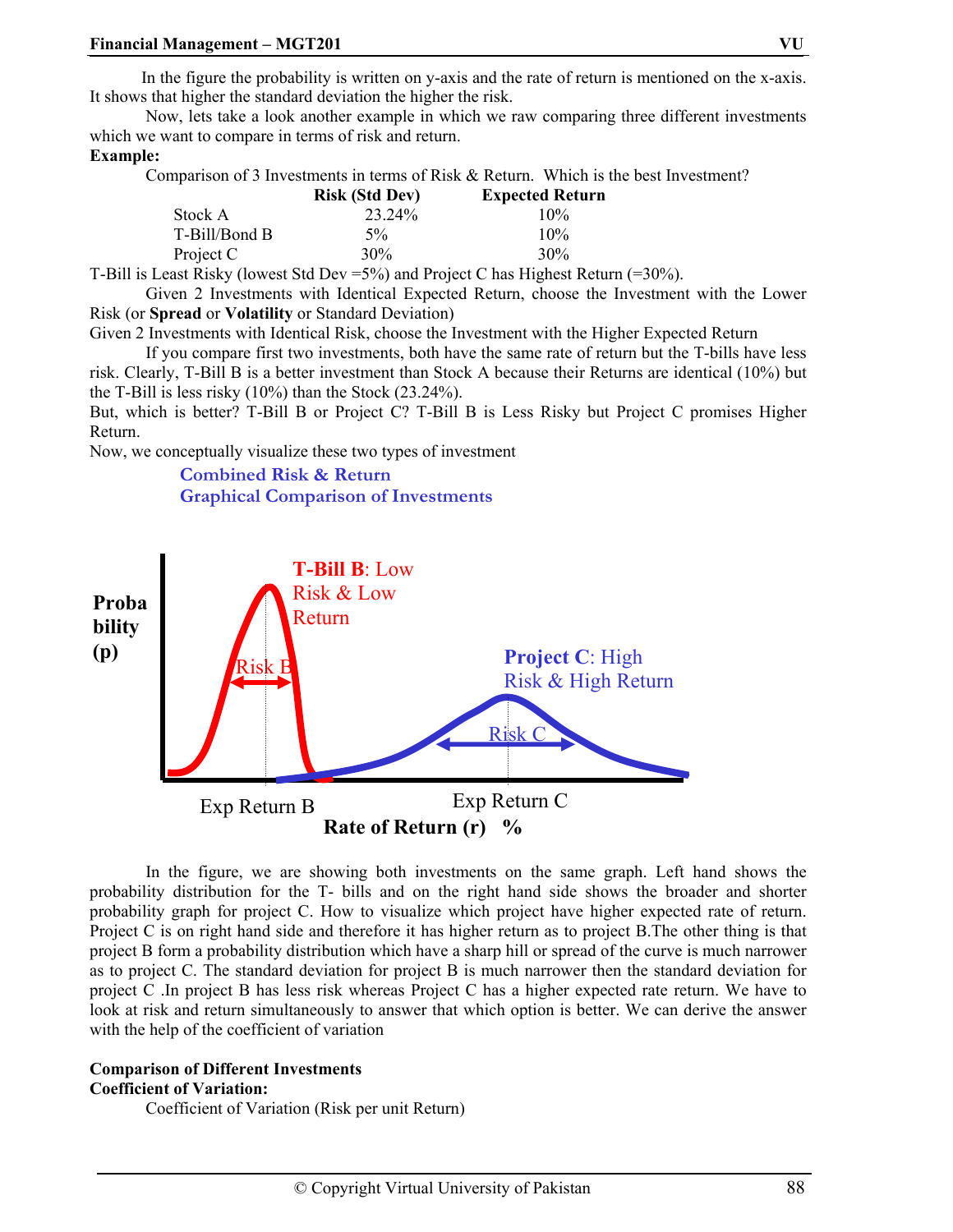**It is defined as the CV = Standard Deviation / Expected Return.** Coefficient of Variation tells us about the Risk per unit Return. The project which offers lowest per unit risk is the best investment. Now we calculate the CV for both the projects.

Compare the CV's of the Projects: CV T-bill =  $5\% / 10\% = 0.5$ CV Project C =  $30\%$  /  $30\%$  = 1.0

**Choose the Project with the Lowest CV**. Choose the T-Bill because it carries the lowest Risk per unit Return

#### **Risk Aversion Assumption**

**Most Investors are psychologically Risk Averse**. If two investments offer the same Expected Return, most Investors would choose the one with the lower Risk (or Standard Deviation or Spread or Volatility). In other words, most Investors are not major gamblers. Note that gamblers would choose Project C which appeals to investor greed by offering an upside return of  $30\% + 10\% = 40\%$ ! **Consequences on Share Price:** The Higher the Risk of a Share, the Higher its Rate of Return and the Lower its Market Price**.**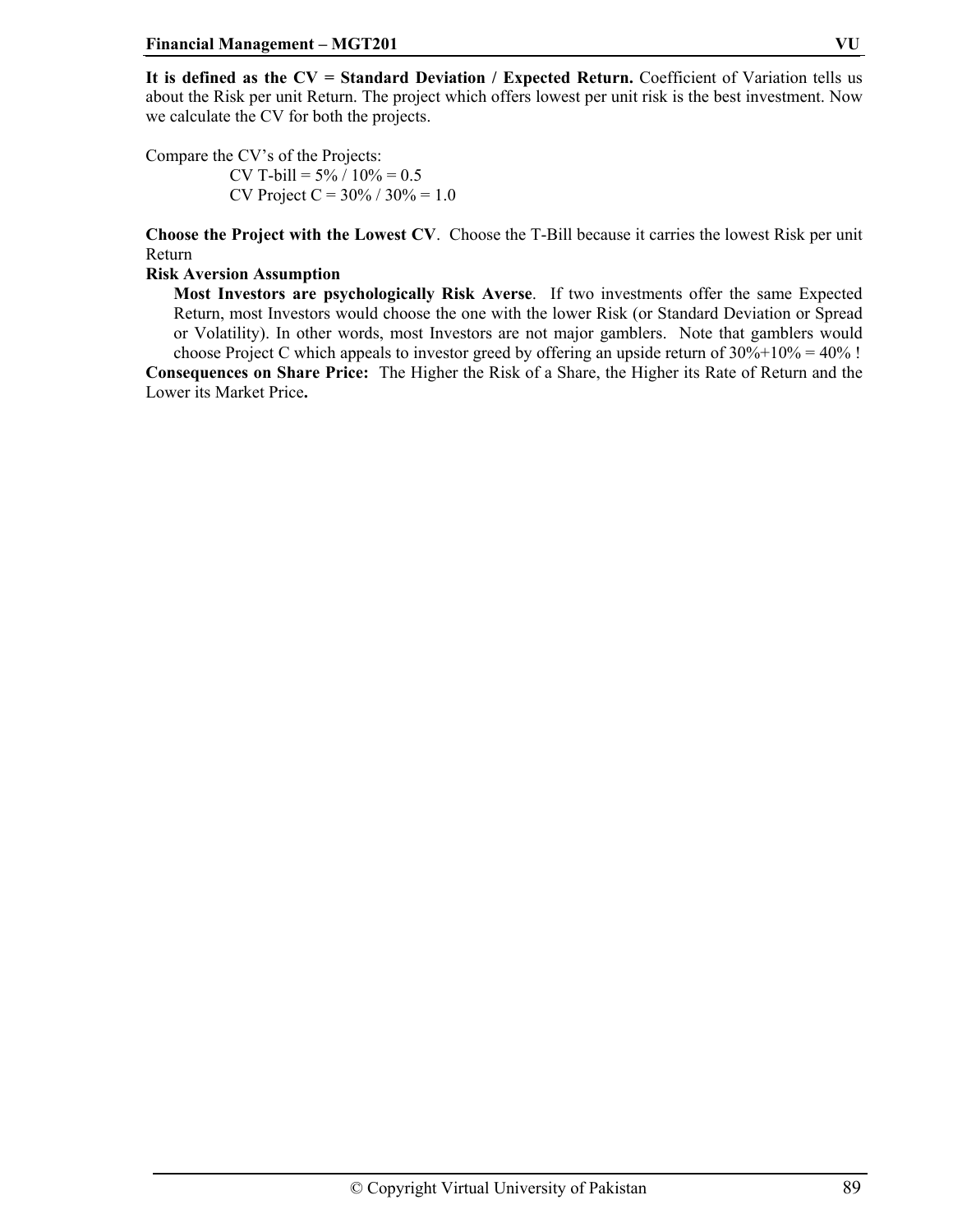Lesson 21

#### **2- STOCK PORTFOLIO THEORY, RISK AND EXPECTED RETURN**

#### **Learning Objectives:**

After going through this lecture, you would be able to have an understanding of the following topics

- **2-Stock Portfolio Theory**
- **Risk & Expected Return**

In this lecture, we will continue our discussion on the risk. One of the easiest way of calculating risk using probability is by understanding the chance that are embedded in the game of cards and the fundamentals of probability are very easily understood. We discuss in this lecture calculation of risk using probability. But first we recap the previous concepts formula and

## **Recap of Risk Basics:**

Risk: It arises because of Uncertainty, Volatility, and Spread in possible out comes. There are many possible outcomes (pi) for Expected Rate of Returns (r.i).

It is measured using Standard Deviation or Variance.

**Risk** = Std Dev =  $\sigma$  =  $\sqrt{(ri - \frac{\pi i}{2})^2 pi}$ . = "Sigma"

**Bell Curve Assumption:** In this it is assumed that the forecasted outcome of events will be distributed in the shape of a Normal Probability Distribution. The advantage we gain from using this that after calculating the standard deviation for any particular investment we have an idea that what the distribution or the spread of possible outcomes is going to be like. If you use normal distribution that we are sure that 68.26% of the times the Actual Future Rate of Return will lie within  $-1\sigma$  and  $+1\sigma$  range **Coefficient of Variation:** Investment Comparison Criterion used to simultaneously account for Risk & Return

 $CV = \sigma / \langle r \rangle$ 

Our Objective is to minimize Risk & maximize Return.

 $\langle r \rangle = \text{Exp or Weighted Avg ROR} =$  **pi ri** 

## Graphical Standard Deviation



#### **Portfolio Risk & Return: Portfolio:**

 Portfolio is defined as a Collection of Multiple Investments. Most organization maintains large collection or portfolio of investments and when we talk about the risk and return then we have to consider overall risk and return for the entire portfolio. Portfolios may have 2 or more stocks, bonds, other securities and investments or a mix of all. We will focus on Stock Portfolios.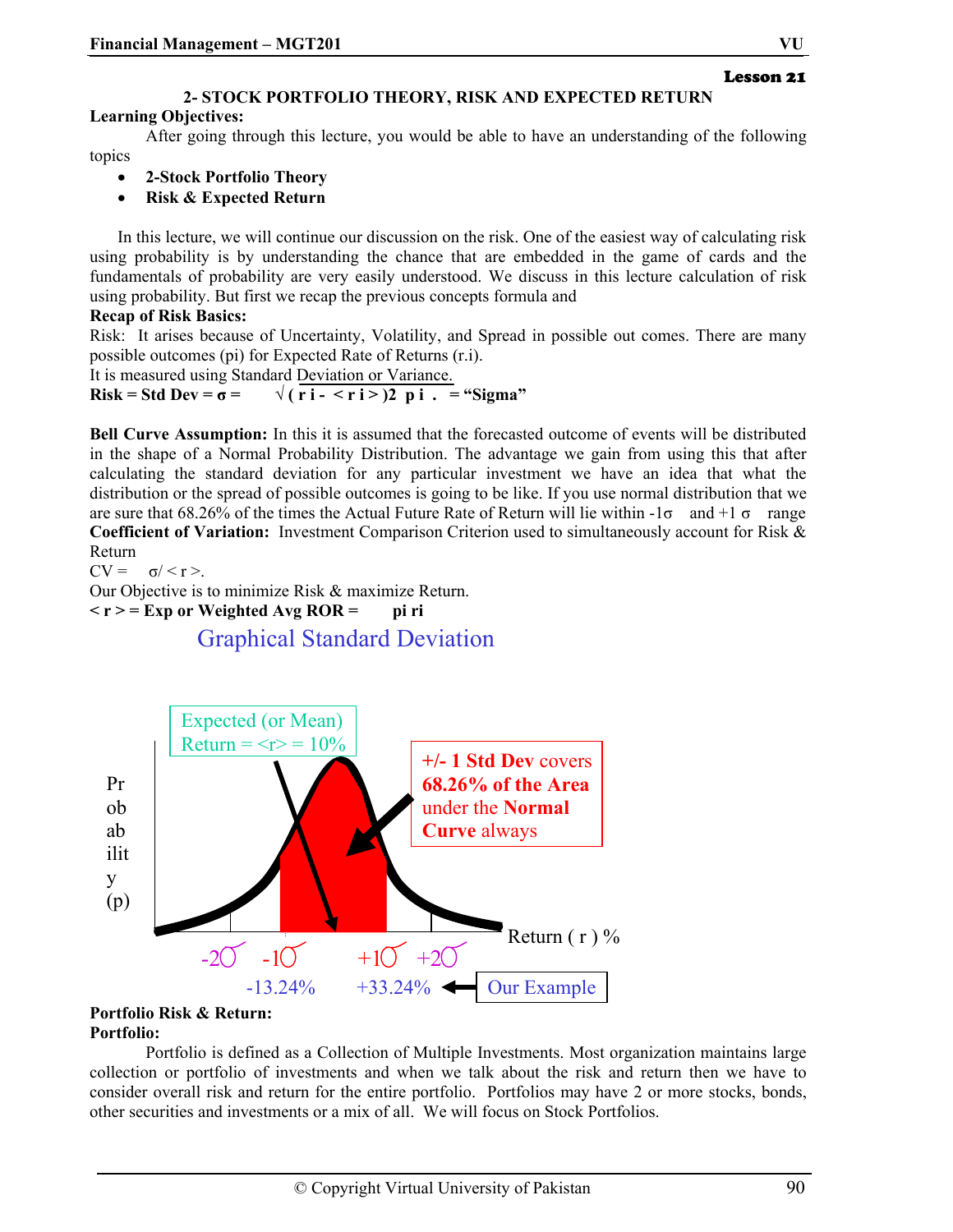## **Risk is Relative:**

 The RISK from investing in Stock of Company ABC usually decreases as you make more Investments in other stocks of different unrelated companies. This is a logical fact because when you talk about one business which is earning you Rs 100,000 a month then you not look only on this business when you are running another business that is losing you Rs 200,000 a month,. You have to look at all the business and the overall rate of return you are generating, Similarly if you are investing in the bonds or stocks then you are need to look at the overall risk and return of the portfolio. The important thing to remember is that risk of particular share of company ABC will change if you are investing in that share after you have portfolio of many other stocks. If you already have large number of investments which you have made and then if you invest in particular share in company ABC will be different

#### **Diversification:**

The important thing to remember is that risk of particular share of company ABC will change if you are investing in that share after you have portfolio of many other stocks. If you already have large number of investments and then you invest in particular share in company ABC then the risk will be different. Investing in many Different Shares and Bonds and Projects of Different Companies in Different Countries can reduce risk. Diversified portfolios can reduce risk. The level of risk generally reduces as the size of the portfolio increase.

#### **Portfolio Risk & Return:**

What matters is the Overall Risk & Return on the entire Portfolio (or Collection) of Investments. The Risk & Return of an Individual Investment in a Stock or Bond should be seen in terms of its Incremental Effect on the Overall Portfolio

#### **Investment Rule**:

 Investor will try to Maximize Portfolio Return and Minimize Portfolio Risk. Investor will NOT take on Additional Portfolio Risk UNLESS compensated with Additional Portfolio Return.

#### **Types of Risks for a Stock:**

Types of Stock-related Risks which cause Uncertainty in future possible Returns & Cash Flows:

## **Total Stock Risk = Diversifiable Risk + Market Risk**

#### **Diversifiable Risk:**

 It is known as Company-Specific or Unique or Non-Systematic Risk. It is associated with random events associated with Each Company whose stocks you are investing in i.e. Winning major contract, losing a court case, successful marketing campaign, losing a charismatic CEO,…Diversifiable Risk can be Reduced using Diversification. The bad random events affecting one stock will offset the good random events affecting another stock in your portfolio

#### **Market Risk:**

 It is known as Non-Diversifiable or Systematic (Country-wide) or Beta Risk. It is associated with Macroeconomic or Socio-Political or Global events that systematically affect Stock investments in every Stock Market in the country i.e. Inflation, Macro Market Interest Rates, Recession, and War. Market Risk can NOT be reduced by Diversification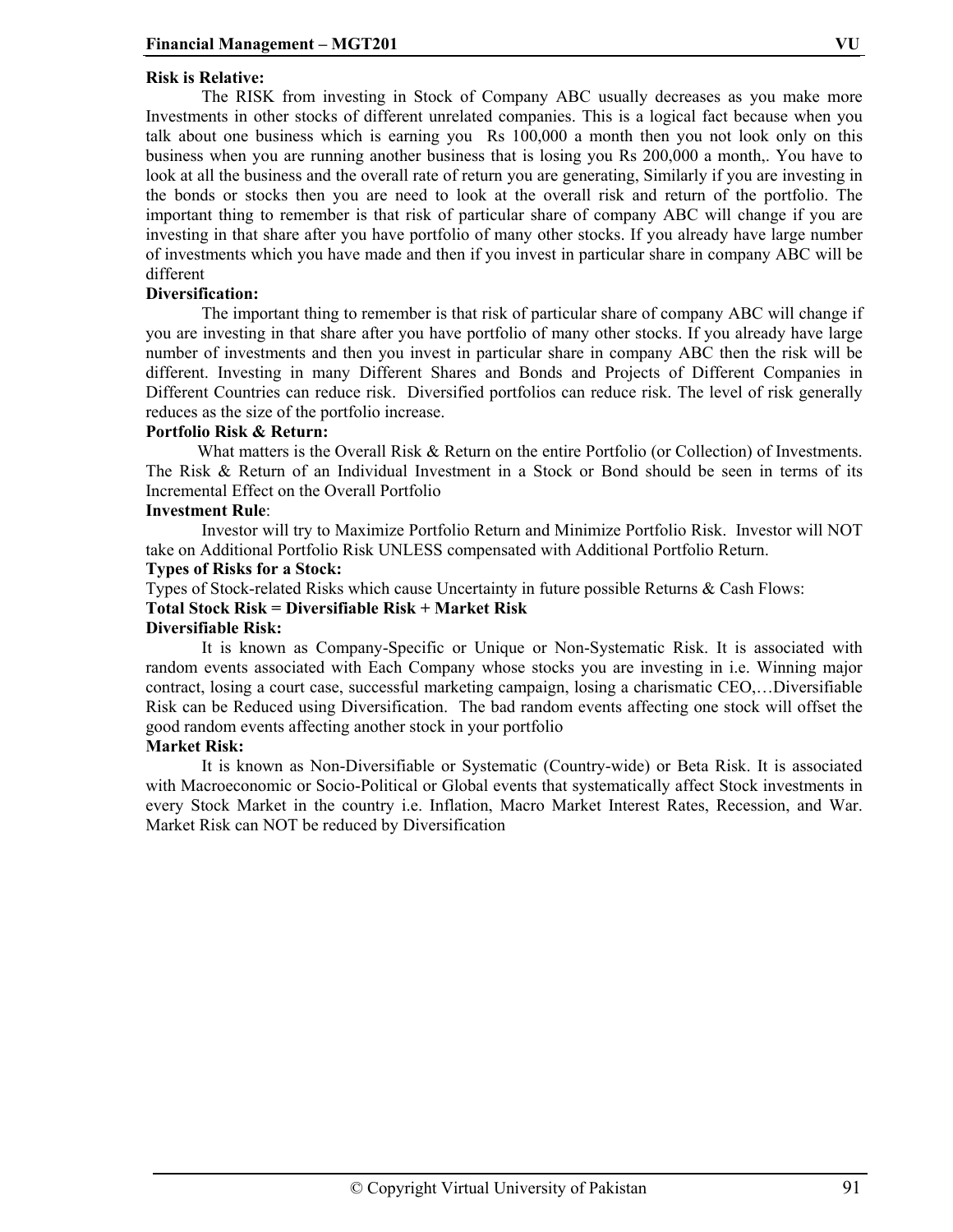# **Portfolio Size vs Risk Graph**



**Note:** About 100% of the Diversifiable Risk (and 50% of the Total Risk) can be removed by Diversification across 40 stocks. Just 7 carefully chosen Un-Correlated Stocks might be enough to remove 30% of the Total Risk.

## **Portfolio Rate of Return**

#### **Portfolio's Expected Rate of Return: ( rP ).**

It is the weighted average of the expected returns of each individual investment in the portfolio. Formula is similar to Expected Return for Individual Investment but interpretation is different:

## **Portfolio Expected ROR Formula:**

 $rP^* = r1 x1 + r2 x2 + r3 x3 + ... + rn xn$ .

Where there are "n" different investments (i.e. Stocks, Bonds, Projects,…) in your portfolio. r**1** represents the expected return (in % pa) on Investment No. 1 and x**1** represents the weight of Investment No. 1 (fraction of the Rupee value of the total portfolio that Investment No. 1 represents).

## **Example:**

#### **Suppose that you hold a Portfolio of 2 Stock Investments:**

|                 | Value of Investment (Rs) | <b>Exp Individual Return (%)</b> |
|-----------------|--------------------------|----------------------------------|
| <b>Stock A</b>  | 30                       | 20                               |
| <b>Stock B</b>  | 70                       | 10                               |
| Total Value $=$ | 100                      |                                  |

#### **Expected Portfolio Return Calculation:**

 $rP^* = rA \times A + rB \times B$  $= 20\% (30/100) + 10\% (70/100)$  $= 6\% + 7\%$  $=$  13%

2 Stock" Investment Portfolio Risk

Portfolio Risk is generally not the weighted average risk of the Individual Investments. In fact, it is usually less

Stock (Investment) Portfolio Risk Formula:

 $p = \sqrt{XA2} \sigma A 2 + X_{B2} \sigma B 2 + 2 (XA XB \sigma_A \sigma B \n\quad) AB$ 

## **Definition of Terms:**

XA is Investment A's weight in the total value of the Portfolio.  $\sigma_A$  is Investment A's Individual Risk (or standard deviation).  $\bigcirc$  AB is the Correlation Coefficient that measures the correlation in the returns of the two investments. Last term is a Covariance term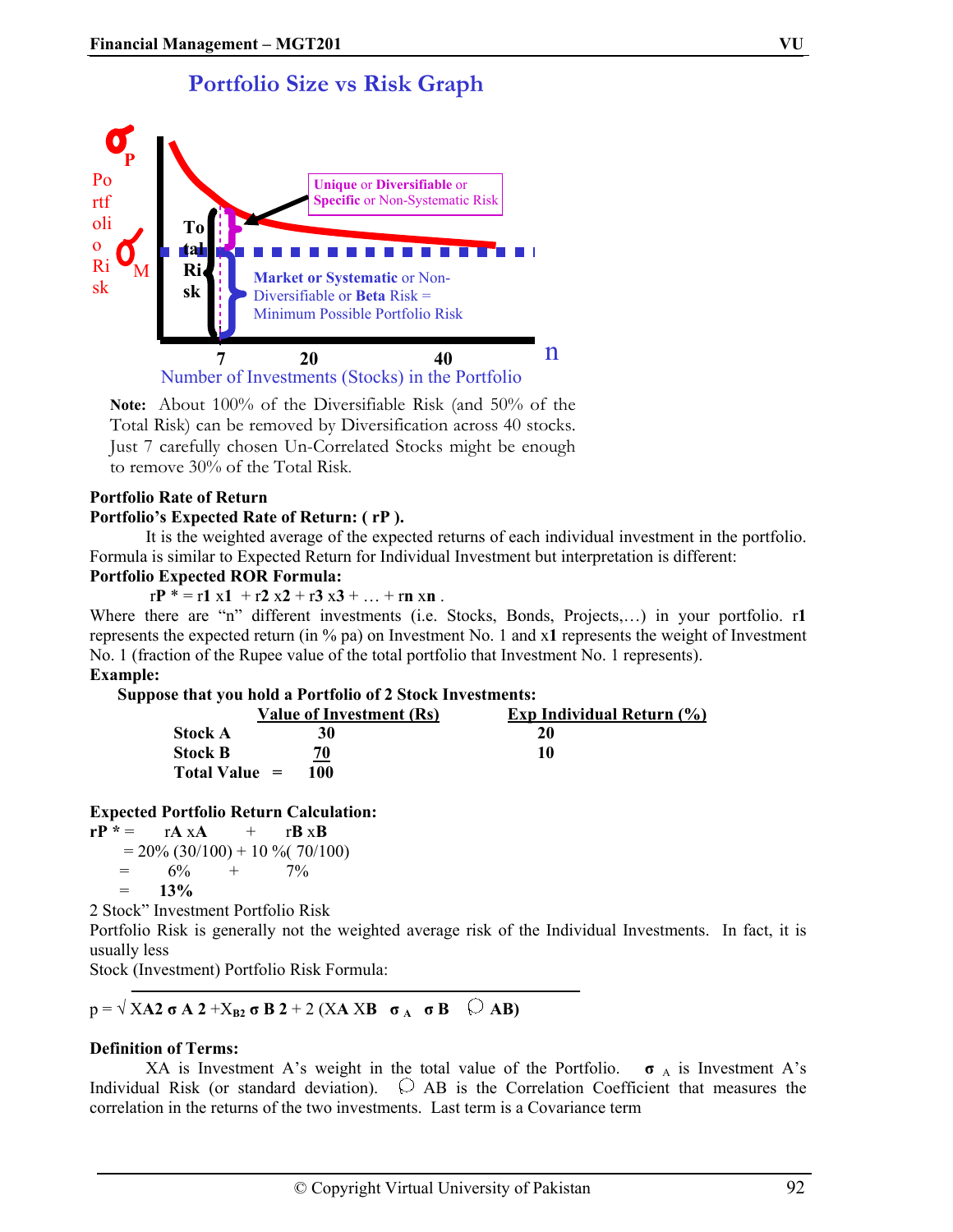## **Example**

Complete 2-Stock Investment Portfolio Data:

|                                     |    |                                                   | Value (Rs) Exp Return (%) Risk (Std Dev) |  |
|-------------------------------------|----|---------------------------------------------------|------------------------------------------|--|
| Stock A 30                          |    | 20                                                | 20%                                      |  |
| Stock B                             | 70 | 10                                                | $5\%$                                    |  |
|                                     |    | Total Value = $100$ Correlation Coeff Ro = $+0.6$ |                                          |  |
| 2-Stock Portfolio Risk Calculation: |    |                                                   |                                          |  |
|                                     |    |                                                   |                                          |  |

 $p = \sqrt{X_A^2 \sigma_A^2 + X_B^2 \sigma_B^2 + 2(X_A X_B \sigma_A \sigma_B \sigma_A)}$  $= \{(30/100)2(20\%)2 + (70/100)2(5\%)2 +2[(30/100)(70/100)(20\%)(5\%)(0.6)]\}$ **0.5**  $= \{(0.09)(0.04) + (0.49)(0.0025) + 2[(0.0021)(0.6)]\}$  0.5  $= \{0.0036 + 0.001225 + 0.00252\}$  **0.5.**  $=$  {0.004825 + 0.00252} **0.5.** = {0.007345} **0.5.** = 0.0857=**8.57%**   $X_A^2 \sigma_A^2 + X_B^2 \sigma_B^2 + 2 (X_A X_B \sigma_A \sigma_B)$ 

## **Risk vs. Return Graph**

Example with 2-Stock Portfolio with Positive Correlation

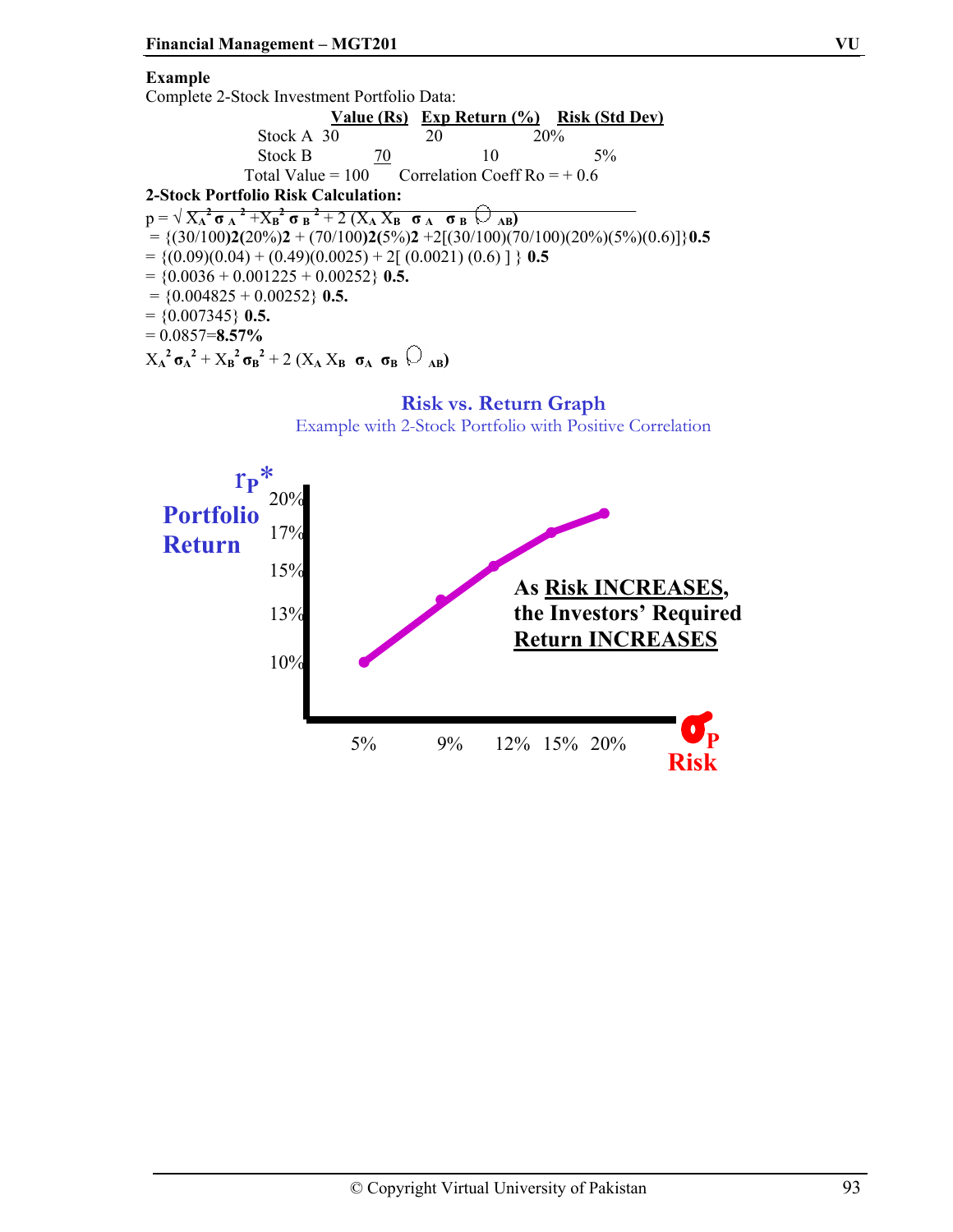## Lesson 22

## **PORTFOLIO RISK ANALYSIS AND EFFICIENT PORTFOLIO MAPS**

#### **Learning Objectives:**

After going through this lecture, you would be able to have an understanding of the following topics

## • **Portfolio Risk Analysis & Efficient Portfolio Maps**

Before starting the new concepts we should recap what we have studied in the previous lecture.

## **Recap:**

Portfolio is a Collection of Investments in different Stocks, Bonds, other Securities or a mix of all. Its objective is to invest in Different Un-Correlated Stocks in order to minimize overall Risk & Maximize Portfolio Return. It is mentioned that individuals and companies maintain the portfolio in order to reduce to reduce the risk

There are 2 Types of Stock Risk

## **Total Stock Risk = Diversifiable + Market Risk**

Diversification means expanding the number of investments which cover different kinds of stocks. We can reduce the risk as random events in one industry can be off set by the random effects in the other industry. This way you can reduce the company pacific or unique risk. The market risk arises because of micro economic or large scale factors such as market interest rate, inflation etc. These factors have virtually identical effect on the share prices. For example, in event of a war stick market go down in value which means almost every share went down.**7** Stocks are a good number for diversification. **40** Stocks are enough for Minimizing Total Risk

Calculating Expected 2-Stock Portfolio Return & Risk

**Expected Portfolio Return =**  $rP^* = xA rA + xB rB$ 

Portfolio Risk is generally not a simple weighted average.

Up to this point we only look at the portfolio which has only two stocks.

## **Interpreting 2-Stock Portfolio Risk Formula**:

## $= \sqrt{X}A2 \sigma A 2 + X_{B2} \sigma B 2 + 2 (XA X B \sigma_A \sigma_B)$   $\bigcirc$  AB)

Here,  $\bigcirc$  is coefficient of correlation which states that how muck the investments are correlated. The risk of investing in any one share can be reduced if we invest in other shares also. There have been several experiment studies that show that if you invest in approximately 40 different uncorrelated different shares of different companies then you can entirely eliminate the company pacific portion of the risk. Even if you can not diversify across 40 different companies but if you diversify just across 7 different shares from different companies then you can still you can reduce most of the diversifiable risk. No matter what we do we can not eliminate the market risk that market risk become the minimum risk we have to live with in our portfolio. The important thing then to remember is that how this risk will effected when we talk about portfolio of two stocks or more. The Correlation coefficient needs to be understood in order to understand the risk and return.

## **Correlation Coefficient (**  $\heartsuit$  **AB** or "Ro"):

Risk of a Portfolio of only 2 Stocks A & B depends on the Correlation between those 2 stocks. The value of Ro is between -1.0 and +1.0

If  $Ro = 0$  then Investments are Uncorrelated & Risk Formula simplifies to Weighted Average Formula.

If  $Ro = + 1.0$  then Investments are Perfectly Positively Correlated and this means that Diversification does not reduce Risk.

If **Ro = - 1.0**, it means that Investments are Perfectly Negatively Correlated and the Returns (or Prices or Values) of the 2 Investments move in Exactly Opposite directions. In this Ideal Case, All Risk can be diversified away. For example, if the price of one stock increases by 50% then the price of another stock goes down by 50%.

**In Reality, Overall Ro for most Stock Markets is about Ro = + 0.6**.it is very rough rule of thumb. It means that correlations are not completely perfect and you should remember that if the correlation coefficient is +1.0 then it is not possible to reduce the diversifible risk.

This means that increasing the number of Investments in the Portfolio can reduce some amount of risk but not all risk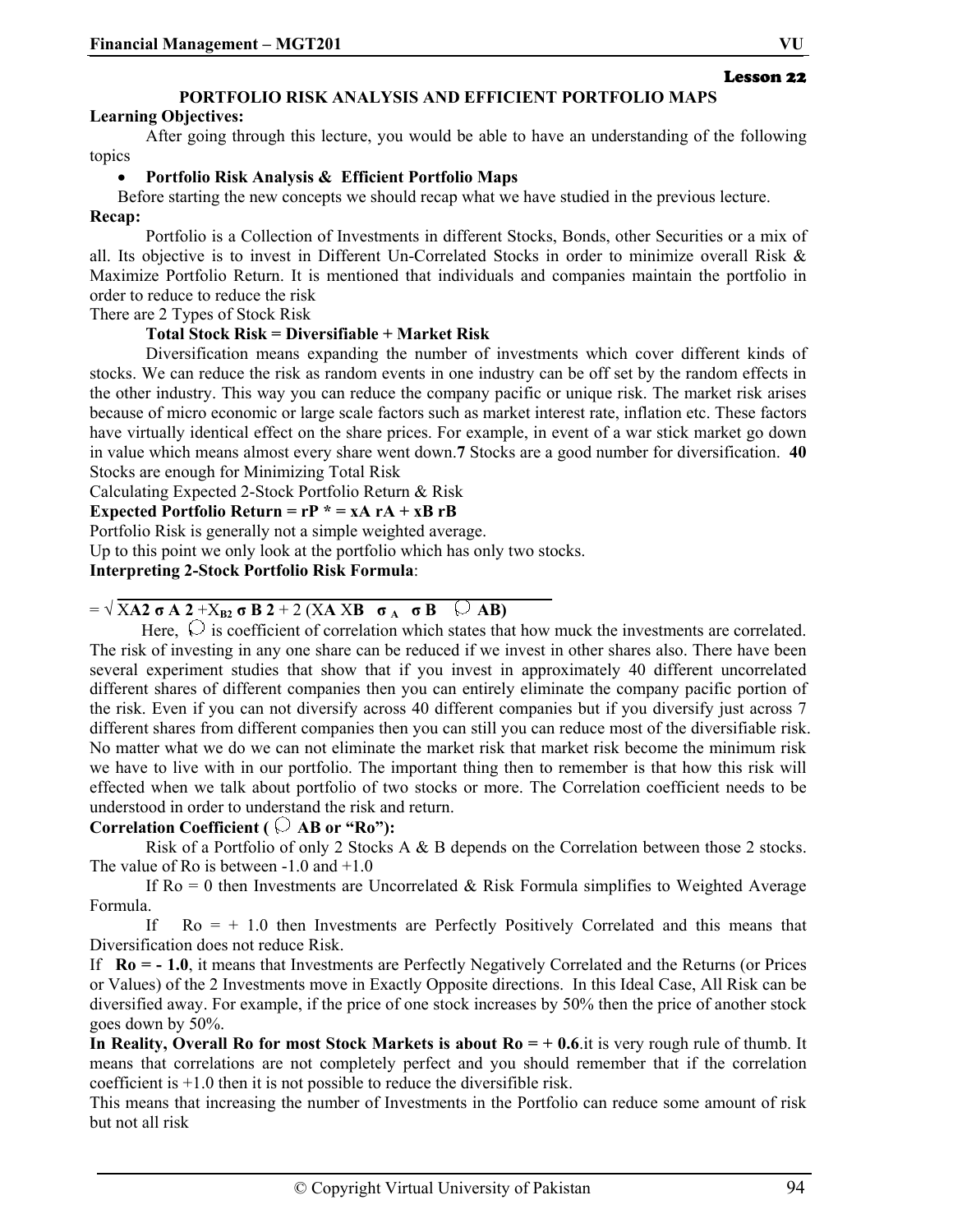## **Portfolio Risk - Example Recap**

Complete 2-Stock Investment Portfolio Data:

|                  |                     | Value $(Rs)$ Exp Return $(\% )$ | Risk (Std Dev) |
|------------------|---------------------|---------------------------------|----------------|
| Stock A          | 30                  | 20                              | 20%            |
| Stock B          | 70                  | 10                              | $5\%$          |
|                  | Total Value $= 100$ | Correlation Coeff Ro = $+0.6$   |                |
| י יוראים יחים ממ |                     |                                 |                |

**2-Stock Portfolio Risk Calculation:** 

 $= \sqrt{XA2} \sigma A 2 + X_{B2} \sigma B 2 + 2 (XA XB \sigma_A \sigma_B \Box)$ 

 $=$  {0.0036 + 0.001225 + 0.00252} **0.5** = 0.0857= **8.57%** 

• 2-Stock Portfolio Return Calculation:

 $rP^* = xA rA + xB rB = 6 + 7 = 13%$ 

## **Interpretation of Result:**

The Portfolio Risk for our Basket of 2 Investments is  $+8.57 \%$  (if Ro = + 0.6). What does this mean?

**Bell Curve Assumption:** If we assume a Normal Probability Distribution, then there is a 68.26% chance that our future Portfolio Return will be somewhere between (rP\*- **σ** ) and (rP\*+ **σ** ) i.e. between (13% -8.57%) and (13% +8.57%) or between +4.43% and +21.57%

Portfolio Risk lies between the Individual Risks of the 2 Investments i.e

**σ** Stock B < **σ** P < **σ** Stock A or  $5\% < 8.57\% < 20\%$  (if Ro = +0.6)

You can also come up with more accurate outcome about the actual value of the return on the portfolio after 1 year if you take a larger range for the standard deviation. So, if you are taking about the range from -2 sigma to +2 sigma towards then there is likelihood that actual rate of return of the portfolio is somewhere in between the two standard deviation.

**Note:** If  $Ro = -0.6$  (Negative Correlation) then Portfolio Risk  $= +4.8\%$  which is lower than both Individual Investments!!

Now, we consider the case of negatively correlated investments.

#### **Negatively Correlated Investments**

2-Stock Investment Portfolio Data:

 Exp Indiv Return (r**i**) Indiv Risk (Std Dev**i** ) Stock A  $20%$ Stock B  $10\%$  5% **Correlation Coeff Ro = - 0.6** 

Portfolio Risk & Return Table (for Different Portfolio Mixes):

| <b>Fraction of Stock A</b>     |         | <u>Portfolio Risk Exp Portfolio Return (r<math>P^*</math>)</u> |
|--------------------------------|---------|----------------------------------------------------------------|
| 100%                           | 20%     | 20%                                                            |
| 80%                            |         | $15\%$ $18\% = 0.8(20) + 0.2(10)$                              |
| 50%                            |         | $9\%$ $15\% = 0.5(20) + 0.5(10)$                               |
| 30%                            | 4.8%    | 13%                                                            |
| 15%                            | $3.4\%$ | $11.5\%$                                                       |
| $0\%$ (i.e. 100% Stock B) 5%   |         | 10%                                                            |
| <b>Efficient Portfolio Map</b> |         |                                                                |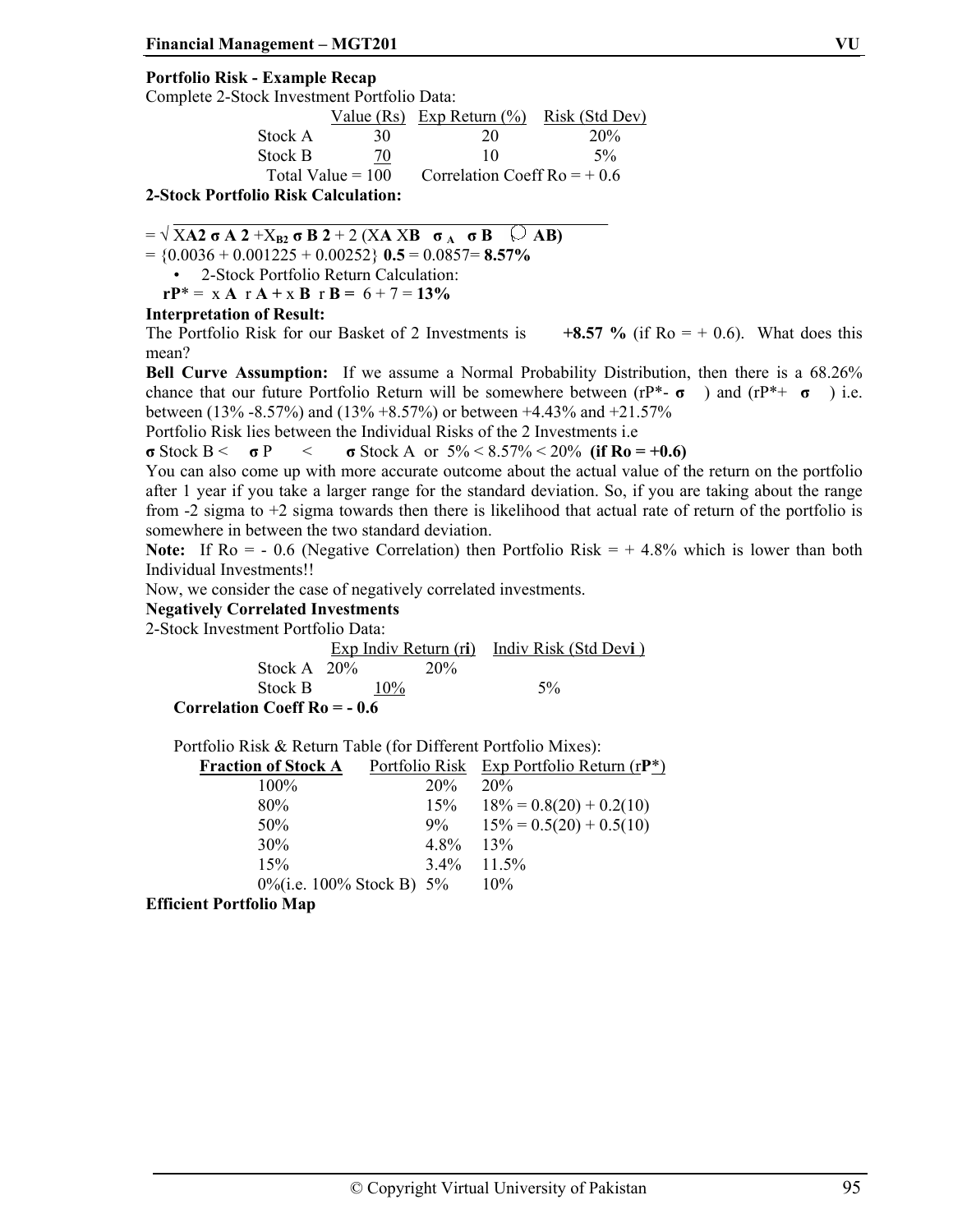

## **Efficient Portfolio Interpretation**

Efficient Portfolio Map for 2-Stock Portfolio shows all possible Efficient Combinations (Mixes) of stocks.

## **Efficient Portfolios**:

Efficient Portfolios are those whose Risk & Return values match the ones computed using Theoretical Probability Formulas. The Incremental Risk Contribution of a New Stock to a Fully Diversified Portfolio of 40 Un-Correlated Stocks will be the Market Risk Component of the New Stock only. The Diversifiable Risk of the New Stock would be entirely offset by random movements in the other 40 stocks. Adding a New Stock to the existing Portfolio will create more Efficient Portfolio Curves. The New Stock will contribute its own Incremental Risk and Return to the Portfolio.

 $rP^* = xA rA + xB rB + xC rC$  (3 Stocks)

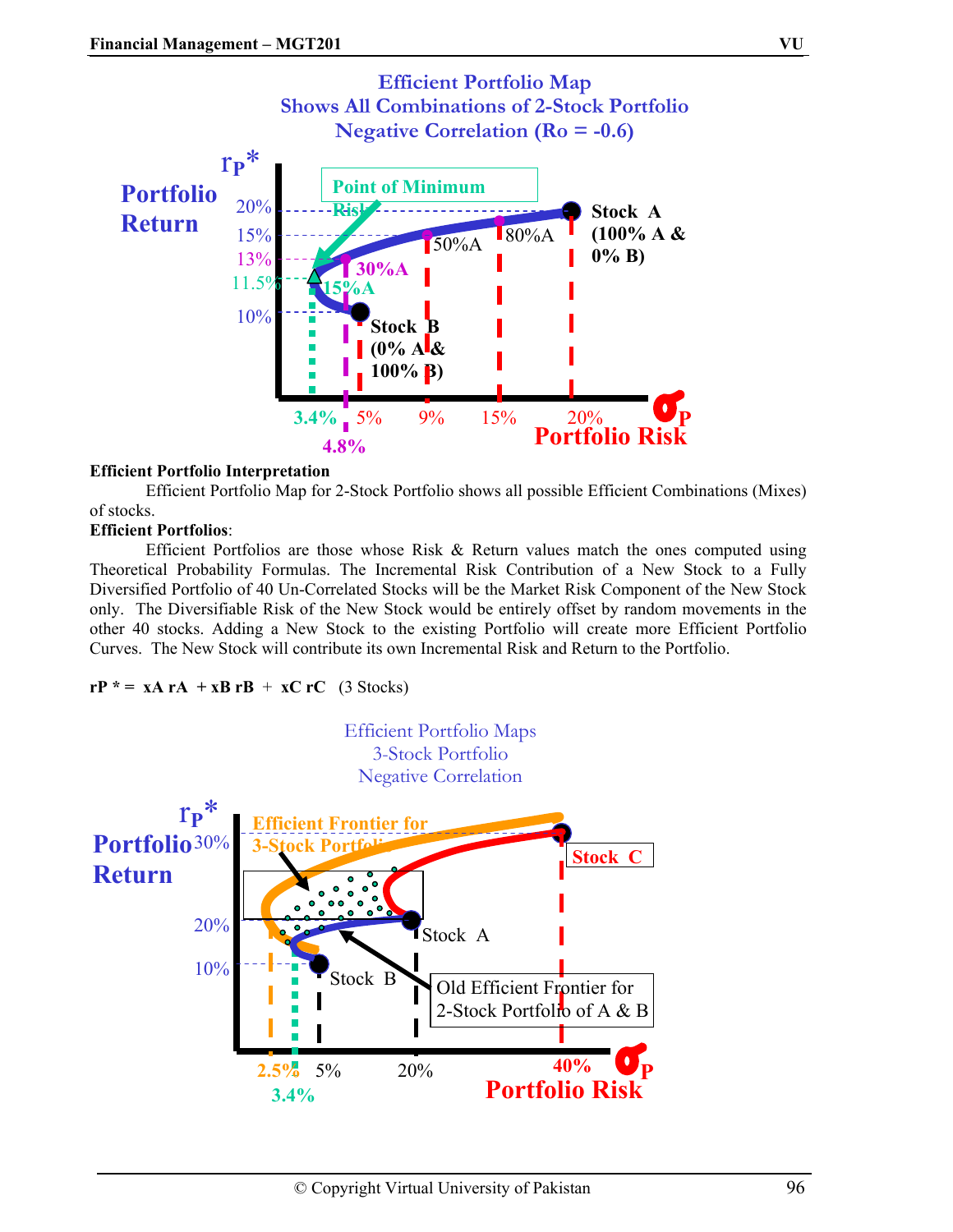Now, if we add another stock in the portfolio we can take a look

|                    | <b>Stock A</b>                                                                                                                   | <b>Stock B</b>             | <b>Stock C</b>                                    |
|--------------------|----------------------------------------------------------------------------------------------------------------------------------|----------------------------|---------------------------------------------------|
| <b>Stock</b>       | $X_A^2 O_A^2$                                                                                                                    | $X_A X_B O_A O_B \bigodot$ | $X_A X_C \sigma_A \sigma_C \leftrightarrow$       |
| <b>Stock</b><br>B. | $X_B X_A \widetilde{\bigcup}_B \widetilde{\bigcup}_A \underset{BA}{\longleftrightarrow} B_A \Big  X_B^2 \widetilde{\bigcup}_B^2$ |                            | $X_B X_C \bigcup_{B} \bigcup_{C} \bigotimes_{BC}$ |
| <b>Stock</b>       | $X_{\rm C} X_{\rm A} O_{\rm C} O_{\rm A} \sum_{\rm CA}  X_{\rm C} X_{\rm B} O_{\rm C} O_{\rm B} \sum_{\rm CB}$                   |                            | $X_C^2O_C^2$                                      |
|                    |                                                                                                                                  |                            |                                                   |

## **3-Stock Portfolio Risk Formula 3x3 Matrix Approach**

To compute the **Portfolio Variance** for a 3-Stock Portfolio, just add up all the terms in every box. To compute the Portfolio Risk (Standard Deviation), simply take the Square Root of the Variance. **You can extend this Matrix Approach to calculate the Risk for a Portfolio consisting of any number of stocks**.

Terms in Boxes on Diagonal (Top Left to Bottom Right) are called **"VARIANCE"** terms associated with individual magnitude of risk for each stock.

Terms in all other (or NON-DIAGONAL) Boxes are called **"COVARIANCE"** terms which account for affect of one stock's movement on another stock's movement.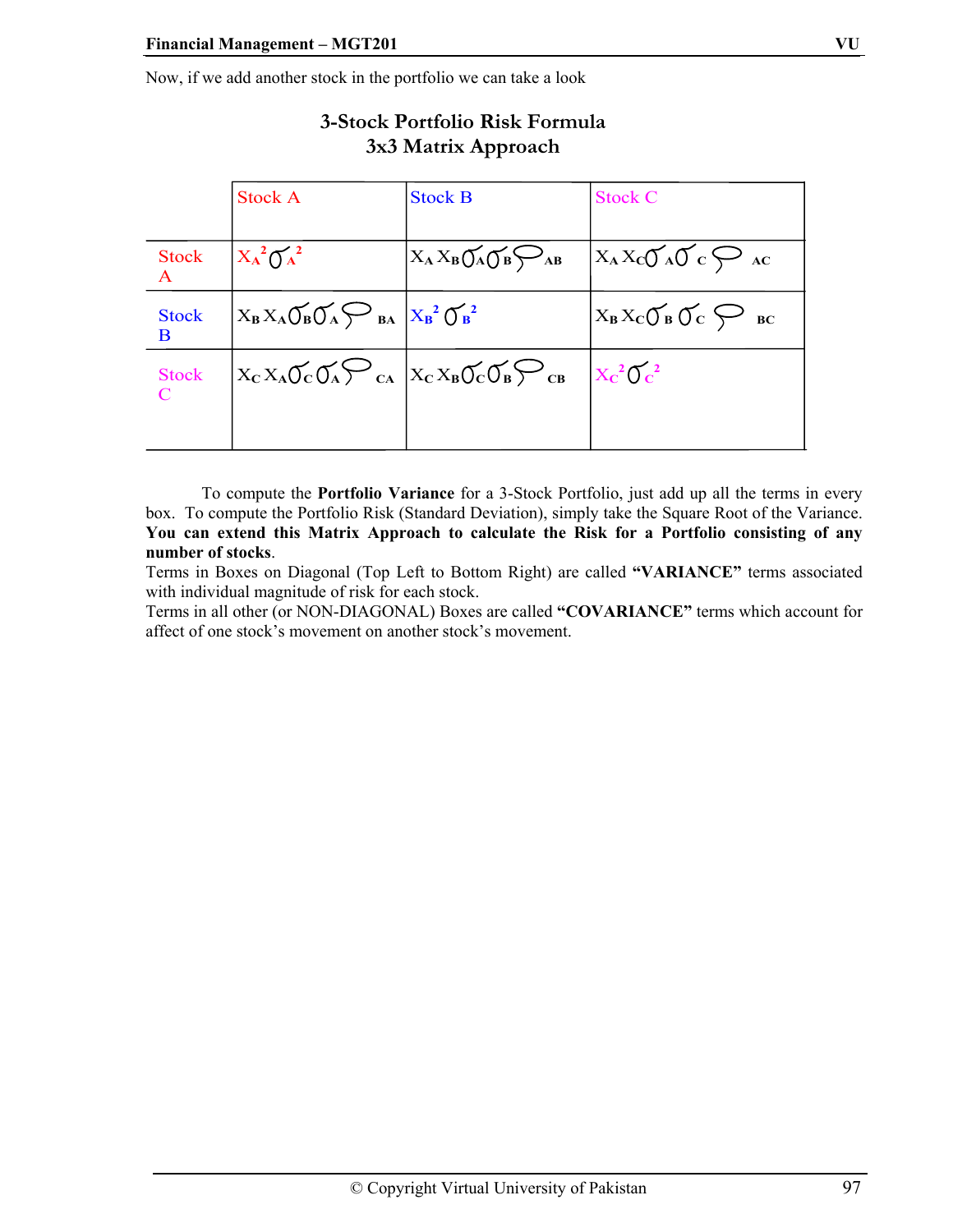#### **EFFICIENT PORTFOLIOS, MARKET RISK AND CAPITAL MARKET LINE (CML) Learning Objectives:**

After going through this lecture, you would be able to have an understanding of the following topics.

- **Efficient Portfolios,**
- **Market Risk & CML**

First we recap the important concepts which we have studied in previous lectures. Portfolio theory is looking at the relationships between the risk and return for portfolios, especially for diversified portfolios.

## **Total Stock Return = Dividend Yield + Capital Gain Yield**

You should recall this from the Gordon formula that we learnt in the share valuation.

We spoke about the total risk for the stock and we said that it is equal to the company's risk plus the market risk.

## **Total Risk = Diversifiable Risk + Market Risk**

We mentioned that on the basis of experimental studies that if we invest in many stocks which are not correlated to each other then it is possible to reduce overall risk for your investment as a whole. We called this portfolio or collection of stocks. **7** Stocks are a good number for diversification & **40** Stocks are enough for eliminating Company Risk & Minimizing Total Risk.

Now, in the portfolio theory model which we are going to discuss the major assumption is that the rational investors in the market place maintain diversified portfolios. We discuss in the previous lecture about calculating expected return on the portfolio and we mentioned that it is simply the weighted average of return of each stock in the portfolio. The formula

## **2-Stock Portfolio's Expected Return =**  $r_P * = x_A r_A + x_B r_B$ **2-Stock Portfolio Risk Formula**

$$
Sd = \sqrt{X_{A2} \sigma_{A2} + X_{B2} \sigma_{B2} + 2(X_A X_B \sigma_A \sigma_B \cup_{AB})}
$$

It is mentioned in the previous lecture that we can calculate the risk of larger portfolio using the matrix approach

Matrix for Calculating Portfolio Risk: Covariance Terms (Non-Diagonal Boxes) measures (1) **Magnitude of movement (Standard Deviation)** and (2) **Closeness of movement (Correlation Coefficient)** between any two stocks in the portfolio.

## **3-Stock Portfolio Risk Formula 3 x 3 Matrix Approach**

|                                             | <b>Stock A</b>                                                                                                                     | <b>Stock B</b>                        | <b>Stock C</b>                                                  |
|---------------------------------------------|------------------------------------------------------------------------------------------------------------------------------------|---------------------------------------|-----------------------------------------------------------------|
| <b>Stock</b><br>$\mathbf{A}$                | $X_A^2 O_A^2$                                                                                                                      | $X_A X_B O_A O_B \bigotimes_{AB} X_B$ | $X_A X_C \sigma_A \sigma_C \leftrightarrow$                     |
| <b>Stock</b><br>B.                          | $X_B X_A \widetilde{\bigcup}_B \widetilde{\bigcup}_A \widetilde{\bigvee}_{BA} \Big  X_B^2 \widetilde{\bigcup}_B^2$                 |                                       | $X_B X_C \widetilde{\bigcup}_B \widetilde{\bigcup}_C \sum_{BC}$ |
| <b>Stock</b><br>$\mathcal{C}_{\mathcal{C}}$ | $X_{\rm C}X_{\rm A}\sigma_{\rm C}\sigma_{\rm A}\sum_{\rm Ca}\big X_{\rm C}X_{\rm B}\sigma_{\rm C}\sigma_{\rm B}\sum_{\rm CB}\big $ |                                       | $X_C^2O_C^2$                                                    |
|                                             |                                                                                                                                    |                                       |                                                                 |

To compute the **Portfolio Variance** for a 3-Stock Portfolio, just add up all the terms in every box. To compute the Portfolio Risk (Standard Deviation), simply take the Square Root of the Variance.

Lesson 23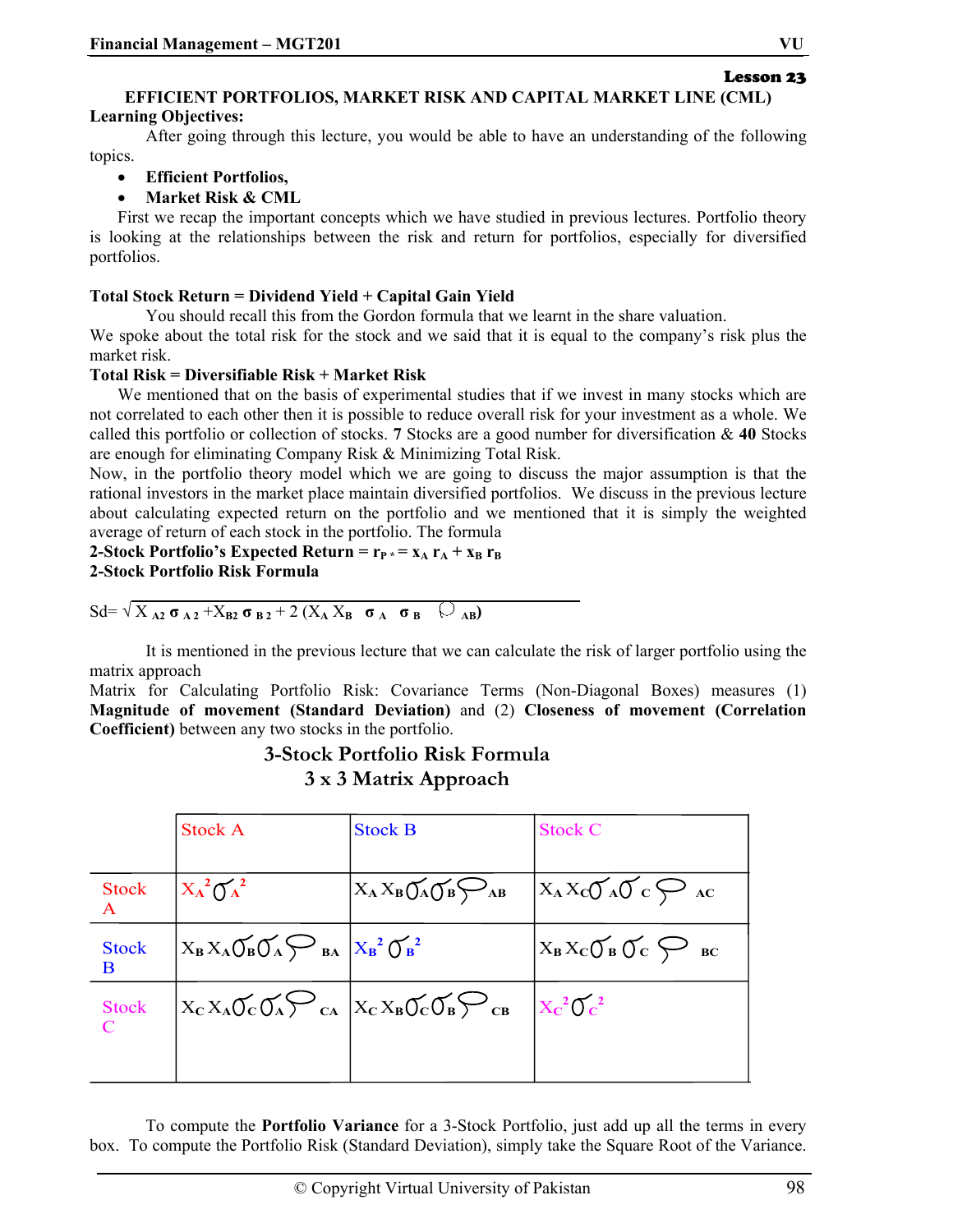## **You can extend this Matrix Approach to calculate the Risk for a Portfolio consisting of any number of stocks**.

•Terms in Boxes on Diagonal (Top Left to Bottom Right) are called **"VARIANCE"** terms associated with individual magnitude of risk for each stock.

•Terms in all other (or NON-DIAGONAL) Boxes are called **"COVARIANCE"** terms which account for affect of one stock's movement on another stock's movement. These represent the magnitude or size of the movement between the two stocks. There are two parts for this covariance terms

•One of the two covariance terms for two stock portfolios is  $X_A X_B \sigma_A \sigma_B$ 

Both standard deviation and covariance are important to calculate the size of the movement of both stock A and B. In other words, if covariance is large then a pair of stock moves a lot and they also move together. Correlation coefficient is the measure that how closely they move Standard deviation tells us that how much they move.

We have discussed in the previous lecture about the efficient portfolio map and the efficient frontier. If we plot the risk and return for the portfolio whose correlation coefficient is negative then we come up with a hook shape curve and it tells us that it is possible to increase the return on portfolio  $\&$  at same time reduce the risk which is ideal because the objective is to maximize the return and to minimize the risk. But in conclusion of last lecture we said that there is a whole line with infinite number of points that represents an efficient frontier and every single combination or mix of the portfolio on this line represents an efficient combination. But this does not help us very much why because we do not know which one of these mix is the best. So, the first ting we are going to figure out is that what optimal mix of the portfolio is. The starting point to figure out this is to realize that if you have a portfolio of stocks then every investor have access to another portfolio and that portfolio is the portfolio of T bills and we are going to assume that every body have the option of investing in the T-Bills that give them the risk free rate of return. For Pakistan, we consider that figure to be 10%.So; this is the starting point to figure out that what is the optimal portfolio mix is. The realization that if your portfolio is giving you the return which is less then risk free rate of return then why would you investing in that portfolio and you would choose to invest in T-bills. By using this understanding, let's take another look on risk and return portfolio frontier model and see that how we can use this fact to find the optimal portfolio mix and we take look at 3 stock portfolio consisting of stock A, B and C and added to that we will give ourselves the option of investing in a T-bill portfolio wherever stocks are not providing sufficient return. So, if we look at the e efficient portfolio map you will see that **Portfolio risk is on X- axis and the portfolio return on Y- axis.**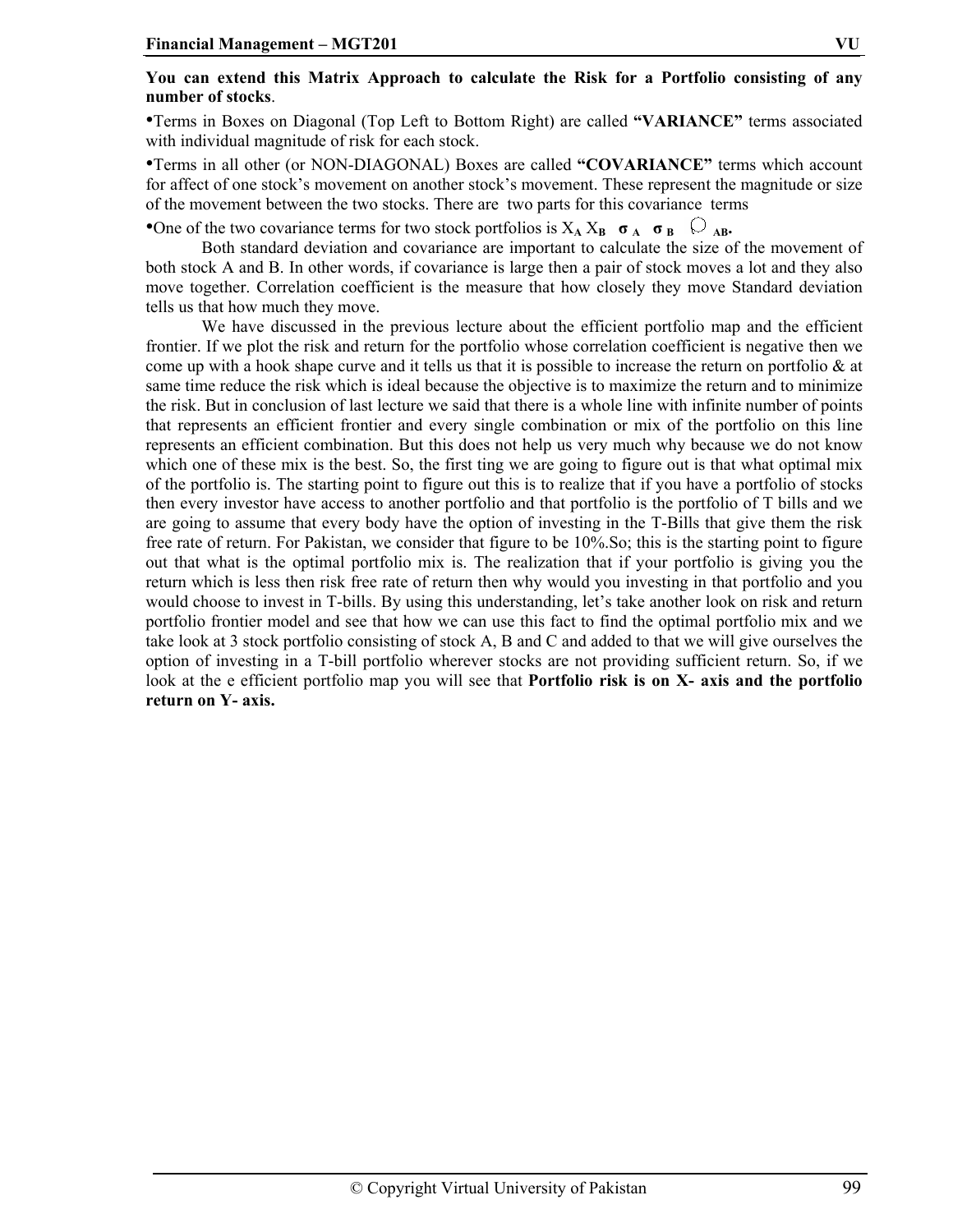

The efficient frontier for the 3 stock portfolio is the overarching largest hook shaped curve and also remember that closed combination of the all the hook shaped curves forms a parachute like shape and any one of the points inside that parachute is a possible mix or combination of different stocks that you can have in your portfolio. However, the most efficient combinations lie on the efficient frontier line and the next logical step we are going to take is to figure out what is the best point on the efficient frontier. As it is mentioned that we will assume that we have access to T- bill portfolio which offers a risk free rate of return of 10% and that will be the starting point of our capital market line (CML).wherever this line if you extend from the 10 % point from y-axis touches the efficient frontier line and is tangent to it is the point for the "Optimal Portfolio Mix." This point is shown as a large dot in the above figure. If you look at the location of this large dot on the efficient frontier you can see that it lies closer to the Stock B and Stock A. Therefore, there is larger percentage of stock A and B in this optimal portfolio mix. Approximately, the optimal portfolio mix consist of 50% Stock A, 30% Stock B, and 20% Stock C. It is important to remember that we have the option of investing in the T-bill portfolio which offers a risk free rate of return

And the expected rate of return is 10%. Therefore, if the returns on this portfolio decrease 10% then the investor will invest in the risk free T –bills portfolio. Whichever portfolio offers lowest coefficient of variation is the better portfolio. The CML represents different combinations that you can pick in the risk free as well as stock portfolio. Thus CML represents combination of efficient portfolio in the capital market. It is the important point remembers that According to the Portfolio Theory, Efficient Portfolios are Fully Diversified and they must lie on the CML Line. Now, it is also possible simply come up with the equation for the CML.

```
CML Equation: \mathbf{r}_{\mathbf{P}^*} = \mathbf{r}_{\mathbf{RF}} + [(\mathbf{r}_{\mathbf{M}} - \mathbf{r}_{\mathbf{RF}}) / \sigma_{\mathbf{M}}] \quad \sigma_{\mathbf{P}}r<sub>RF</sub>= risk free rate of return
r_M = expected rate of return for the market of all possible stock
\sigma_M = risk of the market
σP = risk of stock portfolio
```
The Expected Return on an Investment in a Common Share is not guaranteed or certain. The Price and Dividend can vary so we can guess what the Possible future Returns (or Outcomes) might be and assign probabilities to each**.** Uncertainty about Future Expected Return on Investment gives rise to Probability Distribution of Possible Outcomes. This gives rise to a Spread of Possible Future Returns which is a measure of the Risk or Uncertainty or Standard Deviation. We can apply this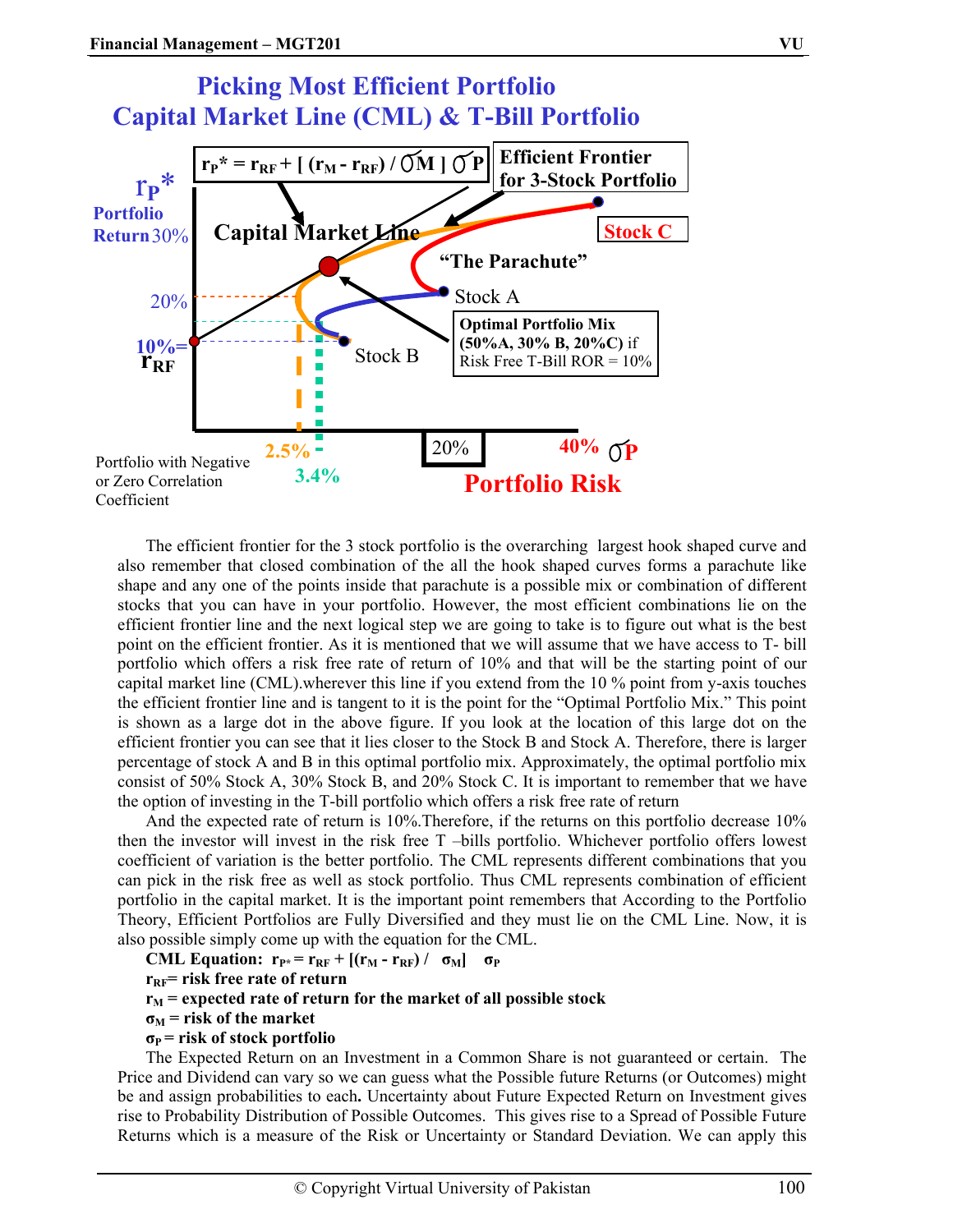concept to the single stock or a portfolio of a many stocks. When we talk about the expected return on a single stock then we are saying that it is the combination of the dividend gain yield and the capital gain yield. When we talk about the expected return for the portfolio then we consider expected return for each stock in that portfolio and assign proportionate amount of weightage based on the fraction of the investment in a particular stock compare to the total value of the portfolio. Furthermore, the individual risk of every investment affects the risk of every other investment in the portfolio! The Overall Portfolio Risk decreases as the number of investments increase up to the point that the Company Specific or Unique Risk has been totally eliminated i.e. About 40 uncorrelated stocks. **In this Range it is possible to Increase Return and Reduce Risk!** After that, the Portfolio is assumed to be Fully Diversified and any additional investment will only contribute to the Market Risk which can not be eliminated.

#### **Market Risk & Portfolio Theory:**

We can measure that how market risk varies from one stock to another based on the Beta's. It is mentioned that when you add newly stock to the fully diversified portfolio then the only contribution this new stock is made to the risk of the existing portfolio is the market risk because we are considering that company's unique risk has entirely wiped out by diversification. If the correlation between different stocks is negative or Zero then risk and return profile graph takes on a hook shaped curve and this hook shaped curve is important to understand because it means that it is possible for certain combinations of the portfolio to both reduce risk and increase return.



However, if the correlation coefficient is +ve then the risk return relationship is that of continuous function which is continuously rising as return rises the risk also rises with it. It is the fundamental concept in risk and return that the investor will not take on any additional risk unless they compensated by additional return. It is important to under stand that when we are talking about efficient capital markets and talking about the capital market line we are saying that efficient portfolios in the market all lie on the capital market line. It means that if one investor is only investing in the stock A and the other has a diversified portfolio of 40 stocks and now he is also investing in Stock A then the amount of risk for both investors will be different the investor who is only investing in stock A is taking on the Market risk of the stock as well as the company's risk whereas the other investor is only taking on the market component risk for that stock. **Rational Investors with Diversified Portfolios expect to be compensated by extra return in exchange for taking on Extra Market Risk.** 

You can NOT expect to receive extra return (or compensation) for taking on Company-Specific Risk which Rational Investors have eliminated! The Efficient Market will only offer you a Return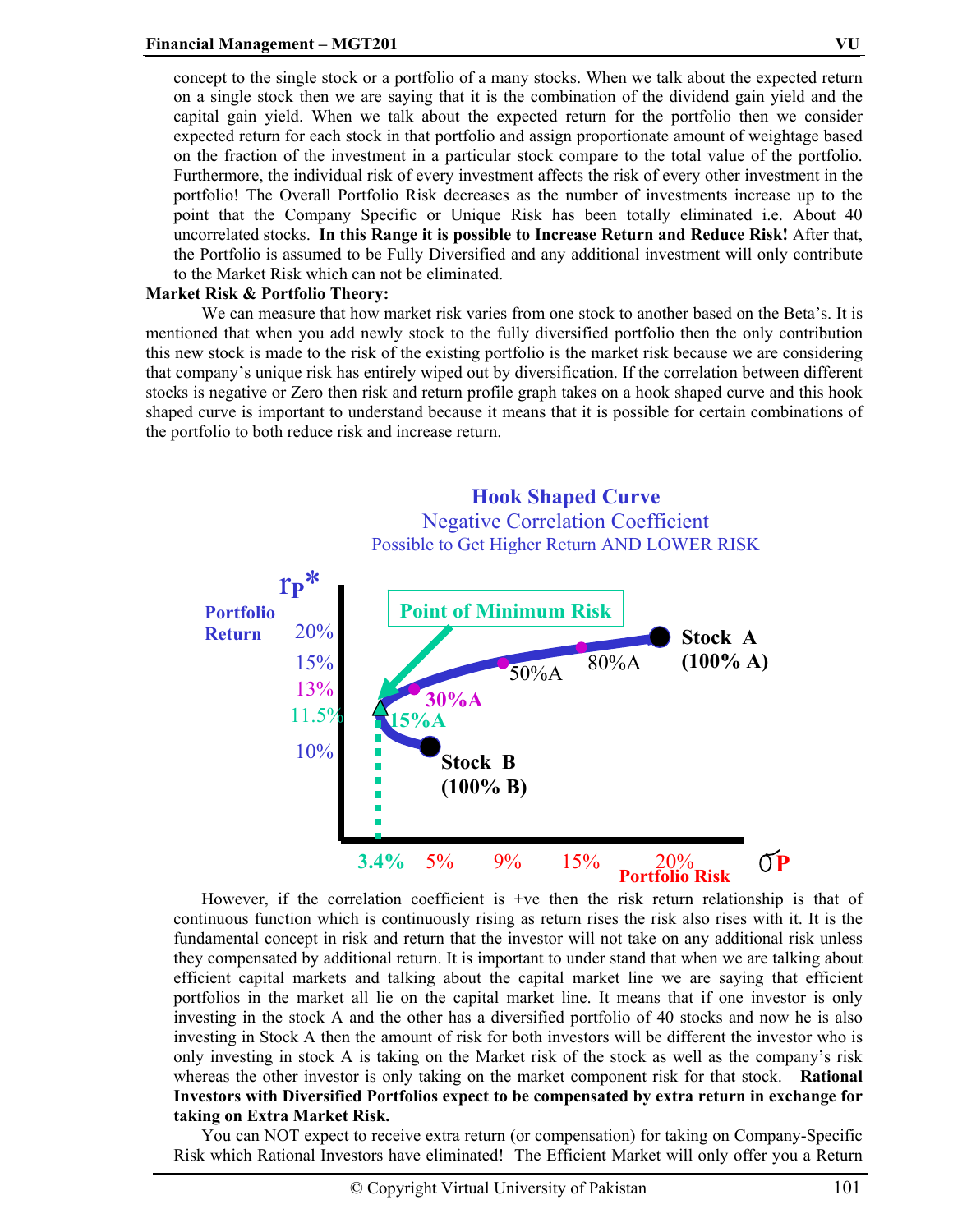(and a Share Price) which is the bare minimum acceptable to Rational Diversified Investors. This is the Basis of the Capital Asset Pricing Model (CAPM).

## **Beta Concept & CAPM:**

## **Beta:**

It is a tendency of a Stock to move with the Market (or Portfolio of all Stocks in the Stock Market).it is the building block of CAPM.

#### **Stock Risk vs. Stock Beta**:

## **Stock Risk:**

It is a statistical spread of possible returns (or Volatility) for that Stock

## **Stock Beta:**

 It is a statistical spread of possible returns (or Volatility) for that Stock relative to the market spread i.e. spread (or Volatility) of the fully diversified market portfolio or index.

Beta Coefficients of Individual Stocks are published in "Beta Books" by Stock Brokerages & Rating Agencies

## **CAPM: Capital Asset Pricing Model.**

It is developed by Professors Sharpe & Markowitz. He won Nobel Prize in 1990

Market Risk is the only risk that is relevant to a Rational Investor with a Diversified Portfolio of Investments. The Company Specific (or Unique) Risk is Diversified Away! Market Risk is measured in terms of the Standard Deviation (or Volatility) of the Market Portfolio or Index. Every Stock Market develops an Index comprising of a weighted average of the highest-volume shares in that market. This Index represents the relative strength of that Stock Exchange and is considered to be close to a Totally Diversified Portfolio. In reality, no such Portfolio exists anywhere in the world. For example the Karachi Stock Exchange has the KSE 100 Index.

## Return, Risk, and Beta

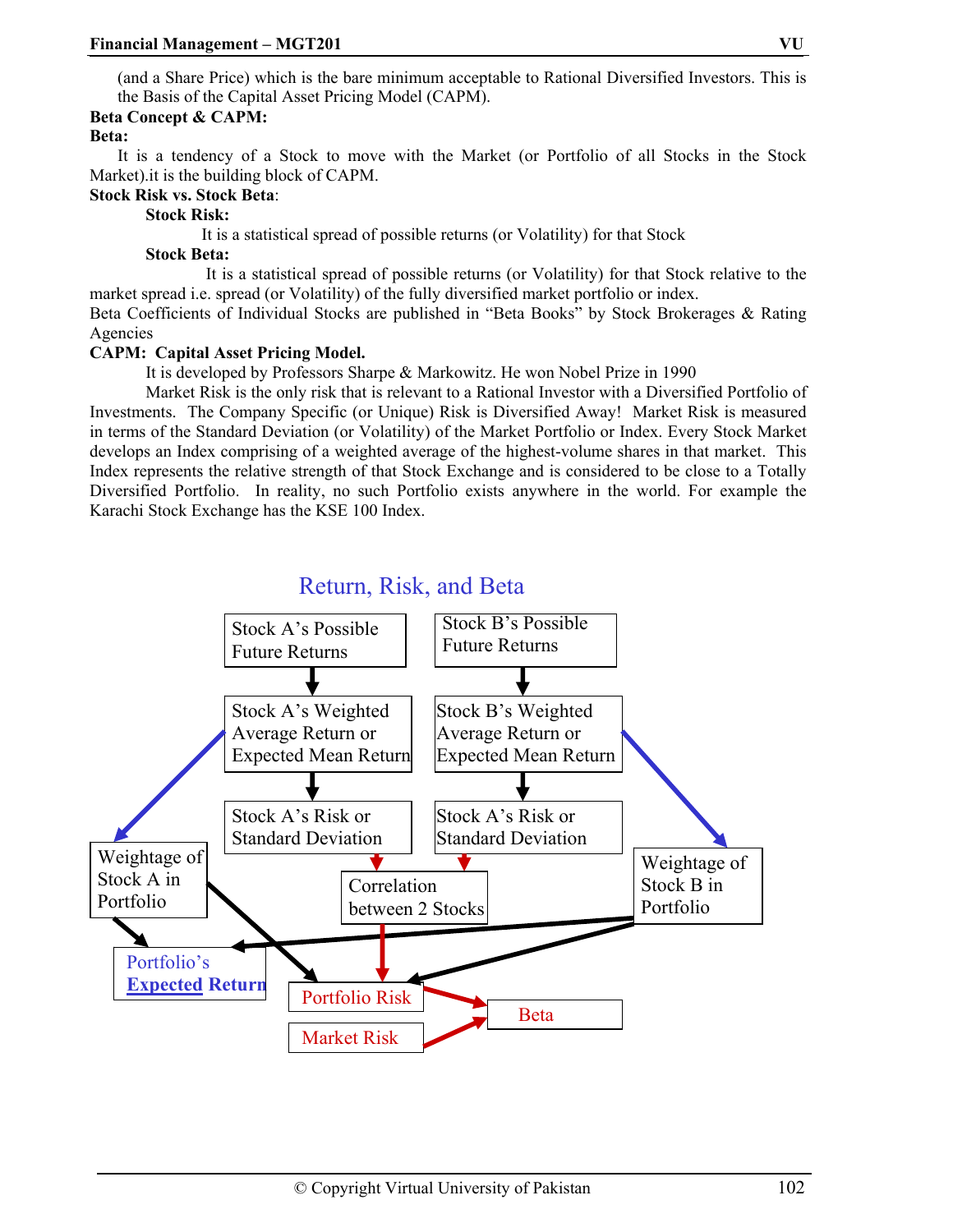# Lesson 24

## **STOCK BETA, PORTFOLIO BETA AND INTRODUCTION TO SECURITY MARKET LINE (SML)**

## **Learning Objectives:**

After going through this lecture, you would be able to have an understanding of the following topics.

- **Stock Beta**
- **Portfolio Beta**
- **Introduction to SML (CAPM)**

First, we would recap some of the concepts which we have studied in the previous lectures.

It is mentioned in the efficient capital markets the investors would take on extra risk only if they are compensated in the form of extra return. The market only compensates the investor to the extent that he will receive extra return for extra market risk he takes on by investing in a new stock. However, the market will not pay the investor any extra return for taking on unnecessary risk in the form of company's own risk. Therefore, it is best for investors to act rationally and to maintain diversified portfolios of many stocks and in this manner they can eliminate the company's own risk and they can make investments in stocks at a lower required rate of return. Market portion of risk can be represented through the 'Beta' coefficient and it is the corner stone for Capital Asset Pricing Model (CAMP).

## **Beta:**

It is a tendency of a Stock to move with the Market (or Portfolio of all Stocks in the Stock Market).it is the building block of CAPM.

Total Risk = Diversifiable Risk + Market Risk

Total Stock Return = Dividend Yield + Capital Gain Yield

## **Stock Risk Vs Stock Beta**:

## **Stock Risk:**

It is a statistical spread of possible returns (or Volatility) for that Stock

#### **Stock Beta:**

 It is a statistical spread of possible returns (or Volatility) for that Stock relative to the market spread i.e. spread (or Volatility) of the fully diversified market portfolio or index.

Beta Coefficients of Individual Stocks are published in "Beta Books" by Stock Brokerages & Rating Agencies

## **MARKET:**

It is the overall Stock Market. For Example, Karachi Stock Exchange. KSE 100 Index represents Value of "Portfolio" of Highest Volume Stocks but NOT ALL stocks. Therefore it is not fully perfect diversified portfolio.

 Market carries Risk. It moves up and down because of macroeconomic factors (inflation, general interest rates) and political changes. Therefore the market has some expected rate of return which changes with time because of this there is possibility of different outcomes. There are no fully diversified portfolios in reality. The CAMP based on the promise market Beta to be Equal to  $+1.0$ . We can then look at the different beta and compare them with the markets.

#### **Meaning of Beta for Share ABC in Karachi Stock Exchange (KSE):**

- If Share A's Beta  $= +2.0$  then that Share is Twice as risky (or volatile) as the KSE Market i.e. If the KSE 100 Index moved up 10% in 1 year, then based on historical data, the Price of Share B would move up 20% in 1 year.
- If Share B's Beta  $= +1.0$  then that Share is Exactly as risky (or volatile) as the KSE Market
- If Share C's Beta  $= +0.5$  then that Share is only Half as risky (or volatile) as the KSE Market
- If you could find a Share D with Beta  $= -1.0$  then that share would be exactly as volatile as the KSE Market BUT in the opposite way i.e. If the KSE 100 Index moved UP 10% then the price of the Share D would move DOWN by 10%!
- The Beta of most Stocks ranges between  $+ 0.5$  and  $+ 1.5$
- The Average Beta for All Stocks = Beta of Market  $= +1.0$  Always.

Our approach for calculating the beta will be straight forward. Let us assume that we analyze he movements in KSE index for period of three years and we also analyze the price movements for the Stock A in KSE for the same period of time of three years. We look at the change in the price of the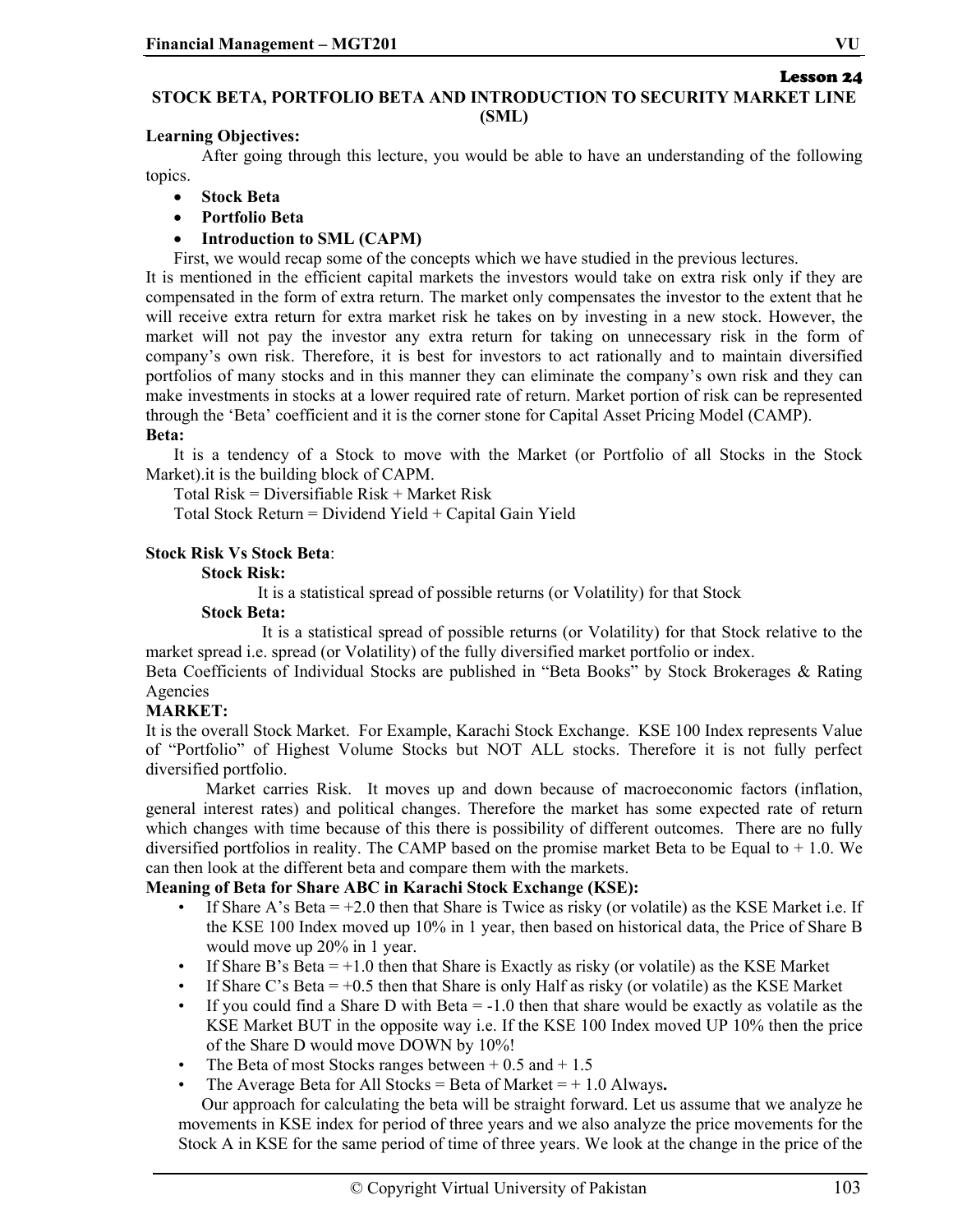stock and compare it to the change in price in the market for each one of the three years separately. And then we plot those points on a graph where the expected return on the stock on the y- axis and the expected return on the market on x-axis. We are using the price of the stock and value of the index as representative measures for the expected return.

## **Calculating Stock Beta Graphically**

Linear Regression or Least Squares Fit through Experimental



If you look at the graph, we have plotted three years of data for the changes in the Karachi stock exchange 100 market index and the expected return on the stock A. The expected return on A is on yaxis and it is represented by  $r_A^*$  and the expected return on stock in KSE 100 market index is represented by  $r_M^*$  the '\*' represented the expected part of the rate of return. In both cases the expected returns have been benched marked against the risk free rate of return. That is because we pick the risk free rate of return as the starting point for the changes in the expected return. Three points are shown on the graph on for each year in the analysis and after plotting these points on the graph we can then do what is known as the linear regression of straight line which best fit through points. You have studied this concept in the course of "Statistics and Probability" .The slope of the line represents the beta coefficient.

 $\text{Slope} = \text{Beta} = \Delta Y / \Delta X = % \text{Slope} = \frac{1}{2} \Delta Y / \Delta X = % \text{Slope} = \frac{1}{2} \Delta Y / \Delta X = % \text{Slope} = \frac{1}{2} \Delta Y / \Delta X = % \text{Slope} = \frac{1}{2} \Delta Y / \Delta X = % \text{Slope} = \frac{1}{2} \Delta Y / \Delta X = % \text{Slope} = \frac{1}{2} \Delta Y / \Delta X = % \text{Slope} = \frac{1}{2} \Delta Y / \Delta X = % \text{Slope} = \frac{1}{2} \Delta Y / \Delta X = % \text{Slope} = \frac{1}{2}$  $=$  **A** =Risk Relative to Market =  $(r_A^* - r_{RF})/(r_M^* - r_{RF})$ 

 Beta represents the risk of stock relative to the return of the market and in terms of risk free rate of return we can define the Beta as the expected rate of return for stock A minus risk free rate of return divided by the expected rate of return for the market minus risk free rate of return. We use historical data of expected rate of return and we graphed it against changes in the overall market index

## **Calculating Portfolio Beta (CAPM):**

There are two ways of calculating portfolio beta

- Analyze Historical Data for Portfolio Returns and Market Index Returns like in the case of Stock Beta, plot Least Squares Fit Line, and compute Portfolio Line Slope or Beta directly.
- Use the Published Data for **Individual Stock Betas from the "Beta Book"**

Portfolio beta can be calculated as the sample weighted average of the stock beta's in that portfolio.

**Portfolio Beta =**  $\beta$  **P** =  $X_A$   $\beta$  A +  $X_B$   $\beta$  B +  $X_C$   $\beta$  C +…..

In the formula

βA represents the Beta (or Market Risk) of Stock A.

 XA represents the Weight of Stock (fractional value of investment in A to total portfolio value).The simple formula for calculating the portfolio beta is as follows.

Portfolio Beta (or Market Risk) Formula is a Simple Weighted Average unlike the portfolio risk formula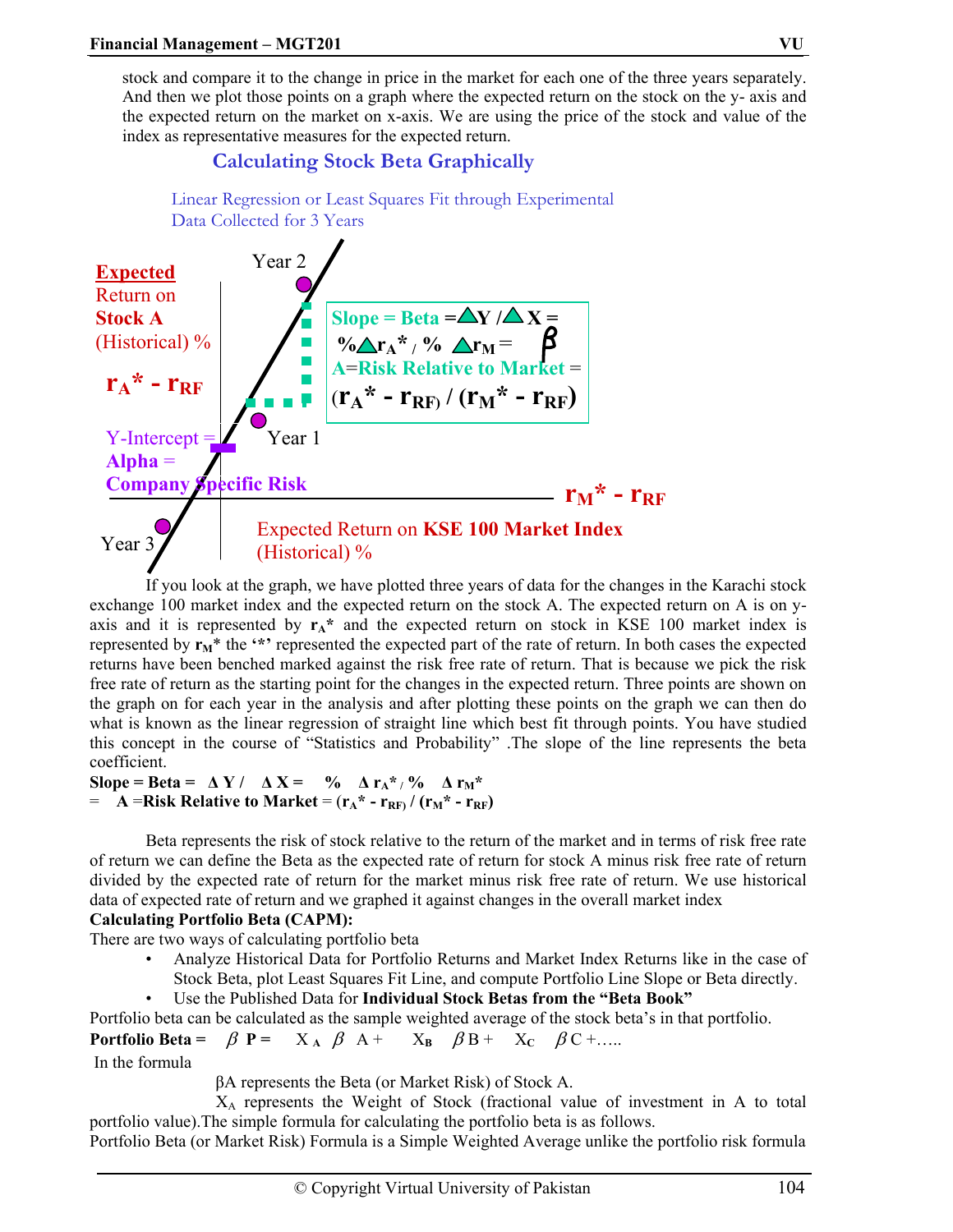$$
\sigma P = \sqrt{X_{A}^{2} \sigma_{A}^{2} + X_{B}^{2} \sigma_{B}^{2} + 2(X_{A} X_{B} \sigma_{A} \sigma_{B} \rho AB)}
$$

#### **Example:**

|                                                    | • Complete 2-Stock Investment Portfolio Data: |                                                    |                                |             |           |  |
|----------------------------------------------------|-----------------------------------------------|----------------------------------------------------|--------------------------------|-------------|-----------|--|
|                                                    |                                               | Value $\overline{\text{Exp Return (r*)}}$ Tot Risk |                                | <u>Beta</u> |           |  |
| Stock A                                            | $Rs.30$ 20%                                   |                                                    | 20%                            | 2.0         |           |  |
| Stock B                                            | $Rs.70$ 10%                                   |                                                    | $5\%$                          | 0.5         |           |  |
|                                                    |                                               | Total Value = $Rs 100$                             | <b>Correlation Coefficient</b> |             | $= + 0.6$ |  |
| Portfolio Mean Expected Return = $13\%$ = $r_{P*}$ |                                               |                                                    |                                |             |           |  |

Portfolio **Risk** (Total) =  $8.57\%$  = **P** (relative to  $r_{P*}$ )

Now we can calculate the portfolio beta which is measure of the market portion of portfolio risk.

Portfolio **Beta** = XaBa + XbBb = (30/100) (2.0) + (70/100) (0.5) = 0.6 + 0.35

## $= +0.95 = \beta$  P (relative to Market Risk or Volatility)

It means that the Portfolio of A  $\&$  B is slightly less risky than the totally diversified KSE 100 Market Portfolio whose Beta  $= +1.0$ 

## **Effect of New Stock Investment on Portfolio:**

Now we will see the case that what will happen to portfolio beta if we add another stock to it.

**Suppose, you add a 3rd Investment Stock C, to your Old 2-Stock Portfolio.** 

|             | Value  | Exp Return $(r^*)$ | <u>Beta</u> |
|-------------|--------|--------------------|-------------|
| Stock A     | Rs.30  | 20%                | 2.0         |
| Stock B     | Rs.30  | 10%                | 0.5         |
| Stock C     | Rs.40  | 30%                |             |
| Total Value | Rs.100 |                    |             |

**3-Stock Portfolio Beta** =  $\beta$  P =  $XaBa + XbBb + XcBc$ 

$$
= (30/100) (2.0) + (30/100) (0.5) + (40/100) (1.5)
$$

 $= 0.6 + 0.15 + 0.6 = 1.35$ 

The effect of adding a stock with a Beta higher than the Portfolio's is that it increases the Portfolio's Beta or Risk. In this case we also increase the beta by adding new stock but the expected rate of return also increases for the portfolio. So, the increase rate of return would compensate the increase in risk.

## **Required Rate of Return (CAPM)**

## **Required ROR vs. Expected ROR**

**Expected ROR (r\*):**

The Most Likely (or Mean) ROR expected in the future. It is calculated using **Weighted Average Formula** and Probabilities (what we have been calculating so far).It is basically the weighted average or mean of the expected return of the individual investments in the portfolio.

## **Required ROR (r):**

 It is the minimum return that investors require from the stock to invest in it. It varies from individual to individual. It is based on

- 1) Perceived Risk relative to the Market and Psychological Risk Profile of each Investor and
- 2) His personal Opportunity Cost of Capital preference.

 We have mentioned earlier that ROR or opportunity cost varies from person to person because every individual have a different preference for risk taking. Some people have tendency to be gamblers whereas other people put their money at national saving schemes. However, the ROR can be linked to the Beta risk because based on the portfolio theory and CAPM where we mentioned there is direct relationship between risk and return.

 Average Required ROR for all rational investors in an Efficient Market can be estimated using the CAPM Theory: Beta and Risk Free Rate of Return.

Total Rate of Return (ROR) for Single Stock = Dividend Yield + Capital Gain. GORDON'S FORMULA FOR COMMON STOCK PRICING OR VALUATION USES REQUIRED RETURN r = DIV/Po + g. In Efficient Markets, Price of Stocks is based on Market Risk (or Beta).

We can formulate the required rate of return in terms of Beta risk so how can we use beta coefficient to calculate the required rate of return for the average investor in the market. The answer to it is the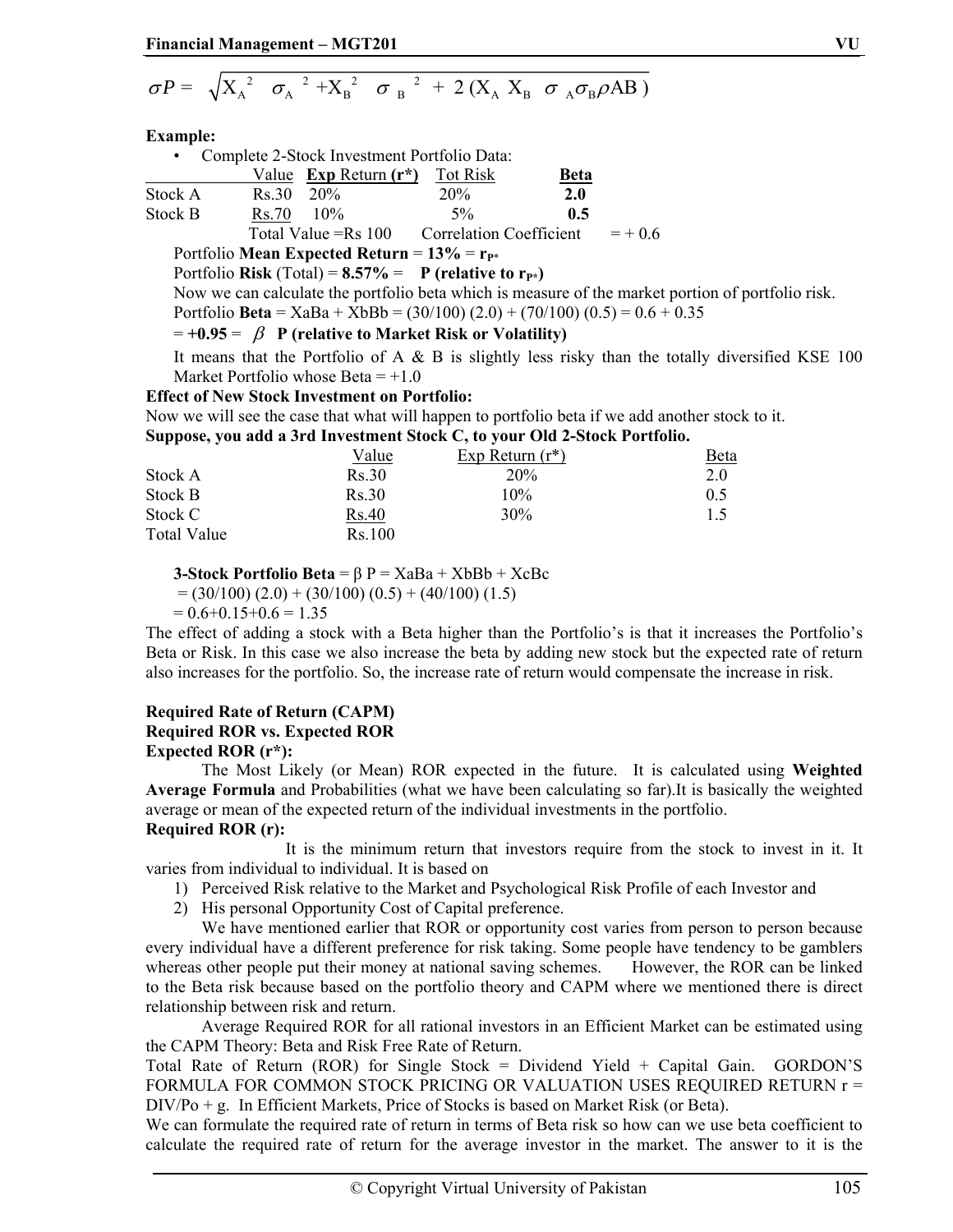## **Financial Management – MGT201 VU**

Security Market line SML. It is the part of CAPM and it is the most critical part of CAPM. SML is straight line relationship that contains all possible combinations of efficient stocks in the market. If the combination of risk and return for any stock does not lie on the SML then that stock is not efficiently priced. In other words, it means that for most of the investors in the market there ROR for investment in stock A is directly proportional to Beta risk for that stock A. You will recall that we are not unfamiliar with straight line relationship between risk and return when we are talking about the portfolio when we calculate the portfolio risk with a +ve correlation coefficient we came up with a continuously increasing relationship between portfolio risk and return. So that model is similar to SML.



#### **Security Market Line (SML):**

It is a Straight Line Model for Beta Risk and Required Return. It is Similar to the Relationship for the 2-Stock Portfolio with  $\rho > 0$ . Beta Risk is Directly Proportional to Required Return. The Investors require an extra Return which exactly compensates them for the extra Risk of the Stock relative to the Market**.**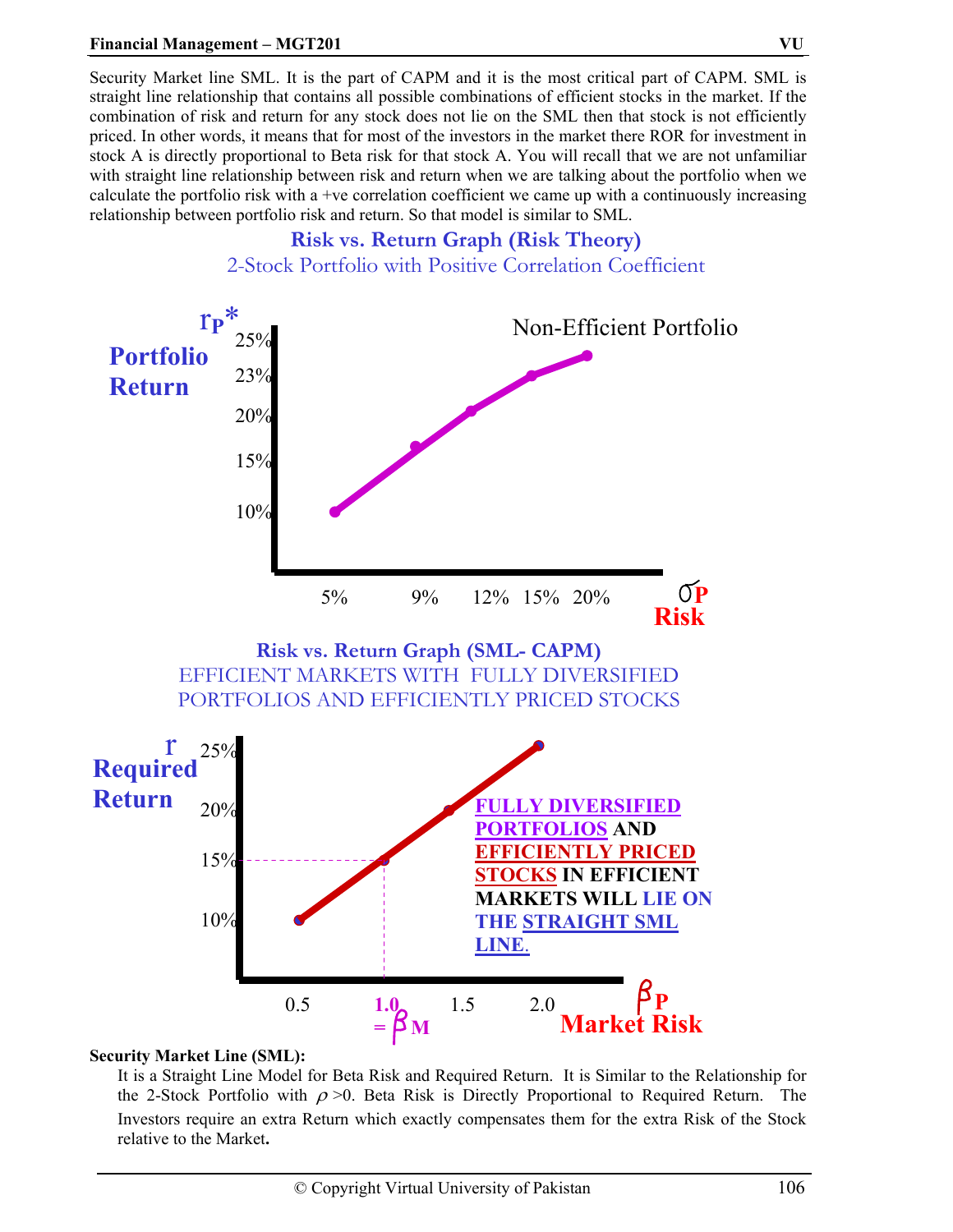#### **SML Linear Equation for the Required Return of any Stock A**:

 $\mathbf{r}_A = \mathbf{r}_{RF} + (\mathbf{r}_M - \mathbf{r}_{RF}) \beta A$ .

In the above equation

 $r_A$  = Return that Investors Require from Investment in Stock A.

 $r_{RF}$  = Risk Free Rate of Return (ie. T-Bill ROR).

 $r_M$  = Return that Investors Require from Investment in an Average Stock (or the Market Portfolio of All Stocks where  $\beta$  M = + 1.0 always).  $\beta$  A = Beta for Stock A. ( $r_M$  -  $r_{RF}$ )

β A = Risk Premium or Additional Return in Excess of Risk Free ROR to compensate the Investor for the additional Risk.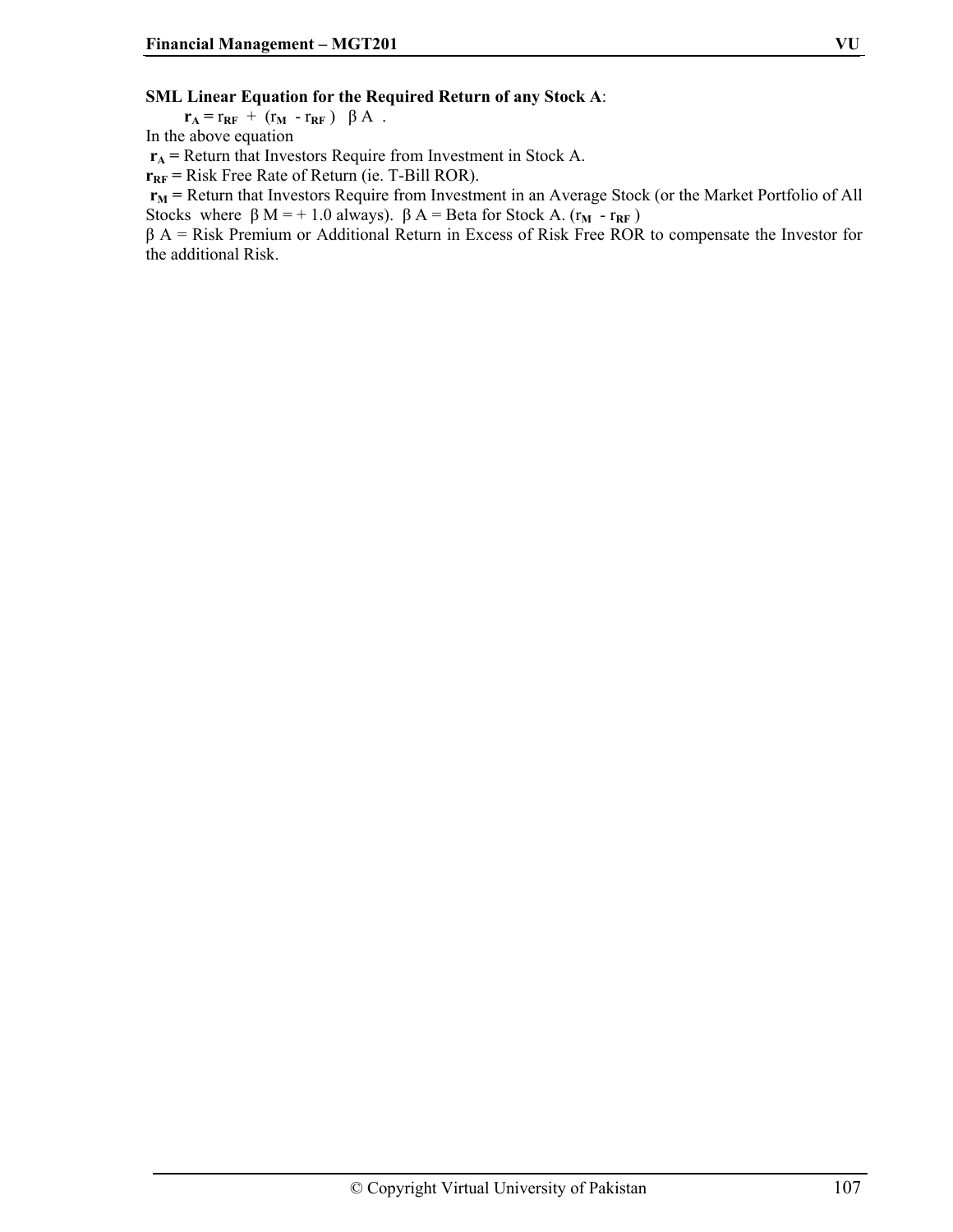## **STOCK BETAS &RISK, SML& RETURN AND STOCK PRICES IN EFFICIENT MARKS Learning Objectives:**

After going through this lecture, you would be able to have an understanding of the following topics.

- **Stock Betas and Risk**
- **SML & Required Returns (CAPM)**
- **Stock Prices in Efficient Markets**

In the previous lecture, we have mentioned that the risk that is relevant in efficient markets where the investors are sensible and rational is the market risk. This is because rational investors maintain many stocks and they maintain diversified portfolio which contain stocks from different sectors and they manage to eliminate their diversifiable risk and the only risk they faced is the market component of the risk. However, this market component can not be eliminated and it will remain because markets do fluctuate. Fluctuation in the Market Index (KSE 100 index) is a measure of Market Risk. This fluctuation is caused by macro economic and socio political factors. Rational Investors in Efficient Markets eliminate the Random Company-Specific Risk through Portfolio Diversification. So, in Efficient Market the only Risk that remains is Market Risk. And so, the Price of Efficient Stocks is based on Market Risk only. But the CAPM based on the fundamental principal that the rate of return for the stock is directly proportional to the risk premium and the risk premium dependent on market risk alone and not the total risk. Before going into details of SML we first go through the remaining topics related to beta and its theoretical calculation based on standard deviation and covariance. We have mentioned that beta of the stocks have tendency of stock to move with the market. It is experimentally possible to calculate beta of the stock by monitoring the price or rate of return of the stock and at the same time monitoring the market index in the same period of time & comparing that how the changes in the stock market price relate to the changes in the stock market index. If you plot them on the graph where you have expected return for stock on Y- axis and expected return from the stock market index slope of the line from these points represent the beta

Stock Beta measures the Risk of a Stock Relative to the market.

Beta Stock A  $= \frac{9}{4}$   $\Delta \mathbf{r}_{A^*}$  **/ %**  $\Delta \mathbf{r}_{M^*}$  **= Slope of Regression Line. Regression Line uses** Experimental Data.

The formula that relates beta of the stock to the standard deviation is as follows

Beta Stock A = Covariance of Stock A with Market / Variance of Market

 $= \sigma_A \sigma_M \rho_{AM} / \sigma^2_{M}$ 

(Covariance Formula based on Probability & Statistical Portfolio Theory) Links Stock Beta (Market Portion of Risk) to Stock Standard Deviation (Total Single Stock Risk). Simplified formula:

 $= \sigma_A$   $\rho_{AM}$  /  $\sigma_{M}$  = market risk

## **Theoretical Beta – Example:**

Suppose you have Analyzed the Historical Time Data for (1) Movements of the Price (or Return) of a Stock A and (2) Movements in the Value of the Stock Index.

You then Apply Simple Probability Formulas to compute the following Standard Deviations:

 $\sigma_A$  = 30% (Stock A's Total Risk or Standard Deviation)

 $\sigma_{\text{M}}$  = 20% (Stock Market Index Standard Deviation or Risk)

 $\rho_{AM}$  = + 0.8 (Correlation between Stock A and the Market Index)

Compute the Theoretical Beta of Stock A:

Stock A Beta =  $30\%$  (0.8) /  $20\%$  =  $24\%$  /  $20\%$  = 1.2

Lesson 25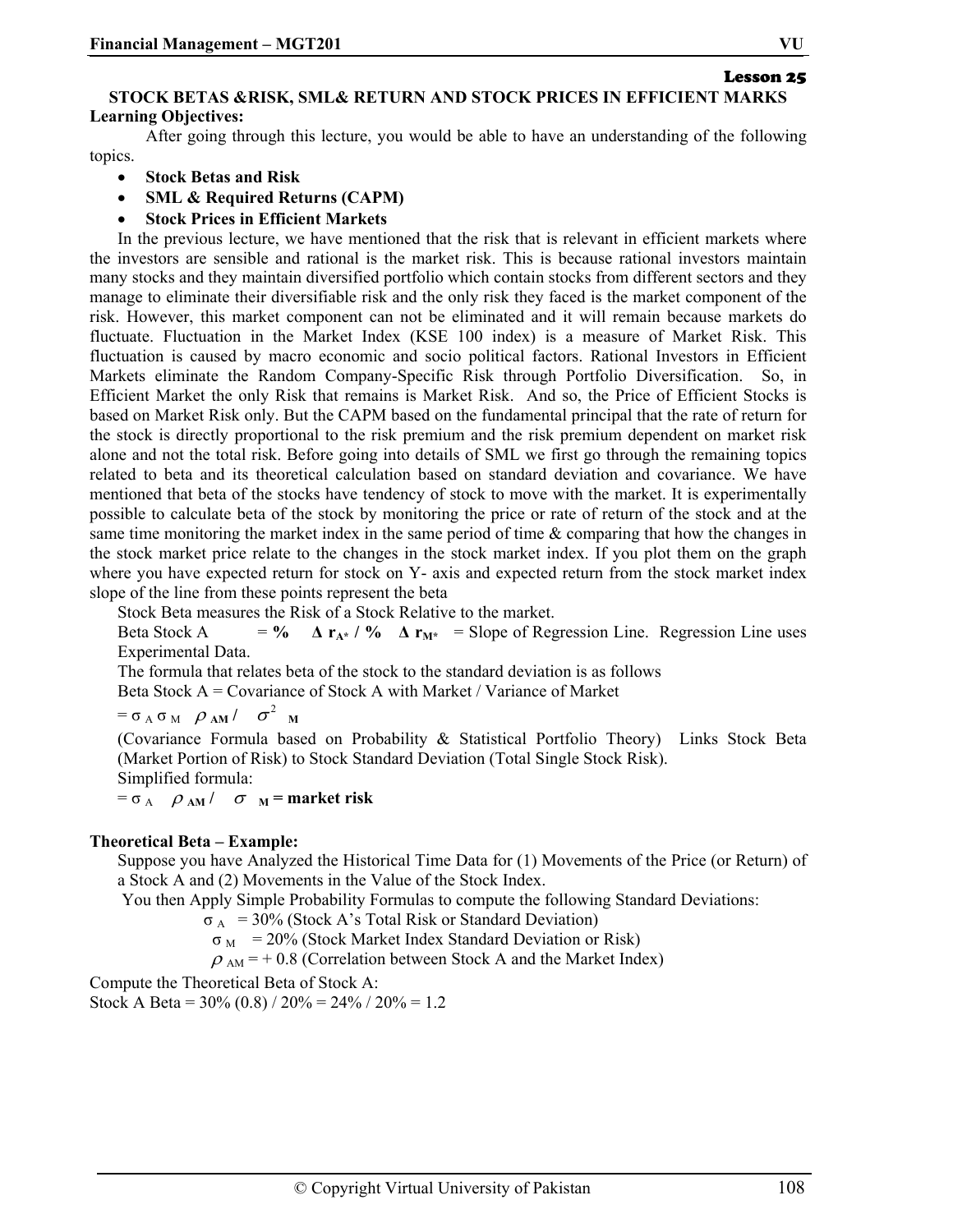



**Linear Regression through Annual Data Points for 3 Years.** 

The beta of 1.2 shows that stock is relatively more risky then the market and if the market moves up by 10% this stock will move up by 12%.

If all the points of the stock lie on the straight line then stock does not have any diversifiable risk. The difference between the actual data point and the point which vertically lies above or below the point is representative of the error which is representative of the company's risk attached to any stock.

Now we can put together the two concepts which we studied up till now that is company's specific risk and the second concept of regression line and the distance between data line and actual point of the company's risk. Now, we can come up with the total definition of total risk variances.

#### **Total variance risk formula:**

Total Risk of Stock A in terms of Variance (= Std Dev **2**)

$$
Total Risk = Market Risk + Random Specific Unique Risk
$$

 $\sigma^2$ <sub>A</sub> =  $\beta^2$ <sub>A</sub>  $\sigma^2$ <sub>M</sub> +  $\sigma^2$ <sub>A-Error</sub>

#### **Visualizing the Variance Risk Formula on the Regression Line**

If a Stock is Part of a Totally Diversified Portfolio then its Company Risk = 0. Therefore Total Risk = Market Risk. And the Stock points will lie exactly on the Regression line.

If a Stock is a Single Investment then it carries Company Specific or Diversifiable or Random Risk. This means that its points will not lie on the Regression line. The extent to which the points are scattered away is a measure of the Variance Error Term (last term in the formula)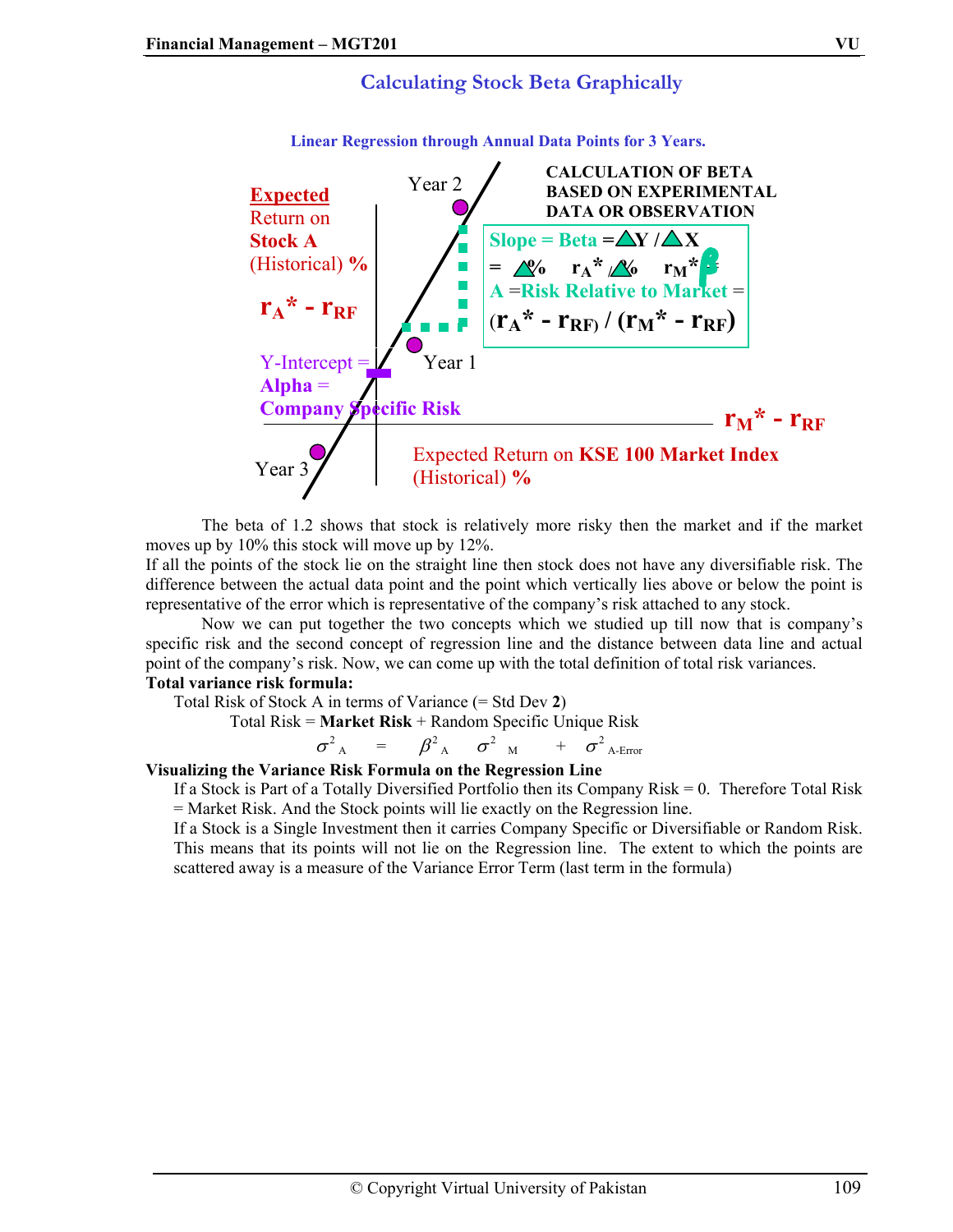# **How Efficiently Priced is Stock A?**



#### Regression (Beta) Line for Stock A

#### Expected Return on **KSE 100 Market Index** (Historical) **%**

#### **Variance Risks – Example:**

If the Market Risk =  $20\%$  and Stock A's Beta = 1.5 then what is the Relevant Market Risk Component of Stock A?

Stock A's Market Variance = Beta A<sup>2</sup> x Market Variance = 1.52 x (20%) 2 = 2.25 x 400% = 900% (Variance)

So the Stock A's Market Risk (in Standard Deviation terms) = Square Root of Variance =  $30\%$  $=$  Beta A  $\sigma$  M

Note that Total Risk of Stock A can be calculated directly by calculating the Standard Deviation of the Possible Future Returns. That was the first Risk Formula we studied in Risk Theory.

Suppose Total Risk =  $35\%$ . Then Company Specific or Diversifiable or Random Risk of Stock A = Total Risk - Market Risk =  $35% - 30% = 5%$ .

So 86% (= 30/35 x 100) of Stock A's Total Risk is Market Risk - quite likely that Stock A is Part of a well Diversified Portfolio or Mutual Fund.

#### **Security Market Line (SML) :**

Straight Line Model is for Beta Risk and Required Return. Similar to the Relationship for the 2- Stock Portfolio with Ro>0 Beta Risk is Directly Proportional to Required Return. The Investors require an extra Return which exactly compensates them for the extra Risk of the Stock relative to the Market. SML Linear Equation for the Required Return of any Stock A:

$$
\mathbf{r}_{A} = \mathbf{r}_{RF} + (\mathbf{r}_{M} - \mathbf{r}_{RF}) \beta A
$$

In the above formula

 $r_A$  = Return that Investors Require from Investment in Stock A.

 $r_{RF}$  = Risk Free Rate of Return (i.e. T-Bill ROR).

 $r_M$  = Return that Investors Require from Investment in an Average Stock (or the Market Portfolio of All Stocks where  $\beta$  M = + 1.0 always).

 $β A = Beta for Stock A. (r<sub>M</sub> - r<sub>RF</sub>) β A = Risk Premium or Additional Return Required in$ Excess of Risk Free ROR to compensate the Investor for the Additional Market Risk of the Stock

#### **Required Rate of Return,**

#### **Risk Premium & Market Risk:**

SML Model for Efficient Markets establishes a Straight Line relationship (or Direct Proportionality) between a Stock's Required ROR and its Risk Premium.

 $r_A = r_{RF} + (r_M - r_{RF})$  A

A Stock's Risk Premium depends on its Market Risk Portion (and not the Total Risk)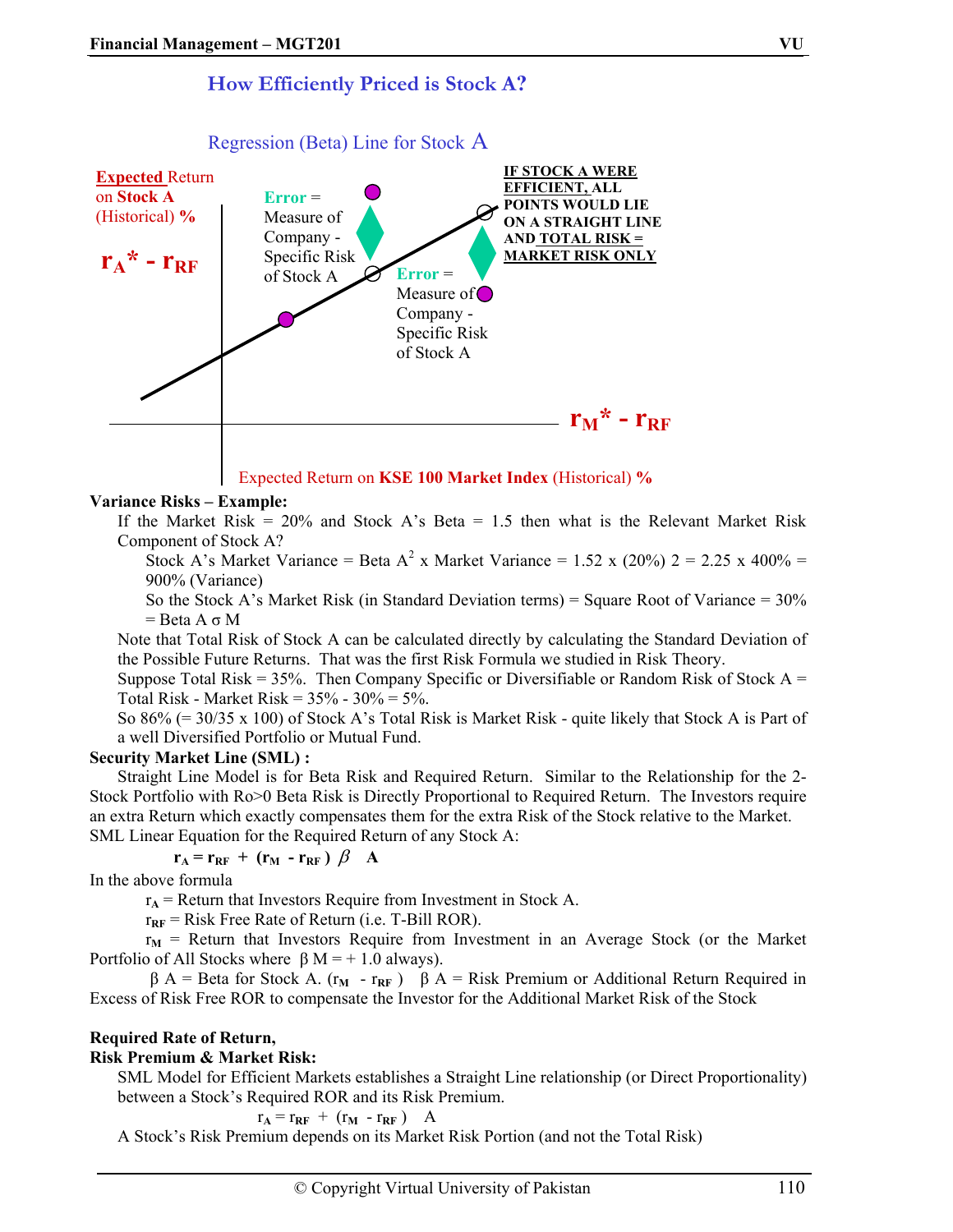In Efficient Markets, Market Price of a Stock is based on Required Return which depends on Risk Premium which depends on Stock's Market Risk Component (and not the Total Risk).

#### **Stock Prices in Efficient Markets:**

A Single Stock Investor who owns No Stocks and wants to buy a Share A will have to face more Risk (Market Risk + Specific Risk) than a Rational Fully Diversified Investor. The Single Stock Investor will want to buy the Stock at a lower price to compensate him for the higher risk.

However, Efficient Markets do not price stocks based on Single Stock Investors who want compensation for taking on Unnecessary Company-Specific Risk which they should have diversified away.

Efficient Markets price the Stocks based on their Market Risk Component only. So, Efficient Stock Prices are based on Rational Investors holding Diversified Portfolios of many stocks.

#### **SML - Numerical Example:**

Calculate the Required Rate of Return for Stock A given the following data:

 $\beta$  A = 2.0 (i.e. Stock A is Twice as Risky as the Market)

 $r_M$  = 20% pa (i.e. Market ROR or ROR on a Portfolio consisting of All Stocks or ROR on the "Average Stock")

 $r_{RF}$  = 10% pa (i.e. T-Bill ROR)

#### **SML Equation (assumes Efficient Stock Pricing, Risk, and Return)**

 $r_A = r_{RF} + (r_M - r_{RF}) \beta A$ .  $= 10\% + (20\% - 10\%) (2.0) = 30\%$ 

#### **Interpretation of Result:**

Investors require a 30% pa Return from Investment in Stock A. This is higher than the Market ROR because the Stock (Beta = 2.0) is Riskier than the Market (Beta = 1.0 always). If Required Return (30%) is higher than Expected Return (20%) it means that Stock A is Unlikely to Achieve the Investors' Requirement and Investors will NOT invest in Stock A.

### **Security Market Line (SML) For Market of Efficient Stocks**

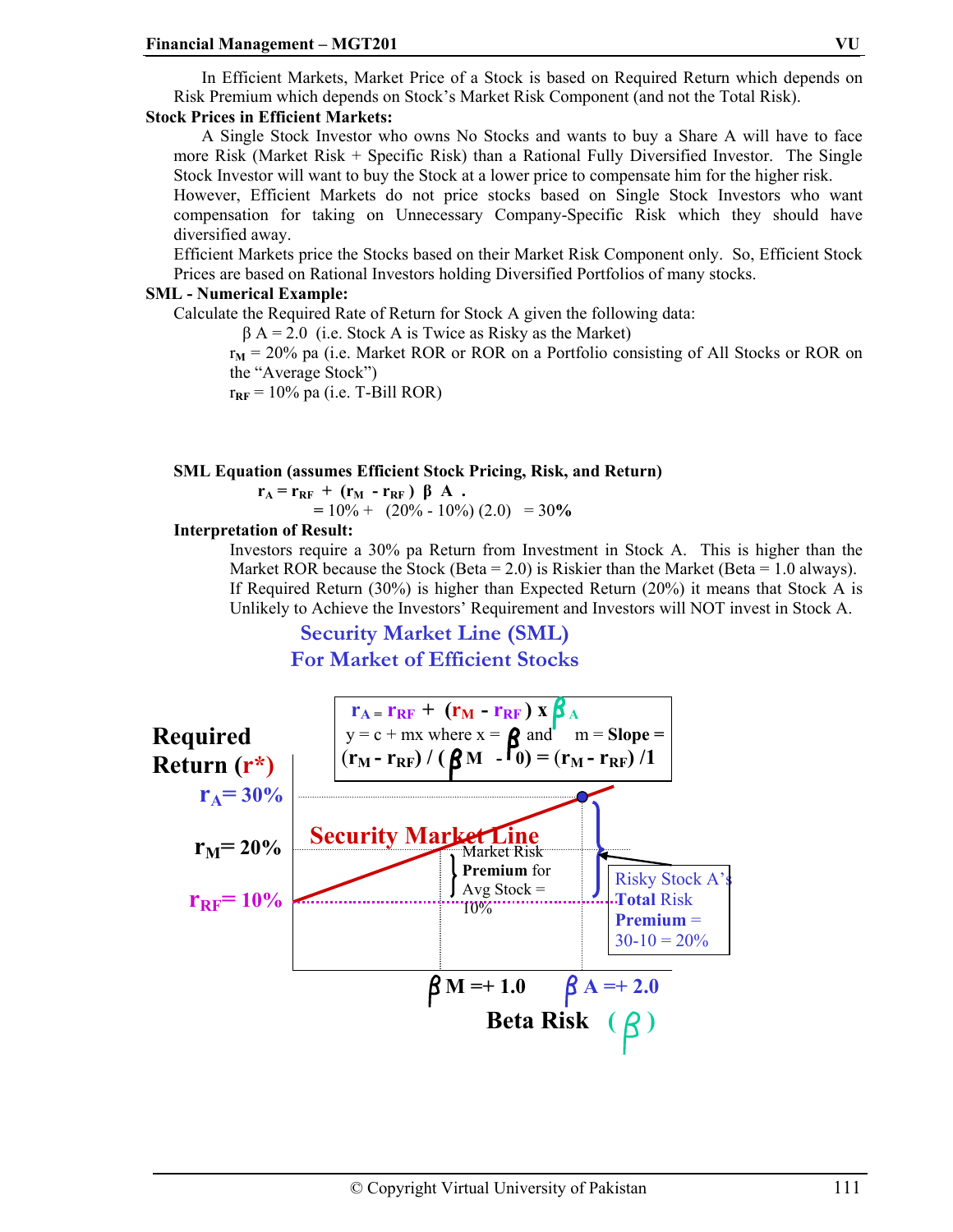#### **SML GRAPH AND CAPITAL ASSET PRICING MODEL**

#### **Learning Objectives:**

After going through this lecture, you would be able to have an understanding of the following topics.

#### • **SML Graph & CAPM**

We will continue our discussion on risk. It is very important in our daily life we are always concerned with risky situation. There is risk that you can not watch this lecture due to the power failure. We have to know that how we can measure and control the risk in every day life. We are going to see that how we can use required rate of return that we calculated by using the SML equation and use that required rate of return for the calculation we have been doing in the first two parts of this course. In first part we did capital budgeting and NPV calculations and in the NPV formula the 'r' we are using is the required rate of return not he expected rate of return. We can use the value of required return from SML equation in stock or bond pricing. We have studied that in the efficient markets the required rate of return is come from the market return. There are two methods for the calculation of risk.

First approach the experimental cost base in this approach we use expected rate of return and market index. Then we plot these points on the graph and we join them with a straight line called regression line and slope of this line is called beta co- efficient.

The second approach for its calculation is called theoretical beta of stock:

Beta Stock  $A = σ_A σ_M$  *Q AM* /  $σ^2$  M

$$
= \sigma_A \quad \rho_{AM} / \quad \sigma_{M}
$$

Extent to which Actual Stock Return Data lies on Regression Line

Total Risk = Market Risk + Random Company Specific Risk If the experimental data points All lies exactly on the regression line then this particular stock has only market risk.

# **Theoretical Market Risk of a Stock:**

**Market Risk of Stock A** = 
$$
\beta
$$
 A  $\sigma$ <sub>M</sub> =  $\sigma$ <sub>A</sub>  $\rho$ <sub>AM</sub>

Extent to which Actual Stock Return Data lies on Regression Line The third formula which we discussed is very important and cornerstone of the CAPM.

#### Security Market Line (SML) and Required Rate of Return (r<sub>A</sub>):

 It allows us that the value which we have calculated for the beta and from that calculate the required rate of return of the stock and then we use for stock pricing. So, then the required rate of return for any stock A is equal to

 $r_A = r_{RF} + (r_M - r_{RF}) \beta A$ .

In Efficient Markets, Stock Price (and Value) depends on Required Return which depends on Market Risk (not the Total Risk).

The required rate of return in efficient markets depends upon the risk premium which depends only upon the market risk and not on the total risk. We do not have to worry about company's risk because we assume that investors are rational and maintain diversified portfolio. Now, let's take a look at the security market line graphically .It is important to understand this graph and many things that it tells us.

Lesson 26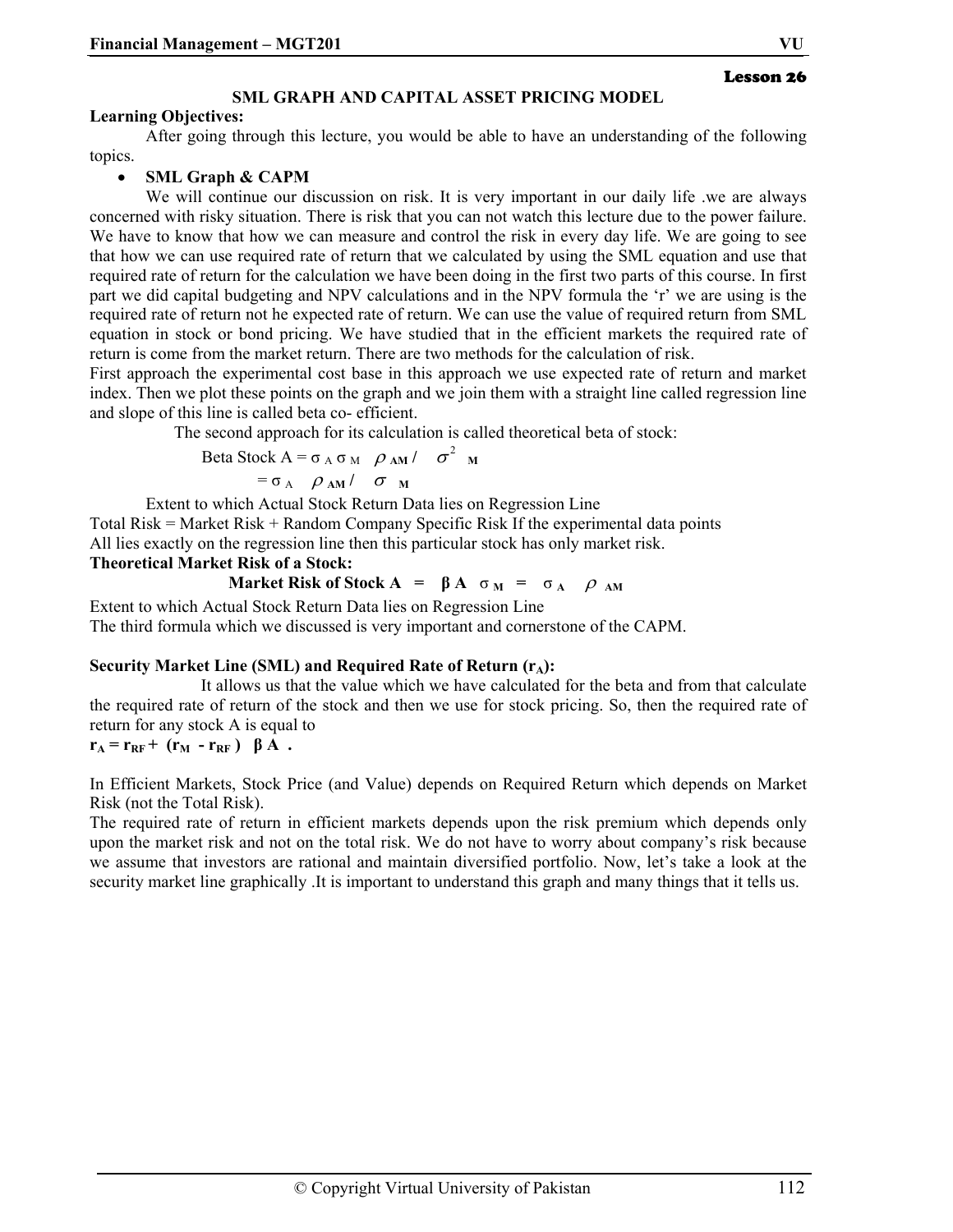

The graph represents the SML in the efficient stock market. On y –axis we have required rate of return r\* for the stock A for and risk free rate of return and on the x- axis is beta risk which represents the market risk. SML is straight line and it tells us the relationship between the market risk and the required return. it starts on the left hand side from risk free rate of return and it passes through a point ion the middle which is the overall market point. This point is located at the beta of +1.0 and at the required return of 20%.This means that the market offers a rate of return which is higher then the risk free rate of return. Because the market fluctuates it has a risk of 1.0 and not 0. if we extend the line it passes through the point where the beta is  $+2.0$  and the required return is 30% because this point lies on the SML it means that stock A has no company risk & what is the risk premium ? Risk premium= $r_A$ - $r_{RF}$ =30%-10%=20%.

It is directly proportion to market risk of stock.

Please note that slope of this line is  $=$   $(r_M-r_{RF})/$  (betaM-0)  $=$   $(r_M-r_{RF})/1$ . This is the measure tendency of the average investors in the market to take risk. If the SML line is steeper the investors will not take unnecessary risk. In other words they are risk aversive as the slope increase the avoidance for the risk also increases in the market as whole. It is very important to formulate the equation for SML You should be able understand the various points that lie on the SML line including the risk free rate of return or T-BILL return as well as the market point and you should also understand that the slope of SML line is= $(r_M - r_{RF})/(betaM - 0) = (r_M - r_{RF})/1$ . Beta coefficient was the slope of the line for different graph that graph shows the stock rate of return on y-axis and market rate of return on x-axis. But over there we are not talking about the required rate of return we were talking about the expected rate of return so; do not confuse these two different graphs. SML exist for only the efficient markets or perfect capital markets. SML tells us in detail that rational investor will eliminate the company's specific risk and the total risk of the company will be equal to the market risk of the company. SML line is an ideal case and in efficient markets all the stocks lie on the SML line. If stock is not on SML then according to market equilibrium it will come back on SML. If any stock is not on SML then forces of market equilibrium will bring it on the security market line. If risk and return combination of any stock is above SML it means that it is offering the higher rate of return as compare to efficient stock. The people will rush to buy such stock when the demand will increase the return will decrease.

 If any stock is lying below the SML line the price will come down it will offer as much potential as the efficient stock offers. The supply for such stock will increase and it will offer higher return in form of capital gain. So, the market forces will throw these points on the SML. Markets are not risk free .markets index fluctuate .The investors expect that market return will be more than the average expected return.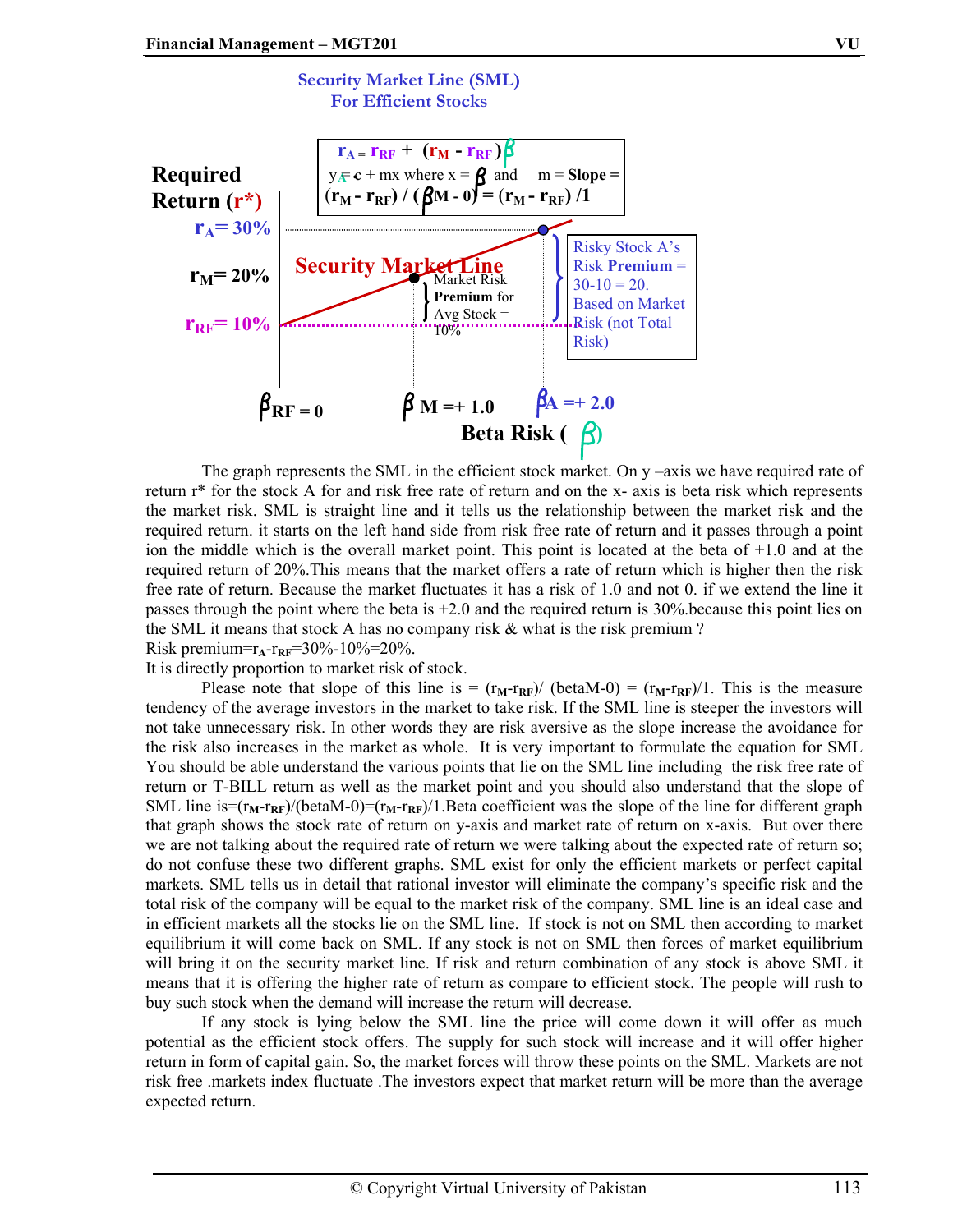

 Even Markets and Market Returns Fluctuate because of Macro Systematic Factors. So the Fully Diversified Market Portfolio consisting of all shares is NOT Risk Free. The Market has a Risk Premium over the Risk Free ROR. This Market Risk Premium represents 100% Market Risk and No Company-Specific or Diversifiable Risk. Efficient Stock combinations of Risk & Return in Efficient Market Equilibrium must lie ON the SML.

Any Stock whose (Risk, Return) Pair lies ABOVE THE SML is offering Excessive Return (above the Market). So, all rational investors will rush to Buy it. The present Price would Rise and the Return (as measured by Capital Gain Yield = ( Pn -Po) / Po) would Fall until it comes back on SML Any Stock whose (Risk, Return) Pair lies BELOW THE SML is offering a Return that is lower than the Market. So, Rational Investors will rush to sell it. The Stock Price would Fall and the Return would Rise until it comes back on the SML.

 Now , we will calculate the required rate of return using GORDON FORMULA .so, we need to calculate required rate of return to understand the risk so, let's use SML formula for required rate of return by plugging it into the GORDON FORMUL A. price valuation formula by GORDON:

 Share A is being traded in the Karachi Stock Exchange (KSE) at a Market Price of Rs 12. You need to calculate the Expected Theoretical Fair Price of a Stock A before you can decide whether to buy it or not. Given the following Data:

**DIV1 = Rs 2** (i.e. Forecasted Dividends in the upcoming year on a share of Face Value = Rs 10)

**g = 10% pa** (i.e. Forecasted Constant Growth Rate in Dividends)

 $r_{RF}$  = 10% pa (i.e. T-Bill Rate of Return or PLS Bank Account ROR)

 $r_M$  = 20% pa (i.e. The Karachi Stock Exchange's historical average ROR based on the value of the KSE 100 Index)

**Beta of Stock A = 2.0** (i.e. Stock A has historically been twice as volatile or risky as the KSE 100 Index)

Use the Gordon-SML Equation to Estimate Fair Price of Stock A:

 $Po^* = DIV1 / [(r_{RF} + (r_M - r_{RF}) A) - g]$ 

 $= 2 / [10\% + (20\% - 10\%) (2.0)) - 10\%]$ 

 $= 2 / [30\% - 10\%] = 2 / 20\% = \text{Rs } 10$ 

 The Required Rate of Return for Stock A was calculated to be 30% which is higher than the Market (20%). The Market is offering a 10% extra return as a Risk Premium because Stock A (Beta  $=$  $(2.0)$  is twice as risky as the market (Beta = 1.0).

The Fair Price of Stock A (Rs 10) is LESS than the Market Price (Rs 12) which means that the Market Speculators have Overvalued Stock A and you should NOT buy it.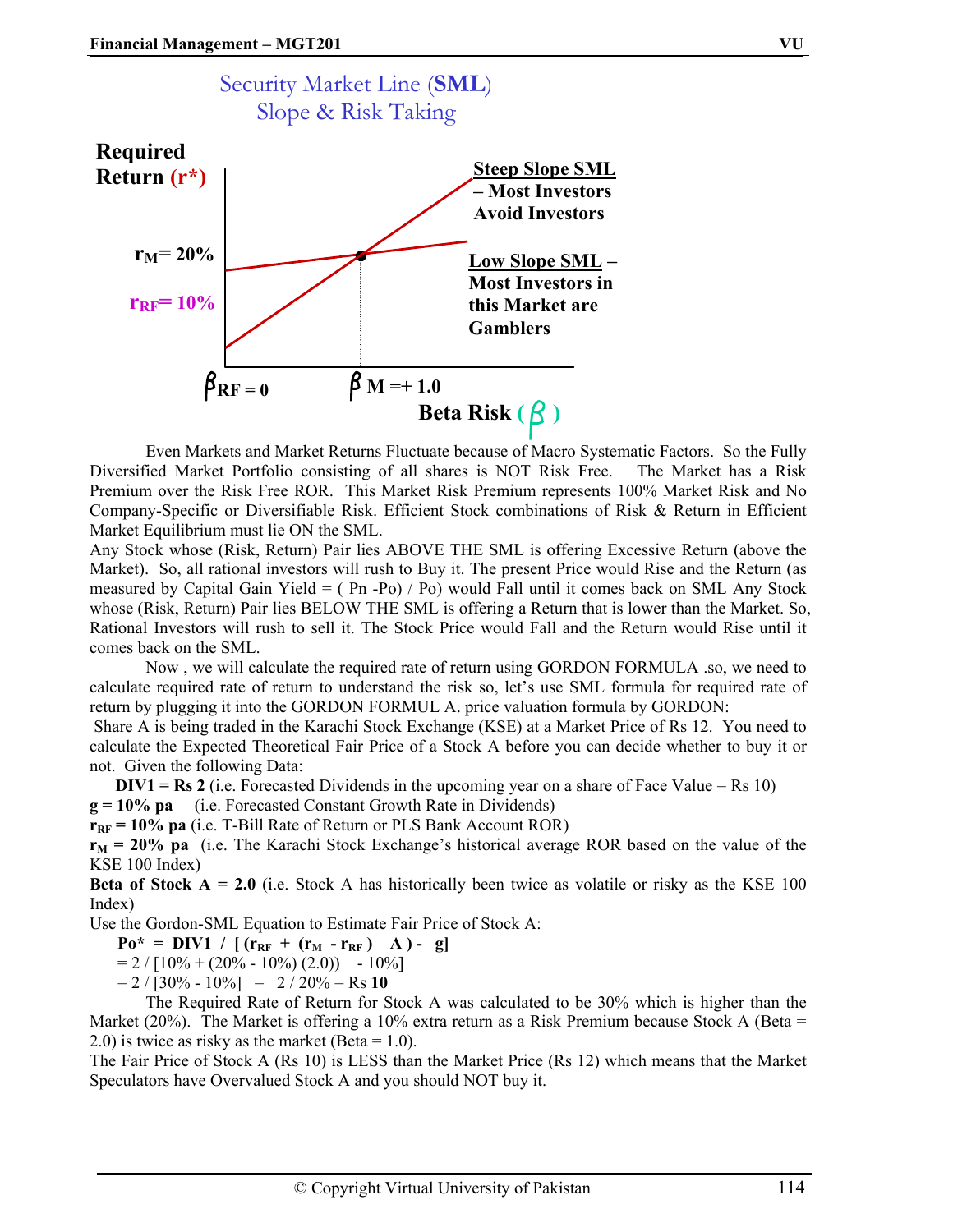So, what does our answer mean? We see that expected fair price of the share is Rs.10 which is lower than the market price which is Rs.12.keep in mind that price for the share is imperfect market depends upon the investor psychology , speculation and gambling that is taking place in the stock market .so, when fair price is lower as in our example and market price is higher it means that the shares price or stock has been over valued and the rational investor will not purchase it .other thing to note is that we calculated share premium and required rate of return in our formula is 30%.it is higher than the over all

market risk .because it is twice risky as the market beta  $A = +2.0$  therfore it is giving extra return to the investors for the compensation.

### **NPV Calculations & Capital Budgeting:**

### **Application of SML (CAPM):**

In the beginning of this course while studying capital budgeting and investment criteria we used the NPV and PV formulas for calculating required rate of return and not for expected rate of return. Required rate of return is attached to the individual investors. we forecast our dividends and they are not true cash flows so we discount them to the present .we calculate the standard deviation for over all industry. **NPV (and PV)** Calculation which is the Heart of Investment Criteria and Capital Budgeting uses required return (and NOT Expected ROR). This is why Share Pricing also uses Required Rate of Return because Share Price was derived from the PV Equation for Dividend Cash Flows.

We can apply our Probabilistic Risk Analysis to Entire Companies or Real Projects or Assets and focus on the Volatility or Uncertainty of their Net Cash Flows. We can compare that to the Volatility of the Cash Flows of the Industry that the Company is a part of to come up with a Beta Coefficient for the Assets of a Company as a whole. We can then use the Asset Beta to calculate the Overall Required Rate of Return for a Company (i.e. All Assets - both Equity and Debt).

### **Risk & Return - Must Consider both:**

In Perfect Markets and Efficient Markets where Rational Investors have Diversified Away ALL Company Specific Risk, Value (and Stock Price) depends on Required Return which depends on Market Risk (and not Total Risk).In most Real Markets where Investors are not fully Diversified, Total Risk is important. It can be calculated using the Sigma (Standard Deviation) Formulas, probabilities, and Expected Return. Total Risk and expected Return must both be considered in Comparing Investments. Market Risk and required return are related to one another in Efficient Markets according to the SML equation. Required Return depends on the Individual Investor's Psychological Risk Profile and Opportunity Cost of Capital.

### **Betas:**

### **Stock Beta vs. Real Asset Beta**

Objective in FM is to maximize stock holders' (or Owners') Wealth

Negative Side Effect - Treasury Managers of Listed Corporations in USA and Europe spend too much time manipulating Stock Prices.

Real Assets have Risky Revenue Cash Flows:

Asset Beta = Revenue Beta  $x [1 + PV$  (Fixed Costs)/PV (Assets)]

A Stock's Beta or Risk Relative to the Market can change with time. If the Company's business operations or environment change, its responsiveness to the Market can alter i.e. if it buys another business, implements a Total Quality Management program, makes an R&D technological discovery, takes on Debt, etc.

### **Notes on Measuring Uncertainty**

### **Standard Deviation vs. Beta**

For Example, Oil Drilling Companies: possible to have High Standard Deviations in Forecasted Earnings and Returns but Low Betas or Stock Price volatility relative to Market

#### **Volatility vs. Risk:**

Seasonal or macro volatility in Earnings does NOT necessarily signify Risk BUT High Stock Price volatility does signify Risk.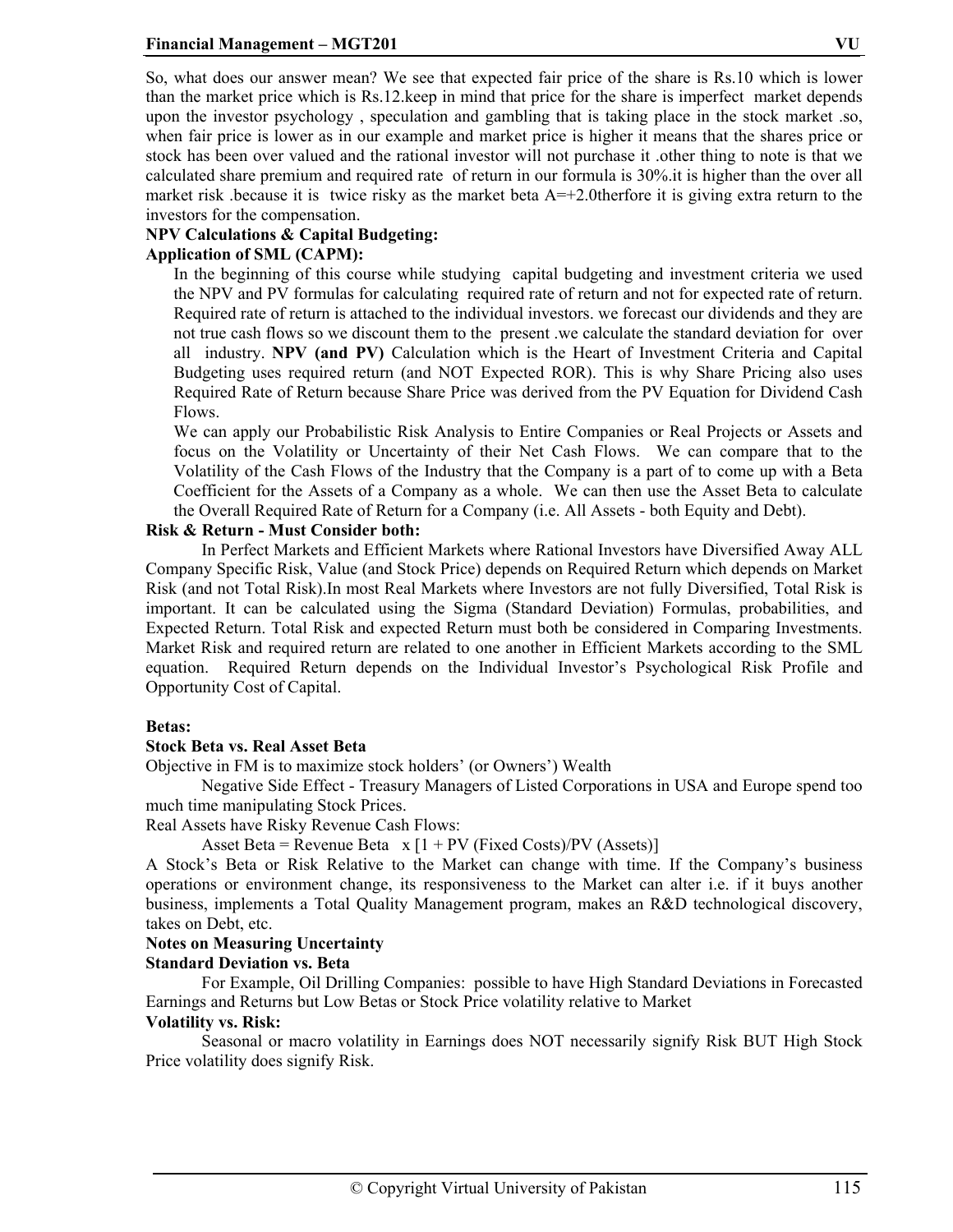#### Lesson 27 **RISK AND PORTFOLIO THEORY, CAPM, CRITICISM OF CAPM AND APPLICATION OF RISK THEORY**

**Learning Objectives:** 

After going through this lecture, you would be able to have an understanding of the following topics

- **Risk, Portfolio Theory, CAPM**
- **Criticisms of CAPM**
- **Applications of Risk Theory**

Today we will review some concepts about risk portfolio theory and capital asset pricing model. There is saying in English that fortune favours the brave.

#### **Summary of Single Stock (Stand Alone) Risk & Return:**

The first thing that we studied was how to calculate the expected rate of return or risk for a single stock that is what we call stand alone investment. Uncertainty comes along as we are not what is price of the stock will be at any time in future? Because of this uncertainty there are possible outcomes of such investment and we attach probability or their likely hood and we calculate a weighted average in order to come up with expected rate of return on the investment.

Expected Return Formula (Weighted Average of Many Possible Future Outcomes for Returns of that one Stock)

 $\leq r \geq$   $\leq$   $\leq$   $\left(\mathbf{p} \text{ i } \mathbf{x} \text{ r i}\right)$  (where p = probability of future outcome and r is the rate of return from that outcome

So, if there are three possible outcomes attached with it the formula will be

#### $\langle r \rangle = P_A r_A + P_B r_B + P_C r_C$

Where, p=possible outcomes. There is a probablity distribution of such outcomes and this distribution is the measure of the spread or range of possible values or uncertainty. if we a look at the graph of the normal distribution curve then the width of the curve is the measure of the risk or uncertainty. We measure risk mostly by standard deviation.

Stand Alone Total Risk Formula (Standard Deviation or Spread of Distribution of Possible Future Returns)

Sigma =  $\sigma = (\sum (ri - \langle ri \rangle)2 \pi i)$  **0. 5** = (Var) **0. 5** 

This formula which represents the total risk of a single stock can be used for the portfolio of stocks.

#### **Portfolio Risk & Return:**

We then spoke about the collection of many stocks. Why do sensible people invest in many stocks the logic is very simple that do not put all your eggs in one basket. The experimental studies have shown that if some one has 40 different stocks or investments which are not correlated to each other then half of the risk can be eliminated. What kind of risk has been eliminated? This is the company's specific risk that has been eliminated because of company's random events in the life of the company. So, the diversification or investment in increasing number of stocks reduces the overall or total risk and even if you diversified in 7 uncorrelated stocks it is possible to reduce the large portion of the company's own risk .once you have known the return of the individual stock you have known about the portfolio stock in collection of investments. Expected rate of return for 3 stocks on a portfolio is: Expected Portfolio Return Formula (Weighted Average of Returns of Stocks in the Portfolio)

$$
r_{P*} = r_A x_A + r_B x_B + r_C x_C + \text{(for a 3-Stock Portfolio)}
$$

Portfolio Risk Formula

 $\sigma p = \sqrt{X_A^2 \sigma^2 + X_B^2 \sigma^2 + 2 (X_A X_B \sigma_A \sigma_B \rho_{AB})}$  (2 Stocks)

If 2 stocks move in the same direction together then correlation coefficient is 1.0. if the exactly move in the opposite direction then the correlation coefficient -1.0 and if there is no relation between the movement of the stocks then the correlation coefficient is zero.

If More than 2 Stocks, then use RISK MATRIX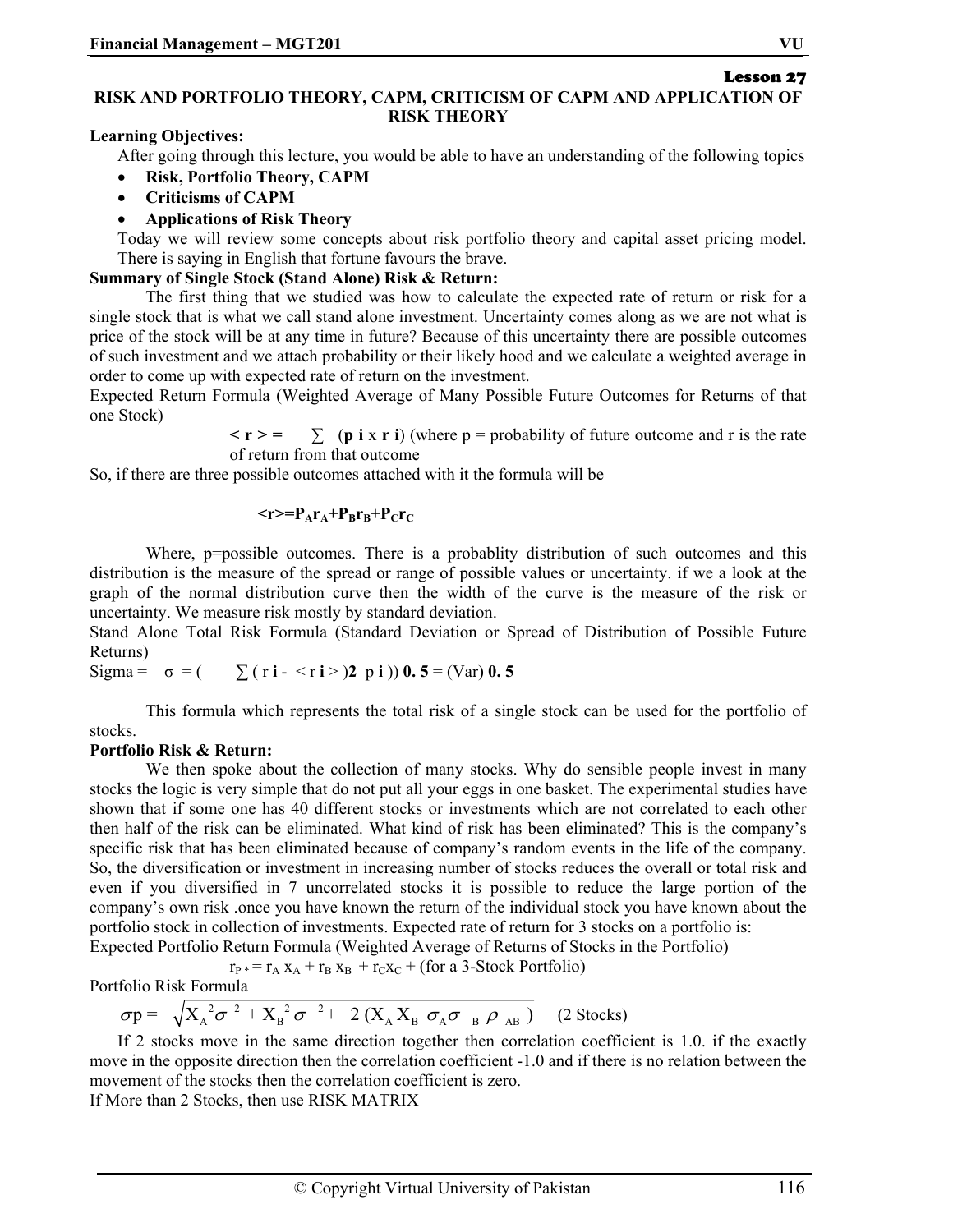|                   | <b>Stock A</b>                                                                                                                                                                                                | <b>Stock B</b>                    | <b>Stock C</b>                                                  |
|-------------------|---------------------------------------------------------------------------------------------------------------------------------------------------------------------------------------------------------------|-----------------------------------|-----------------------------------------------------------------|
| Stock             | $X_A^2 O_A^2$                                                                                                                                                                                                 | $X_A X_B O_A O_B \bigotimes_{AB}$ | $X_A X_C \bigcup A \bigcup C_C \bigcup A C$                     |
| <b>Stock</b><br>B | $X_B X_A \widetilde{\bigcup}_B \widetilde{\bigcup}_A \widetilde{\bigvee}_{BA} \Big  X_B^2 \widetilde{\bigcup}_B^2$                                                                                            |                                   | $X_B X_C \widetilde{\bigcup}_B \widetilde{\bigcup}_C \sum_{BC}$ |
| <b>Stock</b>      | $\Big  X_{\rm C} X_{\rm A} \widetilde{\rm O}_{{\rm C}} \widetilde{\rm O}_{{\rm A}} \sum_{{\rm C}\rm A} \Big  X_{\rm C} X_{\rm B} \widetilde{\rm O}_{{\rm C}} \widetilde{\rm O}_{{\rm B}} \sum_{{\rm C}\rm B}$ |                                   | $X_C^2O_C^2$                                                    |

| 3-Stock Portfolio Risk Formula |  |
|--------------------------------|--|
| 3 x 3 Matrix Approach          |  |

The portfolio theory told us there is direct relationship between risk and the return and as risk of the investment goes up then return also increase .it is mentioned that if correlation co-efficient is less then or equal to zero (–ve) then the risk and return relationship between 2 stocks exhibits shaped curve what it tells us is that it is possible that when we added the  $3^{rd}$  stock then it not only increase the overall return but it also reduce the total risk of the portfolio and that is ideal . We found the parachute curve for the portfolio which consist of more then 2 stocks and this large hook is the efficient frontier which represents the most efficient combination of the different stocks in that portfolio. By adding stock C we came up with parachute curve and we also came up with curve that envelops both of these curves which is known as the efficient frontier. So, let's see how can we derive CML or the capital market line and the equation of CML from this efficient market curve .portfolio return is with y- axis and risk along with x-axis we see the line from risk free rate of return which is assumed to be 10% and is represented by  $r_{RF}$ 

# **Picking the Most Efficient Portfolio Capital Market Line (CML) & T-Bill Portfolio**



**Parachute Graph** and Efficient Frontier (Hook Shaped Curve) shows ALL possible Risk-Return Combinations for ALL combinations of stocks in the Portfolio – whether efficient or not. **CML Straight Line Equation** (T-Bill Portfolio and Optimal Portfolio Mix on Efficient Frontier Curve) connects rRF (Risk-free or T-Bill return) to the Tangent Point on the Efficient Frontier Curve.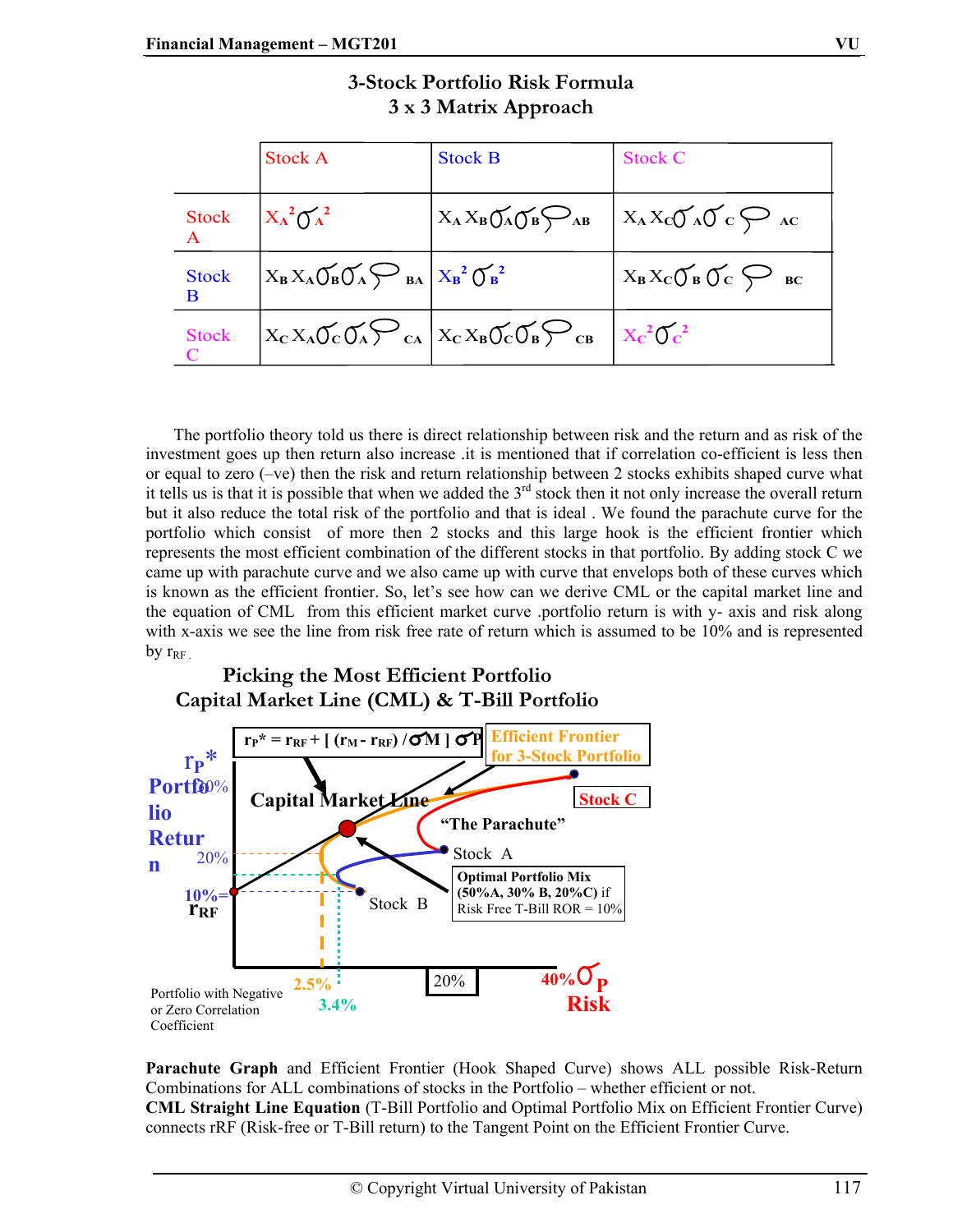It represents all Risk-Return Combinations for Efficient **Portfolios** in the Capital Market. We assume easy access to risk-free T-Bill Portfolio. Portfolio Risk measured using Standard Deviation. There is an optimal point of the line where

Stock A=50% Stock B=30% Stock C=20%

#### **Summary of Beta:**

Market Risk and Beta Coefficient (CAPM)

Single Stock Beta (=Slope of Best Fit Regression Line which passes through data points) = Percent Change in Stock ROR / Percent Change in Market Index ROR

Portfolio Beta Risk Formula (Weighted Average Formula)

Stock Beta Formula in terms of Stock Standard Deviation & Covariance

 $= \sigma_A \sigma_M \rho_{AM} / \sigma^2_{M}$ 

 $= \sigma_A$   $\rho_{AM}$  /  $\sigma_{M}$  = market risk

#### **Security Market Line (SML)**

#### **SML (Security Market Line) - Cornerstone of CAPM**:

It represents all Risk-Return Combinations for **ALL Efficient Stocks** in the Capital Market. Stock risk measured using Beta. Market Price of a Stock is determined by Required Return on Stock which depends on Market Risk (not Total Risk).You can not expect to receive extra return (or compensation) for taking on Company-Specific Risk which Rational Investors have eliminated! Efficient Market Prices are based on Market Risk Only and NOT Total Risk.

The Efficient Market will only offer you a Return (and a Share Price) which is the bare minimum acceptable to rational diversified Investors.

**Required ROR** vs Expected ROR

SML Linear Equation & Graphical Interpretation

# **Security Market Line (SML) ALL Efficient Stocks in Efficient Markets**



### **Criticisms of CAPM & Alternatives:**

### **Weakness in SML:**

• Not All Investors are rich or well-informed enough to hold Fully Diversified Portfolios therefore Market Risk (and Betas) is NOT the only relevant factor in estimating Required Return and Stock Prices. Other Efficient Market Assumptions.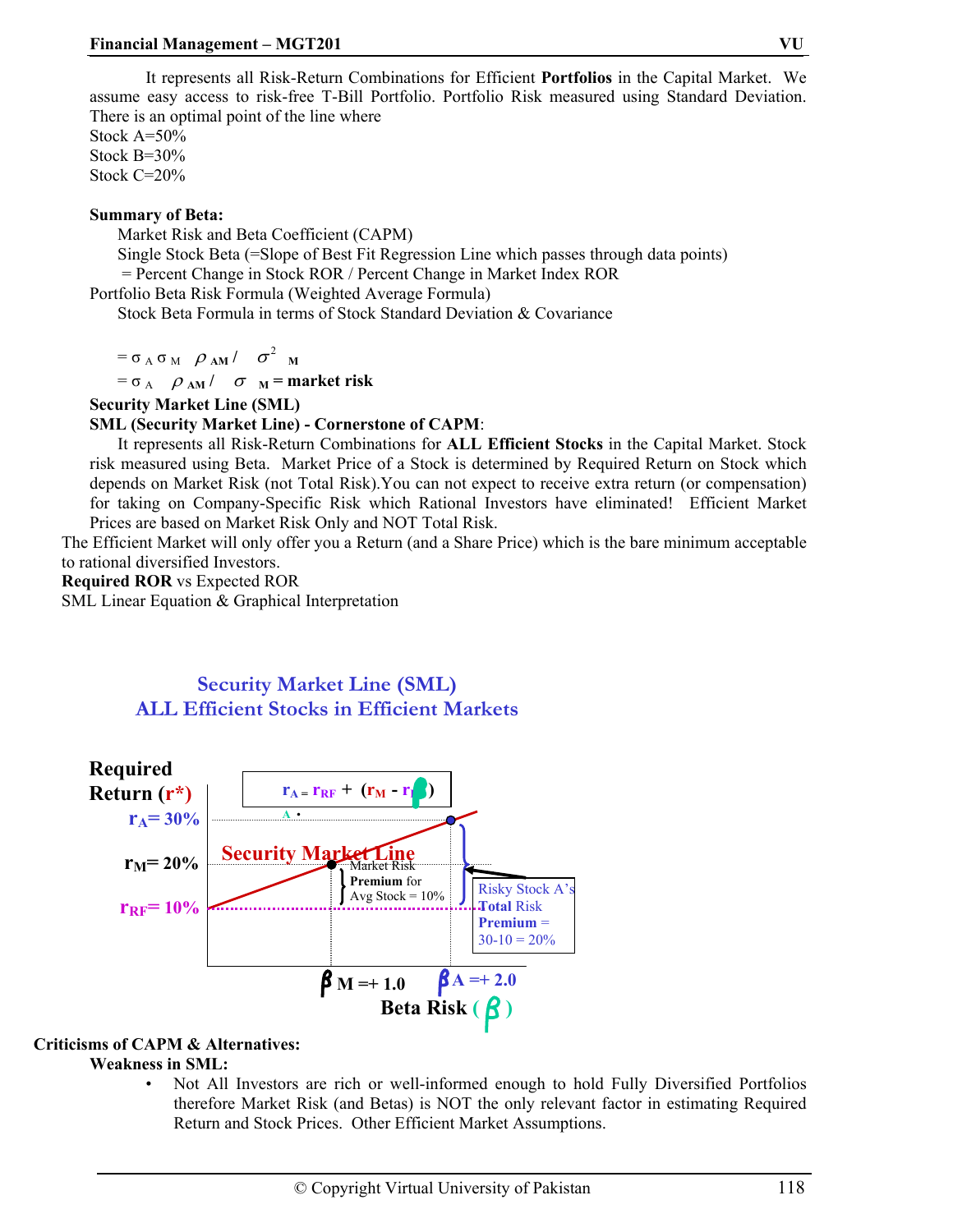• Taxes and Brokerage Costs that affect Investor's analysis and estimation of Returns have been ignored

# **Weakness in CML:**

Not All Investors are influential enough to be able to Borrow at the T-Bill Rate. Generally the Borrowing Rate is higher than the Lending Rate.

#### **Fama & French:**

CAPM ignores 2 important determinants of Higher Required ROR (1) smaller firms and (2) Low Market-to-Book Ratio.

#### **Arbitrage Pricing Model**:

Accounts for several factors that affect risk i.e. Tax, inflation, oil price,...

**Financial Management Applications of Risk-Return Theory (CAPM):** 

- **Practical Real Asset Investment Decisions and Capital Budgeting**
	- The most important **NPV (and PV) Equations** uses REQUIRED ROR (and NOT Expected ROR)
- **Actual Share Pricing** and Investment in Securities
	- **Gordon's Formula** for Share Pricing uses PV of Dividends which uses REQUIRED ROR

#### **Risk & Return - Must Consider both:**

In this course we have studied the following concepts of financial management.

- First Part of this Course Valuation or Calculating NPV and PV which are measures of Return. We ignored Risk and origins of Required ROR.
- Second Part of this Course Application of PV Concept to Valuation or Pricing of Bonds (Debt) and Shares (Equity). Again we ignored Risk and origins of Required ROR.
- Part 3 of the Course Introduced Risk and how it determines the Required Return used in NPV and Share Price Formulas.
- In Perfect Markets, Value depends on Required Return which depends on Market Risk (and not Total Risk).
- BUT, in Real Markets which are Imperfect and Inefficient, Total Risk is important. It can be calculated using the Sigma (Standard Deviation) Formulas, probabilities, and Expected Return.
- Total Risk and Expected Return must BOTH be considered in Comparing Investments.
- Market Risk and Required Return are Related to one another

### **Common Life Applications of Risk and Return Theory:**

Concepts of Risk & Return Theory have Wide Practical Applications that require a Creative Mind.

Expected Value or Expected ROR or Expected Payoff

Total Risk or Standard Deviation (based on Spread or Range of Breadth of Possible ROR outcomes) = Unique + Market Risk

Systematic (or Market or No diversifiable) Risk (= Beta A x Sigma M). Individual Risk relative to Market or Industry.

#### • **Think Out of the Box:**

Social Cost-Benefit Analysis of Power Plant:

Environmental and Village Relocation Risk, Uncertain Savings

#### Court Case Payoff: Claims & Penalties

Uncertain likelihood of success and Opponent, Uncertain Payoff

Likelihood of War: Capability & Intent (Game Theory)

Magnitude of Capability vs Uncertainty of Intent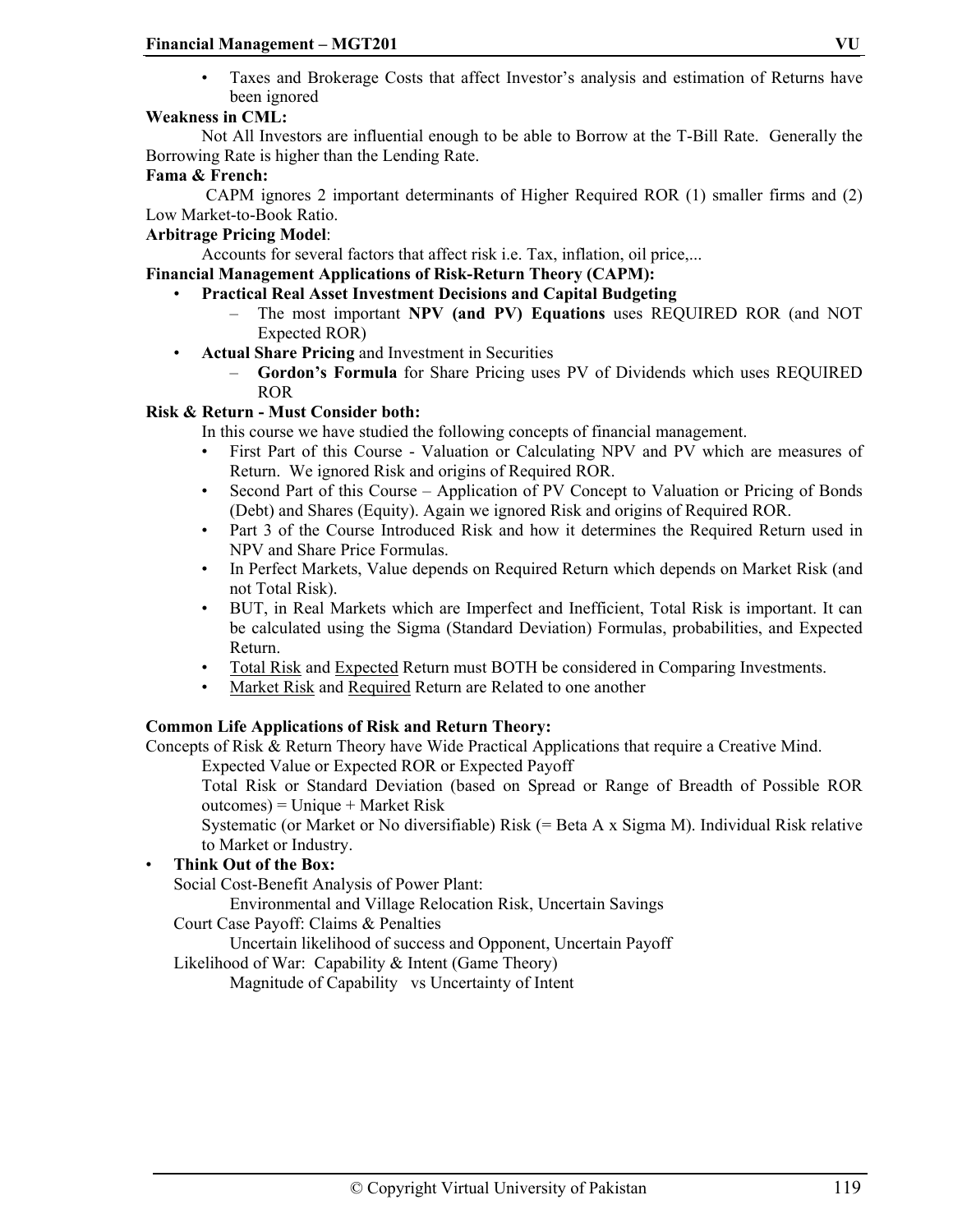#### **INTRODUCTION TO DEBT, EFFICIENT MARKETS AND COST OF CAPITAL Learning Objectives:**

After going through this lecture, you would be able to have an understanding of the following topics

#### • **Intro to Debt, Efficient Markets & Cost of Capital**

In today's lecture, we will start our discussion on capital structure and corporate financing. The first thing which we study about the capital structure is the over view of the financial markets. We have mentioned that there are two main sources of capital raising i.e. debt and equity. There are various financial markets where the money is available.

#### **Capital Markets:**

Stock Exchange (listed shares, unit trusts, TFC):

In the case of capital market we have study the stock exchange where the common or preferred stocks of companies are traded. In these we have the supply or availability of the equity capital.

#### **Money Markets (Short-term liquid debt market**):

It is the market for short term debt. and it includes the debt instruments like term finance certificates and bonds etc. bank loans ,leases from leasing company , mortgage agreements from house building finance corporation insurance policy , credit cards and various other things .it also includes bank deposits certificates and inter bank short term and over night borrowing and lending Bonds

#### **Real Assets Markets:**

The real asset market where the real or tangible asset or physical asset change hand .for example, you have cotton exchange where raw bales of cotton change hands .computer hardware and many other examples are available. For example, Cotton Exchange, Gold Market, *Kapra* Market Property (land, house, apartment, warehouse) ,Computer hardware, Used Cars, Wheat, Sugar, Vegetables, etc.

#### **Debt and Equity Markets:**

#### **Equity Markets and Institutions**

Stock Exchanges Private Placements Private Equity Investments Venture Capital Islamic Finance **Debt Markets and Institutions**  Bond Markets Money Markets & Call Markets Bank Loans & Certificate of Deposits (CD's) Project Financing Running Finance or Working Capital Finance Hypothecation and Pledge Financing for Inventory Purchase Bridge Financing Mortgage Financing Lease Financing Insurance and Credit Card In previous lectures we have studied about the efficient markets.

#### **Efficient Markets" Assumption:**

We assume that Financial Markets are quick and Prices are Right. There are Lots of Rational Investors in every Financial Market. They are all well-informed and act quickly on information related to the companies' operations, finances, risk and return. So Prices of Securities (like Stocks and Bonds) adjust (equilibrate) quickly to new information. Pricing by the Market is Efficient and Accurate.

Observed Market Price is accurate reflection of Fair Price (or Theoretical Price based on Investors' NPV calculations).

All Stocks have Optimal Risk-Return Combinations, i.e. All Stocks lie right ON the SML Line! **Securities:** 

These are pieces of legal contractual paper that represent claim against assets **Direct Claim Securities:** 

Lesson 28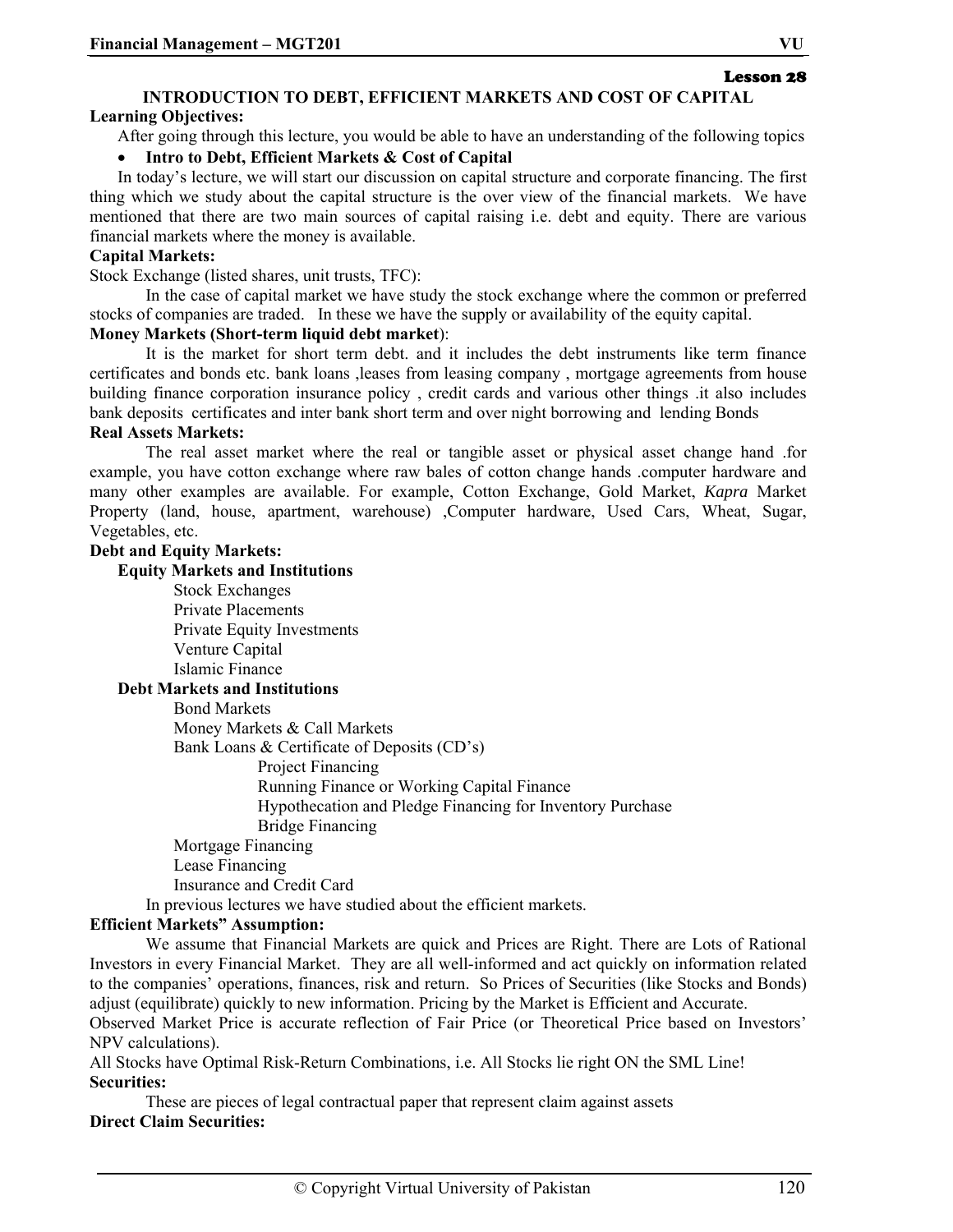**Stocks:** it is equity paper representing ownership, shareholding. Appears on Liabilities side of Balance Sheet

**Bonds:** it is debt paper representing loan or borrowing.

- **When you are issuing Bonds (i.e. borrowing money) then the Value of Bonds appears under Liabilities side (as Long Term Debt) of Balance Sheet.**
- **If you are Investing (or buying) Bonds of other companies then their Value appears under Assets side (as Marketable Securities) of Balance Sheet.**

Value of Direct Claim Security is directly tied to the value of the underlying Real Asset.

#### **Why Take Debt?**

If you do NOT have enough money to meet your own or your family's personal living expenses, then you approach a friend or a Bank for a Personal Loan.

If you can NOT find friends, family, or investors who want to invest Equity into your business venture, then you approach an Individual Lender or Bank or Leasing Company for a Business Loan. In an Emergency or Crisis, the quickest way to get money is generally to take a Loan at a high interest rate. Countries that are short of money do this too.

#### **Debt vs. Equity:**

If the Company raises money using Debt or Bonds, then it will have to pay a fixed amount of interest (or mark-up) regularly for a limited amount of time. Of course, failure to pay interest can force company to close down.

If the Company raises money using Equity, then it is forced to bring in new shareholders who are Owners  $\&$  can interfere in the management and will get a share of the net profits (or dividends) for as long as the company is in operation

# Where Do Bonds & Stocks Appear on the Balance Sheet?



Note. FM uses market value basis unlike Financial Accounting which generally uses historical basis

#### **Capital Structure:**

Most Firms keep a Mix of Both Debt and Equity Capital. In other words most Firms raise money from both Stockholders (and Shareholders) and Bondholders (and Banks).

The Mixture or Proportion of Debt Capital and Equity Capital are known as the **Capital Structure.**  This Financial Policy Decision is taken by the CEO, CFO, and Board of Directors

Capital Structure can Change With Time depending on Firm's Financing needs and strategy. Some Projects like Power Plants and Cement are so Capital Intensive and large that initially the sponsors need Debt Capital When a Running Business reaches maturity, some owners prefer to fix the Ratio of Debt to Equity at 20/80 and only for Running Finance. Some Muslim Businessmen use 100% Equity Capital only (No Debt).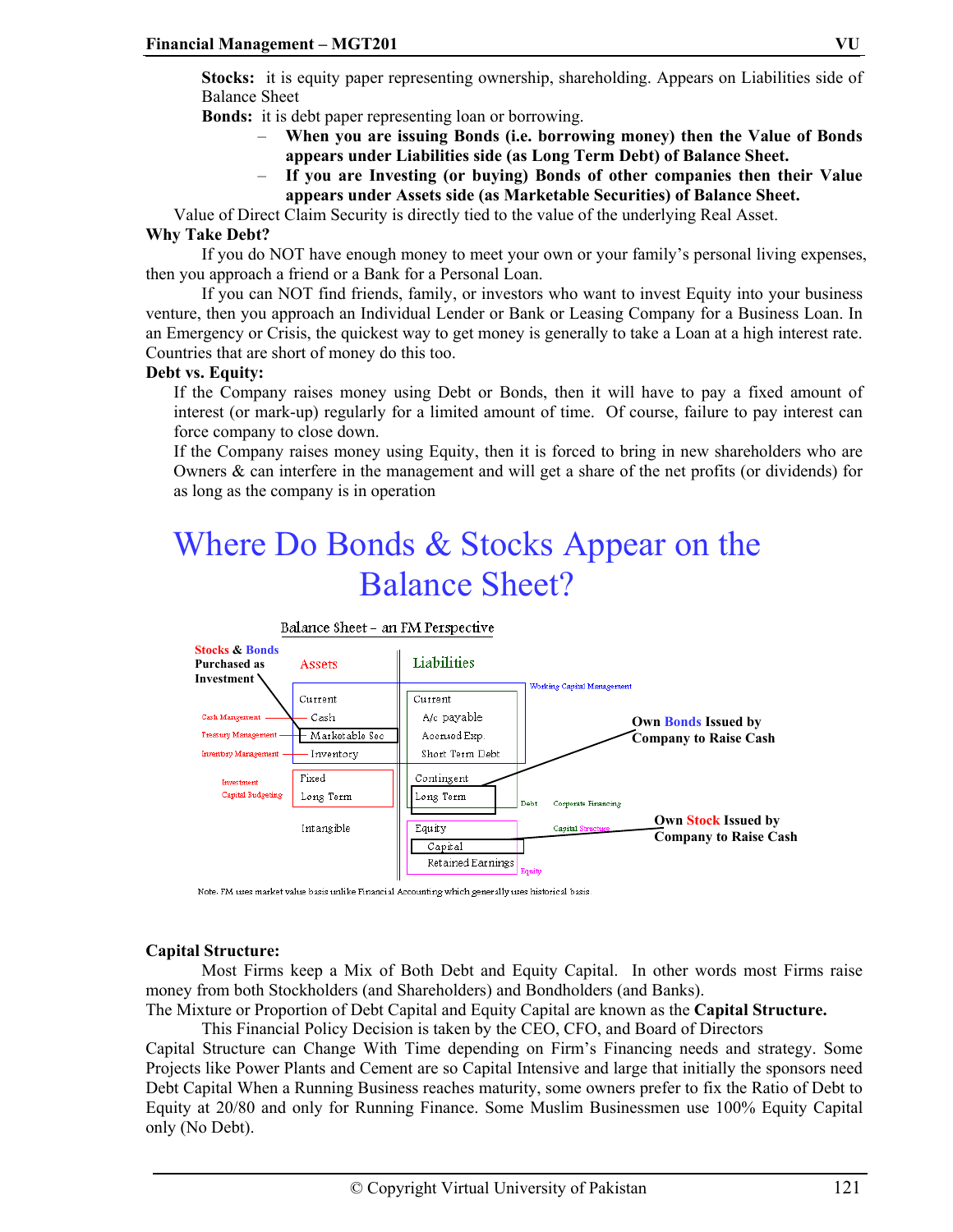**Cost of Capital:** Firms try to attract Debt and Equity Investors to invest their Capital (or money). Firms claim that they are SAFE and PROFITABLE investments. Therefore, Firms try to Get Investment Capital (or money) at the LOWEST possible Cost of Capital.

Remember that whenever you Borrow or Rent or Buy anything (cycle, house, money), it Costs You Money in the form of a Rental, Interest or Mark-up, Installment, etc.

Stockholders (Equity owners) expect to receive Dividends

Bondholders (Debt Holders and Banks) expect to receive Interest

#### **Cost of Capital & Required ROR:**

#### **Required ROR (or Opportunity Cost) %:**

CAPM Theory (SML for Efficient Markets) & NPV

Minimum ROR required attracting investor into buying a Security (i.e. Stock or Bond …)

Opportunity Cost: Investor Sacrifices the ROR available from the 2nd best investment.

#### **Cost of Capital %:**

Weighted Average Cost of Capital (WACC)

Combined costs of all sources of financing used by Firm (i.e. Debt and Equity)

WACC is Similar to Required ROR BUT Takes into account some Practical Factors:

**Taxes:** Interest Payments are P/L Expenses and NOT Taxed.

**Transaction costs:** Brokerage, Underwriting, Legal, and Flotation Costs incurred when a Firm issues Stocks or Bond Securities

#### **WACC**

#### **%Weighted Average Cost of Capital**

Assume that Firm markets 3 Types of Financial Products (or Securities or Instruments) to attract Investors' Capital**.**

Bonds (Debt): Cost = Coupon Interest Common Shares (Equity): Cost = Variable Dividend

Preferred Shares (Hybrid Equity): Cost = Fixed Dividend

The Firm Issues a Security or Financial Instrument to the Investor and Receives Capital (or Money) in exchange. The Firm has to pay a **"Rental Cost"** for using the Investors' Capital.

**WACC % = Weighted % Cost of Debt + Weighted % Cost of Common Equity + Weighted % Cost of Preferred Equity =**  $\mathbf{r}_D \mathbf{x}_D + \mathbf{r}_E \mathbf{x}_E + \mathbf{r}_P \mathbf{x}_P$ 

**WACC must take Taxes & Transaction Costs into account** 

# **Security Market Line (SML) For Market of Efficient Stocks**

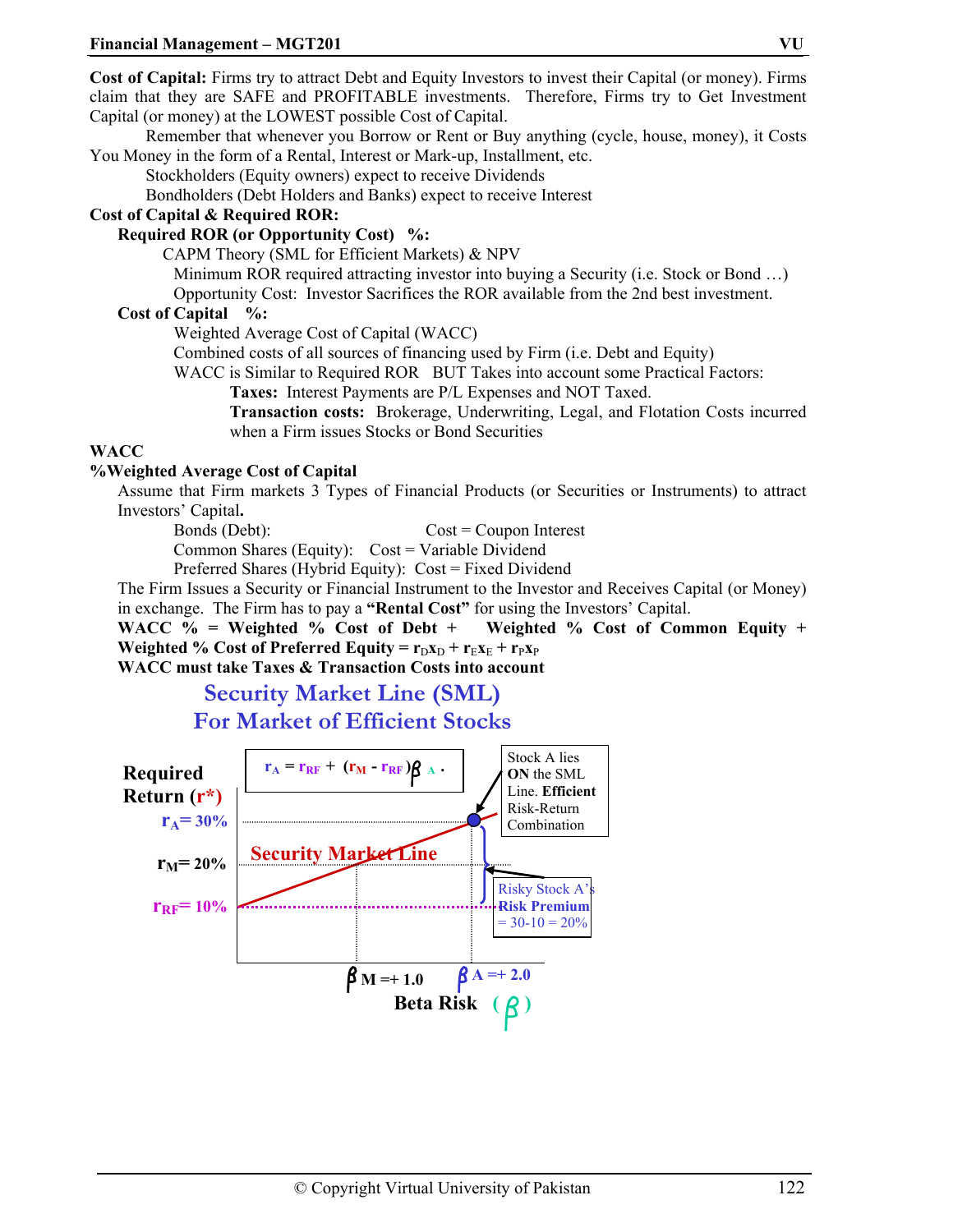**Summary of Formulas:**  Total risk= market risk + company specific risk  $\sigma^2 + \beta^2 \sigma^2 + \sigma^2$ **NPV Bond Pricing Equation:**  Bond Price =  $\overline{PV} = \frac{C1}{(1+rD)} + \frac{C2}{(1+rD)^2} + \frac{C3}{(1+rD)^3} + \dots + \frac{PAR}{(1+rD)^3}$ **Gordon's Formula for Share Pricing**:  $r_{CE}$  = (DIV 1 / Po) + g = Dividend Yield + Capital Gains Yield **SML Equation (CAPM Theory)**   $r = r_{RF} + \text{Beta}(r_M - r_{RF})$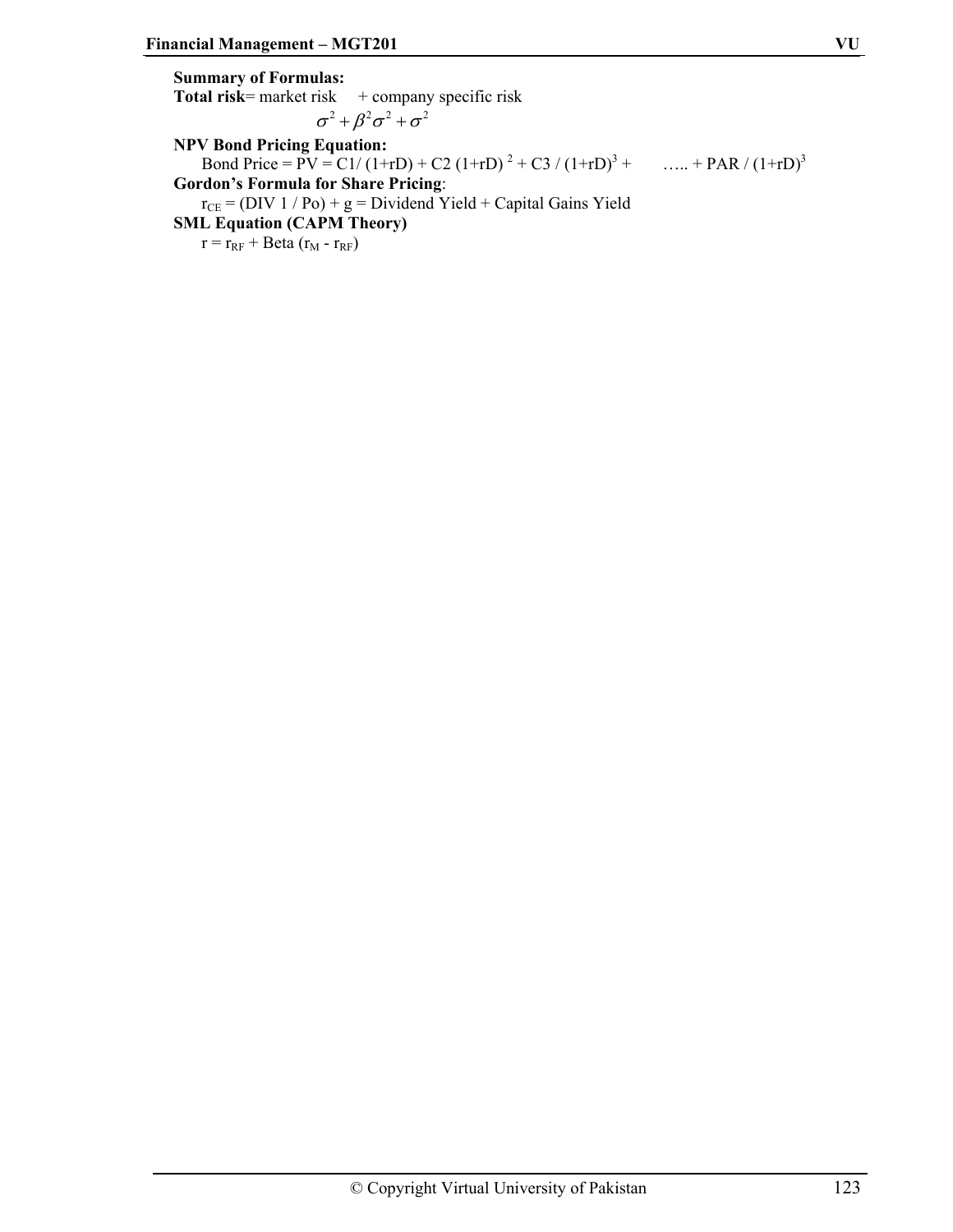#### **WEIGHTED AVERAGE COST OF CAPITAL (WACC)**

#### **Learning Objectives:**

After going through this lecture, you would be able to have an understanding of the following topics

#### • **WACC (Weighted Average Cost of Capital)**

In this lecture, we are going to talk about the very important component of capital structure which is known as weighted average cost of capital (WACC).In previous lecture, we have introduced some of the broad concepts of capital structure. We discuss about the company's ways to raise capital. one of two basic ways is the equity and the other is debt .The objective of the company is to raise capital at the lowest possible cost .just as when you go to the market you try to buy things at the lowest possible cost. Similarly, companies go looking for money in financial markets they try to raise funds at the lowest possible cost. This means that when the company raises money in the stock market issues that it try to sell its shares at the price at which it can earn maximum profit .Similarly, when a company go to the money market to take loan it tries to get the loan at the lowest possible rate of interest .

We mentioned that weighted average cost of capital concept is similar to concept of the required rate of return which we have discussed earlier lectures. It is also known as opportunity cost and by opportunity cost we mean "the rate of return that investors sacrifices by investing in the present investment". So, the rate of return that he can get from the second best of investment is the opportunity cost or ROR. We used the required rate of return in our present value formula .WACC is similar to the required rate of return .There is only slight difference between required rate of return and WACC.WACC only takes into account the practical aspects such as impact of taxes and transaction costs or flotation costs. .By taxes we mean income tax or corporate tax that the company needs to pay to the govt. at the end of the year depending upon their net income and transaction associated with the issuing selling and marketing of the financial securities like stocks and bonds. When we talk about WACC, we generally include three possible types of capital.

 $WACC = r_Dx_D + r_Ex_E + r_Px_P$ 

Weighted % Cost of Bond (Debt):

 $r_D X_D$ :

Where  $r_p$  is the Average Rational Investors' Required ROR for investing in the Bond,  $X_p$  is the Weight or Fraction of Total Capital value raised from Bonds = Bond Value / Total Capital **Weighted % Cost of Common Equity:** 

#### $r_{\rm E} X_{\rm E}$ :

Where r<sub>p</sub> is the Average Rational Investors' Required ROR for investing in Common Share,  $X<sub>D</sub>$  is Weight or Fraction of Total Capital raised from Common Equity. Note that  $r<sub>E</sub>$  is Not the WACC and Not the ROE (=NI / common stock)

#### **Weighted % Cost of Preferred Equity**

 $r_{P} X_{P}$ :

Where  $\mathbf{r}_P$  is the Average Rational Investors' Required ROR for investing in Preferred Share,  $\mathbf{X}_P$ is Weight or Fraction of Total Capital raised from Preferred Equity

# **Weighted Cost of Debt % =**  $r_p$  **X<sub>D</sub>**

#### **Required ROR for Debt**

The first term is the r<sub>D</sub> which is the required rate of return and the cost of debt can be interpreted **as the required rate of return.** You will recall that when we were talking about bond pricing that we also spoke about the over all return on a bond and that is referred to as yield to maturity or YTM.

**YTM= interest yield +capital gain yield** and it is representative of over all cost of debt in the form of bond.

#### **Cost of Debt Capital =**  $r<sub>D</sub>$

Practically speaking, Bonds are Issued (or sold) in the Market at a Premium (above Par Value) or Discount (below Par Value). And, the Issuance of Bonds has Transaction Costs. These transaction costs include Legal, Accounting, and Marketing and Sales fees. Both these are factored into the Market Price of the Bond used in PV Formula to calculate the Pre-Tax Cost of Debt Capital  $= r_{D^*}$ . So, rather than using Market Price of Debt, use the

Net proceeds = Market Price – Transaction Costs

Finally, Debt becomes less Costly because Additional Interest creates a new form of Tax Saving or Tax Shield.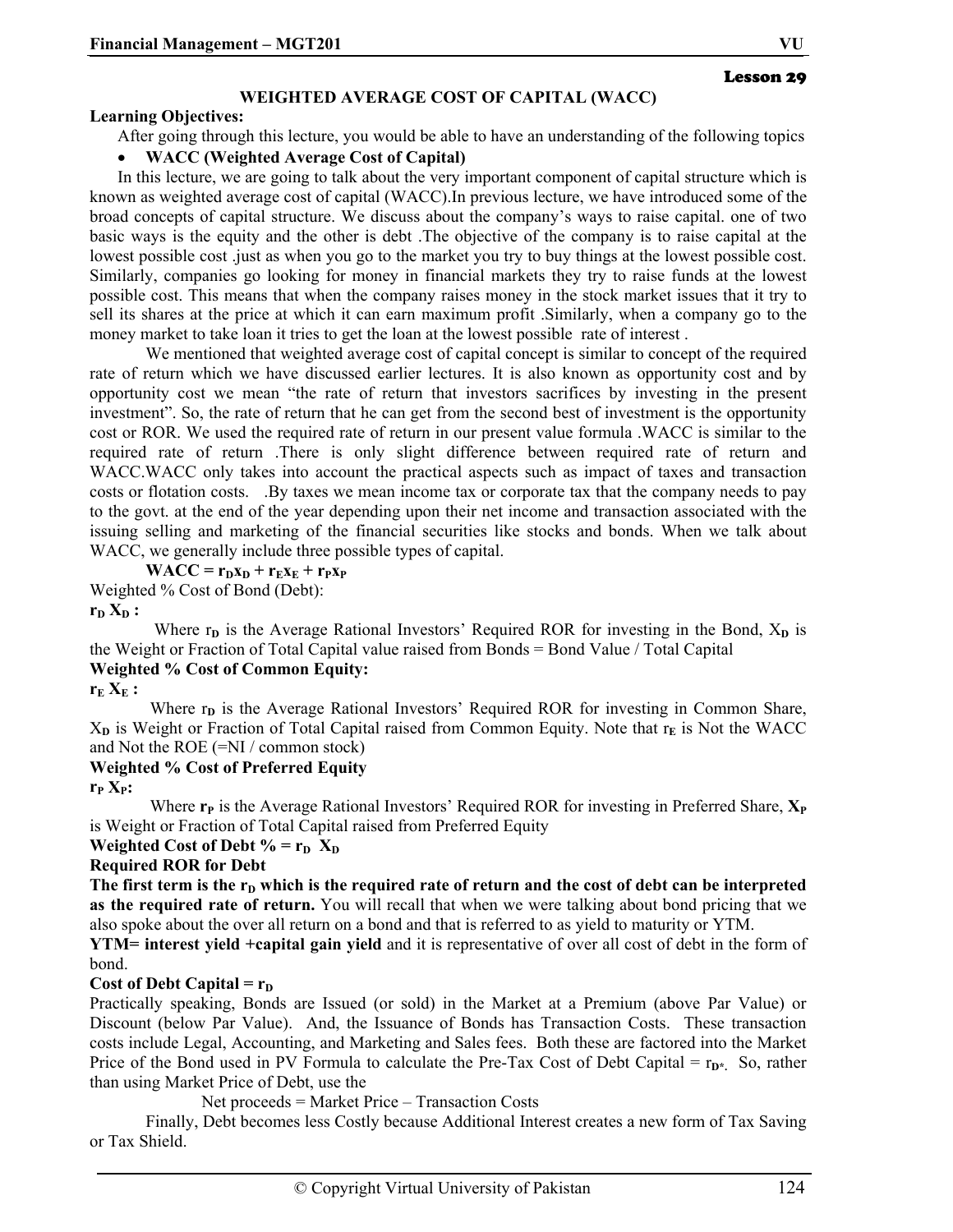After Tax Cost of Debt =  $rD = r_{D*}(1 - TC)$ 

Where TC is the Marginal Corporate Tax Rate on the Net Income of the Firm

### **Example:**

Company ABC issues a 2 Year Bond of Par Value Rs 1000 and a Coupon Rate of 10% pa (and annual coupon payments). Company ABC pays an Investment Bank Rs 50 per Bond to structure and market the bond. They decide to sell the Bond for Rs 950 (i.e. At a Discount). At the end of the first year, Company ABC's Income Statement shows the Coupon Interest paid to Bondholders as an expense. Interest represents a Tax Saving or Shield. Based on the Net Income and Industry Standard, the Marginal Corporate Tax Rate is 30% of Net Income. Assuming that the 2 Year Bond represents the ONLY form of Capital, calculate the After-Tax Weighted Average Cost of Capital (**WACC**) % for Company ABC.

**Step 1**:

Calculate Required ROR using Bond Pricing or PV Formula  $PV = 100/(1+r^*) + 100/(1+r^*)^2 + 1000/(1+r^*)^2$  $= 100/(1+r^*) + 1100/(1+r^*)^2$ = **Net Proceeds = NP = Market Price -Transaction Costs**  $= 950 - 50 = \text{Rs } 900$ Solve the Quadratic Equation for Pre-Tax Required  $ROR = r^*$ Using the Quadratic Formula:  $r^* = 16\%$  AND  $r = -5\%$ **Step 2**:

Calculate After Tax Cost of Debt

 $r_{\text{D}} = r_{\text{D}^*} (1 - \text{TC}) = 0.16 (1 - 0.30) = 0.16 (0.70) = 11.2 \%$ **Step 3**:

Calculate Weighted Cost of Capital (WACC)

 $WACC = r_D X_D + r_P X_P + r_E X_E$ .

$$
= \mathbf{r}_{\mathbf{D}} \mathbf{X}_{\mathbf{D}} + 0 + 0
$$

 $= 11.2$  (1)  $= 11.2$  %

**Weighted Cost of Preferred Equity =**  $r_{P} X_{P}$ 

**Required ROR for Preferred Equity** 

The important thing to remember is that we calculated the price by using the Perpetuity Formula for Perpetual Investment & Constant Div

 $PV = Present Price = Po = DIV1 / r.$ 

So,  $r = DIV1 / Po$ . If you use the Actual Observed Market Price for Po then  $r = Required ROR$ .

#### **Cost of Preferred Equity Capital =**  $r_{P}$

Practically speaking, the process of Legally Structuring, Printing, and Marketing Preferred Share Certificates costs money in the form of Flotation Costs (including Brokerage and Underwriting Fees). These Costs are factored directly into the PV or Observed Market Price.

PV = Net Proceeds = Market Price - Flotation Costs

Preferred Stock Dividends are paid out from Net Income After taxes. So they are not Tax Deductible (unlike Bond Interest Payments).

#### **Example:**

Company ABC wants to issue a Preferred Stock of Face Value Rs 10. The Board of Directors has agreed to fix the Annual Dividend at Rs 2 per share. The Lawyer's fee and Stock Brokers' Commissions will cost Rs 1 per share. The Preferred Share is floated at Face Value. What is the Cost of Capital to Company ABC for raising money through Preferred Stocks?

Use **Perpetuity Formula** to Compute the **Required ROR**

 $r = DIV1/Po = Rs 2/Rs 10 = 20%$ 

Minor Change in **Perpetuity Formula** to Compute the **Cost of Preferred Equity Capital**

Net Proceeds =  $NP$  =Price-Flotation Costs = 10-1 = Rs 9

 $r = DIV1/NP = Rs 2 / Rs 9 = 22%$ 

**Flotation Costs ADD TO COST of Company Issuing the Preferred Equity Capital Weighted Cost of Common Equity =**  $r_E X_E$ **.** 

#### **Required ROR for Common Equity (or Shares): 2 Approaches**

Dividend Growth Model: Gordon Formula (simplified PV Formula) for Perpetual Investment & Constant Growth in Dividends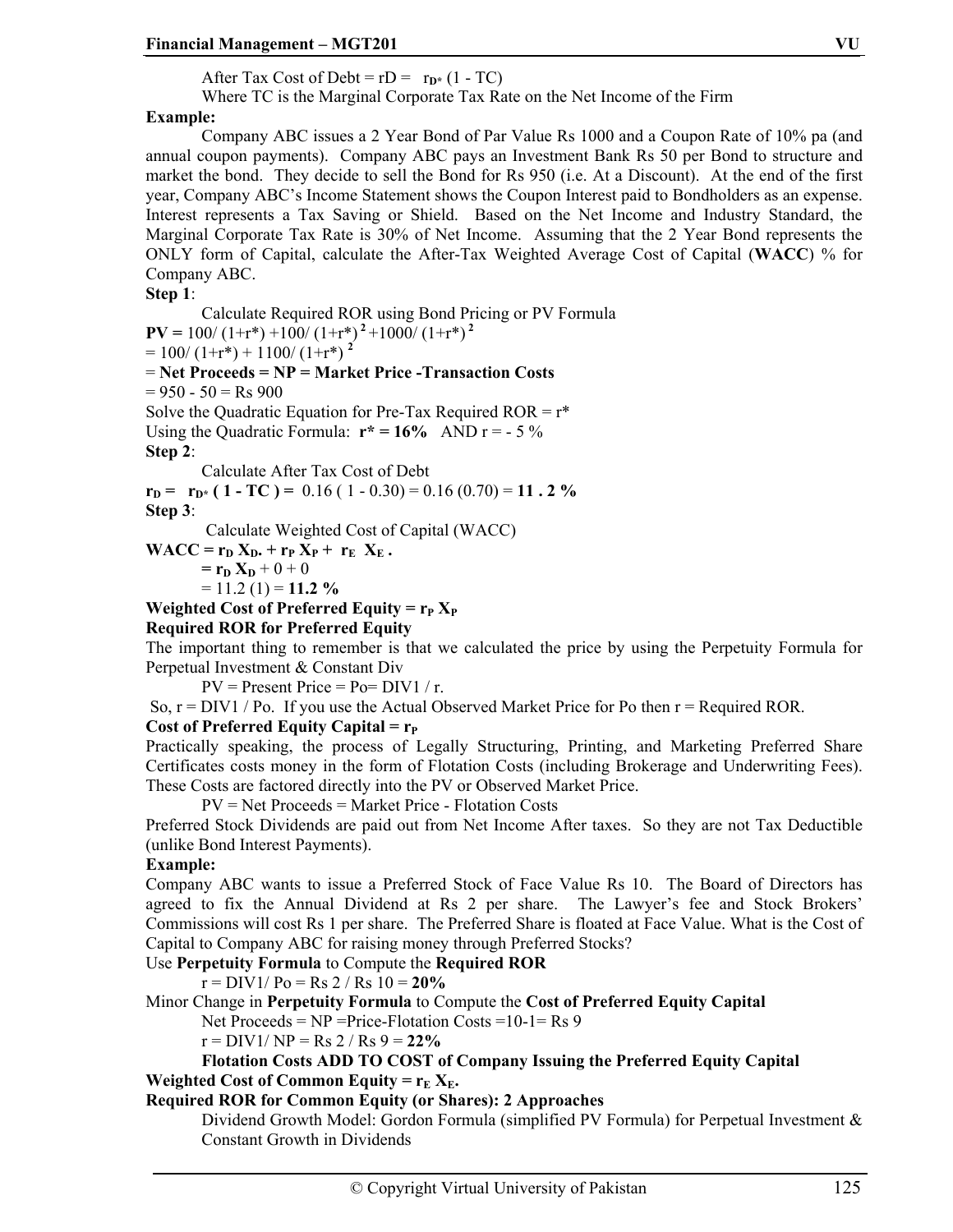$r = DIV1 / Po + g$ . If you use the Actual Observed Market Price for Po then  $r =$ Required ROR. Now 2 Approaches for proceeding to calculate Cost of Capital:

CAPM (SML Equation) Assuming Efficient Markets

 $r = r_{RF} + Beta (r_M - r_{RF})$ . Advantage: does not rely on Dividend Forecast

#### **Cost of Common Equity Capital =**  $r_E$

Most complex cost of capital to calculate

Required ROR on Common Equity NEITHER observable NOR certain unlike Bond Coupon Interest & Preferred Dividends both of which are fixed

Equity Capital can be raised in 2 Ways and Required ROR and Costs are different for each: (1) Retained Earnings and (2) Issue of New Common Stock. You can use r<sub>E</sub> for New Stock or Retained Earnings (which is lower).

Common Stock Dividends are paid out from Net Income AFTER TAXES. So they are NOT Tax Deductible (unlike Bond Interest Payments)**.** 

#### **Example:**

Company ABC wants to issue more Common Stock of Face Value Rs 10. Next Year the Dividend is expected to be Rs 2 per share assuming a Dividend Growth Rate of 10% pa. The Lawyer's fee and Stock Brokers' Commissions will cost Rs 1 per share. Investors are confident about Company ABC so the Common Share is floated at a Market Price of Rs 16 (i.e. Premium of Rs 6).

If the Capital Structure of Company ABC is entirely Common Equity, then what is the Company's WACC? Use 2 Approaches and Compare the Results

#### **Example - Cost of Common Equity Capital**

#### **Dividend Growth Model**

Step 1: Calculate Required ROR for Common Stock using Gordon's Formula (Perpetual Investment and Constant Growing Dividend):

Approach I: Retained Earnings Approach (use Market Price)

$$
r = (DIV1/Po) + g = 2/16 + 0.10 = 0.125 + 0.1 = 0.225 = 22.5\%
$$

Approach II: New Stock Issuance Approach

Net Proceeds = Flotation Price - Flotation Costs =  $16 - 1 = 15$ 

 $r = (DIV1/NP) + g = 2/15 + 0.10 = 0.133 + 0.1 = 0.233 = 23.3\%$ 

Cheaper for Company ABC to Raise Equity Capital through Retained Earnings than to incur costs of issuing New Equity

Problem: Which Cost to Pick?

Example - Cost of Common Equity Capital

**CAPM Model (SML)** Efficient Market

Given some additional data: T-Bill ROR =  $10\%$  pa. Market ROR =  $20\%$ . Beta for ABC Common Stock =  $1.25$ 

 $r = r_{RF} + \text{Beta}(r_M - r_{RF}) = 10\% + 1.25 (20\% - 10\%)$ 

 $= 10\% + 12.5\% = 22.5\%$ 

Same answer as Retained Earnings Approach in Dividends Growth Model. Advantage: Don't need to forecast dividends in CAPM Approach.

CAPM matches Dividends Model if No Flotation / Transaction Costs and Market is Efficient Required ROR (or Opportunity Cost) %

#### **CAPM Theory (SML for Efficient Markets) & NPV**

Minimum ROR required to attract investor into buying a **Security** (i.e. Stock or Bond …)

**Opportunity Cost**: Investor Sacrifices the ROR available from the 2nd best investment.

Cost of Capital %

Weighted Average Cost of Capital (**WACC**)

Combined costs of all sources of financing used by **Firm** (i.e. Debt and Equity)

**Similar to Required ROR BUT** Takes into account some Practical Factors:

#### **TAXES**:

Interest Payments are P/L Expenses and NOT Taxed.

#### **TRANSACTION COSTS**:

Brokerage, Underwriting, Legal, and Flotation Costs incurred when a Firm issues Stocks or Bond Securities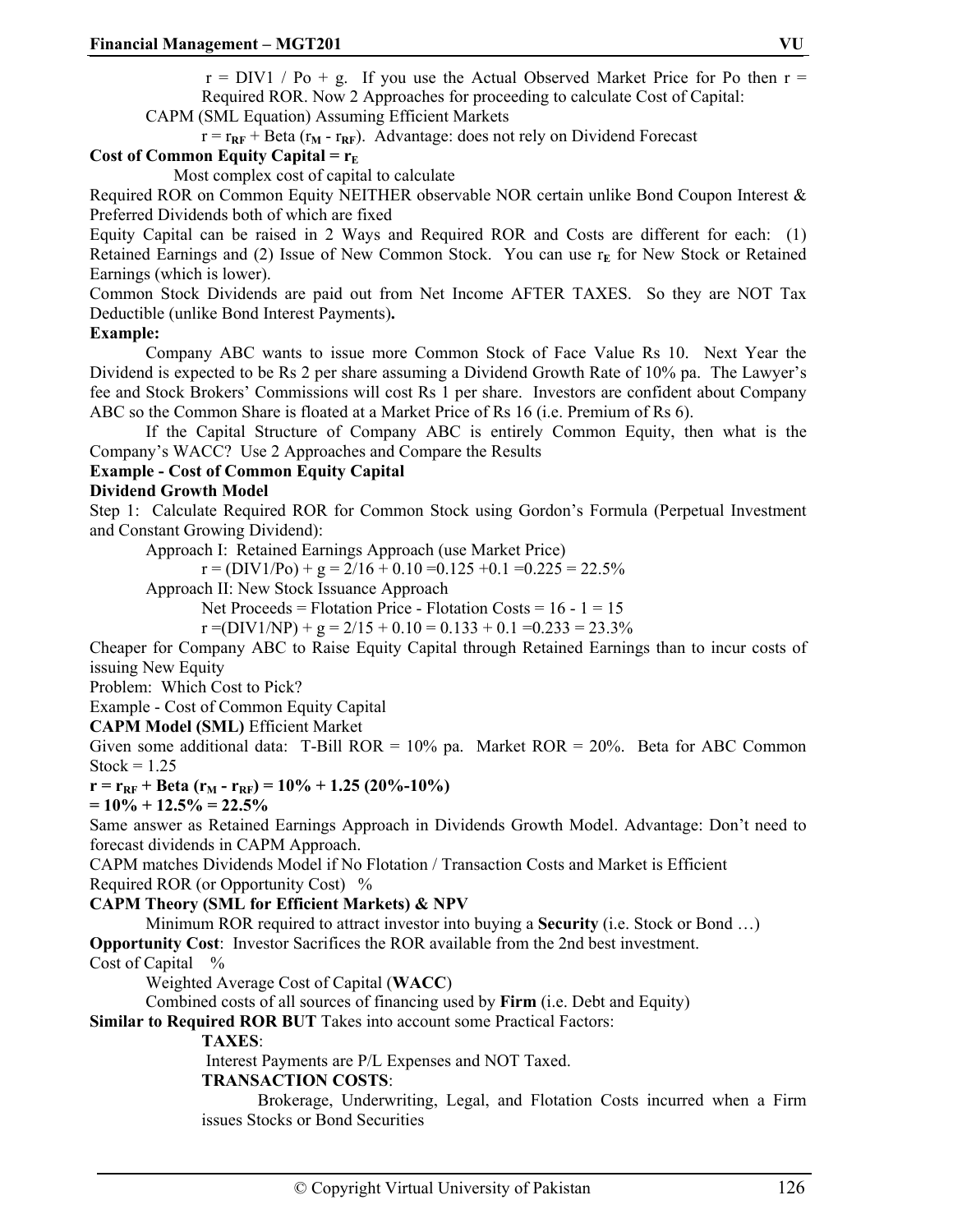**Summary of Formulas Total risk**= market risk  $+$  company specific risk  $\sigma^2 + \beta^2 \sigma^2 + \sigma^2$ NPV Bond Pricing Equation: Bond Price = PV =  $\widehat{\text{C1}}/(\text{1+r}_{\text{D}}) + \text{C2}(\text{1+r}_{\text{D}})^{2} + \text{C3}/(\text{1+r}_{\text{D}})^{3} + \dots + \text{PAR}/(\text{1+r}_{\text{D}})^{3}$ 

Gordon's Formula for Share Pricing:  $r_{CE}$  = (DIV 1 / Po) + g = Dividend Yield + Capital Gains Yield

SML Equation (CAPM Theory)  $\mathbf{r} = \mathbf{r}_{\text{RF}} + \text{Beta}(\mathbf{r}_{\text{M}} - \mathbf{r}_{\text{RF}})$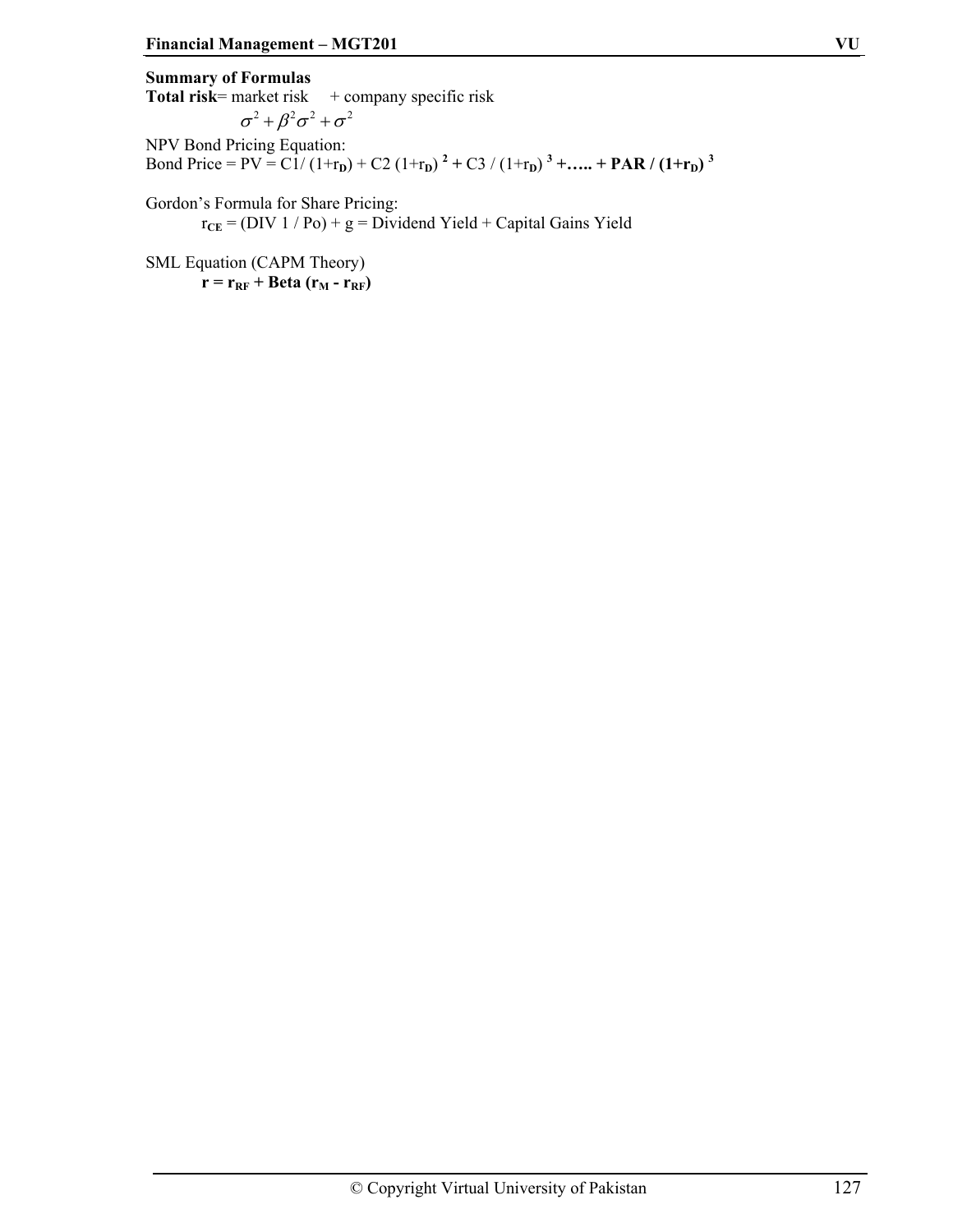Lesson 30

#### **BUSINESS RISK FACED BY FIRM, OPERATING LEVERAGE, BREAK EVEN POINT& RETURN ON EQUITY**

#### **Learning Objectives:**

After going through this lecture, you would be able to have an understanding of the following topics

- **Business Risk faced by FIRM**
- **Operating Leverage (OL)**
- **Breakeven Point & ROE**

 In this lecture, we are going to continue our discussion on weighted average cost of capital and we will begin our discussion on the concept of operating leverage. Both of these concepts are of the area which we have stated in the previous lecture called capital structure.

 In capital structure we decide what the distribution of debt and equity should be in the firm and it is decided by the board of directors of the firm or company. The job of deciding what amount of debt and equity one has is difficult.

 So, the first thing is to calculate the cost of capital. so, the company has the option that it may either go into money market or into the capital market to raise money either through debt or through equity . Now, you might think the equity the company might raise has no cost. We all know that when a company takes a loan it has to pay interest or mark up on it but often people think when it raise fund through equity in stock exchange then there is no cost attached to it because they are not paying any fixed rate of interest with regular intervals .but that is mistake because there is cost attached to it in form of required rate of return which your stock holder expects to receive that and if company does not pay that then the stock holder will sell their shares and the price of the share will go down .Therefore it is important to calculate the cost of equity.

Now, let's combine all the cost associated with the debt, preferred stock and equity and calculate the weighted average cost of capital (WACC) of company that raise capital in all three possible ways.

#### **Example:**

Suppose company ABC has equal amounts of debts, common stocks and preferred equity 1/3 each .in previous lecture, we calculated what the cost of debt was that was 11.2% then we calculated the cost of preferred equity that was 16.7% and we also calculated the cost of common equity which was 22.7% it was the most difficult part of the WACC calculation now, it is easy because we are to apply the %of three different forms of capital.

> $WACC=r_Dx_D+r_Ex_E+r_PE_p$  $=$ 11.2 %(1/3) +16.5 %(1/3) +22.7 %(1/3)  $=16.9\%$

 Now, this is over all cost for a company .what does it mean? It means that it is the average cost that company has to bear in order to use the capital of investors. The cost of debt or bond, preferred equity and common stock this is the average of all three securities cost.

 It means that the company should invest in a project where the rate of return is higher than 16.9% because it should be higher than the cost that it has to pay to the investors. Let's see the graph of weighted average cost of capital compared to the security market line we discussed in capital asset pricing model (CAPM).

 It is important to understand this graph because it combines the market factors in the form of SML as well as the company's internal cost in the form of WACC. It shows that what combinations of the risk & return for a particular company to invest in or not.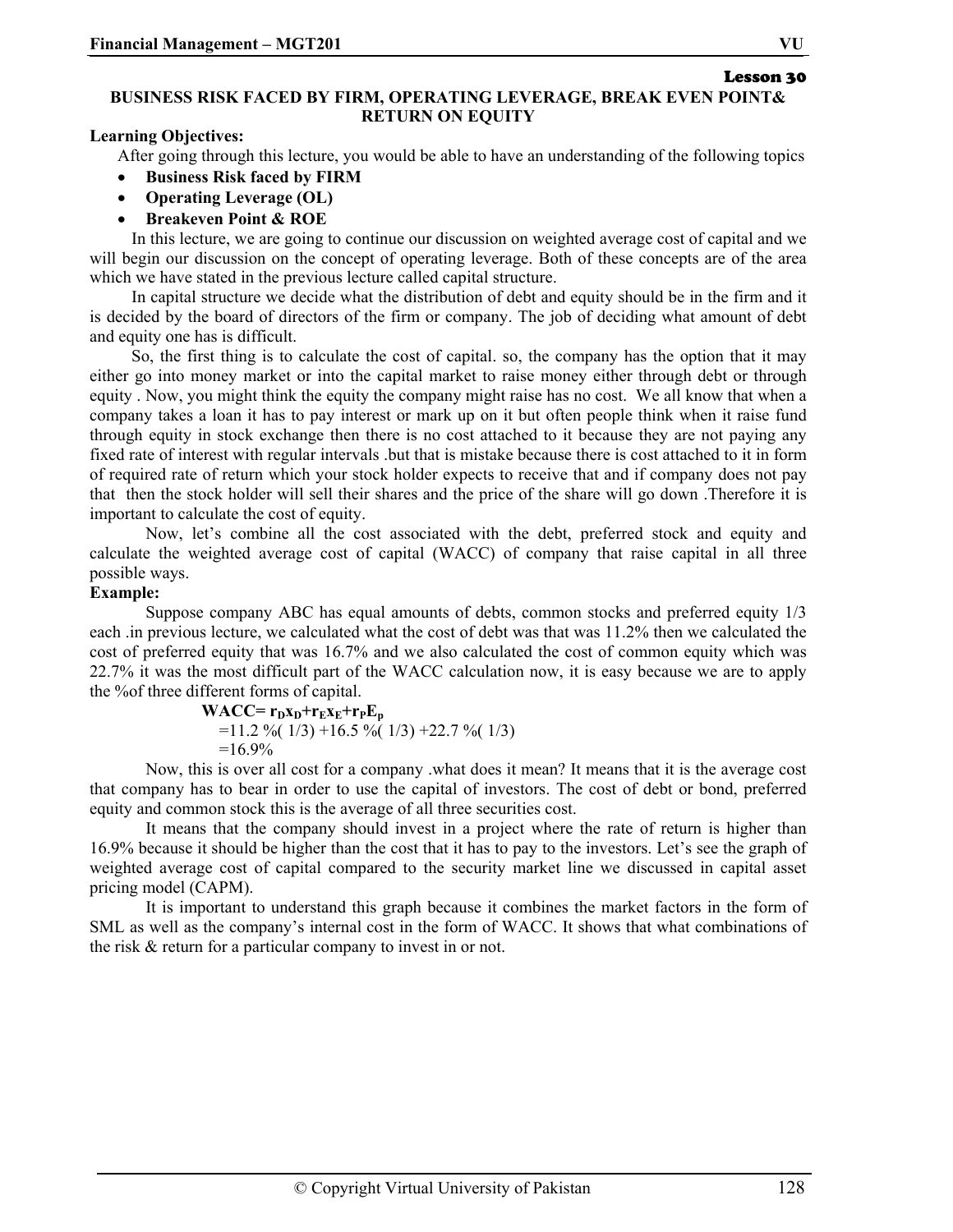### **SML – WACC Graph**



 The graph is a combine presentation of CAPM and WACC.it shows the expected return against the market risk or beta. In graph, the upward sloping line is SML and it is the requirement for bond and stocks in efficient markets where there are rational investors that are maintaining fully diversified portfolio and where knowledge spread very quickly through the markets. The risk and return combinations of all securities should lie on SML. The horizontal line is WACC which is fixed at 16.9% we have just calculated it .This represents required rate of return. In other words, if the company invests in any new project it should give a rate of return which is higher than 16.9% you see that the only feasible reason where that company made investment is the area which I have shown filled up with dots and this is higher then the SML and WACC. I have also made three crosses which represents that why will not company invest in these areas? The first cross on right side X1 is showing rate of return which is higher than WACC but lower than SML the company will not invest because it is not giving as much rate of return as efficient market is offering .The second cross x2 is lower than WACC and SML and cross three x3 is lower than WACC but it is on the SML again the company will not invest in these two projects or regions.

It will invest only in dots regions on these two regions the cost is higher and the return is lower.

#### Debt vs **Equity**

#### **from Firm's Point of View**

Remember, that it is mentioned that generally speaking companies want to keep the balance both in form of debt and equity. We have also mentioned that debt has a risk attached with it because when we have to service the regular loan mark up or interest which will eat away your income and the result will be net loss. you know that in income statement we deduct certain financial charges .it may be due to many reasons because the company has to serve the debt .the other reason is that if the company do not pay interest it may close down so, then why do companies take debt ?

#### **Issuing Debt (or Leverage) Advantages of Issuing Debt:**:

Limited fixed Interest payment - no share in profits Limited Life Interest Payment is an Expense i.e. Tax Deductible Can Improve (or Amplify) the Return on Equity (ROE)

#### **Disadvantages:**

Debt adds to Company-specific Risk

If company doesn't pay Interest, it can be closed down **Issuing Equity (generally Common Equity or Ownership)**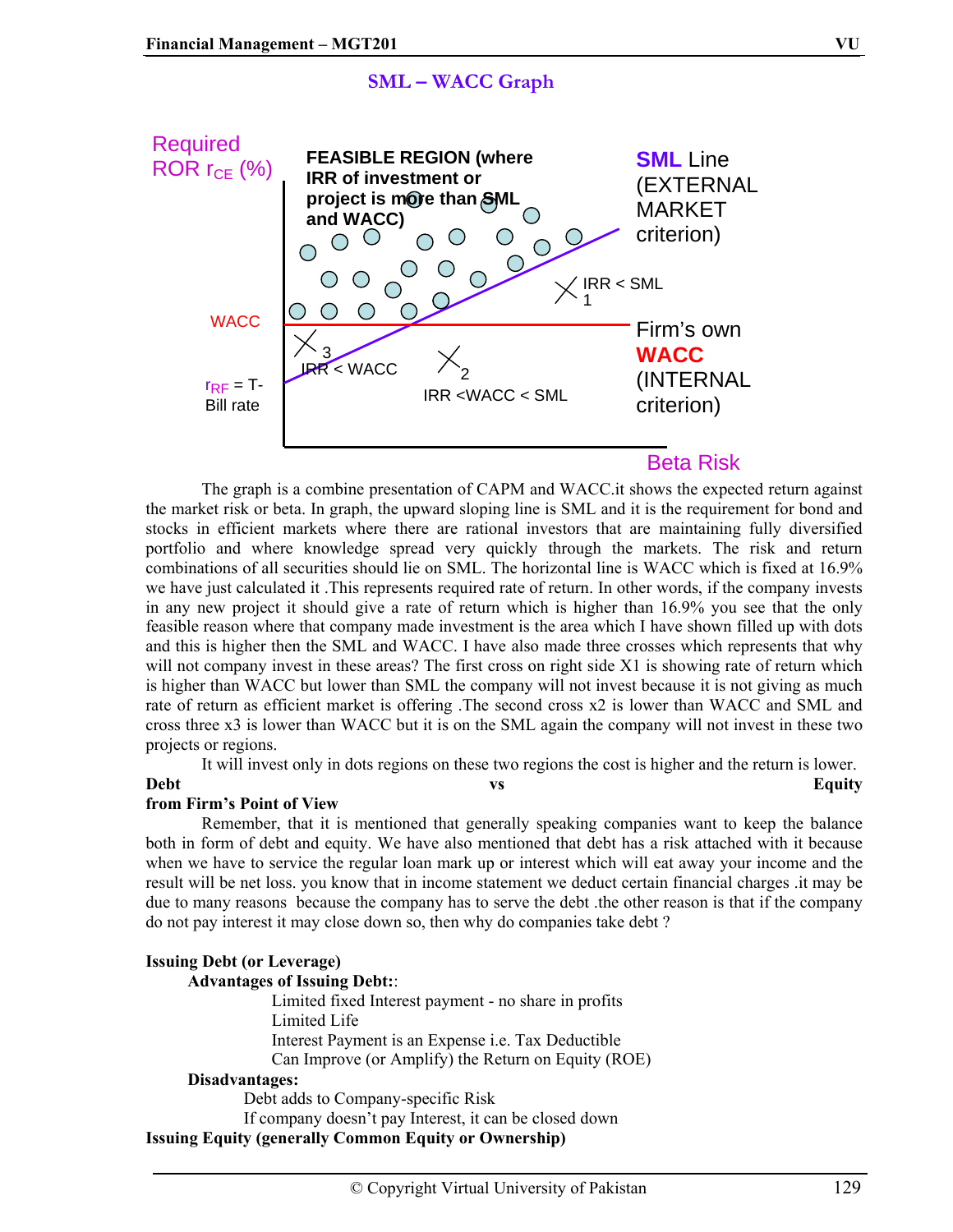**Advantages** of Issuing Equity:

Not required to pay fixed regular Dividends

Capital Structure is a Firm's Mix of Debt & Equity

#### **Risks Faced by Firm:**

Total Stand-Alone Risk of a Stock (from Risk and CAPM Theory):

Stock's Total Stand Alone Risk = Diversifiable + Market

Company-specific Risk: Unique, Diversifiable

Market Risk: Systematic, Not Diversifiable

#### **Total Stand-Alone Risk of a FIRM (New)**

Firm's Total Stand Alone Risk = Business + Financial

#### **Business Risk:**

 It is defined as the Risk of All Assets & Operations (without debt). Includes both Company-Specific (and Diversifiable) & Market Risks.

#### **Financial Risk:**

 Additional Risk faced by Common Stockholders if Firm takes Debt. It is a pure debtrelated Risk.

**Financial Risk** (Investor's Point of View):

 Suppose firm ABC had a Capital Structure of 100% Common Equity. Then the Management and Board of Directors of firm ABC then decide to reduce half of the equity and take a loan (or Debt) instead. This affects the distribution of risk & return to the common equity holders (or Owners). In other words, the Management of firm ABC has added a new kind of investor. The debt holder faces almost no risk because he is "guaranteed" the Interest payment at all costs whether or not the firm is making profit or whether or not the equity owners are paid dividend. Debt holders eat away at the owners' (or equity holders') money at almost no risk. So, naturally, the risk faced by equity holders increases because same Business Risk is now shouldered by fewer Equity Shares. Risk per Share Increases. Generally Speaking, Increasing Debt Shifts More Risk Upon the Shareholders. Therefore required ROR demanded by the Common Equity Holder also increases (based on CAPM Theory).

#### **Firm's Total Stand Alone Risk** (Uncertainty in ROA & ROE):

 Firm's Total Stand Alone Risk measured by the Uncertainty or Fluctuations in Possible outcomes for Firm's Future overall ROR.

**If Business has Debt & Equity** (i.e. levered firm):

Firm's Overall  $ROR = ROA = Return$  on Assets = Return to Investors / Assets = (Net Income + Interest) / Total Assets

Note: Total Assets = Total Liabilities =  $Debt + Equity$ 

**If Business is 100% Equity** (or un-levered firm)

#### No Debt and No Interest.

Firm's Overall ROR = Net Income / Total Assets. For 100% Equity Firm, Total Assets = Equity. So Overall  $ROR = Net Income / Equity = ROE!$ 

Note: Net Income is also called Earnings.

Note: ROE does not equal  $r_E$  (Required Rate of Return). ROE is Expected book return on Equity. Used in Stock Valuation Formula to calculate "g" & "PVGO"

Fluctuations in ROE = "Basic Business Risk"

You should review Financial Accounting Ratios for better understanding of the above mentioned concepts.

**Basic Business Risk** (Not Considering Debt):

#### **Causes of High "Basic Business Risk" or Uncertainty or Volatility or "Instability" or "Shocks"**

Large changes in Customers' Demand (seasonality)

Unstable Selling Price (unstable markets and retailers)

Uncertainty in Input Costs (raw material, labor, utilities)

Inability of Management to Change Operational Tactics and Strategy to Meet Changing Environment

Ineffective Price Stabilization Poor Product R&D and Planning High Operating Leverage (OL)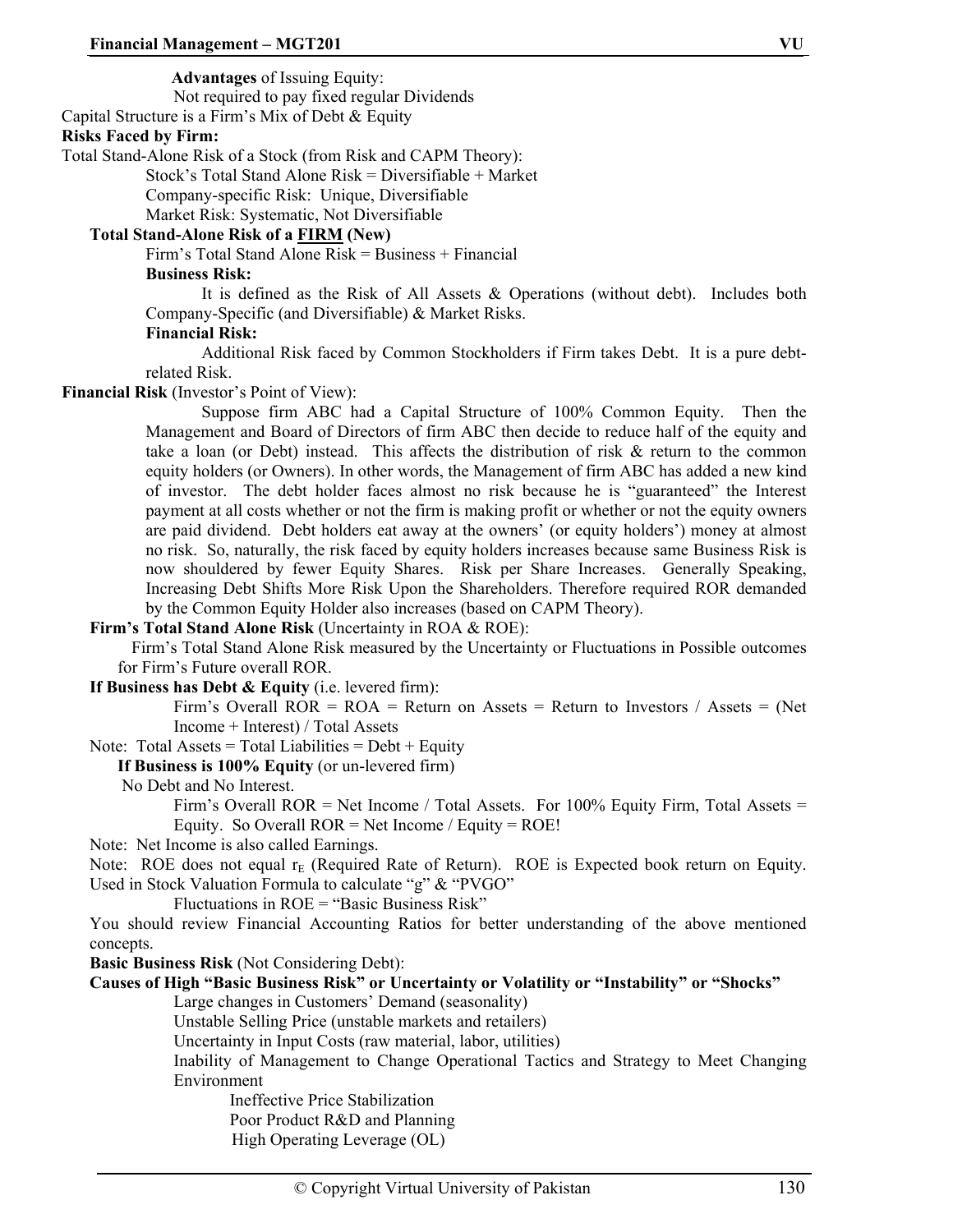Many other causes

#### **Operating Leverage (OL):**

#### **Formula = Fixed Costs / Total Costs**

Concept: High OL Increases Risk: Customer Demand Falls but Fixed Costs remain high. So, Small Decline in Sales Can Cause Large Decline in ROE.

#### **Fixed Costs Across Different Industries:**

Plant, Machinery, Equipment i.e. Power Plant, Cement, Steel, Textile Spinning New Product Development, R&D Costs i.e. Pharma, Auto, IT Highly Specialized & Skilled Workers i.e. IT OL used in Capital Budgeting & Capital Structuring Decisions

#### **Operating Leverage Application to Capital Budgeting Example:**

Comparing 2 Types of Technologies for Cement Manufacturing: (1) Wet Process and (2) Dry Process. Different Total & Fixed Costs, Different OL. Applications to Capital Budgeting Different OL's, Different Breakeven Points, Different Risks, Different Required ROR's So, Different Discount Rates for 2 Technologies. Affects Computation of NPV Investment Criterion Breakeven Point: Quantity of Sales at which  $EBIT = 0$  therefore  $ROE = 0$ .

EBIT = Op Revenue - Op Costs = Op Revenue - Variable Costs - Fixed Costs =  $PQ - VQ - F$ . Where P= Product Price (Rs), Q= Quantity or # Units Sold, V= Variable Cost (Rs), F= Fixed Cost (Rs). So IF EBIT = 0 then PQ-VQ-F = 0 so Breakeven Q = F / (P - V)





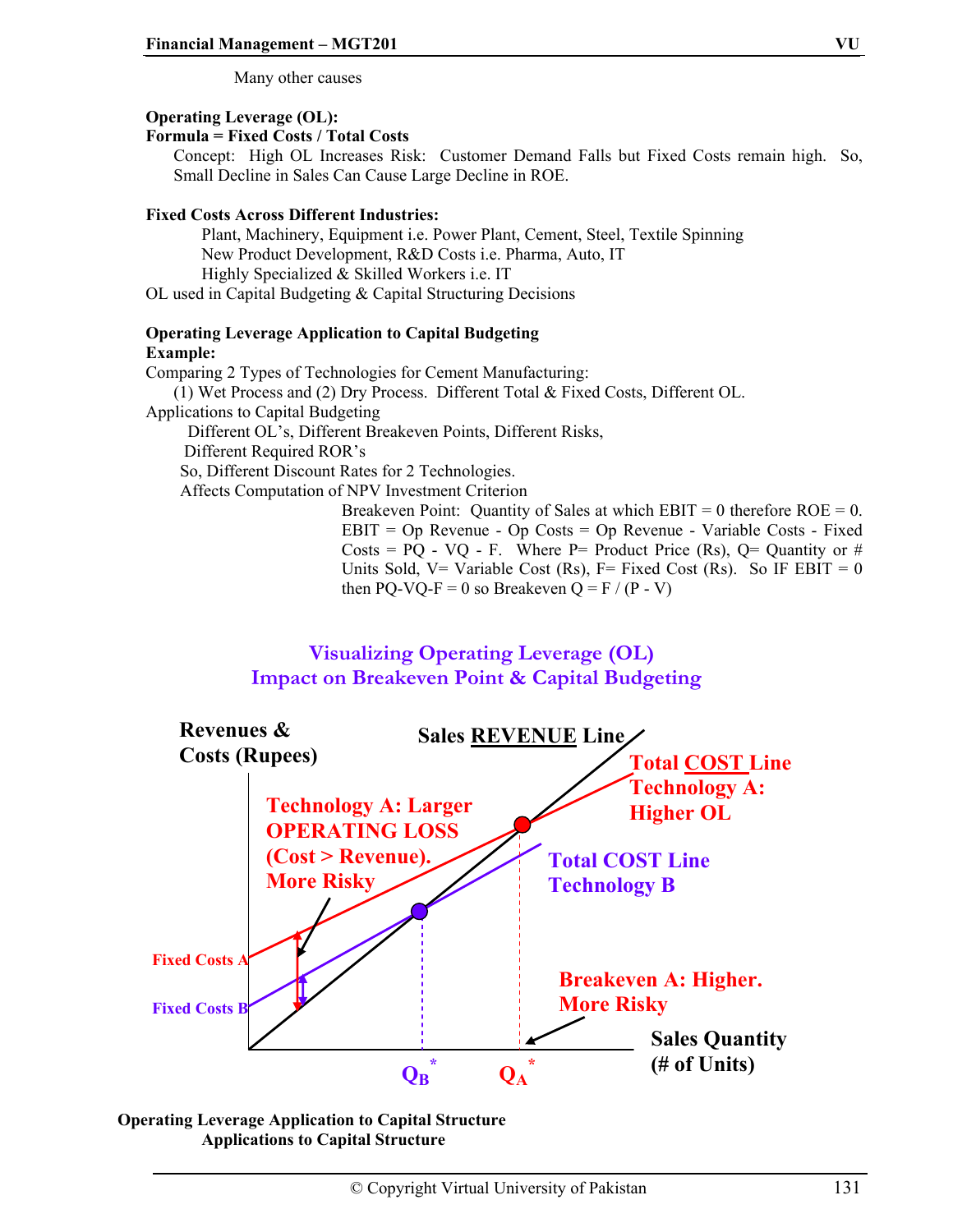Example of 2 Types of Cement Manufacturing Technologies: Different OL's has 2 Impacts:

Different Risks so Different Betas (CAPM Approach to Cost of Equity Capital), Different WACC's for 2 Technologies. Affects Choice of Capital Mix (or Capital Structure)

Different Fixed Costs, Different EBIT & NI, Different ROE's so Different Dividend Growth Rates "g," (Gordon-Dividends Approach to Cost of Equity Capital). So Different WACC's Affects Choice of Capital Mix.

# Visualizing Operating Leverage (OL) **Impact on ROE & Capital Structure**



Now, let's talk in more detail about the operating leverage .in financial management the term leverage refers to the little change in the amount of sales or quantity of sale that will affect the over all earning of the company .

#### **Operating leverage (OL) =FIXED COSTS /TOTAL COSTS**

A company supposes has operating leverage of suppose 50% or 0.5 it is considered to a high leverage. Generally, it is more risky for a firm and the fixed cost does not change. So, the companies that has high leverage are considered to be more risky .Now, the companies have to hire the skilled people and technicians specially ,in the capital intensive industries .now, let's talk about the operating leverage .let's take the example of cement industry there are two ways of technology if you want to set a cement plant one is the old technology and the other is drying process new technology .these two types have different costs .we have learnt that NPV formula is best for investment decisions in which discount rate r is used which is the required rate of return .when OL associated with a firm is higher then the risk also becomes higher .we need to understand the impact of operating leverage both numerically ,and graphically .please go over the concepts of WACC and NPV.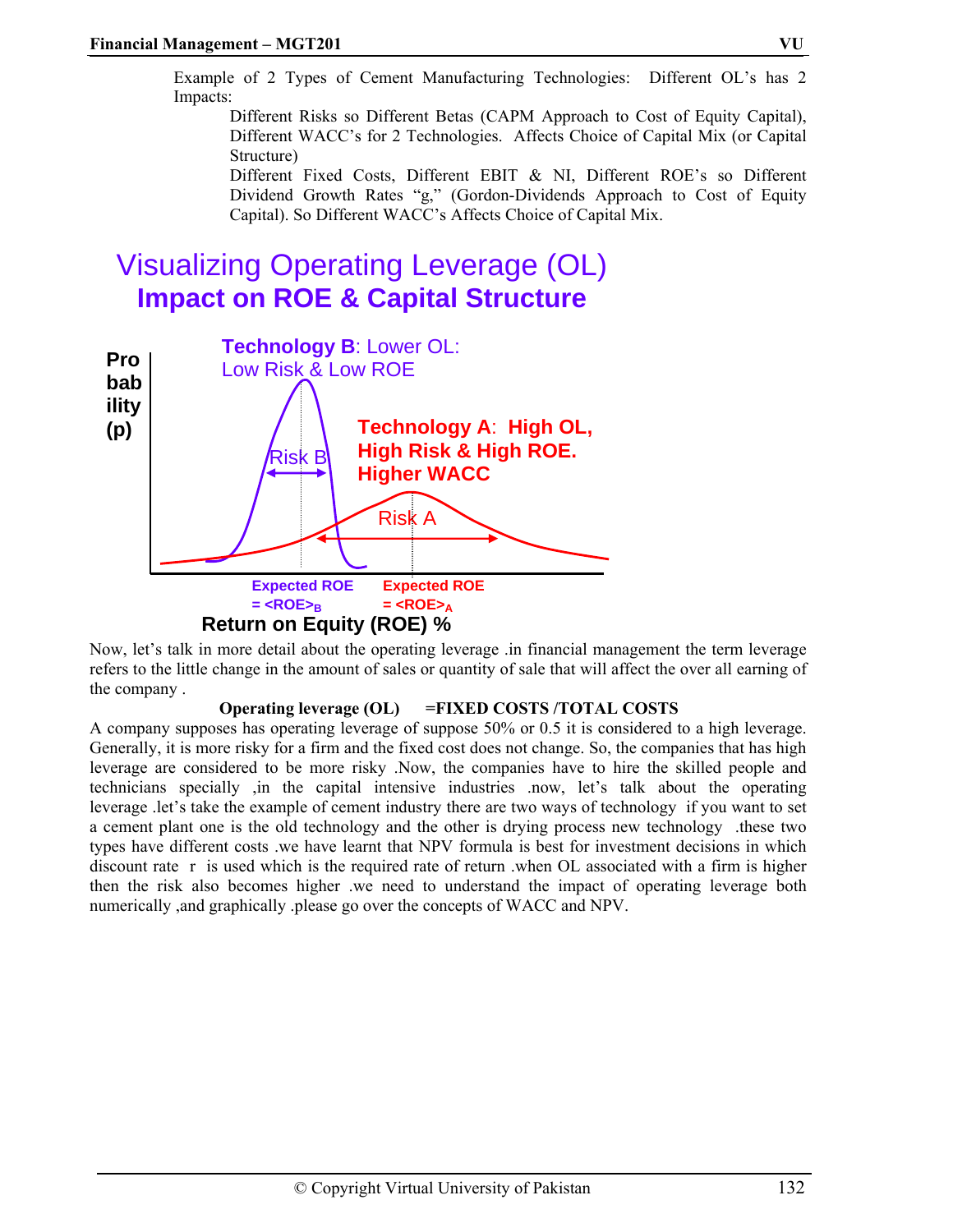Lesson 31

#### **OPERATING LEVERAGE, FINANCIAL LEVERAGE, ROE, BREAK EVEN POINT AND BUSINESS RISK**

**Learning Objectives:** 

After going through this lecture, you would be able to have an understanding of the following topics:

- **Operating Leverage**
- **Financial Leverage**
- **Concepts of Return on Equity, Break-Even Point and Business Risks**

In this lecture we will continue our discussion of capital structure and specifically we will discuss Operating Leverage, Financial Leverage and the concepts related to Return on Equity, Break-Even Points and Business Risks. In the last lecture we mentioned that the total stand alone risk faced by a firm

 $=$  Business Risk + Financial Risk

Now, first we focus business risk then later we shall discuss financial risk.

#### **Business Risk (from Operations except Debt):**

Business risk stems from the operation and the assets of the firm. These may be caused by:

– Uncertainty & fluctuations in prices & costs.

- Specific business & Market Causes.
- Higher operating leverage ( $OL = Fixed Cost / Total Cost$ ) that results in:
	- Higher breakeven point
	- Higher but riskier expected return on equity (ROE)

#### **Application of Operating Leverage to Capital Budgeting:**

Operating Leverage is the impact of a small change in the sales on the returns on equity. In other words small decline in sales can cause large decline in ROE (when sales are below breakeven point). Its formula is

Operating Leverage = Fixed Costs / Total Costs

High operating leverage increases risk due to higher percentage of fixed costs. There are many industries which are prone to high operating leverage. These are Capital Intensive Industries (i.e. Power Plant, Cement, Steel, and Textile Spinning), New Product Development, and Research & Development High Cost Industries (i.e. Pharma, Auto) and industries that need Highly Specialized & Skilled Workers (i.e. Information Technology, Software House, Semiconductor and Microprocessor, Manufacturers).

Now let us have a look at the sensitivity of Return on Equity to changes in sales. Recall from the previous lectures, ROE is a measure of overall return of a firm. In case of 100% equity firm the ROE is the measure of the overall return and any changes or variation in ROE is a measure of risk for that firm.

First concept that comes within Operating Leverage is Break-even. Break-even represents the quantity of sales at which operating revenues exactly cover operating costs. In other words the Breakeven Point is the point or quantity of sales at which Earnings before Interest and Taxes (EBIT) = 0. Now

EBIT = Operating Revenue - Operating Costs

Recall accounting concepts. Operating costs consists of fixed costs and variable costs. So EBIT = Operating Revenue - Variable Costs - Fixed Costs

$$
= (PQ) - (VQ) - F,
$$

where

P= Product Price (Rs.),

Q= Quantity or Number of Units Sold of product,

V= Variable Cost of product per unit (Rs.),

Operating Revenue= Product Price multiplied by Number of Units Sold of product

Variable Costs= Variable Cost of product per unit multiplied by Number of Units Sold of product  $F=$  Fixed Cost (Rs).

| As at breakeven point                       | $EBIT = 0$                    |
|---------------------------------------------|-------------------------------|
| and we have just seen                       | $EBIT = (PQ) - (VQ) - F$      |
| SO.                                         | $EBIT = (PQ) - (VQ) - F = 0.$ |
| From this by solving equation we can derive |                               |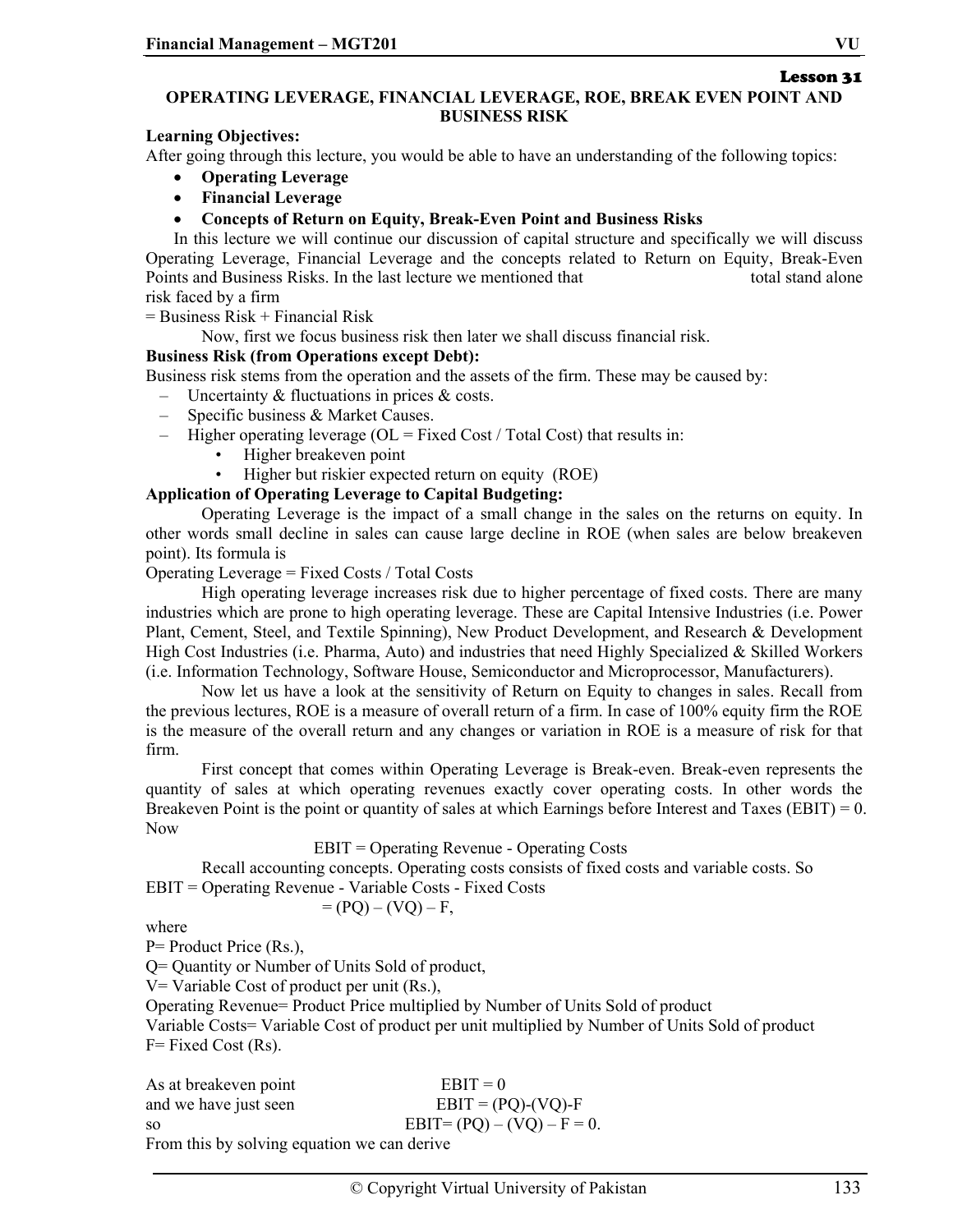$Q = F / (P - V)$ .

This equation represents the minimum number of units the company must sell in order to cover its operating costs. We are discussing breakeven as changes in operating leverage will have an impact and change in breakeven quantity and also will have impact on the likelihood of the company making great losses. To understand the sensitivity and impact of small changes in sales on ROE, let us have look at a diagram:

Visualizing Operating Leverage (OL) **Impact on Breakeven Point & Capital Budgeting**



Here operating leverage has been graphed. On the Y-axis we have the revenues and costs in rupees and on X-axis the sales quantity in number of units. Line passing through the origin represents sales revenue (PQ). Total cost line for two different technologies have also been drawn. Technology A total cost is represented by a line which is higher up showing higher operating leverage and the Technology B total cost line is lower with a high slope. Two important consequences to note from this graph are:

**1-** For Technology A fixed costs are high so it has higher operating leverage assuming lines shown on the graph are representatives of total costs of technologies. Impact of technology A with high operating leverage on EBIT is that technology A has larger operating loss as shown by the left hand side of the graph. This loss is due to higher total cost than the sales revenue. A company with higher operational leverage means it has higher % of fixed costs. Whether the company has high or low sales due to higher % of fixed costs it has high risks of operational losses. That's why companies, businesses, projects and technologies with higher operating leverages are perceived as more risky as they have more chances to incur operating losses due to their unavoidable high fixed costs. Higher operating leverage means greater reduction in EBIT as shown in graph.

**2-** As operating leverage increases breakeven point also increases i.e. breakeven shifts to the right. In other words, companies with high operating leverage require more units to be sold to cover their operating costs.

These are the two ways operating leverage affects the level of risk for a company. The above discussion of impact of operating leverage on capital budgeting indicate operating leverage affects EBIT. So, higher operating leverage means chances of falling ROE drastically are higher. Hence, companies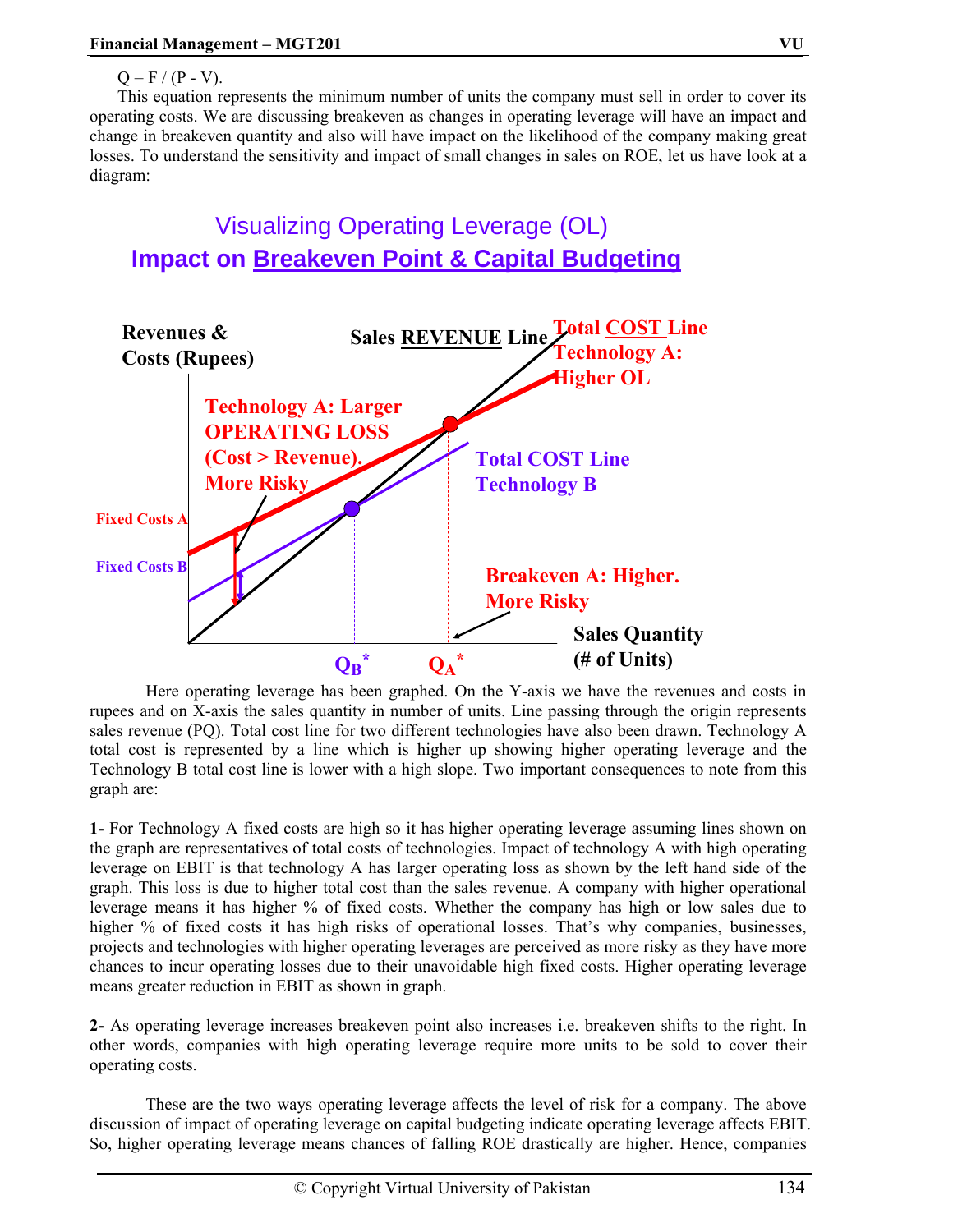with higher operating leverage are more risky, their required rate of return is higher, discount rate in NPV formula is higher and NPV for these companies will be lower calculated for investment decision.

#### **Operating Leverage Application to Capital Structure:**

Operating leverage also affects Capital Structure. Companies and technologies with high operating leverage have higher risks that means they have

- Higher Betas (CAPM Approach to Cost of Equity Capital)
- Higher Weighted Average Cost of Capital
- Also higher average overall rate of return measured in terms of return on equity. This is possible in case of sales of companies are higher than breakeven point. In this case companies with higher operating leverages earn higher EBIT.

Therefore, overall impact of operating leverage must consider higher risk and higher return both provided by companies with high operating leverage. Have a look on the following graph to visualize the effect of Operating Leverage on risk and return of a particular technology:



On the Y-axis we have the probability and on X-axis the ROE. There are two probability distributions. One on the left side is tall sharp peak probability distribution that represents technology B with lower Operating Leverage. It has lower risk and lower average ROE. Other on the right side is short and flatter that represents technology A with higher OL. It has high risk and higher average ROE. It also has higher WACC as it has higher required rate of return. Recall probability distribution and risk theory discussion that risks can be visualized as width or range of probability distributions curves. Shorter and flatter curve of A shows higher risk. Its average or mean ROE to that of right of B, shows higher ROE of A.

Now we come to the other component of a firm risk i.e. financial risk.

#### **Financial Risk:**

• Created when Firm takes Loan or Debt or issues Bonds – this is Financial Leverage  $FL = Debt / Total Assets$ 

- Increase in Risk faced by Common Stock Holders (or Equity Holders or Owners) when a Firm takes on more Debt or Financial Leverage.
- Increase in debt shifts more risk on common stock holders and risk per share increases.
- **Example:** Suppose a Firm ABC has Total Assets of Rs.1000 and is 100% Equity based (i.e. Un-levered). There were 10 equal Owners and 5 of them want to leave. So the Firm takes a Bank Loan of Rs.500 (at 10%pa Mark-up) and pays back the Equity Capital to the 5 Owners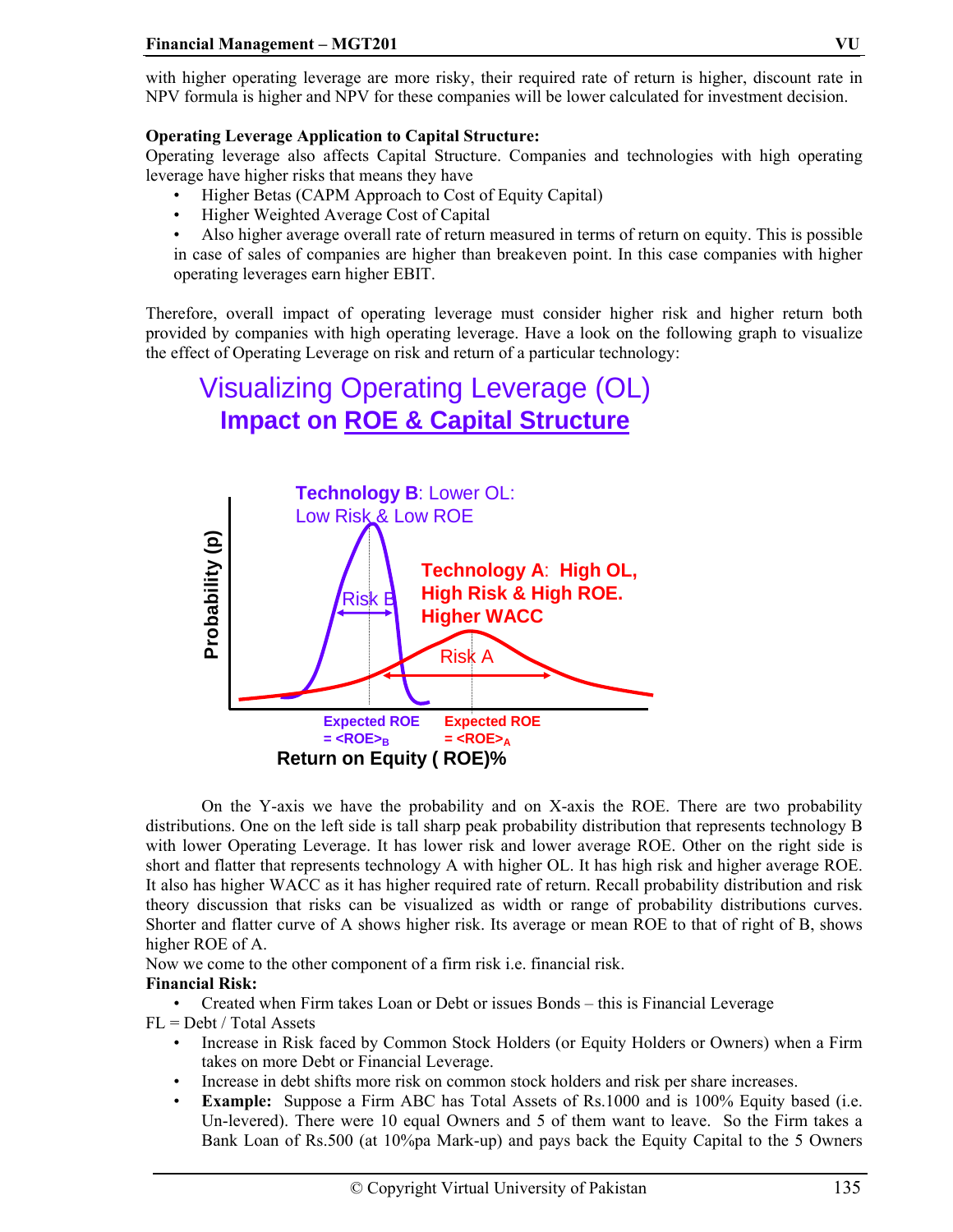who are leaving. Now, half of the Equity Capital has been replaced with a Loan from a Bank (i.e. Debt). What impact does this have on ROE?

- Assuming Business Risk is unchanged, and then risk per share rises because Equity is halved. So, more Risk is transferred to Common Shareholders.
- **Debt Investors** (i.e. Lenders and Bond Holders) face minimal risk because
- (1) Guaranteed Regular Interest Income and
- (2) 1st Claim on Assets in event of Bankruptcy

#### **Financial Leverage (Debt) Increases ROE Risk:**

FL is the degree or extent to which a company's total capital is composed of debt. So a company with 80% debt is highly leveraged. Let us take an example of a company moving from 100% equity to 50% equity and 50% debt to see Impact of Financial Leverage (Loan) on Balance Sheet.

#### **Impact of Financial Leverage (Loan) on Balance Sheet**

|                    | <b>Un-Levered Firm</b> |                            | <b>Levered Firm</b> |  |  |
|--------------------|------------------------|----------------------------|---------------------|--|--|
|                    | $(100\%$ Equity)       | $(50\%$ Equity - 50% Debt) |                     |  |  |
| <b>Assets</b>      | <b>Liabilities</b>     | <b>Assets</b>              | <b>Liabilities</b>  |  |  |
|                    |                        |                            | <b>Debt: 500</b>    |  |  |
|                    | <b>Equity: 1000</b>    |                            | <b>Equity: 500</b>  |  |  |
| <b>Total: 1000</b> | 1000<br><b>Total:</b>  | <b>Total: 100</b>          | 1000<br>Total:      |  |  |

#### **Note: Total Assets = Total Liabilities = Debt + Equity**

This table shows the capital structure of the firm under the conditions of leverage and no leverage. Under no leverage its Assets=Equity=1000. But after leverage it has 500 as debt and 500 as equity. It has converted 500 of equity into debt by taking loan.

- Increase in Debt increases chances of net loss if seasonal dip causes EBIT to fall below interest payment.
- Increase in Debt increases uncertainty in ROE. Range or Spread of Possible future values of ROE increases. Risk faced by Common Stock Holders Increases.

This can be illustrated by the following example:

#### **Impact of Financial Leverage (Loan) on Income Statement & ROE**

|                                   | <b>Un-Levered</b><br>$(100\%$ Equity) | <b>Levered</b><br>$(50\%$ Equity) |
|-----------------------------------|---------------------------------------|-----------------------------------|
| <b>Expected EBIT</b>              | 300                                   | 300                               |
| Interest $(10\% \text{ of } 500)$ | $\theta$                              | 50                                |
| EBT                               | 300                                   | 250                               |
| Tax $(30\% \text{ of EBIT})$      | 90                                    | 75                                |
| <b>Net Income (NI)</b>            | 210                                   | 175                               |
| Expected ROE (=NI/Equity)         | $210/1000 = 21\%$                     | $175/500=35%$                     |
| <b>Total Return</b>               | 210                                   | $175+50=225$                      |

- Increase in Debt Improved or Leveraged Up the ROE to 35%
- Increase in Debt also Increased the Total Return to Investors  $= NI + Interest$ . Increased from Rs.210 to 225 (175+50)
- So, why not keep adding more Debt? Because, Debt has increased the risk i.e. The Standard Deviation or Uncertainty of ROE.
- Total Stand Alone Risk of Firm  $=$  Business Risk  $+$  Financial Risk
	- Total Stand Alone Risk = Standard Deviation of ROE of Levered Firm<br>
	Business Risk = Standard Deviation of ROE for Un-levered Firm
	- Business Risk = Standard Deviation of ROE for Un-levered Firm

### **Financial Leverage (FL) & Operating Leverage (OL):**

Effect of Financial Leverage & Operating Leverage on ROE is Similar: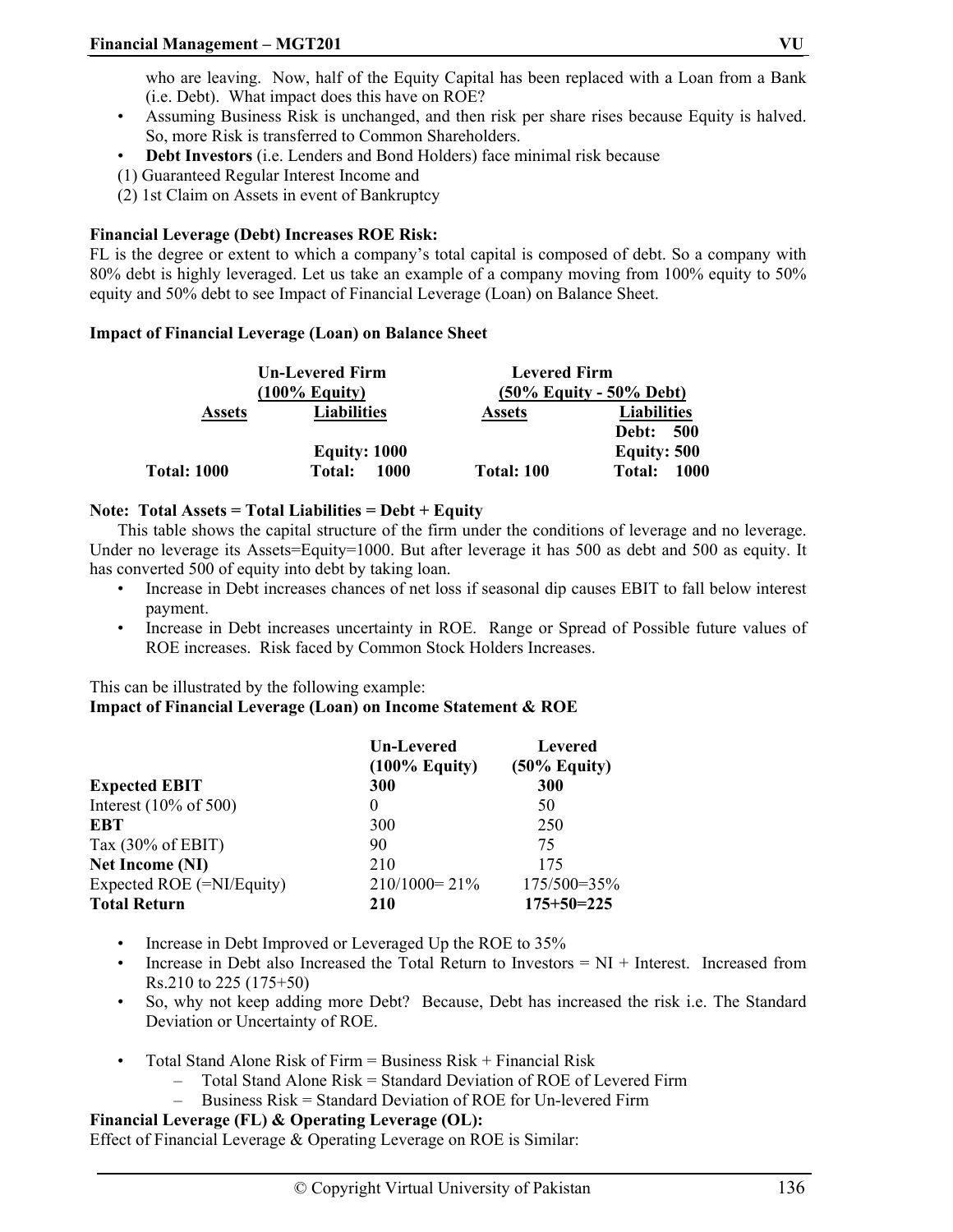- High Operating Leverage: High Fixed Costs so small changes in Quantity Sold cause larger changes in Net Income & ROE
	- Risky if Firm's Sales < Breakeven Point BUT
	- Multiplies Increase in Mean ROE when Sales > Breakeven
- High Financial Leverage: High Debt & Interest Payments so small changes in EBIT cause large changes in Net Income & ROE
	- Risky if Firm's Overall Return is low and can not pay Interest on time but
	- Multiplies Increase in Mean ROE and Total Return (to Equity  $\&$  Debt Holders) when Firm's Overall Return is Higher than Cost of Debt

 The impact of leverage debt on ROE can be visualized in a graph. For this purpose we need to consider the following table:

|                           | EBIT | Interest EBT |          | Tax | <b>Net Income ROE</b> |       |  |
|---------------------------|------|--------------|----------|-----|-----------------------|-------|--|
|                           |      | (Rs.50)      | $(30\%)$ |     | $=$ NI/Equity)        |       |  |
| <b>Un-Levered</b>         | 600  | $\theta$     | 600      | 180 | 420                   | 42%   |  |
| Firm with                 | 300  | $\theta$     | 300      | 90  | 210                   | 21%   |  |
| no debt or 100%<br>equity | 50   | $\theta$     | 50       | 15  | 35                    | 3.5%  |  |
| Levered firm              | 600  | 50           | 550      | 165 | 385                   | 77%   |  |
| with debt                 | 300  | 50           | 250      | 75  | 175                   | 35%   |  |
|                           | 50   | 50           | 0        | 0   | $\Omega$              | $0\%$ |  |

You see for a levered firm range of ROE is high from 0 to 77% for level of earnings from 50 to 600. For un levered firm this range is very short from 3.5% to 42% for same level of earnings. So for a company whose sales are low un levered capital structure is safer than a levered one while for a company with healthy sales growth, levered capital structure provides an opportunity of high ROE.



The impact of leverage debt on ROE can also be shown in a graph based on probability distributions: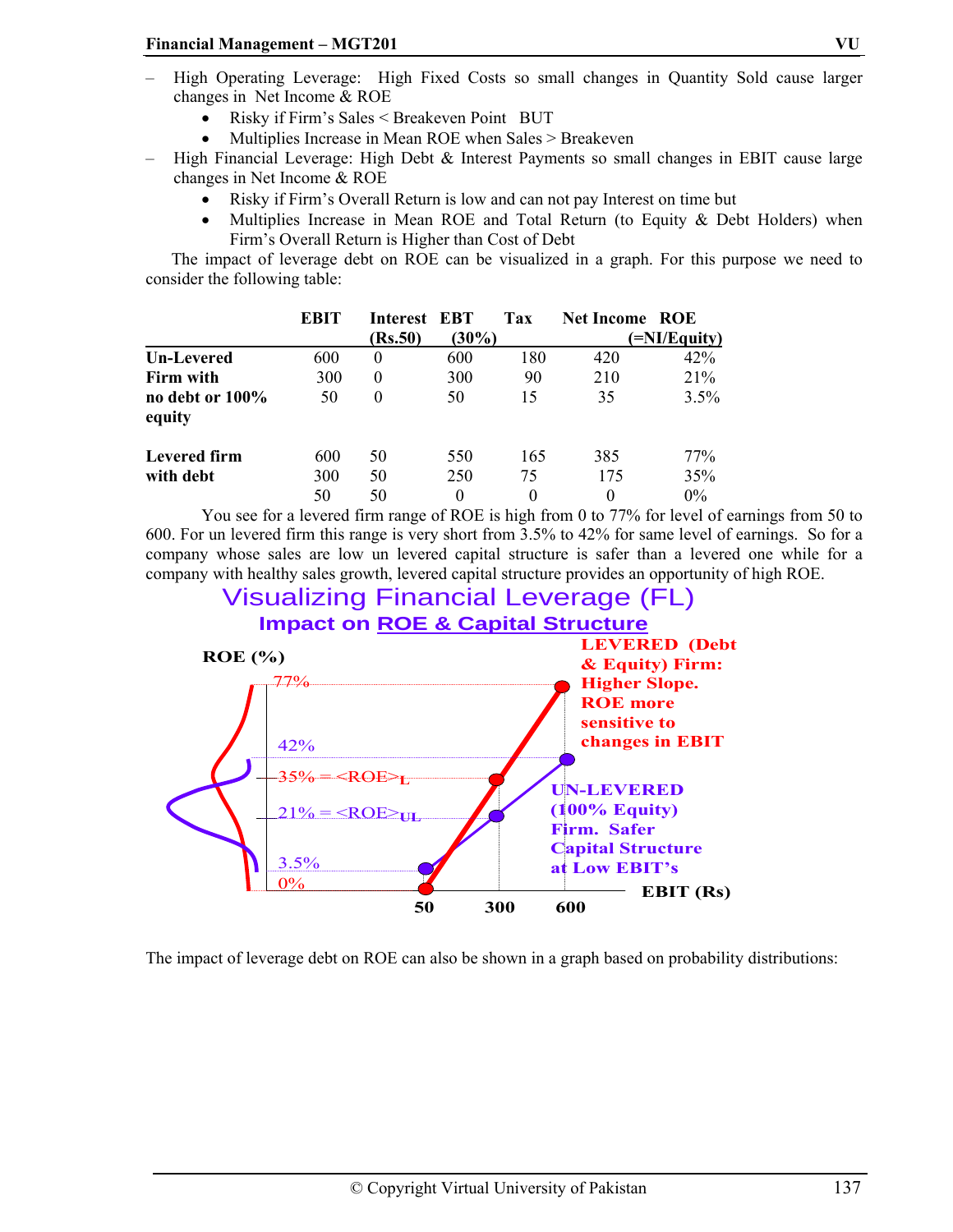# Visualizing Impact of Financial Leverage **on ROE & Capital Structure**



On the Y-axis we have the probability and on X-axis the ROE. There are two probability distributions. One on the left side is tall sharp peak probability distribution that represents un levered firm. It has lower risk and lower average ROE. Other on the right side is short and flatter that represents levered firm with higher OL. It has high risk and higher average ROE. Recall probability distribution and risk theory discussion that risks can be visualized as width or range of probability distributions curves. We shall discuss these graphs and financial leverage in detail in next lecture.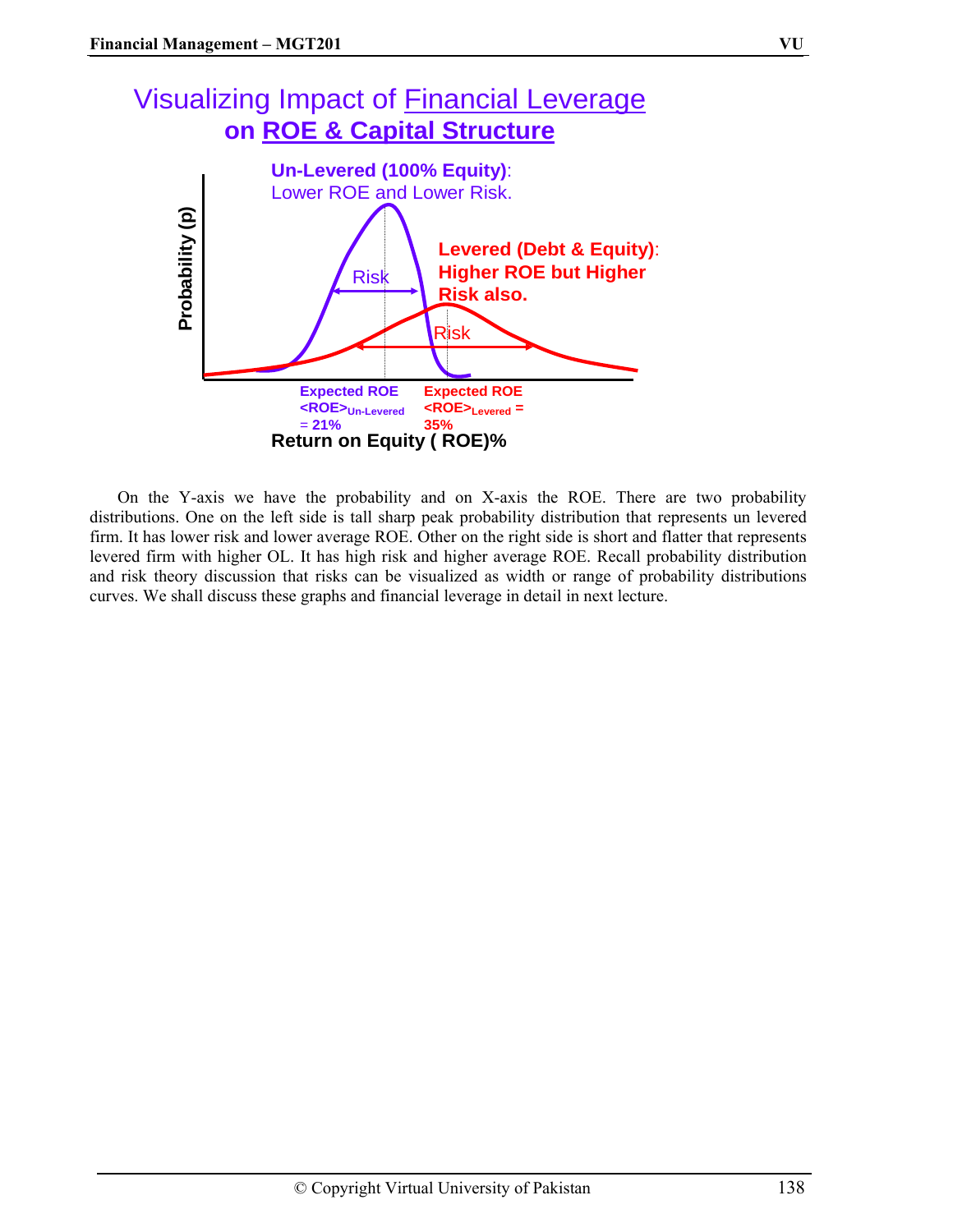#### **FINANCIAL LEVERAGE AND CAPITAL STRUCTURE**

#### **Learning Objectives:**

After going through this lecture, you would be able to have an understanding of the following topics:

• **Financial Leverage** 

• **Capital Structure** 

First we recap some concepts of previous lectures.

- WACC % =  $r_D X_D + r_E X_E + r_P X_P$ . (Debt, Common Equity, Preferred Equity)
	- o Where "r" is ACTUAL COST which can be calculated from REQUIRED ROR after accounting for Taxes & Transaction Costs.
	- o Equity Capital: If Not Enough Retained Earnings then Equity Capital must be financed by New Stock Issuance which is more costly.
	- Total Risk Faced by FIRM

 $=$  Business Risk + Financial Risk

- Higher Operating Leverage ( $OL = Fixed Costs / Total Costs$ )
	- o Higher Mean ROE WHEN FIRM'S SALES > BREAKEVEN POINT
	- o Higher Fixed Costs means Higher Breakeven Point and More Chances of Operating
	- Loss. Risk of Large Drop in Return on Equity (ROE) so Higher Risk.

#### **Financial Risk:**

From the discussion of the previous lecture we can infer that

Financial Risk = Total Standalone Risk – Business Risk

For example, if

Total risk as measured by standard deviation of ROE of levered firm = 30%

and Business risk as measured by standard deviation of ROE of un-levered firm = 20%

then Financial Risk =  $30\% - 20\% = 10\%$ 

Financial Risk is created when firms take loan or debt. As companies take more debt they are exposed to more financial risk.

#### **Financial Leverage (FL):**

Financial Leverage shows the effect that small increase in EBIT can create much larger increase in ROE of the firm.

Financial Leverage  $(\% )$  = Debt / Total Assets = Debt / Debt + Equity

If firm has Rs.1000 of total assets and Rs.500 debt then it has 50% (=500/1000) financial leverage. So this firm has 50% leverage means 50% equity and 50% debt. Practically, firms increase financial leverage by

– Issuing New Debt (i.e. Taking New Loans and Increase Debt)

OR

– Replacing Equity with New Debt ( Increasing debt and increasing equity too)

#### **Financial Leverage Impact on Risk & Return of Firm:**

Financial Leverage (or Debt Financing) generally increases overall risk & return of a firm. Let us have a look now on a table that shows how when a firm becomes levered it increases the variability of ROE and how it increases the mean ROE.

|                           | <b>EBIT</b>      | <b>Interest</b><br>(Rs.50) | EBT<br>$(30\%)$ | Tax                   | <b>Net Income ROE</b> | (=NI/Equity)        |
|---------------------------|------------------|----------------------------|-----------------|-----------------------|-----------------------|---------------------|
| Un-Levered                | 600              | $\theta$                   | 600             | 180                   | 420                   | 42%                 |
| Firm with                 | 300              | $\theta$                   | 300             | 90                    | 210                   | 21%                 |
| no debt or 100%<br>equity | 50               | 0                          | 50              | 15                    | 35                    | 3.5%                |
| Levered firm<br>with debt | 600<br>300<br>50 | 50<br>50<br>50             | 550<br>250<br>0 | 165<br>75<br>$^{(1)}$ | 385<br>175<br>0       | 77%<br>35%<br>$0\%$ |

#### **Effect of Leverage on ROE Volatility & Risk**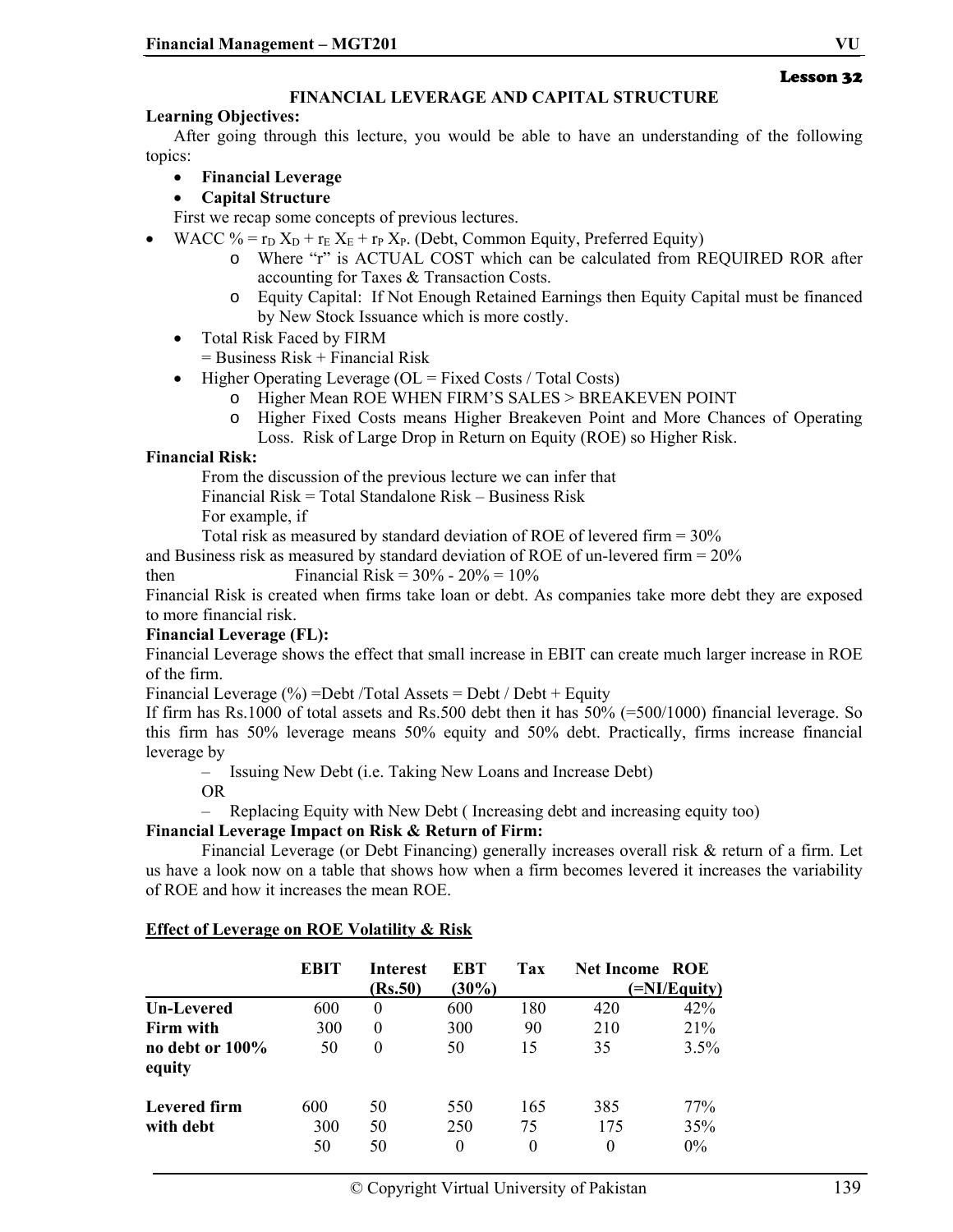This table shows the effect on ROE as earnings change from Rs.50 to Rs.600. This variation in earnings can be due to market forces or random events. This variation in sales revenue can lead to change in EBIT and this is source of risk. This will lead to change in possible values of ROE. Results of the table for levered and un-levered firm indicate that leverage (or Debt) increases the spread or range of possible ROE thereby increasing uncertainty and risk. Financial Leverage (or Debt Financing) generally increases overall risk & return of a firm due to the following reasons:

- Increases Return (Mean ROE):
	- When EBIT /Total Assets > Interest Cost then Financial Leverage is Good. Small Increase in EBIT can create much larger Increase in ROE. If EBIT /Total Assets > Interest Cost it means firm is generating profit by the use of its debt
	- resulting in increased ROE as firm has positive cash flows. – If Equity (and number of shares) reduced then Return (NI) per Share Increases. By reducing its equity the firm will increase its percentage of debt in capital structure. As the earnings are the same to be distributed among lesser number of shares due to reduced equity the return will increase per share resulting in increased ROE.

These two effects can be visualized in the following graph:



This is the graphic representation of the above table of Effect of Leverage on ROE Volatility & Risk for a levered and un levered firm. It indicates that leverage (or Debt) increases the spread or range of possible ROE thereby increasing uncertainty and risk. Range of possible values of ROE have been indicated by straight lines while level of risk by the probability distributions.

• Increases Risk (Standard Deviation in ROE):

- Fixed Interest Dues so Higher Chances of Losses, No Dividends for Shareholders. Possibility of Large Drop in ROE. Possibly Default. More Risk Transferred to Stockholders.
- If Equity (and number of shares) reduced then Risk per Share Increases.

This can also be visualized in the following graph: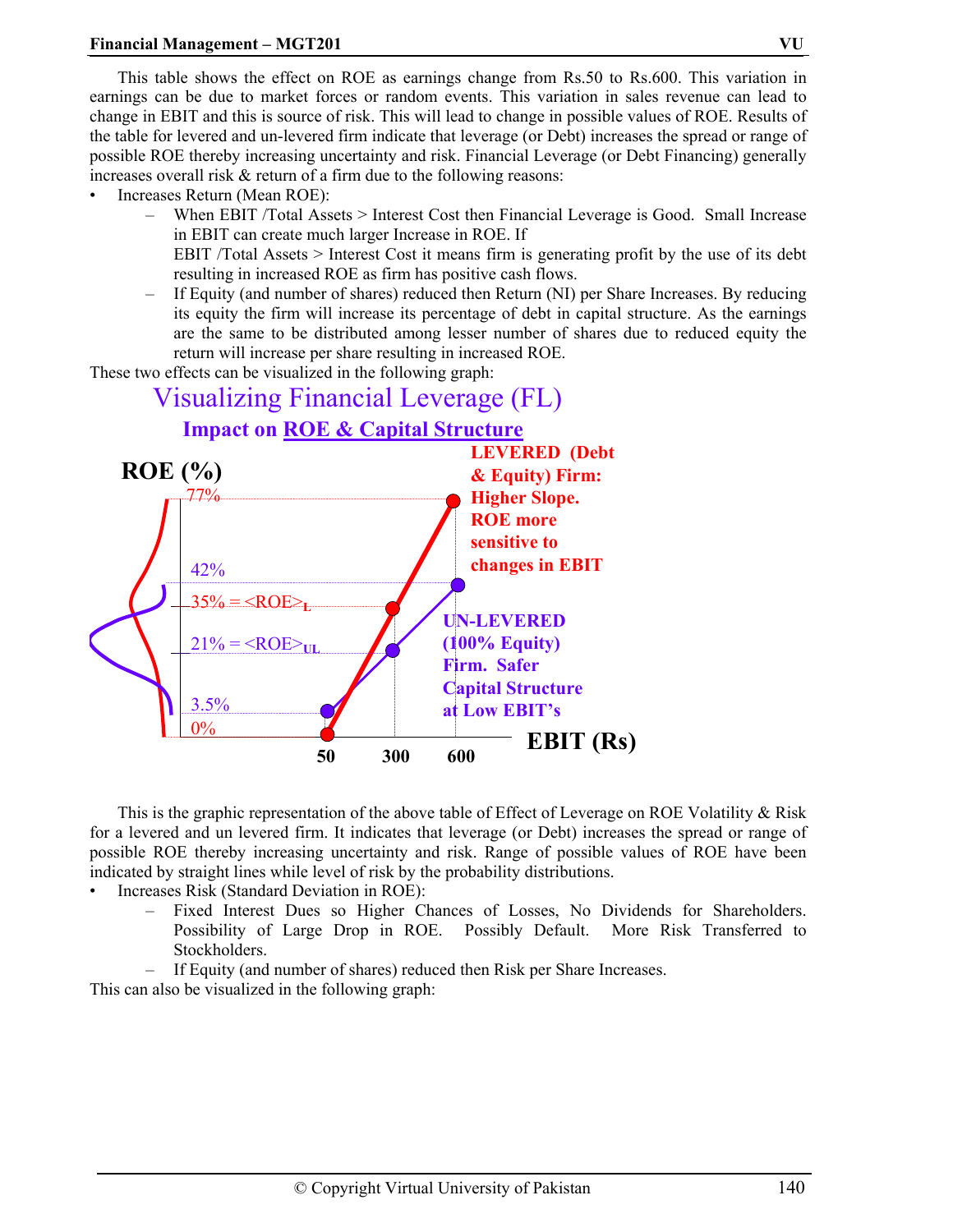# Visualizing Impact of Financial Leverage **on ROE & Capital Structure**



#### **Capital Structure Theory:**

From the discussion of Financial leverage we know Financial Leverage (FL = Debt / (Debt + Equity))

- Increases Overall Return (Mean ROE) when EBIT/Total Assets > Interest (or Cost of Debt) then Leverage is Good because small Increase in EBIT causes much LARGER Increase in ROE.
- Increases Overall RISK (Standard Deviation of ROE) of FIRM. Leverage will always MAGNIFY or AMPLIFY a small change in EBIT into a LARGER change in ROE.
- Fundamental Principle in Risk-Return: Rational Investors in Efficient Markets will only take Extra Risk if they are compensated by Sufficient Extra Return.
- Should the Management of a Firm undertake Financial Leverage? If so, then how much Debt should a Firm have?
	- Answer provided by **Capital Structure Theory**.

#### **Modigliani - Miller:**

- Fathers of Corporate Finance
- "Cost of Capital, Corporate Finance and the Theory of Investment" Revolutionary Article Published by Professors Modigliani & Miller in American Economic Review in June 1958. Won Nobel Prize.
- **"Pure M-M" (or Modigliani-Miller) Model IDEAL CASE:**

There is no fixed ratio for debt in capital structure. Generally it varies with each company's needs and requirements. Capital structure theory tries to determine the most suitable ratio for a firm.

- Major Assumptions: No Taxes, No Bankruptcy Costs, Efficient Markets, Equal Information Available to All Investors
- Major Conclusions:
	- Capital Structure has no affect on value of a FIRM! Capital Structure is Irrelevant!
	- It does NOT matter how a firm finances its operations, how much debt it has because it has no bearing on a Firm's Overall Value as calculated using NPV!
	- Corporate Financing & Capital Structure Decisions have no bearing on Investment (or Capital Budgeting) Decisions.
	- Capital Budgeting can be carried out without knowing the exact Capital Structure of a Firm - you can assume 100% Equity (Un-levered) Firm.

Keep in view these conclusions of the theory are correct only under the ideal conditions as assumed by Modigliani-Miller.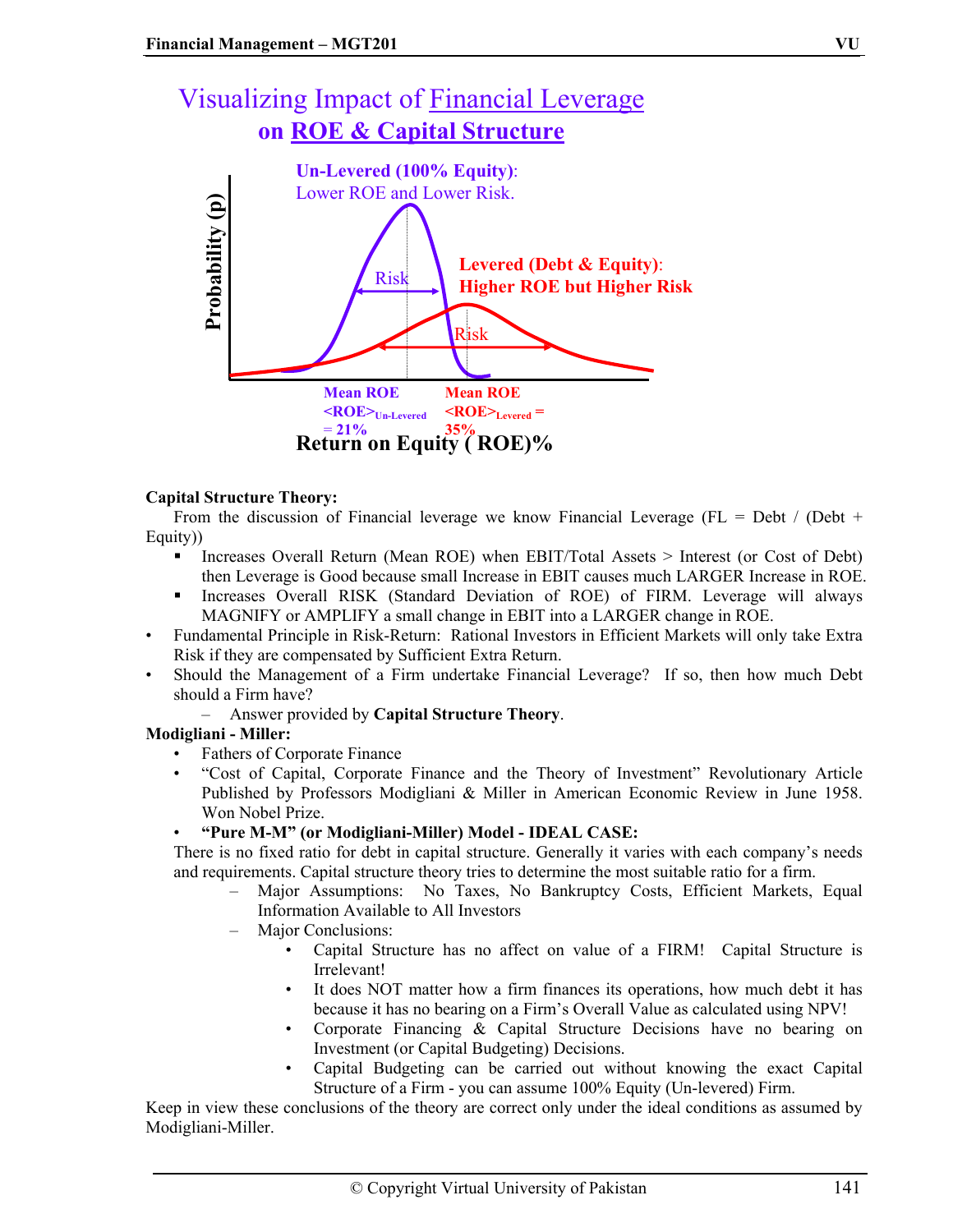#### **Modified MM** - **With Taxes:**

In order to apply it in the real world for its use, some other economists made some modifications. In order to make this theory applicable in the real world and to account for the effects of corporate and personal taxes on investment decision and on firm, the effect of taxes was included in it.

- **Modigliani-Miller (With Corporate Tax)**
	- In most countries, a Firm's Interest Payments to Bond Holders are NOT Taxed. But Dividend Payments to Equity Holders are taxed.
	- Based on CORPORATE TAXES, FIRMS should prefer to raise Capital using DEBT Financing rather than equity as there is saving associated with capital raised through this source.

From firms point of view interest payments are source of tax savings.

- **Merton-Miller (With Personal Tax)**
	- In most countries, INVESTORS (bondholders and shareholders) pay a higher Personal Income Tax on Interest Income from Bonds than on Dividend Income from Equity (or Stocks).
	- Based on PERSONAL TAXES, INVESTORS should prefer to invest in STOCKS (or Equity).

**Uncertain Conclusion**: Difficult to determine Net Effect of taxes on optimal capital structure. But, practically speaking, Corporate Tax Effect is generally stronger so Based on Taxes alone, Firms should prefer Debt.

We shall discuss other modifications in Modigliani – Miller capital structure theory along with the one discussed above in the next lecture.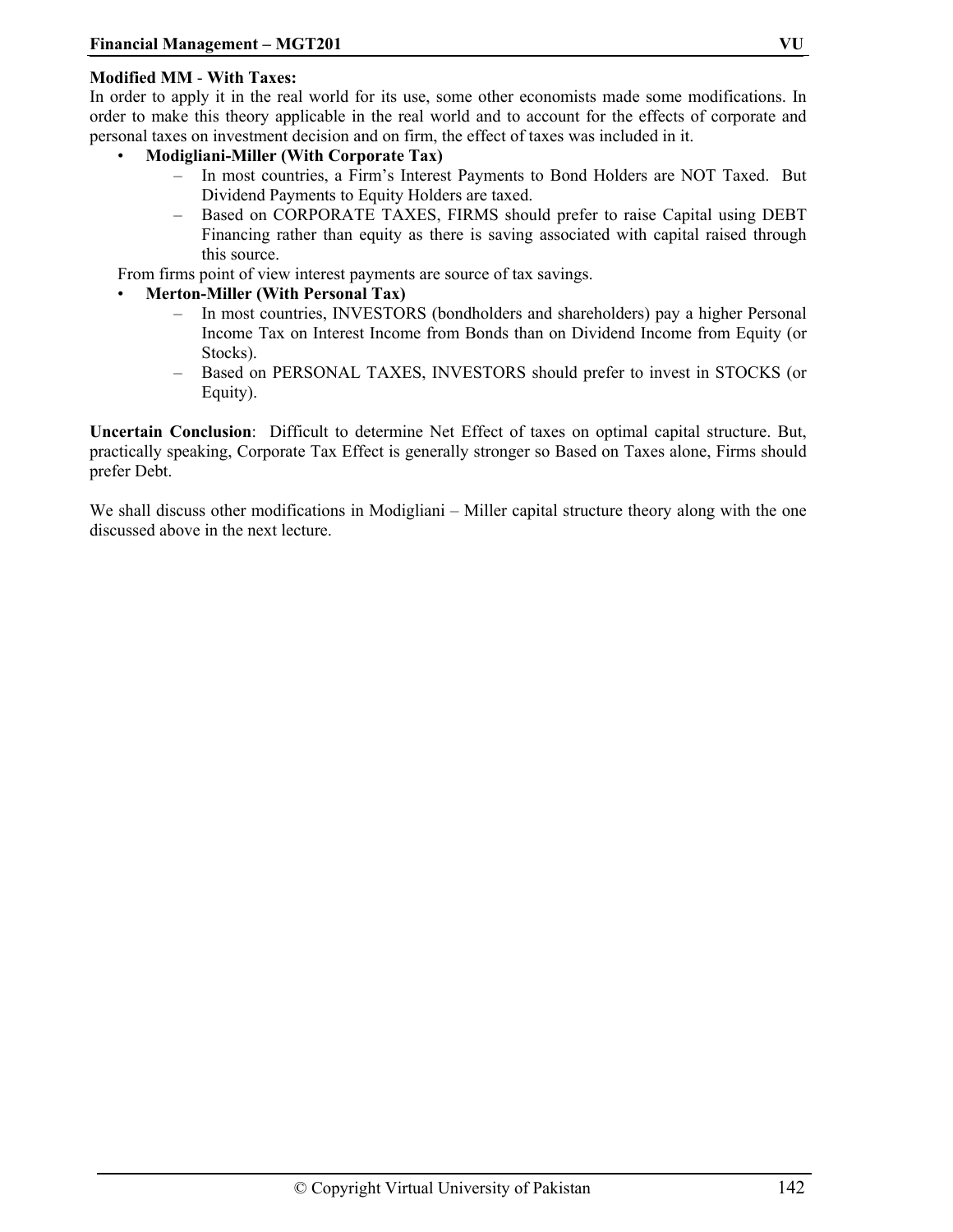# Lesson 33 **MODIFICATIONS IN MILLAR MODIGLIANI CAPITAL STRUCTURE THEORY**

#### **Learning Objectives:**

After going through this lecture, you would be able to have an understanding of the following topic:

#### • **Modifications in Miller Modigliani Capital Structure Theory**

#### **Modified MM** - **With Taxes:**

In order to apply it in the real world for its use, Miller-Modigliani and some other economists made some modifications. In order to make this theory applicable in the real world and to account for the effects of corporate and personal taxes on investment decision and on firm, the effect of taxes was included in it.

- **Modigliani-Miller (With Corporate Tax)**
	- In most countries, a Firm's Interest Payments to Bond Holders are NOT Taxed. But Dividend Payments to Equity Holders are taxed. This was conclusion after study of different countries. Most of the firms prefer debt rather than equity.
	- Based on CORPORATE TAXES, FIRMS should prefer to raise Capital using DEBT Financing rather than equity as there is saving associated with capital raised through this source.

From firms point of view interest payments are source of tax savings.

#### • **Modigliani -Miller (With Personal Tax)**

- In most countries, INVESTORS (bondholders and shareholders) pay a higher Personal Income Tax on Interest Income from Bonds than on Dividend Income from Equity (or Stocks).
- Based on PERSONAL TAXES, INVESTORS should prefer to invest in STOCKS (or Equity).

**Uncertain Conclusion**: Difficult to determine Net Effect of taxes on optimal capital structure. Effects of corporate taxes and personal taxes are contradictory. But, practically speaking, Corporate Tax Effect is generally stronger so Based on Taxes alone, Firms should prefer Debt.

### **Modified MM - With Bankruptcy Cost:**

The second major change in MM-theory was to incorporate the effect of bankruptcy costs. In the real world companies face cash problems, their sales might drop, they face more competition, the interest rate might go up, their debt servicing charges might go up, they start incurring losses, making operational cash outflows and this may lead the company to close down or go bankrupt.

- Bankruptcy: when a Firm is forced to close down because of continual Losses and Net Cash Outflows or Default on Interest Payments.
- Bankruptcy Costs Real Money Companies Do Not Die in Peace! There are costs associated with bankruptcy companies have to pay. Fees paid to Lawyers and Accountants, possible penalties and Legal Claims by Suppliers, Buyers, & Partner Firms, and Loss on Sale of Assets because Firm is forced to quickly Liquidate its Assets and repay the Debt Holders (such as Banks) first.
- Even before bankruptcy the THREAT or RUMOR of Bankruptcy can create problems for a Firm. Suppliers refuse to supply raw materials and cancel Trade Credit facilities. Banks demand higher Interest Rates. Customers cancel Purchase Orders so sales fall.
- If Firm is EXCESSIVELY LEVERAGED (or has a Lot of Debt) then there is a HIGHER Chance of Bankruptcy.
- For Certain Types of Firms, Debt is More Likely to Cause Bankruptcy:
	- Firms with High Operating Leverage or high Fixed Costs
	- Firms with Non-Liquid Assets that are difficult to sell quickly for cash
	- Firms whose EBIT (or Earnings) Fluctuate a Lot

#### **Tradeoff Theory of Capital Structure With Tax & Bankruptcy:**

Now let us discuss trade off theory. It mixes a couple of changes in pure MM-theory by taking into consideration both bankruptcy costs and taxes. We will start with a firm of 100% equity capital and see what happens when a firm starts taking debt and gradually increases the percentage of debt in its capital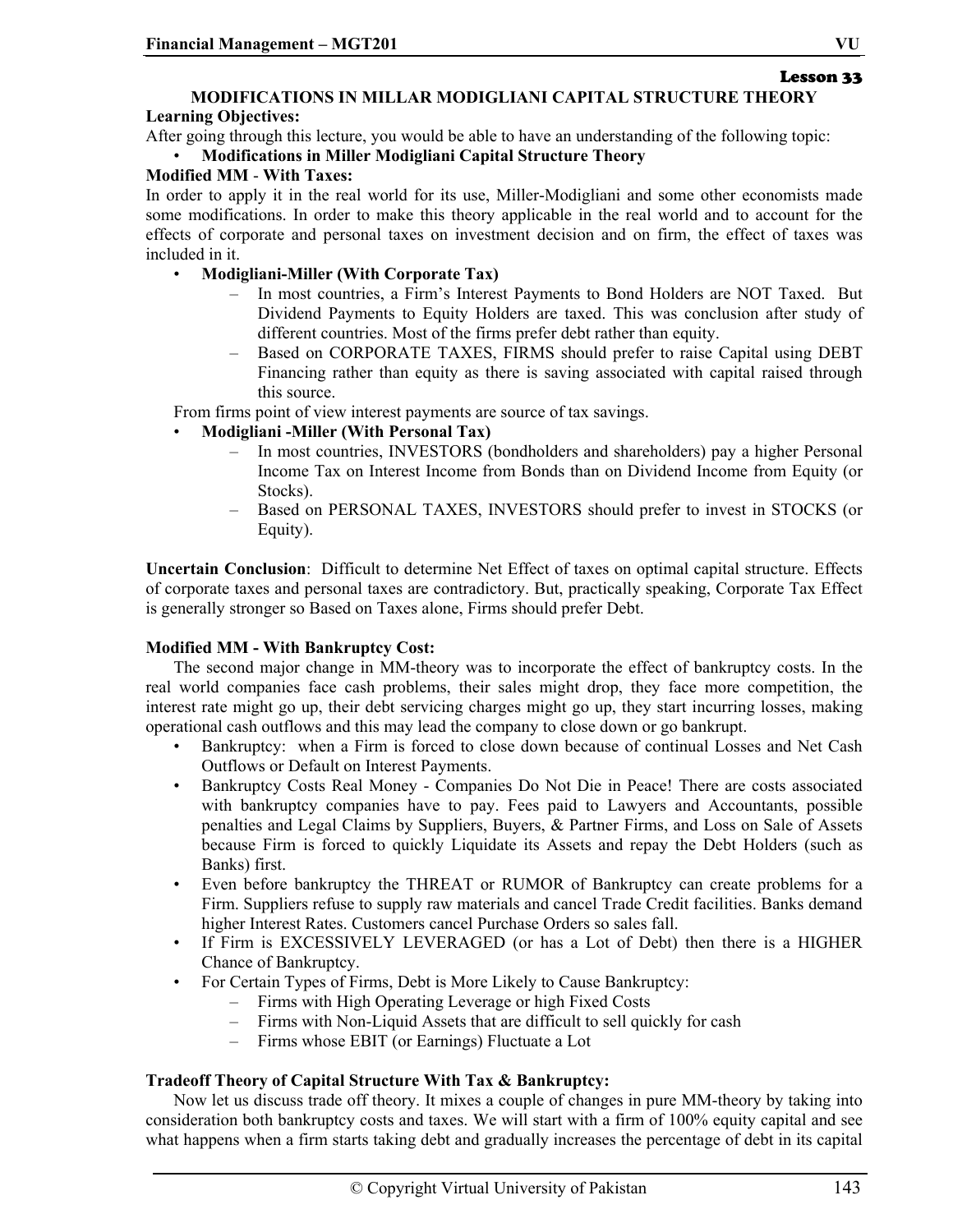structure. See the following graph to determine the effect of increasing leverage on the value of firm measured by its stock value to make trade off theory concepts clear:



Keep in mind**,** Value of Firm = Price of One Share x Number of Shares Outstanding On the Y-axis we have the Value of Firm or Price of Stock and on X-axis the Financial Leverage = Debt

/ Assets = Debt/ (Debt + Equity) in percentage. In the graph 1.0 shows 100% capital is from debt at that point. Horizontal line represents the case when a firm is 100% equity. It is un levered firm. Here firm has no debt so its stock value is not sensitive to financial leverage. Now let us take the case of the same firm if it gradually adds debt to its capital structure.

• When 100% Equity Firm adds a Small Amount of Debt, the Value of its Stock Goes Up at first because Total Return Increases.

Total Return

= Net Income (paid to Equity Holders) + Interest (paid to Debt Holders).

The line therefore rises initially but then it reaches a maximum point which is the optimal capital structure. At this point value of firm will be at its maximum. This is the best debt to equity ratio for this firm at which WACC will be at minimum. After this point firms' debt gets high and it starts facing high interest costs, chances of loosing creditors and buyers and threats of bankruptcy. Investors' loose confidence on the share of the firm and the Chances of Bankruptcy will offset the Initial Benefit and the Stock Value will Fall.

- Decision regarding how much Debt (or Financial Leverage) to take is based on Tradeoff between the Advantage of Debt & Disadvantage of Debt.
	- Advantage of Debt over Equity: Interest Payments are Not Taxed. Known as Interest Tax Saving or Tax Shield or Tax Shelter
	- Disadvantage of Too Much Debt: Firm becomes more Risky so Lenders and Banks Charge Higher Interest Rates and Greater Chance of Bankruptcy
- Trade theory tells there is some optimal capital structure or there is some percentage of debt in capital structure for a firm at a particular date. But it does not give us the exact figure for that. A range for the Optimal Capital Structure or Debt/Equity Mix can be calculated in theory. This is where the Firm has Maximum Value and Minimum WACC. Practically speaking it varies across industries and companies. Optimal D/E can range from 20/80 to 70/30 and keeps changing with time depending on the firm's financial health and growth strategy.

#### **Signaling Theory of Capital Structure- An Improvement on Tradeoff Theory:**

This is another modification of the theory of Miller Modigliani Capital Structure.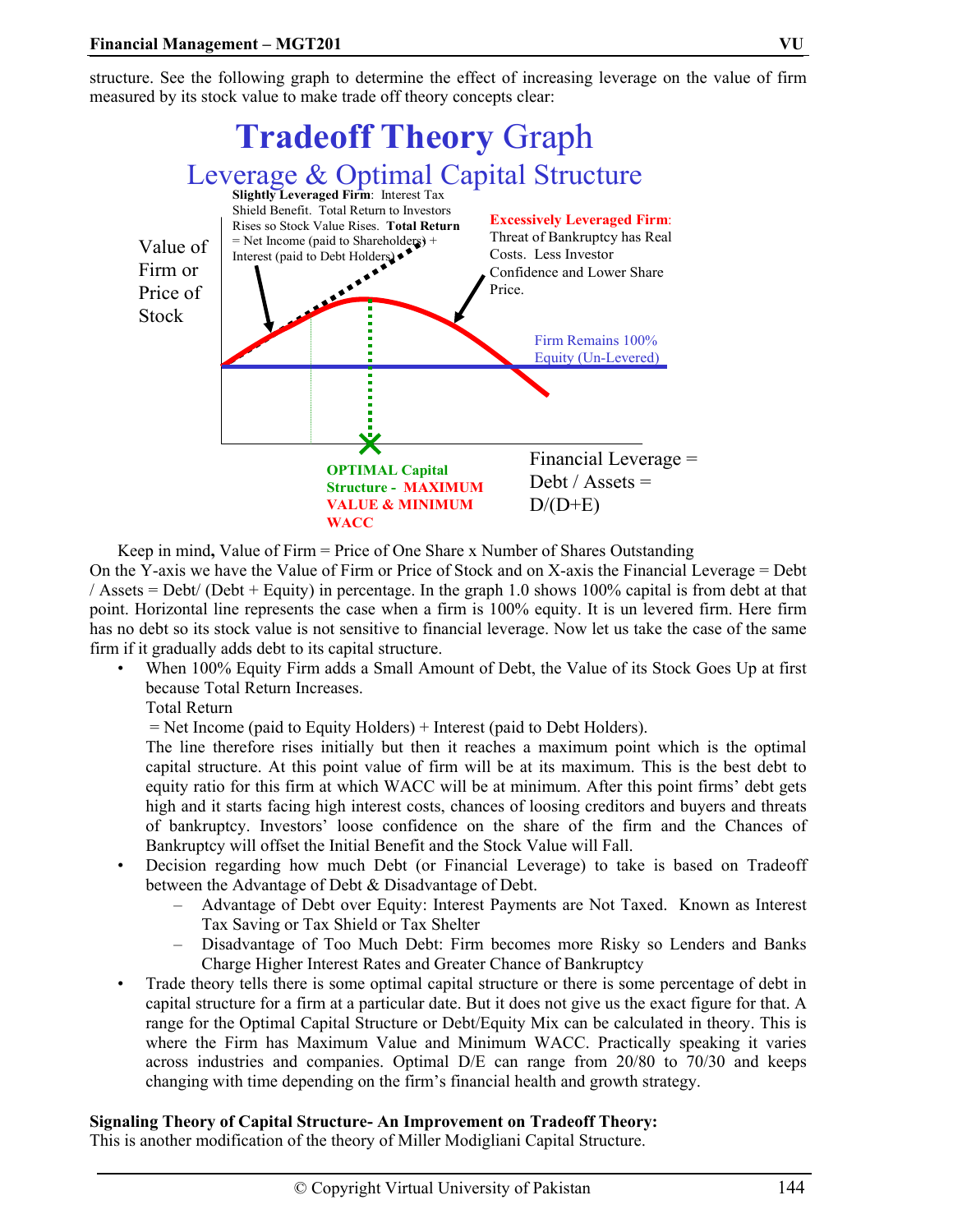- This theory takes into account the practical fact of the world that NOT all Investors have equal amount of information. All investors are not rational. A Firm's Owners & Managers (Insiders) know more about it than Ordinary outside Investors.
- Signaling Theory: "Insiders (Managers & Owners) Know Better"
	- When Firm's Future genuinely looks Good (i.e. High forecasted Cash Flows, Earnings, NI, and ROE) then Managers will choose to raise financing through Debt (or Bonds or Loan) because they do not want to share the Financial Gain with More Shareholders. Rather They Prefer to Take on Debt and pay a small interest to the Debt Holders. There is almost no risk of Default.
	- When Firm's Outlook looks bad, then Managers will choose to raise capital by Issuing Equity (or Stock) to be able to share the Likely Losses amongst more Shareholders (Owners). If they took Debt and couldn't repay it, they might Default and be forced to go Bankrupt.

So mangers are in a better position to decide about the firm.

# **Signaling Theory – Conclusions:**

- Practically speaking, Firms should maintain LESS Leverage than the Optimal Level from Tradeoff Theory.
- Firms Should Save Some Reserve Debt Financing Capacity in case they find a Great Project or Investment Opportunity. They should finance the Project using Debt for 2 reasons:
	- they don't have to share the Financial Gains with more shareholders and
	- they give the Right Signal to the Market of Investors about the good health of their Firm !
	- Debt Financing brings Financial Discipline and tighter cash control on some Managers that waste Shareholders' money
- News of New Equity Financing Signals bad news: It indicates shortfall in cash flows through profit, Investors will sell stock and Market Price (Po) of Stock will fall. Therefore, Required ROR  $(r = DIV/(Po + g))$  will Rise and WACC will Increase. Now more difficult for Projects and Investments to meet this Firm's Capital Budgeting Criterion by showing positive NPV (= Sum of Cash Flows  $/(1+r)^t$ .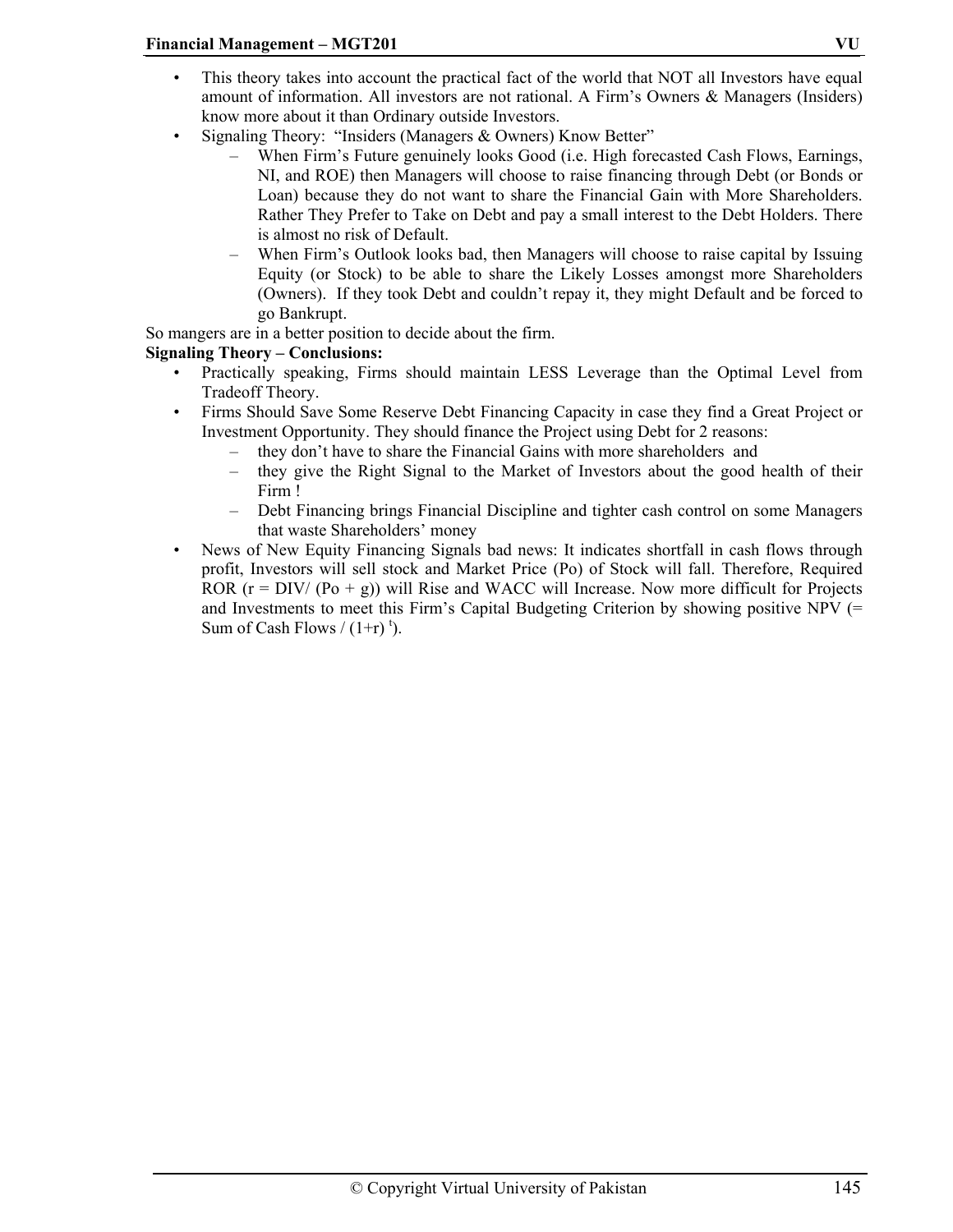# **APPLICATION OF MILLER MODIGLIANI AND OTHER CAPITAL STRUCTURE THEORIES**

#### **Learning Objectives:**

After going through this lecture, you would be able to have an understanding of the following topics:

• Applicability of the Miller Modigliani Capital Structure theory, Modified Miller Modigliani Capital Structure Theory and other theories to the Real World to see the Impact of Debt on Firm Value & WACC Graphs

#### **Effect of Leverage on Cost of Debt & Cost of Equity:**

We need to know both of these effects to see the impact of leverage on WACC**.** 

- **Effect of Financial Leverage (or Debt) on Cost of Debt (r<sub>D</sub>):** 
	- At low leverage, increase in leverage leads to slight increase in overall risk and return of firm.
	- At higher leverage, there is risk of financial distress  $\&$  bankruptcy. Therefore, banks raise interest rate charges as now company has become more risky. Cost of debt raises faster and required rate of return (ROR) of firm's debt holders  $(r_D)$  raises faster. So, as a result of leverage financial risk of firm rises and its cost of debt also go up.
- **Effect of Financial Leverage (or Debt) on Cost of Equity (r<sub>E</sub>):** 
	- Firm's total risk rises slowly at low leverage and
	- Firm's total risk rises faster when leverage becomes excessive and risk of financial distress arises. Also, firm's stock beta rises and firm's stock required ROR  $(r_F)$  rises, and cost of equity goes up. From the Capital asset pricing model, we know whenever the risk of the firm raises, its required rate of return also rises and as a result cost of stock will also go up.

#### **Effect of Leverage on WACC:**

- $WACC = r_Dx_D + r_Ex_E$  (assuming no Preferred Equity) where  $x_D$  = Fraction of Debt
	- $x<sub>E</sub>$  = Fraction of Equity
- **Effect of Debt on WACC Changes with the theory choice:** 
	- **Effect under Pure MM View (Ideal Efficient Markets):** Its assumptions are No Taxes and No Bankruptcy Costs so Debt increases Risk BUT is also cheaper than Equity. Change in Debt has no effect on WACC and Value of the firm. WACC curve is flat.
	- **Effect under Traditionalist View (Tradeoff Theorists, Real Markets):** Combined Effect of Taxes and Financial Distress / Bankruptcy Costs are a Flat U-Shaped WACC Curve with a Minimum Point which represents the Optimal Capital Structure (i.e. Best Debt Ratio for the Firm).

Now we discuss these effects in detail. First we shall discuss Effect of Debt on WACC under MM ideal market theory in detail and then later we will discuss it under traditional view.

#### **Effect of Debt on WACC under MM ideal market theory:**

Visualize the following graph keeping in view ideal Miller Modigliani Capital Structure theory conditions and assumptions of no taxes and bankruptcy costs and equal information available to all:

Lesson 34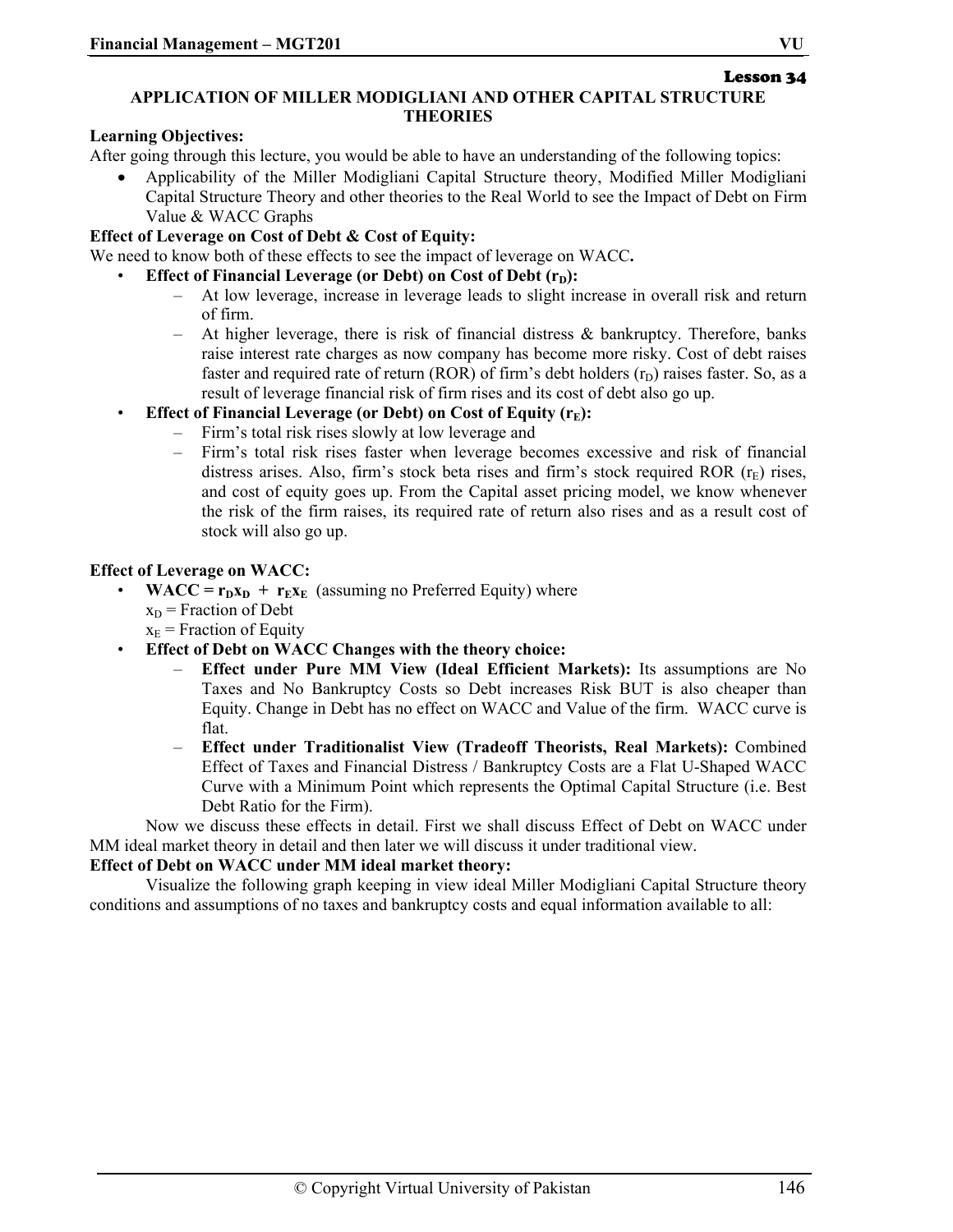

On the Y-axis we have cost of capital and on the X-axis Debt to equity ratio is proportional to financial leverage. WACC is constant shown by WACC line starting from point  $r_E$  on Y-axis and going straight flat along X-axis. We know **WACC** =  $\mathbf{r}_D \mathbf{x}_D + \mathbf{r}_E \mathbf{x}_E$ . When Debt to equity ratio is zero at the origin, the firm is un levered or 100% equity firm. As there is no debt the cost of equity of the firm is equal to its WACC at this point. The straight line WACC curve shows there is no change in WACC even after debt under pure MM ideal markets. As the leverage increases, cost of debt and cost of equity rises but WACC remains unaffected.

#### **MM View - Ideal Markets Numerical Example:**

Now we do a numerical example to calculate these impacts just discussed above:

- A 100% Equity Firm (or Un-levered) has Total Assets of Rs.1000. It has a weighted average cost of capital for un levered firm (WACC $_U$ ) of 21% and Cost of debt for un levered firm ( $r_{\text{D,U}}$ ) of 10%. It then adds Rs.400 of Debt. Financial Risk increases Cost of debt ( $r_{\text{D,L}}$ ) of Levered Firm to 13%. What is the Levered Firm's cost of equity  $r_{EL}$  and WACC<sub>L</sub> ?
- **Assuming Pure MM View Ideal Markets:** Total Market Value of Assets of Firm (V) is UNCHANGED. Value of un levered firm = Value of levered firm. Also, WACC remains UNCHANGED by Capital Structure and Debt.
- $WACC_U = WACC_L = 21\%$
- Now we come to the cost of equity of levered firm  $r_{EL}$  =WACC + Debt/Equity (WACC<sub>L</sub> -  $r_{DL}$ )  $= 21\% + 400/600 (21\% - 13\%)$  $= 26.3\%$

 $r_{E,L}$ = (WACC -  $r_{D,L}$  x<sub>D</sub>)/ x<sub>E</sub>  $= (21\% - 13\% (400/1000)) / (600/1000)$  $= 26.3\%$ 

Cost of Equity for Levered Firm  $r_{E,L}$  = Risk Free Interest Rate + Business Risk Premium + Financial Risk Premium.

 $r_{EL}$  increases because required ROR for stock increased because of financial risk.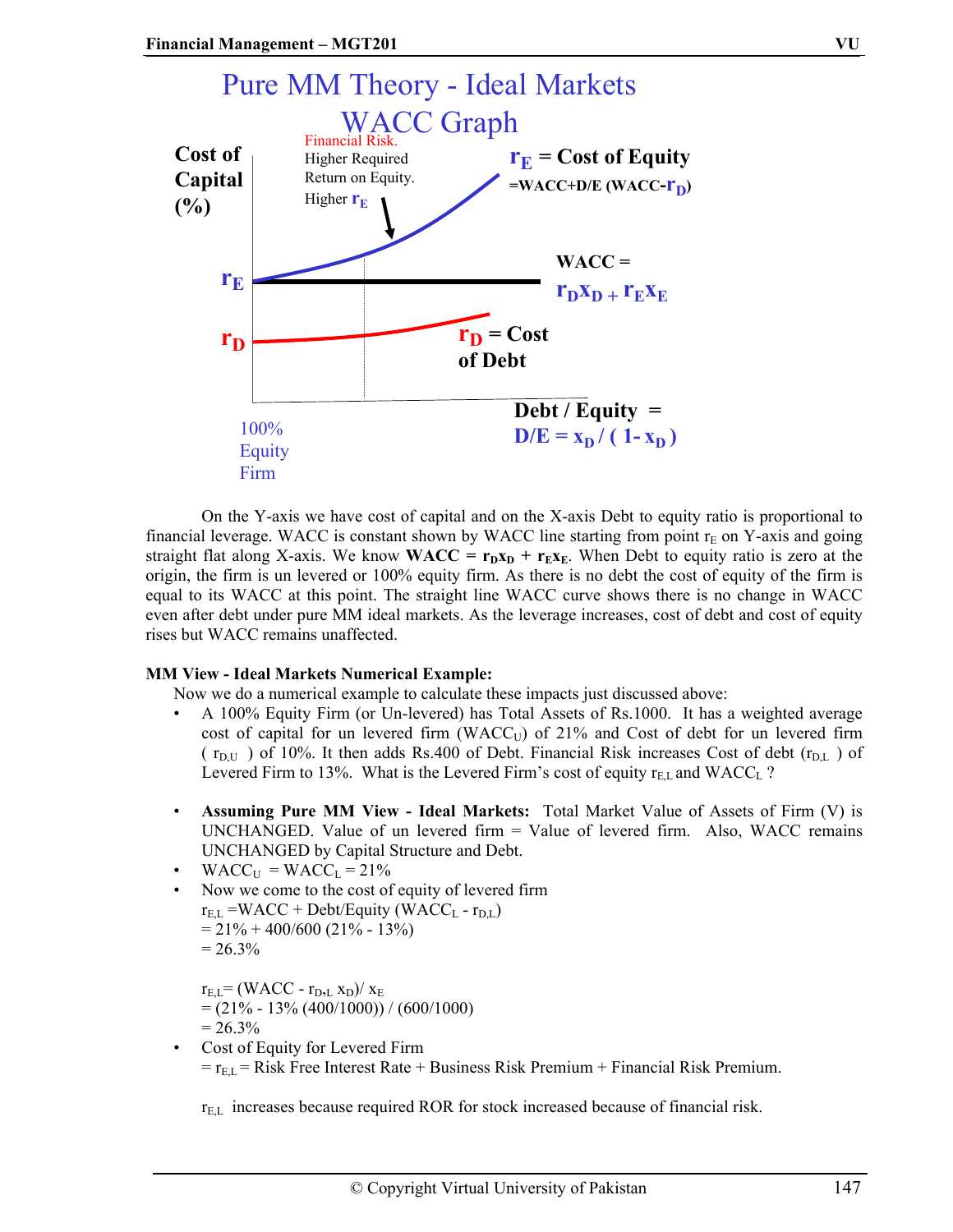#### **Financial Management – MGT201 VU**

This is the case of pure MM theory where there are no taxes and bankruptcy costs. But in case of trade off theory in reality initially value of the firm rises as there is interest tax saving but with excessive leverage, value of the firm starts declining as interest cost goes very high due to bankruptcy risk. This can be shown in the following graph:



Here maximum value point of the firm is also the minimum point of WACC. It is the best capital structure for the firm to operate.

#### **Pure MM Ideal Markets – Example:**

We know the basic objective of the firm is to maximize shareholder's worth.

• Example: Assuming Pure MM Theory with Ideal Efficient Markets where Total MARKET VALUE of Assets of Firm (V =Debt + Equity) is UNCHANGED by the Capital Structure (and Leverage). Given the following Data on Leverage and Cost of Capital:

| Debt (D)    | Interest $(rD)$     | <b>Equity</b> | <b>Cost of Equity</b>               |
|-------------|---------------------|---------------|-------------------------------------|
|             |                     | $(E = V-D)$   | $(r_E = (WACC - r_D x_D)/x_E)$      |
| $Rs.0 (=V)$ |                     | Rs.1000       | 21% (=WACC) Un-Levered              |
| Rs.200      | $10\%$ ( $r_{RF}$ ) | <b>Rs.800</b> | $(21\% - 10\% (0.2))/0.8 = 23.75\%$ |
| Rs.300      | $11\%$              | Rs. 700       | $(21\% - 11\% (0.3))/0.7 = 25.3\%$  |
| Rs.400      | 13%                 | Rs.600        | $(21\% - 13\% (0.4))/0.6 = 26.3\%$  |
| Rs.500      | 15%                 | Rs.200        | $(21\% - 15\% (0.8))/0.2 = 45\%$    |

As the level of debt increases from Rs.0 to Rs.500 the cost of equity rises from 21% to 45%. Consider the graph we discussed above again: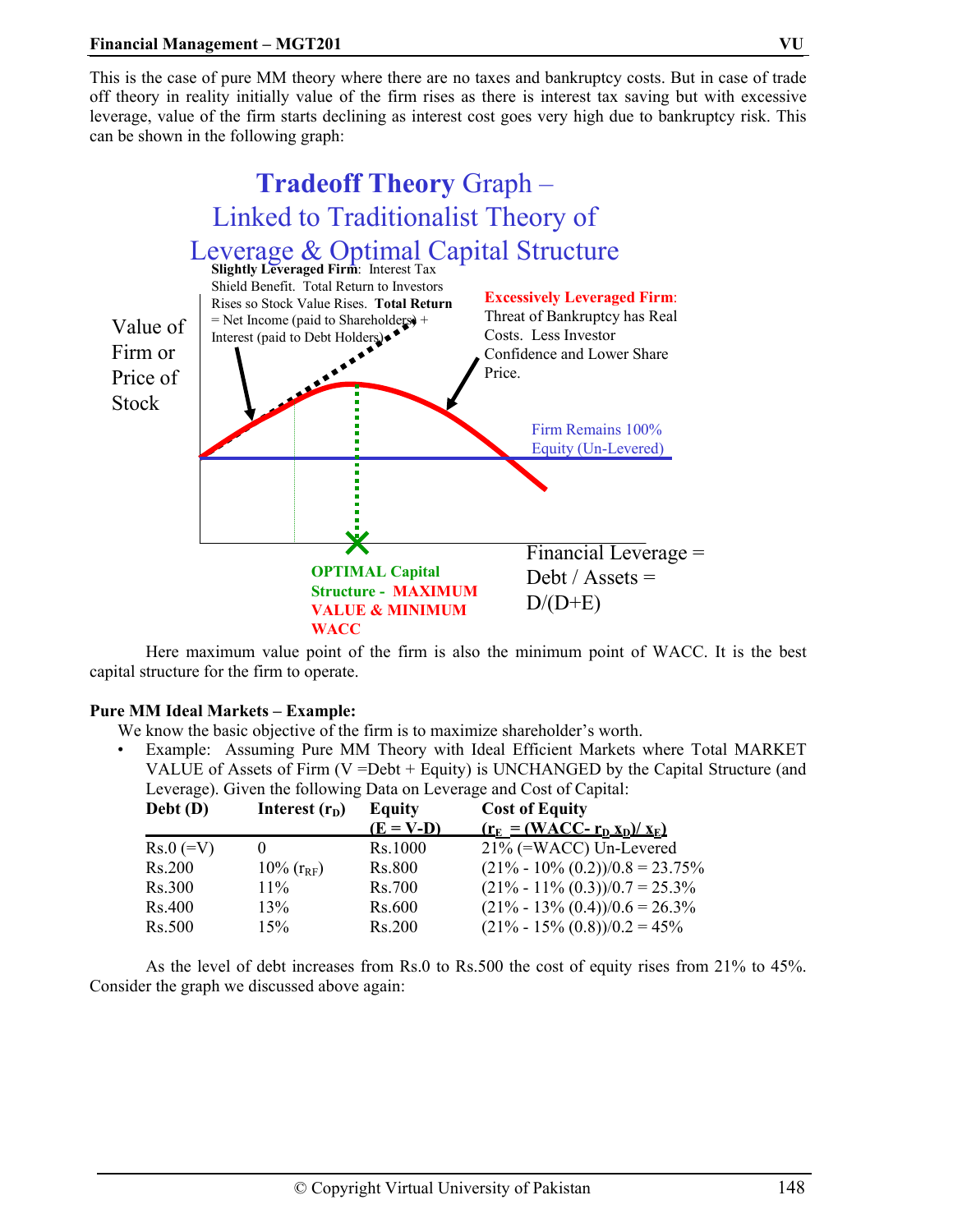

On the Y-axis we have cost of capital and X-axis Debt to equity ratio= Financial leverage. When Debt to equity ratio is zero at the origin, the firm is un levered or 100% equity firm. As there is no debt the cost of equity of the firm is equal to its WACC. The straight line WACC curve shows there is no change in WACC after debt under pure MM ideal markets. As firm takes more debt, the line slope at top in the graph increases at an accelerating rate, this is due to very high debt that has raised bankruptcy risk of the firm.

• **Problem of the theory:** In Real Markets, Total Market Value of Firm (V) DOES CHANGE as Leverage Increases. We have made above calculations very simply under ideal conditions.

So we have a traditional view to take real effects into account. The following is the same graph with traditional views. Here cost of equity for a levered firm rises very fast. Also cost of debt rises. Another point to note is that WACC line has become curve with a minimum point at its lowest. Initially it comes down s it moves away from Y-axis and then after reaching its minimum it starts going up. The minimum point is the best optimal point for firm to operate for it capital structure.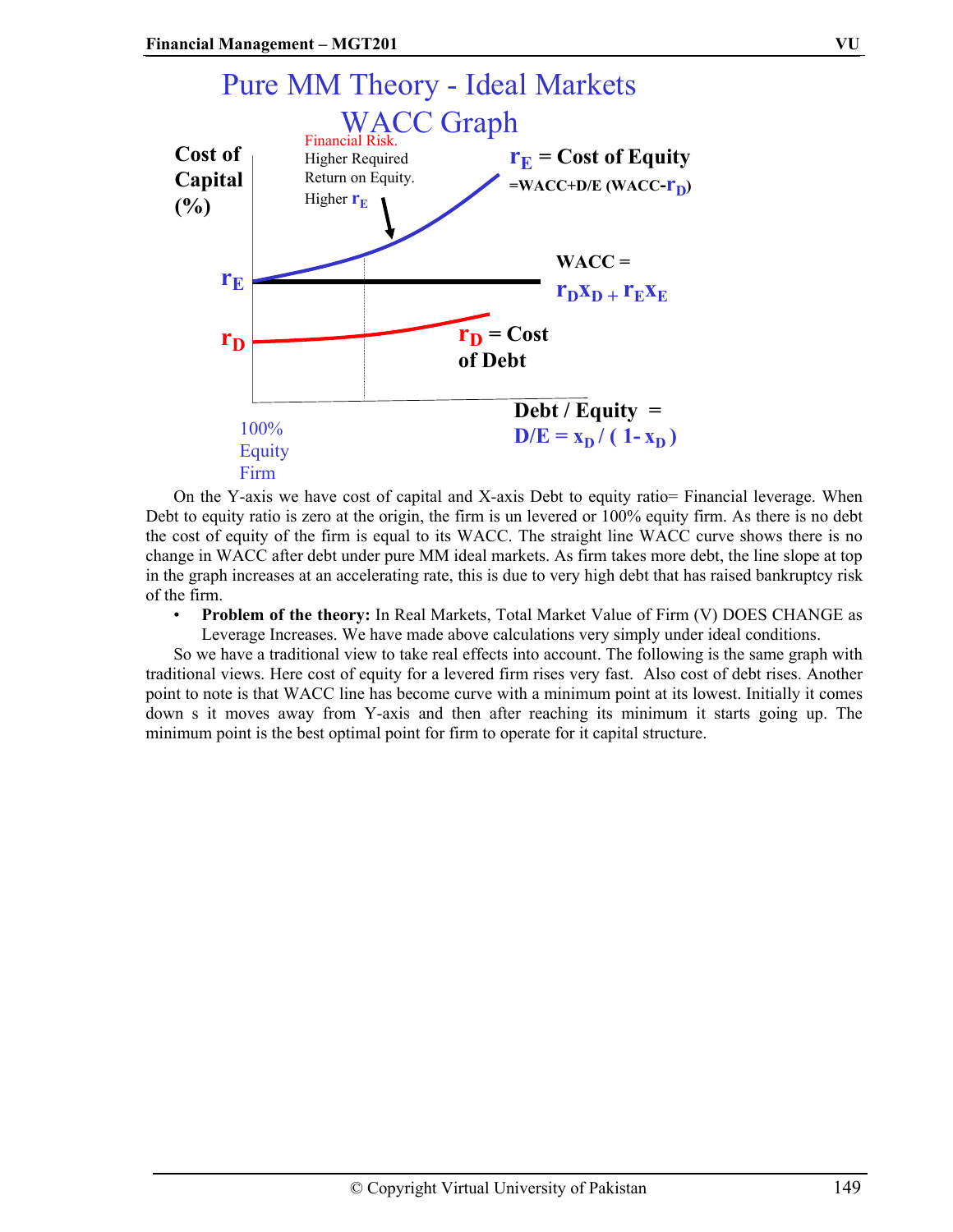

#### **Traditionalist View – Example:**

We are using same example with some additional information to incorporate the effects of real world: A 100% Equity Firm (or Un-levered) had total assets of Rs.1000. It had a  $WACC_U$ (Weighted average cost of capital of un levered firm) of 21%. It then added Rs.400 at a cost of debt  $r_{\text{DL}}$  (for Levered Firm) of 13%. What is the Levered Firm's  $r_{\text{EL}}$  and WACC<sub>L</sub> (Weighted average cost of capital of levered firm)? Given Data for  $r_E$ ,

Corporate tax rate of 30% on Earnings before Tax, and  $EBIT = Rs.300$ .

- Traditionalist View is based on Practical Reality. Leverage provides interest tax savings (or shield) but also increases financial risk. Excessive leverage leads to bankruptcy risk. Increases in risk will change value of firm and WACC.
- Now  $r_E$  is based on Observed Data and Equity Value (E) is based on Simple Income Statement Formulas.
- Traditionalists Formulas for Equity:

 $E = Net Income (NI)/ Cost of Equity for levered firm (r<sub>ET</sub>)$ 

Let 
$$
M = EBIT - Interest - Tax = EBT - Tax
$$

\nLet  $MI = EBIT - Interest - Tax = EBT - Tax$ 

\nwhere  $N = (EBIT - x_D r_D)(1 - Tc)$ 

\nand  $r_{E,L} = WACC_U + x_D (WACC_U - r_D)(1 - Tc)$ .

\nand  $r_{E,L} = WACC_U + x_D (WACC_U - r_D)(1 - Tc)$ .

\nTherefore,  $WACC$ .

\nwhere  $WACC$ .

\nwhere  $VACC$  is the  $Tax$   $D$  is the  $Tax$   $D$  is the  $Tax$   $D$  is the  $Tax$   $D$  is the  $Tax$   $D$  is the  $Tax$   $D$  is the  $Tax$   $D$  is the  $Tax$   $D$  is the  $Tax$   $D$  is the  $Tax$   $D$  is the  $Tax$   $D$  is the  $Tax$   $D$  is the  $Tax$   $D$   $D$  is the  $Tax$   $D$   $D$  is the  $Tax$   $D$   $D$  is the  $Tax$   $D$   $D$  is the  $Tax$   $D$   $D$   $D$  is the  $Tax$   $D$   $D$   $D$   $D$   $D$   $D$   $D$   $D$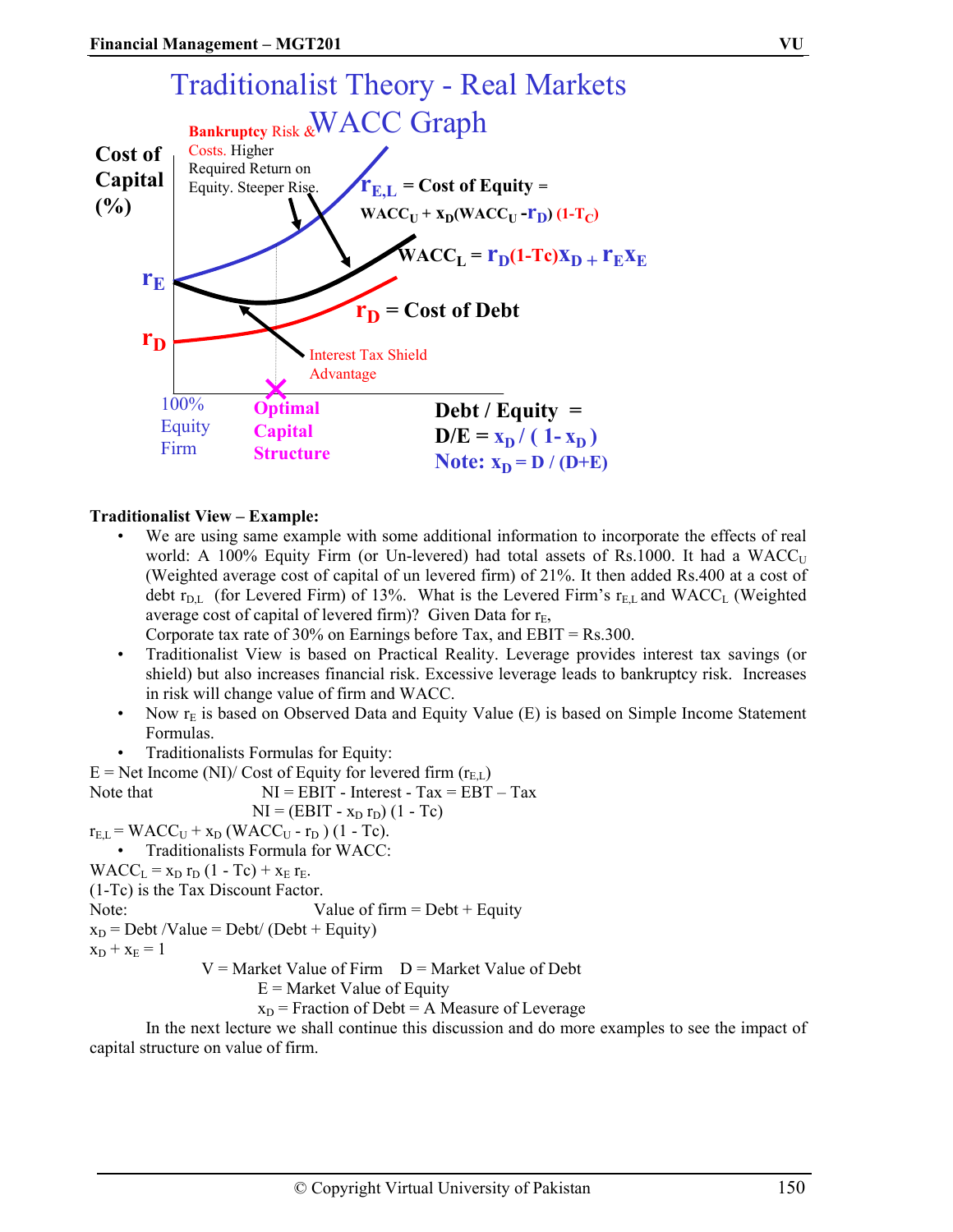# Lesson 35

#### **NET INCOME AND TAX SHIELD APPROACHES TO WACC**.

#### **Learning Objectives:**

After going through this lecture, you would be able to have an understanding of the following topic:

#### • **Net Income & Tax Shield Approaches to WACC**

In the last lecture we discussed the impact of debt on firm value under Miller Modigliani approach in detail with numerical examples. We also discussed the formulae to see the impact of debt on firm value under traditionalist real market concepts. Now we continue the same discussion with the help of an example under traditionalist real market views:

#### **Traditionalists -Real Markets Example:**

The following example will help to understand how we can calculate WACC for a firm in the real world:

A 100% Equity Firm (or Un-levered) has Total Assets of Rs.1000. It has a WACC $_U$  of 21% and  $r<sub>DU</sub>$  of 10%. It then adds Rs.400 of Debt. Financial Risk increases  $r<sub>DU</sub>$  of Levered Firm to 13%. What is the Levered Firm's  $r_{E,L}$  and WACC<sub>L</sub> ? Tax rate is 30%.

| Debt               | $r_{\rm D}$ (Interest) $r_{\rm E}$ | EBIT NI |            | Equity |                      | <b>Market Value WACC</b>   |          |
|--------------------|------------------------------------|---------|------------|--------|----------------------|----------------------------|----------|
| (Given D) (Given)  |                                    | (Given) | (Rs.)      |        | $(Rs.)$ $(E=NI/r_E)$ | $(=\mathbf{D}+\mathbf{E})$ | $($ %)   |
| $\text{Rs.0} (=V)$ |                                    | 21%     | <b>300</b> | 210    | Rs.1000              | Rs.1000                    | 21%      |
| Rs.200             | $10\%$ ( $r_{RF}$ )                | $22\%$  | 300        | 189    | Rs.859               | Rs.1059                    | 17.9%    |
| <b>Rs.300</b>      | $11\%$                             | 23%     | 300        | 187    | Rs.813               | Rs.1113                    | 16.8%    |
| Rs.400             | 13%                                | 28%     | 300        | 183    | Rs.653               | Rs.1053                    | 17.4%    |
| Rs.500             | 14%                                | 33%     | 300        | 179    | R <sub>s</sub> 541   | Rs. 1041                   | $17.2\%$ |

• **Un levered Case:** D=0,  $r_E = 21\% = WACC$ ,

Market value of Equity =  $E = V =$  Market value of Firm (due to no debt) = Rs1000

- **Leverage:** Debt (and Leverage) is gradually increasing from Rs.200 to Rs.500. Change in Leverage Changes the Firm's Value. When Debt = Rs.400 value of firm has Increased to Rs.1053 under traditionalist view whereas we assumed firm value fixed at Rs.1000 in Pure MM Ideal Market Example. Rise in value of firm is due to interest savings.
- **Optimal Capital Structure** occurs at Debt of Rs.300 (i.e.  $x_D = D / V = Rs.300 / Rs.1113 = 0.2695$ ). So a Financial Leverage of 26.95% is the Best Capital Structure for this Firm. Here,  $WACC = 16.8\%$  and value of the firm at its highest = Rs.1113.
- After this point value of firm starts falling and WACC rising.



Traditionalist View - Real Markets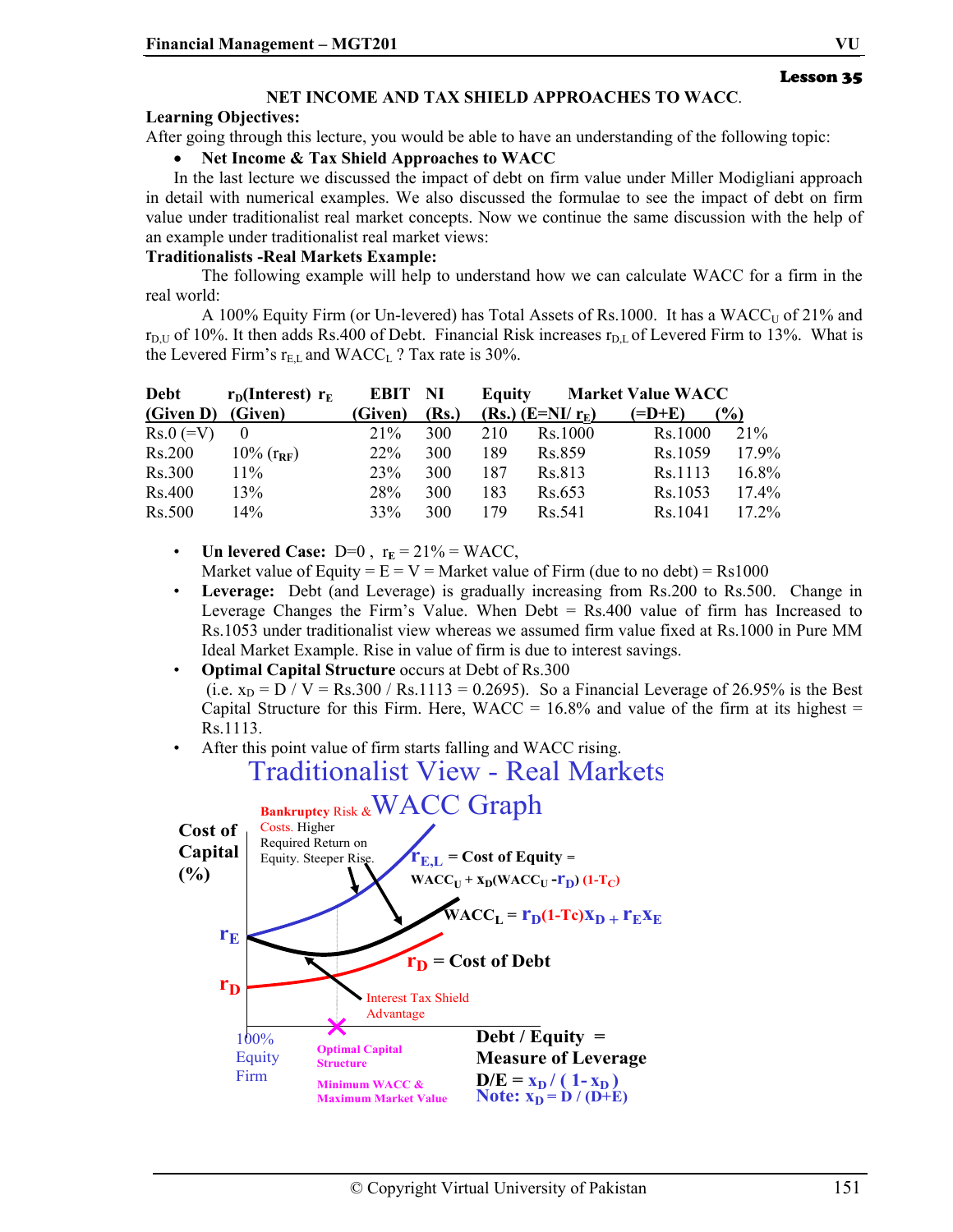Here cost of equity for a levered firm rises very fast. Also cost of debt rises. Recall we have studied this graph earlier in previous lectures. Here point to note is that WACC line has become curve with a minimum point at its lowest. Initially it comes down as it moves away from Y-axis and then after reaching its minimum it starts going up. The minimum point at WACC is the best optimal point for firm to operate for it capital structure.

# **Traditionalists - Real Markets Effect of Leverage on WACC:**

- Interest Tax Savings Increase, Cost of Interest or Mark-up Increases, and Cost of Equity Increase. Depending on the Rate of Increase, they can affect computation of Firm's Market Value (V) and WACC in different ways - either making them Increase or Decrease.
- Effect of Increasing Leverage (as measured by Debt/Equity or  $x_D$  = Debt/Value) on MARKET VALUE of Firm (V) is Uncertain. Based on Combination of EBIT, Tax Rate, Leverage, and Relative Costs of Debt & Equity.
- Practically speaking, Initially Leverage adds Interest Tax Savings Benefit so Value (V) rises but after some point the Cost associated with Financial Distress and Bankruptcy Risk makes the Value Fall. MARKET VALUE of Firm (V) typically reaches a MAXIMUM VALUE where WACC is MINIMUM. This is the Optimal Capital Structure.

# **NI Approach for Calculating Numerical value of WACC of Levered Firm – Example:**

- Starting Point for Calculating Numerical Value of WACC suing NI Approach is EBIT of Firm  $=$  Rs.100 and Corporate Tax Rate, Tc  $=$  30%
	- If the Firm is 100% Equity (or Un-Levered) and  $r_E = 20\%$  then what is the WACC<sub>U</sub> of Un-levered Firm?
		- Net Income = EBIT Interest Tax  $= 100 - 0 - 0.3(100)$ 
			- $=$  Rs.70
		- Market Value of Un-levered Equity = Eu  $=$  NI /  $r_{E}$ 
			- $= 70 / 0.2$
			- $=$  Rs. 350
		- Market Value of Un-levered Firm = Vu
			- $=$  Equity  $+$  Debt
			- $= 350 + 0$
			- $=$  Rs.350
		- WACC  $u = r_{E,U}$  $= 20\%$
	- If the Firm takes Rs.100 Debt at 10% Interest or Mark-up then what is the WACCL of Levered Firm?
		- Net Income (NI)
			- $= 100 10 \% (100) Tax$
			- $= 100 10 0.3(90)$
			- $=$  Rs.63
		- Equity
		- $=$  NI /  $r_E$
		- $= 63 / 0.2$
		- $=$  Rs.315 (Major Assumption: No change in  $r_E$ )
		- $VL =$  Equity + Debt
			- $= 315 + 100$
			- = Rs.415. (Increasing Debt ADDS Value!)
		- WACCL
			- $=$  r<sub>D,L</sub> (1-Tc)  $x_D + r_{E,L}x_E$ 
				- $= 0.1(1-0.3) (100/415) + 0.2(315/415)$  $= 16.9\%$

Point to note is that  $WACC<sub>L</sub>$  is lower than  $WACC<sub>U</sub>$ .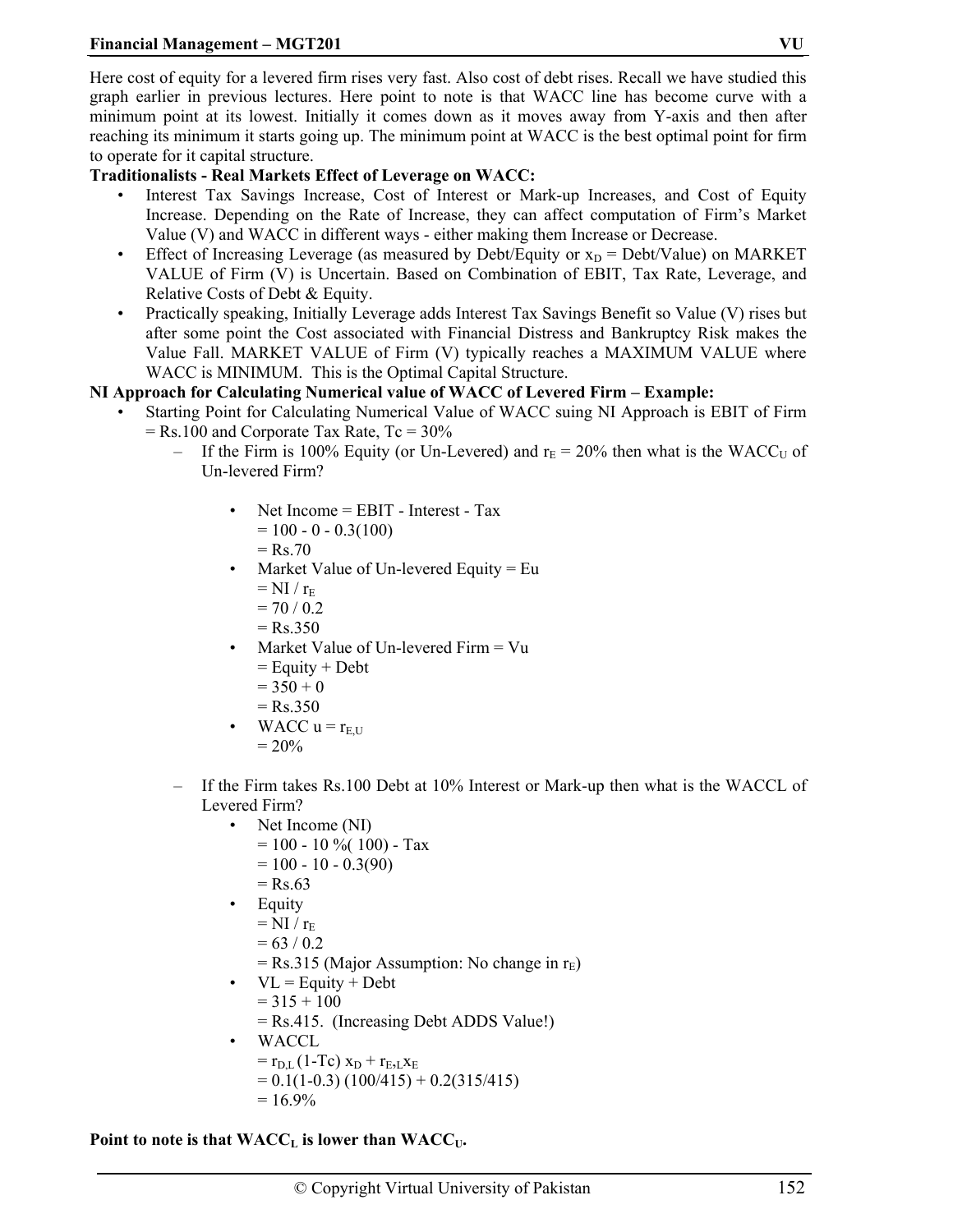• **Sequence of Steps:** 

- **(1)** Calculate NI = EBIT Interest Tax
- **(2)** Calculate  $E = NI / r_E$
- **(3)** Calculate VL = Equity + Debt
- **(4)** Calculate WACCL

# **Tax Shield Approach (or NOI Approach) to Calculating WACC of Levered Firm:**

Tax Shield = corporate tax rate  $*$  value of debt = Tc  $*$  D

- Relationships between Un-Levered Costs and Levered Costs of Capital
- Sequence of Steps for NOI Approach for Calculating Numerical Value of WACC for Levered Firm:
	- Step 1: Starting Point is Market Value of Levered Firm
		- $=$  VL  $=$  Vu  $+$  Tc D.

Unrealistic because VL should NOT keep increasing with Debt

- Step 2: Tc  $x D = Tax Shield Advantage from Debt.$
- Step 3: Market Value of Equity =  $E = VL D$ .
- Step 4: Calculate  $r_{EL} = NI / E$ .
- Step 5: Calculate WACC<sub>L</sub> =  $r_{\text{DL}}(1-\text{Tc})$  x<sub>D</sub> +  $r_{\text{EL}}$ x<sub>E</sub>
- Note:  $WACC<sub>L</sub> = WACC<sub>U</sub> (1-Te) x<sub>D</sub>$
- Use Either NI Approach or Tax Shield Approach depending on what Data has been given to you.

# **Other Short-cut Formulas & Link between Capital Structure & Betas**

- Cost of Equity (After Tax) Estimates and STOCK BETAS
	- $r<sub>EL</sub>$  = WACC<sub>U</sub> + x<sub>D</sub> (WACC<sub>U</sub>  $r<sub>D</sub>$ ) (1-Tc)
	- $r_{E,L} = r_{E,U} + \text{Debt/Equity} (r_{E,U} r_D) (1 T_c)$
	- $r_{\text{EU}} = r_{\text{RF}} + \text{BETA}_{\text{E}} (r_{\text{M}} r_{\text{RF}})$

# Recall from CAPM Theory

- WACC (After Tax) Estimates AND FIRM BETA
	- $-$  WACC<sub>L</sub> =  $r_{\text{DL}}(1-\text{Te})x_{\text{D}} + r_{\text{EL}}x_{\text{E}}$
	- $-$  WACC<sub>L</sub> =  $r_{RF}$  + BETA<sub>WACCL</sub> ( $r_M$   $r_{RF}$ )
	- Note: Overall Beta for the Firm
		- $= \text{BETA}_{\text{WACC.L}} = \text{Beta}_{\text{D}} x_{\text{D}} + \text{Beta}_{\text{E}} x_{\text{E}}$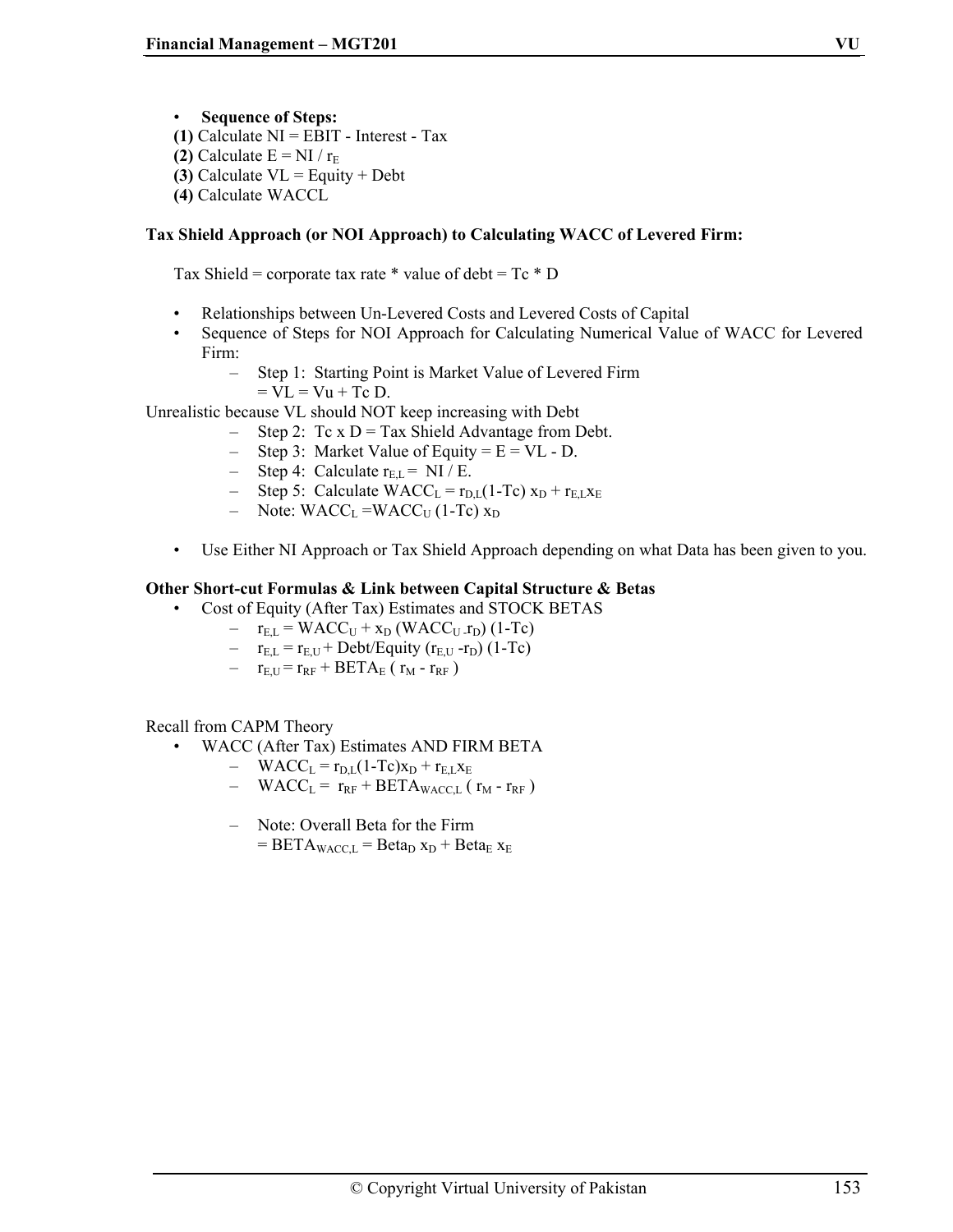# **MANAGEMENT OF CAPITAL STRUCTURE**

#### **Learning objectives:**

After going through optimal capital structure theories, modifications made in them, applicability of theses theories, impact of debt on value of firm and WACC, different principles to decide about capital structure and different approaches to WACC calculation now we study the management of capital structure:

#### **Traditionalist Theory - Effect of Capital Structure on Firm Value & Share Price:**

- As 100% Equity Firm Takes On More and More Debt (or Leverage):
	- Cost of Capital decreases (cost of debt is cheaper than equity), reaches a minimum point, and then rises (excessive debt increases financial risk).
	- Total Market Value of Firm ( $V = D + E =$  Market Value of Debt + Market Value of Equity) first rises (because of Interest Tax Shield savings), then reaches a maximum point (optimal capital structure), and finally falls (because of excessive fall in Net Income and Equity value because of interest payments).
	- Share Price (Po= Total Value / Original Number of Shares OR Equity value / Number of Shares Outstanding) first rises, then reaches maximum (same point as maximum Value), and finally falls. Follows same shape as Total Market Value of Firm. Share Price is a measure of Firm Value.

#### **Traditionalist Theory - Effect of Capital Structure on Earnings and Risk:**

- As 100% Equity Firm Replaces More and More Equity with Debt (or Leverage):
	- Mean (or Expected) EBIT assumed to be unchanged although excessive debt can cause it to rise because of higher operational costs because of financial distress
	- Mean EBT will fall because interest payments rise
	- Mean Net Income (or Earnings) generally falls continuously because interest payments rise faster than any interest tax savings.
	- Mean Earnings Per Share (EPS = Net Income / Number of Shares outstanding) generally first rises if number of shares falls if Equity is Replaced with Debt, then reaches maximum (different capital structure mix from that which maximizes Value & Share Price) , and finally falls (because interest payments grow faster). Similar shape to Share Price Curve but reaches Maximum at a different Debt Ratio and Capital Structure. For Optimizing Capital Structure, we should focus on Share Price and not EPS.
	- Earnings Risk (Variation or Standard Deviation) Increases because of Leveraging or Magnifying effect of Debt. Debt increases Financial Distress and Risk of Bankruptcy. And if Firm is financially unhealthy i.e. EBIT / Total Assets < Cost of Debt then small fall in EBIT can lead to large fall in ROE.

#### **Weaknesses of Capital Structure Mathematical Models:**

Here are some of the rules of thumb or general principles financial managers keep in view while deciding for capital structure of the company:

- Forecasting Errors
	- Changes in Cost of Debt and Equity (or Capitalization Rates) are unpredictable when Debt Ratio is changing
	- Changes in EBIT are also difficult to correlate to changes in Debt or Capital Structure
- Share Price and EPS calculation is very sensitive to minor errors in the estimates.
- Focus on Corporate Finance is on Market Value (of Equity, Debt, and Stocks) BUT Market Value may not be so important for Proprietorships and Private Ltd Companies where only a few shareholders to whom the market value assessed by investors in the market is irrelevant.
- Fundamentally, Stock Prices should be fundamentally driven by Operating Decisions and Focus on Improving Earnings and Cash Flows – and NOT by manipulating Capital Structure. Capital Structure and Corporate Financing can be used to fine tune the value.

#### **Practical Capital Structure Management:**

- Financial Stability and Conservatism vs. Real-time Capital Structure Optimization! Aim for Target Capital Structure
- Long Run Viability vs. Short-term Stock Price Maximization
- Financial Ratio Targets

Lesson 36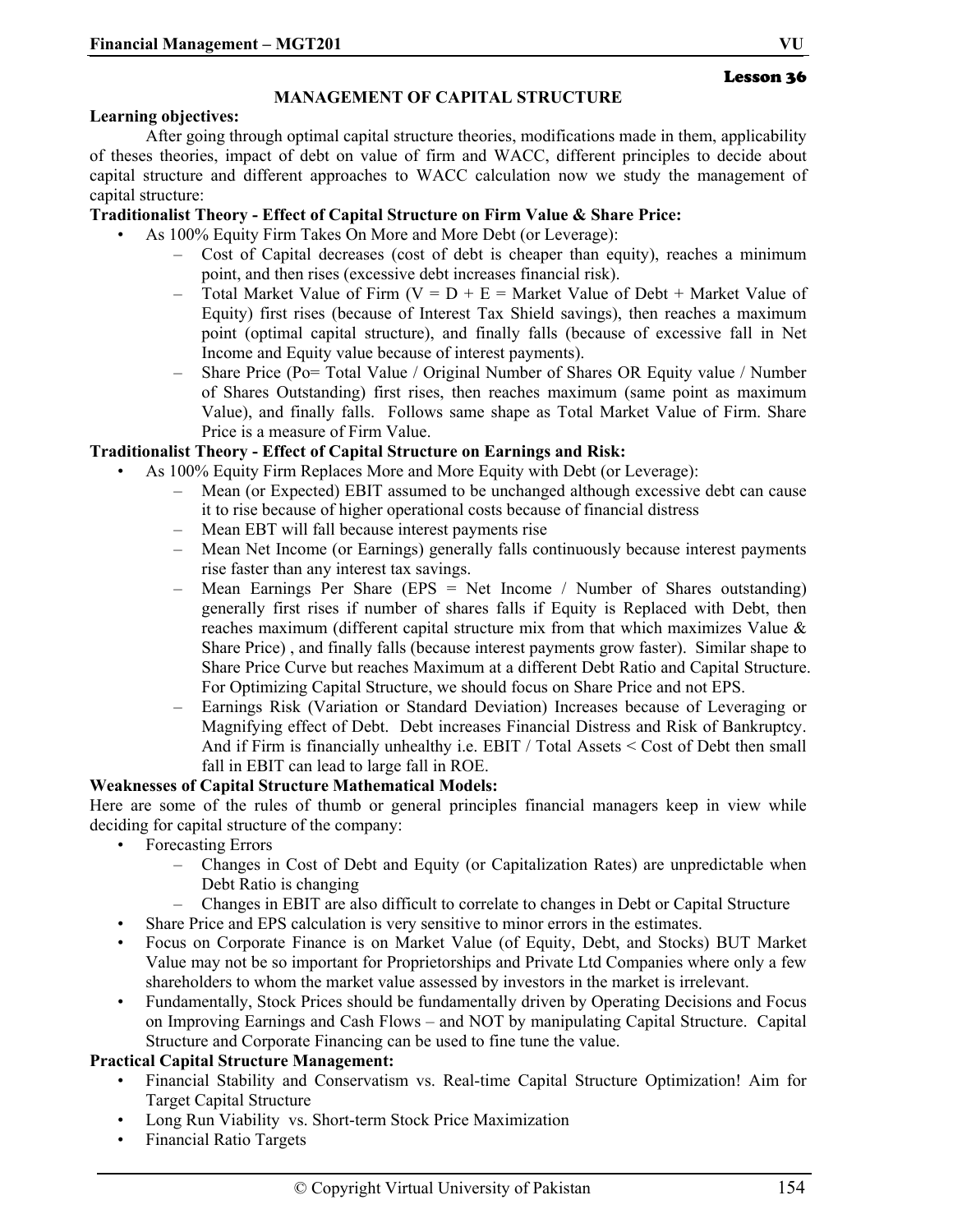- Coverage Ratio i.e. TIE (Times Interest Earned) = EBIT / Interest. Higher (over 2.0) is better.
- Long Term Debt / Total Capitalization Ratio about 30%
- FCC (Fixed Charge Coverage) = (EBIT Lease Rental) / (Interest + Lease Rental + Adjusted Sinking Fund Payment). Takes into account Fixed Financial Charges other than Interest
- Maintain Reserve Borrowing Capacity (recall Signaling Theory) in case attractive Positive NPV projects are found & also to give the right Signal to Market
- Management Control
	- use Debt to avoid giving away voting rights and control BUT Creditors can take control if firm becomes insolvent or defaults
	- Corporate Raiders can take over a firm with large assets if debt is too low using LBO (Leveraged Buy Out). They convince shareholders to give them control in exchange for higher share prices and EPS as a result of future leveraging.
- Firms with (1) solid assets that can be mortgaged as security against a loan and (2) stable sales and Operating Leverage can generally use debt more safely.
- Retained Earnings: profitable firms have sizeable Cash and Retained Earnings. These are ideal sources of capital because No transaction costs.
- High Tax Bracket Firms: such firms have greater advantage in using debt because of large Interest Tax Shield Savings.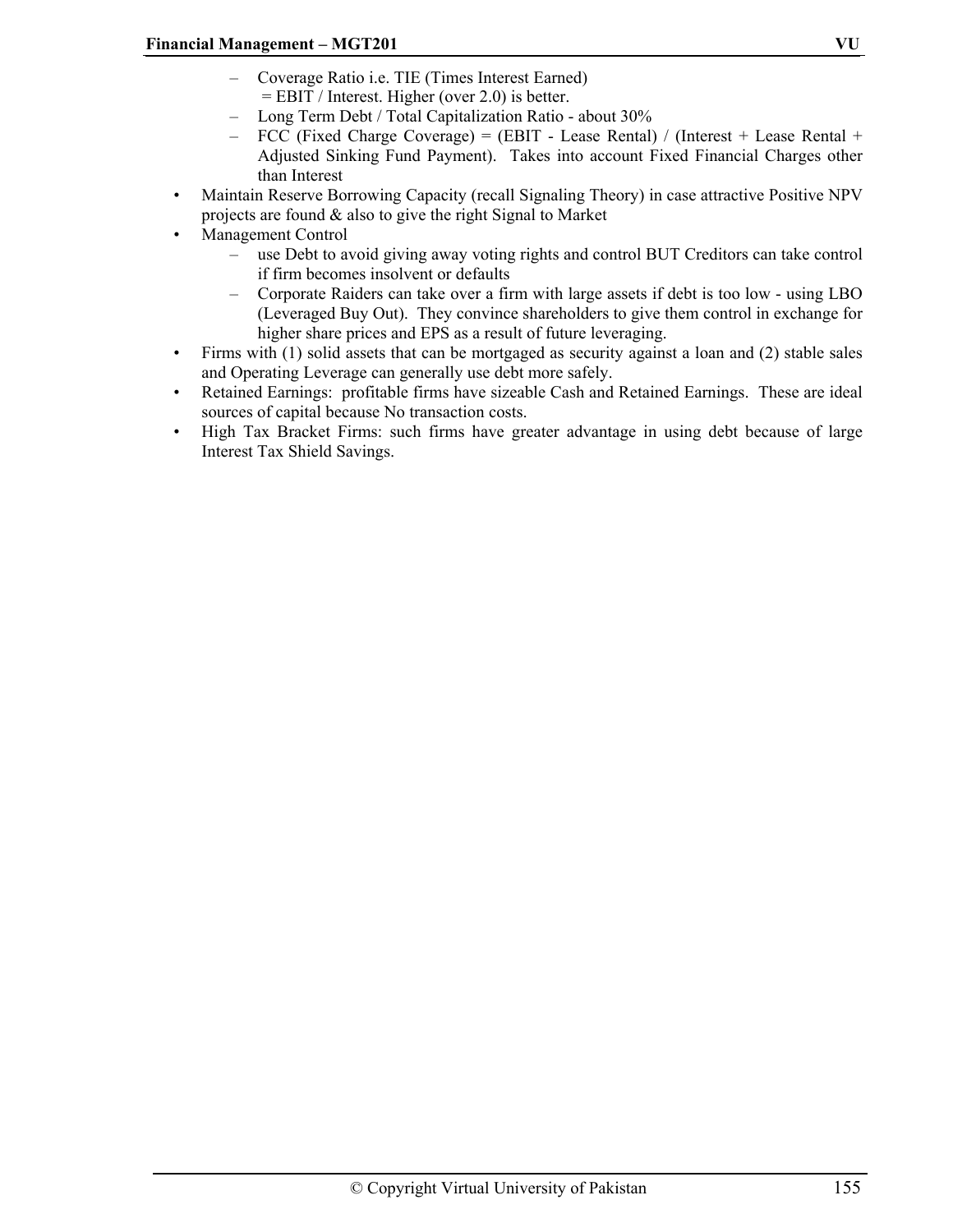#### Lesson 37

#### **DIVIDEND PAYOUT**

#### **Learning Objectives:**

After going through this lecture, you would be able to have an understanding of the following topic:

#### • **Dividend Payout**

Dividend Policy is an important area connected to the capital structure in financial management as it helps financial mangers to decide how much of the company's profits should be distributed to the shareholders or equity holders in the form of dividends.

#### **Dividend Policy Issue:**

#### • **Earnings and Positive Cash Flows can be allocated to the Following Cash Outflows:**

- Buying assets like machines, building etc. (Capital Budgeting)
- Investing in Projects like acquiring new business (Capital Budgeting)
- Paying Interest to Debt holders (i.e. Banks, Bondholders) … Value holders who receive a slice of the Firm's value in form of Interest Income.
- Paying Dividends to Shareholders (i.e. Payout) … Value holders who receive a slide of the Firm's value in form of Dividend income.

Remember bondholders and shareholders both are investors but debt holders are creditors to the company while shareholders are owners of the company.

#### • **Major Questions in Dividend Policy:**

- How much to Payout to Shareholders in form of Dividend?
	- Payout Ratio

= Annual Dividend Amount/ Net Income

AND

Dividend per Share

- = Total Dividend Amount / Outstanding Number of Shares
- There needs to be a tradeoff between Dividend Income & Capital Gains

# Recall **Gordon's Formula:**

Required Return on Equity or "Cost of Equity"

 $r_{\text{CE}}$  = Dividend Yield + Capital Gains Yield

 $= (DIV1/P<sub>0</sub>) + g$ 

Dividend Yield = Future Dividend/ Present Price

Capital Gains Yield = Dividend Growth Rate

- How to Finance the Dividend Payout?
	- Cash or Stock Dividend
	- Use Internal Retained Earnings OR External Financing (i.e. Debt or Equity)
	- How often to make Dividend Payout?
		- Quarterly, Annually, Monthly… Random?
- Impact of Dividend Policy on Firm Value and Share Price?
	- Whether or not Paying Out Dividend increases Firm Value or not depends on many things including Return On Equity of Firm versus the Required Rate Of Return  $(r_E)$  of its shareholders

To answer this question we need to consider some theories.

#### **Dividend Theories:**

• **MM Irrelevance (Miller Modigliani) Theory:** 

It is an extension of Miller Modigliani theory of capital structure we studied earlier. Dividend Payout is basically irrelevant because the way you SPLIT cash flows within and amongst the Shareholders and Debt holders has no affect on the Total Value of a Firm = Total debt + Total Equity. Value is determined by HOW MUCH cash flows are generated by the working assets and the business risk of those assets. Also investors are not influenced by whether the dividend is paid in dividend yield form or capital gains yield form. These conclusions were drawn under same ideal assumptions as made in capital structure theory.

• **Bird in the Hand (Gordon & Lintner) Theory:**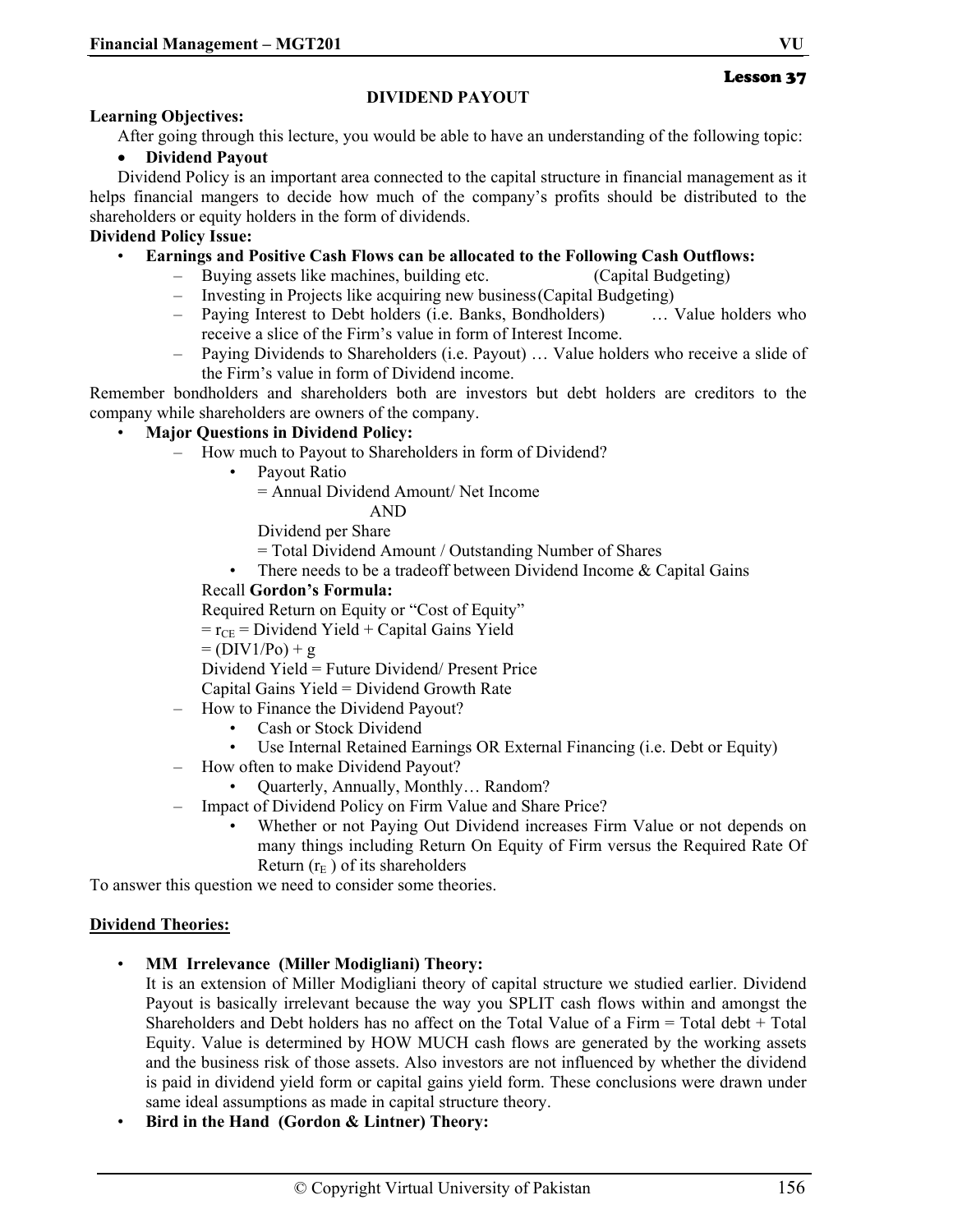This theory is more practical. Shareholder wealth (and Firm's Value) is maximized by a HIGH Dividend Payout because Investors think that Dividend Income is more immediate, regular, and less risky than Capital Gains Income which is uncertain. So firm should pay as high dividend payout as possible.

• **Tax Preference Theory:** 

Shareholder wealth is maximized (and cost of equity  $r<sub>F</sub>$  is minimized) by LOW Dividend Payout because Marginal Tax Rate on Dividends is higher than on Capital Gains. Firms should accumulate high Retained Earnings that can then lead to Share Price Increase (Capital Gain) or Stock Repurchase.

In real world we have to consider both above factors while deciding for dividend payout i.e. time value of dividend income and tax advantage of capital gains along with the following other factors:

# **Other Factors Affecting Dividend Policy:**

- **Signaling Theory (Recall theory we studied earlier):** 
	- In minds of Investors, change in Dividend Payout signals a change about management's forecast about future expected earnings. So increase in Dividend Payout is seen as Positive Signal that firm will have good earnings in future so Stock Price rises. It has real effects on the trading of shares of the company.
- **Clientele Effect:** 
	- Investors buy stocks whose Dividend Policy they like and sell the other ones. Change in Dividend Policy can cause change in type of shareholders. Income Investors will invest in High Dividend Stocks. Growth Investors will invest in those stocks offering larger Capital Gains Yield. Income stocks are the shares of the companies who pay regular fixed dividends like large Multinational corporations.

# • **Agency Costs:**

– Shareholders (owners) incur agency costs to monitor and keep check on managerial spending and decisions. High Dividend Payout forces firm to go to capital markets to raise external capital. So, management is subjected to outside scrutiny which is an external check on management spending.

# • **Legal Restrictions:**

- **Debt Contracts:** Loan Agreements and Bond Indentures restrict Dividend Payout to Shareholders if earnings or net working capital is too low to pay interest. So companies have to fulfill certain conditions and meet targeted ratios.
- **Impairment of Capital Rule:** Dividends can NOT exceed Retained Earnings which are shown on Balance Sheet.
- **Cash Dividends can only be paid with cash:** Cash means cash. If cash balance (shown on Balance Sheet too) is not enough then Sell assets, Raise Equity, or Take Loan … etc.

# • **Dividend Stability:**

- Most firms aim for Steadily Increasing Dividend Policy but it is not easy and is a challenge.
	- Earnings, Cash flows, Capital Structure, and Capital Budgets fluctuate up and down with time but Dividend Payouts should NOT change much – known as "Sticky Dividend Policy"
	- Financial Manager acts as Stabilizer Converting fluctuating unpredictable Incoming cash flows and Transforming them into steady and regular cash outflows to shareholders (in form of Dividends) and debt holders.
	- Standpoint of Investors: Provides low risk regular income for shareholders, signals good future earnings, and growth compensates for Inflation. It keeps running a source income regular to meet their day to day expenses.
		- Note: Growth  $= g$
		- = Plough back x ROE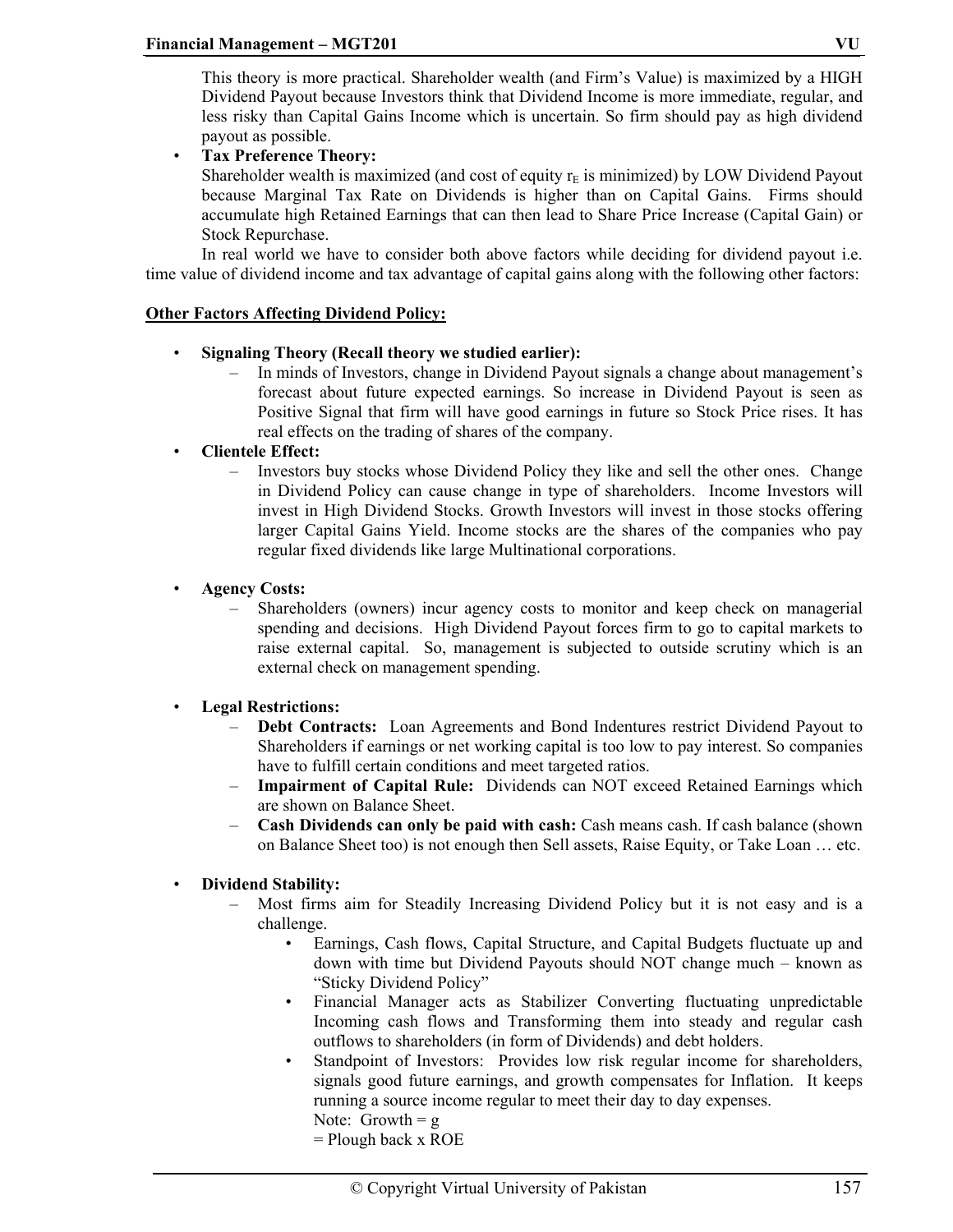- $= (1 Dividend \; Payout) \times ROE.$
- Standpoint of Firm: Payout small but regular and increasing dividends. It helps to keep reserve earnings to meet future capital expenditure and investment opportunities

# • **Steadily Growing Dividend Payout Gives Positive Signals:**

- Financial Stability
- Less Risk and Uncertainty

# **Residual Dividend Model**

• **Residual Dividend Model:** Best Practical Model for numerical calculations of optimal Dividend Policy. Sets Long-Term Target Dividend Payout Ratio from which to back-calculate short-term Dividends.

# • **Steps in Residual Dividend Model (RDM):**

- Forecast Capital Budget, Earnings, Cash Flows (for next 5 years)
	- Conservatism: To be on safe side, underestimate the Free Cash Flows
- Determine Target optimal Capital Structure (or Practically Speaking, "Range" for Debt Ratio) and forecast required Equity (for next 5 years)
- Use Retained Earnings (internal capital) to finance most of the required Equity because RE is less costly than external financing (higher transaction costs). Retained earnings cost less than loans to acquire finance.
- Leftover or "Residual" Earnings can be safely paid Out as Dividends in Long Term. Then divide this into Small Yet Regular (may be quarterly) and Steadily Increasing Dividend Payouts.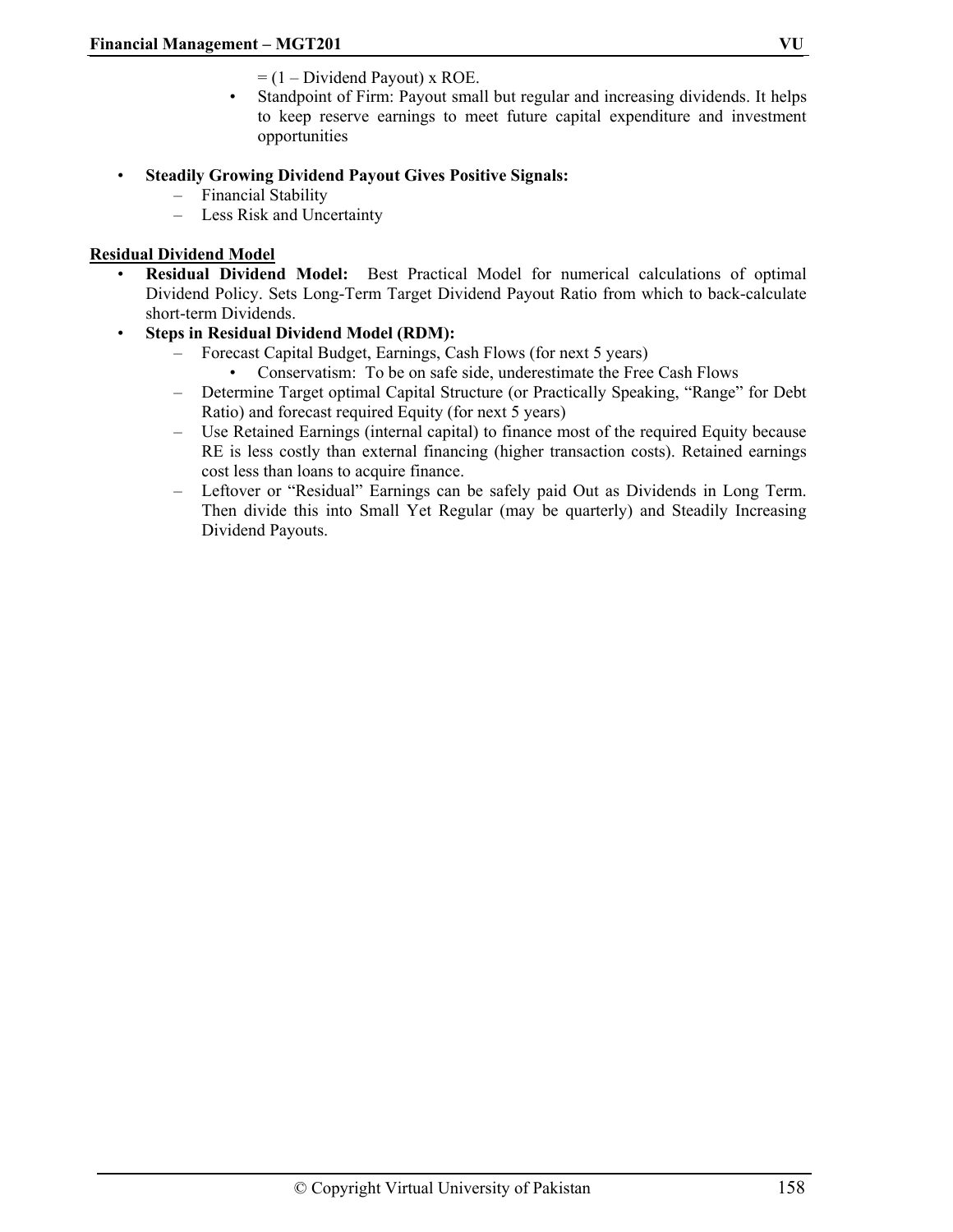#### **APPLICATION OF RESIDUAL DIVIDEND MODEL**

#### **Learning Objectives:**

After going through this lecture, you would be able to have an understanding of the following topics:

#### • **Application of Residual Dividend Model**

In this lecture we shall continue our discussion of dividend policy.

#### **Capital Budgeting, Capital Structure & Dividend Policy:**

- Once the Optimal Capital Budget and Target Capital Structure have been estimated for 5 or more years, we can then calculate the Dividend Payout based on Residual (i.e. Left over Earnings) Dividend Model. This is important because it combines Capital Budgeting, Capital Structure, and Dividend Policy.
- Example: Firm with Earnings = NI = Rs.80, Target Debt Ratio =  $20\%$  (= D/V).
	- $-$  If Capital Expenditure Budget = Rs.100 then total value of firm's financing needs is Rs.100. Debt = Rs.20. So, require Equity = Rs.80 (100 – 20).
		- Can meet Capital Expenditure Budget exactly provided that all of Earnings of Rs.80 are retained. Retained Earnings = Rs.80, Plough back =  $100\%$  (=  $(80/80)$ ) x100). So, Zero Dividend Payout.
		- Dividend Payout would be zero. Assuming that Firm would prefer to use Retained Earnings (internal capital is cheaper) rather than external financing to meet its Capital Budget Outlay.
	- If Cap Ex Budget = Rs.150 then shortfall of Rs.50 (= Total Financing Budget =  $100 -$ 150). Means Firm has to raise external financing. What kind and at what cost?
		- Can NOT raise external Debt because Target Capital Structure will change.
		- Must raise external Equity. But Cost of Equity will increase. Recall that Transaction and Flotation Costs of External New Stock Issuance is more than Opportunity Cost of Using Retained Earnings.
		- Again, assuming that Dividend Payout would be zero because Firm would want to use entire Earnings as source of cheapest capital to meet Capital Expenditure Budget.
	- $-$  If Capital Expenditure Budget  $=$  Rs.90 then surplus of Rs.10. What Capital Structure and Dividend Payout?
		- Capital Structure: Total Value of Capital Expenditure Budget = Rs.90. Can NOT use all Rs.80 of Earning as Equity because that would mean a Debt Ratio of  $11\%$  (= 10/90 x 100) which is not our target. Target Capital Structure is 20% Debt. So, optimal case is to use Rs.18 (=Rs.90 x 0.2) of Debt. So, Equity should be Rs.72 ( $= 90 - 18$ )
		- Dividend Payout: Residual Earnings can be used for Dividend Payout. So, Dividend Payout = Total Earnings – Equity =  $80 - 72 =$  Rs.8. Dividend per Share = Dividend / Number of Shares Outstanding.

#### **Dividend Payout Procedure:**

- Declaration Date
	- Board announces Dividend amount and dates i.e. Jan 30th 2003. Based on Recommendation of CEO, CFO, and Treasurer
	- Declared dividend recorded as actual current liability on the Balance Sheet and Retained Earnings reduced by same amount.
	- If announced Dividend is higher than before, generally Stock Price rises because Investors take this to be a Positive Signal about future earnings
- Holder-of-record Date
	- Firm records names of shareholders in the Stock Transfer Register i.e. Feb 28th 2003. About 1 month after Declaration Date
- Ex-Dividend Date (Important)
	- 4 Days before Holder-of-record Date. Deadline for new buyers to notify Firm so that Dividend is paid to them and not the previous registered owners i.e. Feb 24th 2003
	- Share Price expected to DROP by about the same amount as Dividend on this date.

Lesson 38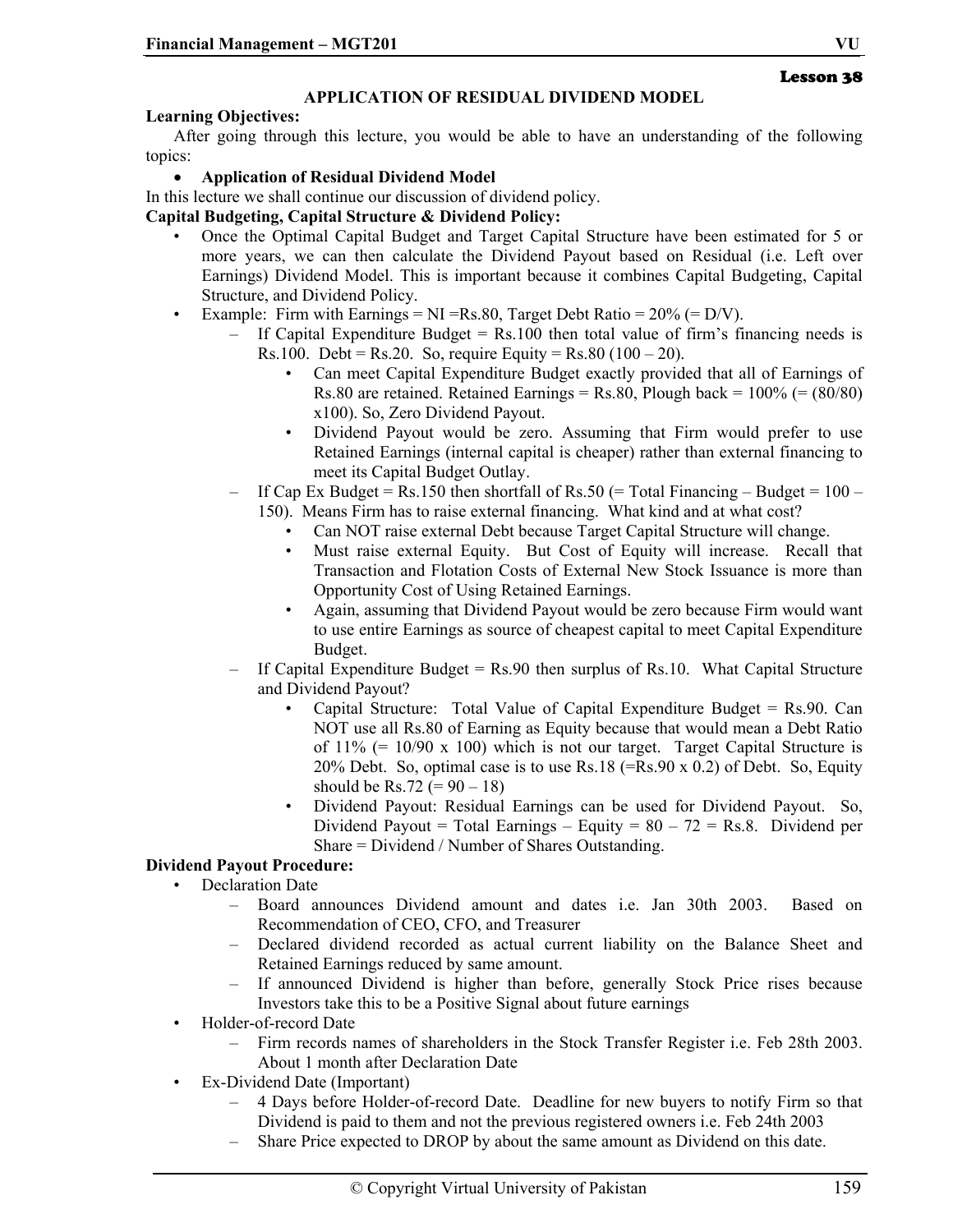- Payment Date
	- Firm mails cheques to registered shareholders i.e. March 15th, 2003. About 1  $\frac{1}{2}$ months after Declaration Date.

#### **Other Dividend Schemes:**

- **Dividend Reinvestment Plans (DRIP)** 
	- Firms give stockholders option to automatically reinvest cash dividends by buying more of the same stock
	- Advantage for Firm: no transaction and flotation costs unlike new stock issuance. Cheap way of raising equity.
	- Advantage for Investors: no brokerage fee paid to stock broker

# • **Stock Repurchase**

- Firms offer to repurchase stock at a price above the market price (this is a tricky exercise) in order to compensate shareholders when dividends are cut.
- Viewed as Positive Signal because shows confidence of management in buying back shares of their own firm
- Advantage for Investors who want to sell shares: lower marginal tax on capital gains than on dividend income
- Advantage for remaining Shareholders: number of shares outstanding falls so EPS rises and Share Price rises.
	- Fundamental Share Value Formula:
	- **Share Price = Po = EPS x (P/E)**
- Advantages for Firm:
	- Reduce the "**Float**" (equity or shares owned by outsiders). Removes excess shareholders. Increases management control.
	- Can be used in combination with Residual Dividend Policy to make extra payouts on rare occasions when earnings and free cash flows are in surplus
	- Can be used in combination with Debt Issuance (i.e. Using money from a loan to buy back shares) to make very quick and large changes in Capital Structure. Called REPLACEMENT

# **Dividend Schemes for Optimizing Share Price:**

- **Stock Dividends** 
	- Used to control the share price if it rises too fast. Brings share price down to within an "Optimal Price Range" so that more investors can afford to trade in it and trading volume rises. This is a commonly held belief.
	- Payment in the form of stock to existing shareholders. Can be declared frequently.
	- Example: Company offers 10% stock dividend to all shareholders. Means that if you own 100 shares than company will give you 10 more shares free of cost. Number of shares increases but Total Value of Firm is unchanged.
- Stock Splits
	- Also used to control share price if it rises too fast. Number of shares outstanding increase.
	- Used to increase "Float"
	- Example: Company with 1000 shares outstanding to outside shareholders declares 2 for-1 Stock Split. Means that the number of shares outstanding will increase to 2000 shares (i.e. 100% increase). Number of shares rises but Firm Value unchanged.
- Impact of Stock Dividends & Stock Splits on EPS and Price
	- In both cases (Stock Dividends and Stock Splits), EPS (Earnings PER SHARE =NI / shares) and Dividend PER SHARE fall because number of shares outstanding increases. Note: FIRM VALUE IS UNCHANGED –only the number of SLICES OF THE VALUE PIE (i.e. Number of Shares) have increases
	- Price rises immediately afterwards because investors take them to be Positive Signals about the Company's future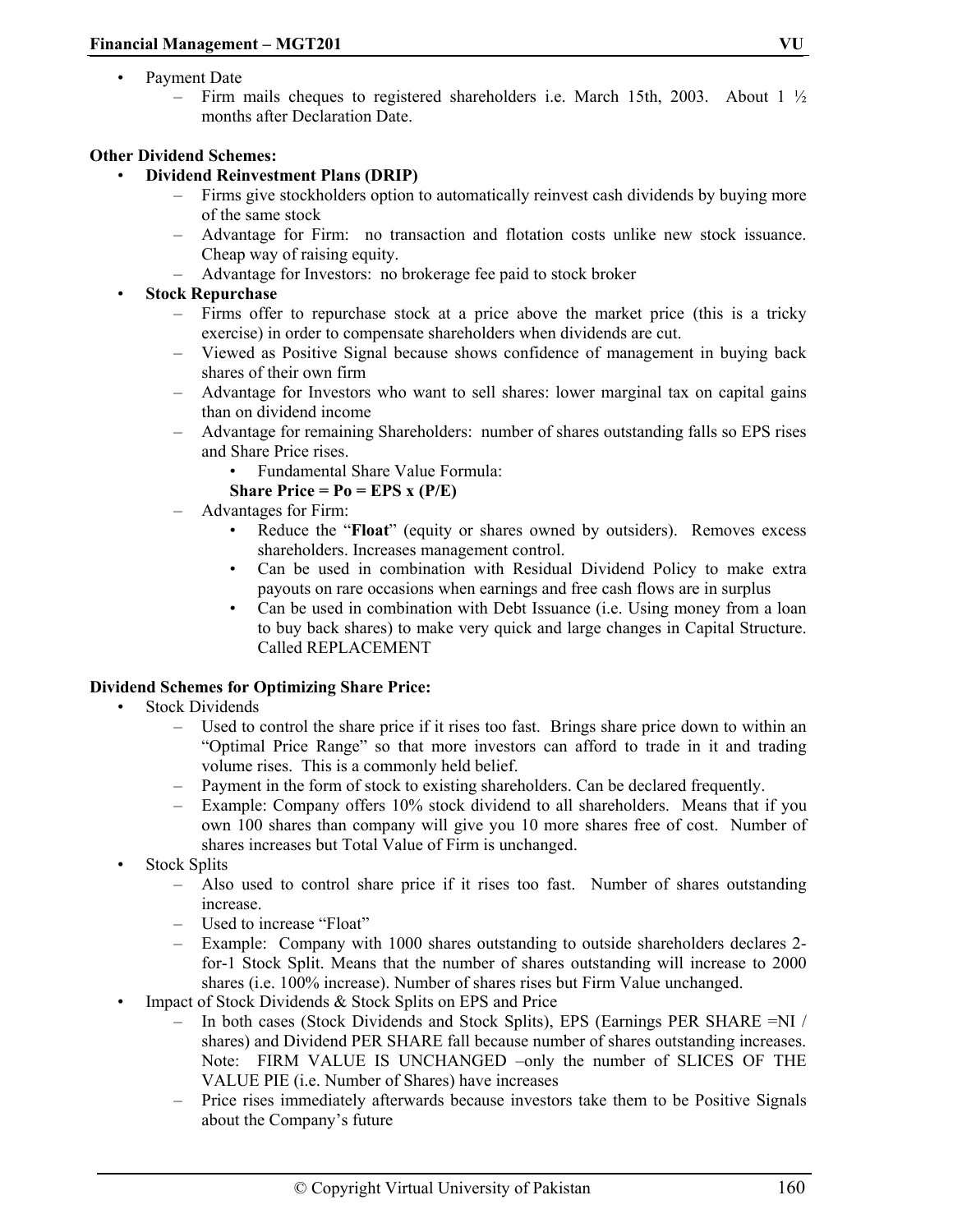– BUT if Company does NOT declare higher earnings and dividends in near future, Price will come back down again.

# **Summary of Steps in Dividend Policy:**

- Forecast Capital Expenditure Budget and Internal Sources of Funds (Next 5 Years). – Be conservative: Be on safe side -underestimate the Free Cash Flows
- Determine Optimal Capital Structure (or Range for Debt Ratio)
- Use Retained Earnings to finance most of the Capital Expenditure
- Calculate Residual Earnings and Determine Long-term Dividend Payout.
- Back-calculate the Short-term (Quarterly) Dividend Payout per Share. Set at SMALL CONSTANT value which should grow slowly and never be lowered.
	- Stable Dividends signal financial stability and Less Risk
- Financial Manager and CEO submit recommendation to Board of Directors
- Board Announces Dividend and Dividend Cheques are mailed to Registered Shareholders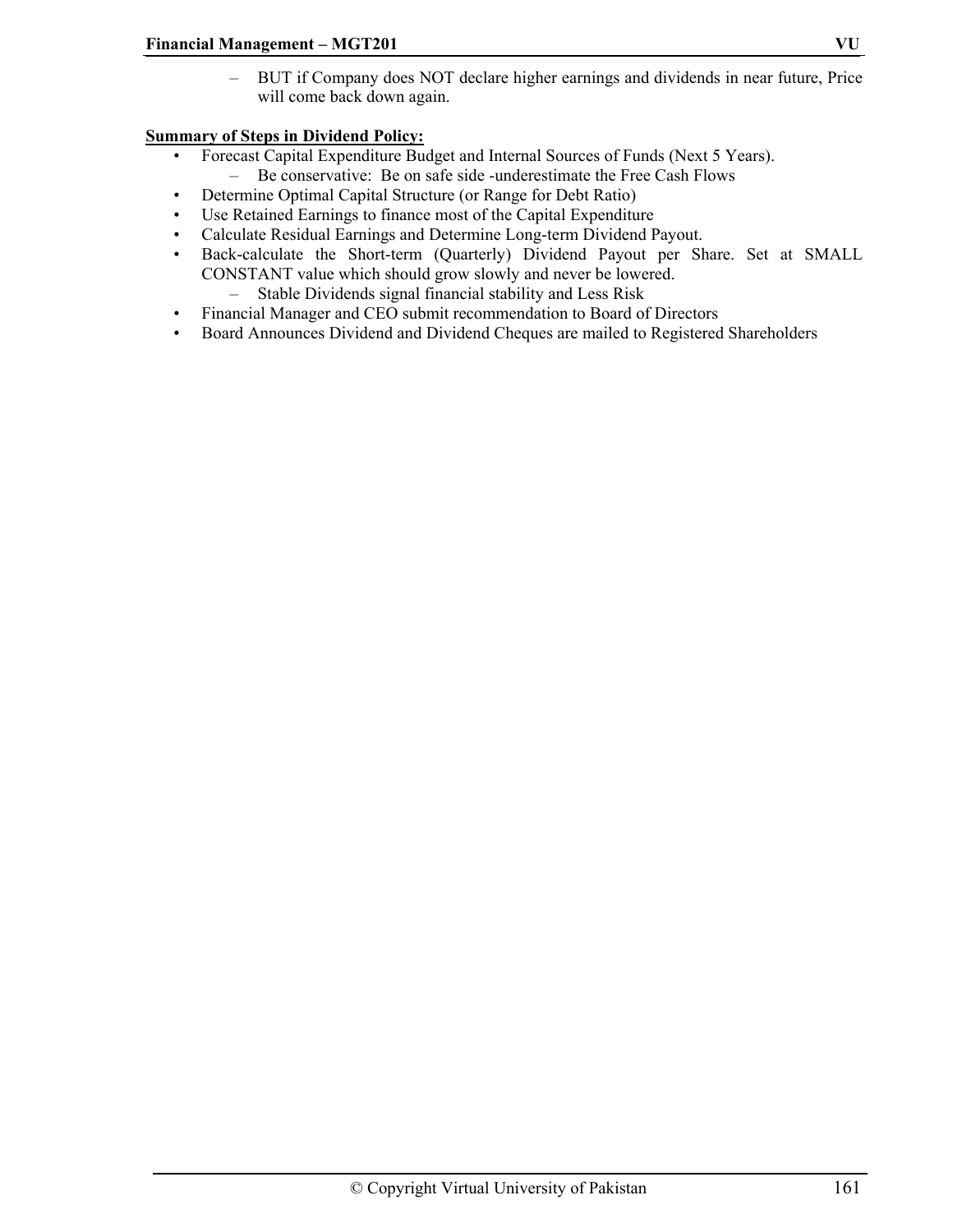#### **WORKING CAPITAL MANAGEMENT**

#### **Learning Objectives:**

After going through this lecture, you would be able to have an understanding of the following topic:

• **Working Capital Management** 

Working Capital Management is another important area of financial management.

• **Financial Management Course** 

Earlier in the course we studied:

- Capital Budgeting: Focuses on Fixed Assets side of Balance Sheet
- Capital Structure (& Corporate Financing): Focuses Liabilities Side (Long Term Debt & Equity) of Balance Sheet

Now another important area is:

– Working Capital Management: Focuses Current Assets & Liabilities of Balance Sheet in day-to-day operation

# • **Generally Working Capital (Gross) = Current Assets**

- Current Assets = Inventory + Accounts Receivables + Cash + Marketable Securities + …(The mentioned items are four major items)
- Working Capital is different from "Capital" (as used in Capital Budgeting) which refers to Capital Expenditure in Fixed Assets
- Also it is different from "Capital" (as used in Capital Structure) which refers to Financing in the form of Debt or Equity (Loans or share capital)

# • **Net Working Capital = Current Assets – Current Liabilities**

Net working capital is slightly different from gross working capital.

- working capital is different from Net Worth
	- $=$  Assets Liabilities  $=$  Equity
	- $=$  Stock + Retained Earnings
- Current Liabilities

 $=$  Accounts Payables + Accruals + Short Term Loans + ... (as well as other minor items)

#### • **Important Measure of the Short-term Liquidity of a Firm**

- Working capital is a measure of how easy it is for a firm to convert short-term assets into "Liquid" Cash in order to meet the Current Obligations by selling assets
- Some ratios to measure liquidity of firm are:
	- Current Ratio = Current Assets / Current Liabilities
		- Acid Test or Quick Ratio = Quick Assets / Current Liabilities
			- Quick Assets = Current Assets Inventory

#### • **Fundamental Tradeoff in Working Capital (or Current Assets)**

Decision in working capital management is how much working capital should be maintained by a firm. It requires how much money needs to be invested in Inventory, Accounts Receivables, Marketable Securities and how much cash should be maintained.

- Advantages of Large Current Assets: less risk of shortages & interruptions and less loss of sales due to availability of funds for loan payments and purchases and inventory. High Liquidity so better CREDIT Rating.
- Advantages of Small Current Assets: Less investment in current assets means less amount of money tied to the assets which are generating no return. So lower Opportunity Cost of Capital.
- Find the Optimum Current Assets (working capital) At Any Given Time and for a Given Level of Sales & Growth:
	- For this Alternative Investment Policies have been proposed and a good business judgment is required

# **Working Capital Policies:**

• What is the Optimum Working Capital (or Current Assets) for a Firm at any given time given in level of Sales and Growth Strategy? This requirement fluctuates with time depending on sales and seasons.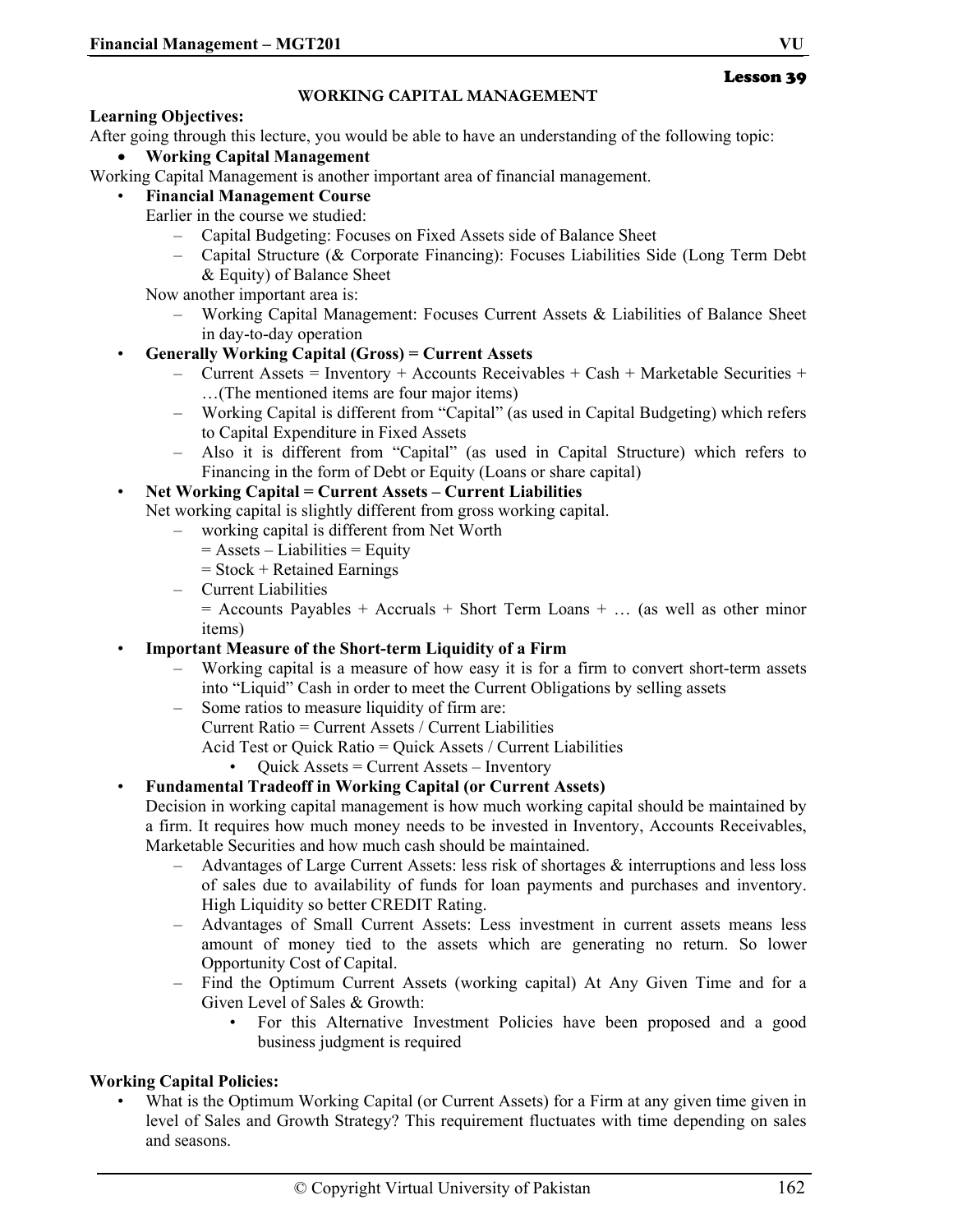Practically the following policies are used by the mangers to decide what is the best amount of current assets or mix of assets to be kept for the firm:

- **"Fat Cat" or Relaxed Policy** 
	- It requires Large Amount of Current Assets not to loose any sales i.e. when a customer places order for a large amount, there is no shortage of inventory
	- Occurs when High sales driven by lot of credit facility to buyers
	- Good Credit Rating because High Liquidity and good Current Ratio
	- Case: Wall Mart retail chain during New Year and Christmas

# • **"Lean & Mean" or Restricted Policy**

- Small Amount of Current Assets
- It increases turnover and therefore Profits
	- Current Asset Turnover = Sales / Current Assets. Higher than 20.
	- Lowers Carrying Costs of Inventory
- Frees up cash and speeds up production (operational efficiency)
- Small Current Assets means Lower Opportunity Cost of Capital. Firms have raised Capital from Investors (Debt Holders and Shareholders) which comes at a Cost (the WACC includes Interest paid to Debt Holders and Dividends paid to Shareholders). Firms must mobilize the capital in high-return investments in order to repay their investors.
- "Zero Working Capital Policy" (Extreme form of Lean & Mean Policy)
	- It can not be 0 in reality but its objective is to minimize.
		- Japanese Just in Time (JIT) i.e. Toyota Motor Co. It means the spare partsreach just a few hours ago from the assembly time.
- **Moderate Policy** 
	- In between the Fat Cat and Lean & Mean Policies

#### **Impact of working capital on Firm Value:**

There is a link between working capital policy and our basic objective of financial management of maximizing shareholder's wealth.

#### • **EVA (Economic Value Added)**

- EVA (in Rupees)
	- $=$  Net Operating Income discounted by the Tax (WACC x Total Capital)
	- $= (NOI x (1-Tc)) (WACC % x Tot Capital)$
	- In other words, EVA (in Rupees)
	- $=$  Revenues generated by firm  $-$  Cost of capital by firm
- $-$  Total Capital = Market Value of Debt + Market Value of Equity
- If Working Capital is reduced, then cash is freed up from the assets to which it was tied up and can be used to reduce dependence on External Financing (Debt and Equity). Total External Capital is reduced and WACC is reduced. It raises EVA of the firm.
- Higher EVA means Higher Market Value of Firm (V) and Maximization of Shareholder Wealth which is a fundamental objective of Financial Management.

# • **ROE (Return on Equity)**

- DuPont Formula:
	- ROE
		- = Profit Margin x Asset Turnover x Leverage Factor (or Equity Multiplier)
		- = (Net Income/Sales) x (Sales/Assets) x (Total Assets/Equity)
		- = Net Income / Equity
- If Working Capital is reduced, then cash which is freed up can be used to reduce requirement for External Capital and Total Liabilities. By Total Assets reduced, Asset Turnover Rises, and ROE Rises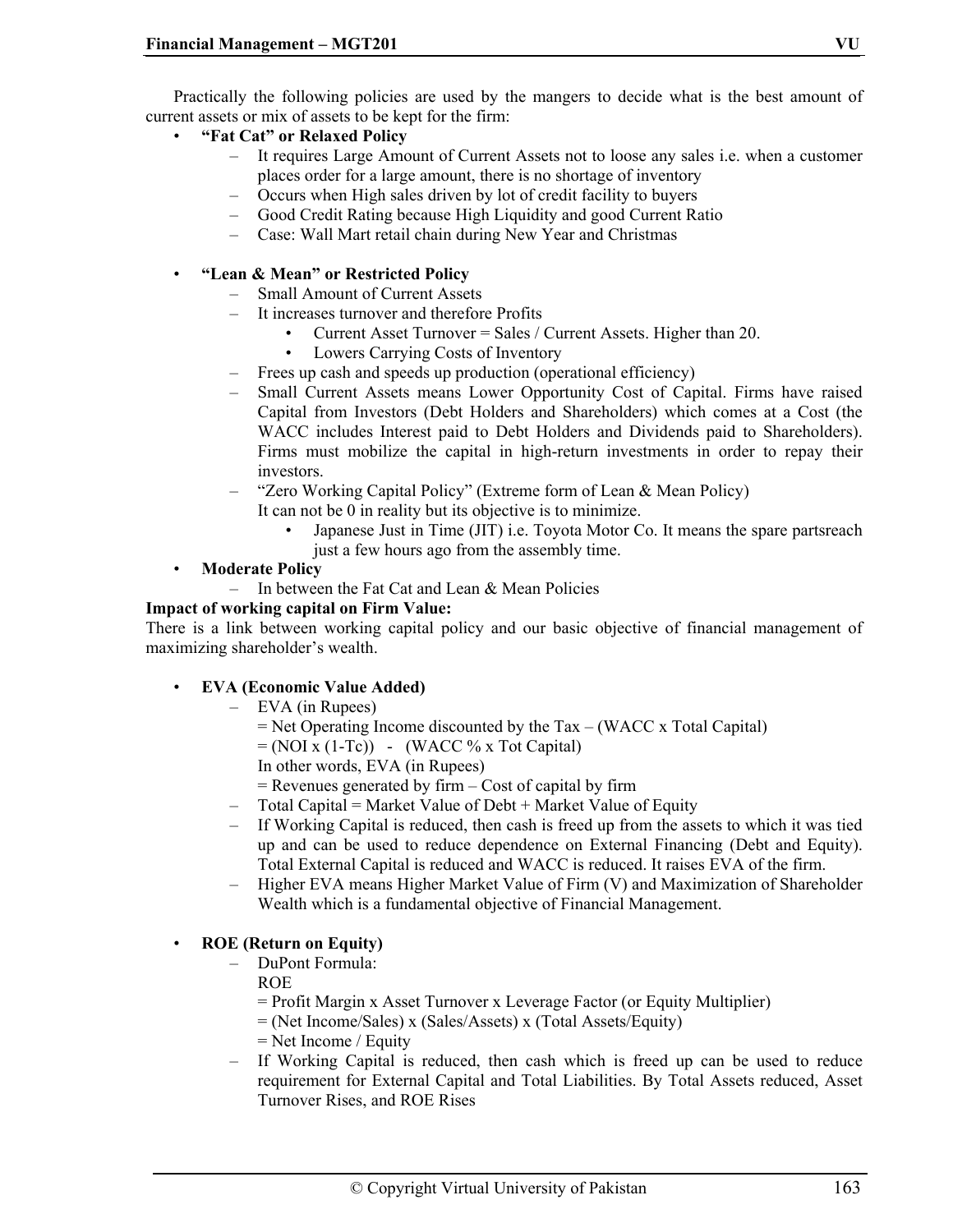Objective is to keep ROE Higher than  $r_E$  (Required Return) and this means keeping capital mobilized and invested at all times to generate returns higher than WACC (which can not be done by simple cash holdings).

#### **Cash Management:**

First we talk about first item of working capital in balance sheet i.e. cash

- **Advantages of Cash** 
	- Need cash for Liquidity, Good Credit Rating, and Meet Unexpected Expenses & to Get Trade Discounts. "Need Cash to Pay the Bills."
	- BUT cash (and even Current Business Accounts in banks) earns NO RETURN (i.e. Interest or Markup)
		- When Interest Rates are high, the Opportunity Cost of holding cash rises.
	- Business Competition forces firms to sell on CREDIT but that leads to Problems in RECOVERY of Receivables (i.e. Bad Debts and Write-offs).
- **Balance Sheet Perspective** 
	- "Cash is King" and "Only Cash Can Pay the Bills"

#### • **Cash Budget (Detailed Short Term)**

- Projected Cash Inflows and Outflows to estimate Monthly Cumulative Net cash Surplus or Shortfall
	- Take into account Credit Purchases and Credit Sales and Expected Collection (Cash Recovery) Time
	- Shortfall tells you how much Short-term Financing is required
	- Importance of Timing of Collections and Payments and Target Cash Balance

#### **Monthly Cash Budget**

|                                     |     | Jan      | Feb        | Mar              | Apr              |
|-------------------------------------|-----|----------|------------|------------------|------------------|
| Sales (Expected Forecasts '000 Rs.) |     |          | <b>200</b> | 300              | 400              |
| Collections ('000 Rs.)              |     |          |            |                  |                  |
| -Current month Sales (30%)          |     | 30       | 60         | 90               | 120              |
| -Previous month Sales (70%)         |     |          | 21         | 140              | 210              |
| <b>TOTAL COLLECTIONS</b>            |     | 30       | 81         | 230              | 330              |
| Purchases Raw Material ('000 Rs.)   |     |          |            |                  |                  |
| -70% of Next Month Sales            |     |          | 140        | 210              | 280              |
| -Payments (paid next month)         |     | 140      | 210        | 280              |                  |
| Other Expenses ('000 Rs.)           |     |          |            |                  |                  |
| -Wages                              |     | 10       | 10         | 10               | 10               |
| -Rent                               |     | 10       | 10         | 10               | 10               |
| -Taxes                              |     | 10       | 10         | 10               | 10               |
| - Interest & Dividends              |     | $\theta$ | $\theta$   | $\boldsymbol{0}$ | $\boldsymbol{0}$ |
| <b>TOTAL PAYMENTS</b>               | 170 | 380      | 240        | 310              |                  |
| Net Cash for Month                  |     | (140)    | (299)      | (10)             | 20               |
| Cumulative Cash                     |     |          | (439)      | (449)            | (429)            |
| <b>Target Cash Balance</b>          |     | 20       | 20         | 20               | 20               |
| Net Cumulative Cash                 |     |          | (459)      | (469)            | (449)            |

The above is the cash budget for a firm for a period of four months with the most important items. We have forecasted the cash in the form of cash receipts from sales and in the form of cash payments for expenses. Shortfall or negative balance tells you how much Short-term Financing is required to fill the gap.

#### **Cash Management Policies:**

- **Interest-based Policy (Minimize Cash holdings when Interest rates are High)** 
	- When Interest Rates are high, the Opportunity Cost of keeping capital in form of Cash (generating zero returns) is higher.
	- Try to make Collections quickly and keep as much cash as possible in profit-earning Marketable securities and Investments in Projects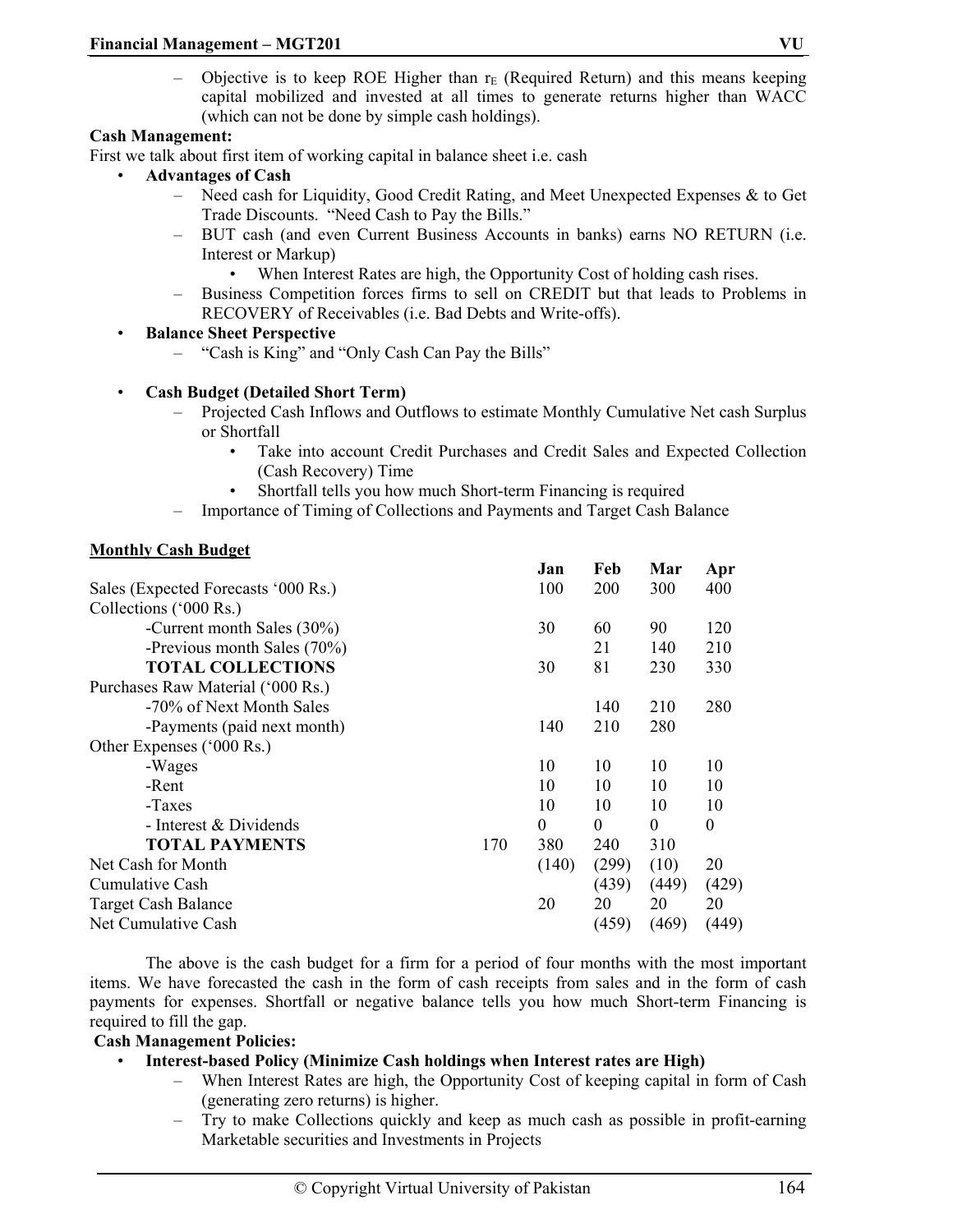# • **Cash Flow Synchronization Policy**

- Use "Billing Cycles" to time the Cash Outflows just after the Cash Inflows
- Example: Salaries paid on 3rd of Every Month. Electricity Bill paid on the 18th of Every Month. Aim for Cash Collections on the 1st and 15th of every month just few days before Cash Outflows.

# • **Speed up Cash Collection Policy**

- Business Competition forces firms to Sell on CREDIT but that leads to Problems in RECOVERY of Receivables (i.e. Bad Debts and Write offs).
- Collection Staff, Letters, Collection Agency
- Use Technology: Electronic Wire Transfer, Automatic Debit, Credit Cards
- **Float Policy (Keep Track of Cheques Clearance)** 
	- Takes 1-2 days in Pakistan for cheque to turn into cash in your account from the date of deposit.
	- Aim to make your own Cheque Clearing process quicker (minimize your Collections Float) than your Supplier's. That way, you will encash cheques before others can encash yours.
	- So, you will have a Positive Net Float in your Bank account. This cash can be used for emergency expenses.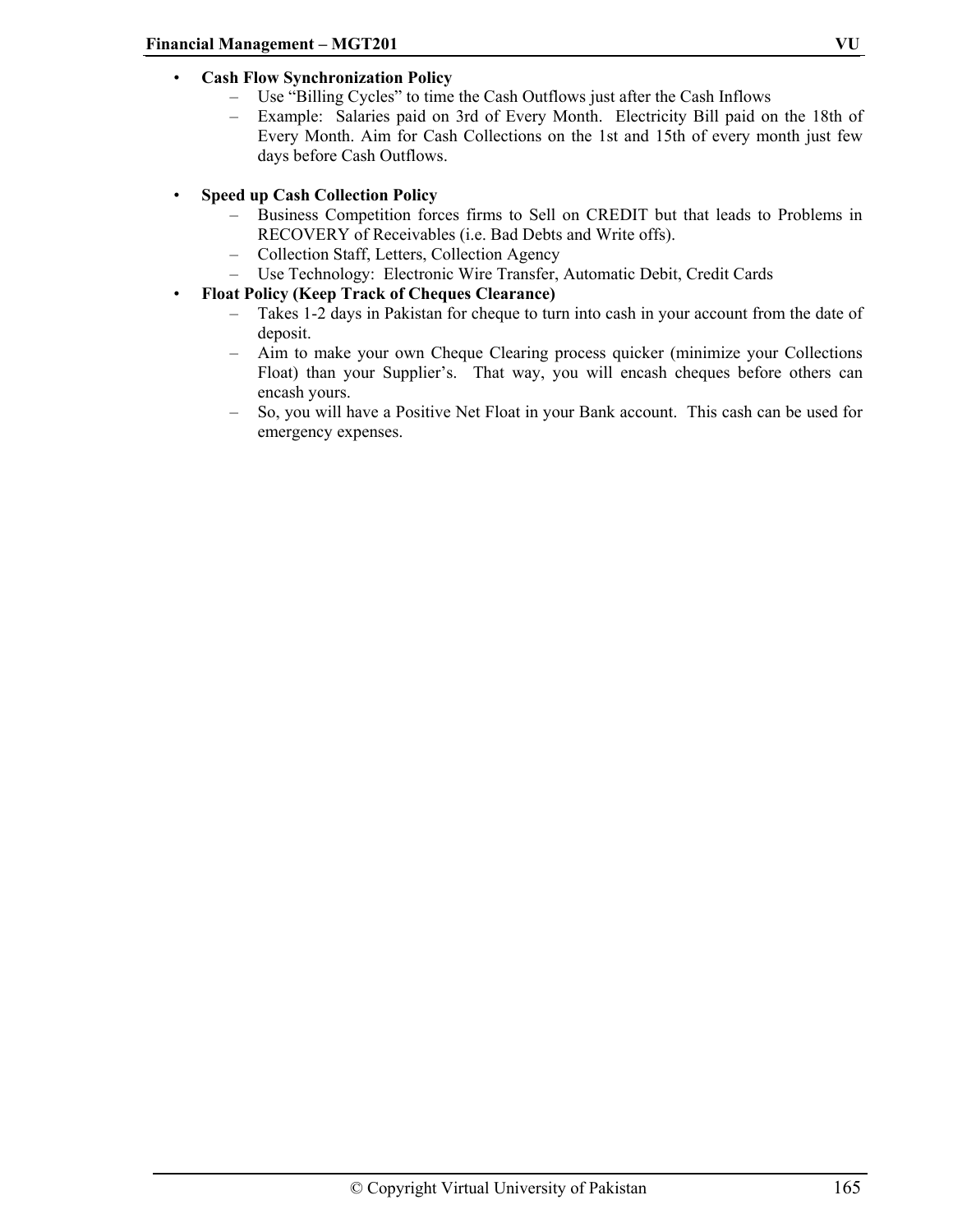# **CASH MANAGEMENT AND WORKING CAPITAL FINANCING**

# **Learning Objectives:**

After going through this lecture, you would be able to have an understanding of the following topics:

- **Cash Management &**
- **Working Capital Financing**

# **Cash Dividend Payout Decision:**

- Link between Dividend Policy & Cash Management Cash Dividends are paid out of Cash!
- Cash is an idle asset that do not generate any return for the company
- How should firm decide to pay Cash Dividend based on Its Impact on Share Price and Firm's Value?
- **Gordon's Formula:**

Dividend policy issue of the company can be seen through Gordon's Formula.

– Po (Share Price) =  $DIVI / (r_E - g)$ 

 $=$  EPS x (DIV1/EPS) / ( $r_E$  – ( $P_b$  x ROE)).

DIV1 = Forecasted dividend in the next year

 $r_{\rm E}$  = Required rate of return on equity

- $g =$  Growth rate in dividends
- $P_b$  = Plough back ratio

The two criteria that can help to decide about dividend are ROE and  $r_{E}$ .

- ROE is financial accounting measure of the firm's ability to internally generate a return.  $r_E$ is the return that the firm's shareholders REQUIRE. Firms try to keep ROE HIGHER than rE.
- If ROE  $\leq r_E$  then firm is not generating enough return to meet shareholder requirements so it is better to payout the dividend. Lower ROE means company is not finding sufficient projects to generate enough return higher than rate of return on equity.
- If firm makes Dividend payout, in this case, share price Po (and Firm Value) will RISE as dividend announcement has positive impact on company's share price.
- If ROE  $>$   $r_F$  then firm is better off to Plough the Retained Earnings back into the business and investing in Positive NPV Projects or the Firm's core business. In this case, company is generating higher return than the return shareholders require, so the best use of internally generated retained earnings is to use them as a cheap source of capital or financing.
- In this case of ROE  $> r_E$  if firm makes Dividend payout, share price (and Firm Value) Po will FALL. Here it makes sense for the company to keep cash and invest it in investments as company is generating positive higher returns on its projects rather than paying dividend.
- If ROE =  $r_E$  then dividend payment has no impact on share price of the company.

# **Inventory Management:**

In the last lecture we studied working capital and cash management in detail. Now we discuss inventory management, another part of working capital.

- **3 Types of Inventories:** Raw Material, Work in Process, Finished Goods
- **Issues to Consider in Inventory Management:** 
	- Inventory is acquired BEFORE sales so estimates must be accurate. EOQ (Economic Order Quantity) difficult to estimate otherwise:
		- **Shortfall** in Inventories: interruptions in production and loss or sales orders
		- **Surplus** Inventories: high carrying costs, wastage, and depreciation
	- Case of Eid Time Sales: Using Short-term Finance or Loan to buy extra inventory can be Risky because if you can't sell it, you will be forced to sell at a Deep Discount. So sell at a loss. Cash trickling in BUT Retained Earnings being wiped out. Not enough cash to pay interest on the loan. Possibly default and bankruptcy.
	- Inventory Costs:
		- Carrying Costs (cost of capital, storage / warehouse rent, insurance premium, wastage) as high as  $20 - 30\%$  of Inventory value!

Lesson 40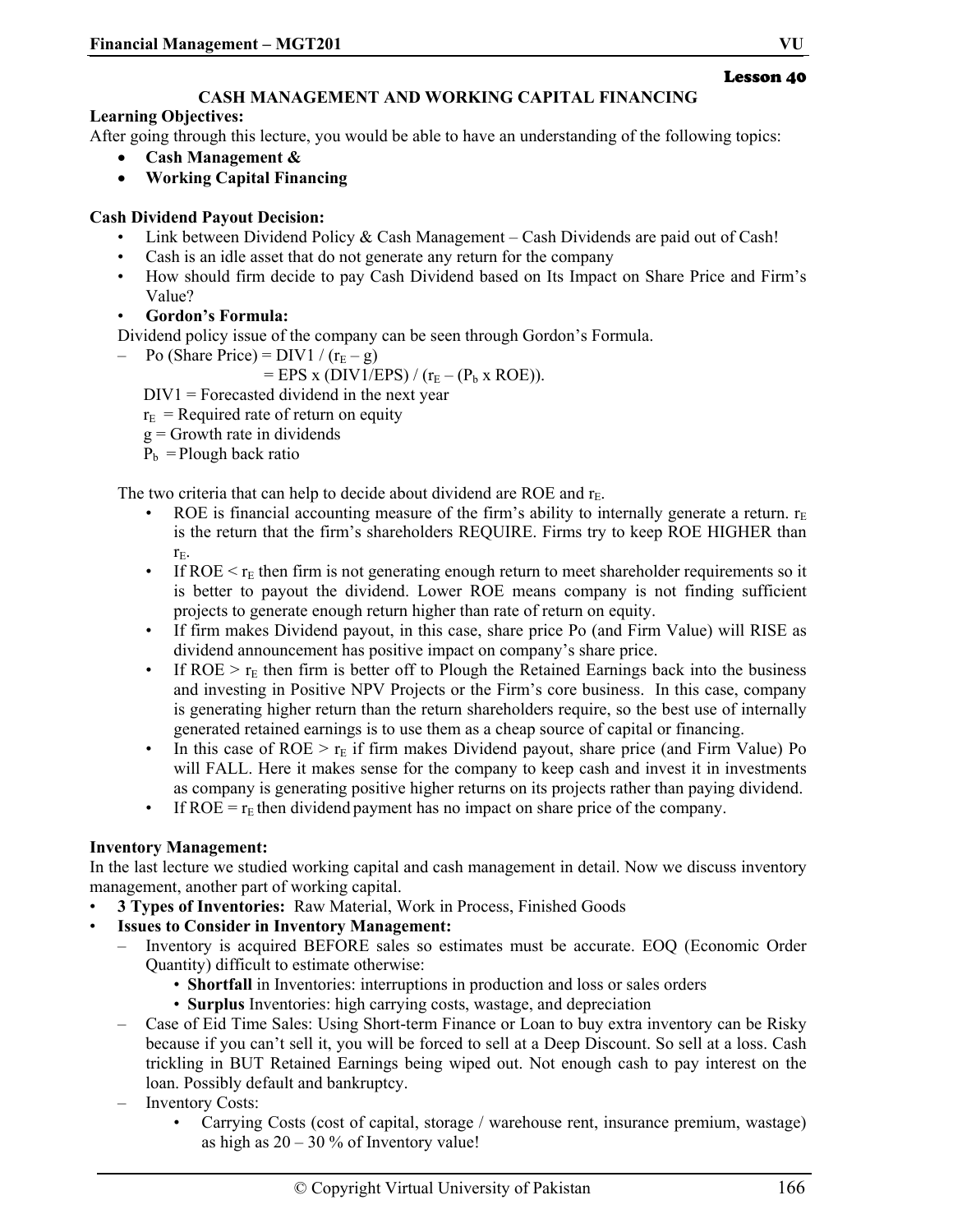- Shipping Costs: Generally Less than 5% of Inventory value!
- Cost of Running Short Loss of sales, customers, and goodwill difficult to estimate.
- **Inventory Management Policies:** 
	- **Technology Based:** Dynamic Systems not only Static EOQ Software for inventory but Dynamic Computer Software that considers Usage Growth Rates. MRP (Material Resource Planning) and ERP (Economic Resource Planning) Software.
	- **JIT**: Just in Time. Developed by Toyota. Supplies arrive just a few hours before they are used. Inventory and Working Capital is minimized. Improves overall Efficiency.
	- **Outsourcing**: Instead of making all the parts yourself, buy them from outside suppliers at a lower cost and avoid any unionism issues. Example: IT Divisions of Large American MNC's outsource the writing of computer software to Pakistani software houses.

# **Accounts Receivables Management:**

This is another area of working capital. Accounts receivables are created out of credit sales.

- Most firms would prefer to sell for Cash BUT Competition forces them to sell on Credit. Example: Fabric trading in Pakistan where sellers offer 1 to 3 months credit (and even longer).
- **Account Receivables** 
	- = Credit Sales per day x Average Number of Days of Credit
		- Example:

Account Receivables

- =Rs.10000 / day x 30 days
- =Rs.300000 of fabric "Stuck in the market" or "In Rolling" at any given time.
- A/c Receivables (other than Profit portion which appears in Retained Earnings) need to be Financed somehow i.e. Short-term loan, trade credit, etc.
- A/c Receivables = Daily Sales x ACP
	- ACP = Average Collection Period
		- = weighted average days of credit. Can be obtained from Ageing Schedule (Financial Accounting)
	- Example: Firm makes 30% of sales on 30 day credit and 70% on 60 day credit. So ACP
		- $= (0.3x30) + (0.7x60)$
		- $= 9 + 42$
		- $= 51$  Days
	- Try to Minimize Average Collection Period and daily credit sales.

#### **Credit Policy:**

- **Factors considered for credit:** 
	- Credit Quality Aspect: Proper Assessment of Credit-worthiness of each credit customer (Credit Quality)
	- Minimize Time (Credit Duration or ACP) and Value (Credit Given)
	- Creative Credit Terms
- **Incentivize Customers to pay cash and to pay quickly** 
	- "Sell on 5/10.net 30 basis". 30 basis Means customer must pay full cash value within 30 days. 5/10.net means 5% discount for customers who pay within 10 days. So it is an incentive for customer to pay cash quickly.
- **Impose Carrying Charge on Late Payments** 
	- Example: 2% late payment Charges if bill is not paid within 30 days. Means 24% penal interest per year! Example: If customer does NOT pay Rs.100000 bill within 1 month, then he will have to pay Rs.2000 extra for every month that he is late!

### **Working Capital Financing Policies:**

It involves the discussion regarding how firms should finance this working capital.

- **Sales fluctuate with Nature of Business, Time, Season, State of Economy:** 
	- Economic Growth or Boom: High inventories and Current Assets
	- Economic Recession: Low inventories and Current Assets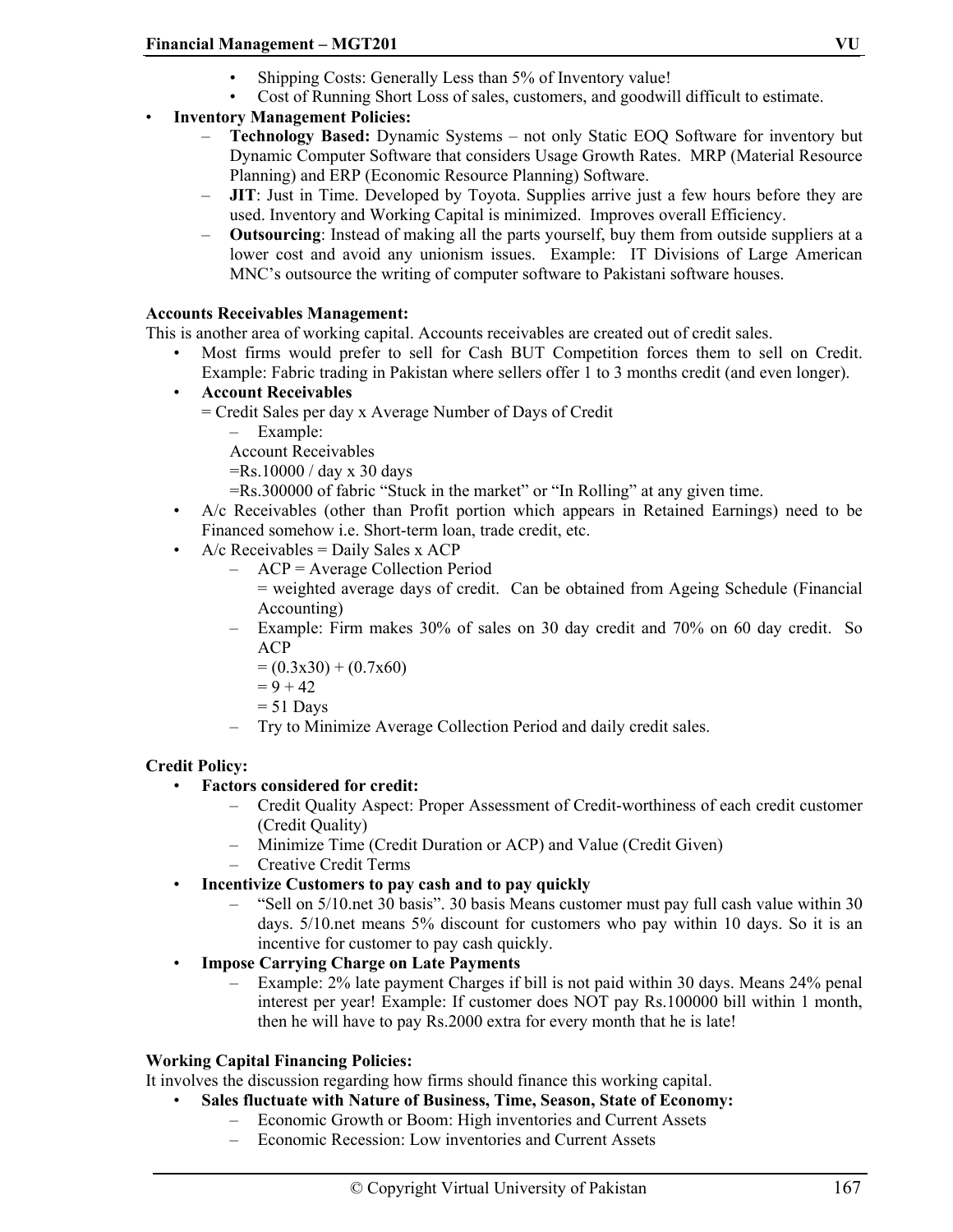- Never drop to zero because always need minimal "Permanent Current Assets."
- **Total Assets = Fixed + Permanent Current + Temporary Current.** 
	- Total assets steadily grow with life of healthy company.
	- Temporary Current Assets fluctuate with time. Extra Spontaneous Inventory can be financed by short-term debt financing or loan
- **3 Policies for Working Capital Financing (based on Maturity Matching Principle)** 
	- **Aggressive** 
		- Maximum Short-term financing at low cost (but risk of non-renewal of loan)
		- Use short-term financing for Temporary Current Assets and even partly to buy Permanent Current Inventory
	- **Conservative** 
		- Maximum Long-term financing. Safe but higher interest costs.
		- Use long-term financing for Fixed Assets, entire Permanent Assets, and even part of Temporary Current Assets
	- **Moderate** 
		- Balance of Long and Short-term Financing.
		- Long Term Financing for Fixed and Permanent Current Assets. Use Short Term Financing for Permanent Current Assets. Use Spontaneous Current Liability Financing for Temporary Current Assets
- **Advantages of Short Term Debt or Loan** 
	- Speed of getting finance as they are short run
	- Flexibility (not locked in)
	- Lower Interest Rates (generally Upward Sloping or Normal Yield Curve)
- **Disadvantage of Short Term Debt** is that cost of debt is uncertain and variable in long run. Non-renewable.

#### **Graphical View of Financing Maturity Matching Principle Match the Maturity of Financing to Usage of Asset:**

# Graphical View of Financing Maturity Matching Principle

Match the Maturity of Financing to Usage of Asset



Firms generally pursue moderate policy of financing. Basic logic behind this is MATURITY MATCHING PRINCIPLE.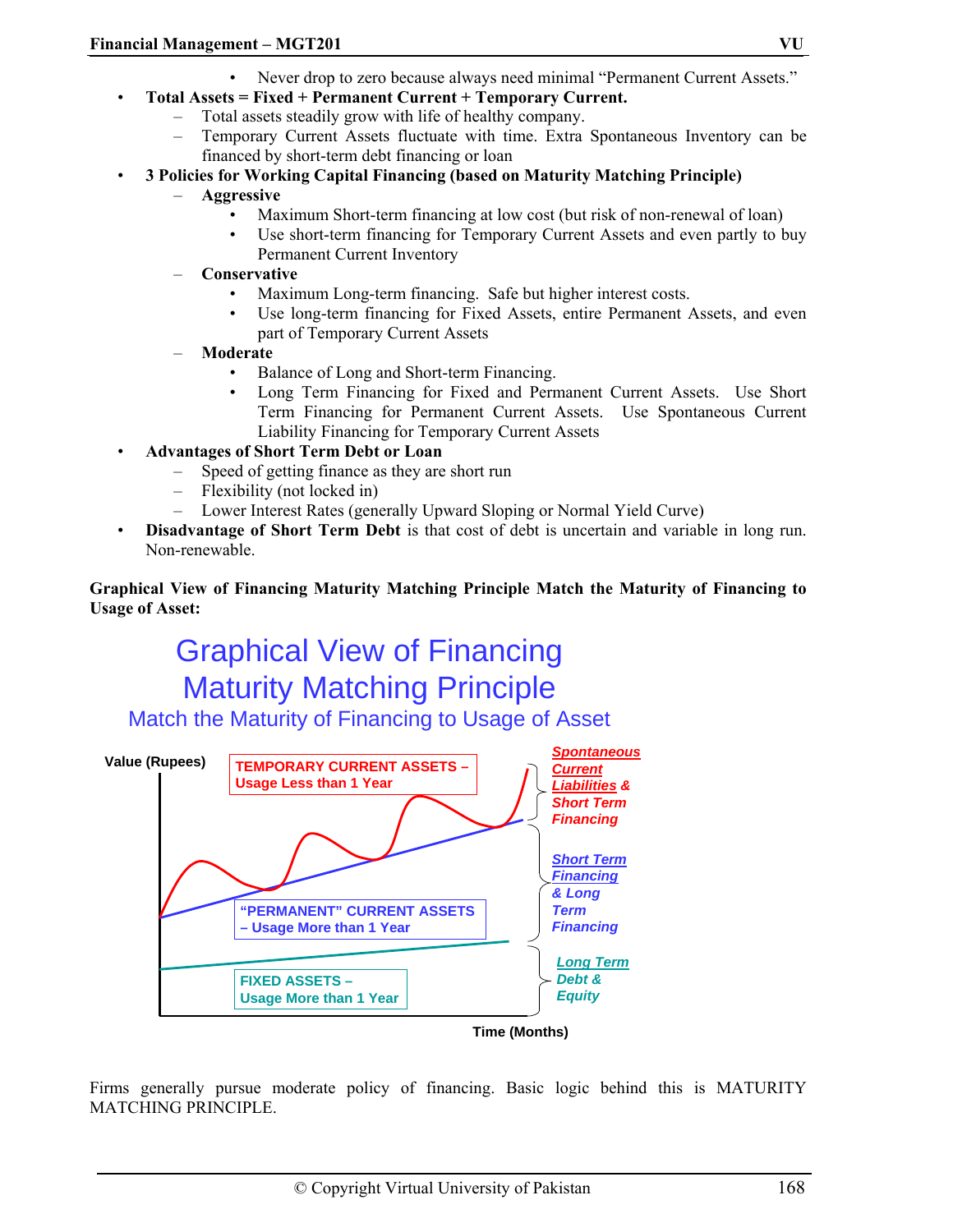# Lesson 41

# **SHORT TERM FINANCING, LONG TERM FINANCING AND LEASE FINANCING**

#### **Learning Objectives:**

After going through this lecture, you would be able to have an understanding of the following topics:

- **Financing (Short Term and Long Term Financing)**
- **Lease Financing**

In this lecture we shall continue our discussion of working capital financing and will discuss financing, short and long term financing and lease financing.

# **Working Capital Financing:**

- Financial Managers spend More than 50% of their time on Working Capital Financing. This has been observed in many companies. In other words, arrangement for funds to meet day-to-day expenses like inventory, raw material supplies and miscellaneous expenses has great significance.
- **Sources of Financing** 
	- **Permanent Financing:**

Permanent Financing comes in two forms:

- Long-term Loans / Bonds Duration of this source is More Than 1 Year. It has Low Risk for Firm but has High Cost
- Common Equity / Stock "Perpetual." By definition. Less Risk for Firm but Highest Cost.

Recall here concepts of cost of debt and cost of equity we studied in capital structure to decide which source of financing is better for firm and why?.

#### – **Temporary Financing:**

Temporary financing also has two forms:

- Short-term Loan (An example of working capital financing) Duration of this source is Less Than 1 Year i.e. 3 months, 6 months, 9 months, etc. Easier to obtain than Long-term Loan as for long term loans many requirements like financial statements and guarantees need to be fulfilled. Less costly than Long-term Loan due to lower interest rate generally. But this interest costs is variable / uncertain as you have to renew it each time and you are not sure whether you will get the same lower interest rate as before. So More risky. Needs to be rolled over frequently so it is less liquid.
- Spontaneous Financing Current Liabilities like Trade Credit and Accrued Taxes (payable) and Wages payable form its base. Arise "Spontaneously" from day-to-day operations. It is in the form of money you have to pay but have not paid yet to your suppliers. It is free loan or credit on which you do not have to pay any interest. As you do not know the amount of money you will have and when, there is Highest Uncertainty / Risk. It has Least Cost (can be free!). But you cannot depend on it for day-to-day expenses as this all is just your rough idea. You are not sure.

#### • **Tradeoff between Liquidity (Risk) & Profitability (Return)**

- High Current Assets means High Liquidity but Low Profitability. This is due to more money tied in current assets that have low profitability.
- Low Current Assets means High Profitability but High Risk. This is due to money tied in fixed assets may not be available for payments as they come due.
- High Long-term Debt means Low Risk of illiquidity but High Cost of Debt in form of interest.
- High Current Liabilities (or short-term Spontaneous Financing like Trade Debt) means Low Cost but High Risk of illiquidity.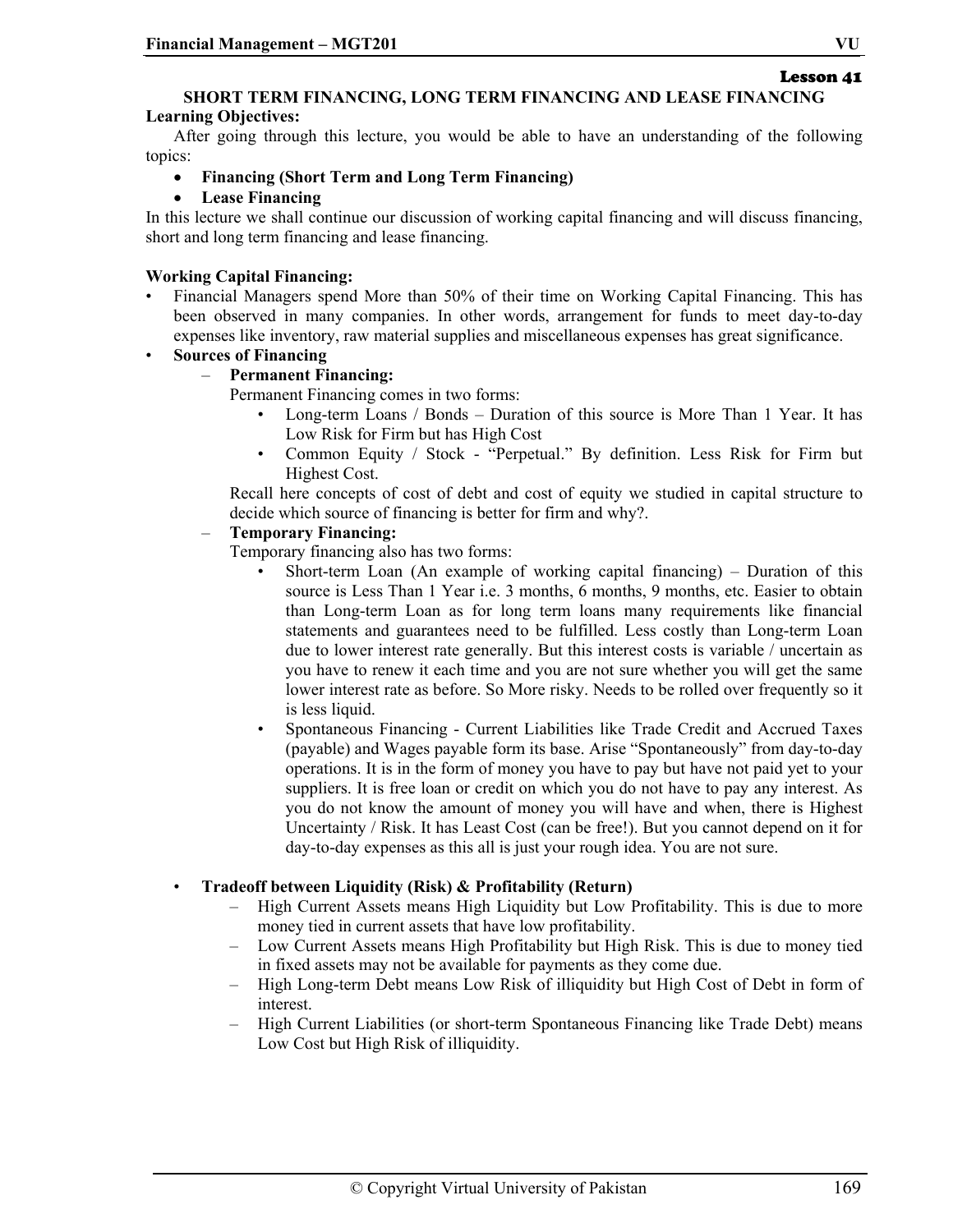

If a firm uses long term financing it has higher cost of financing comparatively due to high interest cost of long term loans. Despite of this high cost you have low risk here due to surety of access to money for a longer period. Current liabilities as a source of financing are not reliable as you have no surety whether you will have same amount of money available next month for financing or less amount of money or how much money. Also, if firm keeps continue this practice and do not pay its accounts payable will raise so much after a period that it may go bankrupt.

#### **How Much Liquidity to Keep?**

- Keep enough Liquidity to meet maturing short term obligations (i.e. Accounts Payable, Interest, etc) on time. How much firm should keep of short term loans and how much of long term loans? The decision is made keeping in view the following principles:
- **Hedging Principle (or Principle of Self-Liquidating Debt or MATURITY MATCHING)** 
	- Match Cash-flow characteristics of Asset being purchased with the maturity of the Source of Financing used to buy the asset.
- **Example:** Shoe Shop Owner can use Current Liability to finance seasonal expansion in inventory during Eid Time. If he uses Long-term financing, then excess / surplus / IDLE LIQUIDITY GIVING LOW / NO YIELD BUT COSTING INTEREST SO LOWER PROFITS. Eid does not come each month. Shop owner needs extra money / inventory only for one month. He should take short term loan. If he decides to take long term loan he will have to pay for extra interest cost unnecessarily.
- Another way of describing the hedging principle is Permanent Asset Investments should be financed by Permanent Financing. Buy Temporary Assets through Temporary Financing.
	- **Permanent Asset Investments:** Fixed or Movable or EVEN CURRENT assets (i.e. Inventory) that a firm plans to hold for  $> 1$  Year. The economic life of such assets can be more or less.
	- **Temporary Assets:** Current Assets that will be liquidated within 1 year. These are a subset of current assets. Foe example, inventory in use for less than 1 year.
- **Example:** Use Long Term Loan to buy a long term asset. Studio owner should Do NOT use short-term loan (< 1 Year) to buy a sophisticated professional Sony Digital Camera costing Rs.1.5 million which is expected to have an Economic Life of over 5 years and has a Payback Period of 2 Years. Use Long Term Loan with Maturity over 2 Years so that there is sufficient time to repay interest from cash flows of asset (i.e. Camera).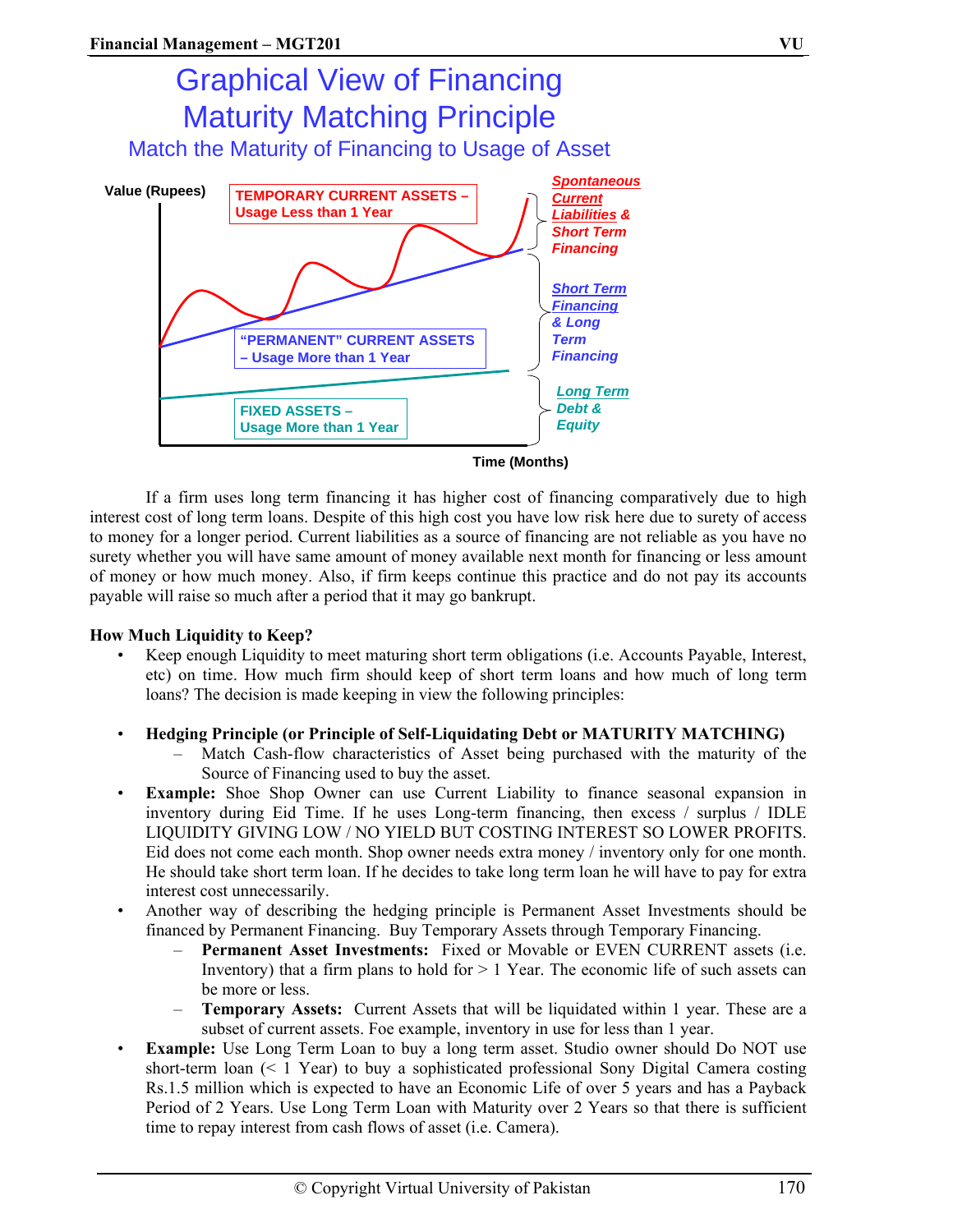# **Working Capital Financing Policies:**

Total Assets = Fixed assets + Permanent Current assets + Temporary Current assets.

- Total assets steadily grow with life of healthy company.
- Temporary Current fluctuates with time. Extra spontaneous inventory can be financed by short-term debt financing or loan

This will help us to understand which kind of policy should firm adopt according to the kind of assets a firm have.

- **3 Policies of Working Capital Financing (Based on Hedging Principle of Maturity Matching)** 
	- **Aggressive** 
		- Maximum Short-term financing at low cost (but risk of non-renewal)
		- Use short-term financing for Temporary Current Assets and even partly to buy Permanent Current Inventory
	- **Conservative** 
		- Maximum Long-term financing. Safe but higher interest costs.
		- Use long-term financing for Fixed Assets, entire Permanent Assets, and even part of Temporary Current Assets
	- **Moderate** 
		- Balance of Long and Short-term Financing. Based on Maturity Matching Principle.
		- Long Term permanent Financing for Fixed assets like land, building, warehouse, machinery and Permanent Current Assets only.
		- Spontaneous financing or short term financing is used for short term portion of current assets

#### **Long-term Debt Financing:**

- **What Affects Financing Decisions (Factors influencing the choice of long term finance by managers)** 
	- Capital Structure: match Actual Capital Structure to Optimum. "Sticky", non-smooth, never-ending process. It is not one day work.
	- Maturity Matching (Hedging Principle): match maturity of debt to asset usage time
	- Interest Rates: get long-term financing if long-term interest rates are low
	- Financial Health & Credit-worthiness: get long-term financing while firm is still healthy
- **Short-term Debt** 
	- Bank Loans: Maturity period < 1 Year. Collateral (security) required i.e. Property, inventory, or a/c receivables.
	- Commercial Paper: unsecured promissory note issued by large, strong firm
- **Long-term Debt Financing (Maturity Longer than 1 Year)**

The following are the forms of this loan:

- Bank "Term Loans": > 1 Year
- Bonds: Debentures vs. Mortgage vs. Floating Rate
- Syndicated Loan: for large loans, one lead bank heading team of other banks. Due to large amount of loan one bank alone cannot take the whole risk and liability.
- Project Financing: for large international infrastructural projects i.e. Electric power plants, dams, development of highways. Group of firms invest equity capital in a New Project. Bank gives loan to New Project. In return, bank is repaid from cash flows of the New Project. In fact, Bank gets the cash inflows first and then decides what to do with them! No other collateral or security is provided. So individual assets of each of individual firms is free. So bank protects itself by keeping control of all the cash flows.
- Securitization: convert private debt contract into publicly traded financial instrument. A large loan can be divided into smaller parts that are traded in the money markets.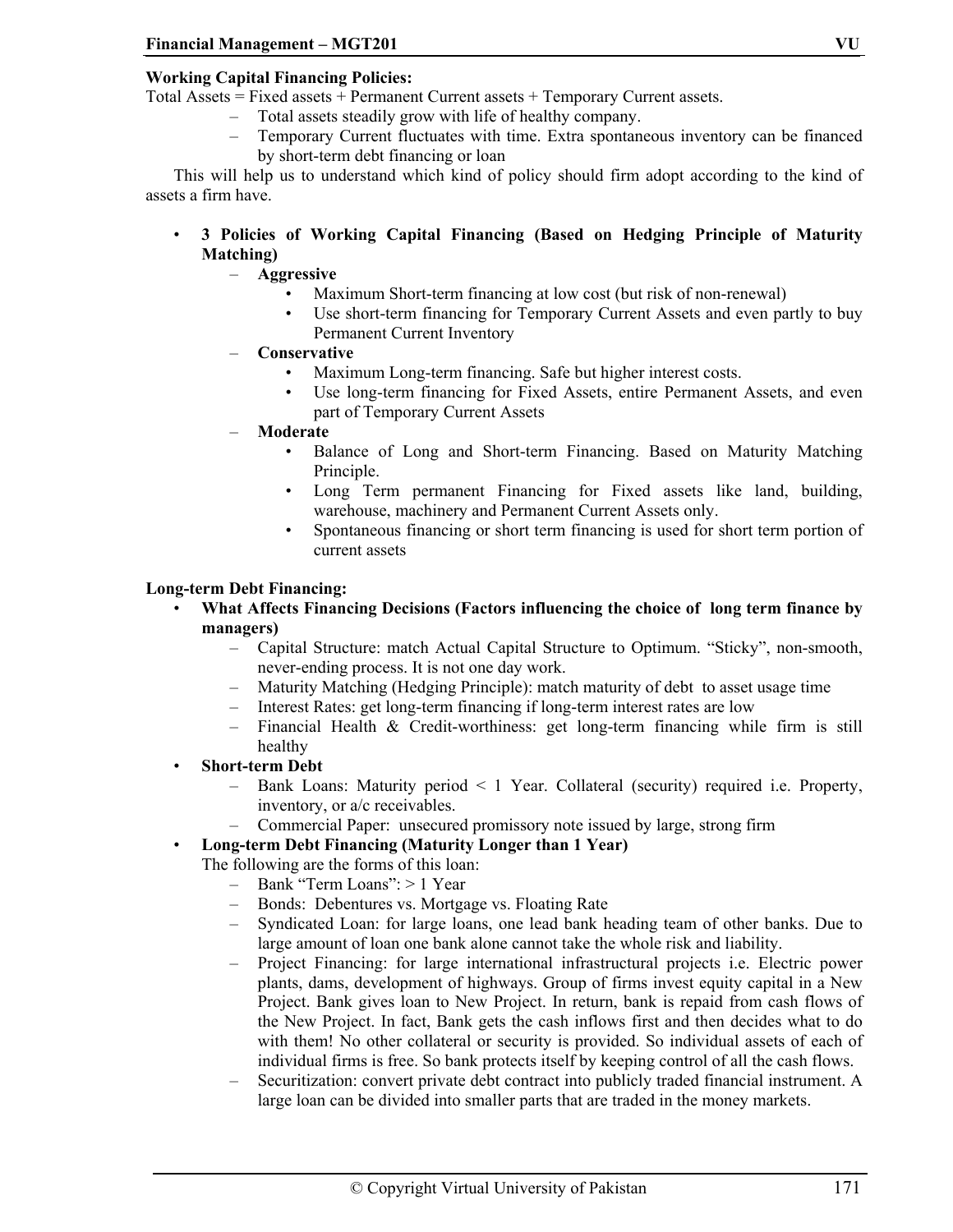#### **Lease Financing**

#### • **Leasing of Fixed Assets (Financing of Capital Expenditure in Fixed Assets)**

- Leasing Company (Lessor) buys and owns the asset and leases it to the Lessee (Borrower) who can use, operate, and control the asset. Lessee pays Lease Rental to Lessor in return. Lifespan of lease can vary from few days to years.
- Like Collateralized Loan (where the leased asset is the collateral). Lease Contract is just as serious as a loan agreement. Failure to pay lease rental is just like failure to pay interest. Can bankrupt the Lessee (Borrower). Lessor (Lender or Leasing Company) can seize the leased asset and, if the claim is larger, also demand up to 1 year lease rental.
- Ownership vs. Control
- Between 10-30% of fixed assets owned by Large Companies are leased i.e. Warehouses, offices, equipment, machinery, computers, cars, furniture, airplanes!
- **General Advantages from Lessee's (Borrower / user) Point of View**

It guides towards when lease financing should be used:

- Less risky than investing large amount of money in fixed assets in a new businesses that suffer from Cyclicality i.e. Airplanes.
- More suitable for hi-tech assets that become Obsolete quickly like software houses
- When product demand is uncertain and hence equipment life is uncertain.
- Lender has to share portion of operational risk and maintenance costs e.g. IBM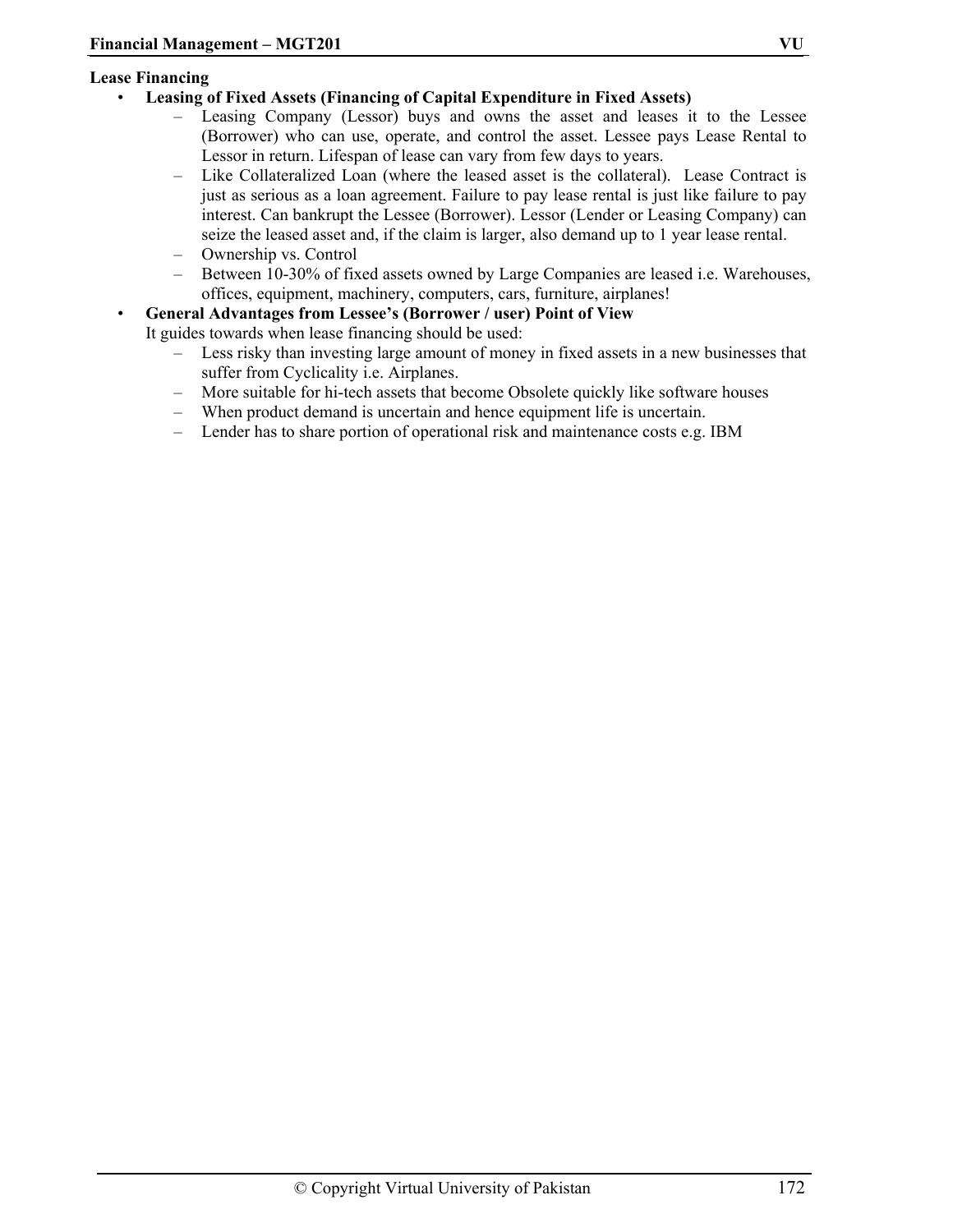# **LEASE FINANCING AND TYPES OF LEASE FINANCING**

# **Learning Objectives:**

After going through this lecture, you would be able to have an understanding of the following topics:

- **Lease Financing:**
- **Types of Lease Financing:**

#### **Lease Financing:**

- **Leasing of Fixed Assets (Financing of Capital Expenditure)** 
	- Leasing Company (Lessor) Buys / Owns the Asset and the Lessee (Borrower) Controls, Operates, and Uses it. Lessor receives a regular and fixed Lease Rental. Lifespan of lease is limited (few months to several years).
	- It is just like a Collateralized Loan (where the leased asset is the collateral). Lease Contract is just as serious as a loan agreement. Failure to pay lease rental is just like failure to pay interest. Can bankrupt the Lessee (Borrower). Lessor (Lender or Leasing Company) can seize the leased asset and, if the claim is larger, also demand up to 1 year lease rental.
		- The two parties of lease agreement are:
			- Lessor (Leasing Company)
			- Lessee
	- Ownership vs. Control:
		- Ownership of the asset is with leasing company
		- Control is with lessee
	- In most of the countries 10-30% of fixed assets owned by Companies are leased i.e. Warehouses, offices, equipment, machinery, computers, cars, furniture, airplanes!
- **General Advantages of Leasing from Lessee's (Borrower / user) Point of View**

It guides towards when lease financing should be used:

- Less risky than investing own large amount of money in expensive fixed assets in a new businesses that suffer from Cyclicality i.e. Airplanes
- More suitable for hi-tech assets that become Obsolete quickly.
- When product demand and hence equipment life is uncertain.
- Lender has to share portion of operational risk and maintenance costs

#### **Types of Leasing Finance:**

- **1- Financial Lease (or Capital Lease)** 
	- Popular form of Leasing in Pakistan
	- Financial Lease is Fully Amortized: Lessor recovers BOTH the full Value of Asset (Principal amount) AND the Profit (in form of interest or mark-up). BOTH are built into the Lease Rental amount collected by the Lessor over the lifespan of the Lease. Recall AMORTIZATION TABLE for Bank Loan where Principal and Interest are recovered in equal regular installments.

Fully Amortized Lease means the lessor recovers the principal amount plus interest amount.

- Financial Lease is NOT Cancelable: If Lessee MUST Cancel or Terminate the Lease Prematurely then pays heavy penalty to Lessor.
- Example of Financial Lease: You need to buy a Pentium IV computer hardware system complete with peripherals but you don't have enough money. You go to computer hardware store and negotiate the price for the system at Rs.50000. You then contact a leasing company to buy the computer system and lease it to you in return for a monthly rental of say, Rs.5000 per month. After one year, if you have paid all the lease rentals on time, the Leasing Company will transfer the Ownership to you.
- **Advantage of Financial Lease for Lessee:** 
	- If factory needs to buy new machine urgently and does NOT have enough finances.

Lesson 42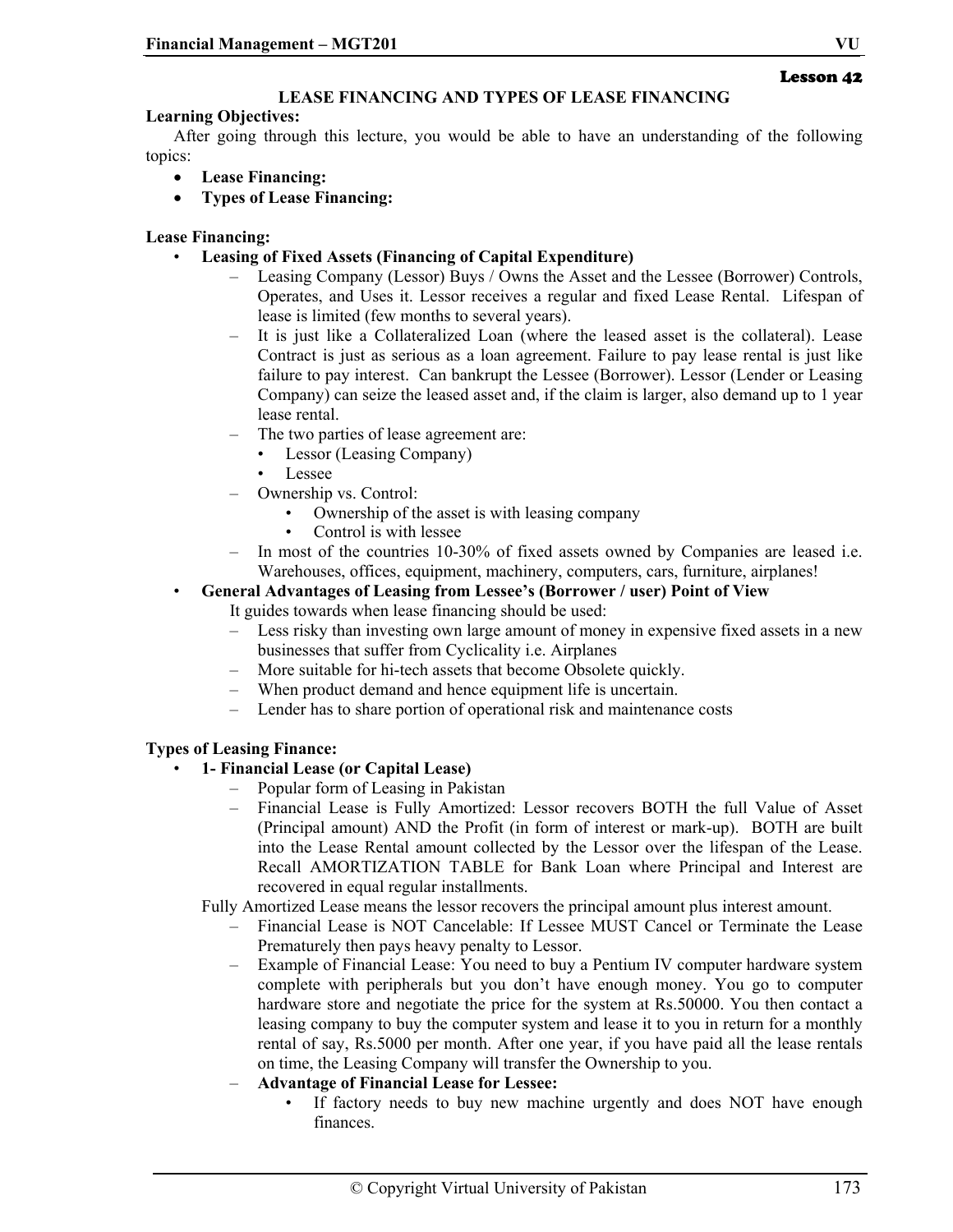- Leased Assets (and lease liabilities) can sometimes be treated OFF THE BALANCE SHEET ITEMS. Accounting Standards (i.e. FASB USA) in some countries restrict this so generally speaking, Lease DOES affect DEBT RATIO & Capital Structure in similar way as Loan on Balance Sheet.
- If Company can NOT justify an increase in Assets on the Balance Sheet based on historical earnings. Capital expenditure in Leased Asset can be "Expensed" out gradually.
- Lease Rental is a TAX-DEDUCTIBLE EXPENSE just like interest payments.
- As long as IRR from leased equipment is higher than cost of lease financing.

# • **2- Operating Lease (or Service Lease)**

- Operating Lease offers Financing AND MAINTENANCE: often the Lessor is the Supplier / Vendor of the Asset i.e. IBM
- Operating Lease is NOT FULLY AMORTIZED AND IS CANCELLABLE
	- Example: Car rental company (Lessor) charges you Rs.1000 per day for renting out a new Honda Civic with driver. You can lease the car for 2 days. You will pay the Lessor Rs.2000. BUT, the value of the car might be Rs.1 million. Lessor does NOT expect you to pay that entire amount for using the car for just 2 days. The car rental company will service and maintain the car in good condition so it can rent it out to other people. This way, they can recover the value of the car from 1000 days of lease rent (= value / daily rental =  $1,000,000$ / 1000)!! This is the Payback Period (without taking their maintenance costs and profit margin). You can Cancel the lease and return the car after 1 day. Now you just have to pay Rs.1000.
- Other Examples of Operating Lease: IBM for Computer Hardware, Boeing for Airplanes

By not fully amortizing operating lease means the leasing company does not expect to recover the whole amount or value of asset from you.

#### **3- Sale & Lease-Back**

- Sale & Lease-Back is the Most Interesting Leasing Scheme creative extension of Financial Lease where the Seller of the asset is the User-lessee. User sells his asset to Leasing Company in return for lump-sum cash and then repays the Leasing Company in form of Lease Rentals over a period of time to buy-back the asset. It is considered to be a creative way of mobilizing your asset to raise debt.
- Example of Sale & Lease-Back: You need Rs.300000 to start a business and all you own is a car. What can you do? Go to Leasing Company. Ask them to buy your car for Rs.300000 and then lease it back to you for 1 year!!! This way, the Leasing Company will take ownership of the car and give you Rs.300000 cash to start your business. Company has bought the car and you can start business from the cash you received. Suppose you expect to earn Rs.50000 per month from your business. Then you can easily pay Rs.30000 per month as lease rental and get your car back in 1 year. Remember company bought car from you for Rs.300000 but you will pay suppose Rs.360000 back to company at the end of period to have your car back. Rs.60000 is the profit or interest or mark-up Company is charging above the principal amount of Rs.300000.

#### **Lease Analyses & Calculations:**

- To Buy or To Lease? That is the Question. Here we are doing some numerical calculations that can help us to decide whether it is better to lease?
- Assume that the Decision to Acquire the Asset has already been made independently at the Capital Budgeting Stage (which comes first).
- First value is NPV (Similar to Capital Budgeting) modified to NAL for Leasing Analysis
	- NAL = Net Advantage of Leasing = PV (Cost of Owning Asset) PV (Cost of Leasing). If NAL >0 then Leasing is Better than Buying.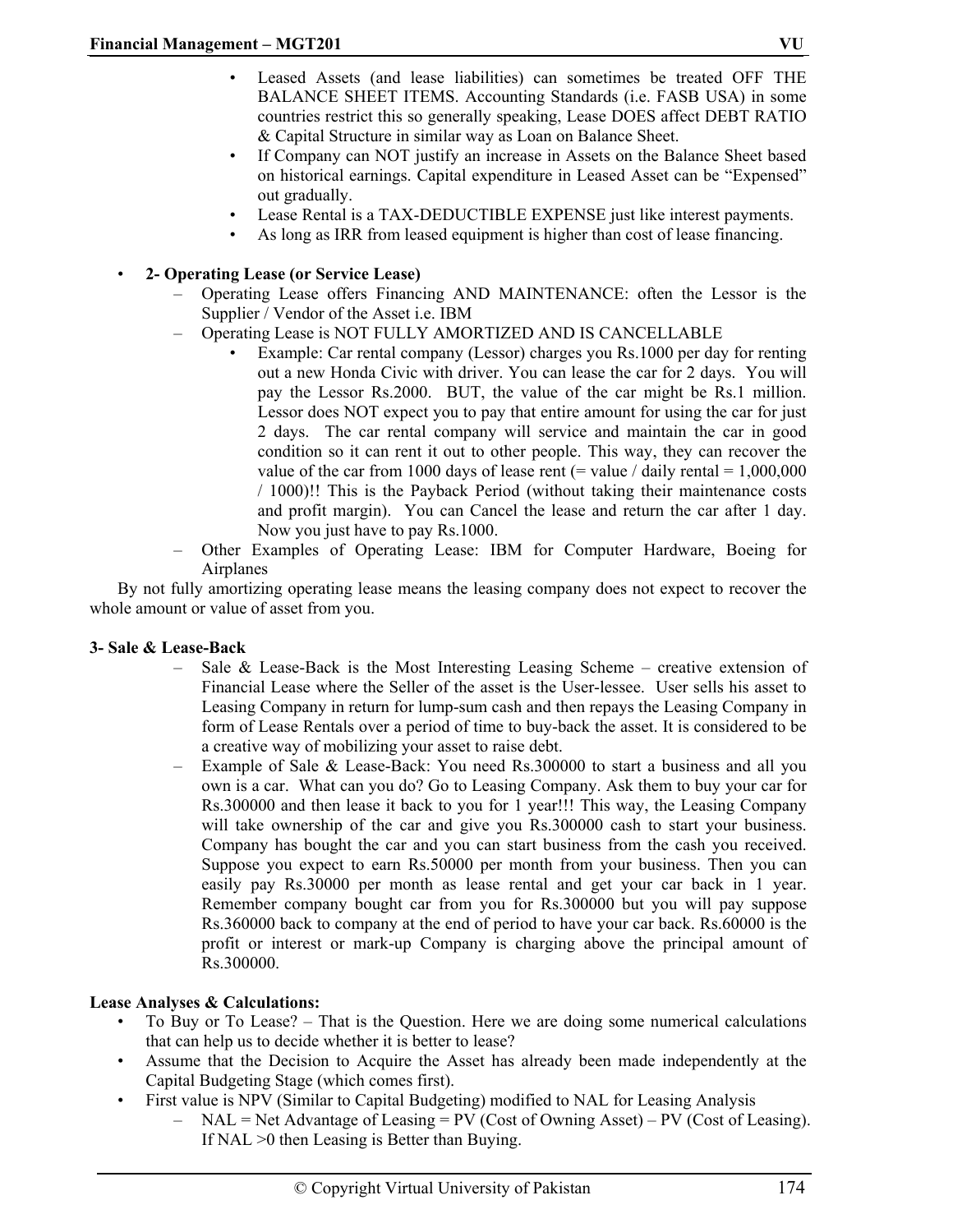- **Cost of Owning Asset:** Cost of Owning includes following Cash Flows: Initial investment Io, yearly maintenance and service costs, yearly depreciation tax savings, replacement or the salvage value of the asset at the end of its life and Final net residual value (after any tax).
- **Cost of Leasing** includes following Cash Flows: Yearly Lease Rentals, Yearly Tax Savings associated with Lease Rentals
- Discount Rate "r": Generate Cash Flow forecasts for life of asset. Cash Flows are quite FIXED AND CERTAIN so use a LOW DISCOUNT RATE  $= r =$ mark-up rate on bank loan OR use Risk Free Rate of Return =  $r_{RF}$  = T-bill Interest rate. If Company is running in operation then use actual average cost of Debt.

#### • **IRR (Similar to Capital Budgeting)**

- Set the NAL = 0 and solve for the Discount Rate "r" using Trial and Error or Iteration. This gives us the value of IRR.
	- Most commonly used criterion IRR  $%$  can simply be compared to mark-up  $%$ on bank loans and also to the market rate of interest and inflation rate.
	- If IRR < interest rate on loan then leasing is better than buying

# **Lease Analysis (WACC):**

- WACC (Capital Structuring Criterion)
	- WACC =  $r_{\text{D}X_D}$  +  $r_{\text{EX}_E}$  (where  $r_D$  is AFTER-TAX Cost of Debt). Lease IRR % affects the "r<sub>D</sub>" After Tax Cost of Debt. WACC can be used as the Discount Rate "r" in NPV calculations in Capital Budgeting.
	- Practically speaking, corporate financing and capital structure have feedback effect on capital budgeting decision. This means that capital budgeting ranking of projects may have to be revised taking into account the cost of debt (or leasing). The effect is minor because projects are selected based on strategic value and operational efficiency and not just minor differences in NPV. Of course, feedback effect goes entirely against mm theory which is for ideal, efficient markets.
		- Leasing (and financing decisions in general) can (very rarely) have a FEEDBACK EFFECT on Capital Budgeting Decisions. Suppose that you had to choose one of 3 possible projects and you picked Project A based at the Capital Budgeting Stage (based on NPV). Many weeks later, you begin to decide where to raise the money and HOW TO FINANCE Project A. You need to take a bank loan at 15% pa interest. You realize now that another Project B (which had been rejected at the Capital Budgeting Stage) uses equipment that can be LEASED at a lower cost (say 13%). Now, you had done the Capital Budgeting exercise using your company's WACC as the discount rate in the NPV calculation. That WACC used the company's actual interest cost on bank loans as the after-tax cost of debt. But, since Project C can use the cheaper Lease Financing, you should RE-CALCULATE its NPV using the Cost of Lease (i.e. IRR) as the discount rate. This case is rare and the difference of a few percentage points in the cost of debt should not change a fundamental decision based on cash-flows, operational effectiveness, and overall strategic advantage of investing in a project which are considered at the Capital Budgeting Stage.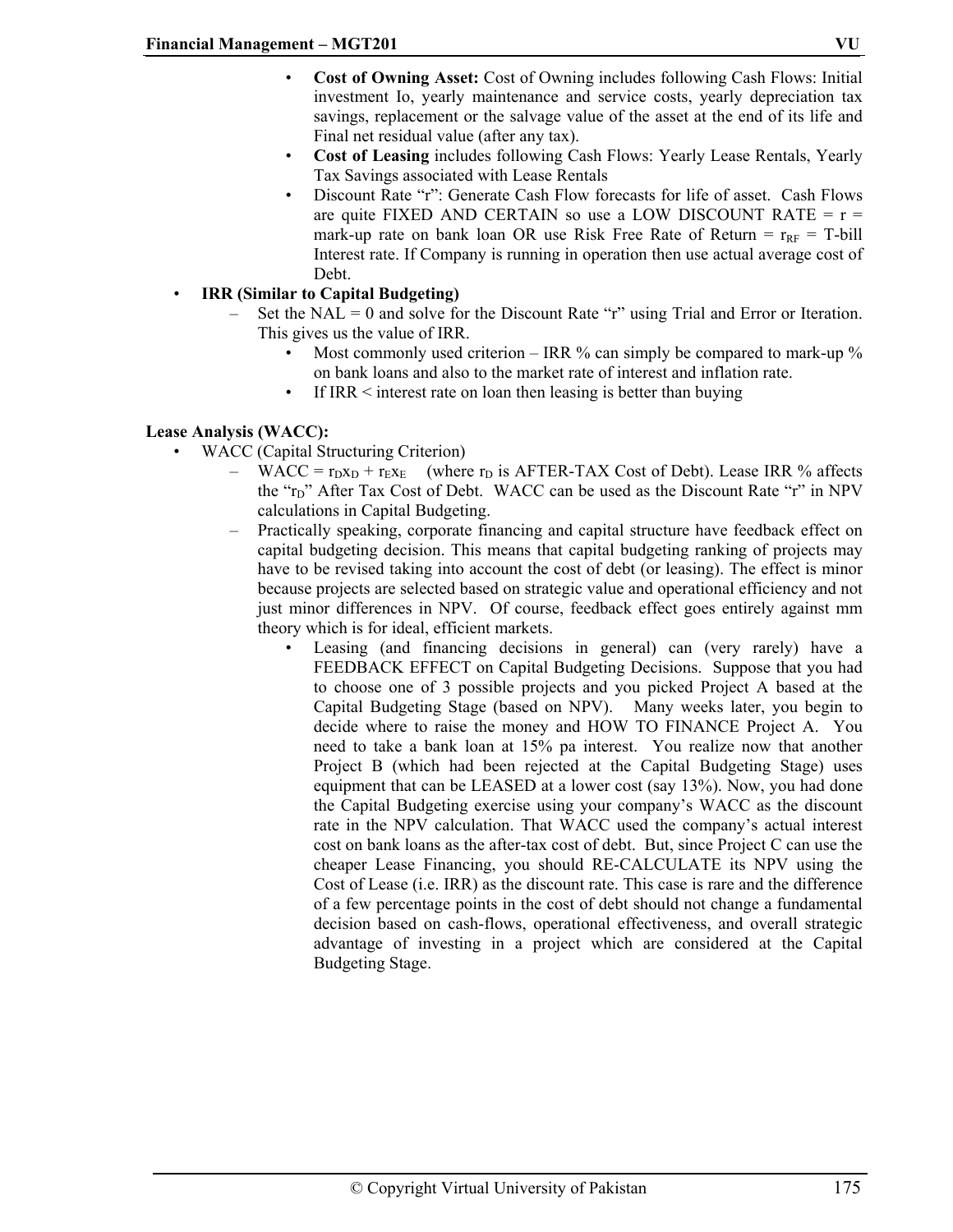#### **MERGERS AND ACQUISITIONS**

#### **Learning Objectives:**

After going through this lecture, you would be able to have an understanding of the following topic:

• **Mergers & Acquisitions (M&A)** 

#### **Mergers & Acquisitions (M&A):**

- The buying  $\&$  selling of entire firms or divisions of firms is a specialized art in finance.
- Why firms Merge?
	- Diversification:
		- Reduce Risk and Stabilize Earnings, attain Economies of Scale
		- Achieve Long Term Strategic Goals, Gain Larger Market Share and Quick Growth in size,
		- Improving Financials: quick way to improve the Balance Sheet and Cash Flows
			- Find Cash: if another firm has large cash flows, cash reserves or liquid assets
				- Cherry Picking: It means when Market Value of another similar firm is less than cost of replacing your own assets it might be better to buy another firm
				- Asset Stripping: separate out the non-profitable and sell its assets individually to generate cash and restore profitability
		- Agency Cost: Desire of Managers for Prestige, Power, and Salary sometimes at expense of Shareholders (Owners)
			- Winning Management Control (exercise influence on Board). Manager Salaries Rise (larger firm, Agency Costs). Fear of Losing Job if Taken Over by Rival Firm.
- How do you pay for (or finance) buying a Firm?
	- Cash, Stock or Shares, Bank Borrowing or Debt (LBO's) or Combination
- "Merger" When 2 or more Firms combine to form 1 Firm.
- Benefit of Merger Synergy:
	- $2+2=5!$

It means value of a combined firm after merger is more than the firms' value individually before the merger

- 2 Broad Categories of Mergers:
	- Pure Financial Merger Operations remain independent
	- Operating Merger Operations are Integrated  $&$  Changed  $&$  Synergies Expected
	- 4 Specific Types of Mergers:
		- Horizontal Merger: merger of 2 competitors can lead to Monopoly
		- Vertical Merger: merger of a supplier with a buyer
		- Co generic Merger: merger of firms in same industry
		- Conglomerate Merger: merger of firms in unrelated industries
- "Acquisition": Most common form of Merger.
- When a Firm buys another Firm. This acquisition Can be **"Hostile" Raid** or "Friendly"
- The firm that acquires the other firm is known as acquirer firm but the firm which is acquired is known as Target firm
- "Divestiture" = Reverse Merger. Benefit of Efficient Reallocation of Resources:  $5 - 1 = 5!$

It means by selling an inefficient or unproductive unit of the company you can have more value as it saves costs

- "Sell off" Sale (transfer Ownership) of a Division of a Firm
- "Spin off" transfer Management Control of a Division of a Firm
- "Liquidation" Sale of assets to pay off Shareholders

#### **Merger Issues & Regulations:**

- **Monopoly (Concentration of Power and Market Share)**
	- Horizontal or Vertical Merger of 2 giants.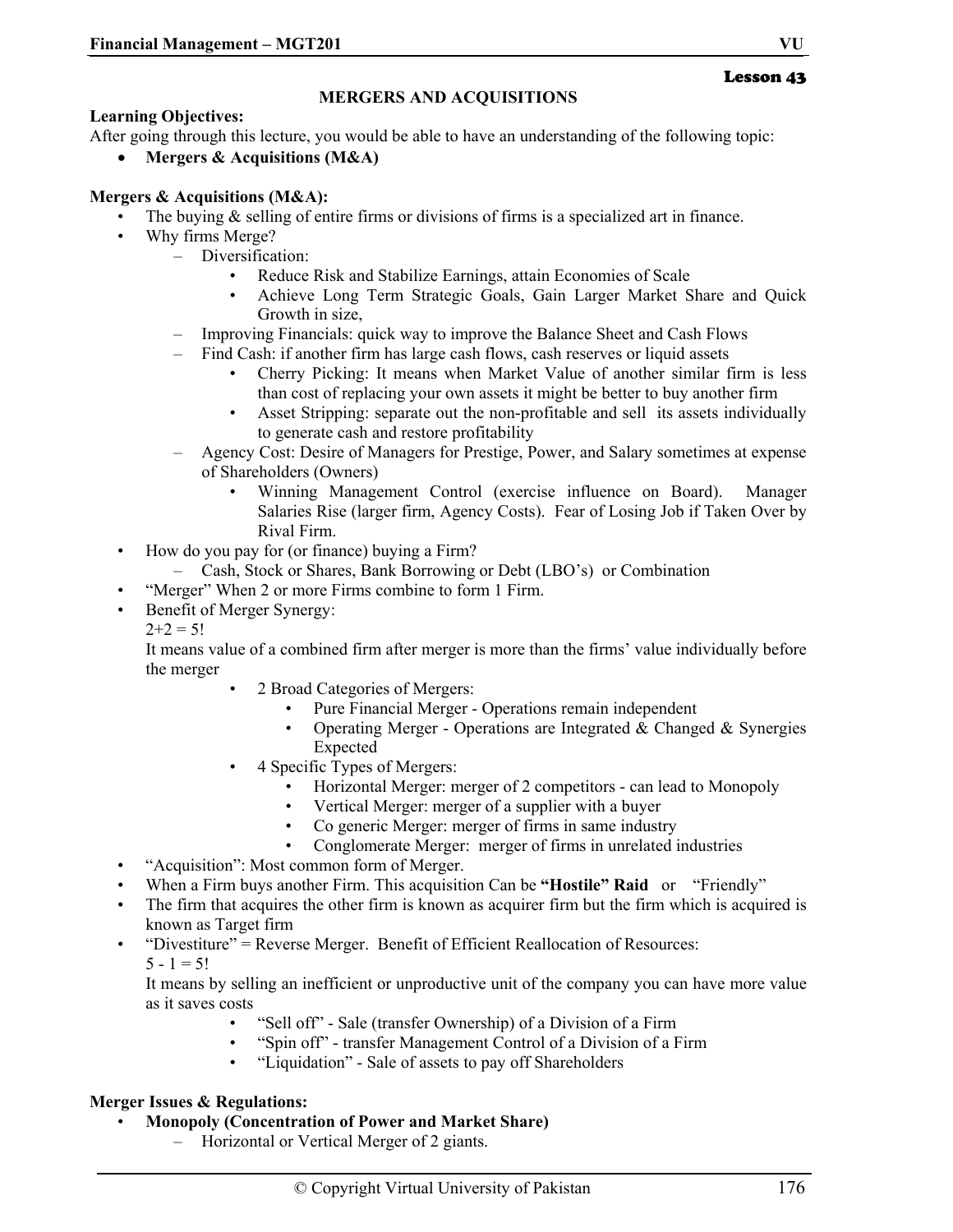- Laws vary from country to country i.e. Anti-Trust Laws
- **Hostile Acquisitions (or Takeovers) by Corporate Raiders**
	- 2 Basic Ways of Hostile Takeovers:
		- Canvassing general public shareholders for their Proxy Votes
		- Limited-time Share Tender Offer by Raider at share price above the market

Corporate raiders urge the shareholders to buy their shares.

- **How Target Firm can Respond to Hostile Raid** 
	- **Poison Pill** Target Firm takes on excessive short-term debt to appear unhealthy. Because of high liabilities their balance sheet becomes unattractive.
	- **White Knight** a wealthy friendly investor who protects the Target Firm by making higher counter-tender offer against the corporate Raider.
	- **Fight Back**: Target Firm makes counter-tender offer to shareholders
	- **Be Acquired** (if Raider is offering much higher value than Firm is worth)
- Target Firm need protection under law Shareholders might lose ownership and Employees might lose their jobs.

#### **Leveraged Buy-Outs (LBO's):**

- Mechanism of Leveraged Buy-Outs (LBO's) using Debt Financing: Acquiring Firm borrows a lot of money (from Debt Investors) to buy the shares of another publicly traded Target Firm. The Public Firm thus becomes "Privatized" in the hands of fewer shareholders and it also means less administrative costs. It then sells assets (Asset Stripping) of the Target to make immediate interest payments. If Firm runs into difficulty, then can raise more money by selling its own Junk Bonds. After Restructuring, Cost Cutting, and Down-Sizing, the firm (now financially stronger) again goes Public giving opportunity for its stakeholders and deal-makers and Investment Bank Advisers to recover their Investment and en cash Capital Gains.
- **Possible Advantages of LBO:** Debt increases Tax Shield Savings, Leverage can improve ROE, and forces cost cutting measures by Management
- Management Buyouts & "Going Private": A type of LBO. Management buys all or most of publicly held shares of their own firm and effectively converts public firm into a privately held one.

#### **Mergers - Good or Bad?**

- Impact of Mergers on Market, Shareholder, & Employees
	- Temporary Increase in Stock Price because of competing Tender Offers by Buyer. Wrong signals distort market prices.
	- Target Firms forced to take Drastic Measures to defend themselves i.e. Poison Pills. Waste of Firm's resources and Value.
	- Mergers often followed by Cost Cutting, Streamlining which can improve Operational Efficiency & Add Synergy. BUT, Down-sizing of Employees or Job Cuts can lead to serious social problem

# **Numerical Valuation of a Target Firm Merger Analysis & Valuation:**

- **2 Basic Approaches to Mergers Analysis and Valuation** 
	- Discounted Cash Flows (DCF)
	- Market Multiple Analysis (MMA)
- **Discounted Cash Flows (DCF) uses NPV: We used in Capital Budgeting** 
	- o Estimate Post Merger Performa (Forecasted) Net After-Tax Incremental Cash Flows (CF's) of Target Firm for 5 Yrs or more. Account for Post – Merger Change in Operations impact on incremental Cash Flows.
	- o Use Old Present Value Equation:
	- $PV = CF1 / (1+r) + CF2 / (1+r)^{2} + CF3 / (1+r)^{3} + ...$
	- o Discount Rate (r) or Cost of Capital for Prospective Investors (i.e. Shareholders of the Acquiring Firm i.e.  $r_{EL}$ ) so focus on Equity Value of Target Firm (not Total Value)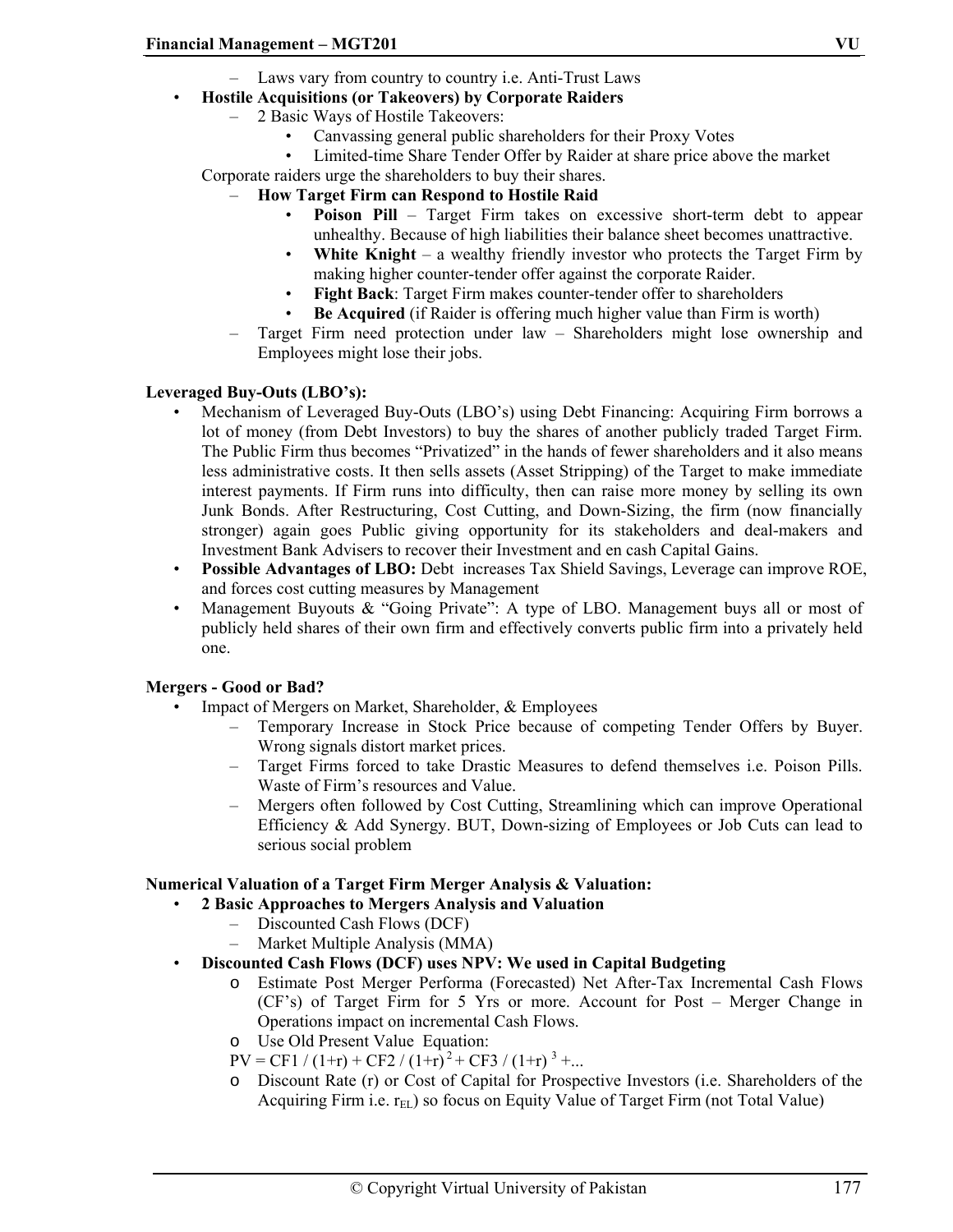Use CAPM Theory / SML to estimate  $r_E$  (Required Return on Equity for Shareholders) from Beta (or Relative Market Risk) of Target Firm. Then  $r_{E,L}$  =  $r_{RF}$  + ( $r_M$  -  $r_{RF}$ ) x Beta<sub>L</sub>.

Note that  $Beta<sub>L</sub> = Beta<sub>U</sub> [1 + (1-Te) (D/E)]$  $Tc$  = corporate tax rate  $D = Det$  $E =$ Equity

#### **Numerical Valuation of Target Firm Market Multiple Analysis (MMA):**

- Market Multiple Analysis (MMA) Approach to Merger Valuation is the most commonly used because it is quick & easy. Approximate Formulas and Ad-hoc Rules of Thumb that change with different Industries and change with Time depending on Macroeconomic Conditions in country
- Example of Market Multiples used in Pakistan:
	- Established Brand and Financially Healthy Textile Spinning Mill:
	- Firm Value = 10 x Annual Net Income (or Earnings)

The figure 10 comes from stock market reports analysis.

Based on Current Average P/E Multiple for Textile Spinning Sector = Average Market Price of Share / Average  $EPS = 10.0$ 

– Financially Strong Operational Software House:

Firm Value  $= 7 \times$  Annual Sales

– Operational Mobile Phone Company:

Firm Value = Rs.100000 x Number of Connections

 $-$  Value of Property in Pakistan  $= 10 \times$  Annual Rental Income

# **Impact of Merger Price on Value of the Firm:**

#### • **Impact of Merger Price on Value of Acquiring Firm:**

- If Negotiated Price for Target Firm > Fair Price (or DCF Value Estimate) for Target Firm then Acquiring Firm's Shareholders will Lose Value.
- It is so as shareholders are paying more than the fair worth of the target company.

#### • **Impact of Merger Price on Value of Target Firm:**

– If Negotiated Price per share of target firm > Market Price of Target Firm's share in Stock Exchange then Target Firm's Shareholders will Gain Value

Shareholders are being paid price much higher than firm worth.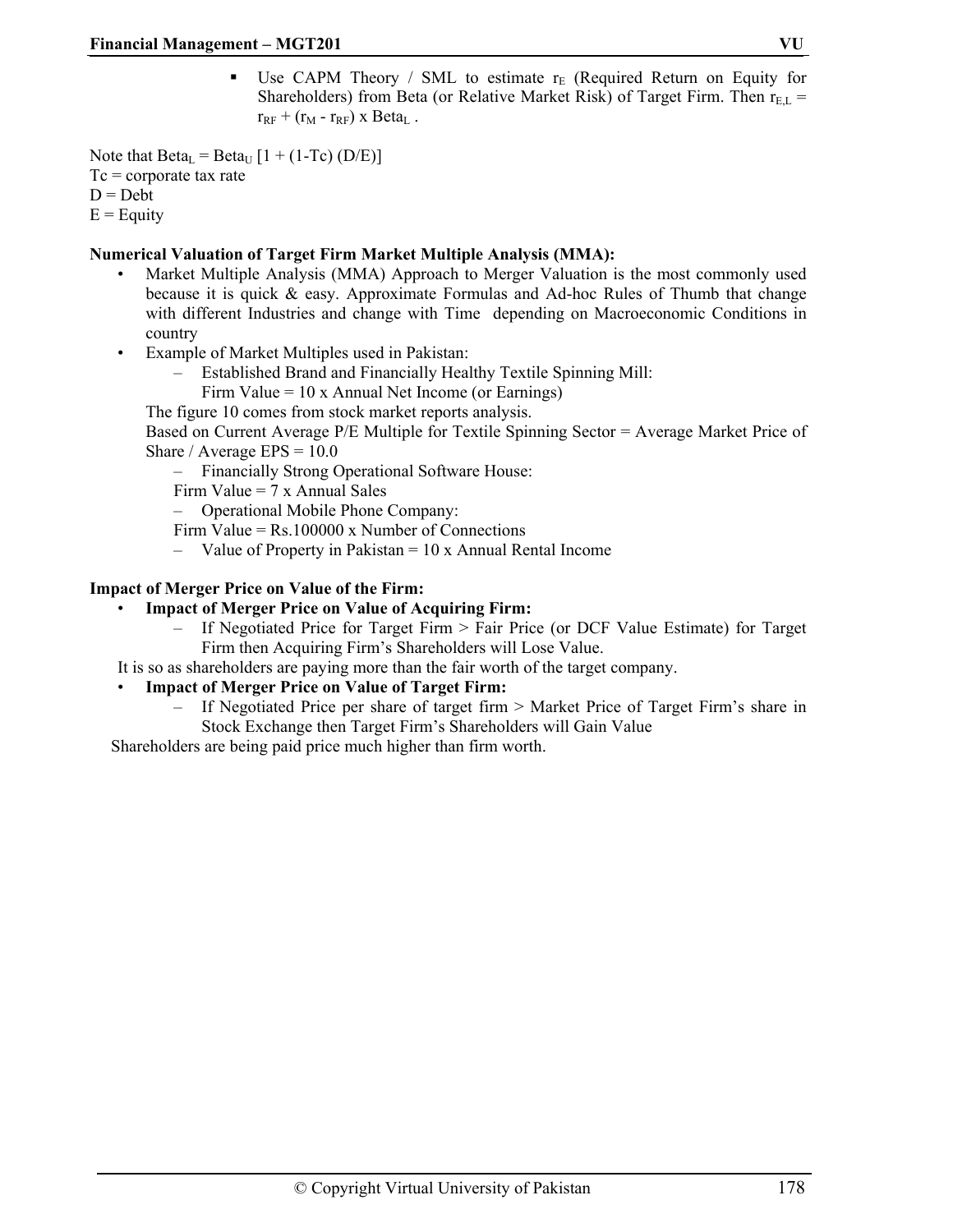# **INTERNATIONAL FINANCE (MULTINATIONAL FINANCE)**

#### **Learning Objectives:**

After going through this lecture, you would be able to have an understanding of the following topics:

# • **International Finance (Multinational Finance)**

- In the lecture we shall cover three areas of International Finance:
- Multinational Finance
- Impact of Globalization and International Finance on different areas of financial management like capital budgeting, capital structure and Capital asset pricing model
- Foreign Exchange  $(F/x)$

First we discuss the first area of Multinational Finance.

# **Issues of International Finance:**

- **All Finance has become International** 
	- Financial Markets (Money and Capital Markets) of all countries are Linked by hi-speed telecom satellite links, computer, and Internet
	- Butterfly Effect "When New York Stock Exchange Sneezes, the Tokyo Stock Exchange catches a cold". It explains the impact of capital markets that are linked all over the world. As all the financial markets over the world are linked due to international flow of money and international trade and transactions. So any change in one part of the world has its affects on the other part of the world.
- **All Firms affected by International Factors** 
	- Even 100% Domestic Firm is affected by International Finance because it competes with Importers and Foreign Franchises substitutes and competing products whose prices change with Foreign Exchange Rate.

# • **2 Fundamental Flows Determine a Country's Foreign Exchange Rate**

- International Flow or Trade of Real Physical Goods: Trade Surplus / Deficit = Imports - Exports
- International Flow of Capital or Money Balance of Payments (BOP)
	- = Current Account + Capital Account + Foreign Exchange Reserves. **Current Account** includes Trade of Goods and Services.

#### **Capital Account** measures Capital coming in (FDI and Portfolio Investment) and Going Out.

- Domestic Macroeconomic Factors affecting Foreign Exchange: 1) Inflation
	- 2) Fiscal Deficit (if government expenditures exceed their revenues through taxes etc.)

#### **Why do Multinationals Do Business Internationally?**

- To Expand Market Share: USA and EU are about \$ 10 Trillion Economies Each. And each has about 300 million people.
- Get Closer to End Users / Consumers i.e. Toyota of Japan in USA
- Lower Production Costs, Shipping Costs, Raw Material Costs i.e. British BAT Tobacco in NWFP, Union Texas in Badin
- Bypass Trade Barriers and Import Tariffs i.e. Pakistanis set up textile units in Srilanka, UAE and Mexico to legally bypass US Textile quota for exports from Pakistan.
- Diversify and Reduce Sovereign (Country-Specific Political) Risk
	- Portfolio of Subsidiary Companies, Divisions, Projects, Investments diversified across different countries can reduce the Sovereign (or Country-Specific Political) Risk
	- Manage Foreign Exchange Rate Exposure. If your home currency is very weak or Depreciating (because of Inflation, Deficits, Political Turmoil etc. ) then invest abroad
	- Take advantage of Lower Costs of Debt (interest rates) in foreign countries or lower Taxes.

Lesson 44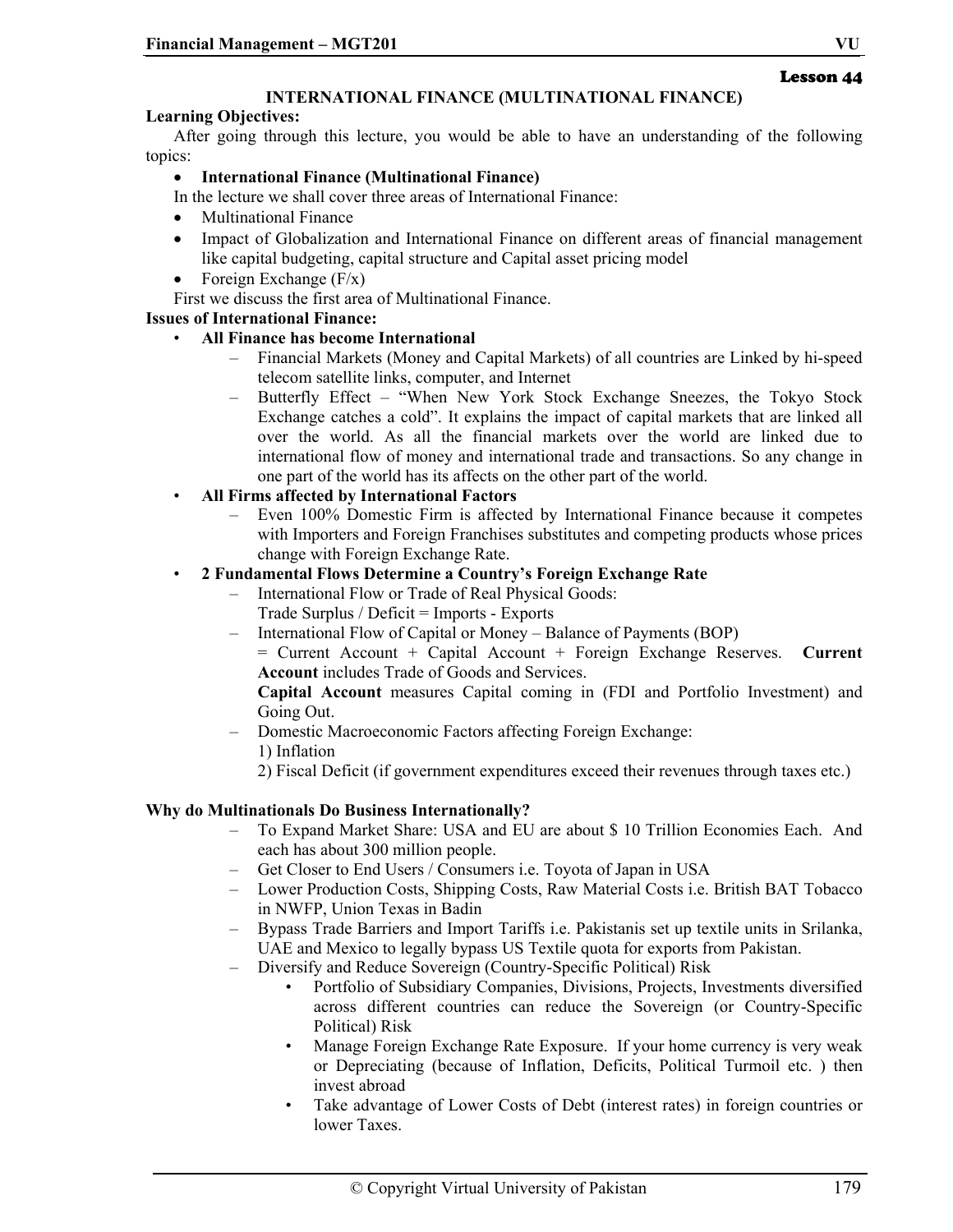#### **Major Issues Faced by Multinationals:**

- Foreign Exchange Risk i.e. Turkish Lira, Russian Ruble. Caused by Unexpectedly high Inflation, Deficits, and Political Turmoil etc.
- Sovereign and Political Risk i.e. South Africa, Afghanistan, Rwanda risk of War, Civil Unrest
- Different Laws Business Contract, Property, Companies, Capital Flow & Different Tax Rates, Different Government Involvement, and Different Maturity of Financial Markets
	- Saudi Arabia (Restricted property rights)
	- USA (strict Monopoly laws) vs. Bahamas (Lenient Laws and Tax)
	- Japan (MITI supports Japanese exporters abroad)
- Different Cultures, Customer Awareness about their rights and Quality Standards, Credit Cultures, and Business Practices and Ethics
	- Japanese Kereitsu (Bank is Business Partner and Shareholder) so in Japan large companies like Sony have large of debt in their capital.
	- Korean Chaebols (Conglomerates with Monopoly power)
	- German Consumer Standards
	- Business Ethics i.e. Nigeria vs. Singapore
	- Central Asia (Barter economy and Long Credit Cycle)

Now we move to the second area of today discussion:

# **International Financial Management:**

- **International Diversification** 
	- Bruno Solnik: These two persons analyzed INTERNATIONAL Portfolio of 20 Stocks has HALF as much risk as same portfolio containing stocks of just 1 country.
- **International CAPM Model for Integrated Global Market** 
	- $r_P = r_{RF} + \text{Beta}(r_W r_{RF})$
	- $-$  r w is the WORLD MARKET Required Rate of Return expected by all investors all over the world
	- Assets are priced in LOCAL (or SEGMENTED) MARKETS so if an Investor can diversify internationally, then he may attain RISK-RETURN above the Local Market Capital Market Line.
	- Global Efficient Frontier (for Investment in World Markets) offers higher Risk-Return combinations than Local Segmented Market Efficient Frontier.

# **Global Investing Makes the Efficient Frontier and the CML (Capital Market Line) Rise Up Higher Return for Same Level of Risk**

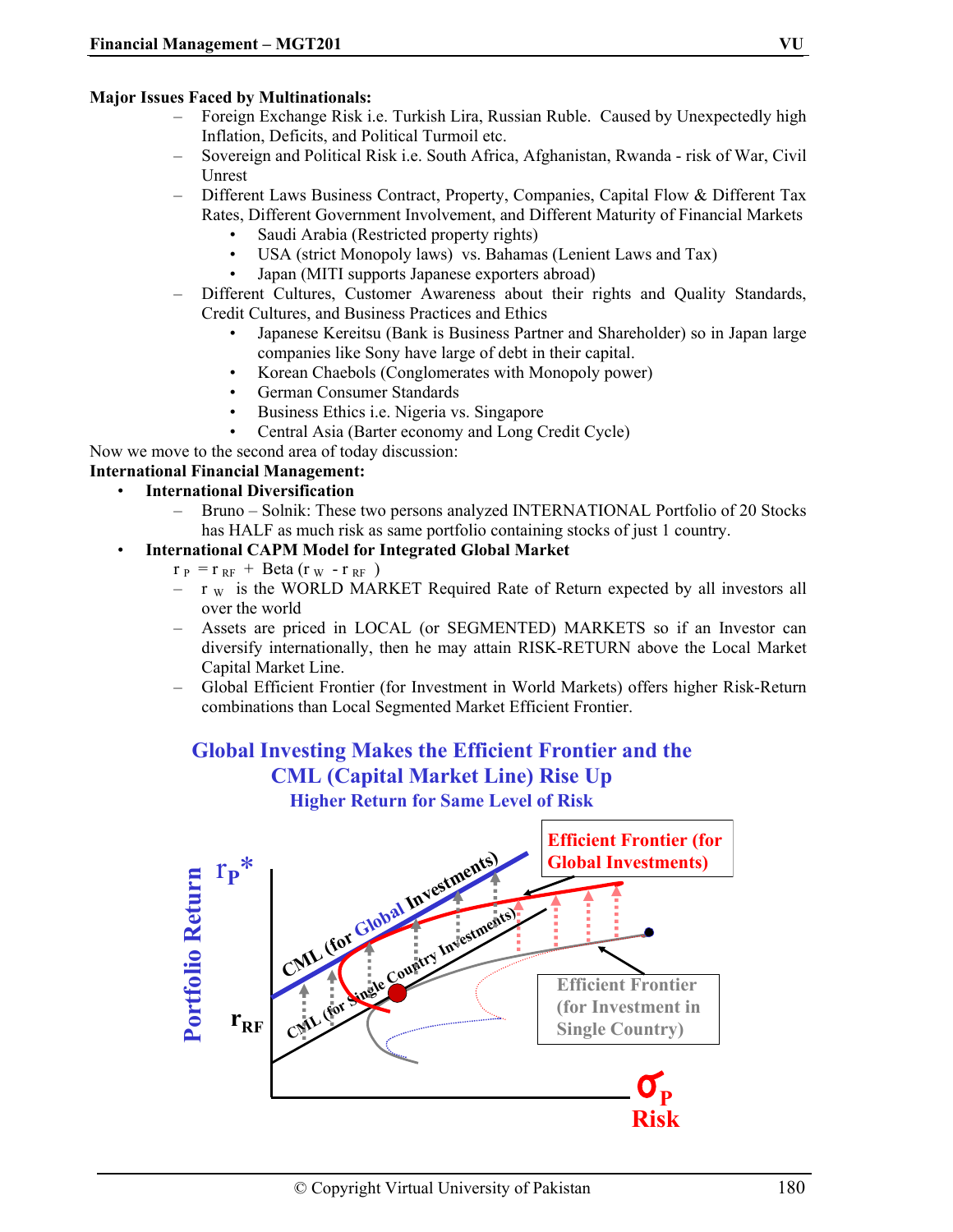#### • **International Corporate Financing**

- Raise capital in the country where you can get the best price and yield.
- Euro equities Example ADR's (American Depository receipts): Non-US firms can be listed and traded on the NASDAQ Stock Exchange in USA. So Pakistani firms can raise equity capital in America. Foreign firms can also be listed on Luxembourg stock exchange to raise Equity capital in Euro currency.
- Eurobonds: Currency of bond issue is different from the country of issue. Example: Pakistani company selling US\$-denominated Bonds in Luxembourg can raise Debt capital in Euro currency.

#### • **International Capital Budgeting**

 $PV = CF \frac{1}{(1+r)} + CF \frac{2}{(1+r)}^2 + CF \frac{3}{(1+r)}^3 + ...$ 

- CF or Cash Flows in foreign countries need to be converted into the Home Currency of the Investor (or country where Head Office is located).
	- Transfer Pricing, Royalties, and Foreign Country's Inflation affect forecast of cash flows
	- Opportunity Cost of Foreign Funds Blocked because of Remittance Restriction
	- Different taxes in different countries. Tax on Remitted Income.
- Discount rate "r"
	- Discount the foreign cash flows in the nominal foreign currency discount rate. Then convert the PV in foreign currency to home currency.
	- Use High Discount Rate if High Level of Country specific Political or Sovereign Risk
	- Impact of Concessionary Financing can affect choice of "r"

#### • **International Accounting Standards**

- Profit & Loss Statement (or Income Statement) Convert foreign expenses and revenues at the AVERAGE F/x Rate prevailing during the Accounting Period.
- Balance Sheet Foreign FIXED (Non-Financial) Asset values converted at HISTORICAL F/x Rate prevailing at the time of purchase. But, Foreign FINANCIAL Assets converted at AVERAGE F/x Rate prevailing during the Accounting Period.

#### **Foreign Exchange Rate:**

- Currencies, like Goods, are bought and sold in markets. The price of a currency increases if the financial, economic, and political health of that Country becomes stronger. Like price of cotton from Pakistan which is different from China and Egypt and changes with quality and Supply/Demand.
- Currencies or F/x are traded in International F/x Markets which is the largest Financial Market of all with trading in Trillions of Dollars. Banks, Firms, and Individuals can trade in Virtual Electronic F/x Markets from their computer 24-hours a day. F/x rates are changing every second!
- The Demand / Supply of F/x affect the Value of the Currency.
- 3 F/x Markets:
	- F/x Spot Market : "Current" exchange rate for Delivery within 2 Days
	- F/x Forwards Market: Make contract today for Delivery in future. Forward Price Determined by Interest Rate Yield Curve and Spot Rate. Contract size and delivery date negotiated privately with banks.
	- F/x Futures Market: Derivative securities whose value is derived from Forward prices and "Mark-to-market" risk premium for meeting minimum balance in Margin Account for trading. Tradable in Exchanges because of Standardized contract size and fixed future delivery dates.
	- $F/x$  Options Market: Derivative securities. Spot Option values derived from Spot  $F/x$ Rate. Future Option values derived from Futures F/x Rate. Options (unlike Forwards and Futures) are not obligations. It is cheaper to buy an Option to buy a house than to buy the house! Same for F/x. Also, you can decide not to buy and let the option expire.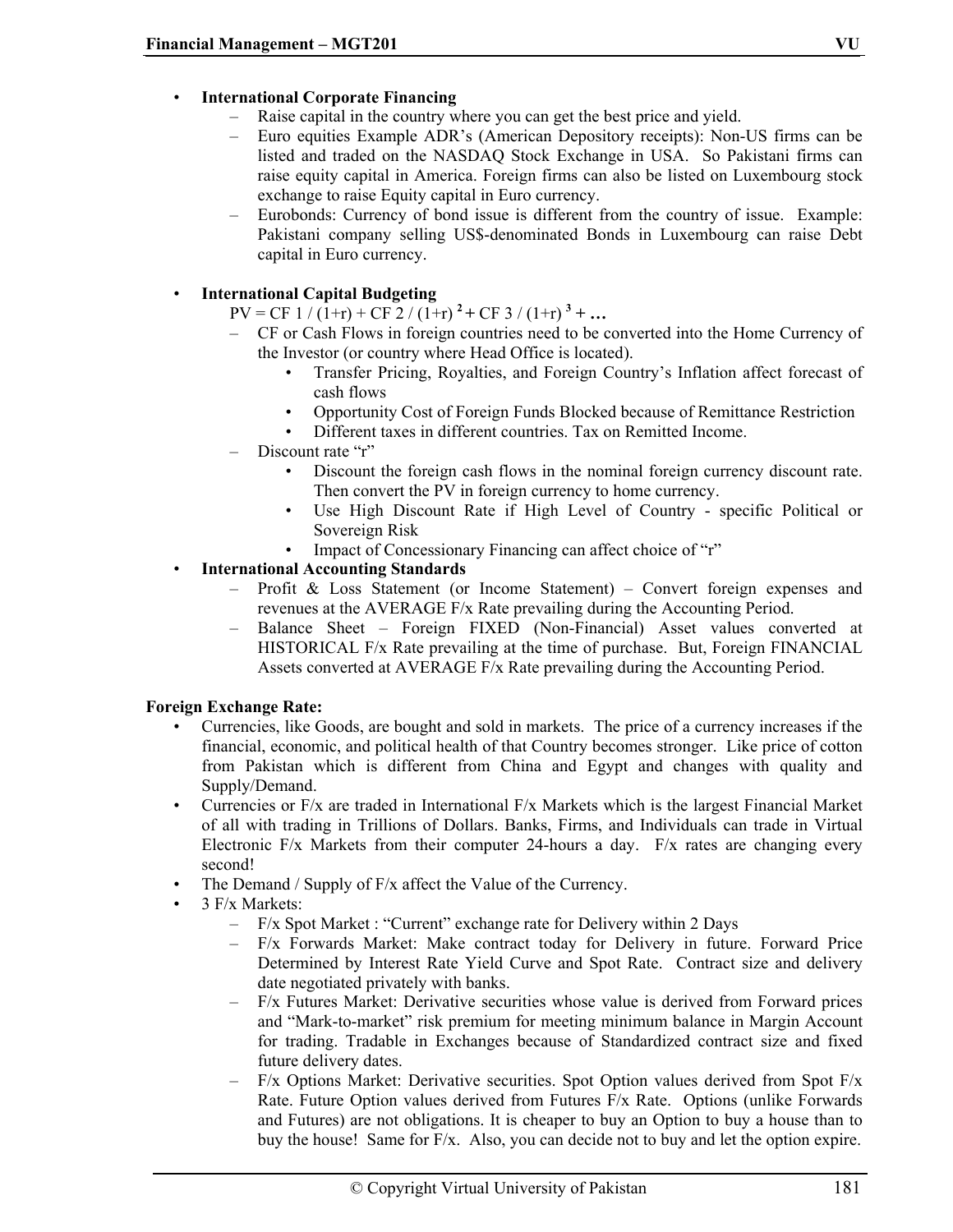- Call Option Right to Buy something at a fixed Strike Price for a limited time in the future
- Put Option Right to Sell something at a fixed Strike Price for a limited time in the future
- Valuation or Pricing of Options using famous BLACK & SCHOLES MODEL or simpler Binomial Model

#### **Relationship between Foreign Exchange Rate, Interest Rate & Inflation Rate:**

- Spot F/x Rate of 2 Countries determined by Prices of Real Goods:
	- Relative Prices of Same Good Purchasing Power Parity Theorem (PPP)
		- Spot price  $(Rs. / US\$ ) = Price (Pak) / Price (USA)
		- Example: Use Price of Levis Jeans made in Pakistan and USA to estimate the theoretical Spot F/x Rate. Price of Levis 501 is US\$50 in USA and Rs.3100 in Pakistan so the Estimated Spot F/x Rate = S (Rs. / US\$) = Rs.3100 / US\$50 = Rs.62 / US\$1. This is close to the actual Spot F/x rate in range of Rs.50-60.
- Nominal Interest Rate determined by Expected Inflation.
	- Relative Expected Inflation Rates  $(g)$  Fischer Effect
		- $(1+ i_{Rs.}) / (1+ i_{USS}) = (1+ g_{pak}) / (1+ g_{USA})$
- Forward F/x Rate determined by Interest Rate Yield Curve
	- Relative Interest Rates ( i ) Interest Rate Parity Theorem (IRP)
		- $F$  (Rs. /US\$) / S (Rs. /US\$)
			- $=$  (1+ i <sub>RS</sub>) / (1+ i <sub>USS</sub>)
		- Example: Use 1 Year Estimate of Interest Rates in Pakistan and USA to estimate the 1 Year Forward F/x Rate. Using Yield Curves, you know that the interest on 1 Year Maturity in Pakistan is 10% and in USA 2%. You know that the current (or Spot) Rate is Rs.60/US\$1. So, the 1 Year Forward Rate
			- $=$  F = S (Rs. /US\$) (1+ i Rs.) / (1+ i US\$)
			- $= (60) (1+0.1) / (1+0.02)$
			- $=$  Rs.64.7 / US\$1.

In other words, we have forecasted the F/x Rate after 1 Year.

- 2 Conventions for Quotation of F/x Rates used by Banks and F/x Dealers:
	- American: US\$ / FCY i.e. US\$0.9 / 1Euro (means "Bid US\$ 0.9 / Ask 1 Euro")
	- European: FCY / US\$ i.e. JY100 / US\$1, Rs.60 / US\$1.
	- Inverse Relationship: European = 1 / American. So, Japanese Yen (JY) under American Convention =  $1/100 = US$0.01 / 1JY$ . Commonly written as 1.000.

In Pakistan generally we follow European convention.

- PAIR of Market Prices for Every Currency in the F/x Market
	- BID Rate = Buying Price for Currency. Example: Bid Rs.60 / US\$1 Means Bank or Money Changer will Buy (or Bid) one US\$ from you for Rs.60. This also means that you (the Customer) are Selling Dollar to the Bank. Bid Rs.60 / US\$1 means Bid Rs60 / Ask US\$1
	- ASK Rate = Selling Price for Currency. Example Ask Rs.61 / US\$1 Means Bank or Money Changer will Sell (or Ask) one US\$ to you for Rs.61. This also means that you (the Customer) are Buying Dollar from the Bank. Ex. If you are going to travel abroad to USA.
	- Fundamental Principle for F/x Traders and "Money Changers": Buy Low and Sell High. So,  $ASK > BID Rate$ .
	- Standard Quotation Format: Bid Rate / Ask Rate.
		- Ex 1. "US\$ 60/61" means Money Changer will Buy 1 US\$ from you (the customer) for Rs.60 BUT they will Sell 1 US\$ to you for Rs.61. Means a Profit of Rs.1 for every US\$ traded!
		- Ex2. If you see only 1 Quote i.e. "US\$ 60" then it generally refers to the Bid Quote i.e. Bid Rs60 / US\$1.
- Cross Rates (Transitivity of F/x Rates)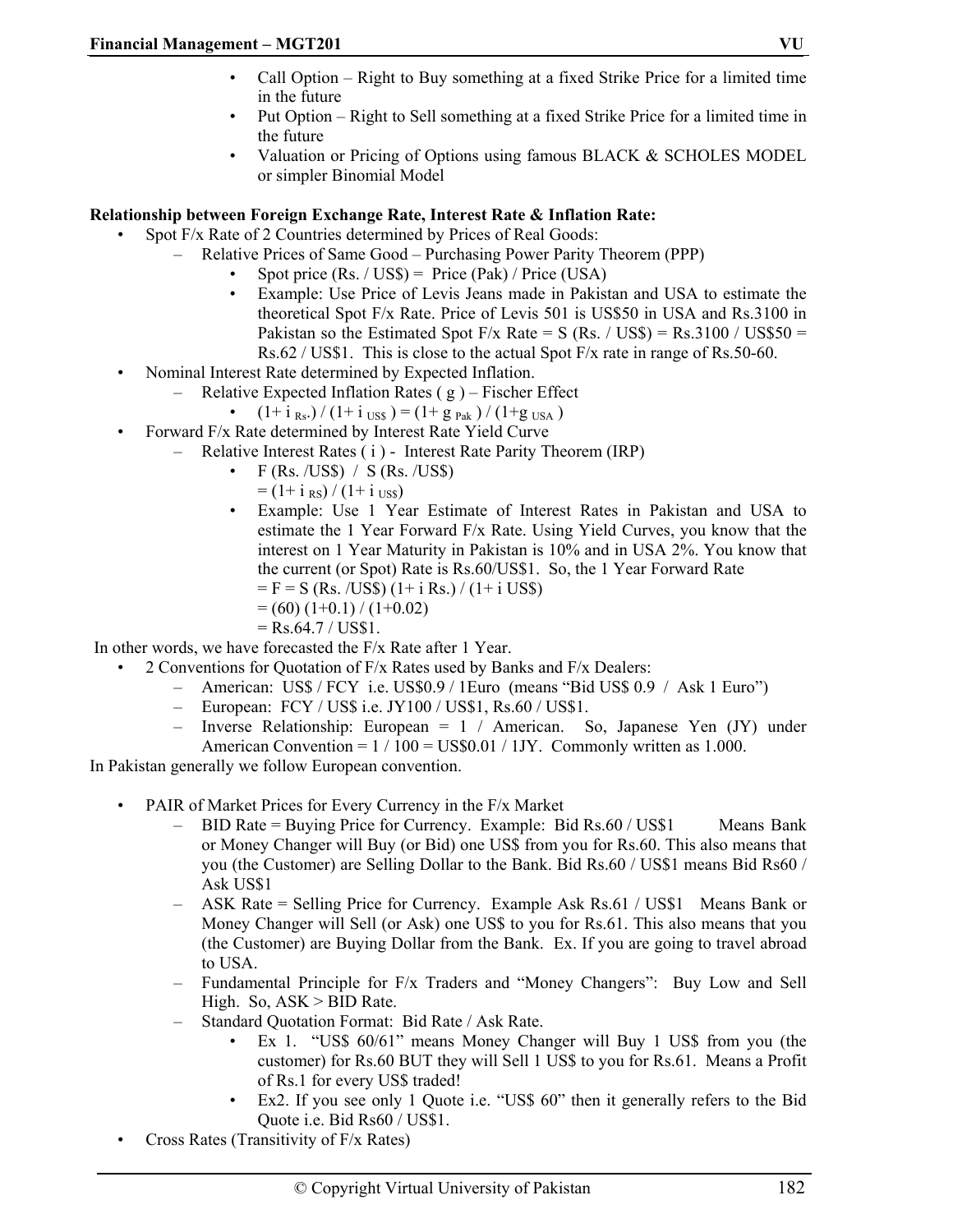- Example with Either Bid OR Ask Rates: Suppose you want to convert your Euros into US Dollars in Pakistan and you need to estimate the  $E/US\$   $F/x$  rate. Money Changers and Banks in Pakistan show Spot F/x Rates in Rupee-Terms: Rs.60 / 1US\$ and Rs.55 / 1Euro. Then Spot US\$ / Euro = ( US\$ / Rs. ) x ( Rs. / Euro) = (  $1US$$  / Rs. 60) x  $(Rs55 / 1)$  Euro) = US\$ 0.9167 / 1 Euro
	- If you are given Both Bid and Ask Rates, then Estimate the Cross Rate RANGE.
		- Bid Euro / Ask US\$ < ( Bid Euro / Ask Rs. ) x ( Bid Rs. / Ask US\$)
		- Ask Euro / Bid US\$ > (Ask Euro / Bid Rs.)  $x$  (Ask Rs. / Bid US\$) **Global Investments**

## **Make SML (for Efficient Stocks) Rise Up**

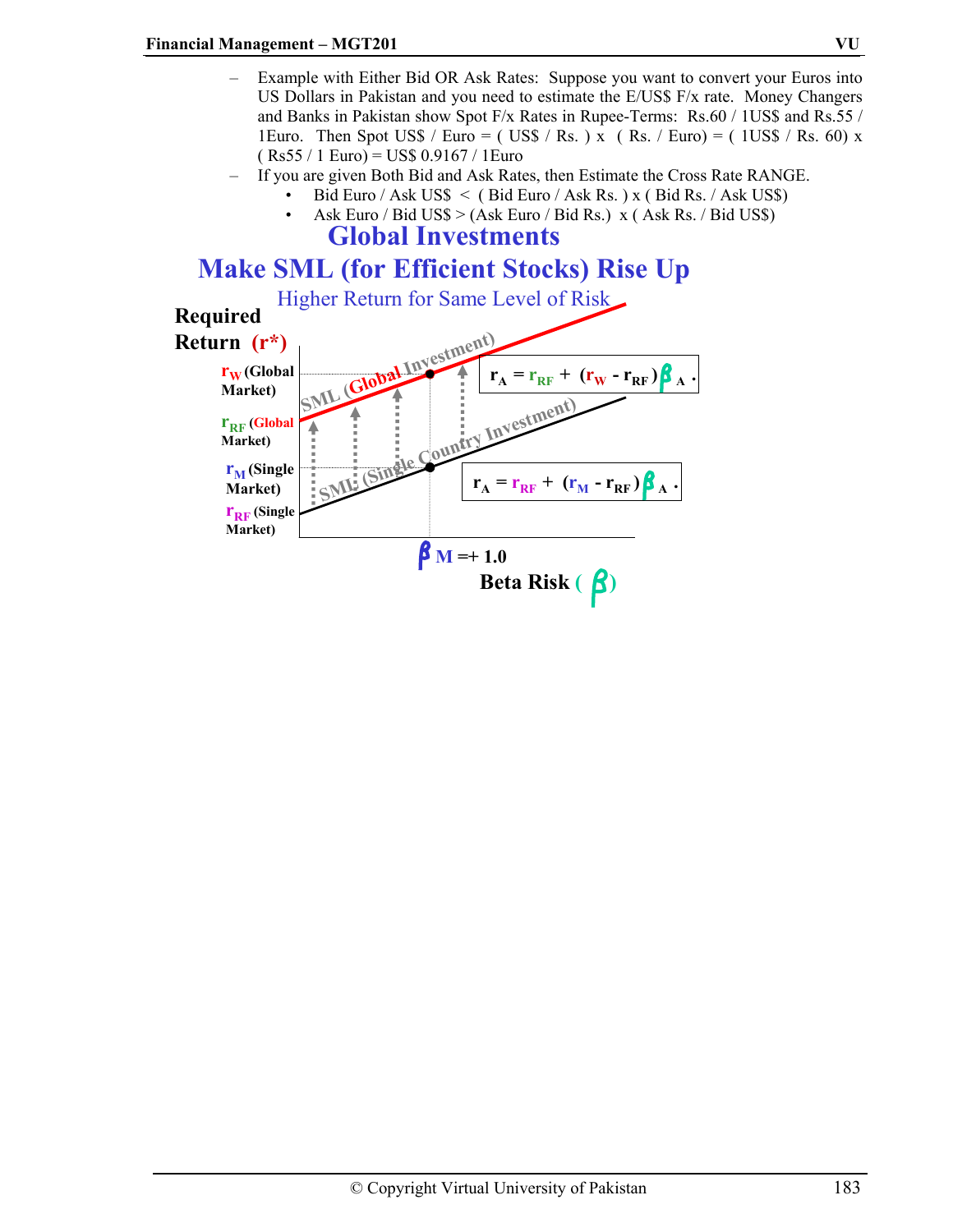#### Lesson 45

#### **FINAL REVIEW OF ENTIRE COURSE ON FINANCIAL MANAGEMENT.**

#### **Outline of 5 Major Areas of FM:**

#### **1- Interest Rates**

- **Compounding** (money grows with time)
	- Discrete Annual  $(FV=PV (1+r)^t)$  vs.

Discrete Multiple / Fractional (FV = PV  $(1+(r/m))^{mn}$ )

"n" number of years,

"r" is the Discount Rate or Opportunity Cost of Capital or WACC depending on your perspective

"m" times a year interest is compounded

#### – **Discounting (or Reverse-Compounding)**

 $PV = FV / (1+r)^{t}$ 

- **Annuity and Perpetuity**
	- FV Annuity =  $\text{CCF } [(1+r)^{n} -1] / i$ . Limited time period.

PV Perpetuity =  $CCF / r$ .

#### – **Yield Curves and Term Structure**

• Normal Yield Curve is Upward Sloping. Interest Rates rise with maturity or life of Bond.

#### **Geometric Average:**

- $(1 + 2<sup>Yr</sup>$  Bond YTM)
	- $=$  (1 + 1Yr Bond YTM 1st year) x (1 + 1Yr Bond YTM in 2nd Year).
- Nominal  $i = Real$  i + Inflation + Risk Premiums (i.e. Liquidity Risk + Maturity Risk + Sovereign Risk)

#### – **Financial Statements and Ratios**

- Balance Sheet, Profit and Loss Account (Income Statement) and Cash flow statement
- DuPont = Profit Margin x Asset Turnover x (Assets/Equity),
- Margin = Net Income/Sales
- $Turnover = Sales / Assets$
- Important ratios: ROA, ROE, EPS, P/E, Plough back P<sub>b</sub>, Current ratio, Debt/Capitalization, TIE
	- ROA ( =  $(NI + Interest) / Total Assets)$  and ROE ( = NI / Equity)
	- EPS  $(= NI / No. of Shares Outstanding)$  and P/E and Plough back  $(Pb = g /$ ROE where "g" is Dividend growth rate %)
	- Current Ratio (=Current Assets / Current Liabilities), Debt/Capitalization or Leverage Ratio, TIE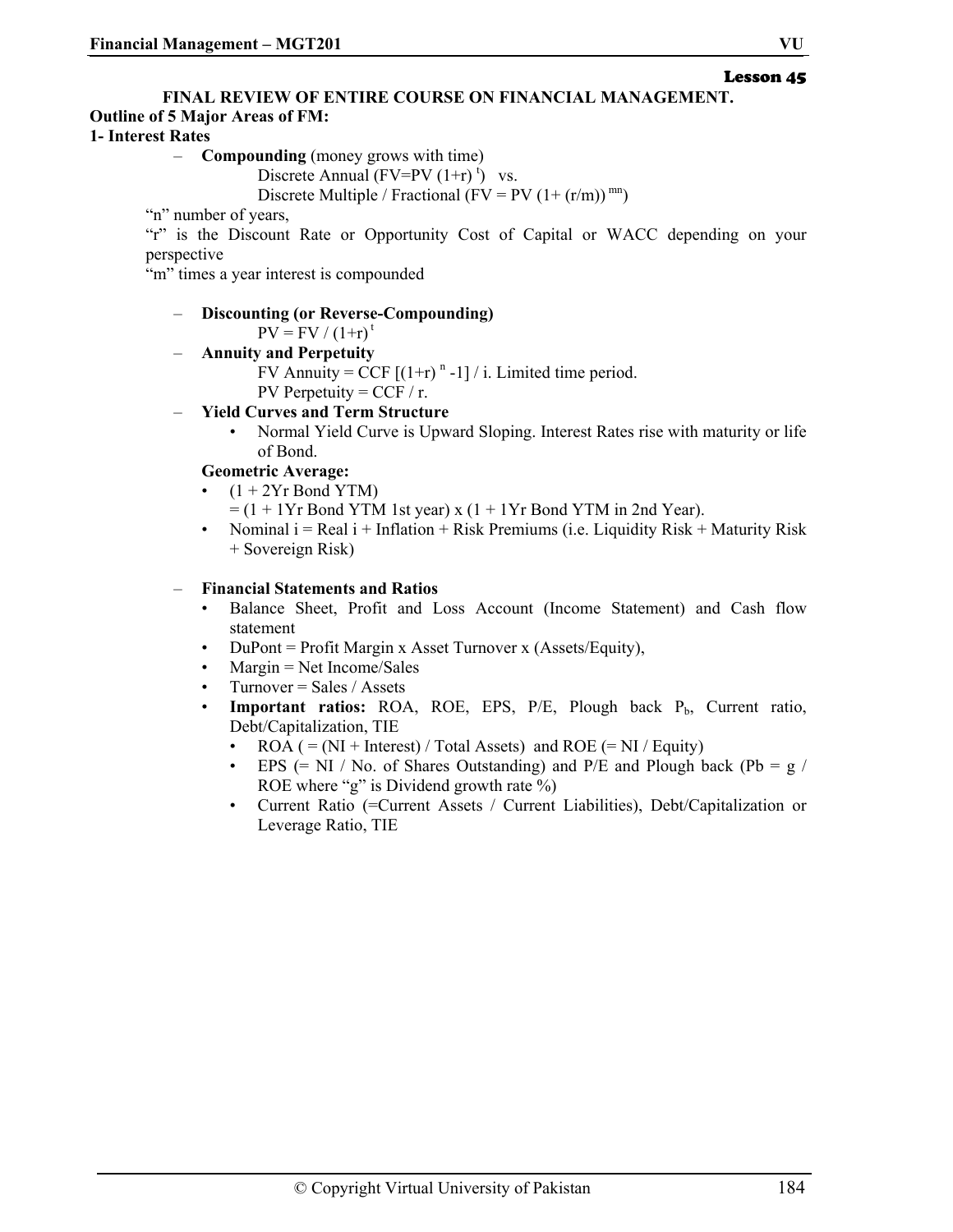## FM Perspective of Balance Sheet

#### Balance Sheet - an FM Perspective



Note. FM uses market value basis unlike Financial Accounting which generally uses historical basis.

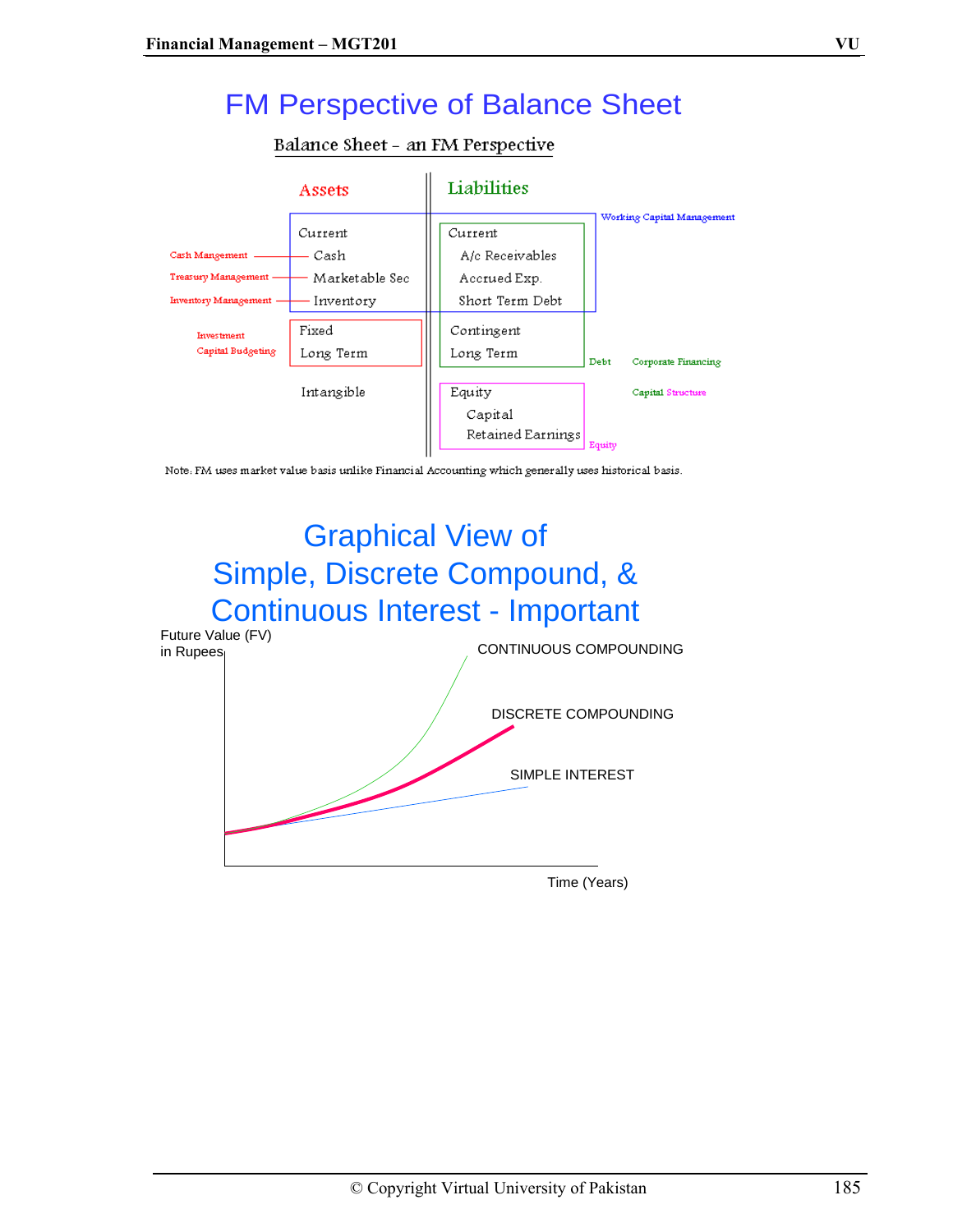# Yield Curve for Bonds Term Structure of Interest rates



**2- Capital Budgeting and Investment Decisions to Rank Projects - Fixed assets Side of Balance Sheet** 

- **Objective of Financial Management:** Maximization of Shareholders' (Owners') Wealth. Maximization of Value of Firm. Maximization of Value of Shares of the Firm. – **Cash Flows =** CF
- =Net After Tax Incremental Cash Flows = NOI + Depreciation + Cost Savings – Extra Taxes + Any Salvage Value Cash Flow Diagrams / Time Line: Cash Inflows (Upward Arrows) – **NPV or DCF** (Best Criterion) – Highest NPV Project is Best.

NPV uses Discount Rate = Required ROR or WACC which can be changed for every year and varies depending on the Investor's Risk Profile. **NPV= PV - Io**   $= -I_0 + CF1/(1+r) + CF2/(1+r)^{2} + CF3/(1+r)^{3} + ...$ For comparison of projects with Unequal Lives use **Adjusted NPV**  $=$  NPV x EAA where EAA Factor  $=$   $\int$  i x  $(1+i)^n / (1+i)^n -1$ – **IRR (%)** - Higher IRR is better. Fixed throughout life of project,

- If Multiple IRR then use  $(1+MIRR)^n = FV$  Inflows / PV Outflows.  $FV =$  Future Value and  $PV =$  Present Value
- Capital Rationing Limited Budget, % Budget Utilization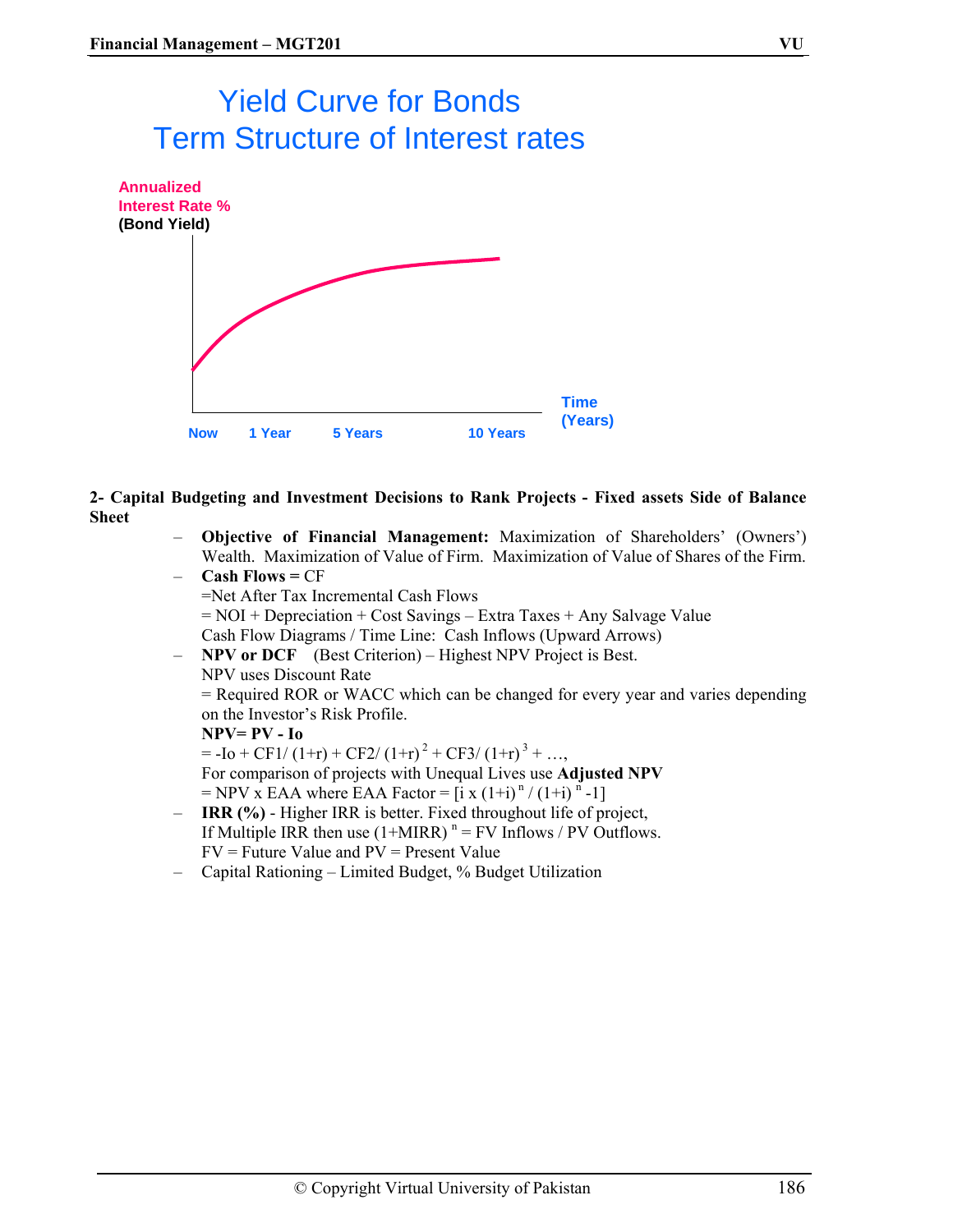

#### **3- Securities Valuation**

- **Fair vs. Market Value**  PV Formula gives Fair (Intrinsic)Value
- Market Value is determined by Investors in Market and buying /selling of securities.
- **Bond Pricing and YTM** Bond is Legal Paper representing Debt
- Use PV Formula to Calculate Bond Price:

 $PV = CF1 / (1 + r_D) + CF2 / (1 + r_D)^2 + ... + PAR value / (1 + r_D)^n$ 

- Cash Flows =  $CF = Coupon$ 
	- $=$  Coupon Rate (%) x Par Value
- Coupon Rate (fixed) vs. Discount Rate  $(r_D$  Required Return for Bond Investor)
- $YTM = IRR$  for Bond. Set  $PV = 0$  and solve for " $r_D$ " using Iteration.
- Bond Ratings of FIRMS by Moodys and S&P.
- **Share Pricing and Yields:**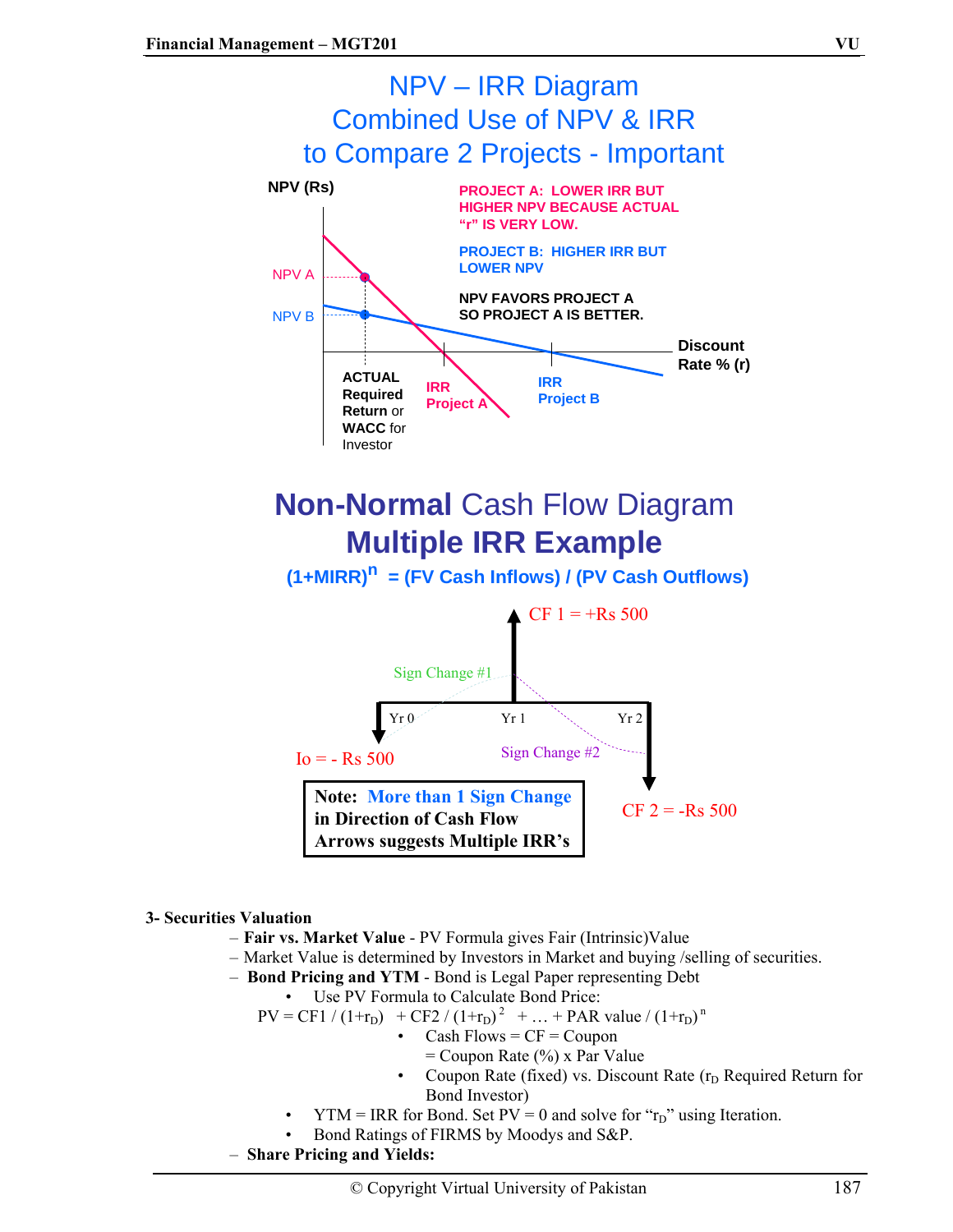Stock is Legal Paper representing Ownership

- Market Price of Share =  $Po = EPS \times P/E$
- Gordon's Formula is IMPORTANT:  $r_E$  = Required Return on Equity for Shareholders
	- $=$  (DIV1 / Po) + g = Dividend Yield + Capital Gains Yield.
- Note: DIV1 is expected future Dividend NEXT year. Po is price THIS year.
	- Earnings Approach:  $Po = (EPS / r_E) + PVGO$ .
		- PVGO = NPV1/( $r_E$  g) =[-Io +(C/ $r_E$ )] / ( $r_E$  -g)
		- Io = Value of Reinvestment =  $P_b$  x EPS where  $P_b$ = Plough back = 1 -Payout =  $1 - (DIV/EPS)$
		- Shareholders' Required ROR (=  $r_E$ ) vs. ROE (= NI / Equity)



#### **4- Risk and Return**

- **Securities** 
	- Single Stock Risk = Standard Deviation
		- **Single Stock Return:** measured by Share Price or Capital Gain or Return  $(r_E)$
		- Single Stock  $Risk = Standard Deviation = Sq$ . Root of Variance in the Expected Return
		- Total Risk
			- = Diversifiable (Company Specific) Risk + Market Risk
	- **Portfolio Theory and CML** 
		- Portfolio Return Weighted Average Formula
		- Portfolio Risk: Risk Matrix , Covariance of each stock with entire Market , Correlation Coefficient
		- Risk Return Graph: Hook-shaped Curve, Efficient Frontier, T-Bill Portfolio and CML
		- Portfolio of Stocks Return: Weighted Average Formula.
			- 2-Stock Portfolio's Expected Return
			- $=$   $r_{P}$   $*$   $=$   $x_{A}$   $r_{A}$   $+$   $x_{B}$   $r_{B}$
		- Portfolio Risk: Measured by Sigma P (standard deviation).

2 Stocks:

 $P = X_A^2 \sigma_A^2 + X_B^2 \sigma_B^2 + 2 (X_A X_B \sigma_A \sigma_B \rho_{AB}).$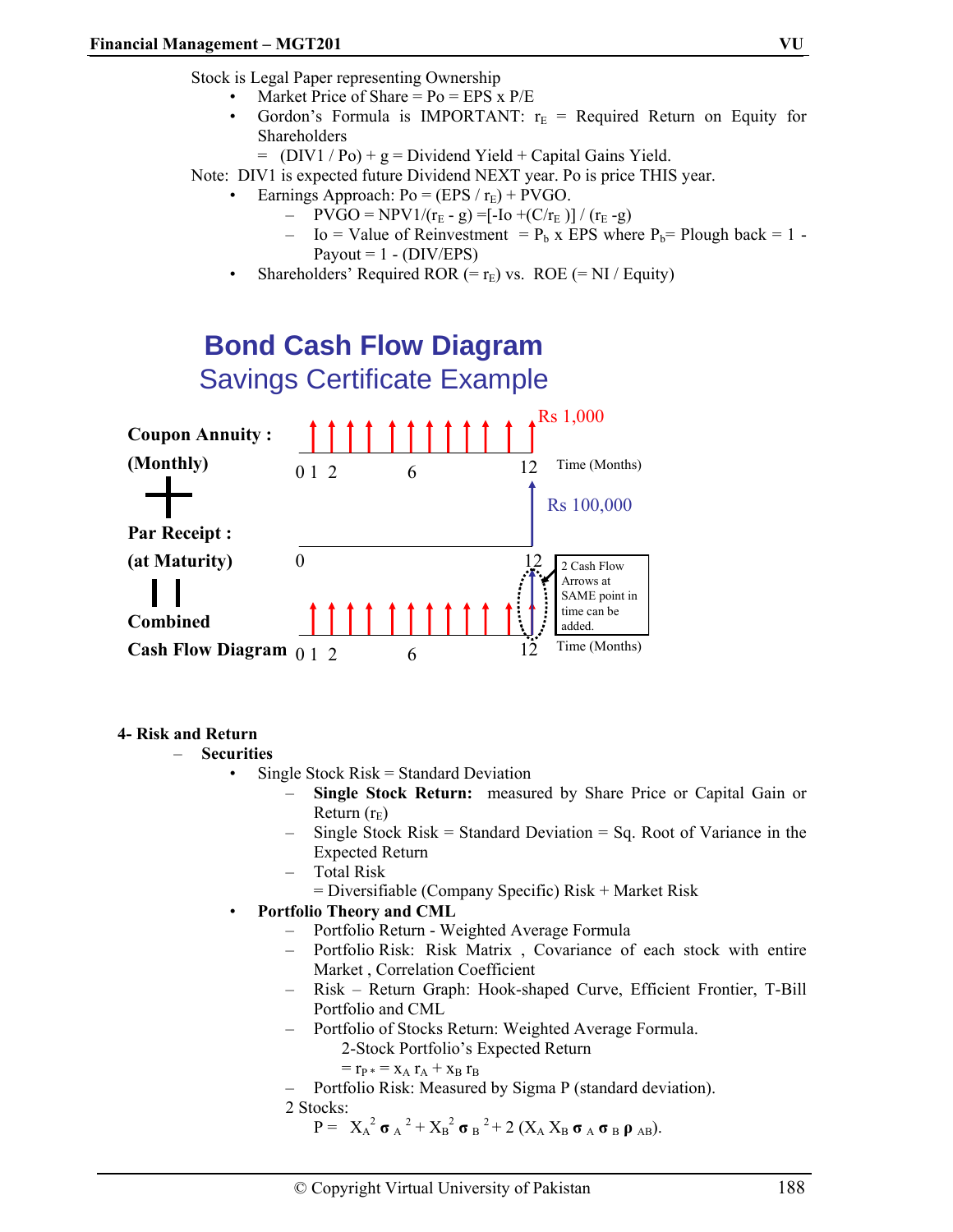- Risk Matrix , Covariance of each stock with entire Market , Correlation Coefficient
- Risk Return Graph for Portfolio of Stocks

**Hook-shaped Curve:** possible to reduce risk and raise return together

- **Efficient Frontier** shows all possible efficient portfolios
- "Risk Free" T-Bill Portfolio is always available to all investors
- **CML connects Risk Free Return and Tangent to Efficient Frontier**

### 3-Stock Portfolio Risk Formula RISK MATRIX

|   | Stock A                                                                          | <b>Stock B</b>                                        | Stock C                                 |
|---|----------------------------------------------------------------------------------|-------------------------------------------------------|-----------------------------------------|
|   |                                                                                  |                                                       |                                         |
|   | Stock $X_A^2 \sigma_A^2$                                                         | $X_A X_B \mathbf{O}_A \mathbf{O}_B$ $\mathbf{O}_{AB}$ | $X_A X_C \mathbf{A} \mathbf{C}$         |
|   |                                                                                  |                                                       |                                         |
|   | Stock $X_B X_A \mathbf{C}_B \mathbf{C}_A \mathbf{Q}_{BA}  X_B^2 \mathbf{C}_B ^2$ |                                                       | $X_B X_C$ $\sigma_6 \sigma_7 \rho_{BC}$ |
| B |                                                                                  |                                                       |                                         |
|   | Stock $X_C X_A$ $\sigma_C \sigma_A$ $\varphi_A X_C X_B \sigma_C \sigma_B$        |                                                       | $X_c^2$ $\sigma_c^2$                    |
|   |                                                                                  |                                                       |                                         |



**Note:** About **100% of the Diversifiable Risk** (and **50% of the Total Risk) can be removed by Diversification across 40 stocks**. **Just 7 carefully chosen Un-Correlated Stocks might be enough to remove** 

- **30% of the Total Risk.**
	- CAPM and SML -Efficient Markets, Beta, Non-diversifiable Market Risk, Risk Premium, Required ROR on Equity

 $(r_E = r_{RF} + (r_M - r_{RF})$ Beta)

 $CV$  (Coefficient of Variation) = Risk / Return

Criterion combines BOTH Risk and return in deciding which is the Best Investment (Capital Budgeting)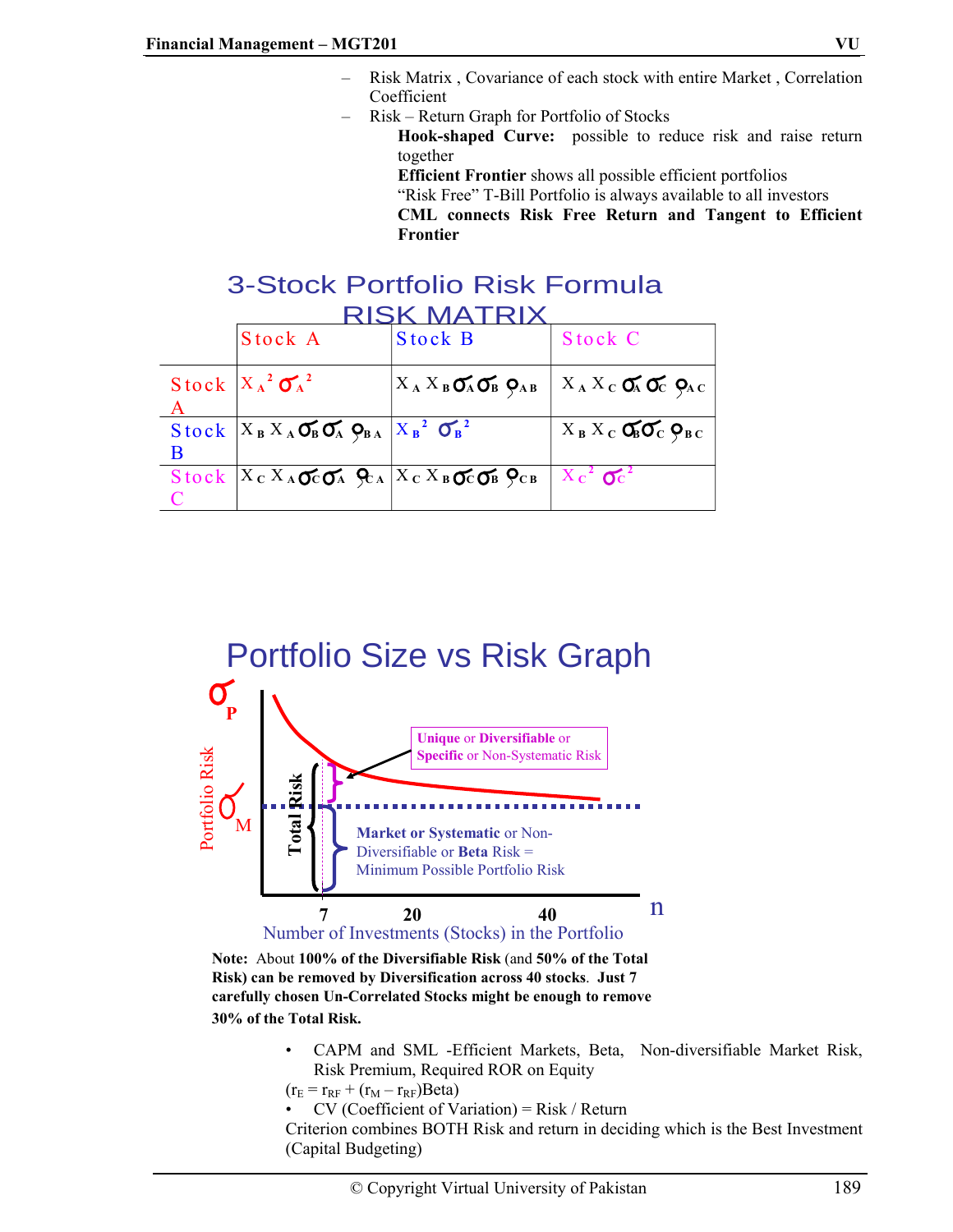

Security Market Line (**SML**) ALL **Efficient** Stocks in Efficient Markets Important

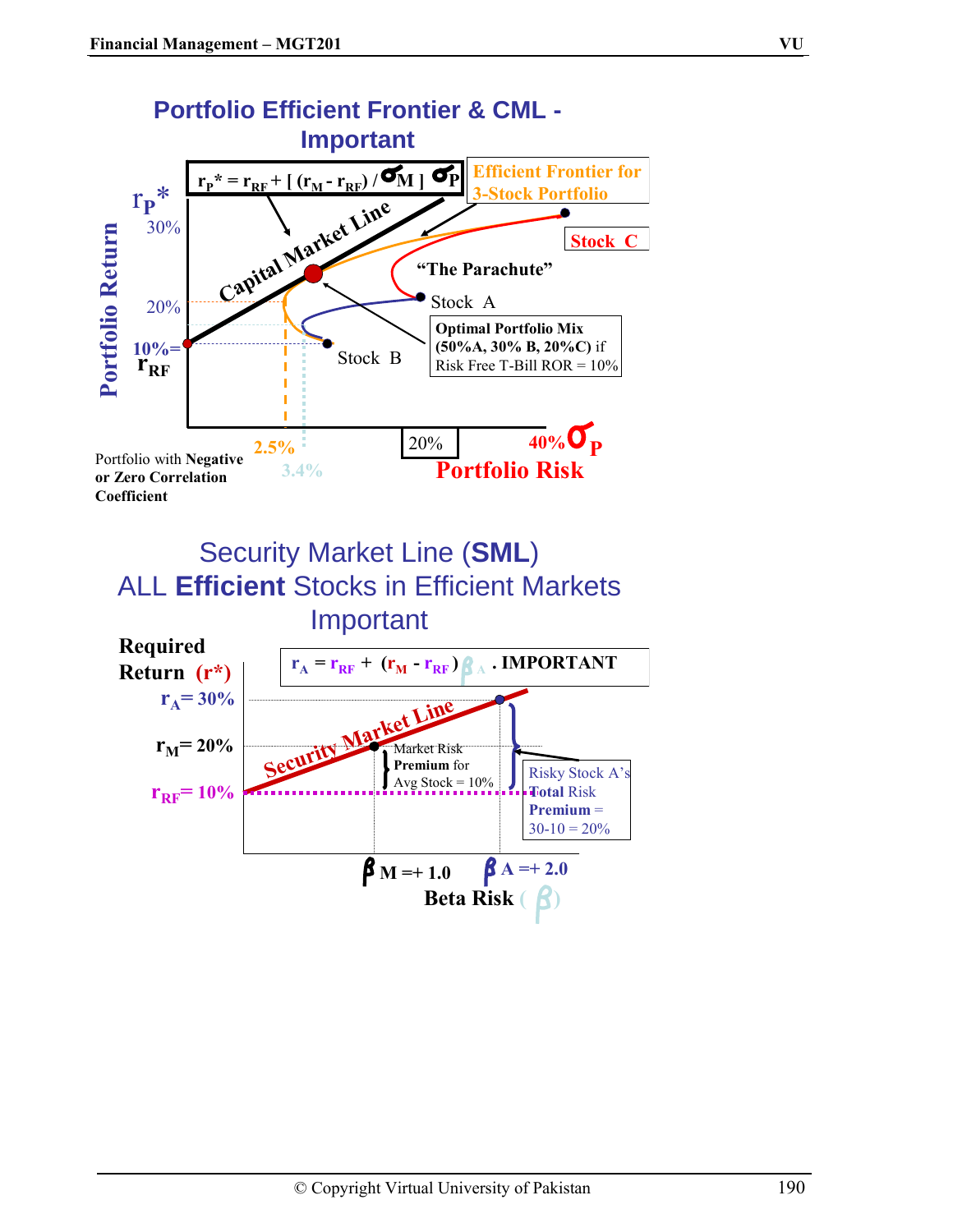

- **Entire Firm** 
	- Return  $ROA = (NI + Interest) / (D+E)$  or  $ROE = NI / E$
	- Risk Standard Deviation in ROE (stand alone), FIRM BETAS (market Risk)
	- Firm's Overall Level of Risk = Business Risk + Financial Risk
		- Business Risk caused by changes in price and cost of raw materials and products and Operating Leverage
		- Business Risk and Operating Leverage
		- $-$  (OL = Fixed Costs / Total Cost). OL can be good if Sales > Breakeven Point
		- Financial Risk, Financial Leverage:
		- Financial Risk caused by Financial Leverage or Debt
		- $(FL = Debt / Total Assets = D / (D+E)$ . FL can be good if EBIT / Total Assets > Cost of Debt

## Probability Distribution Many Possibilities for Forecasted **Returns** of Single Stock – Uncertainty & Risk



**5- Capital Structure and Corporate Financing - Long Term LIABILITIES Side of Balance Sheet**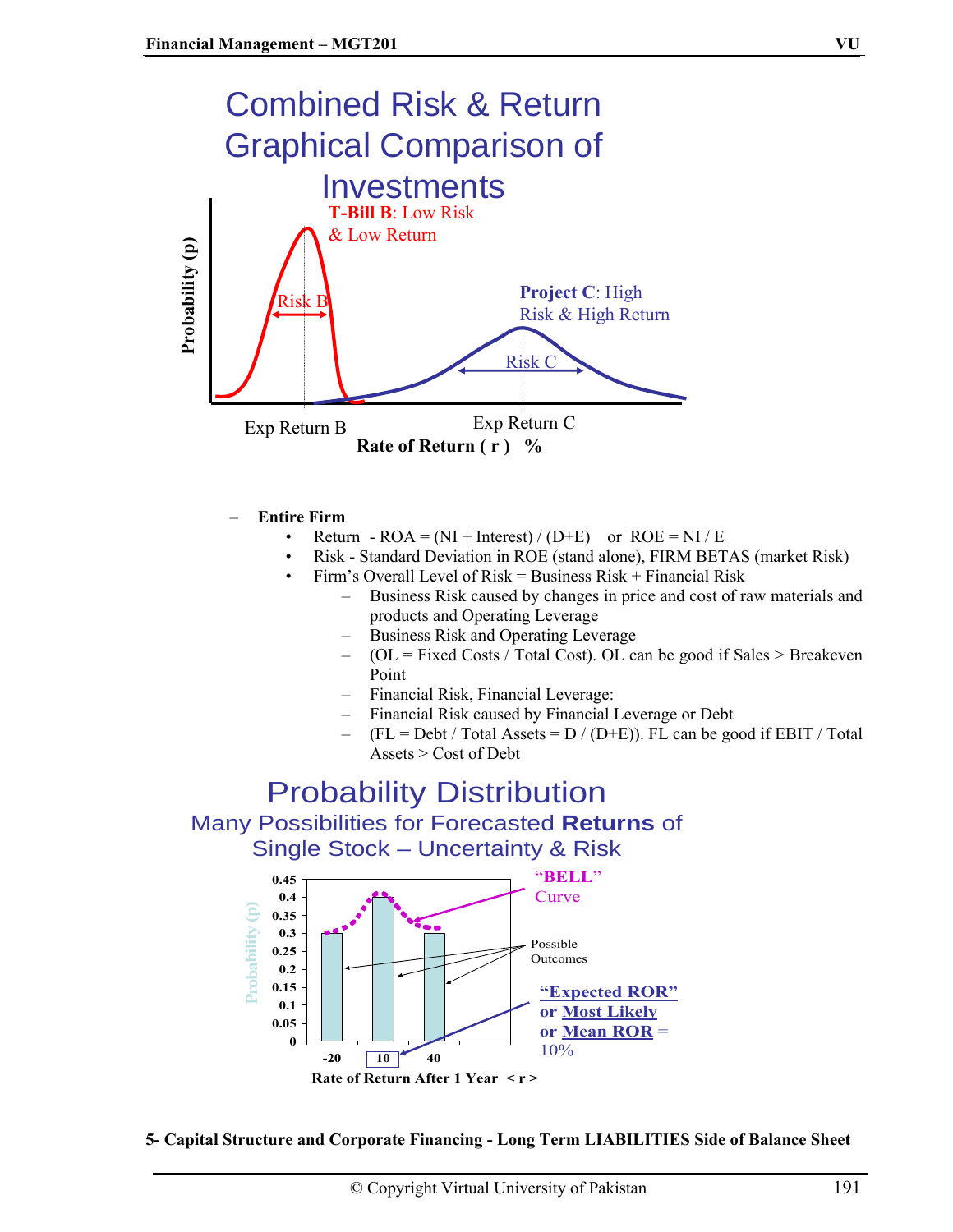

- Objective: To maintain best balance of Debt & Equity Capital
- Cost vs. Required Return- Net Proceeds, After-Tax Cost of Debt , Source of Equity
	- Compute Cost using Net Proceeds: NP = Market Price (Po) Issuance Costs
	- After-Tax Cost of Debt:  $r_D$  (1-Tc)
	- Source of Equity: Retained Earnings cheaper than Fresh Stock Issuance in Stock Market
- WACC (%) Use MARKET VALUES of Debt and Equity,
- FIRMS TRY TO MINIMIZE THEIR COST OF CAPITAL
	- WACC =  $r_Dx_D + r_Ex_E$ . IMPORTANT FORMULA
		- $r_D$  and  $r_E$  are "Costs" of Debt & Equity respectively. INTEREST is the cost paid by Firm to Investors who hold Firm's Debt. DIVIDEND is cost paid by Firm to Investors who hold Firm's Equity.
		- $-$  x<sub>D</sub> and x<sub>E</sub> based on MARKET VALUES of Debt and Equity,
- $-$  Firm Value = Value = Debt + Equity
	- = Share Price x Number of Shares Outstanding
- **Two ways to compute:**

NI (or EBIT) Approach (E = NI /  $r_E \rightarrow V = E+D$ ) and Tax Shield (or NOI) Approach (V<sub>L</sub> =  $V_U$  + Tc D  $\rightarrow$  E<sub>L</sub>  $\rightarrow$  r<sub>E</sub>  $\rightarrow$  WACC)

VL is Value of Levered Firm. VU is Value of Un levered Firm. Tc is Corporate Tax %. D is Debt.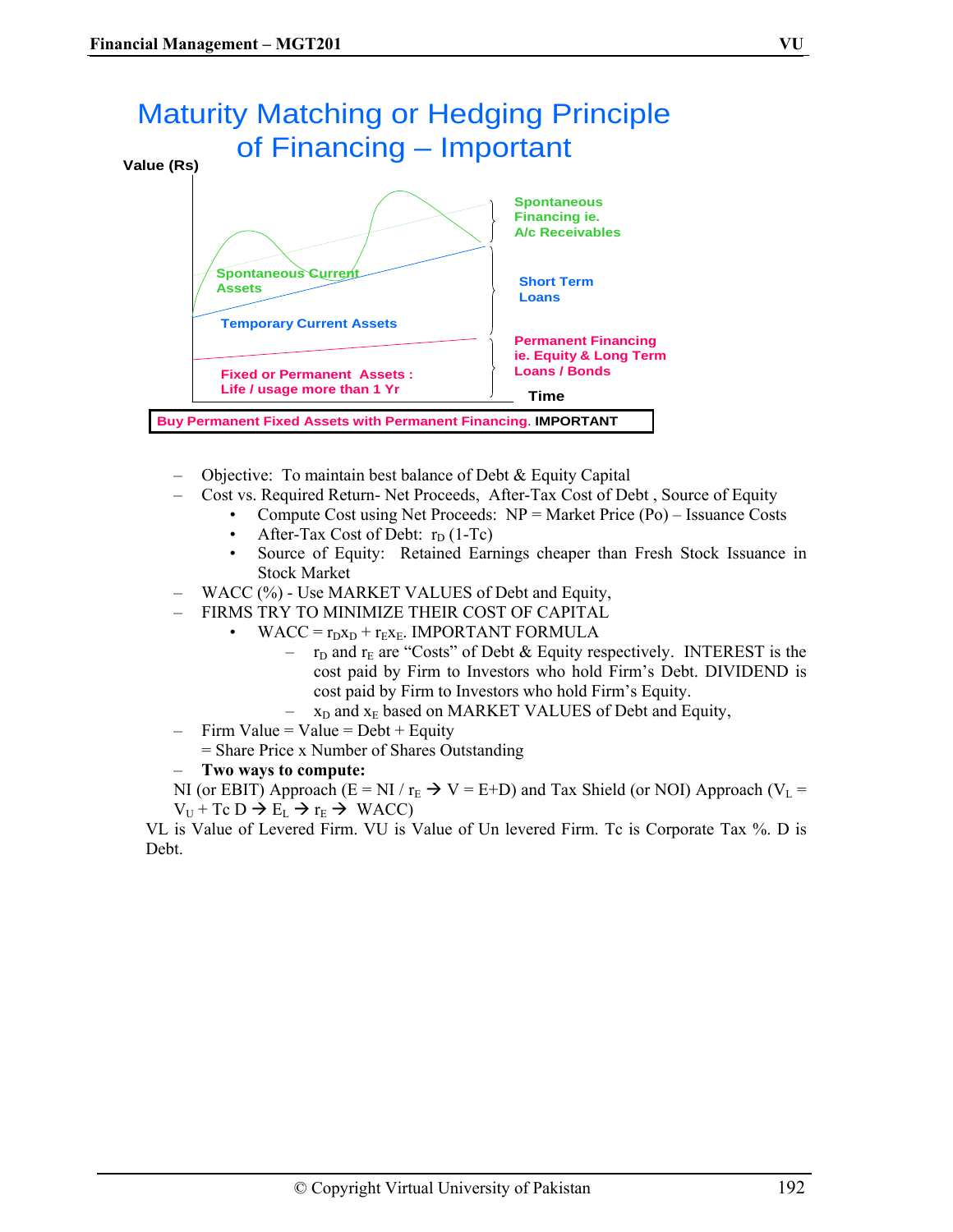

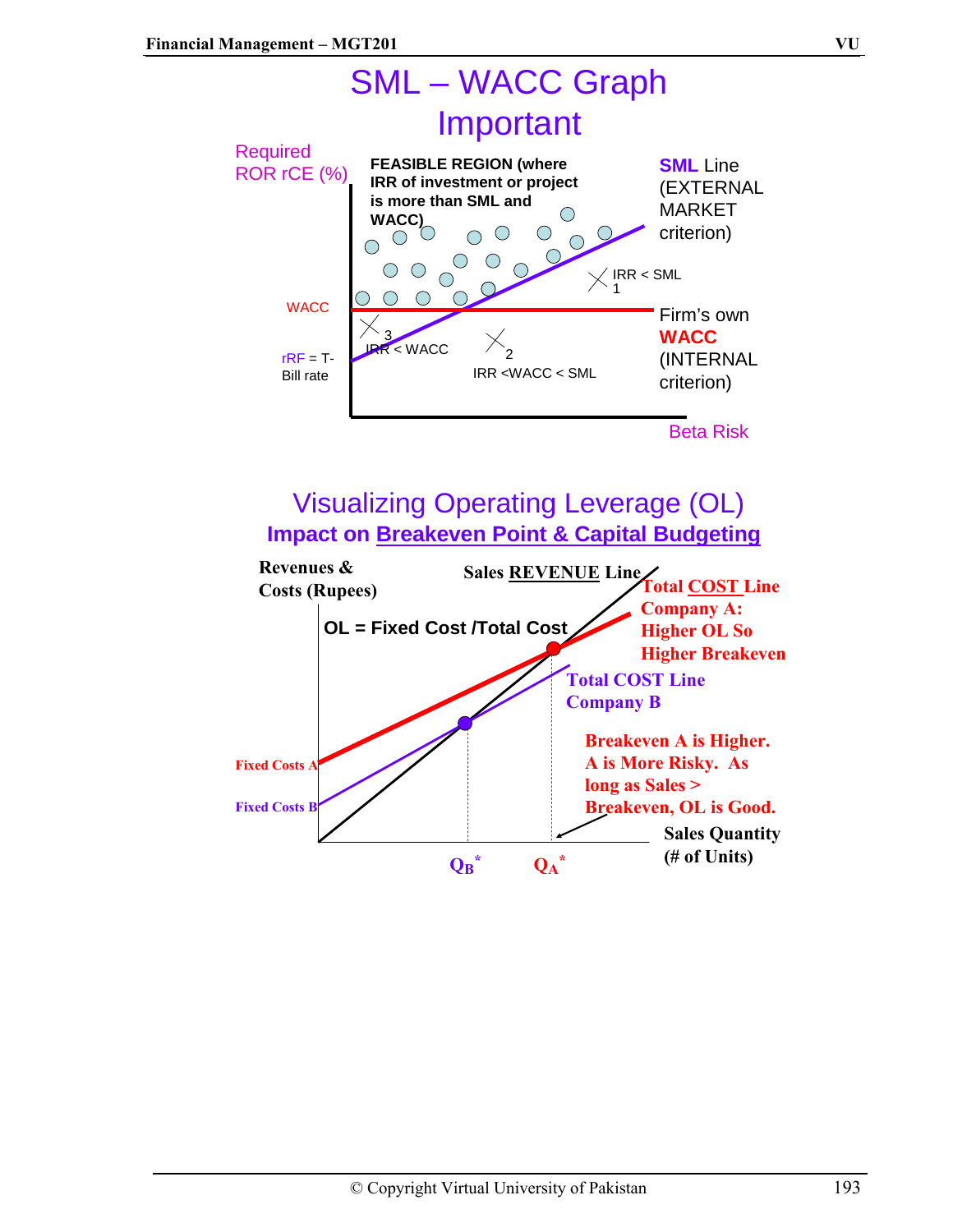



#### – **Capital Structure Theories:**

- Tradeoff Theory: Little Debt reduces WACC. High Debt Bankruptcy Risk
- Signaling Theory: Raising New Debt carries Positive signal to market. Fresh Equity carries Negative Signal
- Agency Theory: Managers' Personal Motives clash with Shareholders' (Owners') Interest

#### – **Capital Structure Models**

– **Miller Modigliani** 

(Without Taxes:  $r_E = WACC_U + (D/E (WACC_U - r_E))$ ,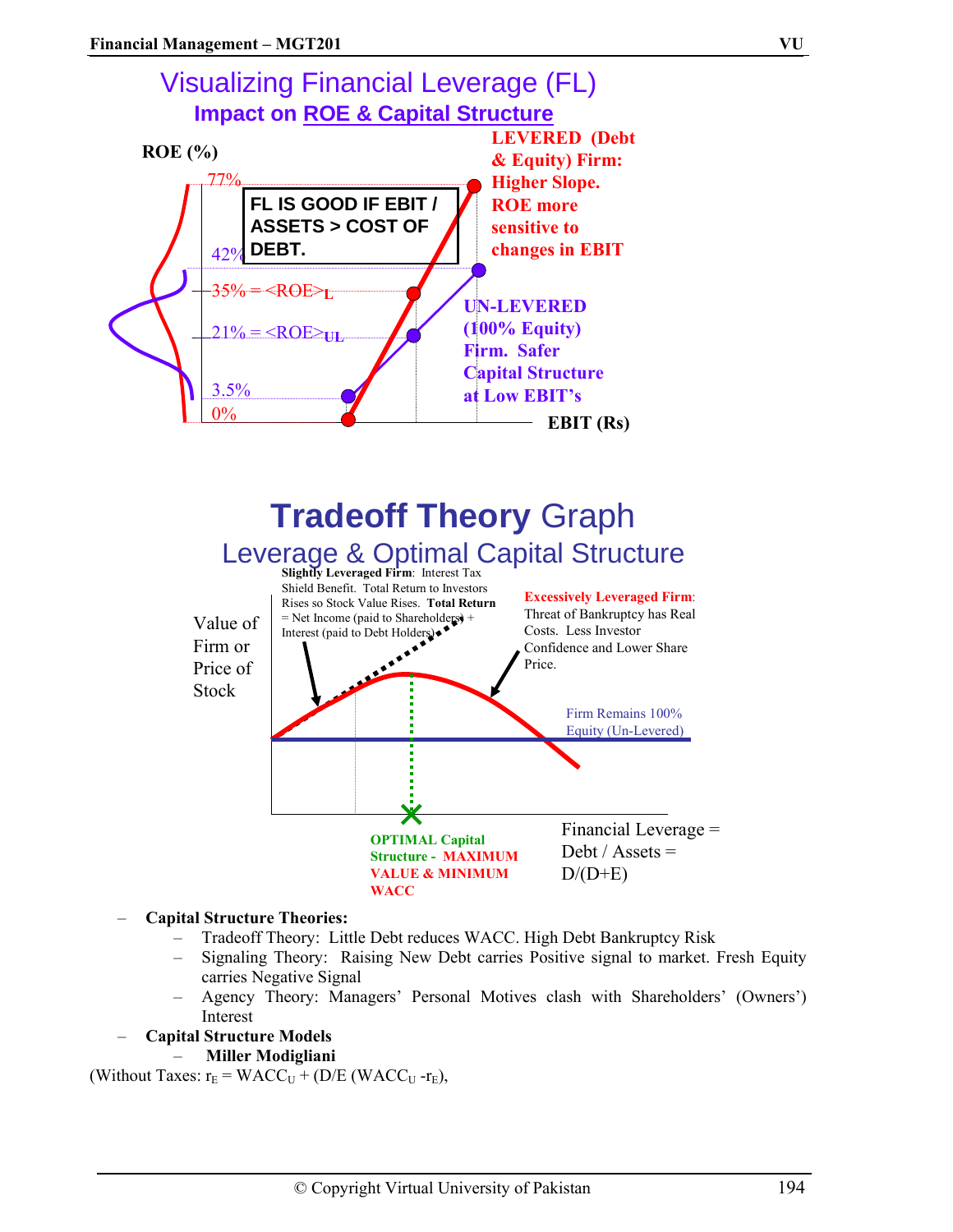

Market Value of Firm =  $V = EBIT / WACC$ . As Debt Increases, Risk Increases so  $r<sub>D</sub>$  and  $r<sub>E</sub>$  and WACC should increase. BUT Debt is cheaper than equity (recall Risk Theory) so as Debt Increases, WACC should decrease! Net Effect is No Change in WACC and No Change in Value. CAPITAL BUDEGTING is Independent of Corporate Finance / Capital Structure. DEBT HAS NO BEARNING ON A FIRM'S VALUE!



- FIRM'S VALUE = EBIT / COST OF CAPITAL. MORE LEVERAGE (OR DEBT) MEANS MORE RISK WHICH MEANS HIGHER COST OF CAPITAL AND THEREFORE LOWER VALUE
- Traditionalist View is based on Practical Reality. Leverage provides Interest Tax Savings (or Shield) but also Increases Financial Risk. Excessive Leverage leads to Bankruptcy Risk. Increases in Risk will Change Value of Firm and WACC.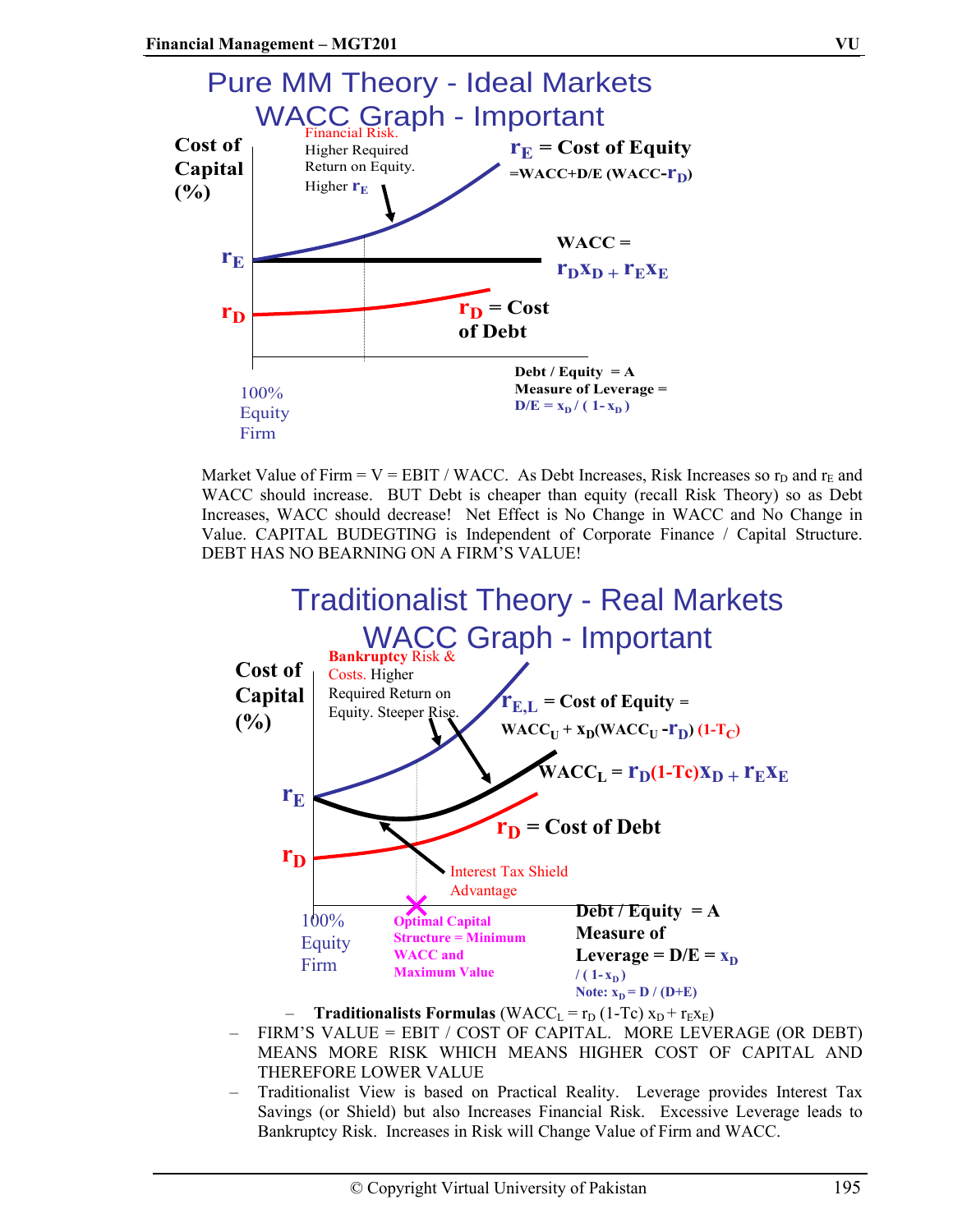- Practical Capital Structure Management- Target Ratios i.e. TIE of 2.5. TIE and Debt / Capitalization
- **Dividend Policy Theories MM, Signaling, and Agency,**
- DIV1 = DIV<sub>0</sub> (1+g),  $g = Pb \times ROE$ , If ROE  $\leq r_E$  then better to give Dividends than to Retain Earnings
	- MM: Dividend Policy and Debt are Irrelevant to a Firm's Value. What matters is the Cash Flows from Underlying Assets and NOT how you divide or split up the Cash Outflows i.e. Dividends. IMPORTANT.
	- Signaling Theory: Issuing New Debt (or taking new loan) gives positive signal to Investors. Issuing Fresh Stock / Equity in Stock Market gives negative signal.
	- Agency Theory: Management's Personal Motives often clash with Owner / Shareholders Objectives
- Impact of Dividend Announcement and Ex-Dividend Date on Share Price
- Dividend Payout restricted by Capital Expenditure Requirement, Target Debt Ratio, and restrictions placed by Debt Contracts
- $-$  DIV1 = Future Dividend
- If ROE  $\leq r_E$  then better to pay out Dividends rather than keep cash as Retained Earnings because company is unable to generate an ROE high enough to satisfy the Shareholder's Required Return  $(r_E)$ .

### **Global Investing Makes the Efficient Frontier and the CML (Capital Market Line) Rise Up Higher Return for Same Level of Risk**



#### **Outline of 4 Minor Areas of FM:**

#### **1- Working Capital and Short Term Financing**

- Current Assets Management: Cash, Marketable Securities, Inventory.
	- Current Assets necessary for safe liquidity but earn no / little return on cash, inventory
	- Fat Cat vs. Lean Mean, C/F Synchronization and Cheques Float,
- Current Liabilities and Short Term Financing: Accounts Payable and Short Term Loans. "Spontaneous" and unpredictable source of financing.
- Types of Financing
	- Permanent (Equity & Long Term Loan) vs. Temporary (Short-Term Loan) vs. Spontaneous Financing (Current Liabilities). IMPORTANT.